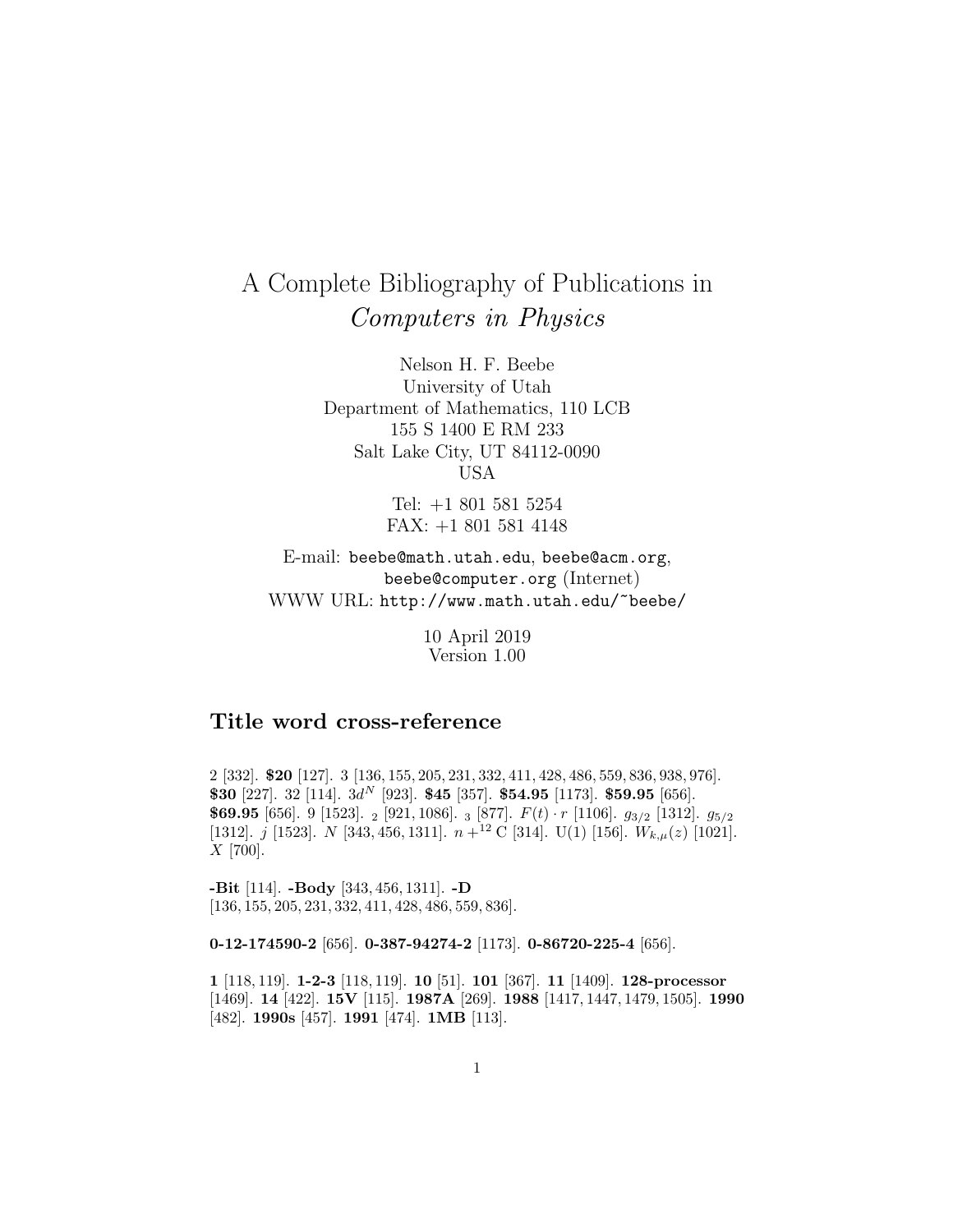**2** [33, 36, 268, 840, 1227, 1240]. **2.1** [1200]. **2.X** [840]. **205** [259]. **2a** [268]. **2M** [62]. **2nd** [765, 1173].

**3** [118, 119, 177, 1489]. **3.0** [1263, 1287]. **3.0.1** [1358]. **320pp** [357]. **3rd** [37].

**4.0** [1127, 1155]. **4.5** [1381]. **45** [36]. **488** [197, 473, 962, 990]. **488.1** [864]. **4Sight** [106]. **4th** [762]. **4W** [525]. **4W-mixing** [525].

**5** [115, 848, 870]. **5.1** [1466]. **5th** [721].

**68030-Based** [224].

**7in** [112].

**86MM** [63]. **'88** [20, 91]. **88000** [149]. **'89** [226]. **8x** [240].

**90** [1118, 1119, 1121, 1122, 1307, 1406]. **'91** [422, 466, 467, 497]. **'92** [588]. **'93** [636, 704, 779, 809]. **'94** [780, 859, 880, 883, 930, 954]. **'95** [958, 1016, 1050, 1102, 1334, 1404, 1449, 1461]. **95-based** [1334]. **'96** [1163, 1188, 1192, 1262]. **'97** [1294, 1296, 1348, 1380].

**A/D** [35]. **AAPT** [635]. **Abelian** [459]. **absorption** [411, 1086, 1220]. **Abstraction** [1216]. **Academic** [17, 656]. **Accelerator** [541, 613]. **Accents** [635]. **Access** [78, 611, 907]. **Accessing** [551]. **Accidental** [1501]. **Accompany** [756]. **accuracy** [1290, 1409]. **Accurate** [28, 223, 503, 1177, 1312, 1387, 1493]. **Achieve** [226]. **ACM97** [1272]. **acoustic** [1313]. **Acoustics** [974, 975]. **Acquires** [39, 196]. **Acquisition** [75, 128, 256, 292, 339, 563, 790, 799, 802, 1056, 1334, 1424, 1433]. **action** [1046]. **Active** [430, 759]. **Active-Walker** [759]. **ActiveX** [1298, 1462, 1466]. **Activity** [576]. **Acton** [1236]. **Actual** [1255]. **ADA** [409, 1404, 1448, 1449]. **Adam** [969, 1079]. **Adams** [1118]. **adapted** [1493]. **Adapter** [817]. **Adaptive** [236, 565, 890]. **Add** [113, 1460]. **Add-On** [113]. **add-ons** [1460]. **Adding** [252, 931]. **Addison** [474]. **Addison-Wesley** [474]. **Additional** [81, 782]. **Additions** [1191]. **Addresses** [1006]. **Adds** [36, 59, 169, 198, 1381]. **Adept** [24]. **Adhikari** [1457]. **Advance** [888, 931]. **Advanced** [202, 892, 926, 1034, 1503]. **Advanced-Placement** [1034]. **Advances** [535, 537, 554]. **Advantage** [952, 987]. **Advantages** [695]. **Adventure** [1318]. **Adventures** [270, 521]. **Advertisement** [360]. **Advising** [1249]. **Affiliates** [17]. **After** [841, 872]. **Again** [1027]. **Age** [4]. **Aggregation** [278, 327]. **Aging** [1172]. **Ago** [1417, 1447, 1479, 1505]. **Aharonov** [925]. **Ahead** [366, 1418]. **Aid** [35, 133]. **Aided** [25, 148, 276, 338]. **Aimed** [268]. **Aims** [170]. **AIP** [814, 863, 889, 1500]. **Al** [1079]. **Alamos** [246]. **Alan** [971]. **Albuquerque** [537, 704, 722]. **Alejandro** [973]. **Aleksander** [357]. **Alexander** [994]. **Alexei** [994]. **Algebra** [213, 263, 433, 819, 871, 992, 1440].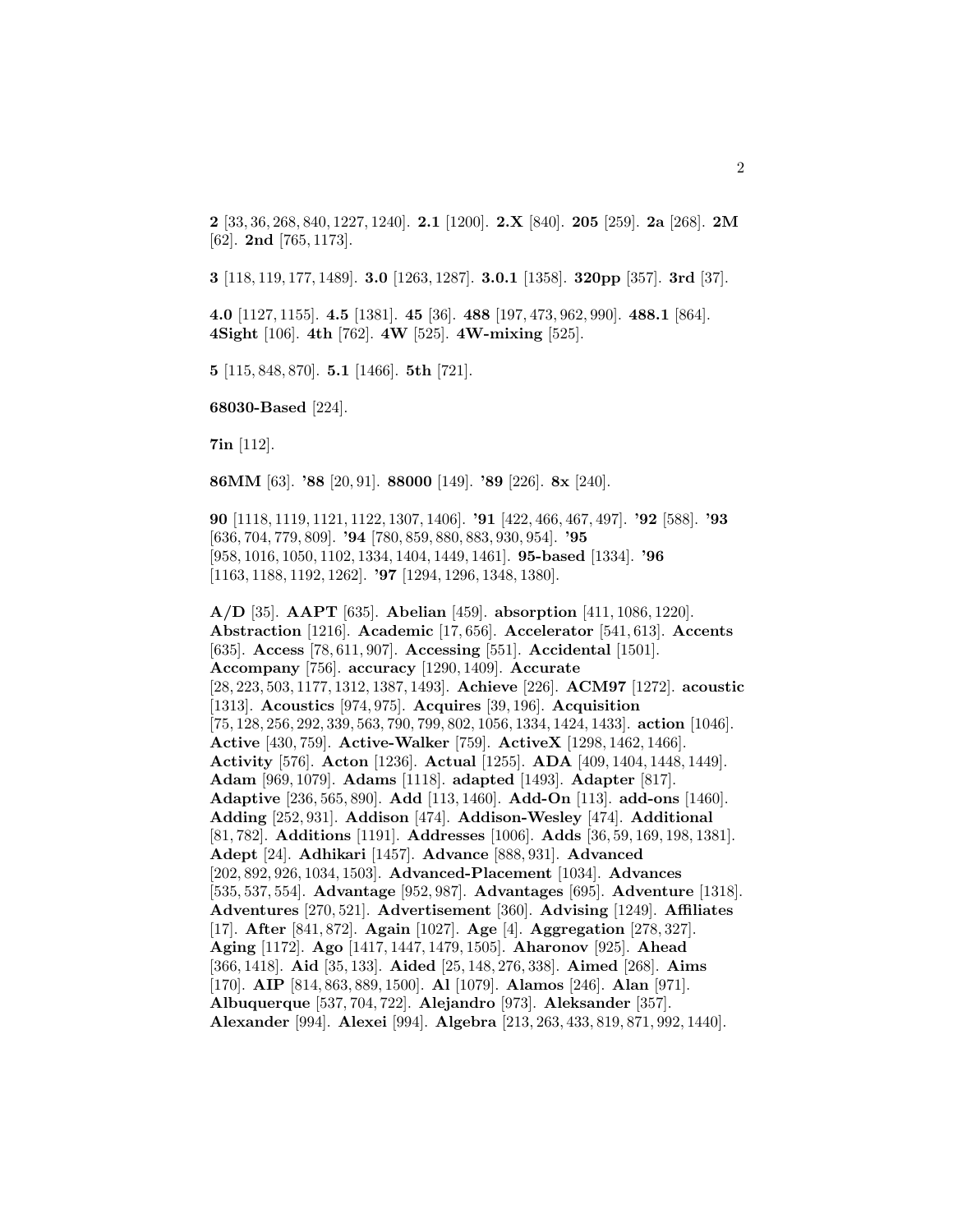**Algebraic** [371, 963, 991]. **Algorithm** [188, 211, 231, 334, 350, 389, 392, 444, 526, 641, 680, 726, 776, 797, 877, 925, 949, 965, 982, 1266, 1292, 1474, 1527]. **Algorithms** [140, 258, 295, 346, 349, 408, 503, 597, 627, 688, 787, 858, 937, 963, 991, 1044, 1096, 1105, 1115, 1143, 1195, 1352, 1428, 1493]. **Alhambra** [1504]. **Allan** [975]. **Alliant** [89]. **Allocation** [1017]. **alloys** [460]. **Along** [1364]. **Also** [1287]. **Alternates** [142]. **Alternating** [914]. **Alternative** [311, 948, 1060, 1144, 1240, 1267]. **Always** [477, 884]. **America** [752]. **Ametek** [51]. **Ami** [740]. **Amiga** [155, 344]. **Amigas** [400]. **Amorphous** [426, 460, 1502]. **Amorphous-Computing** [1502]. **Amusia** [1403]. **Analog** [735]. **Analog-To-Digital** [735]. **analyses** [1460]. **Analysis** [103, 189, 191, 192, 235, 276, 301, 369, 370, 429, 436, 458, 464, 527, 594, 646, 656, 690, 723, 736, 744, 747, 849, 923, 934, 981, 1114, 1129, 1223, 1424, 1431, 1464, 1465, 1521]. **Analytic** [732]. **analytically** [901]. **analyze** [1384]. **Analyzer** [169, 926, 1244]. **analyzing** [391]. **Andrew** [1146]. **Angular** [688, 818]. **Angular-Momentum** [688]. **Animated** [582, 646, 1369]. **Animating** [344]. **Animation** [728, 904, 1357, 1384]. **Animator** [929]. **anisotropic** [1386]. **Anne** [767]. **Annealing** [253, 490, 582, 679, 855, 1024]. **Anniversary** [1225, 1238, 1239]. **Announce** [636]. **Announces** [532]. **Annual** [413, 421, 532, 652, 791, 940, 1077, 1213, 1350, 1371]. **ANOVA** [194]. **Ansatz** [1235, 1514]. **Answer** [450]. **antialiased** [332]. **Anticipated** [1255]. **antiferromagnet** [347]. **antiprotonic** [184]. **Antonelli** [1146]. **Aperiodic** [509, 651]. **apertures** [1222]. **Apollo** [67]. **apparatus** [313]. **Appeal** [1234]. **Appear** [660]. **Apple** [98]. **Appliances** [385]. **Application** [136, 260, 293, 296, 486, 656, 666, 801, 924, 925, 1426]. **Applications** [1, 35, 44, 231, 368, 424, 592, 603, 656, 690, 713, 714, 754, 823, 912, 916, 1038, 1050, 1100, 1130, 1173, 1256, 1296, 1317, 1375, 1385, 1491]. **Applied** [419, 771, 822, 889]. **Approach** [139, 290, 348, 373, 598, 599, 702, 965, 1039, 1197, 1362, 1388, 1485, 1522, 1525]. **Approaches** [207, 1253]. **Approaching** [780]. **appropriate** [778]. **approximant** [1292]. **Approximants** [548, 1021]. **Approximate** [743, 1472]. **approximation** [724, 1474]. **April** [763]. **APS** [1416]. **Aptec** [198]. **aqueous** [1386]. **arbitrary** [1222]. **Architecture** [69, 368]. **Architectures** [140, 206, 357, 686, 1142, 1232]. **Ardent** [104]. **Argonne** [150]. **arising** [260]. **arm** [99]. **Arrangements** [538]. **Array** [125, 407, 551]. **arrays** [187, 1265]. **Arrive** [55]. **Arsenide** [177]. **Art** [128, 604, 605, 765, 1196, 1347]. **Article** [360, 574, 1422, 1452]. **Articles** [863, 1343]. **Artificial** [13, 199, 235, 723, 829, 1124, 1282]. **Arts** [1324]. **ASCI** [1250]. **ASECA** [1386]. **Asks** [858]. **aspects** [331]. **Aspray** [1281]. **Assault** [1416]. **assessment** [831]. **Assistance** [697]. **Assistant** [356]. **assisted** [679, 831]. **Assumptions** [499]. **Asteroids** [1393]. **Astronomer** [1165]. **Astronomers** [1394]. **Astronomical** [457]. **Astronomy** [310, 338]. **Astrophysical** [454, 455]. **Astrophysics** [181, 1040, 1140, 1175, 1273]. **asymptotic** [1203]. **AT&T** [126]. **Ate** [437]. **Athletes** [1136]. **Atlas** [1427]. **Atmospheric** [1054]. **ATOM** [563, 1183, 1403]. **Atomic** [205, 472, 743, 1104, 1265, 1403, 1455, 1494].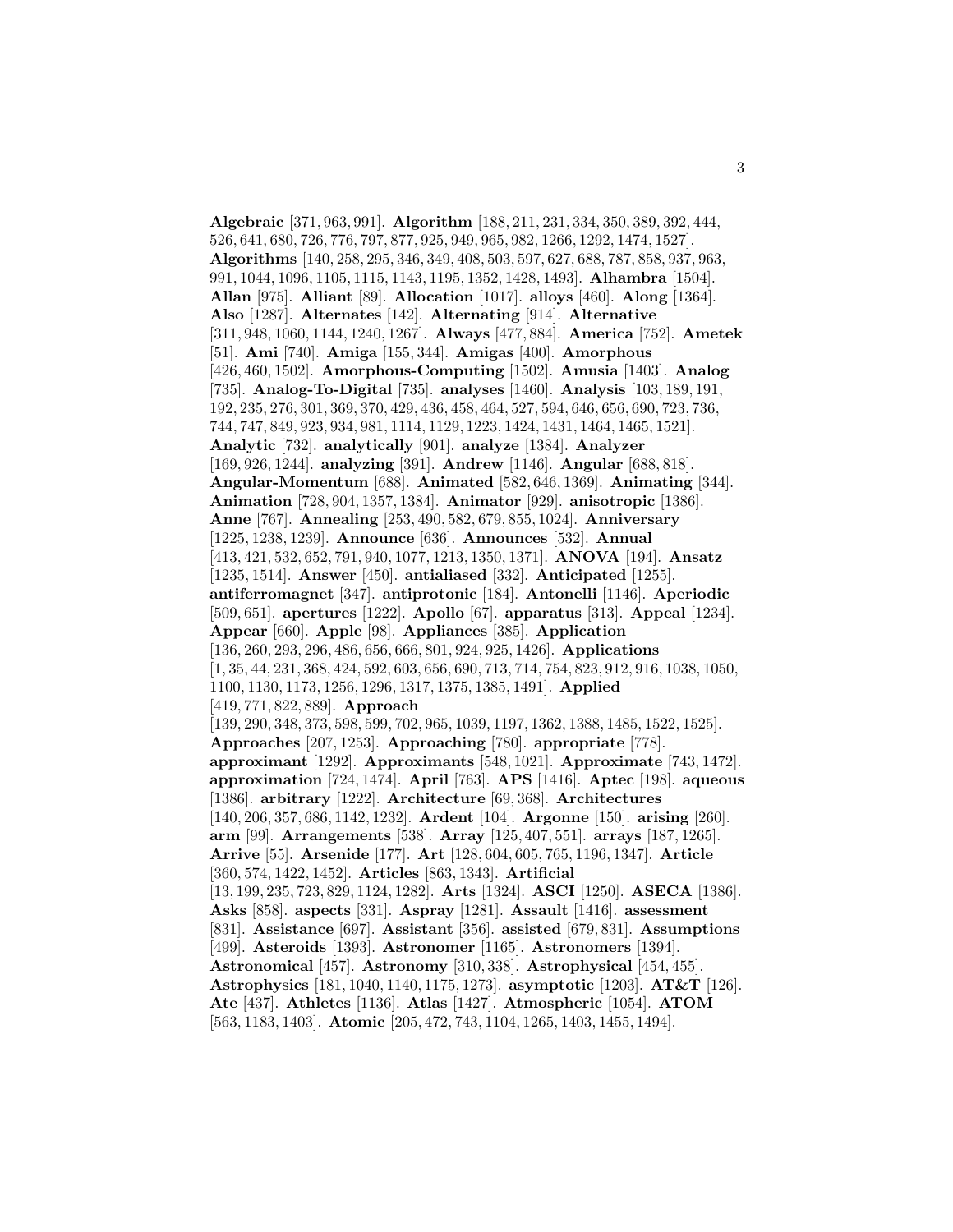**Atomic-Level** [205]. **atoms** [184, 296]. **attraction** [646]. **Attractions** [935, 1448]. **attractor** [1289]. **Aug** [1447]. **Auger** [313]. **Author** [888]. **Authoring** [886]. **Authors** [589]. **Automata**

[446, 474, 524, 601, 920, 970, 1386, 1516]. **Automated** [755, 1039]. **Automates** [75]. **Automatic** [244, 1223]. **averager** [1437]. **Avoid** [485, 499]. **AVS** [1217]. **Award** [805]. **Awarding** [88]. **Awards** [286, 777, 1204]. **Away** [1126]. **Awk** [1405]. **Axial** [154].

**B** [895, 974]. **Back** [15, 228, 1478]. **Background** [568]. **Bahcall** [457]. **Balancing** [1135]. **band** [297, 1131]. **Bang** [631]. **Bar** [1456]. **Bar-Yam** [1456]. **Barbara** [1140]. **bargain** [709]. **Barriers** [1348]. **Bartlett** [656]. **Based** [224, 233, 256, 291, 391, 410, 545, 596, 628, 643, 692, 715, 773, 853, 855, 926, 971, 998, 1034, 1307, 1334, 1337, 1396, 1421]. **Basic** [344, 367, 603, 764, 773, 1375]. **basins** [646]. **Basis** [583]. **Battle** [120]. **Baumann** [1353]. **BBEdit** [1381]. **Be** [422, 906, 1004, 1051, 1249, 1270]. **beam** [902, 1494]. **beams** [445]. **Beating** [1216]. **Beauty** [3]. **Become** [587]. **Becoming** [955]. **Beginner** [765, 766, 990, 1489]. **Beginners** [263]. **Beguelin** [1079]. **Begun** [522]. **Behavior** [98, 642]. **behaviors** [648]. **Being** [1284]. **Benefits** [634, 1114]. **Benjamin** [995]. **Berend** [1306]. **Berners** [869]. **Berners-Lee** [869]. **Bessel** [28, 390, 463, 475, 1524]. **Best** [1327]. **Beth** [656]. **Bethe** [1235, 1514]. **Better** [203]. **between** [257, 313, 715]. **Bevington** [736]. **Beylkin** [656]. **Beyond** [1107, 1354]. **bibliographies** [1398]. **Biconjugate** [600]. **Big** [16, 17, 249, 631]. **Bigelow** [1145]. **Bill** [1376]. **bin** [614]. **Binder** [691, 1260]. **binding** [982]. **Biological** [1172–1174, 1214]. **biologically** [430]. **Biology** [916, 968]. **Biophysics** [577]. **bistability** [60]. **Bit** [114, 215, 312, 1193]. **bit-map** [312]. **Black** [1074]. **blessing** [1096]. **Blind** [247]. **Block** [231, 312]. **block-tridiagonal** [231]. **Blocks** [125]. **Blue** [927]. **Board** [32–34, 62, 66, 197, 1437, 1467]. **Boards** [67]. **Boasts** [114]. **Body** [151, 343, 456, 716, 1311]. **Bohm** [925]. **boil** [852]. **Boltzmann** [788, 946]. **bombarded** [272]. **bombardment** [295]. **Book** [43, 45, 118, 119, 302, 357, 605, 628, 654–656, 670–674, 690, 691, 713, 719, 736, 760– 767, 784–786, 821, 822, 844, 845, 868, 869, 894, 916, 942, 969– 975, 995, 1015, 1036, 1037, 1079, 1099, 1100, 1118–1124, 1145, 1146, 1148, 1150, 1152, 1173, 1196, 1197, 1236, 1260, 1283, 1284, 1303, 1305, 1307, 1326– 1328, 1353, 1354, 1375–1378, 1402, 1403, 1426, 1456, 1457]. **Book** [216, 474, 627, 629, 737, 895, 915, 994, 1147, 1149, 1151, 1174, 1215, 1237, 1259, 1281, 1282, 1306, 1352, 1425, 1427, 1488, 1489, 1515, 1516]. **Bookshelf** [1397]. **Boost** [225, 794, 1444]. **Boosting** [92]. **Boosts** [31, 32, 204, 1187]. **Born** [1027]. **Born-Again** [1027]. **BOS** [68]. **Bose** [1312]. **Boston** [656]. **Both** [581, 683]. **Bottlenecks** [639]. **Boundary** [508, 530, 546, 1157, 1202, 1256, 1292]. **Boundary-element** [1256]. **boundary-value** [1157]. **Brace** [656]. **brachistochrone** [373]. **Brain** [180, 357]. **Brain-Like** [357]. **Brainerd** [1118]. **Brand** [45]. **Brandt** [1147].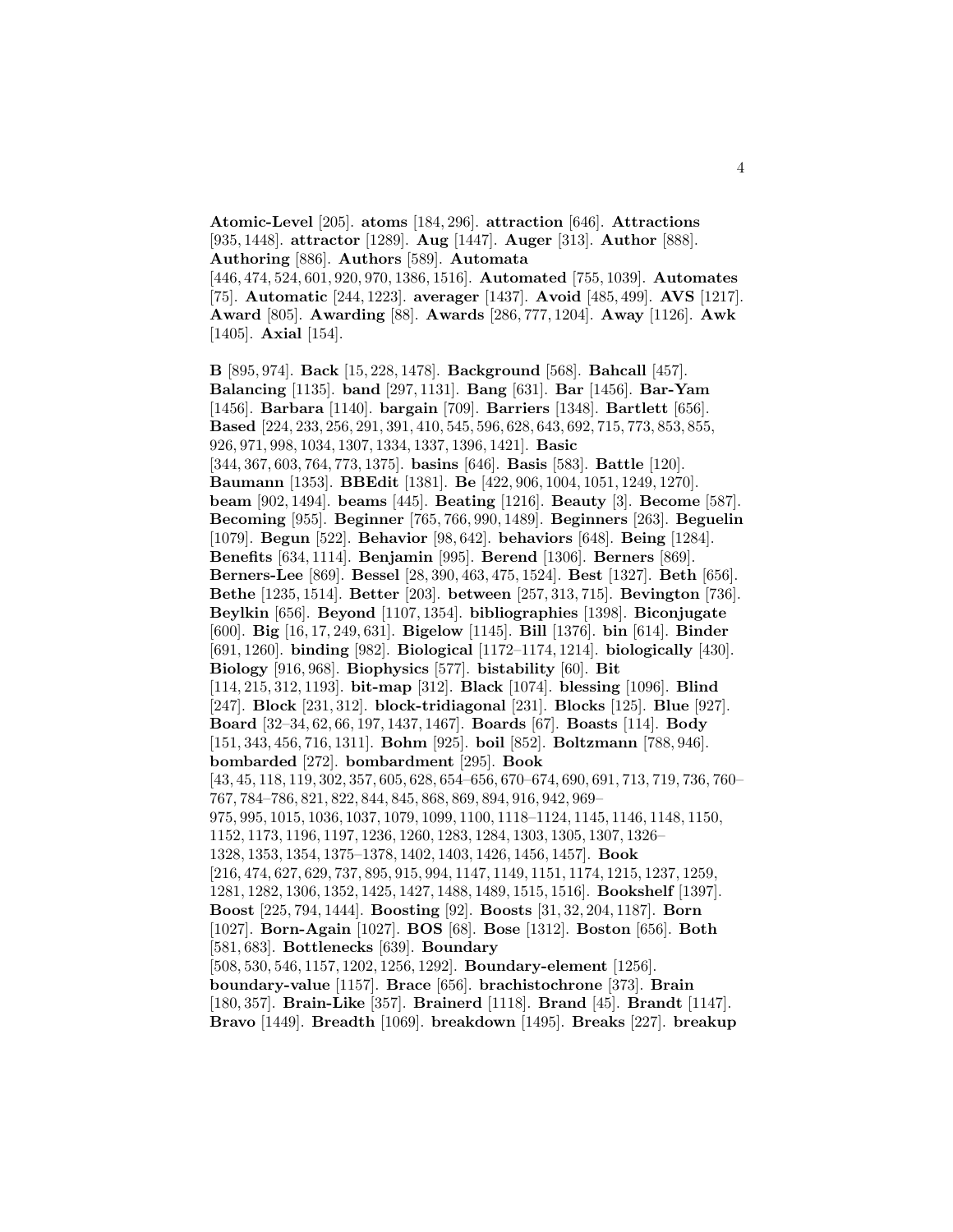[314]. **Brendan** [765]. **Brian** [1146]. **Bright** [834]. **Bring** [49, 520, 1068, 1247]. **Bringing** [661]. **Brings** [34, 37, 247, 537, 554, 705, 751, 1034, 1273, 1380]. **Broad** [907]. **Broaden** [1163]. **Brown** [382, 971]. **Browser** [861]. **Bruce** [1036, 1150]. **Bubble** [852, 1463]. **bubble-dynamics** [1463]. **Build** [201]. **Building** [125, 492, 1138, 1186, 1420]. **Bundle** [638]. **bundles** [291]. **Burkitt** [627]. **Bus** [215, 473, 686, 817, 864, 962, 990, 1056, 1322, 1424]. **Business** [953]. **Buy** [29, 61, 103, 141, 164, 190, 217]. **Buyer** [998]. **C** [218, 219, 330, 612, 766, 845, 942, 943, 972, 1060, 1118, 1125, 1196, 1198, 1215, 1216, 1240, 1241, 1303, 1328, 1330, 1352, 1426, 1428]. **C.** [714, 1122, 1528]. **CA** [656]. **CAD** [42]. **calculate** [159]. **Calculating** [184, 488, 1001, 1132]. **Calculation** [390, 444, 447, 1076, 1159, 1354, 1523]. **Calculations** [187, 536, 579, 726, 743, 1046, 1236]. **Calculator** [73, 220]. **calculators** [1517]. **Calculus** [228, 433, 878, 1023, 1320, 1439]. **Calendar** [540, 557, 575, 610, 637, 664, 685, 708, 731, 783, 810, 837, 860, 885, 909, 960, 1230]. **Calender** [753]. **Call** [1238]. **CAMAC** [563, 1322]. **Camera** [23]. **cameras** [37]. **Campbell** [1281]. **Campbell-Kelly** [1281]. **Can** [52, 442, 469, 710, 858, 880, 997, 1093]. **Can-Sized** [469]. **Capabilities** [1200]. **Capacitance** [511]. **capacity** [31]. **Captured** [48]. **Captures** [517]. **Car** [726]. **Care** [729]. **Careful** [819, 1004]. **Carlo** [261, 301, 314, 352, 395, 434, 464, 564, 566, 644, 650, 691, 798, 980, 1002, 1064, 1172, 1221, 1260, 1351, 1363]. **Carnegie** [50]. **Carnegie-Mellon** [50]. **Carol** [763]. **Case** [235, 441, 1315]. **cash** [1067]. **Catalog** [761]. **catalysts** [618]. **catalytic** [618]. **Catastrophes** [491]. **Catching** [686, 817, 864, 962, 990, 1056, 1322, 1424]. **Cautionary** [1161]. **cavity** [273]. **CCP** [1445]. **CD** [48, 1173, 1436]. **CD-ROM** [1173, 1436]. **CEBAF** [128, 249]. **Celebrating** [1225]. **Celerity** [30]. **cell** [233, 727, 1042, 1158]. **cells** [725, 900]. **Cellular** [446, 524, 601, 920, 970, 1386, 1516]. **cellular-automata** [1386]. **Center** [16, 17, 146, 150, 174, 177, 202, 227, 245, 422, 558, 957, 1254, 1277, 1510]. **Centers** [127, 834, 1090]. **cerebral** [186]. **CFD** [747, 1190]. **Chain** [531, 1525]. **Challenge** [364, 879, 1026, 1269]. **Challenges** [401, 684, 705, 1283]. **Champaign** [865]. **Champions** [907]. **Change** [396, 522, 705]. **Chaos** [318, 354, 391, 402–404, 414, 418, 419, 421, 438, 462, 520, 549, 604, 605, 703, 774, 820, 882, 916, 942, 1098, 1113, 1266, 1521]. **Chaotic** [102, 315, 386, 391, 417, 506, 621, 737, 822, 1013, 1059, 1480]. **chaotic-pendulum** [1480]. **characterization** [233, 900, 1042]. **Characterize** [651]. **characterized** [619]. **Charge** [964]. **charged** [428, 925]. **charged-particle** [428]. **charges** [329]. **Charles** [628, 654, 656, 670, 895]. **charm** [595]. **charting** [1462]. **Charts** [105]. **Cheap** [551]. **Chebyshev** [333, 841]. **Chebyshev/radiation** [333]. **Checks** [280, 1058]. **Chemical** [623, 1084, 1114]. **Chemistry** [483, 500, 916, 1071, 1295]. **Chen** [714]. **Chernysheva** [1403]. **Children** [952]. **Chip** [20, 176]. **Chivers** [1119]. **Choice** [58, 968]. **Chooses** [929]. **Chores** [1241]. **Chuck** [1376]. **Chui**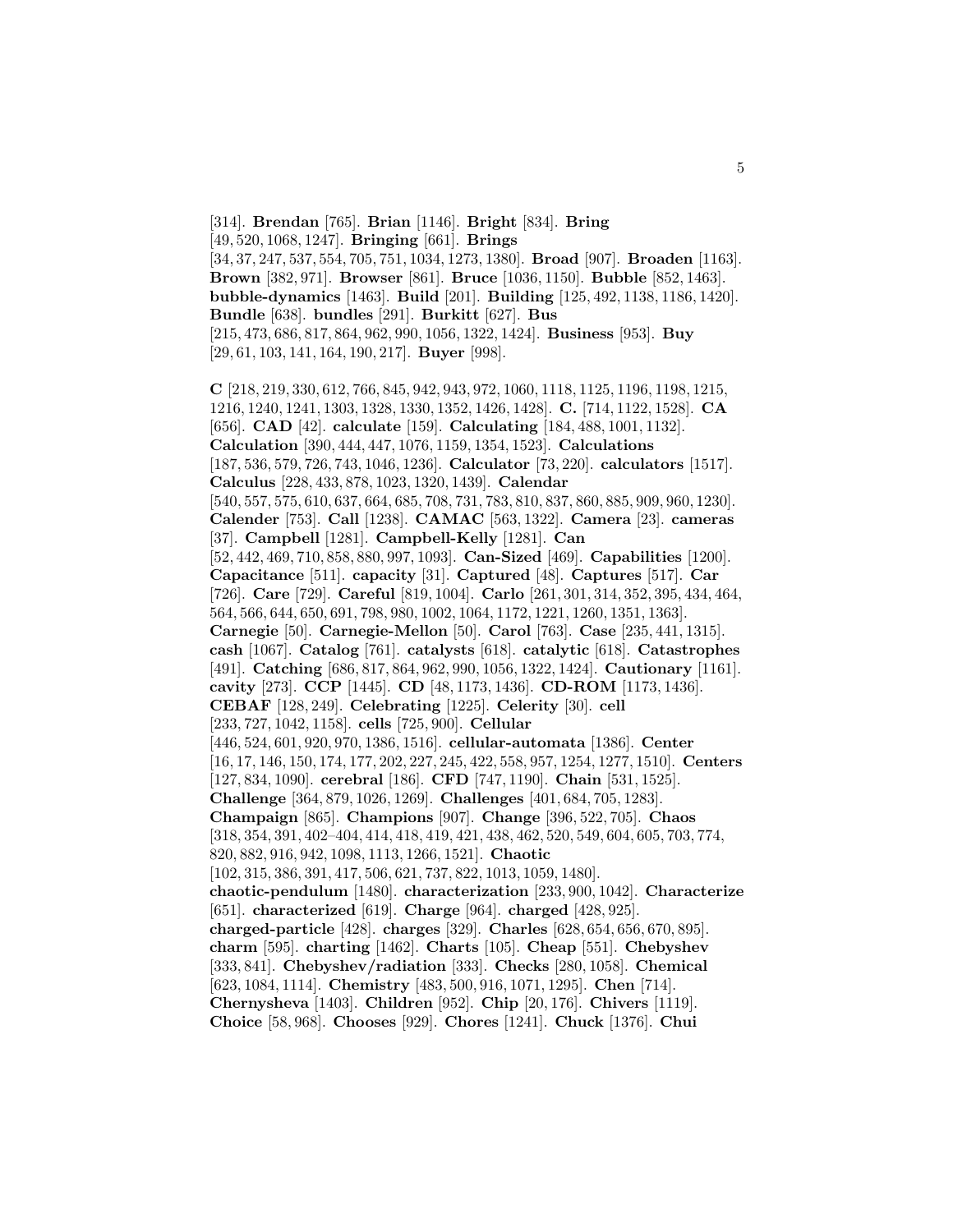#### [654, 656]. **Cinema** [629]. **CIP**

[413, 532, 652, 789, 791, 813, 911, 1009, 1032, 1052, 1053, 1077, 1139, 1167, 1191, 1208, 1213, 1225, 1228, 1238, 1239, 1251, 1274, 1297, 1304, 1342, 1350, 1368, 1371, 1395, 1397, 1419, 1422, 1450, 1452, 1481, 1483, 1507, 1509]. **CIP'S** [940]. **circle** [278]. **circuit** [410]. **Circuits** [276, 657, 773]. **CiSE** [1509]. **Clarifies** [964]. **Clarifying** [1137]. **class** [293]. **Classes** [638]. **Classical** [139, 531, 617, 1150, 1180, 1353]. **classically** [621]. **Classics** [629, 1238, 1304]. **Classroom** [155, 234, 438, 440, 739, 953]. **Classrooms** [49]. **Clear** [1366]. **Clebsch** [529, 877]. **Climate** [21, 364]. **Clocks** [1250]. **Clones** [1082]. **Close** [53]. **closed** [296, 615]. **Closer** [1367]. **cloth** [1173]. **Cluster** [683, 695]. **Clusters** [488, 663, 682]. **CM** [268, 848, 870]. **CM-2a** [268]. **CM-5** [848, 870]. **CO** [1086]. **coarse** [949]. **coated** [797]. **cobalt** [545]. **cobalt-based** [545]. **Code** [100, 136, 184, 612, 644, 775, 789, 813, 1001, 1038, 1086, 1155, 1311, 1408, 1463]. **Codes** [150, 345, 547, 580, 1042, 1158]. **Codevelop** [17, 18]. **coefficient** [1022]. **Coefficients** [529, 688, 797, 877]. **Coercivity** [460, 826]. **coexistence** [1280]. **coherently** [296]. **Coifman** [656]. **coils** [647]. **Cold** [496]. **Collaborate** [1413]. **Collaboratory** [1186, 1420]. **collecting** [1051]. **Collection** [1017, 1398]. **Collective** [57, 1445]. **College** [1207, 1324]. **collisionless** [1311]. **collisions** [314, 563]. **Colloidal** [914]. **Color** [59, 65, 164, 178, 711, 1177]. **Colorado** [174]. **Coloring** [406]. **Column** [983]. **Combine** [807]. **Come** [908]. **Comes** [857]. **Coming** [889]. **Command** [591]. **Comment** [1414]. **Comments** [429, 1528]. **commercial** [214, 1265]. **Commercializing** [808]. **Committee** [457]. **Communication** [794, 887]. **Communications** [425]. **Communities** [809]. **community** [684]. **compact** [255]. **Companies** [750]. **Companion** [766]. **comparative** [723]. **Comparison** [346, 602, 624, 697, 772, 1458]. **Compatible** [74, 397]. **Compatibles** [76]. **compensation** [312]. **Compete** [123]. **Competition** [1187]. **Compiler** [38, 219, 1241, 1379, 1461]. **Compilers** [795]. **Compiles** [985]. **Complete** [1215, 1483]. **Complex** [237, 297, 474, 523, 732, 1037, 1173, 1174, 1199, 1256, 1280, 1456, 1516, 1519]. **complex-plane** [237]. **Complexity** [544, 576, 970, 1037]. **components** [1451]. **Comprehensive** [568, 583]. **compression** [312]. **Compromise** [772]. **Comptonization** [1363]. **Comput** [1409]. **Computation** [129, 140, 260, 289, 476, 577, 634, 746, 797, 807, 875, 877, 891, 899, 912, 915, 968, 1021, 1203, 1347, 1403, 1510]. **Computational** [49, 60, 137, 182, 199, 293, 320, 325, 353, 374, 396, 454, 498, 541, 543, 558, 627, 632, 639, 689, 705, 721, 750, 760, 777, 786, 824, 843, 847, 859, 896, 972, 974, 1005, 1010, 1027, 1099, 1141, 1161, 1175, 1243, 1268, 1294, 1305, 1390, 1416, 1422, 1425, 1442, 1452, 1500, 1504, 1522]. **computational-physics** [1422]. **computations** [235, 1022]. **Compute** [52, 1394]. **Computer** [4, 5, 11, 23, 25, 44, 53, 55, 61, 91, 92, 139, 148, 154, 159, 195, 206, 213, 225, 257, 262, 263, 269, 272, 273, 276, 285, 302, 313– 315, 338, 342, 360, 365, 378, 397, 424, 444, 455, 501, 522, 525, 562, 576, 587, 598, 628, 640, 642, 644, 660, 679, 726, 733, 819, 827, 831, 866, 871, 900, 946, 956, 964,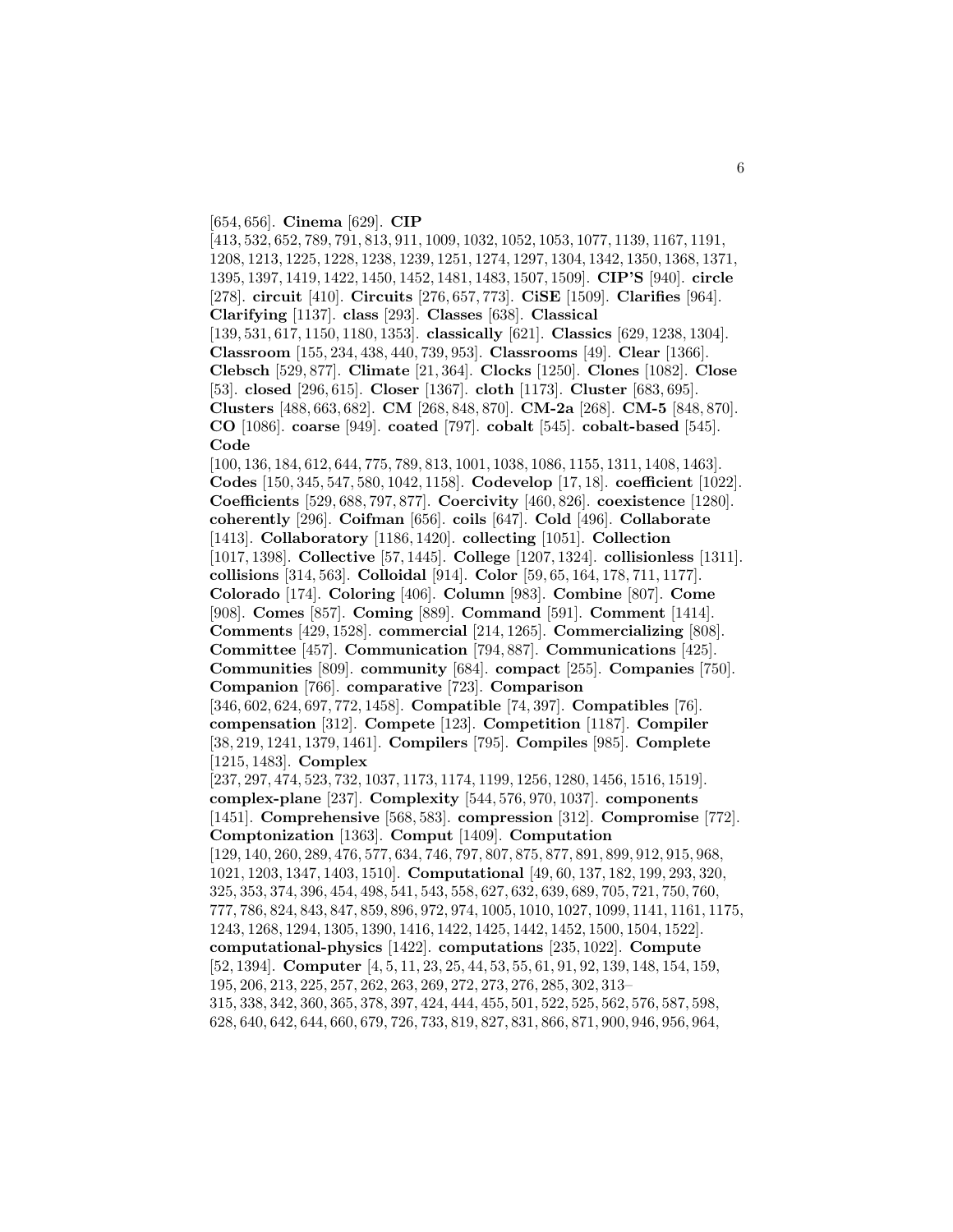976, 992, 1006, 1034, 1048, 1086, 1133, 1158, 1173, 1174, 1180, 1197, 1207, 1244, 1246, 1248, 1250, 1281, 1324, 1325, 1360, 1384, 1398, 1400, 1440, 1496]. **Computer-Aided** [25, 148, 276, 338]. **Computer-Algebra** [992, 1440]. **Computer-assisted** [679, 831]. **Computer-Based** [1034]. **Computer-Compatible** [397]. **Computer-Controlled** [61]. **Computer-enhanced** [1400]. **Computer-Generated** [53, 55, 91, 598]. **Computer-Rich** [1324]. **Computer-Supported** [1207]. **Computer-Video** [733]. **Computers** [15, 22, 96, 120, 132, 133, 145, 151– 154, 230, 249, 286, 349, 380, 408, 425, 439, 442, 470, 487, 496, 514, 523, 544, 553, 571, 608, 635, 666, 738, 749, 778, 795, 804, 986, 1044, 1068, 1110, 1136, 1188, 1279, 1302, 1309, 1329, 1339, 1355, 1458, 1467, 1469, 1475, 1500, 1512]. **Computin** [1347]. **Computing** [21, 54, 123, 160, 179, 207, 209, 223, 238, 239, 271, 282, 290, 350, 357, 364, 371, 384, 422, 428, 457, 466, 467, 472, 497, 535, 558, 588, 620, 636, 690, 694, 695, 751, 758, 779, 781, 806, 857, 859, 880, 917, 943, 946, 954, 957, 967, 987, 1008, 1016, 1028, 1033, 1079, 1082, 1084, 1109, 1171, 1192, 1198, 1236, 1283, 1330, 1341, 1346, 1354, 1367, 1390, 1415, 1427, 1441, 1444, 1502]. **conceptions** [1267]. **Concepts** [367, 603, 710, 891]. **Concrete** [302]. **Concurrent** [17, 18, 216, 528, 799]. **Condensed** [502, 1260, 1416]. **Conditions** [163]. **conductivity** [350, 1180]. **conductor** [1498]. **Conductors** [964]. **Conference** [200, 362, 467, 482, 721, 806, 1478, 1503]. **Configuration** [329, 1015]. **Confinement** [132, 133]. **conformational** [1195]. **conformations** [1525]. **Confronting** [1267]. **conjugate** [293]. **Connection** [325, 334, 372, 471, 641, 645, 947]. **Connoisseur** [1327]. **conservation** [1410]. **Consider** [905]. **Considers** [754]. **Consortium** [550]. **Conspiracy** [758]. **constants** [159]. **constrained** [388]. **constructing** [1440]. **Construction** [171, 251]. **Constructive** [257]. **Constructs** [483]. **Container** [1428]. **Container-free** [1428]. **containing** [410, 1474]. **Contest** [413, 532, 652, 791, 940, 1077, 1204, 1210, 1213, 1253, 1350, 1371]. **contestants** [1067]. **Continuation** [732]. **Continued** [160, 390]. **Continuous** [332, 404, 490]. **continuum** [258, 350, 472, 562, 1522]. **Contour** [264, 510]. **contribution** [184]. **Control** [75, 249, 276, 563, 735, 802, 971, 1335, 1412, 1462, 1521]. **Controlled** [61, 111, 430, 623]. **Controller** [37]. **Controlling** [820, 1266, 1278]. **Controls** [78]. **convection** [1000]. **convenes** [704]. **Convenient** [758]. **Convention** [422]. **convergent** [431]. **Conversion** [735]. **converter** [254]. **converters** [35]. **Converting** [1318]. **Convex** [123]. **Convolution** [407, 1331]. **Cooney** [670]. **Coordinates** [581]. **Coprocessor** [32]. **Core** [1477]. **Cornell** [227, 1418]. **Corner** [1092]. **Corners** [667]. **coronal** [1220]. **Corrected** [82, 1260]. **correlated** [702]. **Correlations** [893, 1132, 1472]. **Cosine** [649]. **Cosmic** [11, 156, 882]. **Cosmological** [456]. **Cost** [313, 606, 608, 695, 711]. **Cost-Effective** [608]. **Could** [1133]. **Counter** [608]. **Counts** [928]. **Coupled** [214, 696, 775]. **Coupling** [688]. **Course** [737, 847, 892, 1025, 1422, 1425, 1452]. **Courses** [501, 514, 550, 1040, 1246]. **Courseware** [449, 676, 978, 1097]. **Cover** [573, 782]. **Coverage** [1449]. **CPUs**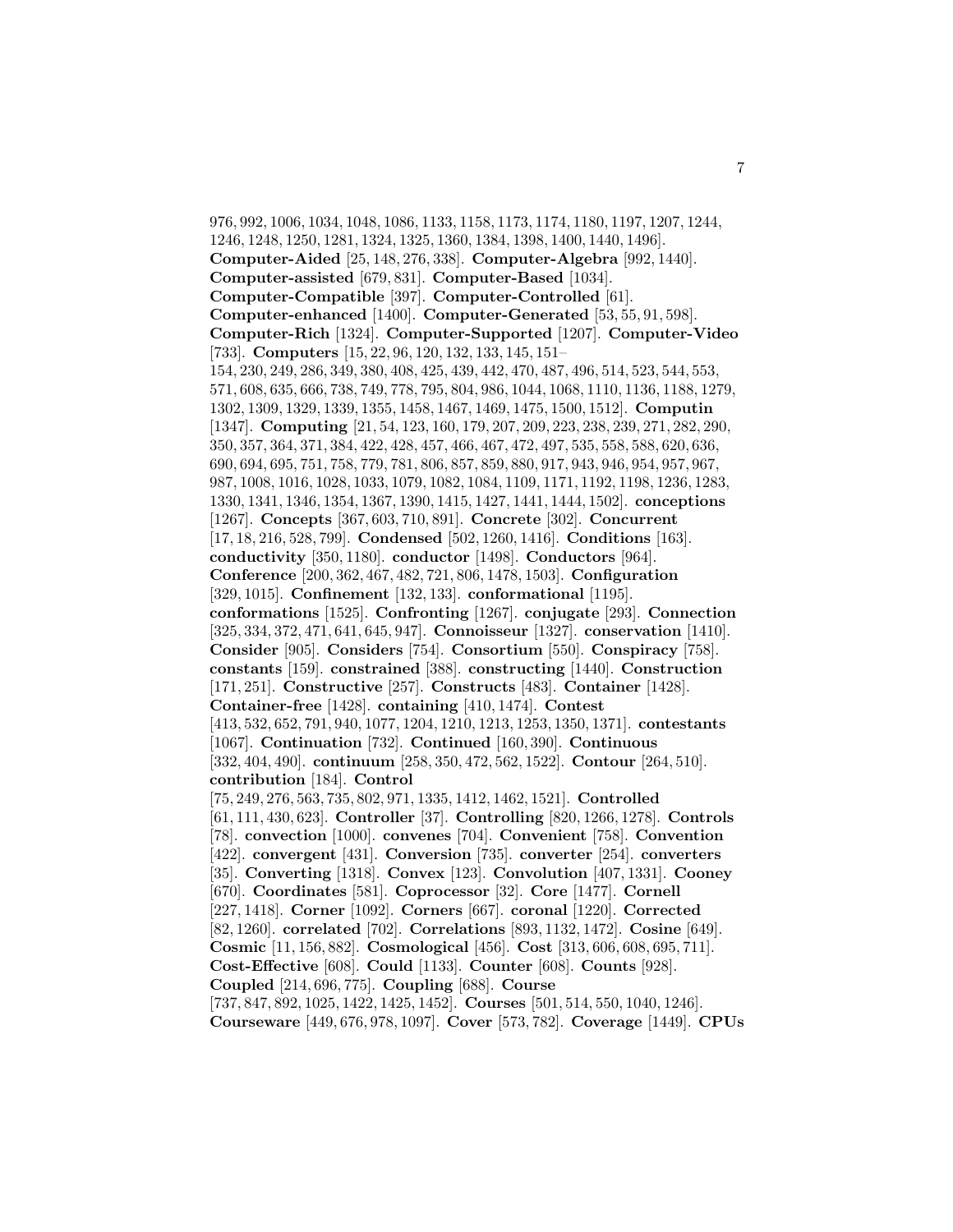[595]. **Crack** [1416]. **Cracking** [1143, 1170]. **Crafts** [809]. **Craig** [764]. **Crandall** [915]. **Crash** [1091]. **Crash-on** [1091]. **Cray** [86, 123, 136, 177, 208, 244, 483, 884, 1311]. **Create** [559, 977, 1345]. **Creates** [518, 687]. **Creating** [996, 1275, 1369, 1482]. **Credit** [539]. **credits** [782]. **Critical** [279, 396, 801]. **Criticality** [491, 993]. **CrossCode** [218]. **Crossing** [767]. **Crown** [123]. **CRUNCHER** [100]. **Crystal** [923, 1366]. **Crystallography** [96, 804, 1164]. **Crystals** [159, 308, 1487]. **Ct** [687]. **CTSS** [136]. **cubic** [159, 615]. **Cues** [868]. **Cultural** [1026]. **CUPS** [756, 886, 1040]. **current** [1458]. **curricula** [1421]. **Curriculum** [353, 374, 1279, 1302, 1324]. **Curve** [185, 701, 948]. **Curves** [167, 444, 615, 1024]. **custom** [1462]. **Cutting** [667]. **CVODE** [1125]. **CYBER** [259]. **CYBER-205** [259]. **Cycles** [75]. **Cyclic** [280]. **cylindrical** [876].

**D** [35, 119, 136, 155, 205, 216, 231, 332, 411, 428, 486, 559, 605, 691, 736, 836, 938, 976, 1151, 1375]. **D.** [627, 1196, 1303]. **Daan** [1306]. **Daedalon** [512]. **damaging** [275]. **Damping** [1245]. **Daniel** [1516]. **DAQ** [609, 1437]. **DARPA** [201]. **Data**

[10, 39, 74, 75, 81–83, 128, 138, 166, 185, 188, 196, 204, 212, 215, 236, 252, 253, 256, 274, 280, 292, 298, 301, 307, 324, 337, 339, 389, 412, 432, 436, 477, 486, 507, 527, 563, 569, 581, 651, 653, 717, 733, 736, 790, 793, 794, 799, 802, 868, 890, 939, 1042, 1061, 1278, 1286, 1334, 1424, 1433, 1434, 1446, 1462, 1465, 1471, 1474]. **Data-Acquisition** [790, 1334, 1424, 1433]. **Data-Adaptive** [890]. **Data-Networking** [794]. **data-processing** [1434]. **data-smoothing** [236]. **Data-Time** [1286]. **data-visualization** [1471]. **Database** [173, 800, 1275]. **Databases** [22]. **Date** [814]. **Daubechies** [655, 656, 1002, 1085]. **David** [426, 895, 1237, 1283, 1377]. **Dawson** [241]. **Day** [307, 752]. **Deadline** [780, 958, 1253]. **Dealing** [1007]. **Debut** [173]. **Debye** [159, 488, 668]. **Dec** [1505]. **decay** [11, 1183]. **Deciphers** [631]. **Decisions** [485]. **Decoder** [556]. **Decomposition** [982, 1002, 1233]. **deconvolution** [1410]. **dedicated** [1360]. **Defense** [359]. **Definitive** [1376, 1377]. **Delights** [1287]. **Delivers** [1127, 1218]. **demand** [1390]. **Demons** [375]. **Demonstrates** [98]. **Demos** [1345]. **Demoshield** [1345]. **Denis** [673]. **Denning** [1354]. **Dense** [1331, 1525]. **densities** [1129]. **density** [801, 1159]. **Department** [441]. **departmental** [30]. **Departments** [1224]. **dependent** [210, 526, 925]. **deposition** [260]. **Derivatives** [447]. **derive** [314, 356]. **derived** [527]. **derived-data** [527]. **DERIVE(R)** [433]. **describing** [1132]. **description** [855]. **Design** [4, 125, 276, 341, 357, 587, 647, 710, 850, 1273, 1335]. **designed** [828]. **Designers** [609]. **Designing** [1298]. **Designs** [1142, 1232]. **Desktop** [53, 272, 644, 1309, 1441]. **Detection** [269]. **detectors** [1333, 1337]. **Determination** [529, 572]. **Determining** [211, 772, 1131]. **Determinism** [604, 605]. **Deux** [106]. **Devaney** [737]. **Develop** [1097]. **Developer** [805, 858]. **developers** [777]. **Developing** [205, 1324, 1421]. **Development** [71, 928, 1337]. **Developments** [248, 1054, 1380]. **Develops** [550, 558]. **deviations** [901]. **Devices** [310, 341, 481]. **Devil** [1007]. **Diagnosing** [1199].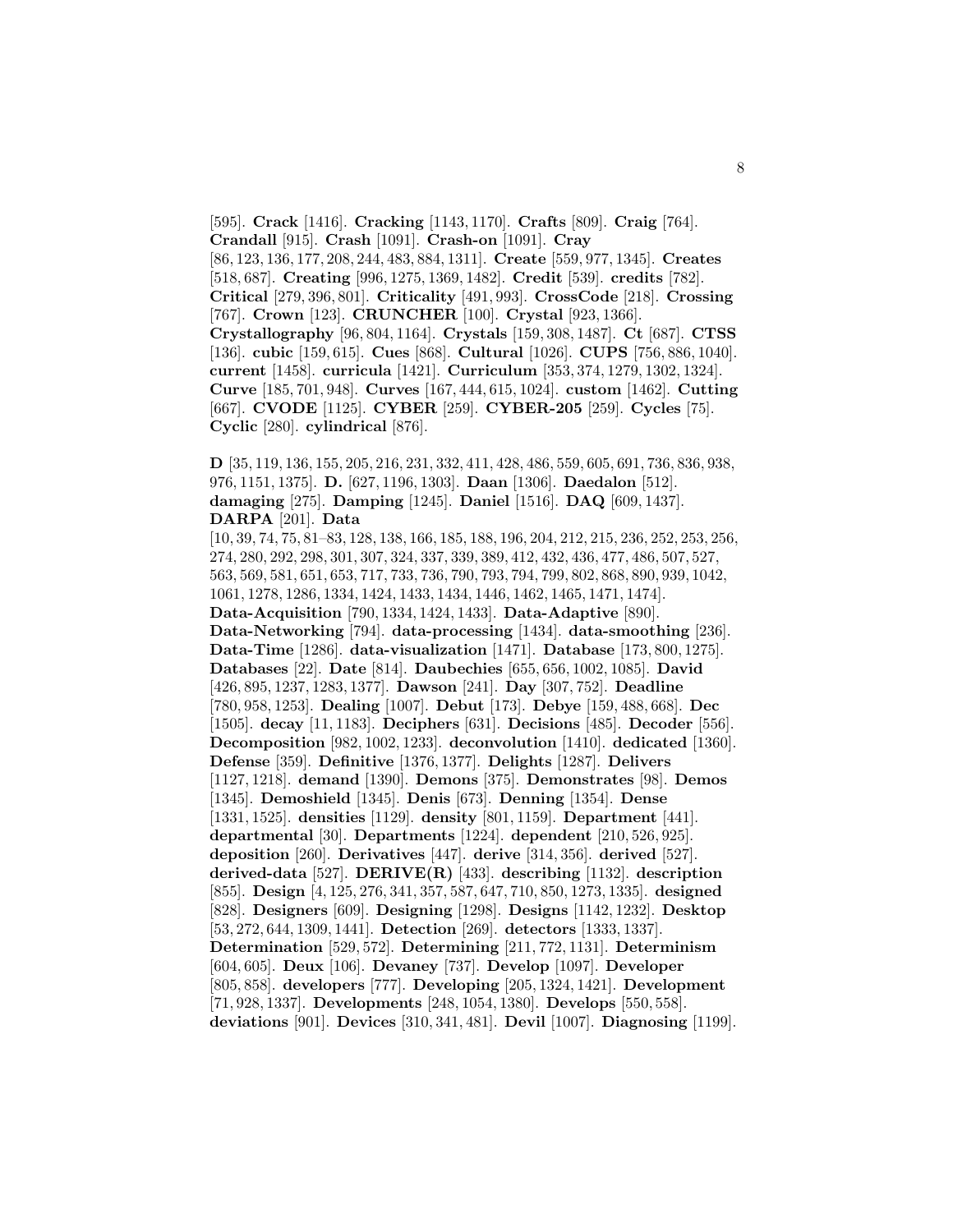**diagnostic** [430]. **Diagonalization** [297, 529, 734]. **Diagram** [1076]. **Diego** [656, 1271, 1277]. **Dielectric** [273, 445, 1495]. **Diffeomorphism** [405]. **Difference** [938, 949, 1003, 1313]. **differences** [1290, 1385, 1409]. **Differential** [214, 265, 299, 321, 336, 678, 681, 703, 775, 849, 963, 991, 1066, 1086, 1292, 1426, 1513]. **differential-absorption** [1086]. **differential-algebraic** [963, 991]. **differentiation** [1223]. **Difficult** [937]. **Diffraction** [488, 668, 1222]. **diffractive** [1182]. **Diffusion** [434, 623, 1065]. **Diffusion-Controlled** [623]. **Digital** [33, 77, 254, 735, 913, 1246, 1284]. **digitizer** [1437]. **digitizer/averager** [1437]. **Digitizes** [108]. **dimension** [37, 42, 186]. **Dimensional** [138, 187, 235, 309, 407, 432, 599, 742, 848, 870, 920, 947, 1042, 1181, 1222, 1313, 1408, 1459]. **Dimensions** [210, 298, 921, 1217, 1438]. **Dimitri** [869]. **Dimitroyannis** [869]. **Ding** [975]. **dinosaurs** [749]. **Dirac** [472]. **Direct** [231, 376, 1351, 1523]. **directions** [1512]. **Director** [907]. **Directory** [449, 676, 978, 1239]. **Dirt** [1206]. **Disambiguated** [1285]. **Disasters** [936]. **discharges** [727]. **discipline** [274]. **discipline-independent** [274]. **Disciplines** [1134]. **Discontinuous** [404]. **Discrete** [232, 332, 788, 1249, 1361]. **Discuss** [634]. **Disease** [1141]. **disk** [36]. **Disneytown** [1478]. **Disparate** [939]. **display** [310, 722]. **displaying** [1369]. **dissipative** [621]. **Distance** [102, 1454]. **Distributed** [715, 922, 1313, 1497]. **distribution** [183]. **distributions** [1105, 1472]. **divergent** [472, 1203]. **Diverse** [520]. **Division** [353, 374]. **DNA** [1444]. **Do** [308, 578, 746, 1013, 1160]. **Do-it-Yourself** [578]. **Documents** [1252]. **DOE** [146]. **Does** [33, 145, 191, 194, 578, 746, 1321]. **Doesn't** [555]. **Dog** [437]. **Doing** [1205]. **DOM4** [800]. **Domain** [369, 949, 1003, 1233, 1292]. **Dome** [1273]. **Dominated** [1199]. **Don** [243]. **Donald** [302]. **Dongarra** [1079]. **Donnelly** [673]. **Don't** [477]. **DORE** [104]. **dose** [260]. **Douglas** [1147]. **Down** [279, 1273]. **Download** [1210]. **Downloaded** [1004]. **Dräger** [1488]. **Draw** [6]. **Dripping** [386]. **Drive** [148, 168]. **driven** [1258]. **Driver** [63]. **DSP** [35]. **Duilds** [176]. **during** [273]. **Dynamic** [604, 605, 613, 846, 1017, 1036, 1511]. **Dynamical** [57, 406, 419, 432, 505, 648, 737, 1519]. **Dynamicists** [1249]. **Dynamics** [51, 126, 139, 272, 295, 372, 417, 418, 454, 471, 474, 500, 502, 531, 562, 760, 785, 822, 916, 942, 981, 982, 1002, 1037, 1116, 1196, 1278, 1303, 1384, 1453, 1456, 1463, 1515, 1519]. **dynamo** [1046].

**E-journal** [1394]. **Early** [226, 453]. **earth** [366, 460, 939, 1091, 1273, 1300, 1477]. **earth-transition** [460]. **Earthquake** [934, 1374]. **Eases** [65]. **Easy** [27, 841, 1347]. **echo** [1399]. **echo-reconstructive** [1399]. **Echoes** [631]. **Eclipse** [112]. **ed** [761, 762, 765]. **Eden** [1226]. **Edinburgh** [590]. **Editing** [740]. **Edition** [1173, 1215, 1260, 1376, 1377]. **editor** [844, 1260, 1348, 1506]. **Editorial** [121, 1230]. **editors** [656]. **Educate** [1134]. **Education** [286, 461, 468, 522, 608, 986, 998, 1068, 1069, 1097, 1207, 1396, 1451]. **Educational** [554, 718, 748, 987, 1003, 1019, 1213, 1239, 1350, 1371, 1389, 1445].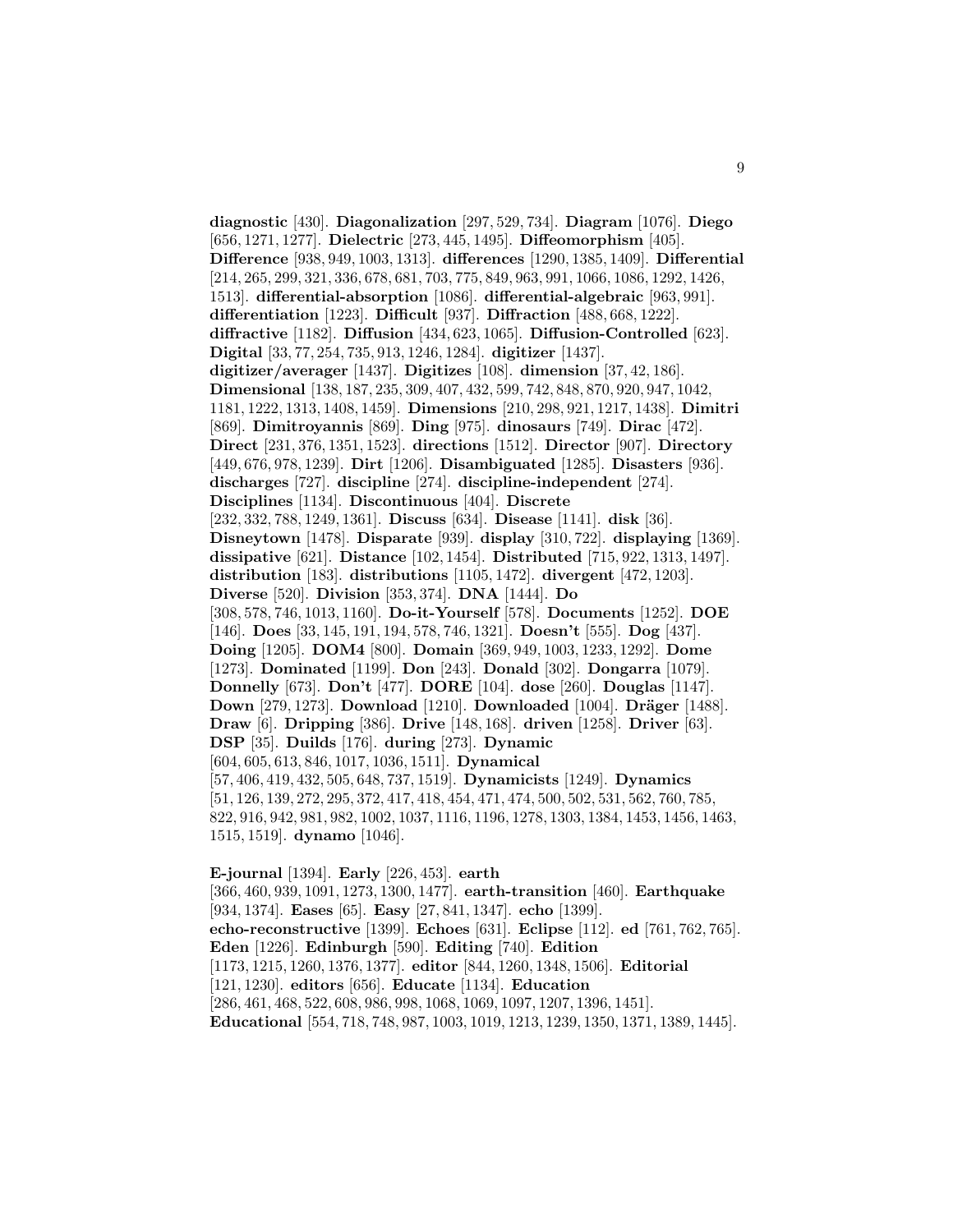**Educators** [634, 1392]. **Educom** [809]. **Edward** [1327, 1402]. **Effect** [365, 925]. **Effective** [555, 608]. **Effects** [642, 899, 1255]. **Efficiency** [136, 1444]. **Efficient** [183, 350, 1311, 1312, 1383]. **Ehrlich** [1148]. **Eiffel** [613]. **eigenvalue** [1143, 1170, 1372]. **Eigenvalues** [328, 757, 1131]. **eigenvector** [1266]. **Eigenvectors** [757]. **Eighth** [1350]. **Einstein** [1312]. **Elastic** [159, 562, 938]. **Electric** [385, 914, 1180, 1183, 1486]. **Electric-Field** [1486]. **Electrical** [576, 773]. **Electricity** [190, 1148]. **Electrodynamics** [397]. **electromagnetic** [184, 1405]. **electromagnetics** [1520]. **Electron** [99, 370, 644, 816]. **Electron-Phonon** [816]. **Electronic** [202, 276, 338, 399, 863, 887]. **Electronics** [657, 1246]. **Electrons** [99, 816]. **electrostatic** [428, 1157]. **Element** [328, 567, 1256]. **Elementary** [785]. **Elements** [9, 849, 941, 1182, 1202]. **Elizabeth** [764]. **ellipse** [329]. **ellipsoidal** [1498]. **Elliptic** [335, 1012]. **ElPed** [773]. **Emerge** [519]. **Emphasizes** [806]. **Empirical** [971]. **Enables** [1031]. **End** [20, 323, 585]. **Energy** [184, 311, 328, 542, 544, 553, 579, 726, 875, 1410]. **Engeln** [1352]. **Engeln-M¨ullges** [1352]. **Engineer** [821]. **Engineering** [168, 355, 671, 784, 786, 805, 916, 1100, 1130, 1135, 1236, 1257, 1390, 1500]. **Engineers** [118, 672, 674, 690, 822, 942, 1328]. **enhanced** [596, 1400, 1425]. **Enhancement** [64]. **Enhances** [913, 1422, 1452]. **Enjoyable** [161]. **Enns** [1328]. **Enough** [819, 943]. **Enrich** [1030]. **Enters** [4]. **Entire** [75]. **Entrepreneur** [1501]. **Entropy** [429, 744, 1258]. **Entropy-driven** [1258]. **envelope** [444]. **Enviable** [985]. **Environment** [38, 136, 384, 452, 568, 583, 718, 794, 922, 1054, 1075, 1357, 1406, 1420]. **environment/application** [136]. **EOS** [366]. **epitaxial** [980]. **equals** [833]. **Equation** [134, 388, 526, 740, 742, 903, 925, 1022, 1292, 1440, 1524]. **Equations** [214, 232, 265, 299, 321, 336, 337, 415, 606, 619, 678, 681, 703, 775, 849, 858, 876, 963, 991, 1066, 1290, 1409, 1426, 1513]. **equilibria** [1001]. **equilibrium** [329]. **Equipment** [409, 998]. **Equipotential** [921]. **Era** [43]. **Eric** [450]. **Erratum** [1409]. **Error** [464, 736, 963, 1412]. **Errors** [581, 678, 700, 735, 1236]. **Espouses** [1069]. **Establishes** [202]. **Estimation** [678, 890, 963]. **ETA** [51]. **etching** [1386]. **ethane** [618]. **Euler** [963]. **European** [1187]. **EUV** [563]. **evaluate** [1106]. **Evaluates** [733]. **Evaluating** [160]. **Evaluation** [408, 487, 1101, 1291, 1312, 1349]. **Evans** [147]. **Everybody** [969]. **everyone** [1459]. **Evidence** [1402]. **Evolution** [587, 699, 1183]. **Evolving** [426]. **Exact** [734, 949]. **Exactly** [193]. **Examine** [1317]. **Example** [157, 768, 1322]. **Examples** [1353]. **Excel** [672, 1460]. **Excels** [40, 1019]. **excited** [296, 1183]. **Exercises** [374]. **Exhibit** [554, 750]. **Exhibition** [883, 932]. **Exhibitors** [516, 722]. **EXP** [606]. **expand** [747]. **Expanded** [839]. **expanding** [261]. **Expands** [17, 42, 1500]. **Expansion** [66]. **Expansions** [867, 875, 1021]. **Experience** [292, 470, 558, 1330]. **Experiment** [180, 737, 807]. **Experimental** [137, 239, 666, 1270, 1420]. **Experimentalists** [1248]. **Experimentation** [710]. **Experiments** [7, 11, 249, 315, 544, 844]. **Expert** [24]. **Experts** [1108]. **Explained** [240, 1120]. **Explanations** [1402]. **Explication** [1184]. **Explicit** [526, 1524]. **Exploits** [695]. **Explorations**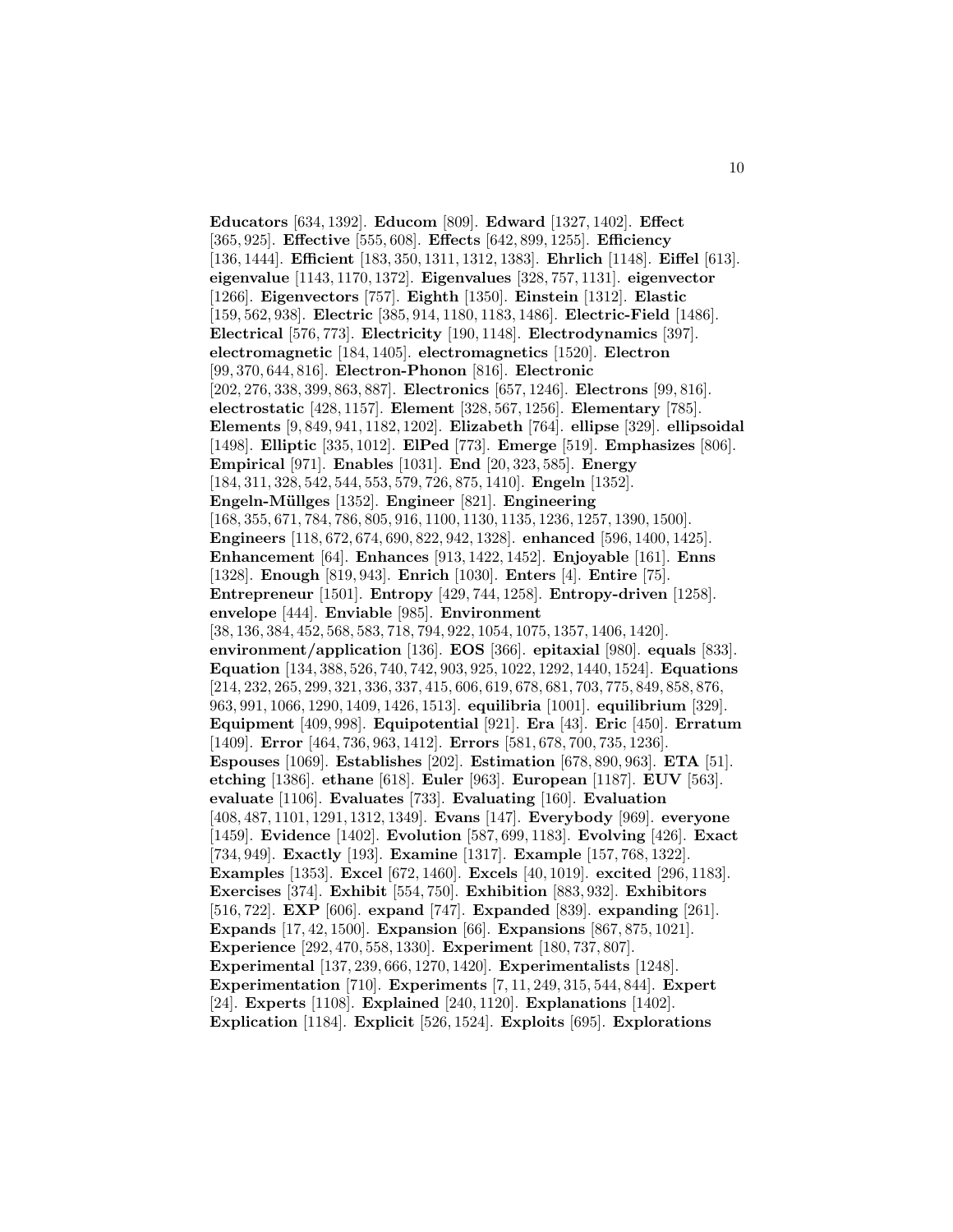[1173, 1174]. **Exploratory** [412, 1081]. **explorer** [648]. **Explores** [859]. **Exploring** [732, 1035, 1237]. **Exponential** [160, 1105, 1526, 1527]. **exponentially** [1440]. **Exponents** [801]. **Expression** [1216, 1285]. **Extended** [551]. **Extending** [1176]. **Extensions** [1344]. **exterior** [878]. **external** [1256]. **extracting** [294]. **extreme** [563]. **extreme-ultraviolet** [563]. **extremely** [212]. **extremes** [723]. **Eye** [94, 326]. **Eyesight** [247].

**F** [1100, 1151]. **F.** [974]. **Fabricate** [20]. **Face** [936]. **Facelift** [1032]. **Faces** [1026]. **Facets** [54]. **Facilitates** [572]. **Facilities** [590]. **Facility** [86]. **Facing** [1269]. **Fact** [172]. **Fall** [1426]. **Fare** [1314]. **farewell** [1512]. **Fast** [314, 334, 389, 487, 501, 526, 680, 943, 1001, 1046, 1105, 1184, 1526]. **FASTBUS** [277]. **Faster** [1198, 1349]. **Faucet** [386]. **fault** [1374]. **Favor** [1205]. **fcc** [238]. **FEA** [1194]. **Feagin** [894]. **Featured** [1139]. **Features** [38, 69, 883, 1358]. **Ferdi** [1326]. **Fermi** [1515]. **Fermilab** [696]. **ferromagnetic** [211]. **Fertile** [1171]. **Few** [716]. **Few-Body** [716]. **Fewer** [556]. **Feynman** [1076, 1106, 1411]. **Feynman-Diagram** [1076]. **FFT** [223, 1193]. **Fiber** [201, 291]. **Fiction** [172]. **fictitious** [982]. **Field** [208, 296, 307, 392, 458, 543, 647, 689, 843, 923, 925, 1183, 1486]. **field-line** [392]. **Fields** [397, 428, 486, 711, 797, 914, 1018, 1331, 1405]. **Fifth** [940, 1022]. **Fifth-order** [1022]. **Fifty** [1354]. **Files** [715, 812, 996]. **film** [545, 642]. **films** [460, 1470]. **filter** [427]. **Filtering** [77]. **Filters** [435]. **Finalists** [779]. **financial** [1301]. **Find** [862, 1057, 1093, 1418]. **Finding** [776, 1028, 1195]. **Fine** [1314]. **Finite** [328, 567, 680, 849, 938, 941, 949, 1003, 1290, 1313, 1385, 1387, 1409]. **Finite-Difference** [938, 949, 1003, 1313]. **Finite-Element** [328, 567]. **finite-interval** [1387]. **Fink** [821]. **First** [413, 737, 748, 847, 887, 1234, 1319, 1406, 1414]. **first-order** [1414]. **first-time** [1406]. **First-Year** [1234]. **Fischer** [1146]. **Fit** [135, 772, 1040]. **Fits** [143, 167, 700, 1132]. **Fitted** [464, 1440, 1524]. **Fitting** [185, 311, 337, 569, 581, 615, 701, 712, 948, 1024]. **Flagship** [150]. **Flanagan** [1237, 1377]. **Flexibly** [849]. **flight** [802]. **Floating** [477, 1458]. **floating-point** [1458]. **flow** [562, 747, 1432, 1497, 1498]. **Flows** [179, 505, 758, 788, 1199]. **Fluid** [51, 179, 454, 500, 727, 760, 788, 1249, 1432, 1503, 1519]. **fluid-dynamical** [1519]. **Fluid-flow** [1432]. **fluid-simulation** [1503]. **Fluids** [1485]. **fluxes** [275]. **Focus** [2, 520, 781, 1389, 1392]. **focused** [1494]. **focuses** [748]. **Focusing** [682]. **Folkers** [1375]. **following** [563]. **Force** [1267]. **Forecasting** [604, 605, 1054]. **Forecasts** [1272]. **forerunner** [706]. **Foresees** [834]. **Forest** [836, 956]. **Forever** [1160]. **Form** [638, 759, 957, 1106, 1276]. **formalism** [371]. **Forman** [1236]. **Formation** [807, 882]. **Formats** [606]. **forming** [1384]. **Forms** [801, 1210, 1229]. **formula** [1523]. **formulation** [232]. **FORTH** [58, 289, 482]. **Fortran** [240, 345, 387, 620, 675, 693, 738, 775, 795, 805, 895, 977, 1118–

1123, 1155, 1205, 1307, 1309, 1352, 1406, 1408, 1461]. **Forward** [640]. **Foster**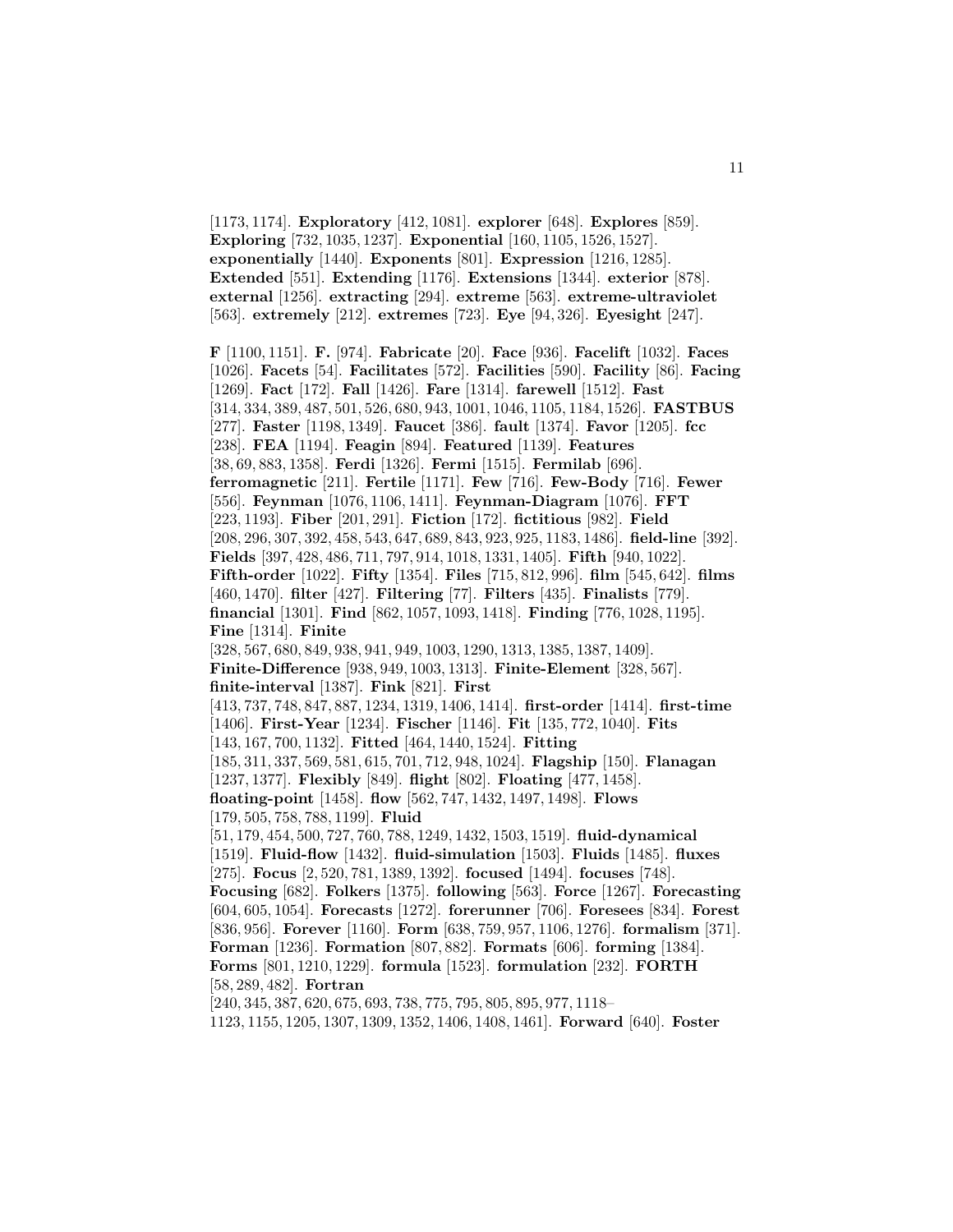[605]. **Foundation** [225, 302]. **Four** [77, 1473]. **Four-tap** [1473]. **Fourier** [189, 212, 270, 298, 334, 407, 546, 866, 1100, 1144, 1184, 1193]. **Fourth** [421, 791]. **Fox** [216]. **Fractal** [186, 303, 327, 506, 822, 893]. **Fractals** [3, 354, 893, 1353]. **fraction** [390]. **Fractional** [463, 475]. **Fractions** [160]. **Frame** [65]. **Framework** [694, 1490]. **Francis** [822]. **Frank** [1352]. **Franklin** [1282]. **Franz** [1099]. **Fredholm** [415]. **Free** [9, 910, 1060, 1428, 1463]. **Free-surface** [1463]. **Frenkel** [1306]. **frequency** [727]. **Fresnel** [649, 1222]. **Friendly** [400, 1001]. **Frugal** [1082]. **Fuel** [500]. **Full** [952, 1031]. **Full-Text** [1031]. **fully** [1525]. **Fun** [1327]. **Function** [333, 406, 566, 787, 890, 1159, 1203]. **Functionality** [1127]. **Functions** [28, 41, 185, 258, 376, 390, 393, 463, 472, 475, 667, 732, 992, 1012, 1021, 1043, 1312, 1427]. **Fund** [383]. **Fundamental** [891]. **Fundamentals** [1124]. **Funding** [127, 225]. **Fusion** [132, 133, 341, 496, 1420]. **Future** [45, 660, 834, 881, 1247, 1261, 1283, 1293, 1321, 1338, 1346, 1478, 1499]. **FY1989** [127].

**G** [216, 671, 767, 784, 1307, 1375]. **G.** [216, 1146, 1197]. **GaAlAs** [203]. **GaAs** [203]. **GaAs/GaAlAs** [203]. **Gadfly** [1027]. **Gaffin** [969]. **Gallium** [177]. **Gambol** [1110]. **game** [1496]. **gamma** [256, 1337, 1464]. **gamma-ray** [256, 1337, 1464]. **Garbage** [1017, 1051]. **Garcia** [973]. **Garfinkel** [713]. **gas** [261, 1159, 1516]. **Gases** [524]. **Gash** [786]. **gasket** [616]. **Gauge** [182, 345, 771, 843]. **Gauss** [319]. **Gaussian** [259, 393]. **Gaylord** [1173, 1174]. **Gear** [1262]. **Geert** [821]. **Gehrke** [1123]. **Geist** [1079]. **General** [7, 216, 392, 451, 473, 666, 1426]. **General-purpose** [7]. **generality** [451]. **Generalized** [1385]. **Generate** [205, 842]. **Generated** [53, 55, 91, 331, 598]. **generating** [183]. **Generation** [28, 89, 1182, 1227, 1315, 1329, 1355]. **Generator** [643, 1057]. **Generators** [259, 622, 830, 1473, 1526, 1528]. **Generic** [405]. **genesis** [1515]. **Genetic** [1114]. **geodesic** [619]. **geometries** [619]. **Geometry** [972, 1046]. **Geophysicists** [91]. **Geophysics** [148]. **George** [1328]. **Gerard** [474]. **Gerd** [1353]. **Get** [177, 477, 539, 789, 813, 933]. **Gets** [195, 1032, 1198, 1207, 1319]. **Getting** [763, 1172, 1295, 1336]. **GeV** [99]. **Giant** [1049]. **GIFs** [1369]. **Gifted** [1034]. **Gigabit** [383, 781]. **Gigaflop** [231]. **Gigaflops** [226]. **Giles** [1146, 1391]. **Giordano** [1305]. **Gisela** [1352]. **Give** [538]. **Gives** [752, 872]. **Global** [646, 678, 766, 832, 835, 850]. **Glommable** [1285]. **glow** [727]. **Glueball** [1109]. **Glut** [412, 1061, 1278]. **Glynn** [1489]. **GNU** [1316]. **Gnuplot** [977]. **Go** [960, 1126]. **Goes** [16, 17, 839]. **Going** [501]. **Golay** [435]. **Gold** [632]. **Goldberg** [1118]. **Goldmine** [1010, 1074, 1190, 1398]. **Goldmines** [935]. **Good** [745, 872, 936]. **Goodbye** [90]. **Gordan** [529]. **Gordon** [877]. **Gould** [1149, 1173]. **Government** [383, 933]. **Grabber** [65]. **Gradient** [293, 600, 647]. **Graham** [302, 1152]. **Granada** [1442]. **Grand** [364, 401, 1006]. **grandly** [684]. **Granted** [1126]. **Graph** [105, 373]. **graphic** [699]. **Graphical** [1130, 1344]. **Graphics** [6, 34, 76, 80, 104, 106, 119, 168, 222, 436, 501, 976]. **Graphing** [309, 1127, 1189, 1460, 1517]. **Graphs** [944]. **gratings** [1159]. **gravitating** [1453]. **Gravitational** [882, 1333]. **Gravity** [351]. **Gray** [1307, 1489]. **Great**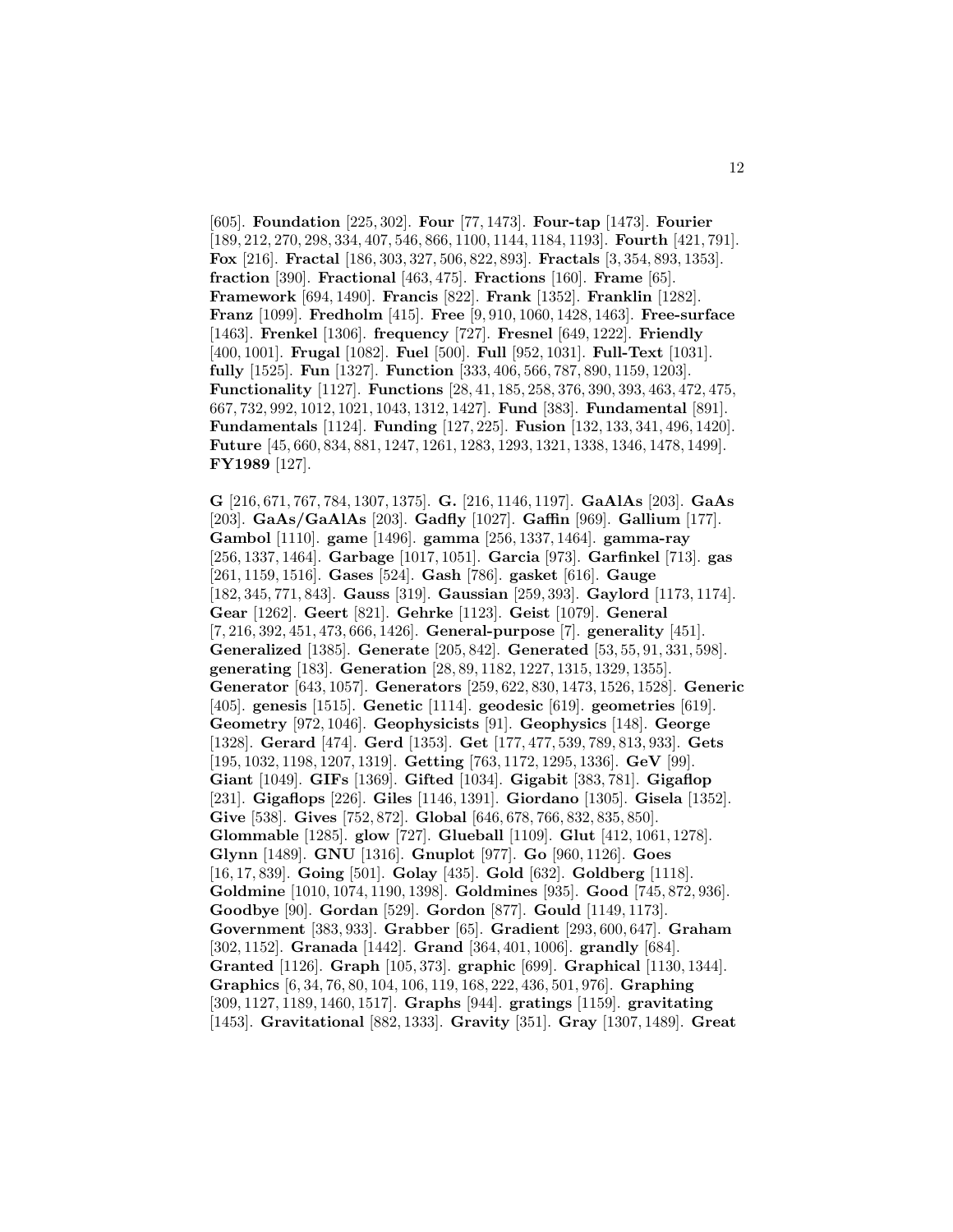[1091]. **Greatest** [1269]. **Green** [566, 732, 1159]. **Greenhouse** [365]. **Gregory** [656]. **grid** [949]. **grids** [1390]. **Grosberg** [994]. **Ground** [211, 227]. **Group** [1496]. **Growing** [1226]. **Growth** [303, 635, 759, 980, 1117]. **GRPP** [828]. **GRTensor** [924]. **Guide** [367, 712, 761, 762, 764– 766, 821, 969, 990, 998, 1015, 1079, 1100, 1118, 1123, 1327, 1376–1378, 1489]. **Guidelines** [573, 888]. **Guides** [609]. **Gulmarg** [256]. **guns** [370]. **Guy** [895].

**H** [605, 672, 714, 821, 895, 921, 974, 1118, 1124, 1197, 1328, 1488, 1516]. **H.** [844, 1375]. **Haile** [785]. **halide** [853]. **Hall** [1168]. **Hamiltonian** [414, 462, 549, 1098]. **Hamiltonians** [311]. **hand** [159]. **hand-held** [159]. **Handbook** [767, 845, 895, 1403]. **Handles** [79, 116, 863]. **hands** [728]. **hands-on** [728]. **Hannon** [1036]. **Harcourt** [656]. **Hard** [36]. **hardcover** [656]. **Hardware** [542, 799, 1015, 1244]. **harmonic** [1043]. **Harrison** [243]. **Hartley** [1033]. **Harvey** [1149, 1173]. **Hassoun** [1124]. **Hawkins** [1150]. **haystack** [1195]. **HCP** [538]. **HDF** [715]. **HDTV** [857]. **Head** [245]. **Healthier** [1133]. **Heard** [906]. **Hearings** [87]. **Heats** [1070]. **Heaven** [1294]. **Heavy** [1340]. **Heermann** [627, 691]. **height** [926, 1244]. **Heisenberg** [531]. **Held** [159, 422]. **Help** [1136, 1203]. **Helped** [1089]. **Helps** [657, 668, 814, 1071, 1165]. **Her** [1135]. **Herbert** [1215]. **Here** [833, 857, 908, 1093]. **Hermitian** [297]. **Heterogeneous** [694]. **hierarchical** [702]. **High** [34, 88, 114, 164, 364, 370, 542, 544, 553, 563, 579, 585, 614, 645, 751, 816, 874, 895, 946, 954, 1060, 1240, 1262, 1283, 1290, 1295, 1329, 1347, 1355, 1399, 1408, 1409, 1424]. **High-Energy** [542, 544, 553, 579]. **High-Performance** [585, 751, 954, 1060, 1240, 1329, 1355, 1399]. **high-perveance** [370]. **High-resolution** [563, 645, 946]. **High-Speed** [614, 1347]. **High-Temperature** [816]. **Higher** [991, 1493]. **Higher-order** [991, 1493]. **Highlight** [1296]. **Highlights** [482, 497, 1010, 1050]. **Hilbert** [732]. **Hilborn** [942]. **Hill** [134]. **Hiller** [1147, 1151]. **HIP** [579]. **History** [441, 755, 1281]. **Holes** [1074]. **Holograms** [53, 55, 205, 331, 598]. **Holtje** [1375]. **Home** [1032, 1052, 1053, 1167, 1191, 1300]. **Homework** [842]. **Hone** [1136]. **honor** [777]. **Horbatsch** [1259]. **horizons** [747]. **hosts** [1442]. **House** [87]. **Housekeeping** [936]. **HPC** [590]. **HPCC** [684]. **HTML** [1376, 1381]. **Hubbard** [641]. **Hubble** [250]. **Human** [229, 326, 576, 1272]. **Hundreds** [862]. **Hunting** [270]. **Hv** [1130]. **Hybrid** [1221]. **Hydrocodes** [561]. **Hydrodynamics** [848, 870, 1516]. **hydrogen** [472]. **hydrogenic** [875]. **hydrogenolysis** [618]. **Hypatia** [1398]. **Hype** [662]. **HYPERCARD** [317, 842]. **Hypercube** [226]. **Hypergeometric** [376]. **Hyperimages** [1343]. **hypersphere** [183].

**I.** [1119]. **I/O** [33, 196, 504, 1358]. **Ian** [785]. **IBM** [33, 36, 76, 126, 205, 504, 946]. **ICN** [833]. **Icon** [339]. **Icon-Oriented** [339]. **ICs** [556]. **Ideas** [481]. **Identical** [538]. **Identity** [280]. **IDL** [824, 897, 1466]. **IEEE** [197, 473, 864, 962, 990, 1500]. **IEEE-488** [197, 473, 962, 990]. **IEEE-488.1** [864]. **If** [319, 833, 1126]. **Igor** [357, 436]. **II** [34, 48, 98, 462, 530,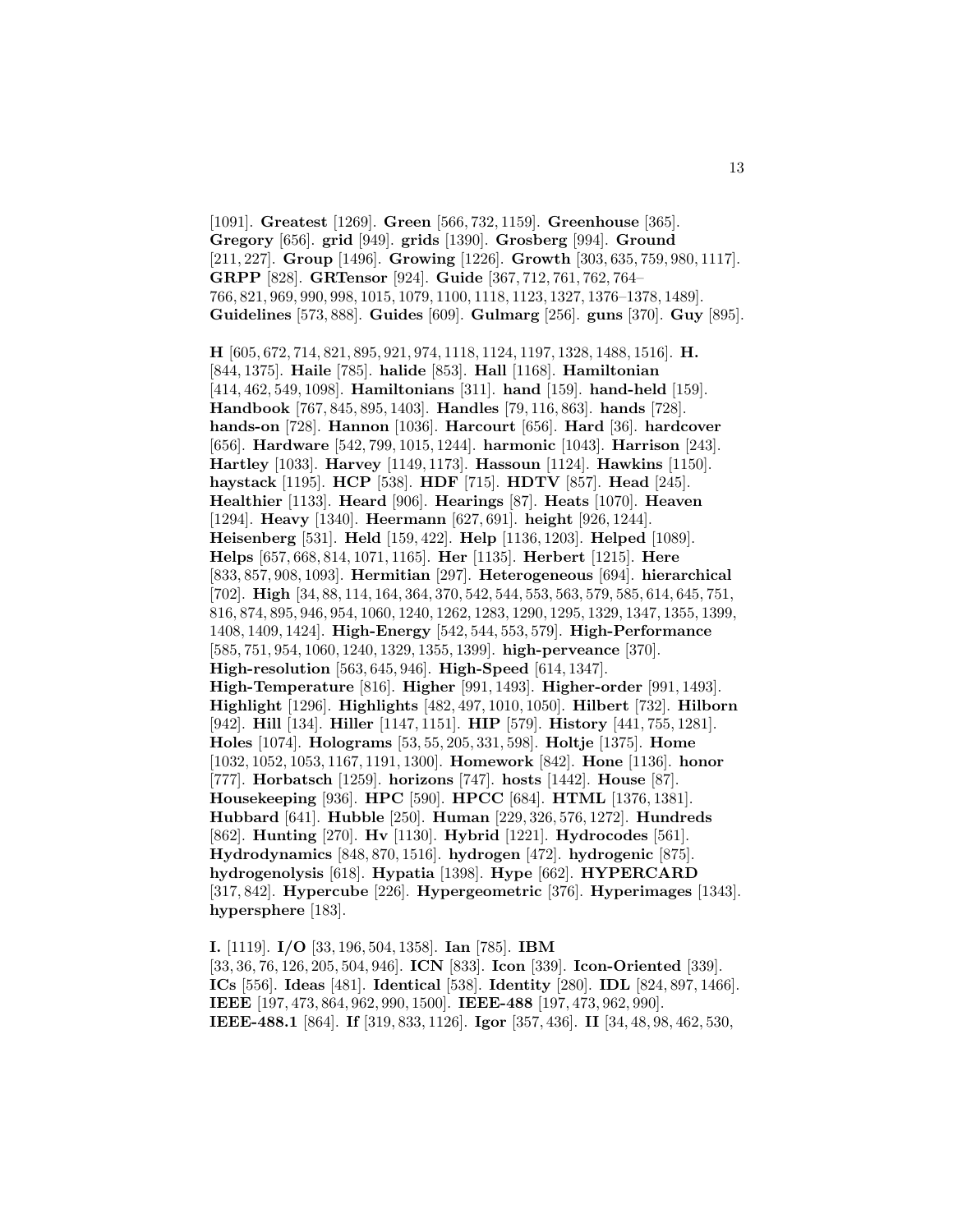583, 624, 653, 719, 755, 769, 843, 870, 912, 991, 1011, 1170, 1232, 1302, 1355, 1514]. **III** [549, 594, 692, 864, 1075]. **III-V** [594]. **IISS** [874]. **Illinois** [1271]. **Illuminate** [707, 939]. **Illustrate** [524]. **Illustrations** [573]. **Image** [65, 170, 171, 310, 312, 845, 853, 874, 913, 1056, 1384, 1469]. **Images** [48, 155, 186, 506, 559, 584, 633, 1185, 1220, 1402]. **imaginary** [923]. **Imagination** [517]. **Imagine** [109]. **Imaging** [151, 152, 203, 431, 647, 1186, 1399]. **IMD** [1470]. **Imitate** [229]. **Immunologically** [601]. **Impact** [469, 1163]. **Implement** [1227]. **Implementation** [564, 641, 726, 1042, 1044, 1066]. **Implementations** [1170]. **Implementing** [529, 1311]. **Implicit** [912]. **Impossible** [1057, 1065]. **Impresses** [824, 944]. **Improve** [710, 1460]. **Improved** [688, 1200]. **impulse** [369]. **includes** [1466]. **including** [923]. **Incomplete** [995]. **Increase** [127]. **incremental** [38]. **independent** [274, 724]. **Index** [589, 659, 1023, 1483]. **Indexer** [63]. **Indexer/Driver** [63]. **indices** [28, 1439]. **Indigo** [585]. **Individualized** [842]. **Industrial** [985, 1256, 1294]. **Industry** [383, 933, 1048]. **Ineffective** [306]. **Inertial** [133]. **Inevitable** [936]. **Inexpensive** [137, 233, 817]. **InfiniteReality** [1107]. **inflating** [904]. **Informal** [469]. **Information** [706, 729, 764, 814, 989, 1029, 1281]. **Informative** [162]. **Infrastructure** [706, 729]. **Ingrid** [655, 656]. **inhomogeneous** [925, 1363]. **Initial** [163]. **initio** [726]. **Innovations** [859]. **Input** [1142, 1467]. **Input/Output** [1142]. **Inputs** [116]. **Insight** [633]. **Install** [86]. **Installs** [17, 19]. **Institutes** [148]. **Instruction** [913, 1034, 1042, 1158, 1166, 1369]. **Instructional** [547, 767, 1062]. **Instructions** [79]. **Instrument** [686, 755]. **Instrumentation** [61, 276, 1197, 1255, 1365, 1433]. **Instruments** [58, 78, 1337]. **integrable** [505]. **Integral** [241, 346, 415, 1106, 1331]. **Integrals** [160, 223, 335, 649, 1012, 1291, 1349, 1387]. **Integrated** [139, 583, 694]. **Integrates** [110, 192, 1491]. **Integrating** [265]. **Integration** [352, 376, 503, 565, 742, 876, 1388, 1493]. **integrator** [1412]. **Integrity** [280]. **Intelligence** [13, 235, 252]. **Intelligent** [385, 854, 1114, 1502]. **interacting** [1360]. **Interaction** [156, 257, 1081, 1106, 1408]. **Interactions** [816]. **Interactive** [274, 473, 479, 719, 773, 775, 874, 920, 1112, 1229, 1234, 1257, 1286, 1287, 1298, 1303, 1345, 1482]. **Interactively** [1009]. **intercommutation** [156]. **Interdisciplinary** [1317]. **Interface** [7, 33, 62, 197, 215, 313, 432, 473, 775, 817, 896, 977, 1130]. **interfaces** [445]. **interfacing** [11, 273]. **interference** [902]. **interferometers** [902]. **internal** [260]. **International** [721]. **Internet** [761–767, 789, 808, 811, 812, 838, 861, 881, 886, 910, 934, 935, 969, 984, 1007, 1008, 1010, 1027, 1072, 1074, 1092, 1138, 1190, 1227, 1315, 1326, 1398, 1413]. **interpolation** [701, 948, 1362, 1399]. **Interpreted** [1080]. **interval** [1387]. **interview** [1391, 1443]. **intrinsic** [60]. **Introducing** [129, 353, 811, 1112, 1119, 1224]. **Introduction** [44, 395, 397, 417, 419, 474, 628, 654, 674, 760, 822, 942, 1099, 1142, 1173, 1235, 1303, 1514]. **Introductory** [439, 514, 673, 1246]. **intuitive** [235]. **invariant** [1043]. **invariants** [924]. **Invented** [5]. **Inventing** [45]. **inversion** [1065]. **Invert** [937]. **Investigation**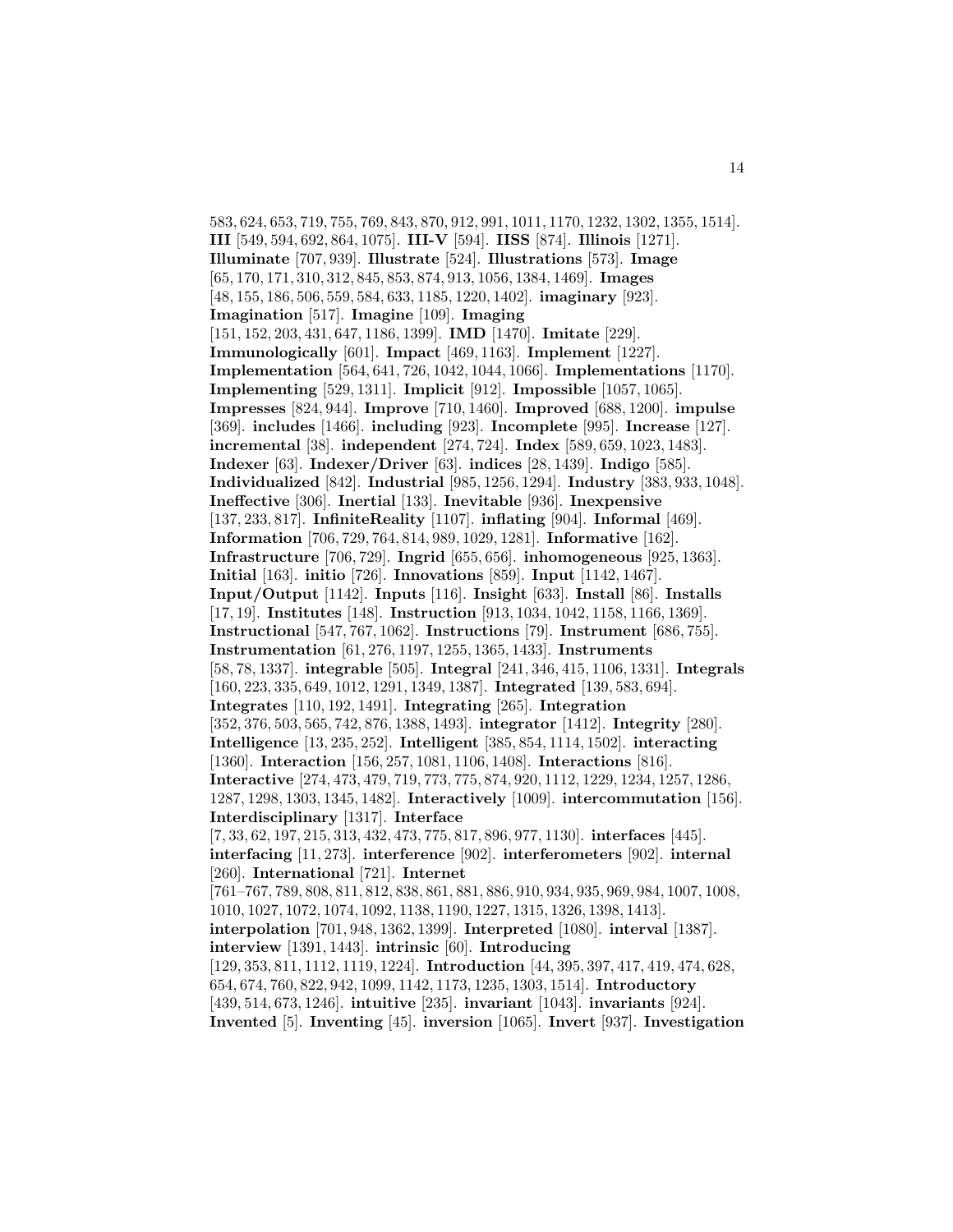[311, 349, 642]. **Investigations** [25, 1141]. **involving** [1221]. **Ion** [272, 563, 1116]. **ion-bombarded** [272]. **ions** [923]. **Iowa** [16, 17]. **IRAS** [324]. **IRIS** [585]. **Irix** [1430]. **Iron** [1340]. **Irvin** [672]. **ISBN** [656, 1173]. **Ising** [965, 981, 1002]. **Ising-like** [965]. **Ising-model** [1002]. **isosurfaces** [618]. **Issue** [803, 888, 911, 960]. **Issues** [432]. **Iterated** [406]. **Iteration** [1372]. **iterative** [1410]. **IV** [962, 1095, 1098]. **Ivory** [1341].

**J** [118, 216, 690, 1099, 1118–1120, 1174, 1283, 1305, 1327, 1354, 1426, 1427]. **J.** [785, 1100, 1121, 1151]. **Jack** [1079]. **James** [894, 1100, 1146]. **Jan** [1149, 1173]. **January** [889]. **Japanese** [56, 591]. **Jaroslaw** [1148]. **JAVA** [143, 1237, 1356, 1377, 1379, 1421, 1451, 1520]. **Java-Script** [1377]. **Jeanne** [766]. **Jefimenko** [119]. **Jensen** [974]. **Jerry** [1489]. **Jiang** [1079]. **John** [760, 845, 1145, 1147]. **Johnson** [216]. **Johnston** [785, 1151]. **Joins** [1365]. **Joint** [96]. **Jointly** [383]. **Jonathan** [762]. **Jones** [656, 1150]. **Jörg** [1488]. **Jose** [422]. **Joseph** [972, 1145]. **Josephson** [410]. **Joshua** [1237]. **Journal** [399, 879, 1138, 1208, 1228, 1251, 1274, 1297, 1319, 1342, 1368, 1394, 1395, 1419, 1450, 1481, 1507]. **Jovanovich** [656]. **Joy** [769]. **JPL** [20, 226, 247]. **Jr** [821, 895, 1327]. **Jr.** [243]. **Jul** [1447]. **Jul/Aug** [1447]. **Jun** [1417]. **junctions** [410]. **June** [422].

**K.** [691, 1260]. **Kalos** [245]. **Karin** [43, 1443]. **Keeler** [1152]. **Keeping** [1048]. **Kehoe** [765]. **Keith** [736]. **Keller** [868]. **Kelly** [1281]. **Kennedy** [1376]. **Kepler** [1014]. **Kernel** [890]. **Kerr** [924]. **Kerrigan** [1121]. **keV** [295]. **Khokhlov** [994]. **Kind** [415, 1203]. **Kinematics** [944, 1435]. **kinetic** [618, 1084]. **Kirkpatrick** [763]. **Klaus** [1037]. **Knowledge** [995, 1069, 1226]. **known** [901]. **Knuth** [302]. **Koch** [1326]. **Kochmer** [762]. **Koelbel** [895]. **KOH** [1386]. **Kolmogorov** [138]. **Kontron** [170]. **Korteweg** [1022]. **Kral** [672]. **Krol** [761]. **Kuck** [1283]. **Kuipers** [995]. **Kuperman** [974]. **Kutta** [565, 891, 912].

**L** [302, 713, 737, 895, 973, 1173, 1403]. **Lab** [45, 53, 110, 112, 116]. **Laboratories** [394, 926, 1400]. **Laboratory** [39, 78, 79, 473, 719, 739, 872, 998, 1075, 1094, 1370]. **Labs** [146]. **LabVIEW** [69, 1334]. **Lagrange** [701, 948]. **Lagrangian** [562, 982]. **Lanczos** [293, 641]. **Landau** [821]. **Landslides** [930]. **Lane** [764]. **Langevin** [669]. **Language** [828, 1080, 1123, 1176]. **Languages** [217, 625]. **Lantastic** [872]. **Laplace** [903, 937, 1498]. **LaQuey** [766]. **Large** [26, 28, 71, 231, 324, 488, 572, 642, 1143, 1170, 1278, 1330, 1334, 1372, 1519]. **Large-Scale** [324, 642, 1143, 1170, 1278, 1334, 1372, 1519]. **Laser** [142, 547, 1086, 1318, 1408]. **LASSPTools** [1344]. **Last** [305]. **Latest** [242, 266, 284, 304, 322, 358, 379, 398, 420, 448, 465, 480, 495, 513, 534, 542, 552, 570, 586, 607, 626, 658, 677, 698, 770, 796, 825, 851, 873, 898, 919, 945, 979, 999, 1020, 1041, 1063, 1083, 1103, 1128, 1156, 1179, 1201, 1219, 1242, 1264, 1288, 1310, 1332, 1492]. **Lattice**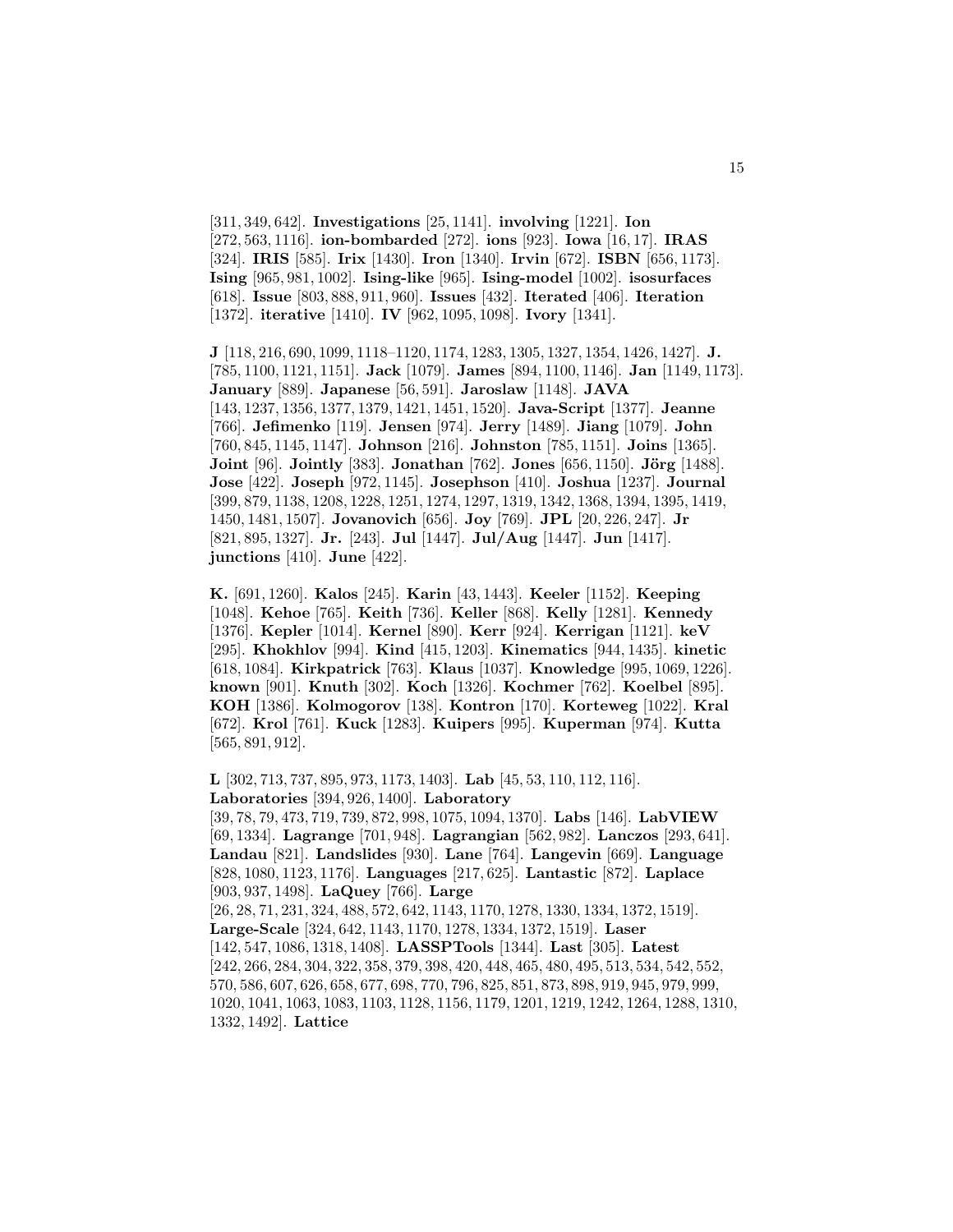[182, 206, 524, 536, 543, 650, 771, 843, 946, 1214, 1221, 1516, 1525]. **Lattice-gas** [1516]. **Launch** [1089]. **Launches** [150]. **Laureate** [1069]. **Law** [1255]. **Lawrence** [1279, 1302]. **LCD** [908]. **Lead** [148, 523, 1271, 1343, 1502]. **Leads** [590, 1358]. **leaf** [1429]. **Learn** [657, 880, 971, 986, 1205]. **Learning** [568, 583, 648, 773, 951, 1194, 1454]. **Least** [135, 255, 294, 311, 464, 597, 700, 712, 724, 1132, 1245, 1474]. **Least-Squares** [135, 294, 311, 464, 700, 712, 724, 1132, 1245, 1474]. **Lecture** [344, 1168]. **Lectures** [59, 263, 655]. **Ledesma** [1015]. **Lee** [869, 975]. **length** [1511]. **Leonardo** [1058]. **Let** [625, 906]. **Lets** [1009]. **Letter** [665, 1506]. **Letters** [889]. **Level** [205, 315, 1040]. **levels** [184, 311]. **Levenberg** [1245]. **lex** [828]. **Liberal** [1324]. **Liberal-Arts** [1324]. **Liberate** [1134]. **Libraries** [22, 141, 967]. **Library** [17, 19, 70, 1130, 1238, 1241, 1304, 1407]. **Lie** [1154]. **Life** [187]. **lifetime** [801]. **light** [1373]. **Like** [357, 728, 965]. **likelihood** [744]. **Limitations** [560, 922]. **Limits** [271, 543, 838]. **Line** [110, 135, 149, 346, 392, 581, 839, 992, 1331]. **Line-Integral** [1331]. **Linear** [433, 600, 681]. **Lines** [79, 296, 1086]. **Lineshape** [594]. **Link** [911]. **linked** [1244]. **Links** [68, 932, 1139]. **Linsay** [822]. **Linux** [1087, 1095, 1101, 1484]. **lipid** [1455]. **Lipow** [767]. **Liquid** [1487]. **liquids** [471]. **List** [1358]. **Listen** [1108]. **Listing** [721, 1179]. **Listings** [242, 266, 284, 304, 322, 358, 379, 398, 420, 448, 465, 480, 495, 513, 534, 552, 570, 586, 607, 626, 658, 677, 698, 770, 796, 825, 851, 873, 898, 919, 945, 979, 999, 1020, 1041, 1063, 1083, 1103, 1128, 1156, 1201, 1219, 1242, 1264, 1288, 1310, 1332, 1492]. **Live** [1160]. **Lived** [718]. **local** [1412]. **Localization** [1035]. **logistic** [643]. **logit** [643]. **LogoLinks** [1299]. **Long** [212, 345, 830, 1086, 1374]. **Long-range** [1374]. **Look** [640, 835, 956]. **Looking** [15, 366, 1338]. **Looks** [1478]. **loops** [1220]. **Loose** [1007]. **Loosely** [696]. **Lotus** [74, 119]. **Lotus-Compatible** [74]. **Louise** [656]. **Loveman** [895]. **Low** [313, 585, 606, 711, 923, 1485]. **Low-Cost** [313, 711]. **Low-End** [585]. **Lyle** [691, 1148]. **Lynna** [1149]. **Lyzenga** [216]. **M** [216, 785, 786, 844, 868, 894, 974, 1307, 1354]. **M.** [1120, 1403, 1426].

**M.U.P.P.E.T.** [130, 697]. **M64** [31]. **MA** [656]. **MAC** [34, 61, 109, 113, 192, 569, 1082, 1178]. **MacDose** [593]. **Machine** [325, 334, 342, 372, 471, 574, 641, 645, 947, 1079, 1175, 1281]. **Machine-2** [645]. **Machines** [268, 357, 683, 971, 1000, 1046]. **Macintosh** [29, 384, 436, 458, 461, 719, 829, 897]. **Macintosh**TM [926]. **Macintosh**TM**-based** [926]. **Macro** [401]. **Macromolecules** [994]. **Macros** [416]. **MACSYMA** [345, 1200]. **Made** [13, 27, 1236, 1294]. **Magazine** [1475, 1500]. **Magellan** [793]. **Magnetic** [132, 152, 153, 186, 341, 430, 545, 642, 647, 925]. **magnetic-field** [647]. **Magnetism** [190, 1148]. **magnetization** [372]. **magnetization-reversal** [372]. **magneto** [826]. **magneto-optical** [826]. **magnetohydrodynamic** [1001]. **magnetohydrodynamics** [136]. **Mahoney** [713]. **Maintain** [26]. **Mainzer** [1037]. **Major** [519, 1088]. **Make** [52, 997, 1133, 1178, 1393]. **makes**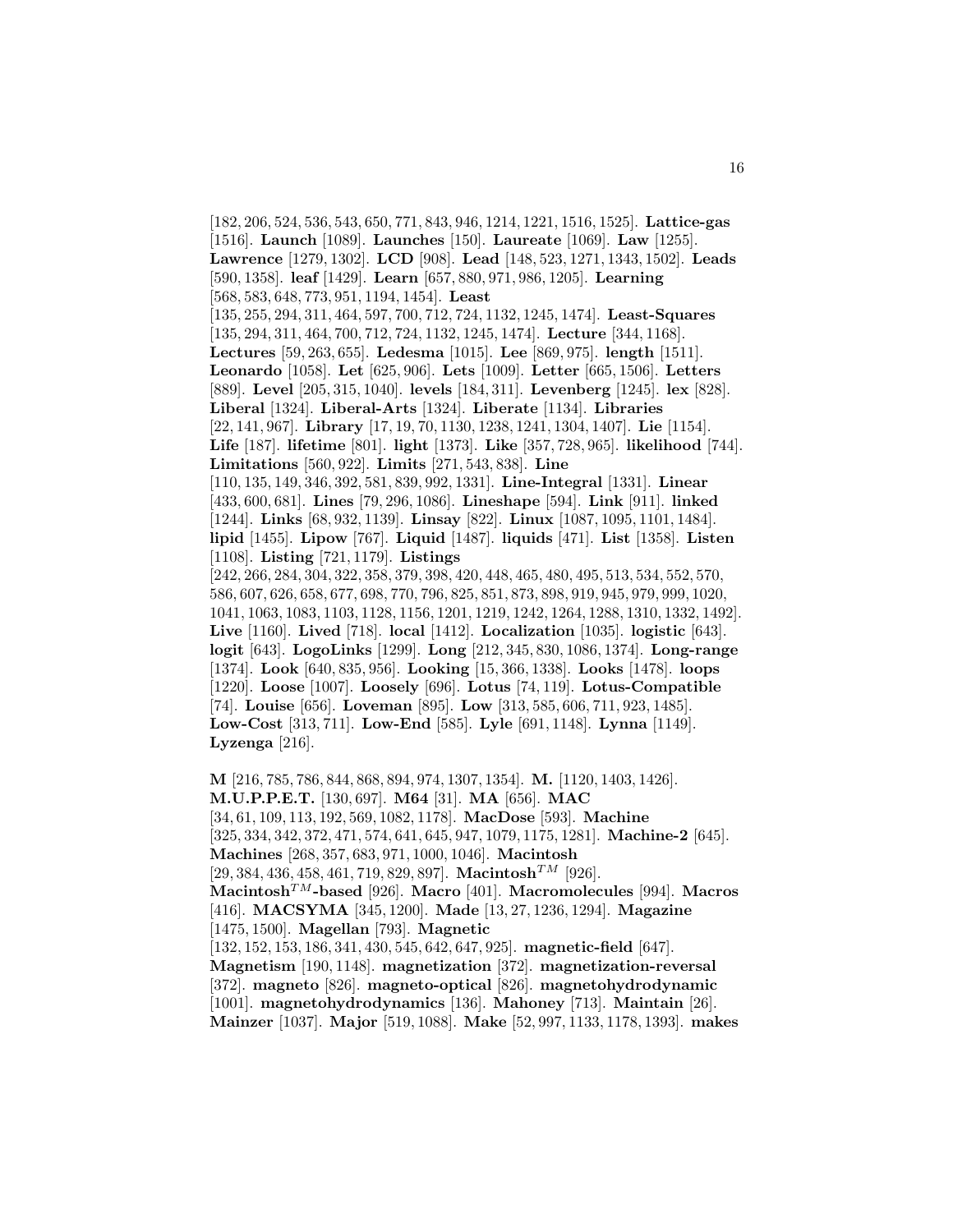[1047, 1087]. **Making** [823, 1205, 1366, 1414]. **Mallat** [656]. **Man** [13]. **Man-Made** [13]. **Manage** [544]. **Management** [78, 252, 290, 717, 842]. **Manchek** [1079]. **Mandelbrot** [605]. **Manifesto** [130]. **Manipulating** [602, 624]. **manipulation** [1106]. **Mankind** [1037]. **Mantle** [1000]. **Manuscript** [437]. **Many** [54]. **Map** [312, 1058]. **Maple** [865, 1259, 1328, 1429]. **Mapping** [324, 1177, 1486]. **Maps** [91, 108, 404]. **March** [1416]. **Marine** [763]. **Mark** [755, 1307]. **Market** [268]. **Marko** [1259]. **Markov** [278]. **Marquardt** [772, 1245]. **Marriage** [1294]. **Martin** [1281]. **Mary** [656, 868, 895]. **Maryland** [1113]. **mask** [1182]. **Masscomp** [110]. **Massive** [536, 560]. **Massively** [176, 562, 564, 578, 726, 798, 1042, 1044]. **Match** [794]. **MATCOM** [1491]. **Material** [1318]. **Materials** [173, 202, 424, 730, 756, 815, 853, 1502]. **Math** [41, 72, 193, 533, 928, 953, 1241]. **Math-Software** [928]. **Math/Science** [72]. **Mathcad** [336, 596, 673, 674]. **MATHCAD-based** [596]. **Mathematica** [165, 440, 529, 599, 715, 801, 858, 865, 904, 950, 1085, 1173, 1174, 1353, 1358, 1378, 1489, 1521]. **Mathematical** [141, 221, 356, 1427, 1436]. **mathematically** [472]. **Mathematica(R)** [894]. **Mathematica**TM [478, 493, 1182]. **Mathematician** [985]. **Mathematics** [291, 302, 1257, 1468]. **Mathematics**TM [533]. **MathHDF** [715]. **MathLink** [715]. **MathLink-Based** [715]. **MathStation** [191]. **MATLAB** [192, 1241, 1491]. **Matrices** [264, 757]. **matrix** [9, 297, 348, 529, 599, 1131]. **Matter** [587, 855, 1037, 1045, 1260]. **Matthias** [1036]. **Maxima** [404]. **maximum** [429, 744]. **Maxwell** [232, 1290, 1409]. **May** [127, 660, 683, 882, 1126, 1417, 1502]. **May/Jun** [1417]. **MB** [36]. **Mbits** [92]. **Mbits/s** [92]. **McGuire** [1328]. **MCNC** [176]. **Mean** [458, 808]. **Mean-field** [458]. **Means** [323, 410]. **Measurement** [7, 326, 512, 1255]. **measurements** [273]. **Mechanical** [210, 328, 941, 1217]. **Mechanics** [378, 529, 562, 599, 617, 621, 892, 1019, 1150, 1151, 1180, 1194, 1259, 1267, 1353, 1522]. **mechanisms** [826]. **Media** [45, 53, 545, 826, 1157, 1313, 1363]. **Medical** [172]. **Medicine** [151]. **Meeting** [122, 421, 537, 635, 881, 1296, 1416]. **Meetings** [14, 47, 84, 117, 144]. **Megabit** [204]. **Megabit/s** [204]. **Melissa** [1326]. **Mellon** [50]. **Melt** [308]. **membranes** [1214, 1455]. **Memoriam** [243]. **Memory** [31, 64, 67, 113, 229, 551, 560, 1017]. **Menus** [168]. **Message** [917]. **Message-Passing** [917]. **Metacomputing** [905, 918]. **metal** [460]. **Metcalf** [1120]. **Metcalfe** [1354]. **Method** [60, 183, 294, 328, 333, 507, 564, 567, 596, 600, 733, 1066, 1078, 1086, 1212, 1221, 1245, 1256, 1260, 1336, 1351, 1361, 1387, 1524]. **Methods** [9, 44, 251, 293, 369, 408, 508, 530, 546, 723, 734, 772, 785, 786, 891, 894, 912, 963, 966, 967, 973, 991, 1173, 1296, 1301, 1396, 1440]. **metric** [924]. **Meyer** [656]. **MIBEMOL** [802]. **Michael** [713, 1147]. **Micro** [401, 1386]. **microchannel** [504]. **Microcomputer** [137, 185, 233, 331, 347, 625, 725, 743, 998]. **Microcomputer-Based** [233, 998]. **Microcomputer-generated** [331]. **microcomputers** [182]. **microfractures** [730]. **Micromagnetics** [545]. **Microprocessor** [149, 277]. **Micros** [72]. **Microscope** [111, 142, 394]. **microwave** [273]. **Microworld** [1267]. **mid** [86]. **mid-1989** [86]. **Mie** [797]. **Migrating** [1121]. **Millennium**

17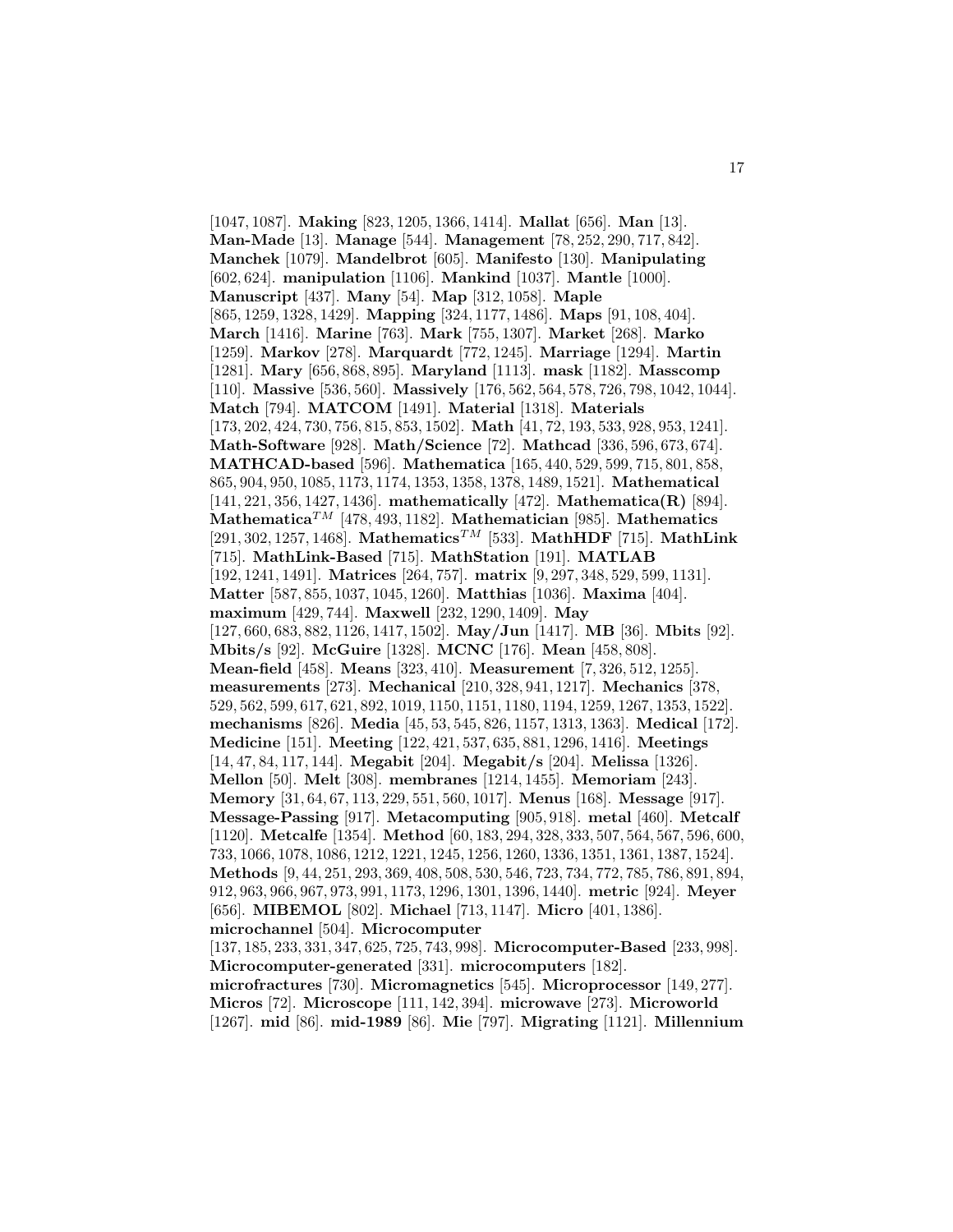[1231]. **Million** [127, 227]. **Millisecond** [270]. **Mind** [1037]. **Minds** [13, 1282]. **Minicomputer** [112]. **minima** [835]. **Minimal** [572]. **Minisupercomputers** [89]. **Minnesota** [125]. **MINSQ** [167]. **mirror** [506]. **Misner** [670]. **Mission** [1057]. **Mistrust** [1248]. **Mix** [794]. **mixed** [1096]. **mixing** [525]. **MM5** [1223]. **mode** [255, 744]. **Model** [63, 100, 238, 291, 502, 580, 641, 680, 727, 921, 964, 981, 1002, 1045, 1223, 1268, 1495]. **modeled** [1519]. **Modeling** [99, 124, 283, 364, 410, 411, 500, 525, 604, 605, 609, 613, 846, 902, 927, 995, 1000, 1036, 1133, 1248, 1313, 1375, 1470]. **Modelling** [966]. **Models** [21, 191, 221, 464, 759, 848, 870, 931, 975, 993, 1374, 1516, 1525]. **Modern** [213, 891, 912, 1147, 1197, 1372]. **Modified** [475, 1388]. **Modules** [277, 1257]. **Mohamad** [1124]. **Molecular** [17, 19, 124, 126, 195, 295, 471, 502, 562, 577, 785, 982, 1116, 1196, 1278, 1303, 1306, 1366, 1375, 1485, 1519]. **Molecular-Dynamics** [1278, 1303, 1519]. **Molecule** [563, 572]. **molecules** [1280]. **Moloney** [1147]. **Momentum** [688, 818]. **money** [1476]. **Monitor** [385, 423]. **Monitoring** [385]. **Monitors** [164]. **Monolithic** [683]. **Monster** [757]. **Monte** [261, 301, 314, 352, 395, 434, 464, 564, 566, 644, 650, 691, 798, 980, 1002, 1064, 1172, 1221, 1260, 1351, 1363]. **Moon** [822]. **Moore** [1255, 1476]. **Mori** [1002]. **Morrison** [605]. **Mosaic** [861]. **Most** [161, 1327]. **Motion** [237, 733, 914, 1267, 1388]. **Motions** [179]. **Motivated** [601]. **Motorola** [149]. **Mouse** [319]. **Mouseclick** [1209]. **Move** [640, 1418]. **Moves** [745, 1092, 1341]. **Movies** [929, 959]. **Moving** [1364]. **MP** [86]. **MPI1** [917]. **Mr.** [1316]. **MS** [533]. **MS-DOS** [533]. **MTL** [249]. **Much** [890]. **M¨ullges** [1352]. **Multi** [432, 528]. **Multi-Dimensional** [432]. **multi-Transputer** [528]. **multibody** [314]. **Multichannel** [169, 926]. **Multidimensional** [309, 352, 1115, 1349]. **Multidisciplinary** [1039]. **Multifractal** [616]. **Multifractals** [354]. **Multigrid** [508, 530]. **multilayer** [275, 1470]. **Multimedia** [662, 739, 1257, 1482]. **multiparameter** [926]. **multiparametric** [799]. **Multiple** [292, 595, 1022, 1042]. **multiple-instruction-multiple-data** [1042]. **multiple-processor** [292]. **Multiplexed** [793]. **multiprocessing** [136]. **multiprocessor** [368]. **Multiprocessors** [126, 136]. **Multiscale** [1513]. **Multivariate** [1114, 1362]. **muon** [11, 1335]. **Musciano** [1376]. **Mux** [116]. **Mysteries** [577].

**N** [627]. **NA48** [1335]. **Name** [988]. **Named** [245]. **Nanocomputers** [1477]. **nanostructure** [642]. **Narrative** [1402]. **NASA** [1, 961]. **National** [146, 225, 310, 706, 729]. **Native** [219]. **Natural** [199]. **nature** [703]. **Navier** [17, 18]. **Navigating** [432]. **NCGA** [362]. **NCSA** [17, 907]. **NCUBE** [268]. **Near** [660, 1498]. **Nearly** [738, 949, 1291]. **Nears** [958]. **Neat** [787]. **Need** [683]. **needle** [1195]. **needs** [782, 881]. **Negroponte** [1284]. **Neou** [763]. **Neptune** [307]. **NetLearning** [1326]. **Network** [20, 92, 201, 204, 250, 383, 682, 694, 723, 872]. **Networked** [1079, 1166]. **Networking** [441, 764, 766, 781, 794, 1430]. **Networks** [200, 377, 410, 474, 663, 714, 806, 950, 1124, 1325]. **Neumann** [28, 1524]. **Neural** [20, 200, 250, 357, 377, 714, 723, 1124, 1325]. **Neuron** [1117]. **neurons**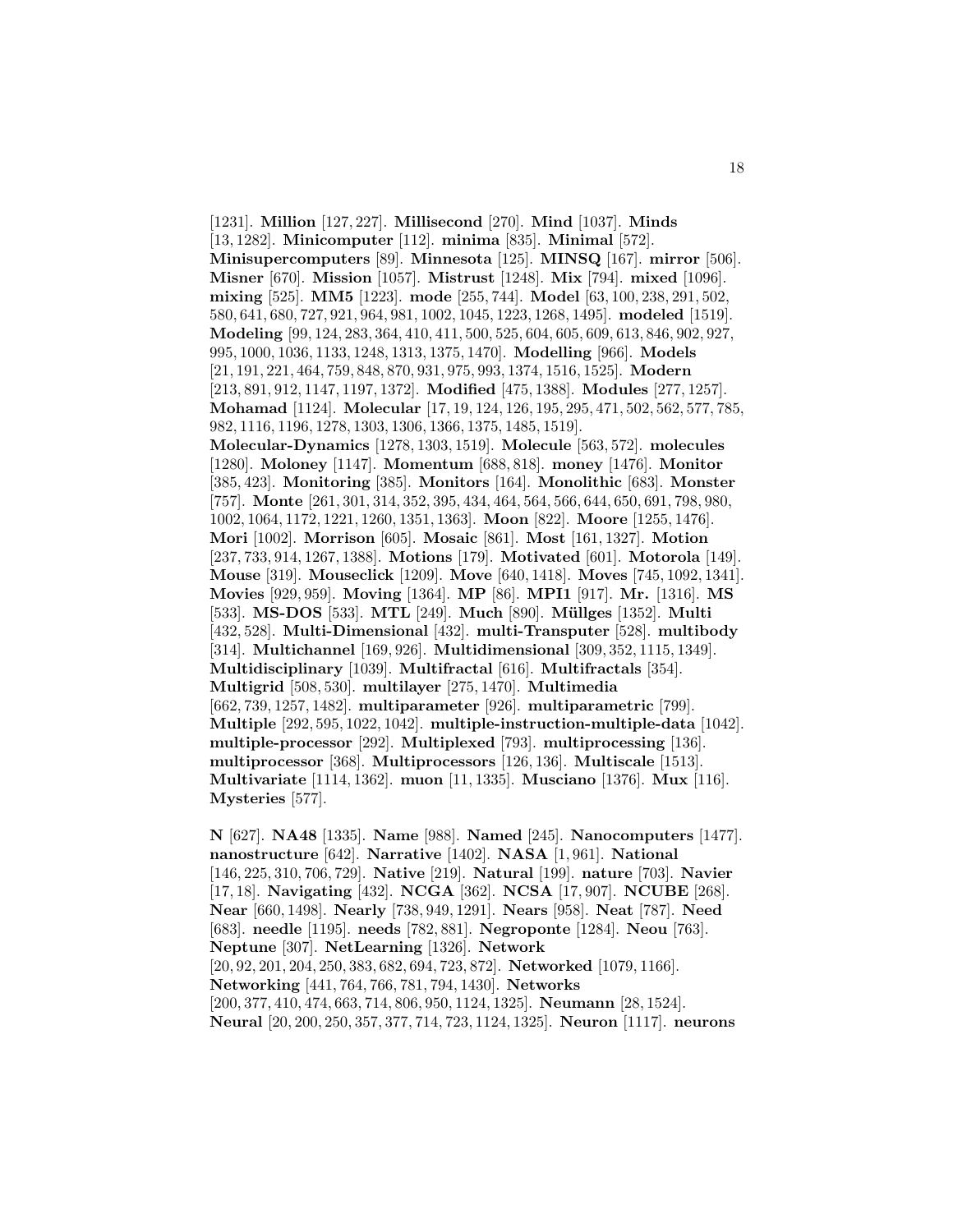[528]. **Neutron** [802, 1074]. **neutrons** [314]. **new-products** [839]. **Newman** [371, 924]. **News** [537, 554]. **Newton** [605]. **Next** [56, 224, 300, 342, 360, 1091, 1227, 1272, 1308, 1315, 1329, 1354, 1355]. **Next-Generation** [1227]. **Nextstep** [713, 718, 775, 1011]. **Ni** [618]. **Nicholas** [1284, 1305]. **Niemeyer** [1237]. **Night** [959]. **NII** [833]. **Nine** [550]. **Ninth** [1371]. **NIST** [752]. **Niweek** [1348]. **NMR** [166, 866]. **No** [662]. **Nobel** [1069]. **noise** [1474]. **Nominations** [1238]. **Nonclassical** [393]. **noncompact** [345]. **Nonequilibrium** [562, 669, 759, 1243]. **nonintegrable** [1361]. **Nonlinear** [185, 214, 418, 419, 525, 617, 646, 681, 703, 899, 916, 942, 950, 1132, 1157, 1203, 1245, 1292, 1328, 1521]. **Nonlinearity** [1456]. **nonlocal** [1022]. **Nonperiodic** [1035]. **Nonproprietary** [611]. **nonstandard** [1290, 1385, 1409]. **Nonstiff** [1125]. **normal** [1105, 1526]. **normalizing** [597]. **Norris** [43]. **NorthWestNet** [762]. **not-so-global** [832]. **Notable** [248]. **notation** [1023]. **Note** [102, 315, 1246]. **Notes** [121]. **Nothing** [501]. **Nov** [1505]. **Nov/Dec** [1505]. **Novel** [546]. **Nowhere** [501]. **NREN** [706]. **NSF** [2, 87, 174, 202, 834, 1090, 1271]. **NSFNET** [92]. **Nuclear** [100, 181, 238, 292, 368, 855, 1045, 1145, 1337]. **nuclei** [99]. **nucleon** [99]. **Null** [228]. **Null-Strut** [228]. **Number** [259, 505, 622, 643, 830, 1057, 1473, 1528]. **Numbers** [316, 1105, 1485, 1527]. **Numeric** [620]. **Numerical** [9, 134, 156, 283, 321, 343, 388, 447, 580, 678, 707, 742, 792, 899, 901, 937, 967, 973, 1014, 1046, 1055, 1078, 1084, 1153, 1273, 1291, 1301, 1321, 1344, 1352, 1388, 1407, 1428, 1431, 1457, 1493, 1494, 1524]. **Numerical-analysis** [1431]. **Numerically** [937]. **Numerics** [690, 792]. **Numerous** [787]. **Numerov** [876, 1336]. **Nutshell** [1237]. **NYSERNet** [204].

**O** [33, 196, 504, 1358]. **Ober** [767]. **Oberon** [1240]. **Oberon-2** [1240]. **Object** [387, 518, 609, 611, 630, 713, 771, 792, 1064, 1176, 1226, 1307, 1330, 1404, 1438, 1522]. **Object-Based** [1307]. **Object-Oriented** [387, 518, 609, 611, 630, 713, 771, 792, 1064, 1176, 1226, 1330, 1404, 1522]. **Objects** [426, 613]. **observable** [642]. **Observations** [1232]. **Observatory** [310]. **Observing** [366]. **Obsolete** [1088]. **Ocean** [974]. **Oceanography** [975]. **Oct** [1479]. **ODE** [1125]. **off** [1221]. **off-lattice** [1221]. **offer** [1406]. **Offered** [1052, 1053]. **Offers** [588]. **Ohio** [86]. **old** [965, 1372, 1512]. **older** [1172]. **Oleg** [119]. **Olympic** [1136]. **Omits** [574]. **On-demand** [1390]. **One** [66, 187, 599, 713, 742, 1181, 1193, 1209]. **one-dimensional** [187, 599, 742, 1181]. **One-Shot** [1209]. **Online** [173, 762, 814, 862, 879, 889, 911, 1190, 1276, 1319, 1422, 1452, 1483]. **ons** [1460]. **OOPP** [387]. **Open** [69, 615]. **OpenMol** [854]. **Operating** [292, 409, 840, 1011, 1075, 1095]. **Operation** [568]. **operator** [1066]. **opinions** [1397]. **opportunities** [705, 1396]. **Opportunity** [1068]. **Optical** [4, 54, 60, 229, 282, 445, 594, 660, 826, 835, 850, 1182, 1470, 1494]. **Optics** [52, 525, 640, 1062, 1146]. **Optimal** [1412]. **Optimization** [253, 369, 388, 430, 490, 850, 1114, 1158, 1195]. **Optimized** [301]. **Options** [1030, 1056]. **orbitals** [1104]. **orbits** [901]. **Order**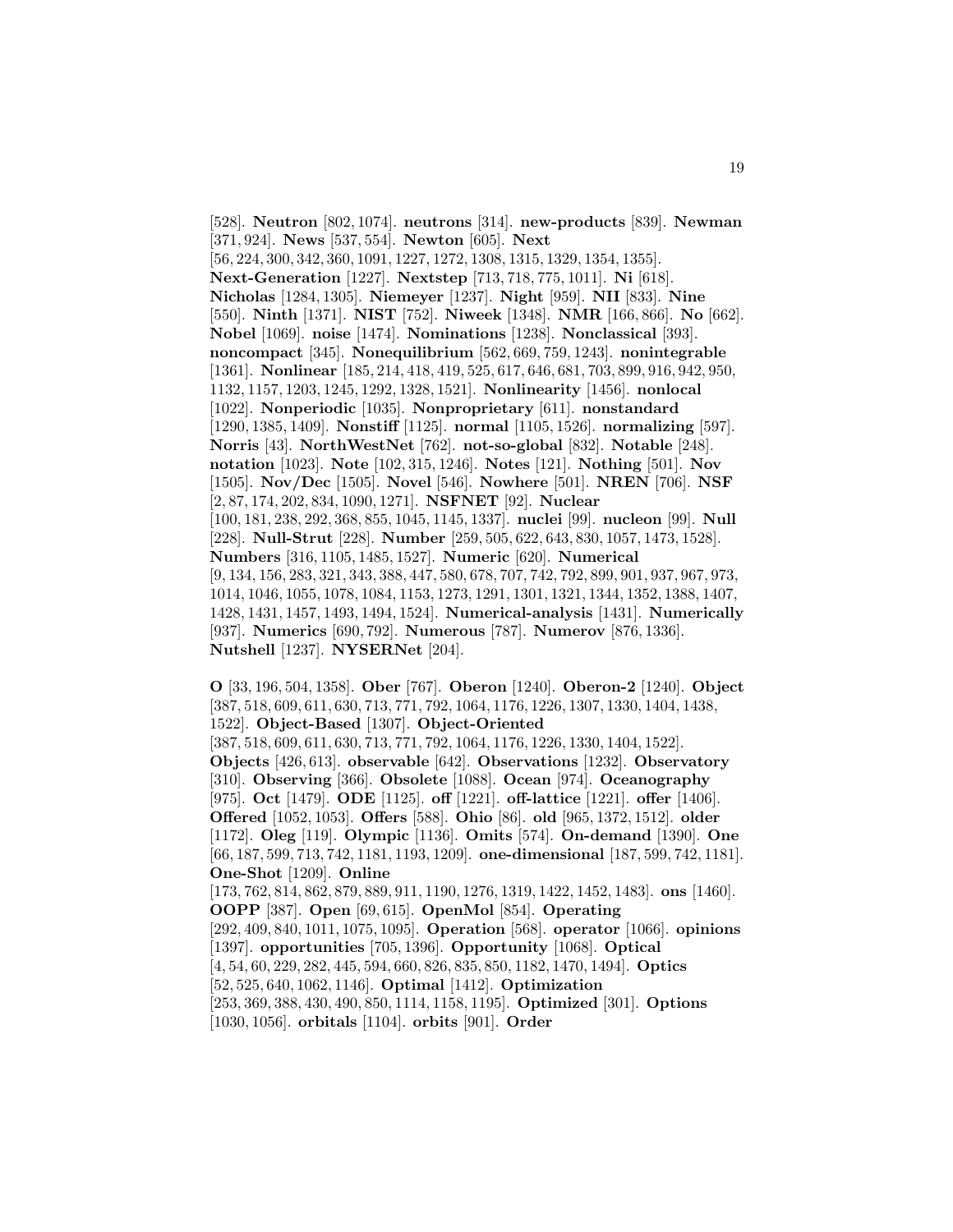[463, 475, 949, 991, 1018, 1022, 1414, 1426, 1493, 1524]. **Ordinary** [265, 299, 321, 678, 703, 963, 991, 1292]. **Oregon** [1370]. **Oren** [302]. **Organized** [491, 801, 993]. **Organizers** [636]. **Organizes** [1263]. **orientation** [1438]. **Oriented** [339, 387, 518, 609, 611, 630, 713, 771, 792, 1064, 1176, 1226, 1330, 1404, 1522]. **Origin** [1127]. **Orlando** [554]. **Orleans** [1392]. **O'Rourke** [972]. **Orthogonal** [135, 255, 393, 724]. **Orvis** [118]. **OS/2** [840]. **oscillators** [1493]. **Oscilloscope** [461]. **Other** [976]. **Otto** [216]. **Our** [380, 762, 952, 960, 1048, 1093, 1205, 1230]. **Output** [1142]. **Overcomes** [560]. **Overcoming** [279]. **Oversees** [1049]. **Overview** [686]. **P** [765, 1515]. **pack** [41]. **Package** [71, 73, 74, 80, 168, 194, 1521]. **Packages** [72, 103, 382, 835, 991]. **Packet** [1424]. **packs** [30]. **Padé** [548, 1021, 1292]. **Page** [960, 1032, 1052, 1053, 1093, 1167, 1191, 1300]. **Pages** [1298]. **Paint** [505]. **Paleotechnic** [1272]. **PANACEA** [580]. **Panels** [908]. **Paper** [382]. **Paradigm** [355, 387, 792, 1321]. **Paralex** [147]. **Parallel** [90, 147, 150, 174, 176, 207, 211, 244, 260, 452, 489, 504, 511, 523, 558, 562, 564, 571, 574, 578, 595, 627, 683, 696, 726, 738, 779, 798, 817, 917, 946, 980, 982, 992, 1000, 1042, 1044, 1046, 1079, 1117, 1269, 1360, 1404, 1484, 1495, 1497, 1510]. **Parallel-Line** [992]. **Parallel-Processor** [90]. **Parallelism** [536, 560]. **Parallelization** [1379, 1408]. **Parallelizing** [1038]. **parameter** [772]. **Parametric** [615, 948]. **parametrized** [311]. **Park** [1207]. **Parker** [43]. **Parks** [671, 784]. **Parrinello** [726]. **Part** [44, 568, 583, 602, 624, 817, 840, 843, 848, 870, 891, 912, 936, 962, 963, 991, 1011, 1056, 1075, 1095, 1142, 1143, 1170, 1232, 1279, 1302, 1322, 1329, 1355, 1424]. **Partial** [321, 681, 849, 1066, 1513]. **Particle** [97, 179, 295, 428, 727, 925, 1042, 1145, 1158, 1360]. **particle-in-cell** [727, 1042, 1158]. **Particles** [914]. **Partnerships** [1090, 1271, 1418]. **Pascal** [697]. **pass** [614]. **Passing** [917]. **Passport** [762]. **Pasta** [1515]. **Patashnik** [302]. **Path** [376, 1086, 1106]. **paths** [1411]. **Patrick** [670, 1237, 1378]. **Pattern** [488, 714, 807, 1384]. **pattern-forming** [1384]. **patterns** [902, 1182, 1243]. **Paul** [821, 822, 1173, 1174]. **Pay** [1206]. **PBAR** [184]. **PC** [59, 61, 76, 108, 111, 256, 410, 563, 704, 773, 780, 818, 883, 930, 958, 1015, 1101, 1155, 1163, 1178, 1194, 1255, 1294, 1296, 1337, 1365]. **PC-based** [256, 410, 773, 1337]. **PC-Compatibles** [76]. **PC-Controlled** [111]. **PC/AT** [563]. **PC/Linux** [1101]. **PCs** [40, 68, 196, 844]. **Pd** [618]. **PDB** [996]. **PDEase2** [849]. **PDEs** [1323]. **Peak** [85, 487]. **Peck** [1237]. **Peer** [1138]. **Peer-Reviewed** [1138]. **Penalty** [1216]. **Pendulum** [892, 1480]. **Penrose** [371]. **Penumbra** [1504]. **percolation** [350]. **Perfecting** [53]. **Performance** [85, 364, 408, 585, 695, 751, 874, 895, 954, 1060, 1136, 1240, 1283, 1329, 1355, 1399, 1408, 1424, 1458]. **Performer** [1471]. **Performing** [212]. **period** [830]. **Periodic** [188, 348, 901, 1181]. **Perl** [768]. **Personal** [262, 313, 378, 795, 1028, 1244]. **Perspectives** [208]. **perturbation** [875, 947]. **perturbed** [1493]. **perveance** [370]. **Petaflops** [1162]. **Peter** [868, 1354].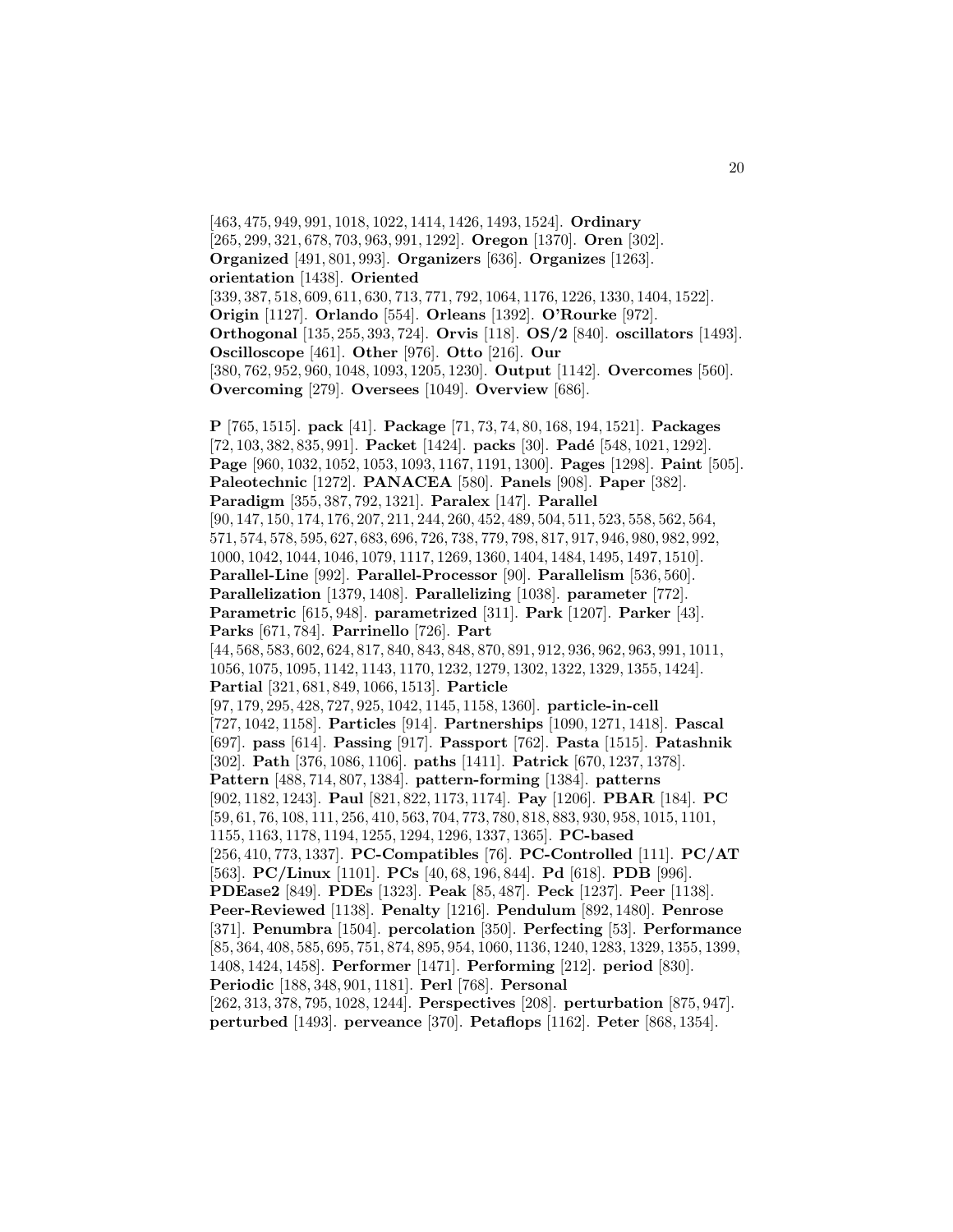**Petroleum** [148]. **Pgperl** [1189]. **Phase** [294, 505, 1258, 1280, 1399, 1414]. **Phases** [502, 1416]. **PHENIX** [1044]. **Phenomena** [303, 520, 561, 669, 1445, 1519]. **Phenomenology** [542]. **Philip** [736, 786]. **Philosophy** [320]. **Philpott** [1145]. **Phonon** [816]. **Phonons** [816]. **photo** [782]. **photometry** [679]. **Phys** [1409]. **Physical** [44, 253, 271, 369, 628, 710, 736, 892, 1173, 1174, 1199, 1301, 1385]. **Physicist** [205, 968, 1049, 1089, 1378]. **Physicists** [20, 122, 128, 131, 517, 535, 591, 632, 729, 750, 808, 814, 1082]. **Physics** [15, 24, 49, 50, 52, 59, 95, 129, 145, 150, 151, 155, 172, 178, 262, 288, 317, 325, 342, 353, 374, 380, 396, 439, 441, 449, 468, 470, 478, 479, 481, 493, 498, 501, 514, 516, 521, 522, 524, 543, 550, 553, 568, 578, 583, 590, 592, 635, 666, 676, 687, 716, 719, 721, 786, 842, 847, 859, 862, 889, 913, 916, 929, 931, 957, 978, 986, 994, 998, 1005, 1027, 1034, 1069, 1099, 1100, 1145, 1147, 1149, 1152, 1161, 1166, 1187, 1211, 1234, 1263, 1279, 1287, 1294, 1302, 1324, 1328, 1339, 1341, 1353, 1475, 1485]. **Physics** [7, 27, 101, 137, 213, 231, 257, 286, 292, 293, 344, 368, 422, 466, 467, 497, 579, 588, 593, 605, 608, 629, 636, 670, 673, 684, 691, 705, 707, 746, 778, 831, 844, 859, 880, 973, 1016, 1071, 1192, 1212, 1252, 1260, 1305, 1369, 1396, 1400, 1401, 1414, 1422, 1425, 1438, 1451, 1452, 1471, 1488, 1500, 1512]. **physlets** [1421]. **PhysLINK** [1423]. **Picture** [6, 143]. **Pictures** [1185]. **Pipedream** [918]. **Pitches** [174]. **Pittsburgh** [177, 1418]. **placed** [329]. **Placement** [1034]. **Plan** [49, 122]. **Plane** [237, 246, 562, 732]. **plane-strain** [562]. **Planet** [927, 1300]. **Planets** [1165]. **Planning** [87]. **Plans** [146, 636]. **Plasma** [341, 424, 707, 1070, 1094, 1383, 1408]. **Plasmas** [455]. **plasmons** [1202]. **plastic** [562]. **Plates** [511]. **Platforms** [533]. **Playing** [1185]. **Plots** [41, 105, 264, 510, 711]. **Plotting** [74, 296, 392, 569, 1431, 1434]. **Plug** [1111]. **Plug-in** [1111]. **plus** [1173, 1399]. **Point** [329, 477, 515, 1458]. **points** [183, 776]. **poisoning** [618]. **Poisson** [903]. **poles** [237]. **polyatomics** [1388]. **polyexponential** [185]. **Polygonally** [692]. **polyhedral** [1043]. **Polymer** [1254]. **polymers** [1525]. **polynomial** [724]. **Polynomials** [393, 841]. **Polyp** [368]. **POOMA** [1490]. **populated** [1525]. **Portability** [693]. **Portable** [622, 675, 687, 717, 738, 830, 917]. **Porter** [974]. **Portland** [751]. **Ports** [504, 1155]. **Positive** [1410]. **Positivist** [305]. **Possibilities** [922]. **Possible** [460, 1444]. **Poster** [1163]. **Posting** [1252]. **potential** [237, 1494]. **potentials** [348, 1256]. **Potts** [680]. **Power** [30, 524, 681, 801, 1082, 1218]. **Powerful** [483, 574, 591, 638, 675]. **Powerstation** [1155]. **pp** [474, 656, 1173]. **Practical** [239, 558, 868, 918, 937, 1269, 1362, 1474]. **Practice** [1233, 1391]. **Praise** [46]. **Precautions** [1008]. **precision** [620, 1022]. **Predicting** [136, 815]. **Prediction** [975, 1055]. **predictions** [1086]. **Premiere** [147]. **Preprint** [1209]. **preprocessor** [828]. **Presentation** [222]. **Presents** [633]. **Press** [357, 543, 656]. **Preventing** [1236]. **Prevention** [1008]. **Previews** [960]. **price** [709]. **Primer** [605, 764, 1357]. **Princeton** [17, 18]. **Principal** [1387]. **Principal-value** [1387]. **Principle** [572]. **Principles** [666, 971, 1375, 1457]. **Print** [1318]. **Printer** [817]. **Prize** [687, 748]. **Prize-Winning** [687]. **prizes** [1067]. **Pro** [671, 740]. **Probabilistic** [1301]. **Probability** [628, 1472].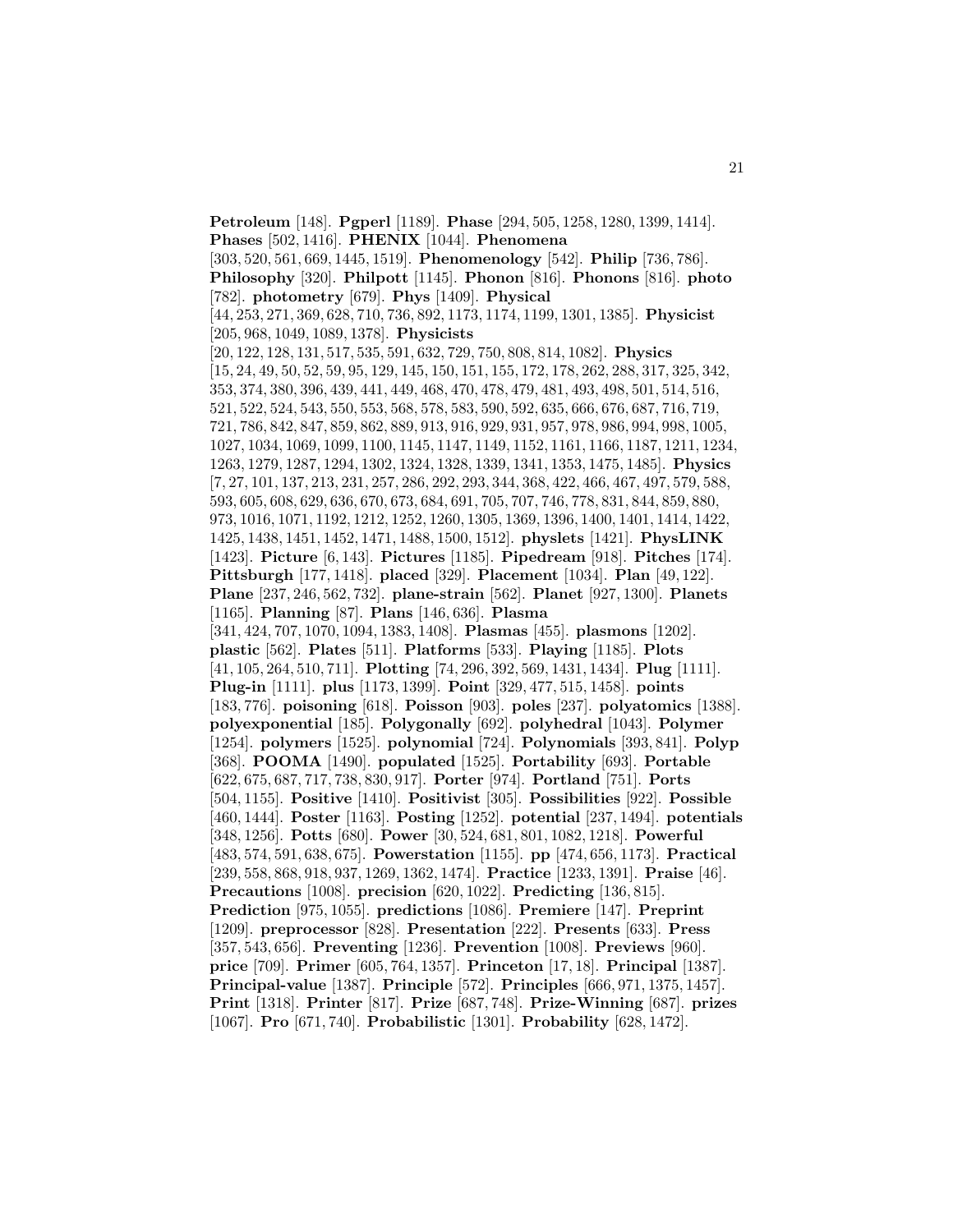**Probability-Based** [628]. **probes** [430]. **Problem** [343, 373, 523, 842, 967, 1014, 1065, 1212, 1480, 1515]. **Problems** [95, 139, 216, 293, 508, 530, 546, 1143, 1157, 1170, 1263, 1292, 1301, 1372, 1444, 1457]. **procedure** [594, 742]. **Process** [75, 846, 1386]. **Processes** [166, 628, 966, 1199, 1221, 1403]. **Processing** [12, 65, 150, 170, 174, 202, 244, 260, 424, 452, 696, 845, 913, 1269, 1359, 1384, 1434, 1484]. **Processor** [1, 90, 114, 169, 176, 196, 198, 292, 407, 489, 1469]. **Processors** [147, 216, 1158]. **Product** [12, 989]. **production** [99]. **Products** [720, 741, 839, 862, 888, 935, 1030, 1382, 1518]. **Professionals** [764]. **Professor** [953]. **Profile** [787]. **Program** [17, 70, 108, 131, 255, 281, 391, 444, 533, 588, 625, 773, 854, 888, 900, 953, 1004, 1265, 1386, 1440, 1445]. **Programmable** [63, 473, 823]. **Programmer** [1118]. **Programmers** [697]. **Programming** [71, 90, 157, 217, 314, 331, 387, 446, 518, 611, 668, 681, 697, 713, 771, 792, 828, 848, 870, 922, 962, 990, 1241, 1261, 1307, 1356, 1404, 1482, 1520]. **Programs** [8, 26, 158, 257, 337, 387, 559, 602, 615, 624, 675, 687, 738, 977, 987, 1062, 1403]. **Progress** [96, 541]. **Project** [756, 1058]. **Projections** [992, 1472]. **Projectors** [908]. **Projects** [71, 915, 1330, 1418]. **Prolog** [38]. **Promise** [13, 718]. **Promises** [203]. **Propagation** [949, 975, 1003, 1181, 1313]. **properties** [238, 1470]. **Pro(R)** [784]. **Prototype** [1]. **Prove** [24]. **Proves** [612]. **Provide** [697]. **Provides** [611]. **Prudent** [1008]. **PS** [33, 36]. **PS/2** [33, 36]. **Pseudorandom** [1057, 1526]. **pseudospectral** [333, 1022]. **Publication** [80]. **Publication-Quality** [80]. **Publications** [961]. **Publishing** [879, 1025, 1026, 1031]. **Pulsar** [269, 270]. **pulse** [926, 1244]. **Pulsed** [547]. **Pumping** [1340]. **Purpose** [7, 310, 473, 1175, 1360]. **Pursuing** [1515]. **Puts** [1188]. **PVM** [694, 1079]. **Python** [1153, 1176].

**QCD** [206, 536]. **Quadrature** [393, 1115]. **Qualitative** [995]. **Quality** [80]. **Quantifying** [318, 426, 774]. **Quantitative** [1464]. **Quantities** [1402]. **Quantum** [210, 328, 348, 378, 395, 434, 500, 564, 599, 617, 621, 650, 689, 734, 798, 843, 894, 941, 1019, 1078, 1151, 1217, 1259, 1295, 1361, 1367, 1411, 1426]. **Quantum-Field** [689]. **Quantum-Mechanical** [210, 941, 1217]. **Quark** [855, 1045]. **Quark-based** [855]. **quarks** [595]. **Quasi** [316, 1181]. **Quasi-** [316]. **quasi-periodic** [1181]. **quasicrystal** [1129]. **Quasicrystals** [509]. **quaternion** [1131, 1388]. **Quattro** [671, 784]. **quenched** [680]. **Question** [450]. **Quick** [667]. **Quieter** [267]. **Quotient** [1372].

**R** [713, 736, 868, 975, 994, 1151, 1173, 1174, 1402]. **R&D** [985]. **Rack** [112]. **radial** [876]. **radiating** [924]. **radiation** [333, 1022]. **radiative** [9]. **Radio** [310, 727]. **radiological** [593]. **radionuclides** [260]. **Rahman** [748]. **Randall** [1150]. **Random** [259, 316, 350, 622, 628, 643, 830, 950, 1057, 1105, 1473, 1527, 1528]. **random-number** [1473]. **Randomness** [604, 605]. **Randy** [1307]. **range** [28, 1374]. **Rapaport** [1196, 1303]. **Raphael** [656]. **Rapid** [934]. **rare**

[460, 1159]. **rare-gas** [1159]. **rate** [254]. **rates** [1221]. **Ray**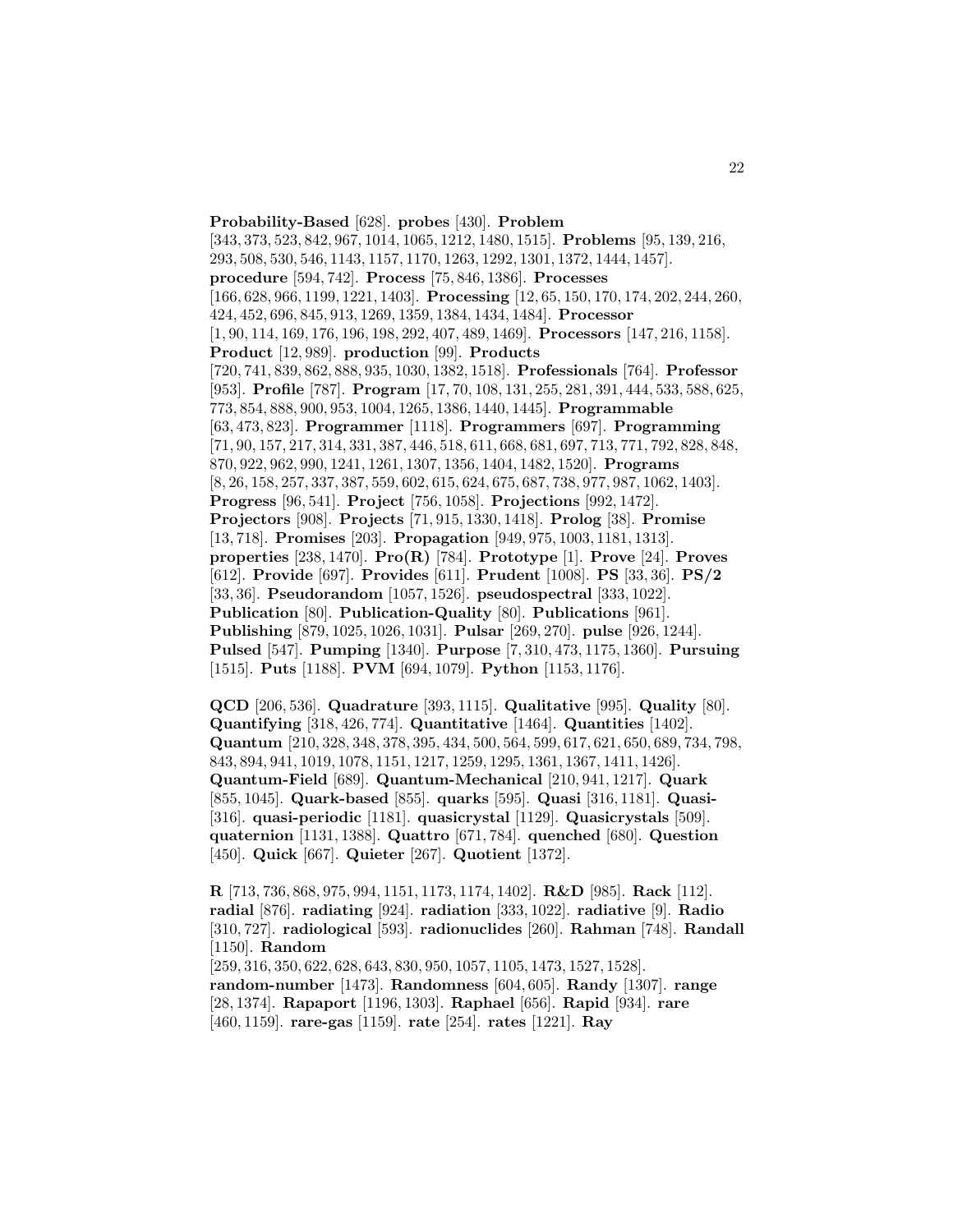[11, 256, 275, 598, 653, 1062, 1220, 1337, 1464]. **Ray-Optics** [1062]. **Ray-Tracing** [598, 653]. **Rayleigh** [1372]. **Reaction** [618, 921, 1084]. **Reactions** [314, 623]. **Reader** [911, 1112, 1397, 1480]. **Readers** [906, 1139]. **readout** [1335]. **Ready** [128]. **Real** [16, 17, 298, 484, 592, 733, 746, 1038, 1056, 1081, 1236, 1286, 1462, 1471]. **Real-Time** [484, 1056, 1081, 1286, 1462, 1471]. **Reality** [121, 592, 754, 918, 955, 1367]. **Realm** [228]. **Reasoning** [995]. **Rebounds** [1200]. **Receives** [805]. **recipe** [1372]. **Recipes** [1321]. **Recognition** [714, 1028, 1114]. **Reconstruction** [992]. **reconstructive** [1399]. **Record** [985]. **recording** [545, 826, 853]. **Recursion** [1137]. **Recursive** [28, 352, 1096]. **Red** [1250]. **Redistribution** [964]. **reduced** [1158]. **Reduction** [292, 736]. **Redundancy** [280]. **Redwine** [1122]. **reference** [1215, 1436]. **Reflection** [445, 1181]. **Reflections** [1347]. **reflectors** [275]. **reform** [748]. **refraction** [445]. **register** [1473]. **regression** [723]. **Regular** [216]. **Reid** [1120]. **Related** [912]. **relativistic** [1014]. **Relativity** [228, 451, 484, 827]. **relax3d** [903]. **relaxation** [273]. **Releases** [242, 266, 284, 304, 322, 358, 379, 398, 420, 448, 465, 480, 495, 513, 534, 552, 570, 586, 607, 626, 658, 677, 698, 770, 796, 825, 851, 873, 898, 919, 945, 979, 999, 1020, 1041, 1063, 1083, 1103, 1128, 1156, 1179, 1201, 1219, 1242, 1264, 1288, 1310, 1332, 1492]. **Relies** [541]. **Rely** [1248]. **Remaining** [936]. **Remember** [984]. **Remote** [385, 1420]. **Remove** [639]. **Renderer** [492]. **Rendering** [102, 692, 793, 1262]. **Renders** [104]. **Renehan** [1327]. **Reno** [1110]. **Reorganized** [1167]. **repeller** [102]. **Replace** [858, 1090, 1475]. **Report** [362, 457, 911, 1348, 1416]. **Repositories** [1209]. **Representing** [1232]. **Requested** [83]. **Research** [126, 133, 180, 208, 383, 425, 553, 608, 872, 887, 932, 1003, 1013, 1049, 1070, 1097, 1420, 1508, 1510]. **Researchers** [125, 520, 539, 639, 640, 836, 956]. **resistor** [950]. **Resolution** [34, 164, 563, 596, 645, 946, 1455]. **Resonance** [152, 153, 186, 617]. **resonant** [273, 1220]. **Resource** [519, 984]. **Resources** [591, 750, 871, 1491]. **response** [275, 369, 1045, 1159]. **Rest** [841]. **Restoration** [171]. **Retinex** [178]. **Retrieval** [74]. **Return** [1185]. **Reusable** [1451]. **Reveal** [576, 730]. **reversal** [372]. **Reversed** [1070]. **Review** [43, 45, 118, 119, 302, 357, 627– 629, 654, 670–674, 690, 691, 713, 719, 736, 737, 760, 762–767, 784– 786, 821, 822, 844, 845, 868, 869, 894, 916, 942, 969– 975, 995, 1015, 1036, 1037, 1079, 1099, 1118–1124, 1145, 1146, 1148– 1150, 1152, 1196, 1197, 1236, 1260, 1283, 1284, 1303, 1305, 1307, 1326– 1328, 1353, 1354, 1375–1378, 1402, 1403, 1426, 1456, 1457, 1488, 1516]. **Review** [216, 474, 895, 915, 930, 994, 1147, 1151, 1174, 1215, 1237, 1259, 1281, 1282, 1306, 1352, 1489, 1515]. **Reviewed** [1138]. **Reviews** [605, 655, 656, 761, 1100, 1173, 1397, 1427]. **Revisited** [1060, 1061, 1486]. **Revolution** [267, 518, 1089, 1255, 1365]. **Revolutionizing** [1005]. **Reynolds** [1485]. **Rhythms** [386]. **Rich** [1324]. **Richard** [713, 915, 1173, 1174, 1328]. **Richardson** [1266]. **Rides** [769]. **Right** [686, 817, 864, 962, 990, 1056, 1322, 1364, 1424]. **rigid** [1388]. **RISC** [149, 595]. **Rise** [1299]. **Robert** [671, 737, 784, 895, 942, 971, 1079, 1148, 1354, 1488].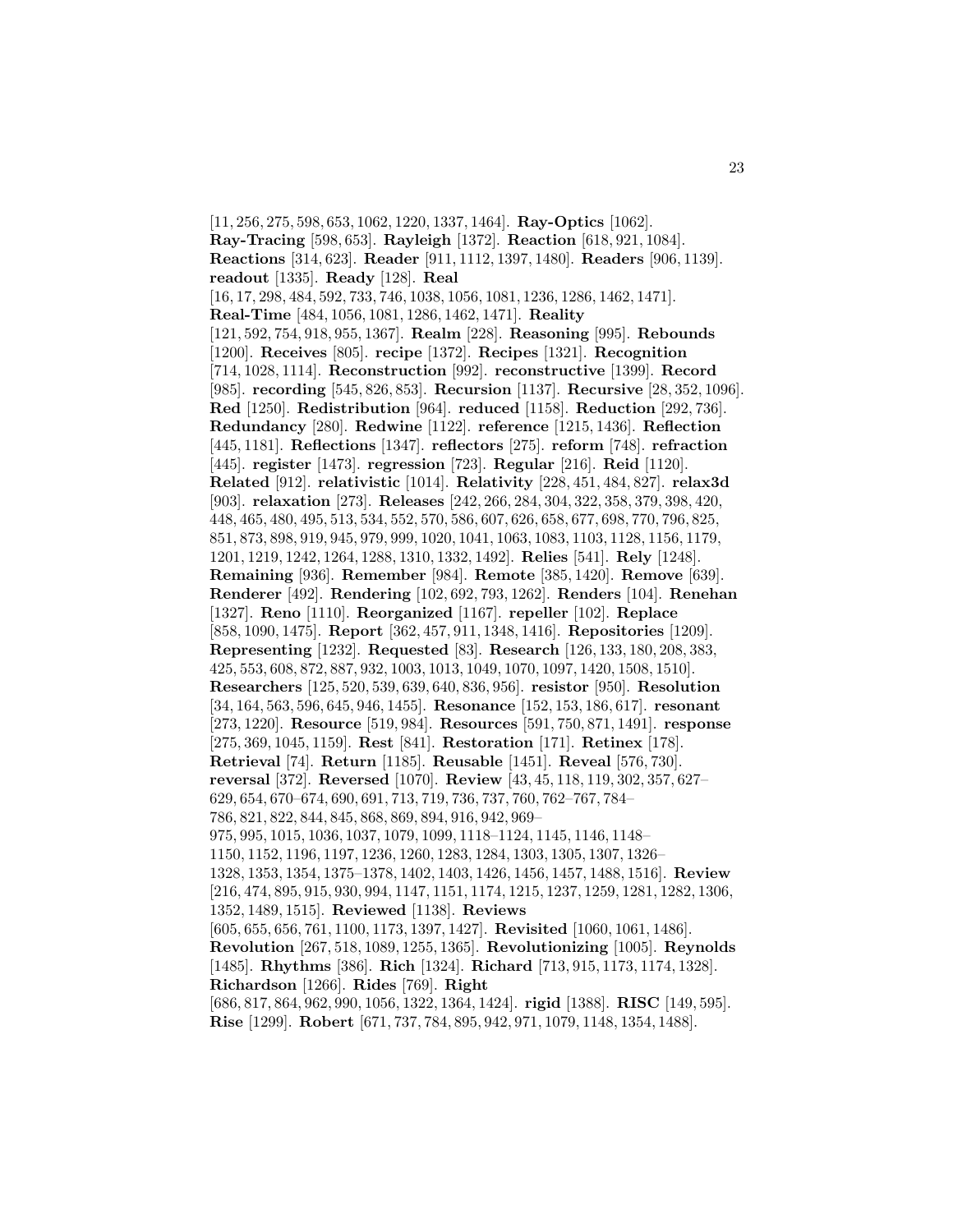**Roberta** [1145]. **Roberts** [1307]. **Robin** [1146]. **Robinson** [736, 975]. **Rochester** [482]. **Rocket** [500]. **Roelofs** [691, 1148]. **Roger** [1152]. **Role** [514]. **Roles** [1135]. **Rollins** [1152]. **ROM** [48, 1173, 1436]. **Romania** [381]. **Ron** [1015]. **Ronald** [302, 656, 1148]. **Roots** [667]. **Roscoe** [1391]. **rose** [884]. **Rothberg** [1145]. **Rothman** [1516]. **Rough** [872]. **Round** [12]. **Round-up** [12]. **Roundtable** [93]. **Route** [749]. **routine** [10, 236, 427, 487]. **Roy** [767]. **Rubin** [821]. **Run** [1, 1497]. **run-time** [1497]. **Runge** [565, 891, 912]. **Running** [51]. **Runs** [106]. **Ruskai** [656]. **Russ** [845]. **Russians** [957]. **Ruth** [1036]. **Ryer** [766].

**S** [92, 204, 216, 786, 822, 895, 1118, 1150, 1236, 1528]. **Sadhan** [1457]. **safe** [1404]. **Safety** [423]. **Sake** [952]. **salesman** [1212]. **Salmon** [216]. **Sample** [1343]. **Sampling** [241, 254, 352]. **Samuel** [786]. **San** [422, 656, 1271, 1277]. **Sandia** [175]. **sandpiles** [459]. **Sane** [936]. **Santa** [1140]. **SATAN** [1007]. **satellites** [829]. **Sather** [611, 1060]. **saturable** [411]. **Savitzky** [435]. **Savitzky-Golay** [435]. **SC'93** [751]. **SC97** [1317]. **SC98** [1476, 1478]. **Scalable** [806, 946]. **Scalar** [486, 924]. **Scale** [324, 642, 1143, 1170, 1278, 1334, 1372, 1519]. **scaler** [926]. **scales** [1511]. **scaling** [135, 616]. **Scanning** [111, 394]. **Scans** [142]. **scattered** [797]. **Scattering** [99, 210, 237, 333, 506, 1003, 1059, 1457]. **Scene** [896]. **Scheduling** [250]. **scheme** [1132, 1291, 1399, 1426]. **Schemes** [406, 1084]. **Scherrer** [488, 668]. **Schildt** [1215]. **Schmidt** [974]. **Scholarly** [1026, 1029]. **School** [88]. **Schreiber** [895]. **Schrödinger** [388, 526, 742, 925, 1440, 1524]. **Science** [6, 22, 72, 105, 172, 173, 225, 257, 302, 320, 461, 627, 634, 984, 1005, 1010, 1068, 1088, 1231, 1255, 1257, 1327, 1390, 1398, 1442, 1500]. **Sciences** [1, 710, 736, 939]. **Scientific** [26, 29, 58, 70, 73, 92, 119, 140, 209, 217, 220, 252, 289, 290, 384, 469, 519, 638, 671, 697, 717, 784, 828, 915, 943, 967, 1025, 1031, 1048, 1101, 1130, 1138, 1171, 1198, 1236, 1261, 1330, 1346, 1356, 1404, 1420, 1441, 1465, 1517, 1520]. **Scientist** [94, 821, 997, 1006]. **Scientists** [88, 118, 239, 307, 672, 674, 690, 822, 942, 1030, 1328]. **scintillation** [1337]. **Script** [1377]. **SCRs** [115]. **SCS** [64]. **SCSI** [215]. **SDSC** [17, 19, 124]. **Search** [85, 188, 487, 1009, 1165]. **Searchable** [1275]. **Searches** [832, 1209]. **Second** [89, 415, 532, 949, 1018, 1203, 1215, 1260, 1376, 1377, 1426]. **Second-Generation** [89]. **Second-Order** [949, 1018, 1426]. **Section** [839, 960, 1208, 1228, 1251, 1274, 1297, 1319, 1342, 1368, 1395, 1419, 1450, 1481, 1507]. **Secure** [1276]. **Security** [1008]. **See** [477, 1230]. **Seek** [91, 639, 836]. **Seeks** [1090]. **seen** [706]. **SEGS** [168]. **Segue** [1499]. **Seismic** [91, 230, 938]. **Seismic-Wave** [938]. **Selected** [1353]. **Selecting** [840, 1011, 1075, 1095]. **Self** [491, 618, 801, 993, 1453]. **self-gravitating** [1453]. **Self-Organized** [491, 801, 993]. **self-poisoning** [618]. **Semi** [235]. **Semi-intuitive** [235]. **Semiclassical** [1045]. **semiconductors** [594, 982]. **Send** [804]. **Senses** [228]. **Sensitivity** [646, 1223]. **Sep** [1479]. **Sep/Oct** [1479]. **separation** [430]. **sequence** [1203, 1473]. **sequential** [594]. **serial** [680]. **Series** [429, 472, 656, 681, 867, 886, 1021, 1203]. **Serim** [1326]. **Serve** [542]. **Server**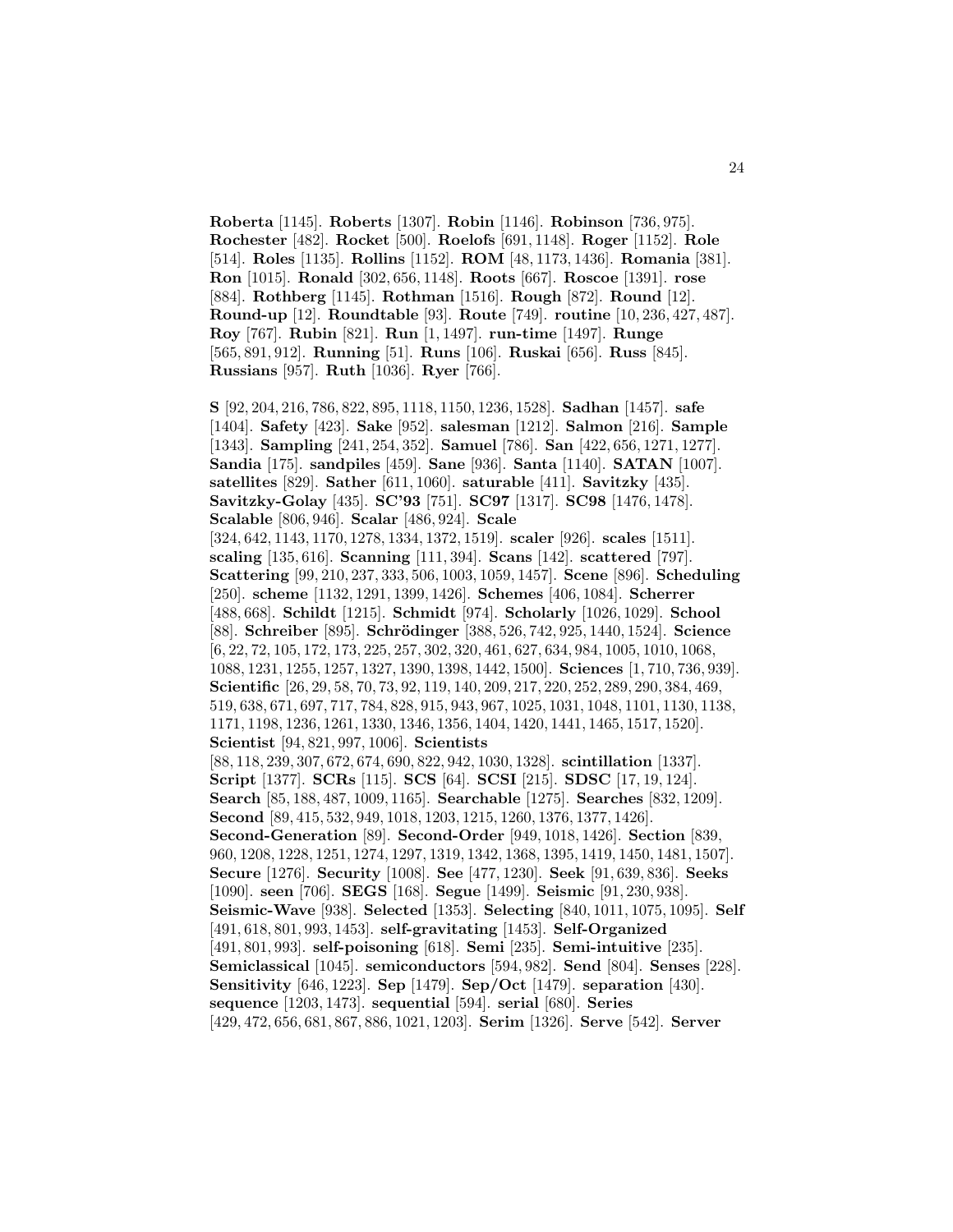[68]. **Service** [814, 872, 1112, 1209]. **Services** [811]. **sessions** [721]. **Set** [856, 1158]. **Seth** [714]. **Sets** [315, 432, 842, 939]. **Setting** [193, 1162]. **Seventh** [1213]. **Several** [602, 624, 724]. **SGML** [1031]. **Shared** [560]. **Shared-Memory** [560]. **sharing** [136]. **shattering** [315]. **Shear** [758, 1070]. **Sheets** [935]. **shell** [100]. **shift** [1399, 1473]. **shift-register-sequence** [1473]. **Shifts** [294, 355, 1262]. **Shines** [897]. **Ship** [89]. **Shock** [515, 561]. **Shock-Wave** [561]. **shop** [1504]. **Shot** [1209]. **Should** [539, 573, 729, 1051]. **Showcases** [779]. **Sidney** [43, 1443]. **Sierpinski** [405, 616]. **SIGGRAPH** [287, 633]. **Sights** [1162]. **SigmaPlot** [569]. **Signal** [114, 169, 452, 1359]. **Signal-processing** [1359]. **Signals** [188, 776]. **Silbar** [713]. **silicon** [1386]. **Silsbee** [1488]. **Silver** [853, 1197]. **silver-halide** [853]. **Silverman** [1197]. **Simple** [215, 277, 313, 405, 502, 559, 924, 993, 1243, 1275, 1291, 1387, 1516]. **simplex** [594]. **simplified** [598, 1406, 1495]. **Simplify** [1241]. **Simson** [713]. **simulate** [314, 409]. **Simulated** [253, 275, 490, 582, 679, 730, 855, 1024]. **Simulating** [109, 327, 453, 725, 1091, 1373, 1525]. **Simulation** [16, 17, 19, 44, 46, 121, 158, 246, 261, 263, 272, 326, 347, 365, 372, 410, 455, 464, 471, 528, 562, 580, 593, 623, 642, 691, 702, 719, 785, 866, 950, 965, 995, 1173, 1180, 1196, 1220–1222, 1280, 1306, 1333, 1351, 1360, 1363, 1383, 1386, 1432, 1435, 1463, 1503, 1511, 1515]. **Simulations**

[51, 122, 295, 341, 345, 456, 500, 515, 541, 543, 550, 576, 601, 628, 645, 669, 756, 798, 853, 914, 938, 980, 982, 1003, 1019, 1040, 1064, 1117, 1145–1152, 1172, 1174, 1214, 1234, 1246, 1278, 1303, 1325, 1455, 1482, 1487, 1488, 1494, 1497, 1519]. **Simulator** [195]. **Sine** [649]. **Single** [97, 99, 614, 1469]. **Single-Particle** [97]. **single-pass** [614]. **Single-system-image** [1469]. **singular** [1291]. **SISAL** [90]. **Sisyphus** [1289]. **Site** [1009, 1073, 1318]. **Sites** [923, 1139, 1271]. **Sixth** [1077, 1524]. **sixth-order** [1524]. **Sized** [469]. **Skew** [187]. **slave** [277]. **Sleep** [1111]. **Sleep-in** [1111]. **Sleightholme** [1119]. **Slowing** [279]. **Small** [249, 487, 901]. **Smart** [115]. **Smirnov** [138]. **Smit** [1306]. **Smith** [43]. **Smog** [363]. **Smoothers** [890]. **Smoothing** [10, 236, 389, 435, 890]. **Smoothly** [1155]. **Social** [469]. **Society** [363, 421, 1005, 1135]. **Soda** [469]. **soft** [1220]. **Software**

[29, 39, 50, 59, 69, 75, 77, 97, 98, 103, 166, 175, 190, 205, 247, 251, 286, 330, 410, 413, 518, 521, 522, 532, 542, 550, 554, 631, 652, 717, 777, 791, 799, 854, 928, 940, 951, 963, 967, 991, 1030, 1049, 1067, 1077, 1142, 1169, 1187, 1204, 1210, 1213, 1232, 1239, 1244, 1253, 1269, 1335, 1350, 1371, 1407, 1414, 1431–1435, 1445, 1470]. **Software-Contest** [1204, 1210]. **Sol** [674]. **Solar** [233, 515, 725, 900, 1220]. **Solaris** [1015]. **Solid** [500, 1152, 1180, 1488]. **Solids** [966]. **solitary** [1022]. **Solution** [134, 165, 231, 321, 343, 388, 678, 681, 903, 1014, 1065, 1157, 1290, 1409, 1426, 1440, 1457, 1497, 1513, 1524]. **Solutions** [60, 619, 818, 956]. **solve** [925]. **Solver** [1125, 1263]. **Solves** [849, 1263]. **Solving** [214, 216, 336, 523, 775, 967, 1066, 1212, 1292, 1323, 1372]. **Some** [211, 429, 728, 745, 830, 1056, 1347, 1528]. **Something** [630]. **Sonic** [515]. **sort** [614]. **sorting** [349]. **Sound** [107]. **Sounding** [584]. **Source** [789, 813].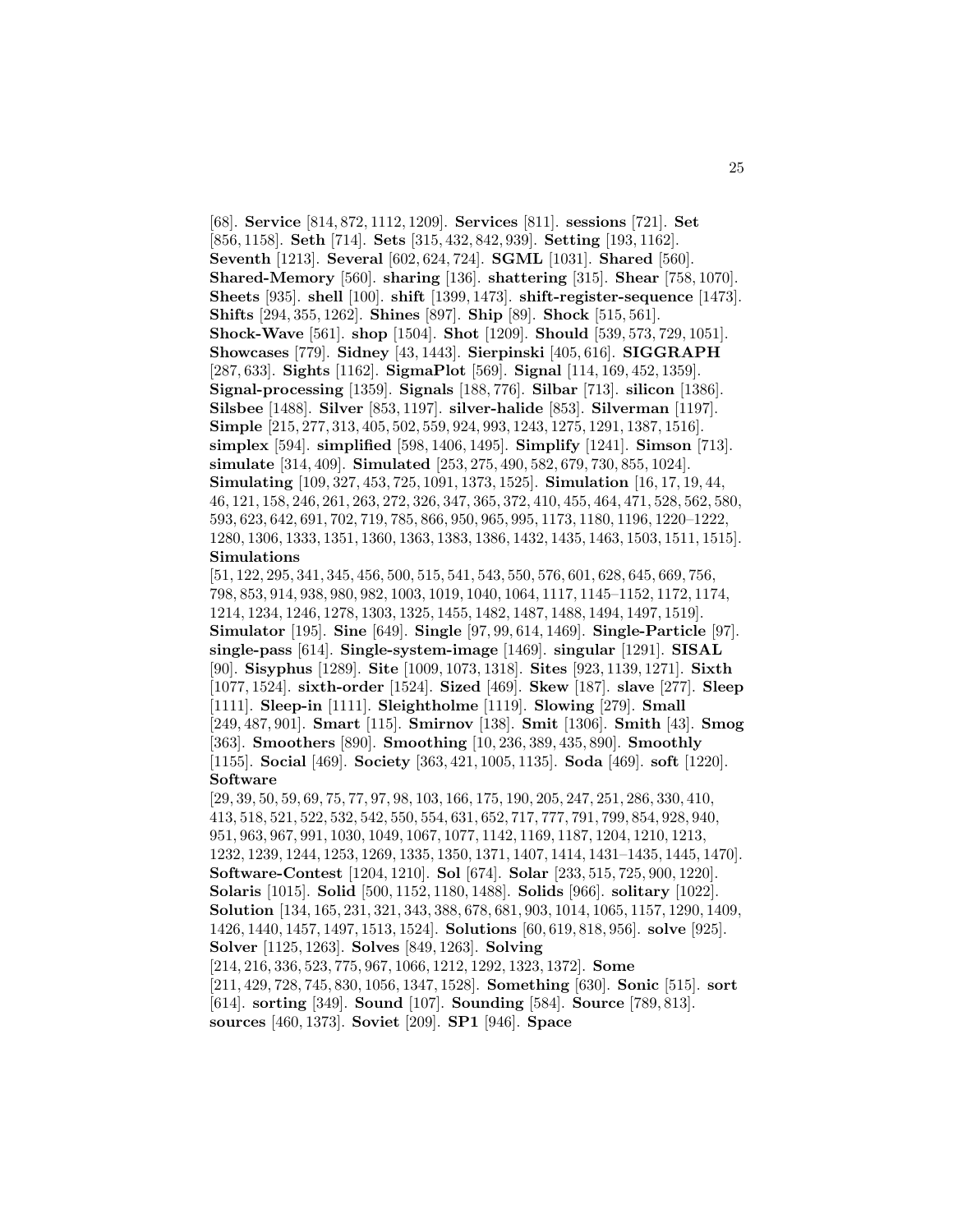[1, 246, 250, 270, 332, 351, 619, 1211]. **Spaced** [188]. **Spaces** [309, 490]. **Spacetime** [494]. **Spanning** [1511]. **Sparse** [600]. **spatial** [1384]. **speakers** [721]. **Spec** [935]. **Special** [310, 827, 1175, 1360]. **Special-Purpose** [1175, 1360]. **Specialists** [663, 777, 781]. **Specialized** [1444]. **spectra** [1373]. **Spectral** [429, 801, 1066, 1408]. **spectrometer** [802]. **Spectroscopy** [153, 313, 563, 1265, 1337, 1464]. **Speech** [425, 1028]. **Speed** [114, 231, 614, 794, 838, 1347]. **Speeds** [175]. **Spell** [90]. **Spelling** [841]. **sphere** [507, 797]. **spherical** [28, 237, 390, 1046]. **spherically** [875]. **Spicklemire** [1152]. **Spikes** [115]. **spin** [211, 981]. **Spinor** [330]. **Spline** [258, 615, 1474]. **spline-fitting** [615]. **splines** [948]. **splitting** [1066]. **Spoken** [1108]. **Spomick** [1149]. **Sponge** [405]. **Spontaneous** [964]. **Spotlight** [1207]. **Spotlights** [954, 1503]. **spray** [1383]. **SpreadSheet** [40, 189, 281, 337, 416, 464, 567, 670, 672, 874, 1265]. **Spreadsheets** [95, 101, 214, 411, 428, 510, 671, 784]. **Springer** [1173]. **Springer-Verlag** [1173]. **Spur** [126, 132]. **spurious** [776]. **Square** [667]. **Squares** [135, 255, 294, 311, 464, 597, 700, 712, 724, 1132, 1245, 1474]. **Squeezes** [112]. **Squelch** [115]. **SSC** [609]. **stability** [60, 1453]. **Stabilizing** [1266]. **Stable** [797]. **Stan** [1282]. **Standalone** [1491]. **Standard** [693, 917]. **Stanley** [605]. **star** [699]. **Stars** [1074]. **Start** [872, 1412]. **started** [763, 1336]. **Stat** [194]. **State** [60, 128, 211, 1152, 1347, 1488]. **State-Of-The-Art** [128]. **statistic** [427]. **Statistical** [103, 691, 710, 994, 1149, 1212, 1460]. **statistical-physics** [1212]. **Staudenmaier** [844]. **Stauffer** [605]. **Stay** [814]. **Steady** [60]. **Steady-state** [60]. **Steele** [895]. **steering** [1497]. **Step** [713, 742, 1493]. **Stephane** [656, 1516]. **Stephen** [970]. **Stepping** [1367]. **Steps** [887, 1221]. **Stepsize** [565]. **Stereo** [976]. **Steven** [916, 1152]. **Stewart** [45]. **sticky** [278]. **Stiff** [265, 1125]. **Stiff/Nonstiff** [1125]. **Still** [1340]. **stochastic** [702]. **Stock** [535]. **Stokes** [17, 18]. **Stoner** [1148]. **storage** [255]. **Stores** [124]. **STP** [62]. **STP-2M** [62]. **Straight** [581]. **strain** [562]. **strategies** [311, 1245]. **Stratified** [352]. **streams** [212]. **stretched** [899]. **Striking** [1206]. **String** [899, 1171]. **strings** [156, 1401]. **stripping** [185]. **Strogatz** [916]. **Structure** [297, 406, 572, 743, 882, 1131, 1453]. **Structures** [538, 1181, 1366, 1446]. **Struggling** [921]. **Strut** [228]. **Student** [25, 831, 1058, 1100, 1267]. **Students** [50, 107, 129, 657, 733, 769, 1034, 1205, 1234, 1295]. **Studies** [583, 596, 807, 1254, 1456, 1480]. **study** [235, 595, 723, 1222, 1243]. **Styer** [1151]. **style** [157]. **Sub** [316]. **Sub-** [316]. **Subcommittee** [87]. **Submission** [780, 958]. **Submissions** [863]. **subscribers** [1509]. **Subscription** [1276]. **subsets** [1406]. **Successful** [953]. **Suggest** [882]. **sum** [1411]. **sum-over-paths** [1411]. **summation** [472]. **Summerhill** [764]. **summing** [1203]. **Sun** [391, 443, 1165]. **SUN-based** [391]. **Sunderam** [1079]. **Super** [469, 1386]. **super-micro-etching** [1386]. **Super-Supercomputer** [469]. **Supercollider** [122]. **Supercomputer** [17, 18, 30, 43, 88, 127, 175, 340, 469, 537, 578, 591, 1090, 1206, 1277]. **Supercomputers** [50, 56, 64, 140, 181, 234, 363, 798, 821, 907, 1042].

**Supercomputing** [2, 87, 177, 663, 779, 806, 834, 1271, 1418].

26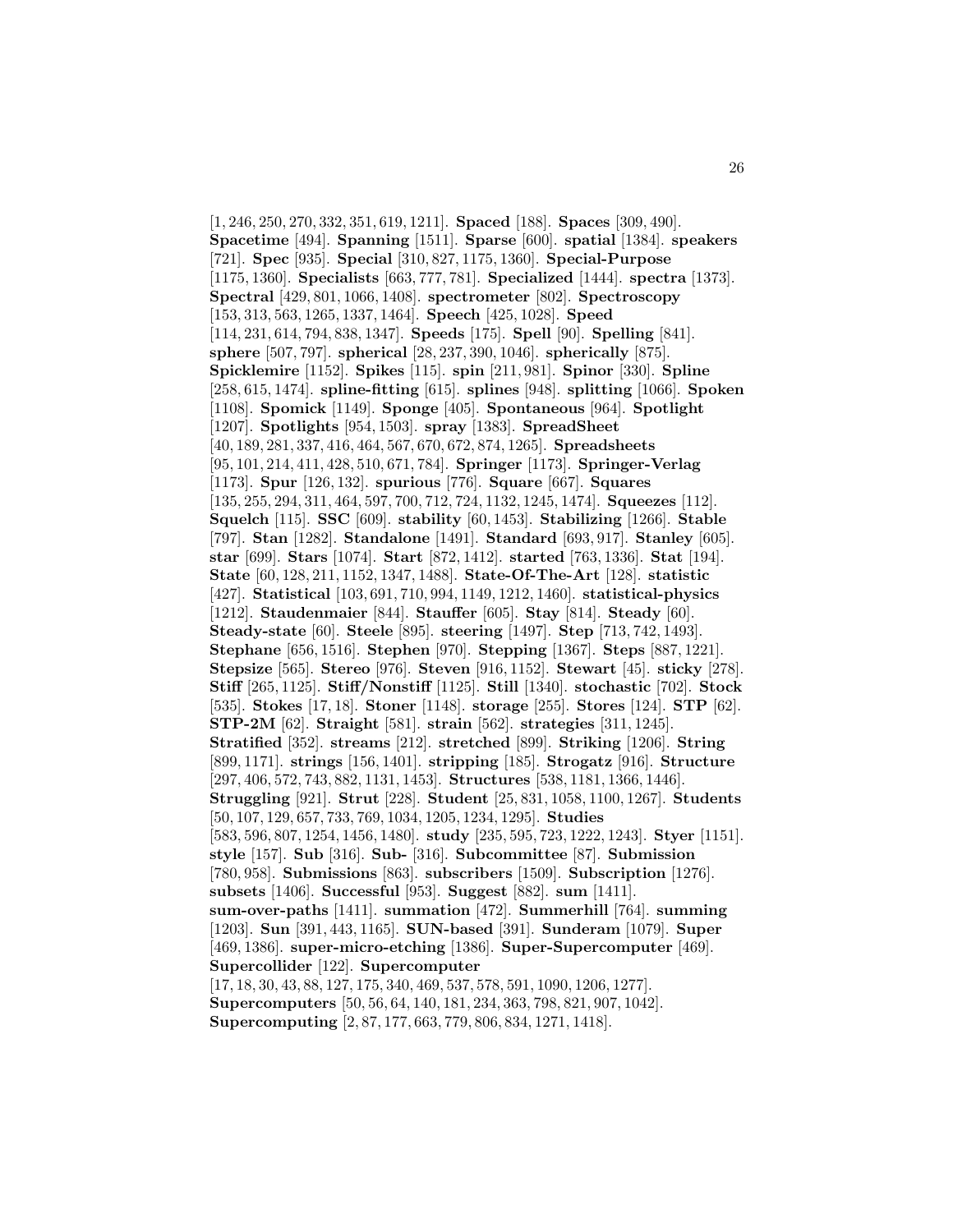**Superconducting** [410, 660]. **Superconductivity** [146, 639]. **Superconductors** [816]. **Superhighway** [933]. **Superlattice** [203]. **SUPERNET** [175]. **SuperQuest** [88]. **Supplies** [197]. **Supply** [1218]. **Support** [561, 1062, 1379, 1466]. **Supported** [1207]. **Supports** [77, 521, 536, 694, 1509]. **Surface** [476, 1202, 1463]. **Surfaces** [186, 272, 618, 921, 966, 1394]. **Survey** [469, 911]. **Sutherland** [147]. **SwissHPC** [883]. **switch** [1414]. **switching** [1424]. **SWRI** [1211]. **Symbol** [602, 624]. **Symbol-Manipulating** [602, 624]. **Symbolic** [1, 521, 579, 634, 668, 681, 818, 875, 878, 950, 1023, 1043, 1076, 1084, 1106, 1358, 1439]. **Symbolics** [856]. **symbols** [1523]. **Symmetric** [403, 774, 875]. **symmetries** [1043, 1496]. **symmetry** [876, 923, 1043]. **Symposium** [754]. **System** [78, 79, 109, 128, 233, 256, 274, 290, 292, 366, 473, 474, 505, 512, 563, 568, 596, 621, 641, 646, 711, 790, 799, 800, 802, 824, 840, 896, 926, 992, 1011, 1075, 1095, 1334, 1335, 1384, 1469, 1471]. **Systems** [24, 44, 57, 199, 211, 229, 231, 328, 350, 369, 391, 406, 419, 528, 600, 604, 605, 612, 628, 686, 702, 703, 734, 737, 759, 788, 798, 801, 846, 875, 965, 1035, 1101, 1173, 1174, 1243, 1283, 1309, 1360, 1361, 1424, 1453, 1456, 1521]. **Systems-Natural** [199]. **Systolic** [125].

27

**T.** [869]. **T3D** [1038, 1311]. **tables** [253]. **Tackle** [95]. **Take** [523, 535, 952, 987, 1126]. **Takes** [592, 769, 1027]. **Taking** [451]. **Talk** [1178]. **Talking** [1504]. **talks** [721]. **Tam** [1378]. **tap** [1473]. **Target** [516]. **tasks** [409]. **Taylor** [1412]. **Tcl** [977]. **Tcl/Tk** [977]. **Teach** [442, 668]. **Teachers** [49, 986, 1071, 1110, 1326]. **Teaches** [866, 1435]. **Teaching** [131, 145, 182, 433, 778, 827, 926, 944, 1171, 1246, 1411]. **Technical** [12, 1380, 1434]. **Technical-plotting** [1434]. **technique** [902]. **Techniques** [182, 216, 310, 314, 987, 1330, 1502, 1503, 1522]. **Technologies** [396, 794, 976, 1430]. **Technology** [640, 764, 952, 957, 1227, 1508]. **Teleconference** [124]. **Telemedicine** [955]. **Telescope** [250, 256]. **Telnet** [989]. **Temperature** [273, 680, 723, 816]. **temperatures** [159]. **template** [8]. **Templates** [1216, 1285]. **temporal** [1384]. **Ten** [655, 1308, 1339, 1417, 1447, 1479, 1505]. **Tennant** [767]. **Tension** [476]. **Tensor** [878, 1018, 1023, 1439]. **tensorial** [1522]. **Tenth** [1225, 1239]. **Teraflop** [340]. **Teraflops** [930, 1250]. **terms** [923]. **Terrain** [492, 793]. **Test** [138, 359, 361]. **testing** [1396]. **Text** [756, 1031]. **Textures** [1177]. **Their** [60, 656, 714, 757, 966, 1136, 1523]. **Them** [1205]. **Themes** [1006]. **Theodore** [1489]. **Theorem** [241]. **theoretic** [373]. **Theoretical** [27, 262, 605, 1353]. **theories** [345]. **Theorist** [1270]. **Theory** [178, 180, 182, 227, 245, 486, 525, 656, 689, 737, 771, 843, 947, 1233, 1391, 1411, 1496]. **There** [700, 1319]. **Thermal** [203, 1149, 1159]. **thin** [460, 545, 642]. **Thinking** [268, 630, 1037, 1185]. **Third** [42, 652]. **Thomas** [1515]. **Thompson** [690, 1427]. **Thorax** [576]. **Threats** [608]. **Three** [66, 251, 298, 407, 661, 772, 848, 870, 920, 921, 1042, 1062, 1217, 1309, 1313, 1408, 1459]. **Three-Dimensional** [407, 848, 870, 920, 1042, 1313, 1408, 1459]. **Three-in-One** [66]. **Threshold**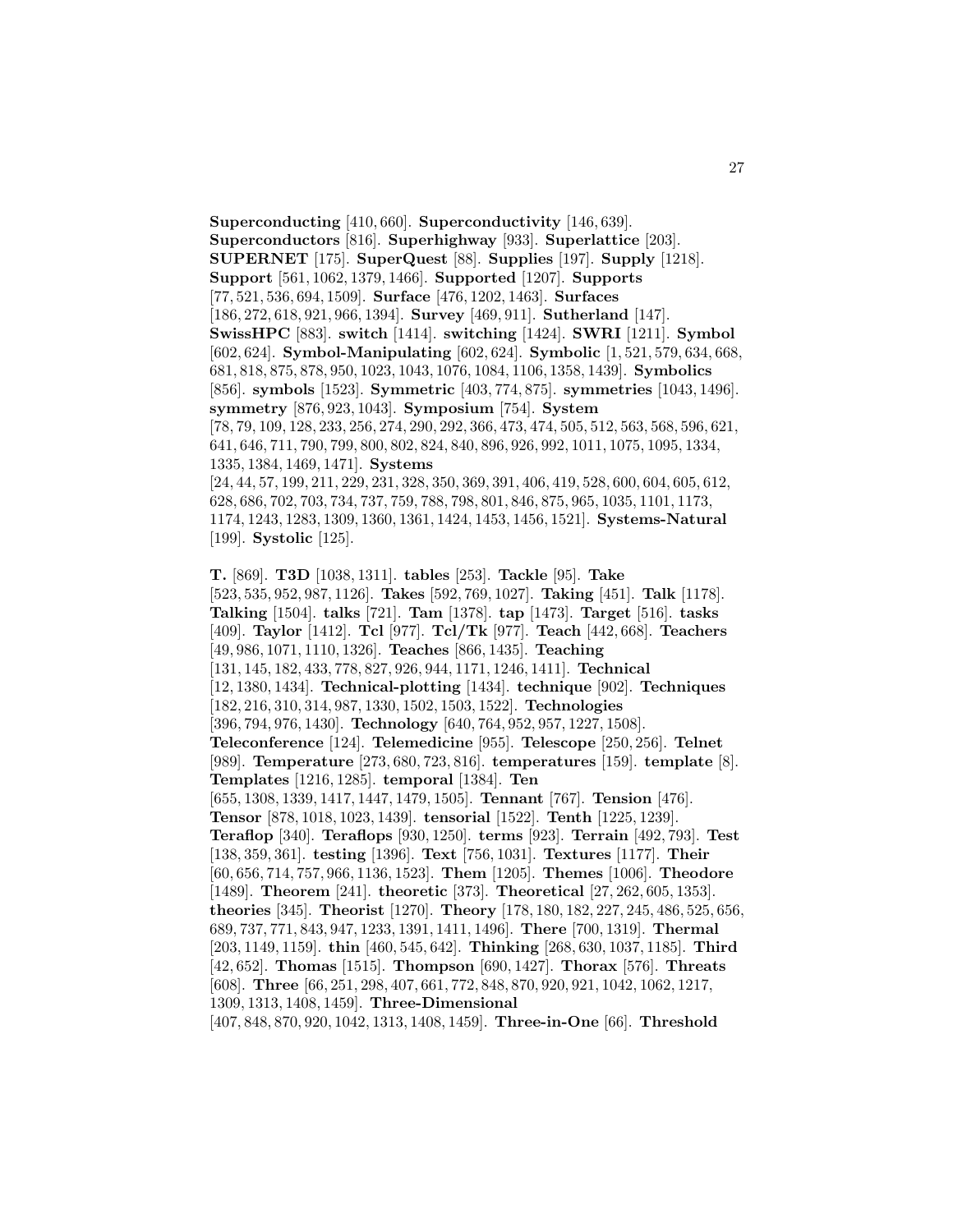[767]. **tight** [982]. **tight-binding** [982]. **tiling** [431]. **Tilings** [509]. **Time** [16, 17, 136, 210, 369, 429, 484, 526, 619, 733, 752, 802, 925, 949, 1003, 1056, 1081, 1183, 1193, 1286, 1406, 1462, 1471, 1497]. **Time-dependent** [210, 526, 925]. **time-domain** [949, 1003]. **time-of-flight** [802]. **time-sharing** [136]. **Titan** [195]. **TK** [977, 1263]. **TMS32020** [32]. **Tobochnik** [1149, 1173]. **Today** [571, 794]. **Together** [933]. **Tokamak** [612]. **tokamaks** [707]. **Tomography** [154, 230]. **Too** [162, 573]. **Tool** [468, 638, 944, 1003, 1019, 1468]. **Toolkit** [697, 977, 1359]. **Tools** [330, 353, 547, 625, 747, 836, 1381]. **Top** [805, 1445]. **Topic** [1171]. **Topology** [1018]. **total** [255, 726]. **Tour** [367]. **Tower** [1341]. **towers** [102]. **Tracing** [598, 653]. **Tracking** [829, 901, 1189]. **Tracks** [944]. **Tracy** [766]. **Traditional** [1088]. **trajectories** [428]. **Tramp** [790]. **Transfer** [348, 599, 812]. **transfer-matrix** [599]. **Transfers** [204, 215]. **Transform** [334, 643, 866, 1033]. **transformations** [332, 1203]. **Transforming** [1193]. **Transforms** [212, 298, 732, 937, 1100, 1144]. **Transition** [9, 460, 1265, 1414]. **transitions** [594, 1258]. **transmission** [348]. **transmitted** [797]. **Transport** [486, 644, 846, 1426]. **Transportable** [70]. **Transputer** [528, 853]. **Transputer-based** [853]. **Traps** [1116]. **traveling** [1212]. **traveling-salesman** [1212]. **Tree** [1226]. **tridiagonal** [231]. **Trig** [667]. **trigger** [1044]. **TRIMM** [489]. **Trips** [1074]. **trouble** [852]. **True** [976]. **truncation** [312]. **Try** [630, 663, 728]. **TTC** [878, 1439]. **Tufte** [1402]. **Tune** [1111]. **Tune-in** [1111]. **Tunneling** [111, 394, 941, 1078]. **Turbulent** [645, 758, 776]. **Turing** [359, 361]. **Turn** [22]. **Turning** [172]. **Turns** [953, 1429]. **Tuszynski** [1148]. **Tutor** [50]. **Tutorial** [656, 1079]. **Twenty** [421]. **Twenty-Fourth** [421]. **twice** [709]. **twisted** [351]. **Two** [72, 138, 187, 210, 298, 309, 703, 902, 1222, 1224, 1438]. **two-beam** [902]. **Two-Dimensional** [138, 187, 309, 1222]. **Type** [193, 527]. **Types** [77].

**Uhlig** [1352]. **Ulam** [1515]. **Ultrasonic** [512]. **ultraviolet** [563]. **unbounded** [1292]. **uncertainties** [772]. **Uncovering** [505]. **undamping** [1245]. **Undergird** [553]. **Undergrad** [49]. **Undergraduate** [11, 353, 374, 394, 461, 470, 892, 1088, 1166, 1425, 1508]. **Undergraduates** [1013]. **understanding** [593, 831, 1306]. **Unevenly** [188]. **Unicos** [1430]. **Unified** [568, 583]. **uniform** [183]. **Uninterruptible** [1218]. **Union** [209]. **Uniting** [1005]. **Universe** [324, 453, 769, 1415]. **University** [174, 268, 1370]. **Unix** [1075, 1344, 1357]. **Unravels** [577]. **Unveils** [149, 224]. **Update** [1073, 1393, 1394]. **Updated** [533, 1260]. **Updates** [1191]. **Upgrade** [92]. **Upgrading** [1122]. **Upper** [353, 374, 1040]. **Upper-Division** [353, 374]. **Upper-Level** [1040]. **Uranus** [48]. **Use** [159, 314, 317, 345, 461, 547, 992, 1101, 1326]. **Used** [341]. **Useful** [571, 578, 612, 997, 1327]. **User** [432, 761, 1001, 1079, 1130, 1142]. **user-friendly** [1001]. **Users** [68, 443, 516, 1287, 1406]. **Uses** [556, 613, 1062]. **Using** [23, 137, 182, 185–187, 189, 249, 336, 369, 409, 411, 464, 472, 473, 594, 595, 599, 642, 645, 646, 679, 743, 744, 817, 819, 828, 842, 844, 849, 890, 967, 977, 996, 1023, 1046, 1072, 1080, 1086, 1097, 1106, 1180, 1182, 1216, 1223, 1246, 1259, 1290,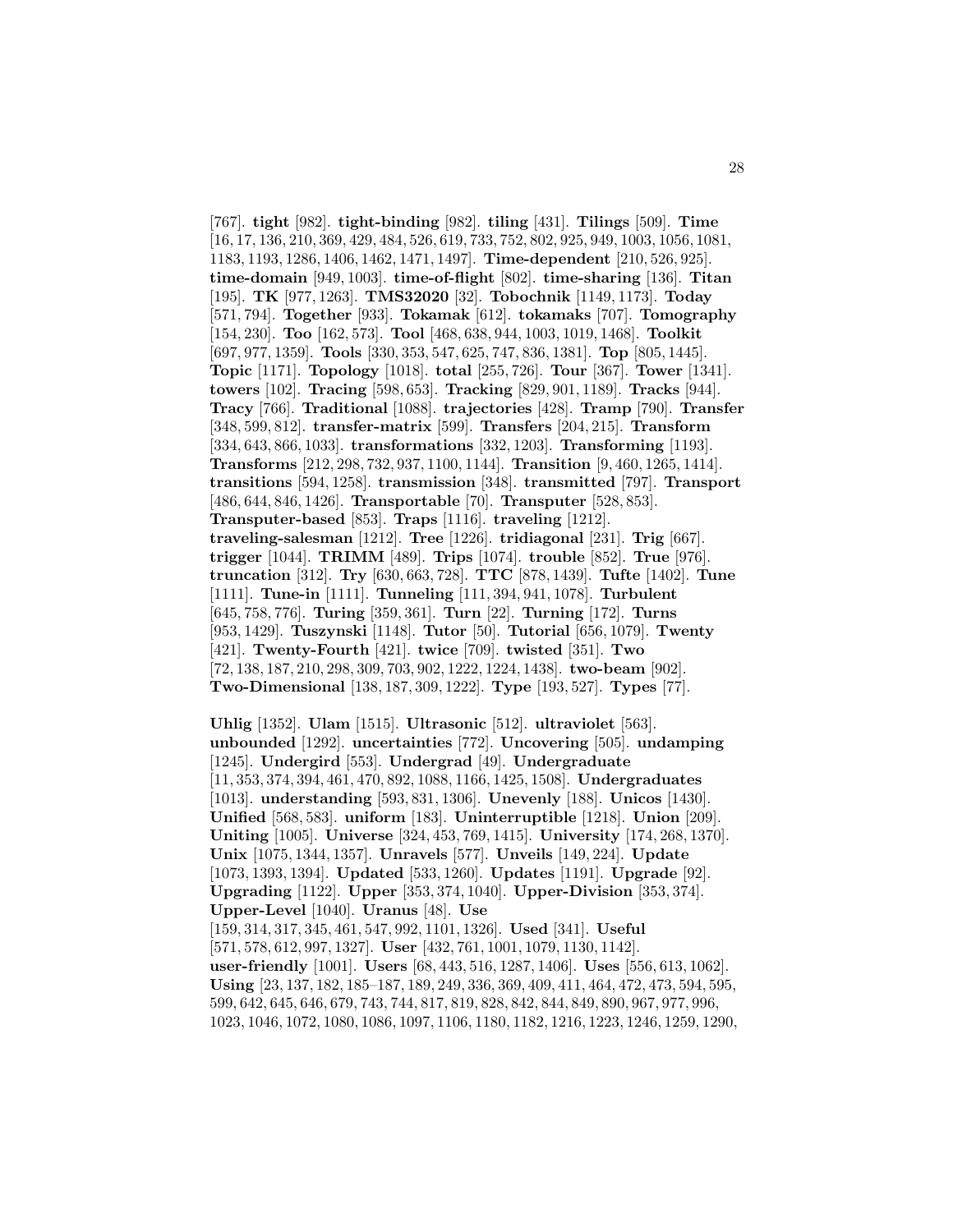1298, 1323, 1331, 1334, 1337, 1345, 1384, 1405, 1408, 1409, 1413, 1421, 1471, 1472, 1484, 1508, 1513, 1520, 1522, 1525]. **Utilities** [697]. **Utilizes** [934]. **UVR** [755].

**V** [233, 594, 990, 1403, 1429]. **Vaidy** [1079]. **Value** [508, 530, 546, 913, 1157, 1292, 1387]. **variable** [135, 643, 742, 1361, 1493]. **variable-step** [742, 1493]. **variables** [724]. **Variance** [306, 555]. **variates** [1526]. **Variational** [1157, 1457]. **Varied** [588, 1062]. **Variety** [349, 1296]. **varying** [1221]. **Vascular** [1141]. **VAX** [68]. **Vector** [198, 638, 1256, 1331]. **Vector-Bundle** [638]. **Vendors** [932]. **Ventra** [1426]. **venture** [1442]. **verification** [1043]. **Verlag** [1173]. **Versatile** [563]. **Version** [479, 1422, 1452, 1489]. **Very** [453, 830, 1424]. **very-high-performance** [1424]. **very-long-period** [830]. **Vesely** [1099]. **VI** [1056]. **via** [562, 681, 917]. **Vibrating** [1171, 1401]. **Vibrational** [744]. **Video** [37, 124, 733, 913]. **Vie** [632]. **View** [1161]. **Viewing** [285]. **VII** [1322]. **VIII** [1424]. **Vinci** [1058]. **Virtual** [592, 754, 1000, 1046, 1074, 1079, 1163, 1370, 1397, 1433]. **Visiometrics** [426, 1199]. **Vision** [178]. **visual** [868, 922, 1402]. **Visualization** [46, 93, 94, 274, 287, 290, 291, 367, 412, 443, 468, 477, 486, 517, 561, 603, 638, 653, 692, 715, 793, 868, 920, 997, 1039, 1081, 1102, 1126, 1129, 1154, 1220, 1262, 1286, 1289, 1308, 1380, 1383, 1405, 1438, 1459, 1468, 1471, 1497]. **Visualizations** [716, 939]. **Visualize** [983, 1331]. **Visualizing** [288, 426, 507, 617, 699, 1104, 1217, 1293]. **Vivian** [763]. **VLSI** [20]. **VMEbus** [1467]. **Voice** [1048]. **Voigt** [787]. **Vol** [216]. **Voltage** [115]. **Volterra** [415]. **Volume** [603, 653, 656, 659, 692, 1262]. **volumetric** [1159]. **Vortex** [1199]. **Vortex-Dominated** [1199]. **Voyager** [48, 307, 769]. **Vries** [1022]. **vs** [683].

**W** [627, 974]. **W.** [1118, 1123]. **walk** [350]. **Walker** [216, 759]. **Wallace** [1528]. **War** [412]. **Ward** [763]. **Was** [1347]. **Watch** [857]. **Watcher** [712]. **Water** [283]. **Waterloo** [865]. **Wave** [56, 98, 333, 472, 561, 876, 938, 949, 1003, 1194, 1313, 1333]. **waveform** [254]. **Wavefunctions** [1217]. **Wavelet** [656, 981]. **Wavelets** [651, 654–656, 1085, 1144, 1323, 1513]. **Waves** [107, 283, 515, 711, 1022, 1087, 1097, 1146, 1181, 1393]. **Way** [124, 590, 1028]. **Weak** [188, 1183]. **weakly** [1022]. **Weather** [931, 1047, 1055, 1223]. **Web** [869, 911, 960, 989, 1009, 1025, 1029– 1031, 1050, 1073, 1093, 1139, 1164, 1189, 1229, 1252, 1275, 1298, 1318, 1320, 1327, 1345, 1392, 1396, 1421, 1425, 1446, 1454, 1508]. **Web-based** [1396, 1421]. **Web-enhanced** [1425]. **Website** [1422, 1452, 1509]. **Websites** [1327]. **Weicheng** [1079]. **Weight** [393, 712]. **Weight-Watcher** [712]. **weights** [1132]. **Weissert** [1515]. **Well** [1040]. **Wellin** [1173, 1174]. **Welsbuch** [474]. **Wendt** [760]. **Wenes** [821]. **Wesley** [474]. **Wheeler** [134]. **Where** [29, 61, 103, 141, 164, 190, 217]. **Whitney** [628]. **Whittaker** [1021, 1203]. **Who** [5, 1108, 1316]. **Whole** [761]. **Wide** [869, 989, 1454]. **widely** [1221]. **Wieder** [674]. **Will** [90, 120, 226, 587, 722, 808, 1040, 1108, 1163, 1247, 1475]. **William** [118, 690, 1281, 1427]. **win** [1067]. **Window** [977]. **Windows**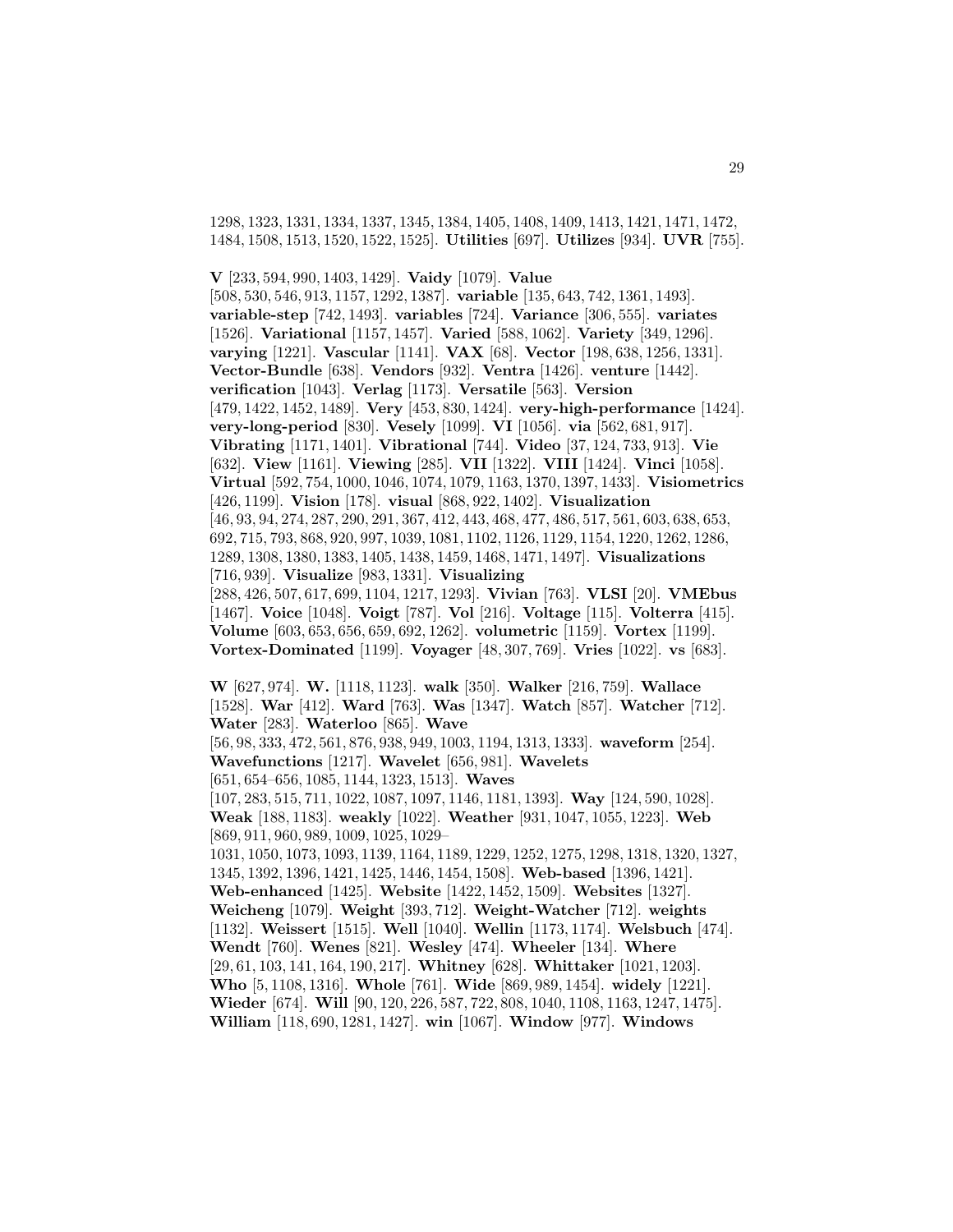[824, 1287, 1334, 1465]. **Wing** [281]. **winner** [748]. **Winners** [413, 532, 652, 940, 1077, 1213, 1350]. **Winning** [687]. **Winter** [635]. **WIS** [1094]. **within** [183, 966]. **Without** [1348, 1482]. **Woes** [90]. **Wolfram** [970]. **Wolpert** [714]. **Wong** [786]. **Word** [12, 740]. **Wordperfect** [740]. **Work** [120, 145, 375, 555, 1058, 1188, 1436]. **Workbench** [657]. **Workbook** [690]. **Working** [997]. **Works** [1268]. **Worksheet** [76]. **workshop** [1071]. **Workstation** [170, 224, 452, 585, 699]. **Workstations** [67, 519, 821, 1101]. **World** [21, 285, 380, 402, 762, 869, 989, 1164, 1168, 1348, 1442, 1454]. **worldline** [564]. **wormhole** [904]. **Would** [728]. **Write** [345, 738]. **Writing** [8, 612].

**X** [275, 551, 977, 1220]. **X-arRAY** [551]. **X-ray** [275, 1220]. **X-Window** [977]. **XML** [1446].

**Y-MP** [86]. **Ya** [1403]. **yacc** [828]. **Yam** [1456]. **Yaneer** [1456]. **Year** [1225, 1234, 1505]. **Years** [1272, 1308, 1339, 1354, 1417, 1447, 1479]. **Yields** [175, 314, 1256]. **Yorick** [1080]. **York** [1173]. **Yourself** [578]. **Yu** [994]. **Yves** [656].

**Z** [281]. **Zaleski** [1516]. **Zen** [765]. **zeros** [237]. **Zosel** [895]. **Zwanzig** [1002].

# **References**

#### **Batacan:1987:NSP**

[1] Peter Batacan. NASA symbolic processor prototype to run space sciences applications. Computers in Physics, 1(1):9–??, November 1987. CODEN CPHYE2. ISSN 0894-1866 (print), 1558-4208 (electronic). URL https: //aip.scitation.org/doi/10.1063/1.4903441.

# **Davis:1987:FNS**

[2] Stephen G. Davis. Focus on NSF supercomputing. Computers in Physics, 1(1):18–??, November 1987. CODEN CPHYE2. ISSN 0894- 1866 (print), 1558-4208 (electronic). URL https://aip.scitation. org/doi/10.1063/1.4903429.

#### **Anonymous:1987:BF**

[3] Anonymous. The beauty of fractals. Computers in Physics, 1(1):26– ??, November 1987. CODEN CPHYE2. ISSN 0894-1866 (print), 1558- 4208 (electronic). URL https://aip.scitation.org/doi/10.1063/1. 4903430.

# **Hecht:1987:ODE**

[4] Jeff Hecht. Optical design enters the Computer Age. Computers in Physics, 1(1):34–??, November 1987. CODEN CPHYE2. ISSN 0894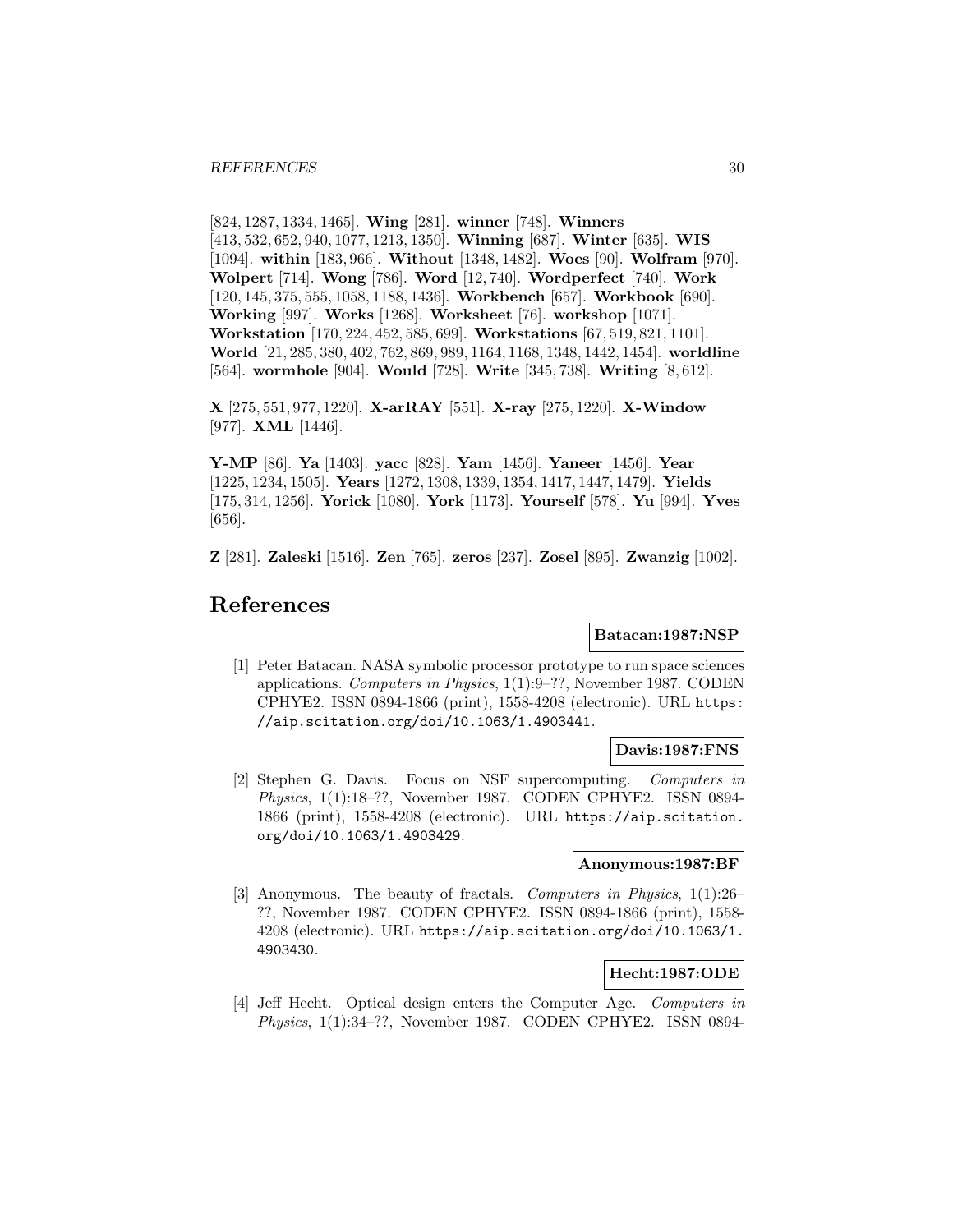1866 (print), 1558-4208 (electronic). URL https://aip.scitation. org/doi/10.1063/1.4903431.

# **Slater:1987:WIC**

[5] Robert Slater. Who invented the computer? Computers in Physics, 1 (1):44–49, November 1987. CODEN CPHYE2. ISSN 0894-1866 (print), 1558-4208 (electronic). URL https://aip.scitation.org/doi/10. 1063/1.4903432.

# **King:1987:GDN**

[6] John F. King. Graphics draw a new picture for science. Computers in Physics, 1(1):50–??, November 1987. CODEN CPHYE2. ISSN 0894- 1866 (print), 1558-4208 (electronic). URL https://aip.scitation. org/doi/10.1063/1.4903433.

# **Spencer:1987:GPM**

[7] C. D. Spencer, P. Seligmann, and D. A. Briotta. General-purpose measurement interface for physics experiments. Computers in Physics, 1(1): 59–??, November 1987. CODEN CPHYE2. ISSN 0894-1866 (print), 1558- 4208 (electronic). URL https://aip.scitation.org/doi/10.1063/1. 4903434.

# **Carlson:1987:TWP**

[8] Edward H. Carlson. A template for writing programs. Computers in Physics, 1(1):65–??, November 1987. CODEN CPHYE2. ISSN 0894- 1866 (print), 1558-4208 (electronic). URL https://aip.scitation. org/doi/10.1063/1.4903435.

#### **Gao:1987:NMF**

[9] Bo Gao and Anthony F. Starace. Numerical methods for free — free radiative transition matrix elements. Computers in Physics, 1(1):70– ??, November 1987. CODEN CPHYE2. ISSN 0894-1866 (print), 1558- 4208 (electronic). URL https://aip.scitation.org/doi/10.1063/1. 4903436.

## **Hayden:1987:DSR**

[10] Howard C. Hayden. Data smoothing routine. Computers in Physics, 1(1): 74–??, November 1987. CODEN CPHYE2. ISSN 0894-1866 (print), 1558- 4208 (electronic). URL https://aip.scitation.org/doi/10.1063/1. 4903437.

# **Sutton:1987:UCR**

[11] C. Sean Sutton, Douglas A. MacIntire, Susan J. Egan, and Anne Caraley. Undergraduate cosmic ray muon decay experiments with computer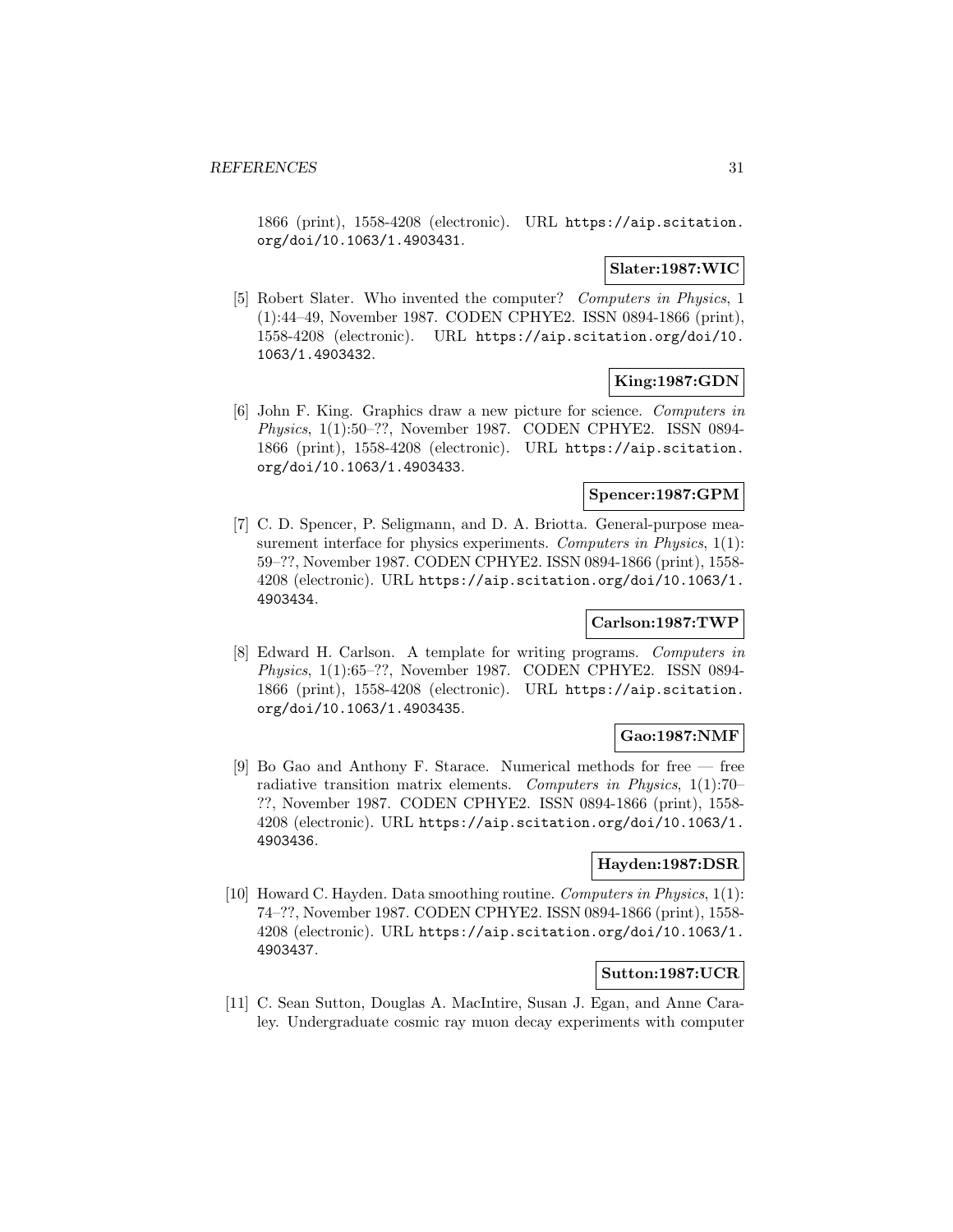interfacing. Computers in Physics, 1(1):76–??, November 1987. CO-DEN CPHYE2. ISSN 0894-1866 (print), 1558-4208 (electronic). URL https://aip.scitation.org/doi/10.1063/1.4903438.

# **Mathes:1987:PRT**

[12] Leslie Mathes. Product round-up: Technical word processing. Computers in Physics, 1(1):81–??, November 1987. CODEN CPHYE2. ISSN 0894- 1866 (print), 1558-4208 (electronic). URL https://aip.scitation. org/doi/10.1063/1.4903439.

## **Hardt:1987:MMM**

[13] Shoshana L. Hardt. Man-made minds: The promise of artificial intelligence. Computers in Physics, 1(1):91–??, November 1987. CODEN CPHYE2. ISSN 0894-1866 (print), 1558-4208 (electronic). URL https: //aip.scitation.org/doi/10.1063/1.4903440.

#### **Anonymous:1987:M**

[14] Anonymous. MEETINGS. Computers in Physics, 1(1):93–??, November 1987. CODEN CPHYE2. ISSN 0894-1866 (print), 1558-4208 (electronic). URL https://aip.scitation.org/doi/10.1063/1.4903442.

# **Borchers:1987:LBC**

[15] Robert R. Borchers. Looking back at computers in physics. Computers in Physics, 1(1):94–??, November 1987. CODEN CPHYE2. ISSN 0894- 1866 (print), 1558-4208 (electronic). URL https://aip.scitation. org/doi/10.1063/1.4903443.

#### **Anonymous:1987:ISC**

[16] Anonymous. Iowa simulation center goes from real time to the big time. Computers in Physics, 1(1):96–??, November 1987. CODEN CPHYE2. ISSN 0894-1866 (print), 1558-4208 (electronic). URL https://aip. scitation.org/doi/10.1063/1.4903446.

# **Anonymous:1987:NEA**

[17] Anonymous. NCSA expands academic affiliates program, SDSC installs molecular simulation library, Iowa simulation center goes from real time to the big time, Princeton and concurrent to codevelop Navier–Stokes supercomputer. Computers in Physics, 1(1):96–??, November 1987. CO-DEN CPHYE2. ISSN 0894-1866 (print), 1558-4208 (electronic). URL https://aip.scitation.org/doi/10.1063/1.4903444.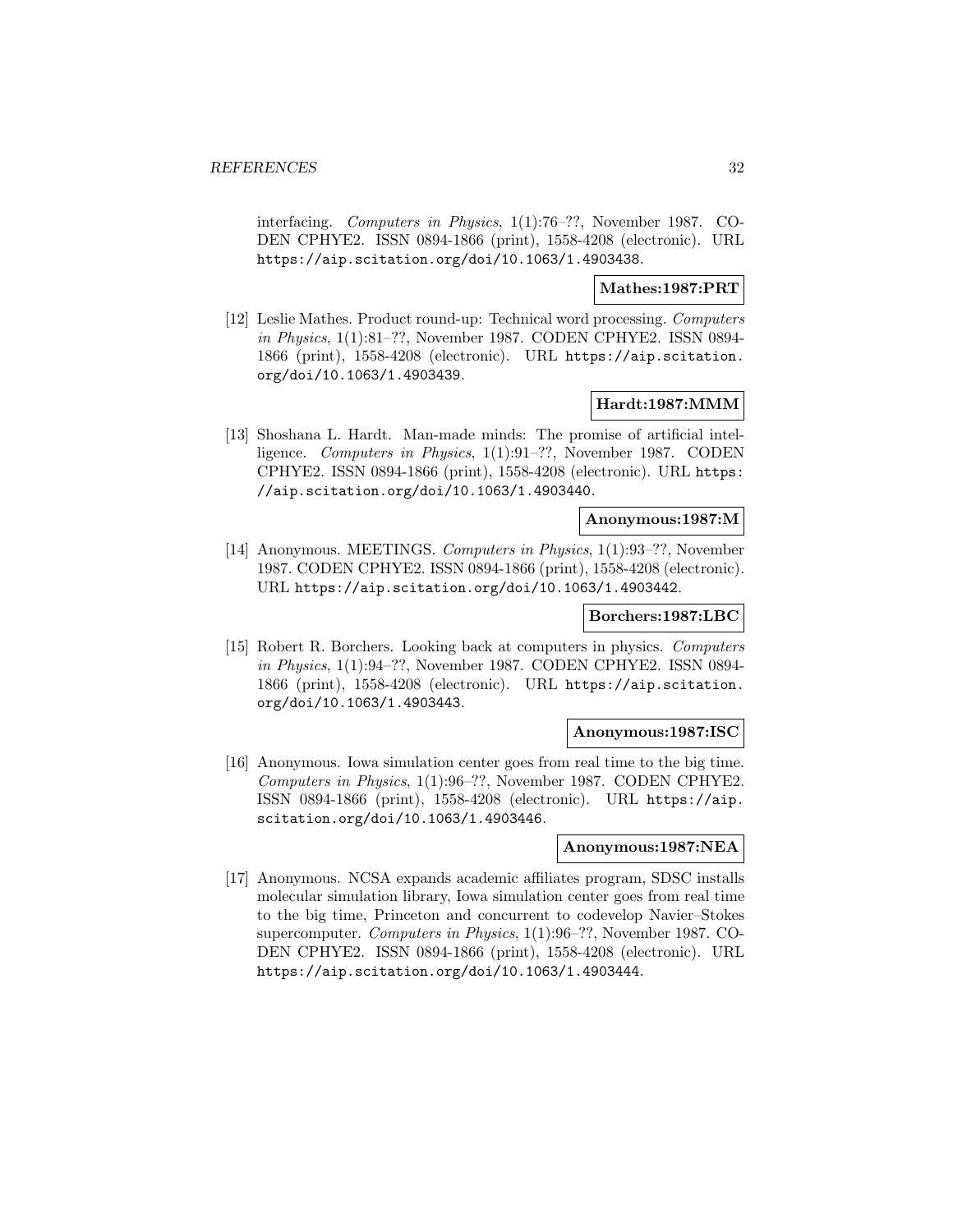#### **Anonymous:1987:PCC**

[18] Anonymous. Princeton and concurrent to codevelop Navier–Stokes supercomputer. Computers in Physics, 1(1):96–??, November 1987. CO-DEN CPHYE2. ISSN 0894-1866 (print), 1558-4208 (electronic). URL https://aip.scitation.org/doi/10.1063/1.4903447.

### **Anonymous:1987:SIM**

[19] Anonymous. SDSC installs molecular simulation library. Computers in Physics, 1(1):96–??, November 1987. CODEN CPHYE2. ISSN 0894- 1866 (print), 1558-4208 (electronic). URL https://aip.scitation. org/doi/10.1063/1.4903445.

#### **Anonymous:1988:JPF**

[20] Anonymous. JPL physicists to fabricate VLSI neural network chip by end of '88. Computers in Physics, 2(1):7–??, January 1988. CODEN CPHYE2. ISSN 0894-1866 (print), 1558-4208 (electronic). URL https: //aip.scitation.org/doi/10.1063/1.4822652.

# **Hecht:1988:CMC**

[21] Jeff Hecht. Climate models: Computing the world around us. Computers in Physics, 2(1):16–??, January 1988. CODEN CPHYE2. ISSN 0894- 1866 (print), 1558-4208 (electronic). URL https://aip.scitation. org/doi/10.1063/1.4822646.

# **Leaf:1988:DTC**

[22] Jesse J. Leaf. Databases turn computers into science libraries. Computers in Physics, 2(1):24–??, January 1988. CODEN CPHYE2. ISSN 0894- 1866 (print), 1558-4208 (electronic). URL https://aip.scitation. org/doi/10.1063/1.4822647.

# **Centrella:1988:UCC**

[23] Joan M. Centrella. Using the computer as a camera. Computers in Physics, 2(1):34–??, January 1988. CODEN CPHYE2. ISSN 0894- 1866 (print), 1558-4208 (electronic). URL https://aip.scitation. org/doi/10.1063/1.4822648.

#### **Schwartz:1988:ESP**

[24] Tom Schwartz. Expert systems prove adept at physics. Computers in Physics, 2(1):40–??, January 1988. CODEN CPHYE2. ISSN 0894- 1866 (print), 1558-4208 (electronic). URL https://aip.scitation. org/doi/10.1063/1.4822649.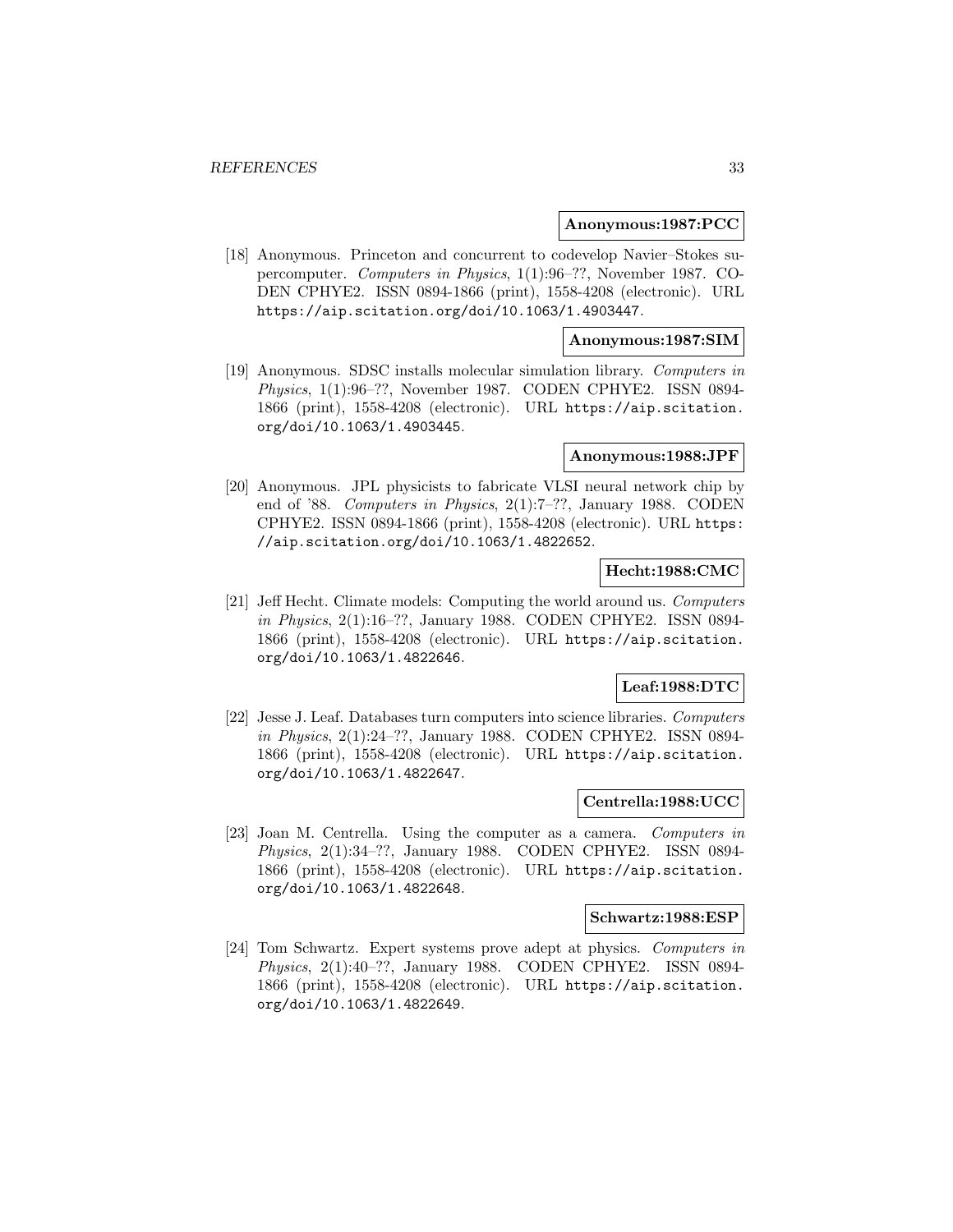#### **Tinker:1988:CAS**

[25] Robert F. Tinker. Computer-aided student investigations. Computers in Physics, 2(1):46–??, January 1988. CODEN CPHYE2. ISSN 0894- 1866 (print), 1558-4208 (electronic). URL https://aip.scitation. org/doi/10.1063/1.4822650.

# **Dazzo:1988:HML**

[26] Genevieve M. Dazzo. How to maintain large scientific programs. Computers in Physics, 2(1):52–??, January 1988. CODEN CPHYE2. ISSN 0894- 1866 (print), 1558-4208 (electronic). URL https://aip.scitation. org/doi/10.1063/1.4822651.

#### **Forinash:1988:TPM**

[27] Kyle Forinash and Jeff Irick. Theoretical physics made easy. Computers in Physics, 2(1):59–??, January 1988. CODEN CPHYE2. ISSN 0894- 1866 (print), 1558-4208 (electronic). URL https://aip.scitation. org/doi/10.1063/1.168295.

# **Gillman:1988:ARG**

[28] E. Gillman and H. R. Fiebig. Accurate recursive generation of spherical Bessel and Neumann functions for a large range of indices. Computers in Physics, 2(1):62–??, January 1988. CODEN CPHYE2. ISSN 0894- 1866 (print), 1558-4208 (electronic). URL https://aip.scitation. org/doi/10.1063/1.168296.

## **Mathes:1988:WBSa**

[29] Leslie E. Mathes. Where to buy scientific software for the Macintosh. Computers in Physics, 2(1):75–??, January 1988. CODEN CPHYE2. ISSN 0894-1866 (print), 1558-4208 (electronic). URL https://aip. scitation.org/doi/10.1063/1.4822653.

# **Anonymous:1988:CPP**

[30] Anonymous. Celerity packs power in departmental supercomputer. Computers in Physics, 2(1):84–??, January 1988. CODEN CPHYE2. ISSN 0894-1866 (print), 1558-4208 (electronic). URL https://aip. scitation.org/doi/10.1063/1.4822654.

#### **Anonymous:1988:MBM**

[31] Anonymous. M64 boosts memory capacity. Computers in Physics, 2(1): 84–??, January 1988. CODEN CPHYE2. ISSN 0894-1866 (print), 1558- 4208 (electronic). URL https://aip.scitation.org/doi/10.1063/1. 4822655.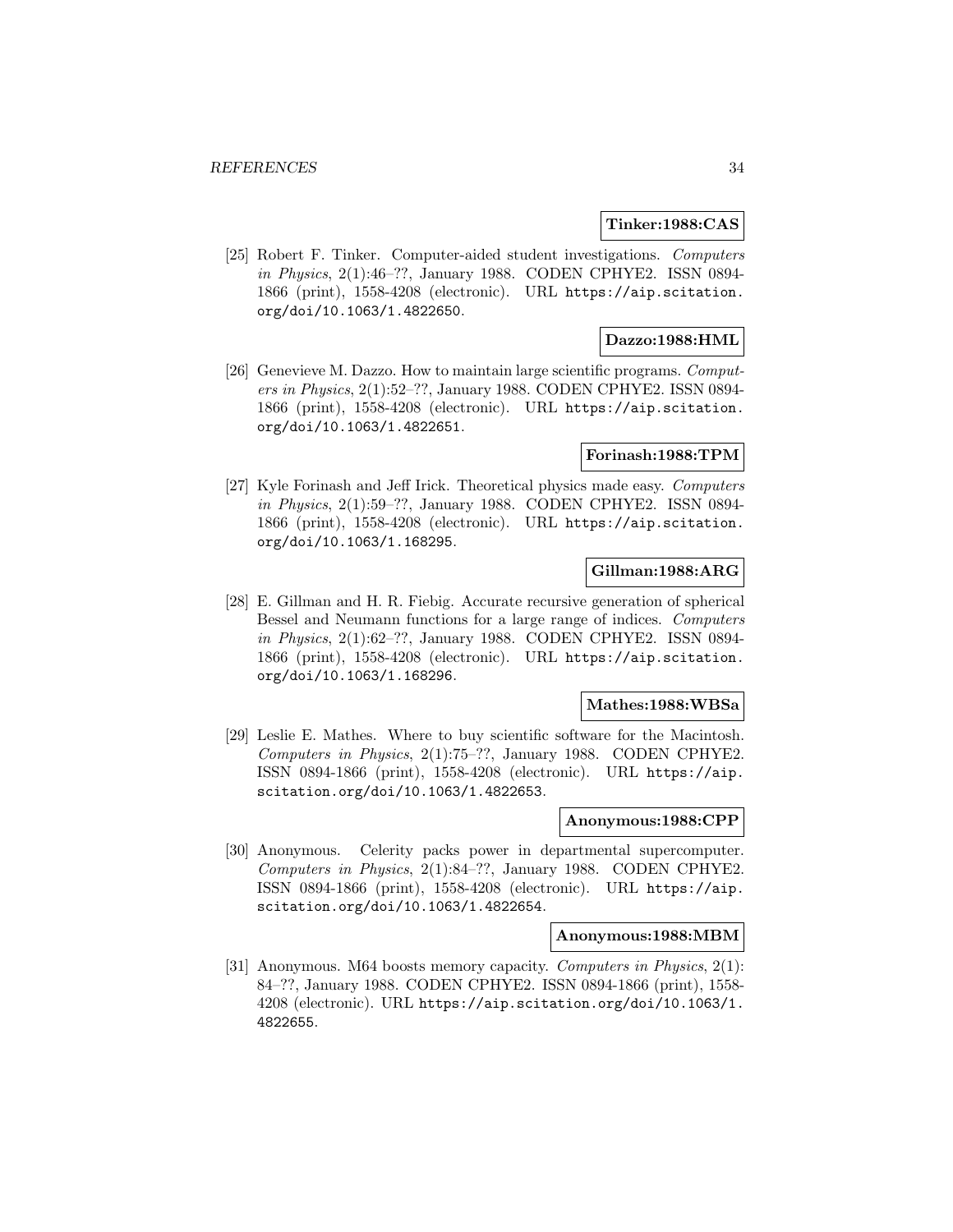#### **Anonymous:1988:CBB**

[32] Anonymous. Coprocessor board boosts TMS32020. Computers in Physics, 2(1):84–??, January 1988. CODEN CPHYE2. ISSN 0894- 1866 (print), 1558-4208 (electronic). URL https://aip.scitation. org/doi/10.1063/1.4822656.

## **Anonymous:1988:IBD**

[33] Anonymous. Interface board does digital I/O with IBM PS/2. Computers in Physics, 2(1):84–??, January 1988. CODEN CPHYE2. ISSN 0894- 1866 (print), 1558-4208 (electronic). URL https://aip.scitation. org/doi/10.1063/1.4822657.

#### **Anonymous:1988:GBB**

[34] Anonymous. Graphics board brings high resolution to Mac II. Computers in Physics, 2(1):85–??, January 1988. CODEN CPHYE2. ISSN 0894- 1866 (print), 1558-4208 (electronic). URL https://aip.scitation. org/doi/10.1063/1.4822658.

# **Anonymous:1988:DCA**

[35] Anonymous. A/D converters aid DSP applications. Computers in Physics, 2(1):85–??, January 1988. CODEN CPHYE2. ISSN 0894- 1866 (print), 1558-4208 (electronic). URL https://aip.scitation. org/doi/10.1063/1.4822659.

#### **Anonymous:1988:HDA**

[36] Anonymous. Hard disk adds 45 MB to IBM PS/2. Computers in Physics, 2(1):85–??, January 1988. CODEN CPHYE2. ISSN 0894- 1866 (print), 1558-4208 (electronic). URL https://aip.scitation. org/doi/10.1063/1.4822660.

#### **Anonymous:1988:CBV**

[37] Anonymous. Controller brings video cameras into 3rd dimension. Computers in Physics, 2(1):85–??, January 1988. CODEN CPHYE2. ISSN 0894-1866 (print), 1558-4208 (electronic). URL https://aip. scitation.org/doi/10.1063/1.4822661.

#### **Anonymous:1988:PEF**

[38] Anonymous. Prolog environment features incremental compiler. Computers in Physics, 2(1):86–??, January 1988. CODEN CPHYE2. ISSN 0894- 1866 (print), 1558-4208 (electronic). URL https://aip.scitation. org/doi/10.1063/1.4822662.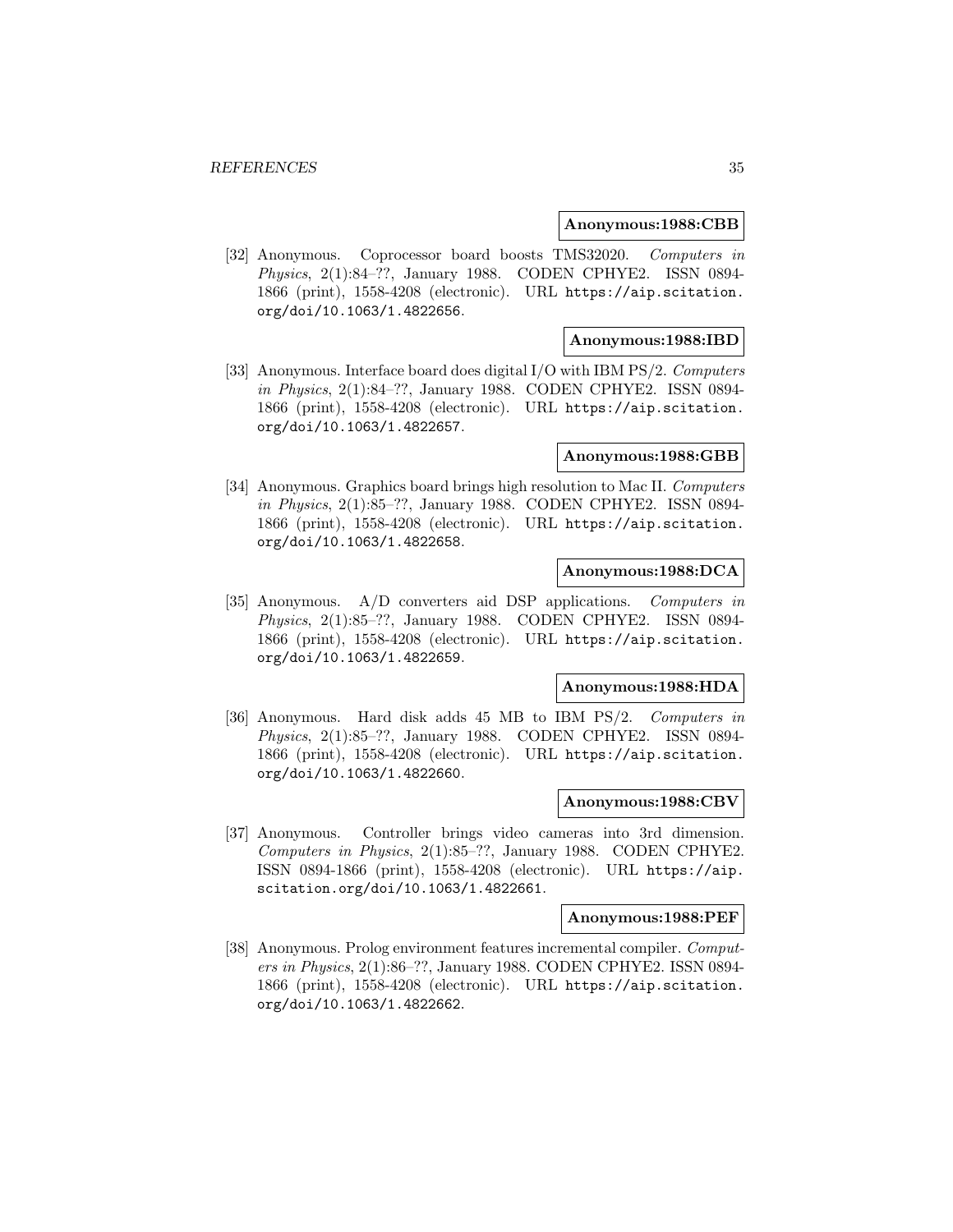#### **Anonymous:1988:SAL**

[39] Anonymous. Software acquires laboratory data. Computers in Physics, 2(1):86–??, January 1988. CODEN CPHYE2. ISSN 0894-1866 (print), 1558-4208 (electronic). URL https://aip.scitation.org/doi/10. 1063/1.4822663.

## **Anonymous:1988:SEP**

[40] Anonymous. Spreadsheet excels on PCs. Computers in Physics, 2(1): 86–??, January 1988. CODEN CPHYE2. ISSN 0894-1866 (print), 1558- 4208 (electronic). URL https://aip.scitation.org/doi/10.1063/1. 4822664.

#### **Anonymous:1988:MPP**

[41] Anonymous. Math pack plots 10 functions. Computers in Physics, 2(1): 87–??, January 1988. CODEN CPHYE2. ISSN 0894-1866 (print), 1558- 4208 (electronic). URL https://aip.scitation.org/doi/10.1063/1. 4822665.

#### **Anonymous:1988:CET**

[42] Anonymous. CAD expands to third dimension. Computers in Physics, 2 (1):87–??, January 1988. CODEN CPHYE2. ISSN 0894-1866 (print), 1558-4208 (electronic). URL https://aip.scitation.org/doi/10. 1063/1.4822666.

# **Hawley:1988:BRS**

[43] John F. Hawley. Book review: Sidney Karin and Norris Parker Smith, The Supercomputer Era. Computers in Physics, 2(1):89–??, January 1988. CODEN CPHYE2. ISSN 0894-1866 (print), 1558-4208 (electronic). URL https://aip.scitation.org/doi/10.1063/1.4822667.

#### **Gould:1988:ICS**

[44] Harvey Gould, Jan Tobochnik, and Don E. Harrison, Jr. An introduction to computer simulation methods: Applications to physical systems, part 1 and part 2. Computers in Physics, 2(1):90–??, January 1988. CODEN CPHYE2. ISSN 0894-1866 (print), 1558-4208 (electronic). URL https: //aip.scitation.org/doi/10.1063/1.4822668.

#### **Crandall:1988:BRM**

[45] R. E. Crandall. Book review: The Media Lab: Inventing the Future at MIT, by Stewart Brand. Computers in Physics, 2(1):91–??, January 1988. CODEN CPHYE2. ISSN 0894-1866 (print), 1558-4208 (electronic). URL https://aip.scitation.org/doi/10.1063/1.4822669.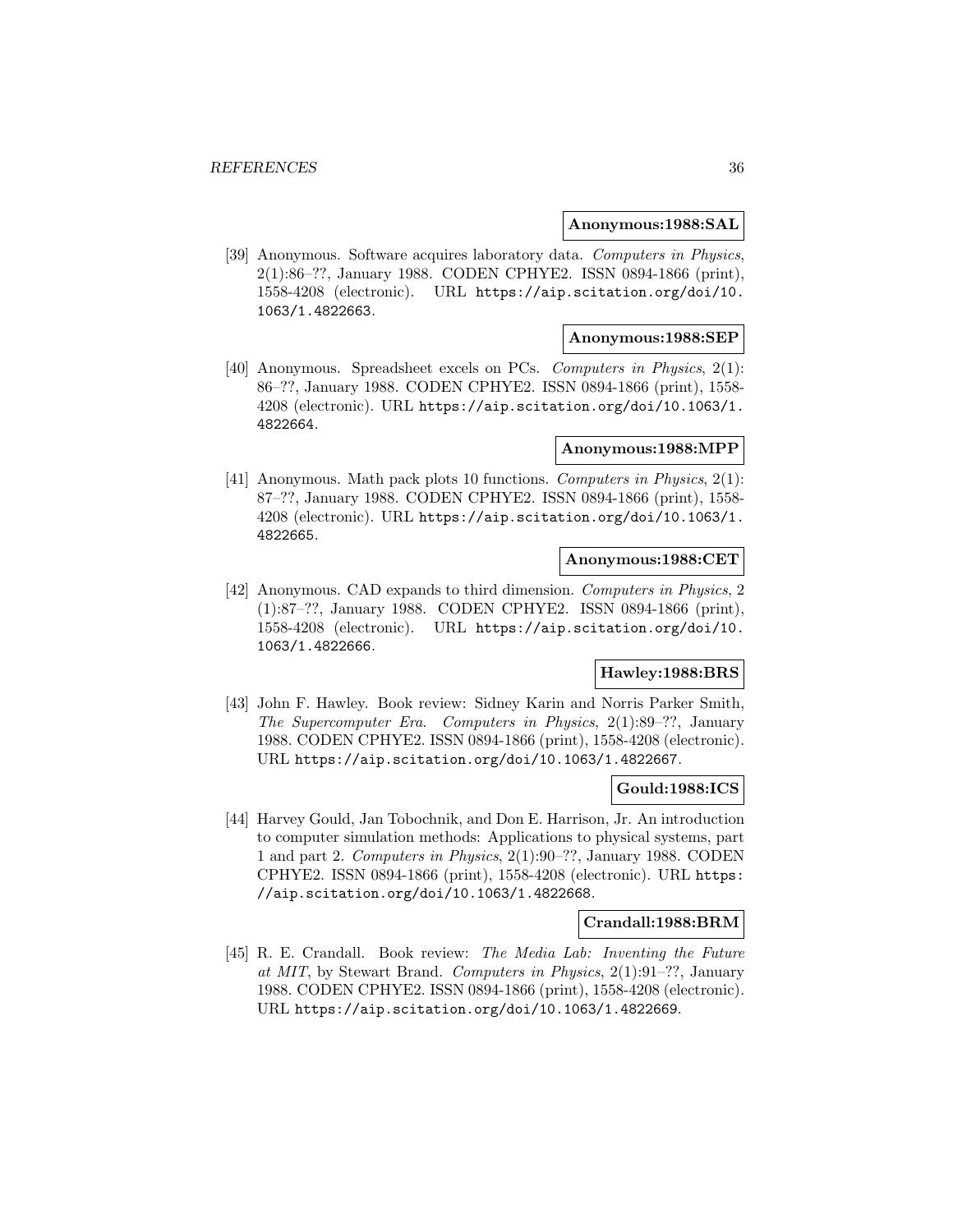### **Borchers:1988:PVS**

[46] Robert R. Borchers. In praise of visualization and simulation. Computers in Physics, 2(1):94–??, January 1988. CODEN CPHYE2. ISSN 0894- 1866 (print), 1558-4208 (electronic). URL https://aip.scitation. org/doi/10.1063/1.4822670.

# **Anonymous:1988:Ma**

[47] Anonymous. Meetings. Computers in Physics, 2(1):95–??, January 1988. CODEN CPHYE2. ISSN 0894-1866 (print), 1558-4208 (electronic). URL https://aip.scitation.org/doi/10.1063/1.4822671.

# **Anonymous:1988:VIU**

[48] Anonymous. Voyager II Uranus images captured on CD ROM. Computers in Physics, 2(1):96–??, January 1988. CODEN CPHYE2. ISSN 0894- 1866 (print), 1558-4208 (electronic). URL https://aip.scitation. org/doi/10.1063/1.4822672.

### **Anonymous:1988:TPB**

[49] Anonymous. Teachers plan to bring computational physics into undergrad classrooms. Computers in Physics, 2(1):96–??, January 1988. CO-DEN CPHYE2. ISSN 0894-1866 (print), 1558-4208 (electronic). URL https://aip.scitation.org/doi/10.1063/1.4822673.

### **Anonymous:1988:SST**

[50] Anonymous. Software and supercomputers tutor Carnegie-Mellon physics students. Computers in Physics, 2(1):96–??, January 1988. CO-DEN CPHYE2. ISSN 0894-1866 (print), 1558-4208 (electronic). URL https://aip.scitation.org/doi/10.1063/1.4822674.

### **Anonymous:1988:FDS**

[51] Anonymous. Fluid dynamics simulations up and running on ETA 10 and Ametek. Computers in Physics, 2(1):96–??, January 1988. CODEN CPHYE2. ISSN 0894-1866 (print), 1558-4208 (electronic). URL https: //aip.scitation.org/doi/10.1063/1.4822675.

# **Batacan:1988:CPM**

[52] Peter Batacan. Can physics make optics compute? Computers in Physics, 2(2):9–??, March 1988. CODEN CPHYE2. ISSN 0894-1866 (print), 1558-4208 (electronic). URL https://aip.scitation.org/ doi/10.1063/1.4822703.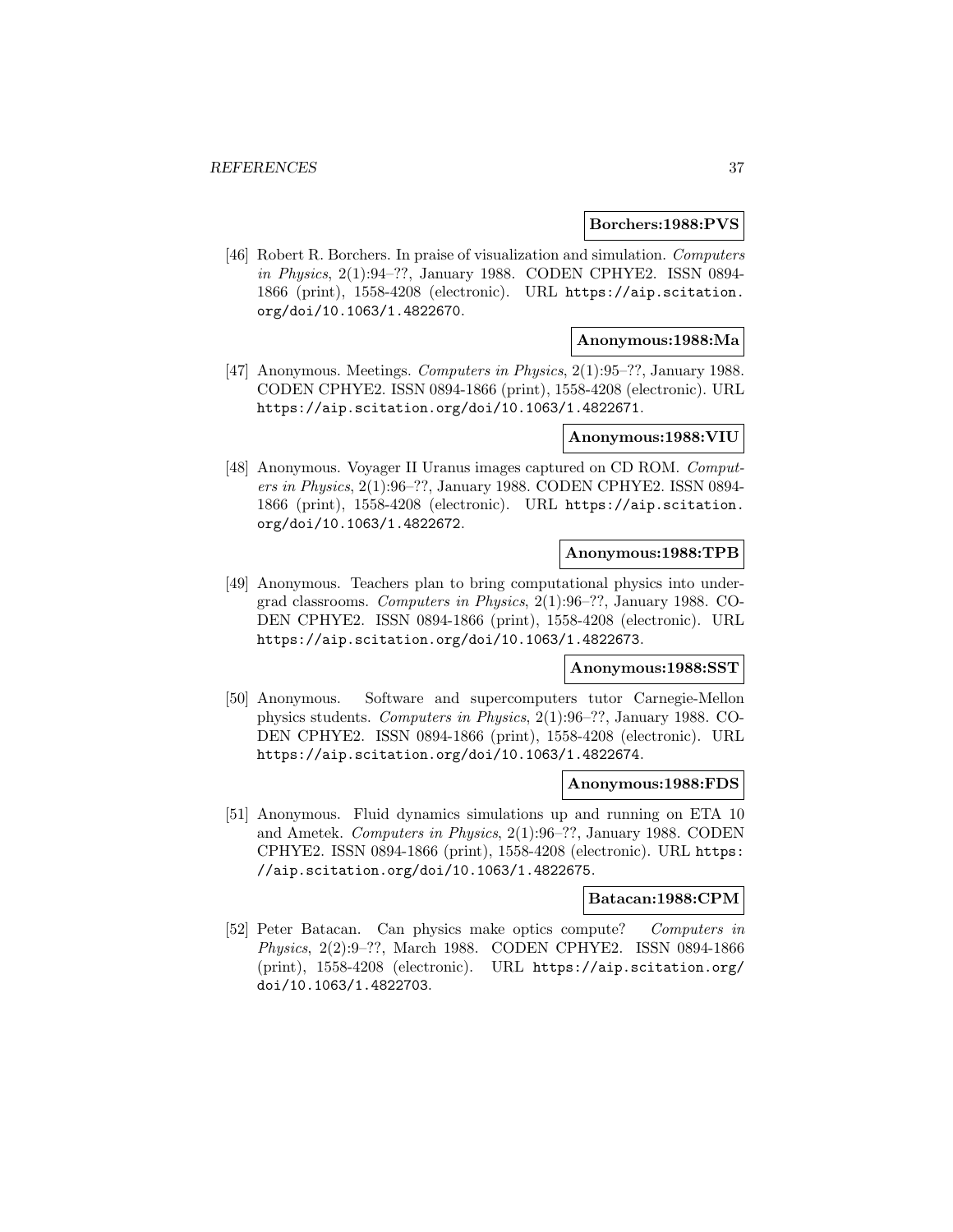### **Batacan:1988:MLC**

[53] Peter Batacan. MIT media lab close to perfecting computer-generated 'desktop' holograms. Computers in Physics, 2(2):17–??, March 1988. CODEN CPHYE2. ISSN 0894-1866 (print), 1558-4208 (electronic). URL https://aip.scitation.org/doi/10.1063/1.4822676.

# **Wherrett:1988:MFO**

[54] Brian S. Wherrett. The many facets of optical computing. Computers in Physics, 2(2):24–??, March 1988. CODEN CPHYE2. ISSN 0894- 1866 (print), 1558-4208 (electronic). URL https://aip.scitation. org/doi/10.1063/1.4822677.

### **Caulfield:1988:CGH**

[55] H. John Caulfield. Computer-generated holograms arrive. Computers in Physics, 2(2):29–??, March 1988. CODEN CPHYE2. ISSN 0894- 1866 (print), 1558-4208 (electronic). URL https://aip.scitation. org/doi/10.1063/1.4822678.

### **Jenkins:1988:NWJ**

[56] Richard A. Jenkins. The next wave of Japanese supercomputers. Computers in Physics, 2(2):34–??, March 1988. CODEN CPHYE2. ISSN 0894-1866 (print), 1558-4208 (electronic). URL https://aip. scitation.org/doi/10.1063/1.4822679.

# **Gleick:1988:DSC**

[57] James Gleick. The dynamical systems collective. Computers in Physics, 2 (2):40–??, March 1988. CODEN CPHYE2. ISSN 0894-1866 (print), 1558- 4208 (electronic). URL https://aip.scitation.org/doi/10.1063/1. 4822680.

# **Palmer:1988:FCS**

[58] Byron Palmer. FORTH: The choice for scientific instruments. Computers in Physics, 2(2):54–??, March 1988. CODEN CPHYE2. ISSN 0894- 1866 (print), 1558-4208 (electronic). URL https://aip.scitation. org/doi/10.1063/1.4822681.

### **Arndt:1988:PSA**

[59] Richard A. Arndt and L. David Roper. PC software adds color to physics lectures. Computers in Physics, 2(2):62–??, March 1988. CO-DEN CPHYE2. ISSN 0894-1866 (print), 1558-4208 (electronic). URL https://aip.scitation.org/doi/10.1063/1.4822682.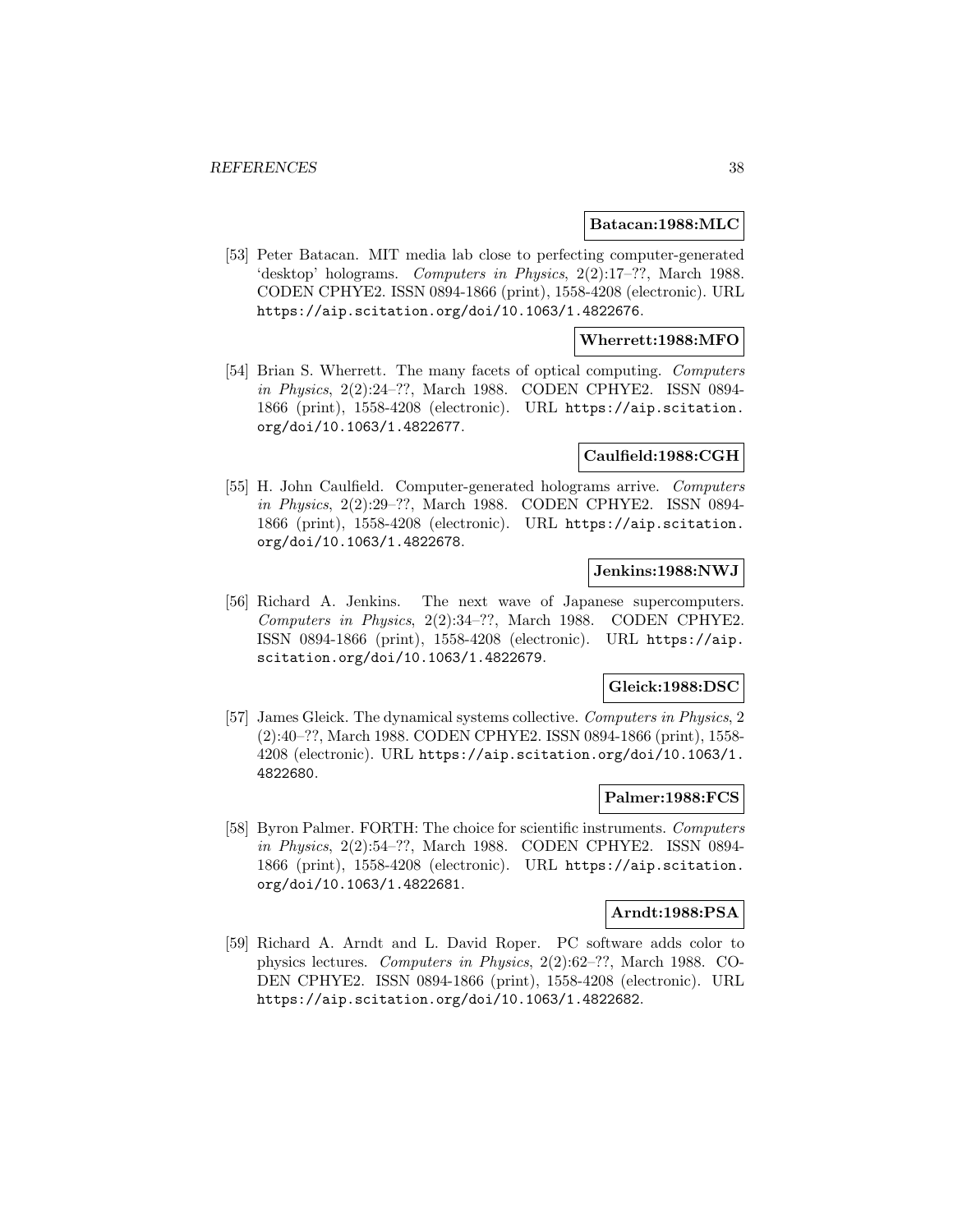### **Haus:1988:CMI**

[60] Joseph W. Haus and Tuyen K. Tran. Computational method for intrinsic optical bistability: Steady-state solutions and their stability. Computers in Physics, 2(2):69–??, March 1988. CODEN CPHYE2. ISSN 0894- 1866 (print), 1558-4208 (electronic). URL https://aip.scitation. org/doi/10.1063/1.168297.

# **Mathes:1988:WBC**

[61] Leslie E. Mathes. Where to buy computer-controlled instrumentation for PC and Mac. Computers in Physics, 2(2):75–??, March 1988. CODEN CPHYE2. ISSN 0894-1866 (print), 1558-4208 (electronic). URL https: //aip.scitation.org/doi/10.1063/1.4822683.

# **Anonymous:1988:SIB**

[62] Anonymous. STP-2M interface board. Computers in Physics, 2(2):84–??, March 1988. CODEN CPHYE2. ISSN 0894-1866 (print), 1558-4208 (electronic). URL https://aip.scitation.org/doi/10.1063/1.4822684.

# **Anonymous:1988:PID**

[63] Anonymous. Programmable indexer/driver model 86MM. Computers in Physics, 2(2):84–??, March 1988. CODEN CPHYE2. ISSN 0894- 1866 (print), 1558-4208 (electronic). URL https://aip.scitation. org/doi/10.1063/1.4822685.

### **Anonymous:1988:MES**

[64] Anonymous. Memory enhancement for SCS supercomputers. Computers in Physics, 2(2):84–??, March 1988. CODEN CPHYE2. ISSN 0894- 1866 (print), 1558-4208 (electronic). URL https://aip.scitation. org/doi/10.1063/1.4822686.

### **Anonymous:1988:FGE**

[65] Anonymous. Frame grabber eases color image processing. Computers in Physics, 2(2):84–??, March 1988. CODEN CPHYE2. ISSN 0894- 1866 (print), 1558-4208 (electronic). URL https://aip.scitation. org/doi/10.1063/1.4822687.

#### **Anonymous:1988:TOE**

[66] Anonymous. Three-in-one expansion board. Computers in Physics, 2(2): 85–??, March 1988. CODEN CPHYE2. ISSN 0894-1866 (print), 1558- 4208 (electronic). URL https://aip.scitation.org/doi/10.1063/1. 4822688.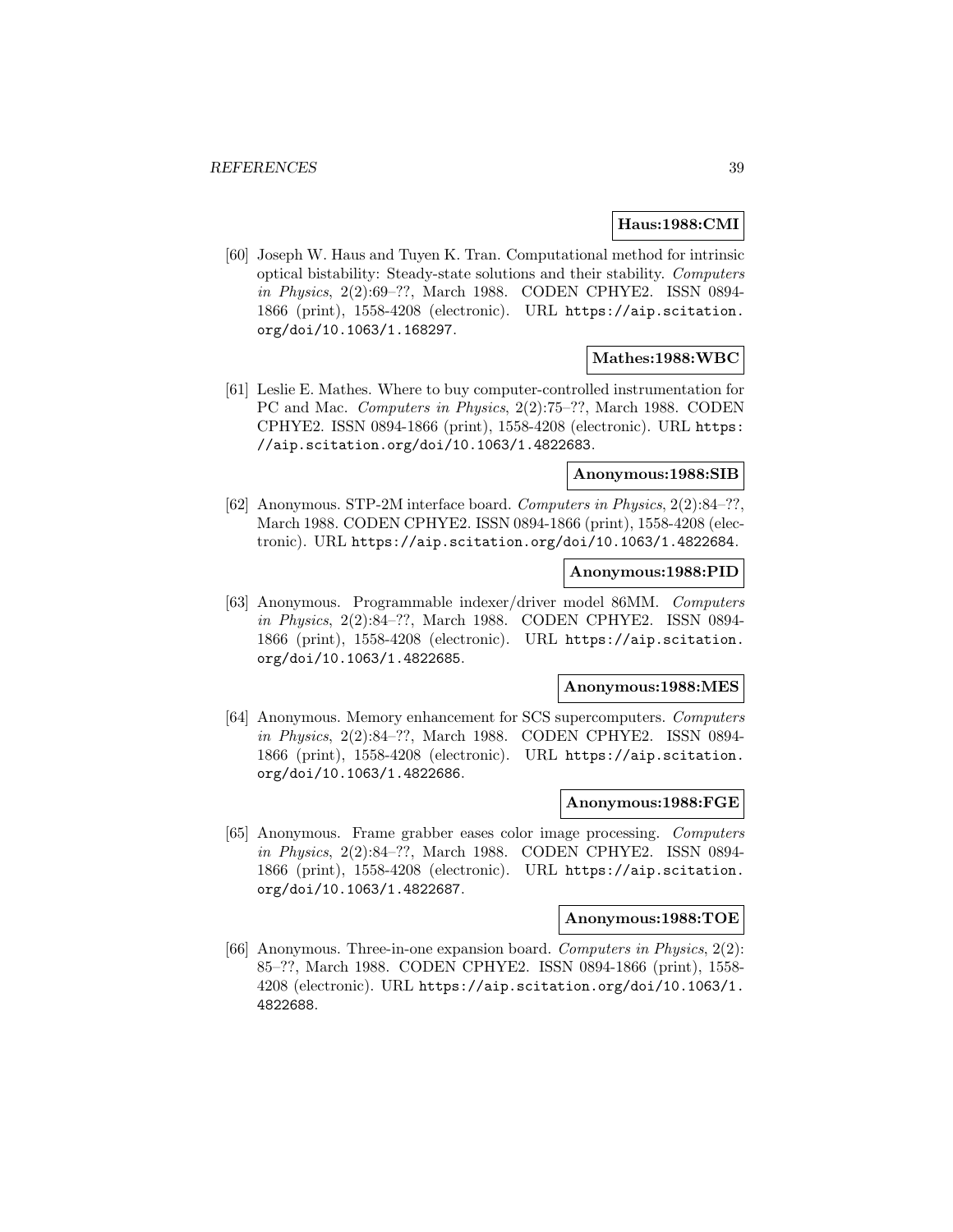### **Anonymous:1988:MBA**

[67] Anonymous. Memory boards for Apollo Workstations. Computers in Physics, 2(2):85–??, March 1988. CODEN CPHYE2. ISSN 0894-1866 (print), 1558-4208 (electronic). URL https://aip.scitation.org/ doi/10.1063/1.4822689.

# **Anonymous:1988:BSL**

[68] Anonymous. BOS server links VAX users to PCs. Computers in Physics, 2(2):85–??, March 1988. CODEN CPHYE2. ISSN 0894-1866 (print), 1558-4208 (electronic). URL https://aip.scitation.org/doi/10. 1063/1.4822690.

#### **Anonymous:1988:LSF**

[69] Anonymous. LabVIEW software features open architecture. Computers in Physics, 2(2):86–??, March 1988. CODEN CPHYE2. ISSN 0894- 1866 (print), 1558-4208 (electronic). URL https://aip.scitation. org/doi/10.1063/1.4822691.

# **Anonymous:1988:SPL**

[70] Anonymous. Scientific program library is transportable. Computers in Physics, 2(2):86–??, March 1988. CODEN CPHYE2. ISSN 0894- 1866 (print), 1558-4208 (electronic). URL https://aip.scitation. org/doi/10.1063/1.4822692.

# **Anonymous:1988:DPL**

[71] Anonymous. Development package for large programming projects. Computers in Physics, 2(2):86–??, March 1988. CODEN CPHYE2. ISSN 0894-1866 (print), 1558-4208 (electronic). URL https://aip. scitation.org/doi/10.1063/1.4822693.

### **Anonymous:1988:TMS**

[72] Anonymous. Two math/science packages for micros. Computers in Physics, 2(2):86–??, March 1988. CODEN CPHYE2. ISSN 0894-1866 (print), 1558-4208 (electronic). URL https://aip.scitation.org/ doi/10.1063/1.4822694.

#### **Anonymous:1988:SCP**

[73] Anonymous. Scientific calculator package. Computers in Physics, 2(2): 87–??, March 1988. CODEN CPHYE2. ISSN 0894-1866 (print), 1558- 4208 (electronic). URL https://aip.scitation.org/doi/10.1063/1. 4822695.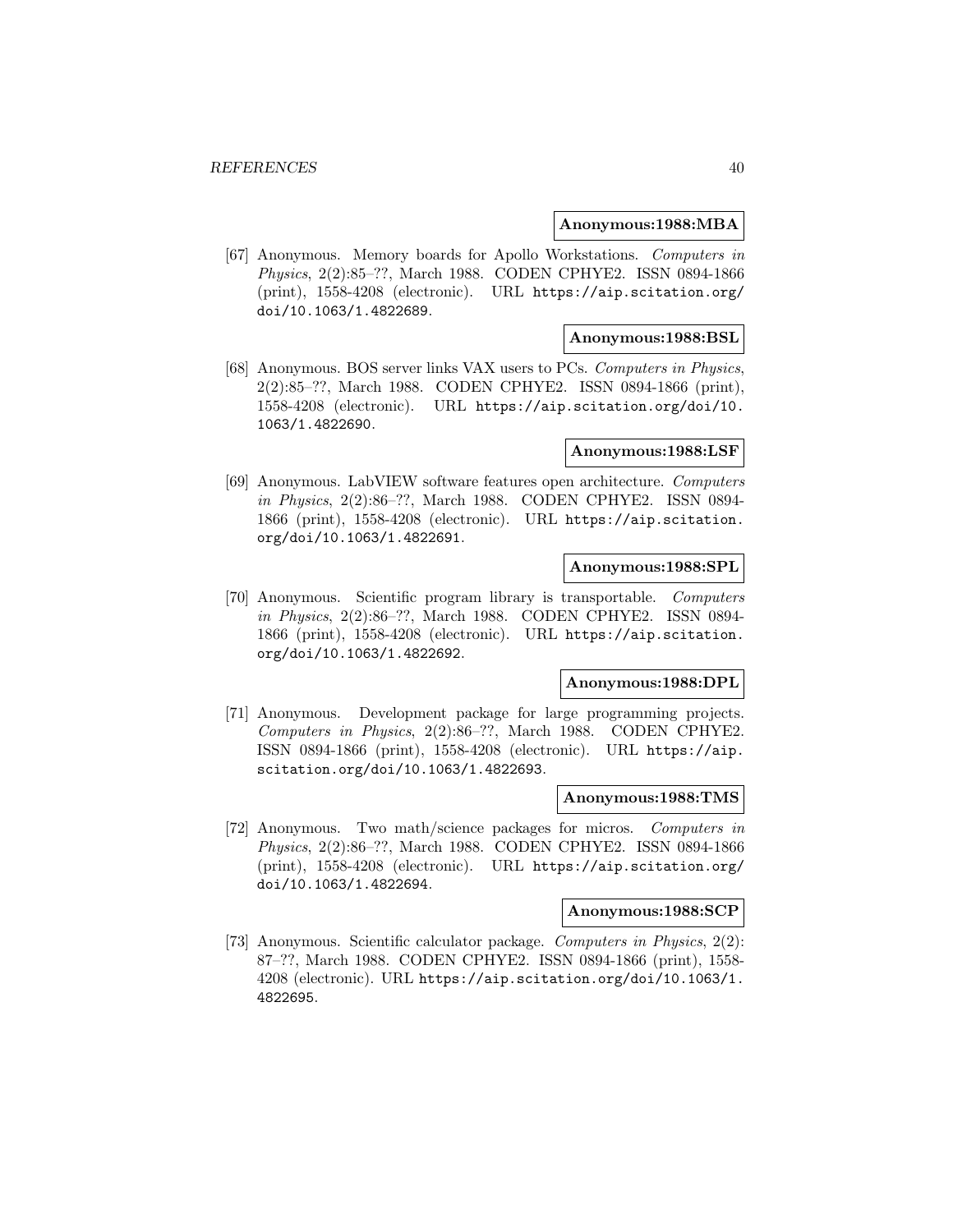#### **Anonymous:1988:DRP**

[74] Anonymous. Data retrieval and plotting package is Lotus-compatible. Computers in Physics, 2(2):87–??, March 1988. CODEN CPHYE2. ISSN 0894-1866 (print), 1558-4208 (electronic). URL https://aip. scitation.org/doi/10.1063/1.4822696.

# **Anonymous:1988:DAP**

[75] Anonymous. Data acquisition and process control software automates entire cycles. Computers in Physics, 2(2):88–??, March 1988. CODEN CPHYE2. ISSN 0894-1866 (print), 1558-4208 (electronic). URL https: //aip.scitation.org/doi/10.1063/1.4822697.

#### **Anonymous:1988:GWI**

[76] Anonymous. Graphics worksheet for IBM PC-compatibles. Computers in Physics, 2(2):88–??, March 1988. CODEN CPHYE2. ISSN 0894- 1866 (print), 1558-4208 (electronic). URL https://aip.scitation. org/doi/10.1063/1.4822698.

# **Anonymous:1988:SSF**

[77] Anonymous. Software supports four types of digital filtering. Computers in Physics, 2(2):88–??, March 1988. CODEN CPHYE2. ISSN 0894- 1866 (print), 1558-4208 (electronic). URL https://aip.scitation. org/doi/10.1063/1.4822699.

### **Anonymous:1988:LMS**

[78] Anonymous. Laboratory management system controls access to instruments. Computers in Physics, 2(2):89–??, March 1988. CODEN CPHYE2. ISSN 0894-1866 (print), 1558-4208 (electronic). URL https: //aip.scitation.org/doi/10.1063/1.4822700.

### **Anonymous:1988:LSH**

[79] Anonymous. Laboratory system handles 100 lines of instructions. Computers in Physics, 2(2):89–??, March 1988. CODEN CPHYE2. ISSN 0894-1866 (print), 1558-4208 (electronic). URL https://aip. scitation.org/doi/10.1063/1.4822701.

#### **Anonymous:1988:PQG**

[80] Anonymous. Publication-quality graphics package. Computers in Physics, 2(2):89–??, March 1988. CODEN CPHYE2. ISSN 0894-1866 (print), 1558-4208 (electronic). URL https://aip.scitation.org/ doi/10.1063/1.4822702.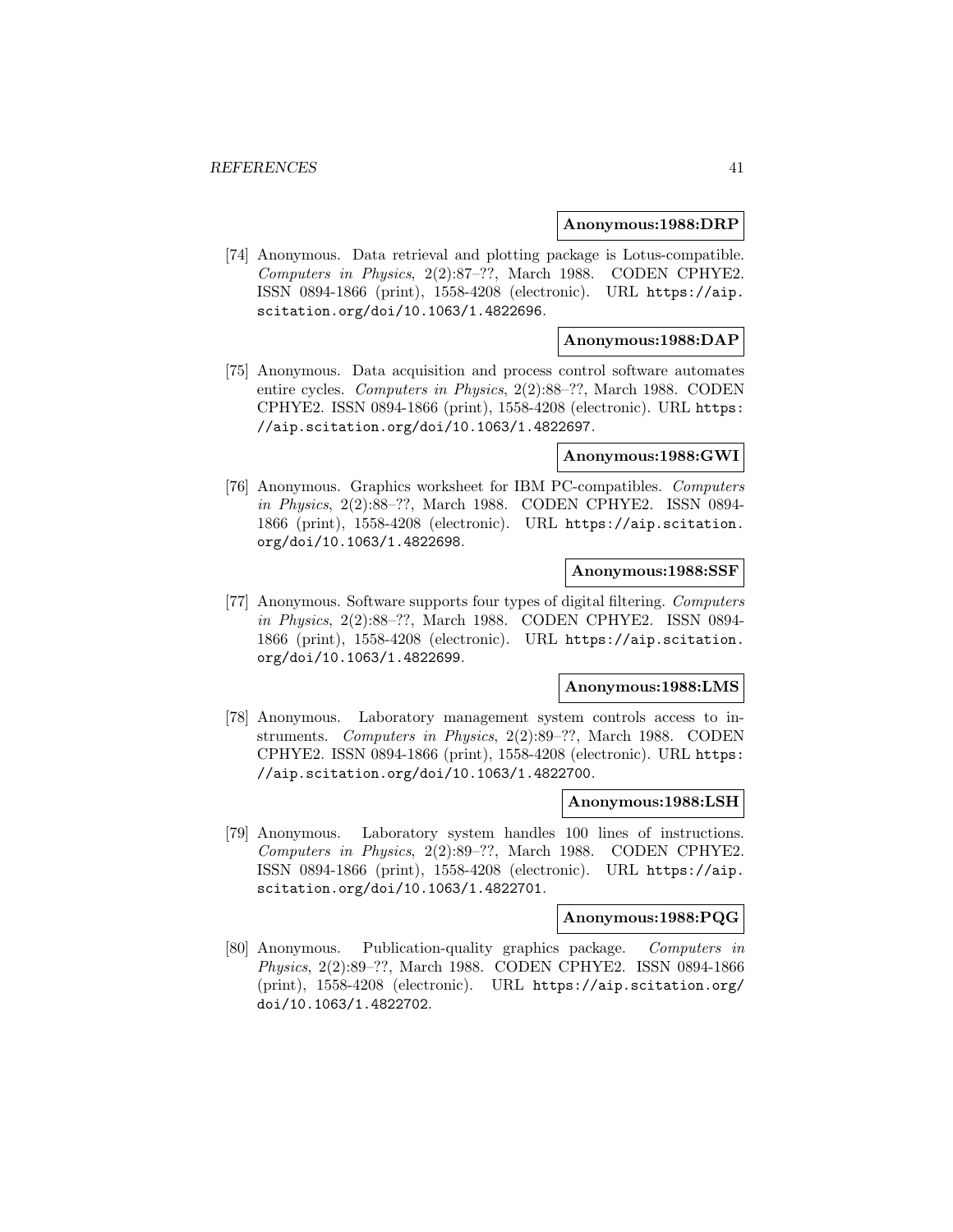# **Titus:1988:AD**

[81] Jonathan A. Titus. Additional data. Computers in Physics, 2(2):92–??, March 1988. CODEN CPHYE2. ISSN 0894-1866 (print), 1558-4208 (electronic). URL https://aip.scitation.org/doi/10.1063/1.4822704.

# **Duax:1988:CD**

[82] William L. Duax. Corrected data. Computers in Physics, 2(2):92–??, March 1988. CODEN CPHYE2. ISSN 0894-1866 (print), 1558-4208 (electronic). URL https://aip.scitation.org/doi/10.1063/1.4822705.

# **Morrison:1988:RD**

[83] Michael A. Morrison. Requested data. Computers in Physics, 2(2): 92–??, March 1988. CODEN CPHYE2. ISSN 0894-1866 (print), 1558- 4208 (electronic). URL https://aip.scitation.org/doi/10.1063/1. 4822706.

### **Anonymous:1988:Mb**

[84] Anonymous. Meetings. Computers in Physics, 2(2):93–??, March 1988. CODEN CPHYE2. ISSN 0894-1866 (print), 1558-4208 (electronic). URL https://aip.scitation.org/doi/10.1063/1.4822707.

# **Fernbach:1988:SPP**

[85] Sidney Fernbach. In search of peak performance. Computers in Physics, 2 (2):94–??, March 1988. CODEN CPHYE2. ISSN 0894-1866 (print), 1558- 4208 (electronic). URL https://aip.scitation.org/doi/10.1063/1. 4822708.

### **Anonymous:1988:OFI**

[86] Anonymous. Ohio facility to install Cray Y-MP by mid-1989. Computers in Physics, 2(2):96–??, March 1988. CODEN CPHYE2. ISSN 0894- 1866 (print), 1558-4208 (electronic). URL https://aip.scitation. org/doi/10.1063/1.4822709.

# **Anonymous:1988:HSP**

[87] Anonymous. House Subcommittee planning NSF supercomputing hearings. Computers in Physics, 2(2):96–??, March 1988. CODEN CPHYE2. ISSN 0894-1866 (print), 1558-4208 (electronic). URL https://aip. scitation.org/doi/10.1063/1.4822710.

### **Anonymous:1988:SAS**

[88] Anonymous. SuperQuest awarding supercomputer to high school scientists. Computers in Physics, 2(2):96–??, March 1988. CODEN CPHYE2.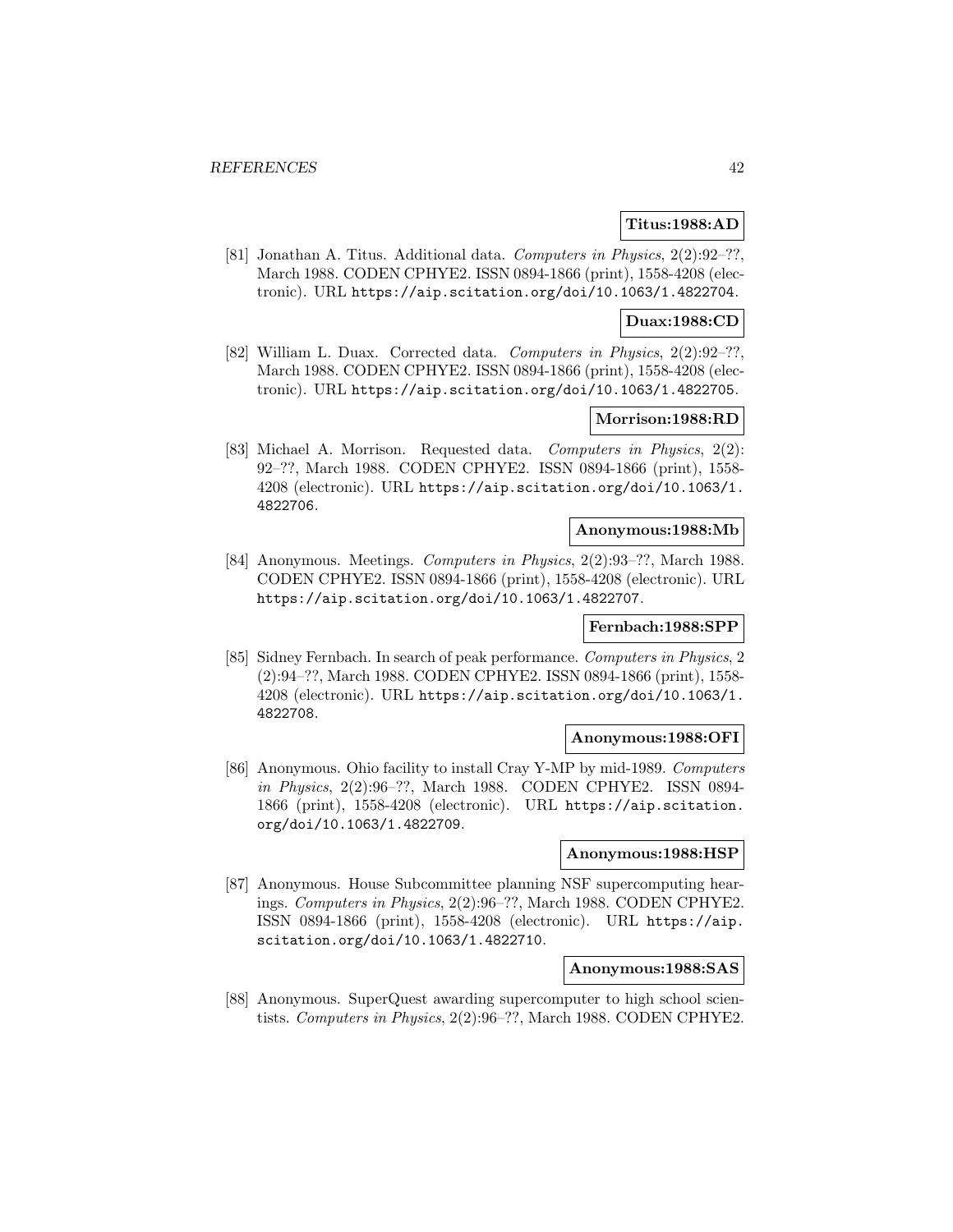ISSN 0894-1866 (print), 1558-4208 (electronic). URL https://aip. scitation.org/doi/10.1063/1.4822711.

#### **Anonymous:1988:ASS**

[89] Anonymous. Alliant to ship second-generation minisupercomputers. Computers in Physics, 2(2):96–??, March 1988. CODEN CPHYE2. ISSN 0894-1866 (print), 1558-4208 (electronic). URL https://aip. scitation.org/doi/10.1063/1.4822712.

### **Batacan:1988:WSS**

[90] Peter Batacan. Will SISAL spell goodbye for parallel-processor programming woes? Computers in Physics, 2(3):9–??, May/June 1988. CODEN CPHYE2. ISSN 0894-1866 (print), 1558-4208 (electronic). URL https: //aip.scitation.org/doi/10.1063/1.4822728.

### **Anonymous:1988:GSC**

[91] Anonymous. Geophysicists to seek computer-generated seismic maps in '88. Computers in Physics, 2(3):12–??, May/June 1988. CODEN CPHYE2. ISSN 0894-1866 (print), 1558-4208 (electronic). URL https: //aip.scitation.org/doi/10.1063/1.4822719.

# **Anonymous:1988:NUB**

[92] Anonymous. NSFNET upgrade boosting scientific computer network to 45 mbits/s. Computers in Physics, 2(3):14–??, May/June 1988. CODEN CPHYE2. ISSN 0894-1866 (print), 1558-4208 (electronic). URL https: //aip.scitation.org/doi/10.1063/1.4822720.

### **Anonymous:1988:VR**

[93] Anonymous. The visualization roundtable. Computers in Physics, 2(3): 16–??, May/June 1988. CODEN CPHYE2. ISSN 0894-1866 (print), 1558-4208 (electronic). URL https://aip.scitation.org/doi/10. 1063/1.4822721.

### **Wolff:1988:VES**

[94] Robert S. Wolff. Visualization in the eye of the scientist. Computers in Physics, 2(3):28–??, May/June 1988. CODEN CPHYE2. ISSN 0894- 1866 (print), 1558-4208 (electronic). URL https://aip.scitation. org/doi/10.1063/1.4822722.

### **Misner:1988:STP**

[95] Charles W. Misner. Spreadsheets tackle physics problems. Computers in Physics, 2(3):37–??, May/June 1988. CODEN CPHYE2. ISSN 0894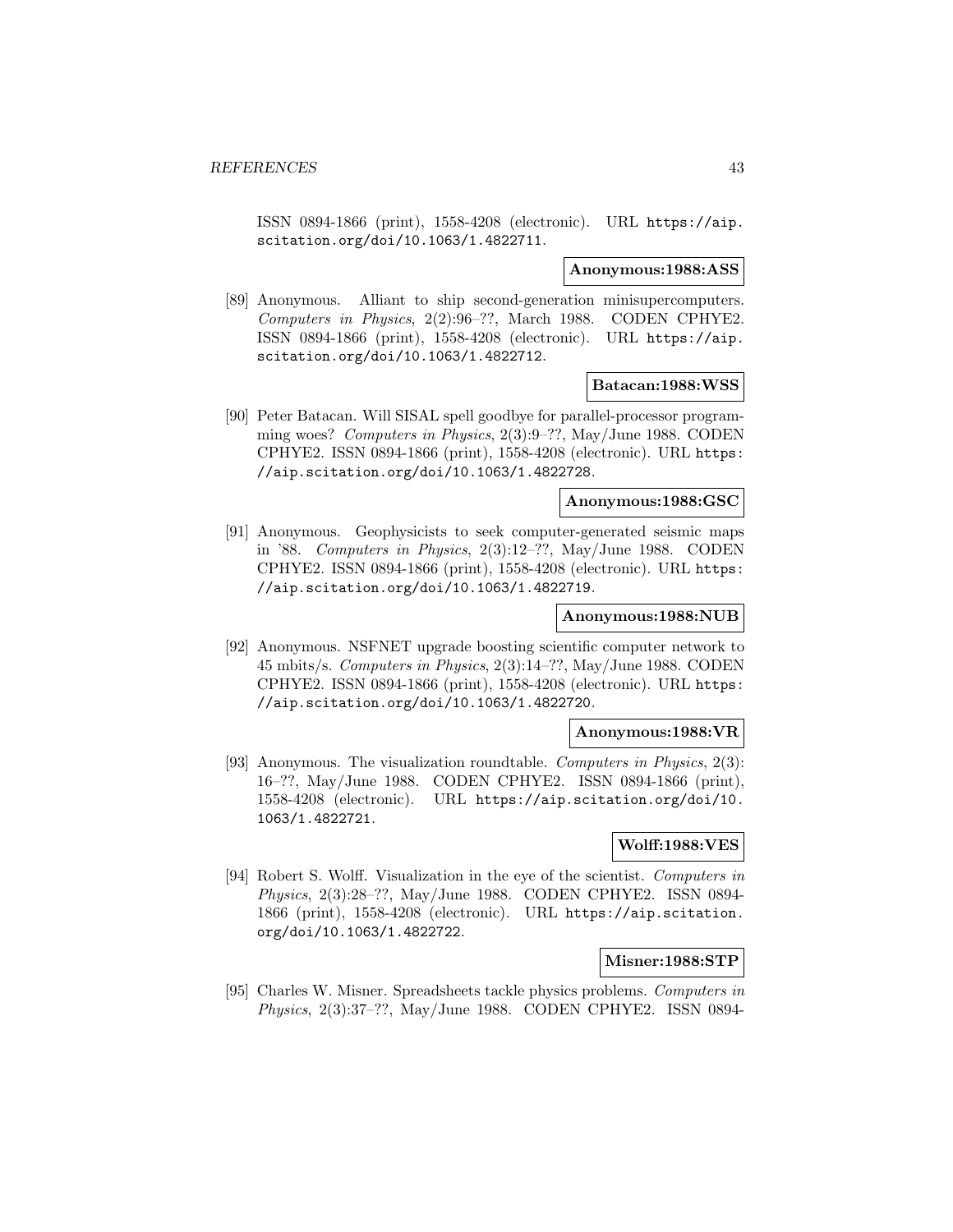1866 (print), 1558-4208 (electronic). URL https://aip.scitation. org/doi/10.1063/1.4822723.

## **Frenz:1988:CCJ**

[96] Bert Frenz. Computers and crystallography: Joint progress. Computers in Physics, 2(3):42–??, May/June 1988. CODEN CPHYE2. ISSN 0894- 1866 (print), 1558-4208 (electronic). URL https://aip.scitation. org/doi/10.1063/1.4822724.

# **Bernstein:1988:SPS**

[97] Robert L. Bernstein and Gregory J. Chaitin. Single-particle software. Computers in Physics, 2(3):49–??, May/June 1988. CODEN CPHYE2. ISSN 0894-1866 (print), 1558-4208 (electronic). URL https://aip. scitation.org/doi/10.1063/1.4822725.

# **Lane:1988:AIS**

[98] Eric T. Lane. Apple II software demonstrates wave behavior. Computers in Physics, 2(3):53–??, May/June 1988. CODEN CPHYE2. ISSN 0894- 1866 (print), 1558-4208 (electronic). URL https://aip.scitation. org/doi/10.1063/1.4822726.

# **Lightbody:1988:MSA**

[99] J. W. Lightbody, Jr. and J. S. O'Connell. Modeling single arm electron scattering and nucleon production from nuclei by GeV electrons. Computers in Physics, 2(3):57–??, May/June 1988. CODEN CPHYE2. ISSN 0894-1866 (print), 1558-4208 (electronic). URL https://aip. scitation.org/doi/10.1063/1.168298.

### **Resler:1988:NSM**

[100] D. A. Resler and S. M. Grimes. The nuclear shell model code CRUNCHER. Computers in Physics, 2(3):65–??, May/June 1988. CO-DEN CPHYE2. ISSN 0894-1866 (print), 1558-4208 (electronic). URL https://aip.scitation.org/doi/10.1063/1.168299.

# **Dory:1988:SP**

[101] R. A. Dory. Spreadsheets for physics. Computers in Physics, 2(3):70– ??, May/June 1988. CODEN CPHYE2. ISSN 0894-1866 (print), 1558- 4208 (electronic). URL https://aip.scitation.org/doi/10.1063/1. 168300.

### **Pickover:1988:NRC**

[102] Clifford A. Pickover. A note on rendering chaotic "repeller distance towers". Computers in Physics, 2(3):75–??, May/June 1988. CODEN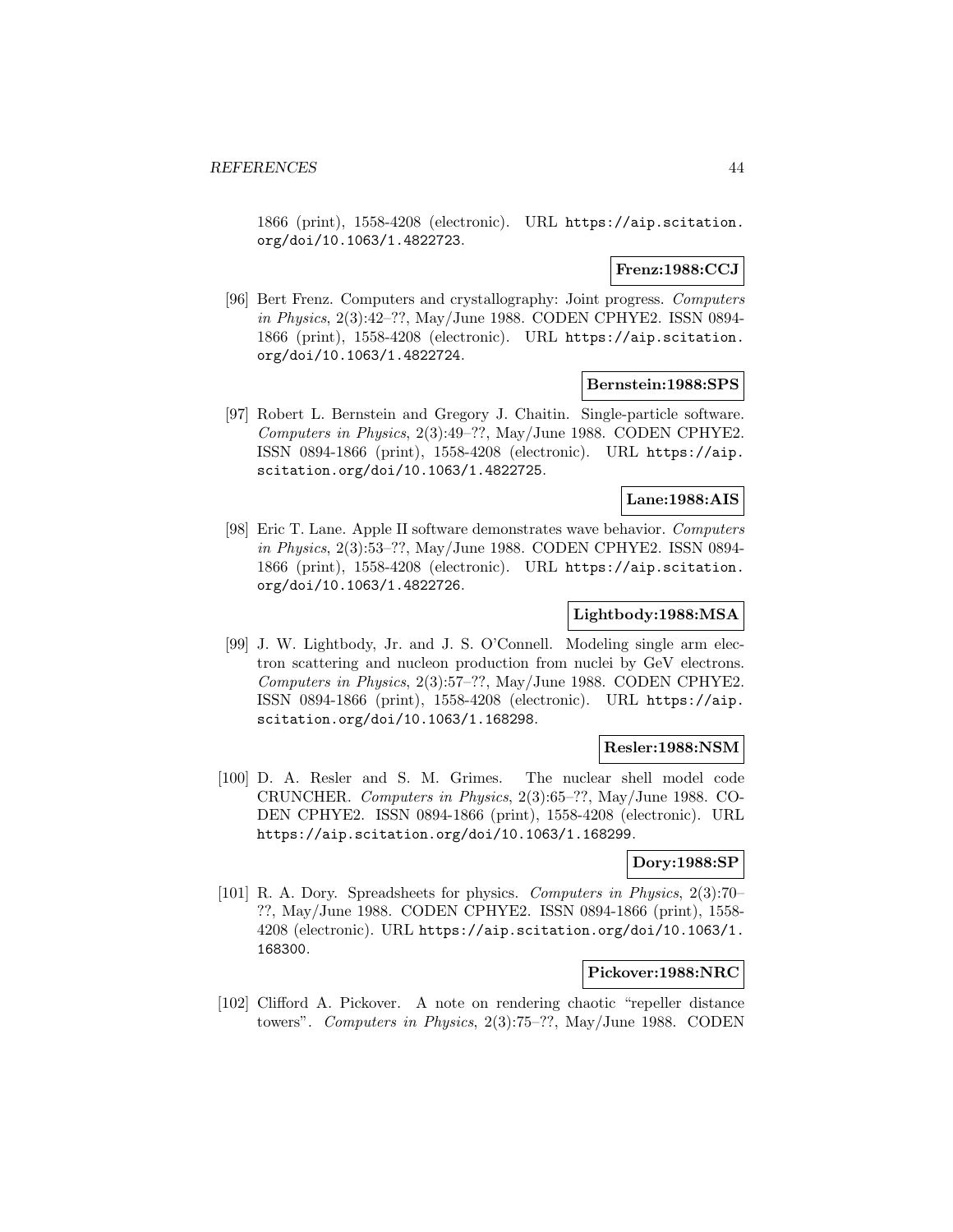CPHYE2. ISSN 0894-1866 (print), 1558-4208 (electronic). URL https: //aip.scitation.org/doi/10.1063/1.168301.

### **Mathes:1988:WBSb**

[103] Leslie E. Mathes. Where to buy statistical analysis software packages. Computers in Physics, 2(3):79–??, May/June 1988. CODEN CPHYE2. ISSN 0894-1866 (print), 1558-4208 (electronic). URL https://aip. scitation.org/doi/10.1063/1.4822727.

# **Anonymous:1988:DRA**

[104] Anonymous. DORE renders Ardent graphics. Computers in Physics, 2 (3):93–??, May/June 1988. CODEN CPHYE2. ISSN 0894-1866 (print), 1558-4208 (electronic). URL https://aip.scitation.org/doi/10. 1063/1.4822729.

# **Anonymous:1988:GPS**

[105] Anonymous. Graph plots science charts. Computers in Physics, 2(3):94– ??, May/June 1988. CODEN CPHYE2. ISSN 0894-1866 (print), 1558- 4208 (electronic). URL https://aip.scitation.org/doi/10.1063/1. 4822730.

### **Anonymous:1988:RGD**

[106] Anonymous. 4Sight runs graphics à deux. Computers in Physics, 2(3):94– ??, May/June 1988. CODEN CPHYE2. ISSN 0894-1866 (print), 1558- 4208 (electronic). URL https://aip.scitation.org/doi/10.1063/1. 4822731.

# **Anonymous:1988:WSS**

[107] Anonymous. Waves and sound for students. Computers in Physics, 2(3): 94–??, May/June 1988. CODEN CPHYE2. ISSN 0894-1866 (print), 1558-4208 (electronic). URL https://aip.scitation.org/doi/10. 1063/1.4822732.

# **Anonymous:1988:PPD**

[108] Anonymous. PC program digitizes maps. Computers in Physics, 2(3):95– ??, May/June 1988. CODEN CPHYE2. ISSN 0894-1866 (print), 1558- 4208 (electronic). URL https://aip.scitation.org/doi/10.1063/1. 4822733.

#### **Anonymous:1988:ISS**

[109] Anonymous. Imagine simulating that system on the Mac. Computers in Physics, 2(3):95–??, May/June 1988. CODEN CPHYE2. ISSN 0894- 1866 (print), 1558-4208 (electronic). URL https://aip.scitation. org/doi/10.1063/1.4822734.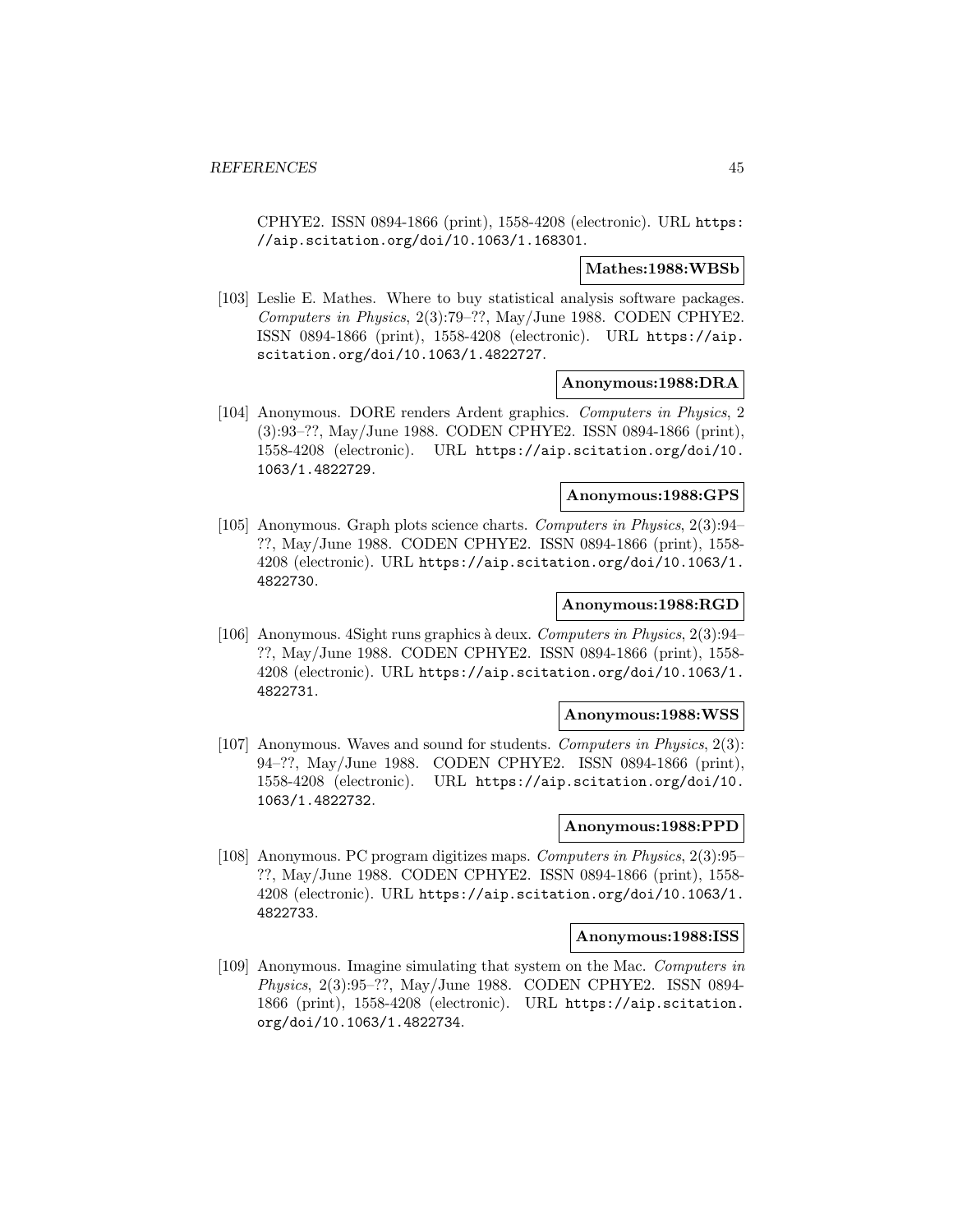### **Anonymous:1988:MIL**

[110] Anonymous. Masscomp integrates lab line. Computers in Physics, 2(3): 96–??, May/June 1988. CODEN CPHYE2. ISSN 0894-1866 (print), 1558-4208 (electronic). URL https://aip.scitation.org/doi/10. 1063/1.4822735.

# **Anonymous:1988:PCS**

[111] Anonymous. PC-controlled scanning tunneling microscope. Computers in Physics, 2(3):96–??, May/June 1988. CODEN CPHYE2. ISSN 0894- 1866 (print), 1558-4208 (electronic). URL https://aip.scitation. org/doi/10.1063/1.4822737.

### **Anonymous:1988:ESM**

[112] Anonymous. Eclipse squeezes minicomputer into 7in lab rack. Computers in Physics, 2(3):96–??, May/June 1988. CODEN CPHYE2. ISSN 0894- 1866 (print), 1558-4208 (electronic). URL https://aip.scitation. org/doi/10.1063/1.4822738.

# **Anonymous:1988:MMA**

[113] Anonymous. 1MB Mac memory add-on. Computers in Physics, 2(3):97– ??, May/June 1988. CODEN CPHYE2. ISSN 0894-1866 (print), 1558- 4208 (electronic). URL https://aip.scitation.org/doi/10.1063/1. 4822739.

# **Anonymous:1988:BSP**

[114] Anonymous. 32-bit signal processor boasts high speed. Computers in Physics, 2(3):97–??, May/June 1988. CODEN CPHYE2. ISSN 0894- 1866 (print), 1558-4208 (electronic). URL https://aip.scitation. org/doi/10.1063/1.4822740.

### **Anonymous:1988:SSSa**

[115] Anonymous. Smart SCRs squelch 5–15V voltage spikes. Computers in Physics, 2(3):97–??, May/June 1988. CODEN CPHYE2. ISSN 0894- 1866 (print), 1558-4208 (electronic). URL https://aip.scitation. org/doi/10.1063/1.4822741.

#### **Anonymous:1988:MHL**

[116] Anonymous. Mux handles 64 lab inputs. Computers in Physics, 2(3):97– ??, May/June 1988. CODEN CPHYE2. ISSN 0894-1866 (print), 1558- 4208 (electronic). URL https://aip.scitation.org/doi/10.1063/1. 4822742.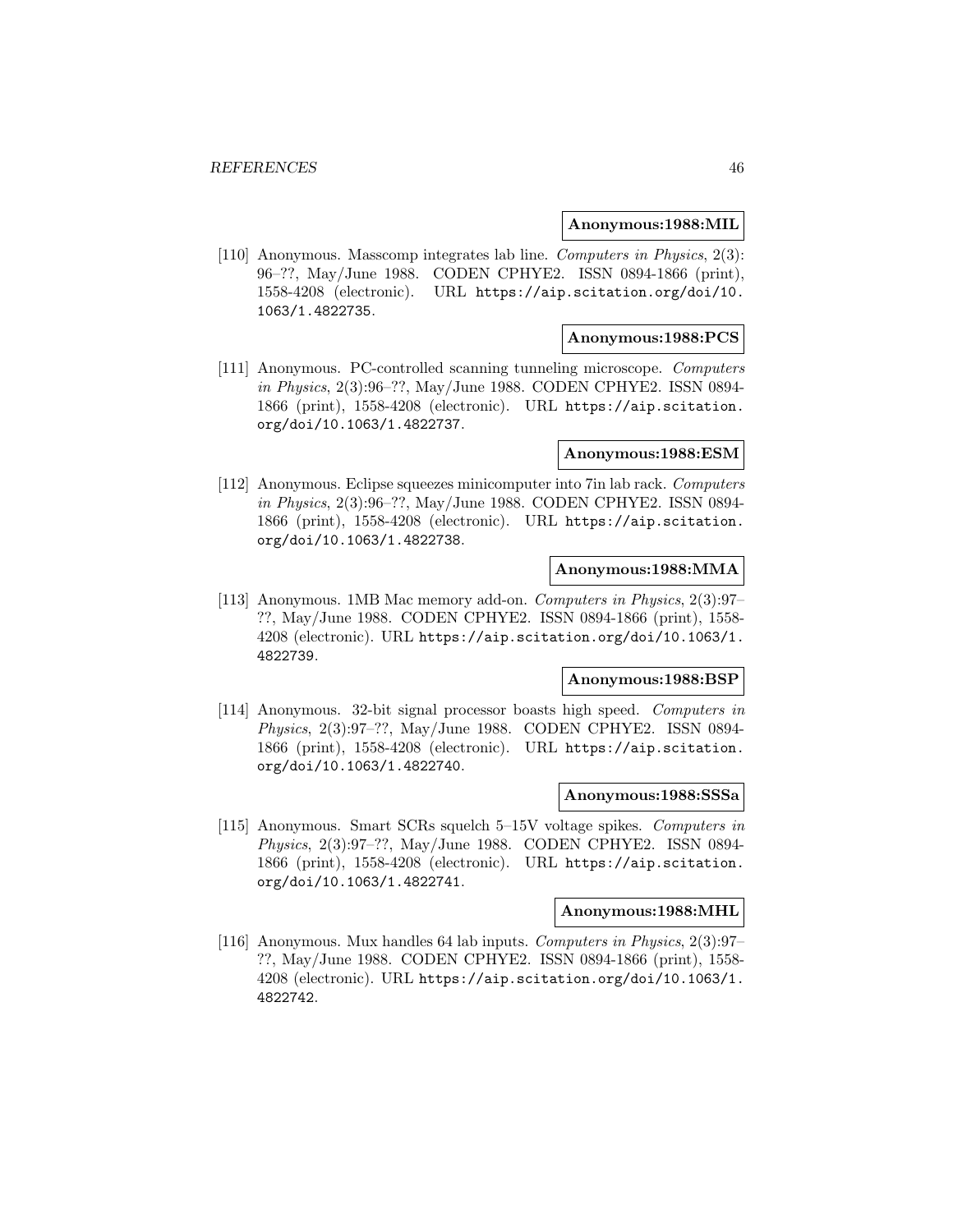### **Anonymous:1988:Mc**

[117] Anonymous. Meetings. Computers in Physics, 2(3):98–??, May/June 1988. CODEN CPHYE2. ISSN 0894-1866 (print), 1558-4208 (electronic). URL https://aip.scitation.org/doi/10.1063/1.4822743.

### **Cooney:1988:BRW**

[118] Patrick J. Cooney. Book review: William J. Orvis, 1-2-3 For Scientists And Engineers. Computers in Physics, 2(3):99–??, May/June 1988. CO-DEN CPHYE2. ISSN 0894-1866 (print), 1558-4208 (electronic). URL https://aip.scitation.org/doi/10.1063/1.4822744.

# **Cooney:1988:BRO**

[119] Patrick J. Cooney. Book review: Oleg D. Jefimenko, Scientific Graphics With Lotus 1-2-3. Computers in Physics, 2(3):99–??, May/June 1988. CODEN CPHYE2. ISSN 0894-1866 (print), 1558-4208 (electronic). URL https://aip.scitation.org/doi/10.1063/1.4822745.

### **Salpeter:1988:CBW**

[120] Edwin E. Salpeter, David Bellin, and Gary Chapman. Computers in battle: Will they work? Computers in Physics, 2(3):100–??, May/June 1988. CODEN CPHYE2. ISSN 0894-1866 (print), 1558-4208 (electronic). URL https://aip.scitation.org/doi/10.1063/1.4822713.

# **Crandall:1988:NSR**

[121] Richard E. Crandall. Notes on simulation and reality [editorial]. Computers in Physics, 2(3):102–??, May/June 1988. CODEN CPHYE2. ISSN 0894-1866 (print), 1558-4208 (electronic). URL https://aip. scitation.org/doi/10.1063/1.4822714.

### **Anonymous:1988:PPS**

[122] Anonymous. Physicists plan supercollider simulations meeting. Computers in Physics,  $2(3):104-??$ , May/June 1988. CODEN CPHYE2. ISSN 0894-1866 (print), 1558-4208 (electronic). URL https://aip. scitation.org/doi/10.1063/1.4822715.

# **Anonymous:1988:CCC**

[123] Anonymous. Cray and Convex compete for computing crown. Computers in Physics, 2(3):104–??, May/June 1988. CODEN CPHYE2. ISSN 0894- 1866 (print), 1558-4208 (electronic). URL https://aip.scitation. org/doi/10.1063/1.4822716.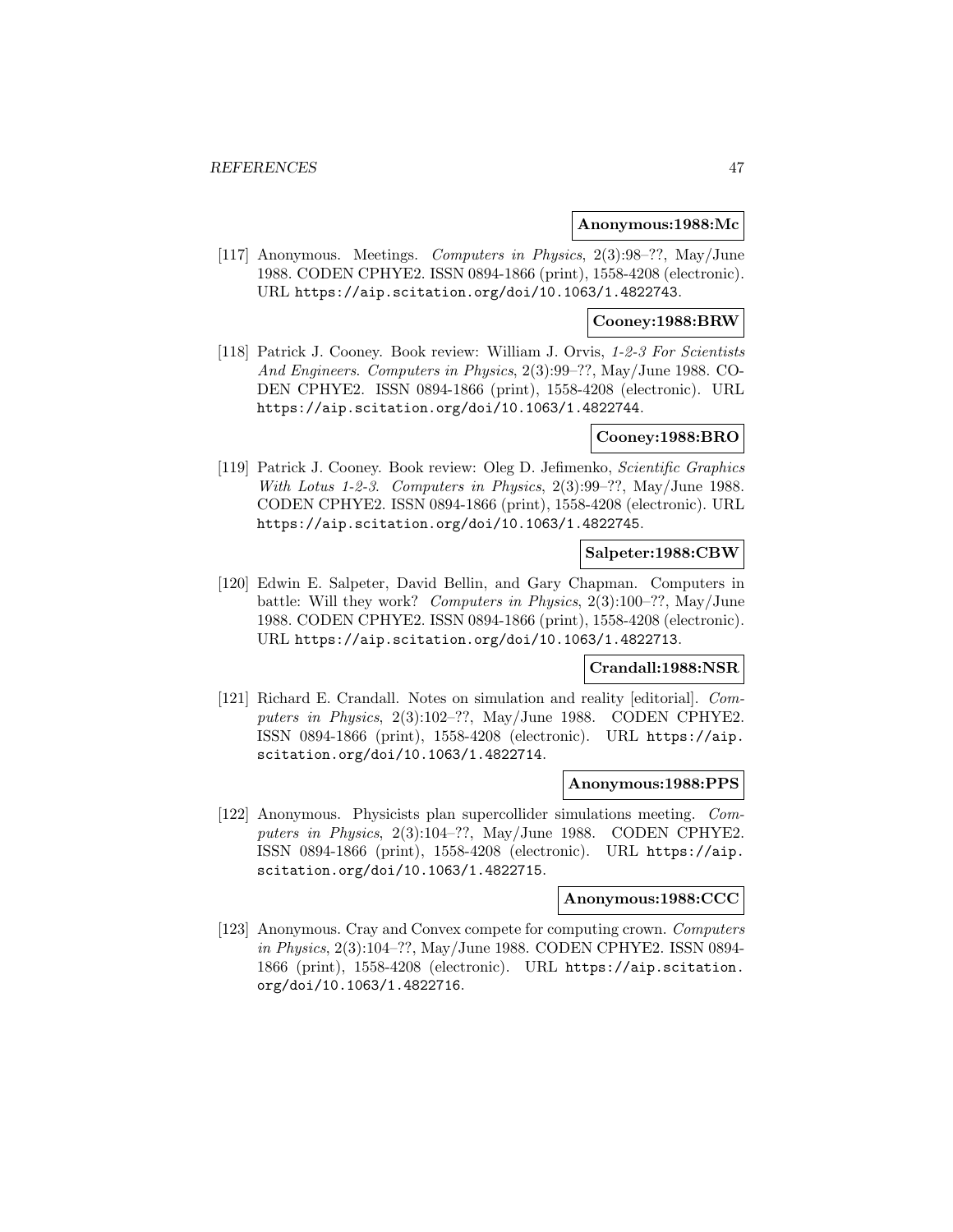### **Anonymous:1988:SMM**

[124] Anonymous. SDSC molecular modeling teleconference on way to video stores. Computers in Physics, 2(3):104–??, May/June 1988. CODEN CPHYE2. ISSN 0894-1866 (print), 1558-4208 (electronic). URL https: //aip.scitation.org/doi/10.1063/1.4822717.

# **Anonymous:1988:MRD**

[125] Anonymous. Minnesota researchers design systolic array building blocks. Computers in Physics, 2(3):104–??, May/June 1988. CODEN CPHYE2. ISSN 0894-1866 (print), 1558-4208 (electronic). URL https://aip. scitation.org/doi/10.1063/1.4822718.

### **Batacan:1988:AIM**

[126] Peter Batacan. AT&T and IBM multiprocessors spur molecular dynamics research. Computers in Physics, 2(4):9–??, July 1988. CODEN CPHYE2. ISSN 0894-1866 (print), 1558-4208 (electronic). URL https: //aip.scitation.org/doi/10.1063/1.4822757.

# **Anonymous:1988:SCF**

[127] Anonymous. Supercomputer centers funding may increase by \$20 million in FY1989. Computers in Physics, 2(4):10–??, July 1988. CODEN CPHYE2. ISSN 0894-1866 (print), 1558-4208 (electronic). URL https: //aip.scitation.org/doi/10.1063/1.4822746.

### **Anonymous:1988:CPR**

[128] Anonymous. CEBAF physicists ready a state-of-the-art data acquisition system. Computers in Physics, 2(4):12–??, July 1988. CODEN CPHYE2. ISSN 0894-1866 (print), 1558-4208 (electronic). URL https: //aip.scitation.org/doi/10.1063/1.4822747.

### **Thompson:1988:ICP**

[129] William J. Thompson. Introducing computation to physics students. Computers in Physics, 2(4):14–??, July 1988. CODEN CPHYE2. ISSN 0894-1866 (print), 1558-4208 (electronic). URL https://aip. scitation.org/doi/10.1063/1.4822748.

#### **MacDonald:1988:MUP**

[130] William M. MacDonald, Edward F. Redish, and Jack M. Wilson. The M.U.P.P.E.T. manifesto. Computers in Physics, 2(4):23–??, July 1988. CODEN CPHYE2. ISSN 0894-1866 (print), 1558-4208 (electronic). URL https://aip.scitation.org/doi/10.1063/1.4822749.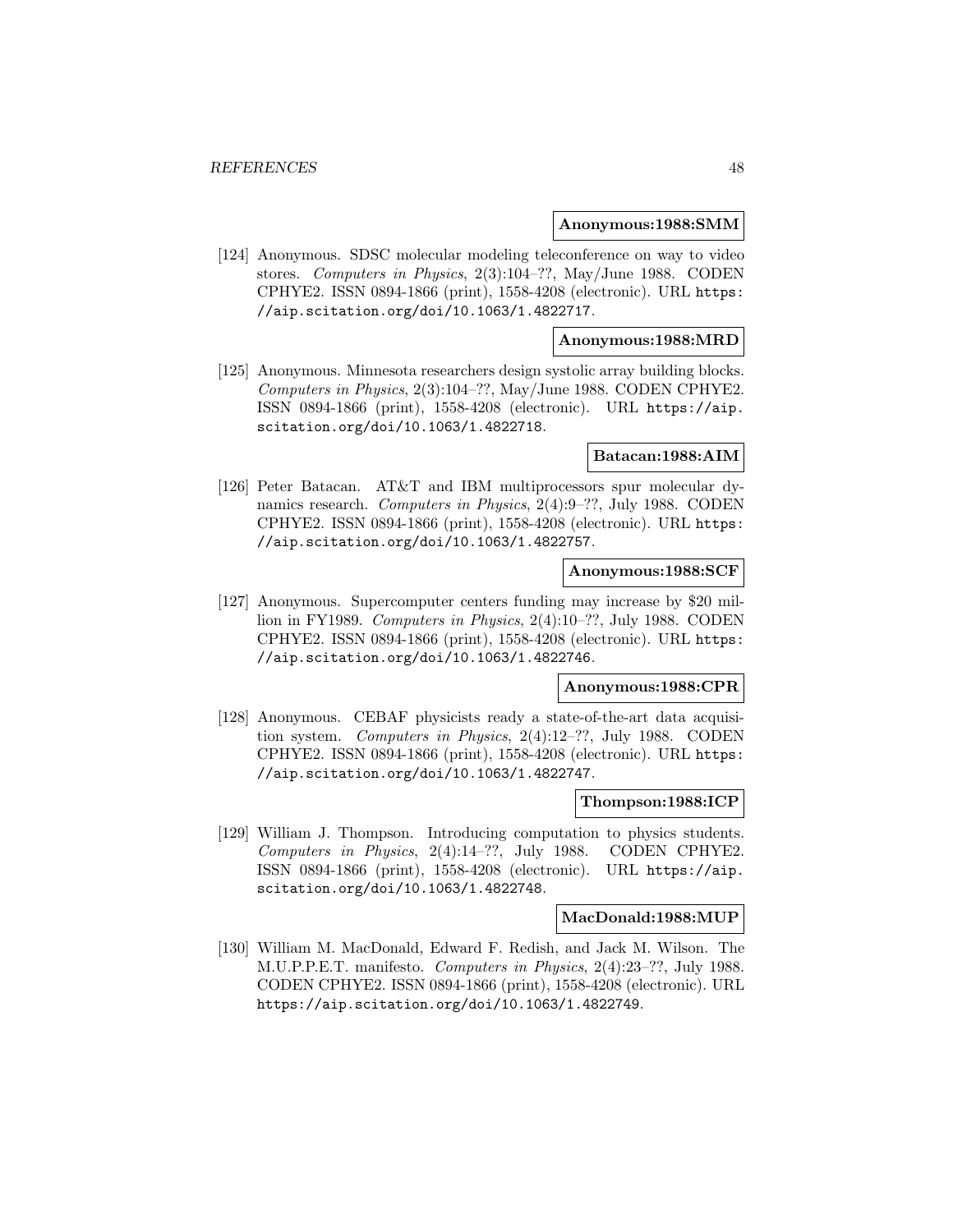### **Layton:1988:TPH**

[131] William Layton and Ralph Roskies. Teaching physicists how to program. Computers in Physics, 2(4):32–??, July 1988. CODEN CPHYE2. ISSN 0894-1866 (print), 1558-4208 (electronic). URL https://aip. scitation.org/doi/10.1063/1.4822750.

# **Chen:1988:CSM**

[132] Katherine T. Chen. Computers spur magnetic confinement fusion. Computers in Physics, 2(4):38–??, July 1988. CODEN CPHYE2. ISSN 0894- 1866 (print), 1558-4208 (electronic). URL https://aip.scitation. org/doi/10.1063/1.4822751.

# **Weber:1988:CAI**

[133] Stephen V. Weber, Frederick W. Holloway, and Lamar W. Coleman. Computers aid inertial confinement fusion research. Computers in Physics, 2(4):46–??, July 1988. CODEN CPHYE2. ISSN 0894-1866 (print), 1558-4208 (electronic). URL https://aip.scitation.org/ doi/10.1063/1.4822752.

# **Wampler:1988:NSH**

[134] K. Dean Wampler and Lawrence Wilets. On the numerical solution of the Hill–Wheeler equation. Computers in Physics, 2(4):53–??, July 1988. CODEN CPHYE2. ISSN 0894-1866 (print), 1558-4208 (electronic). URL https://aip.scitation.org/doi/10.1063/1.168302.

# **Miller:1988:OLS**

[135] Benjamin P. Miller and Howard E. Dunn. Orthogonal least-squares line fit with variable scaling. Computers in Physics, 2(4):59–??, July 1988. CODEN CPHYE2. ISSN 0894-1866 (print), 1558-4208 (electronic). URL https://aip.scitation.org/doi/10.1063/1.168303.

# **Mirin:1988:PME**

[136] A. A. Mirin. Predicting multiprocessing efficiency on the Cray multiprocessors in a (CTSS) time-sharing environment/application to a 3-D magnetohydrodynamics code. Computers in Physics, 2(4):62–??, July 1988. CODEN CPHYE2. ISSN 0894-1866 (print), 1558-4208 (electronic). URL https://aip.scitation.org/doi/10.1063/1.168304.

# **Peters:1988:ECP**

[137] R. D. Peters. Experimental computational physics using an inexpensive microcomputer. Computers in Physics, 2(4):68–??, July 1988. CODEN CPHYE2. ISSN 0894-1866 (print), 1558-4208 (electronic). URL https: //aip.scitation.org/doi/10.1063/1.168305.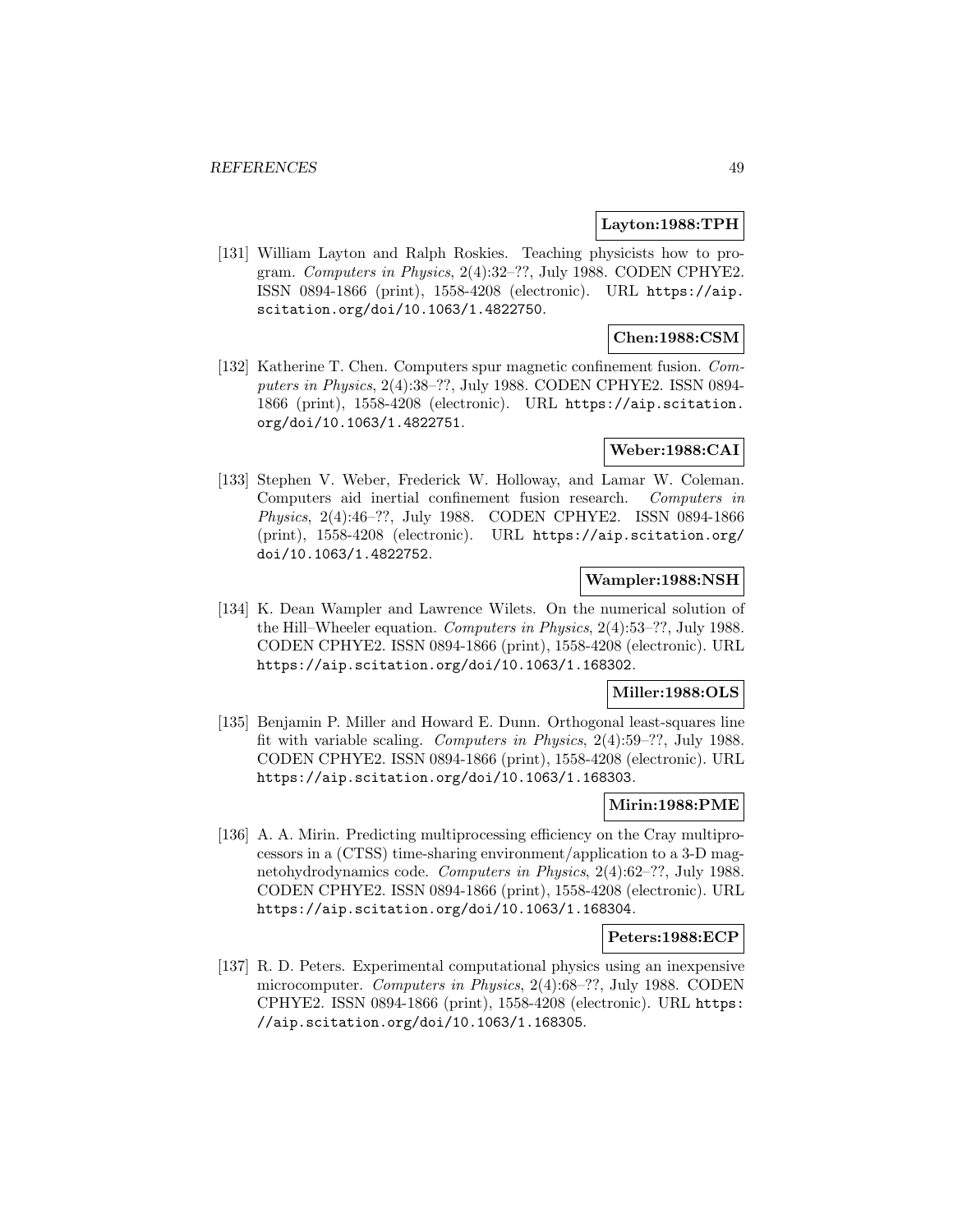### **Press:1988:KST**

[138] William H. Press and Saul A. Teukolsky. Kolmogorov–Smirnov test for two-dimensional data. Computers in Physics, 2(4):74–??, July 1988. CO-DEN CPHYE2. ISSN 0894-1866 (print), 1558-4208 (electronic). URL https://aip.scitation.org/doi/10.1063/1.4822753.

# **Leming:1988:CPC**

[139] Charles Leming and Joseph K. Daugherty. Computer problems for classical dynamics: an integrated approach. Computers in Physics, 2(4):80–??, July 1988. CODEN CPHYE2. ISSN 0894-1866 (print), 1558-4208 (electronic). URL https://aip.scitation.org/doi/10.1063/1.4822754.

# **Matsen:1988:SAA**

[140] F. A. Matsen, T. Tajima, and Roger Haydock. Supercomputers: Algorithms, architectures, and scientific computation. Computers in Physics, 2(4):81–??, July 1988. CODEN CPHYE2. ISSN 0894-1866 (print), 1558- 4208 (electronic). URL https://aip.scitation.org/doi/10.1063/1. 4822755.

### **Mathes:1988:WBM**

[141] Leslie E. Mathes. Where to buy mathematical libraries. Computers in Physics, 2(4):83–??, July 1988. CODEN CPHYE2. ISSN 0894- 1866 (print), 1558-4208 (electronic). URL https://aip.scitation. org/doi/10.1063/1.4822756.

# **Anonymous:1988:LMA**

[142] Anonymous. Laser microscope alternates scans. Computers in Physics, 2(4):90–??, July 1988. CODEN CPHYE2. ISSN 0894-1866 (print), 1558- 4208 (electronic). URL https://aip.scitation.org/doi/10.1063/1. 4822758.

### **Anonymous:1988:JFP**

[143] Anonymous. JAVA fits the picture. Computers in Physics, 2(4):91–??, July 1988. CODEN CPHYE2. ISSN 0894-1866 (print), 1558-4208 (electronic). URL https://aip.scitation.org/doi/10.1063/1.4822759.

#### **Anonymous:1988:Md**

[144] Anonymous. Meetings. Computers in Physics, 2(4):92–??, July 1988. CODEN CPHYE2. ISSN 0894-1866 (print), 1558-4208 (electronic). URL https://aip.scitation.org/doi/10.1063/1.4822760.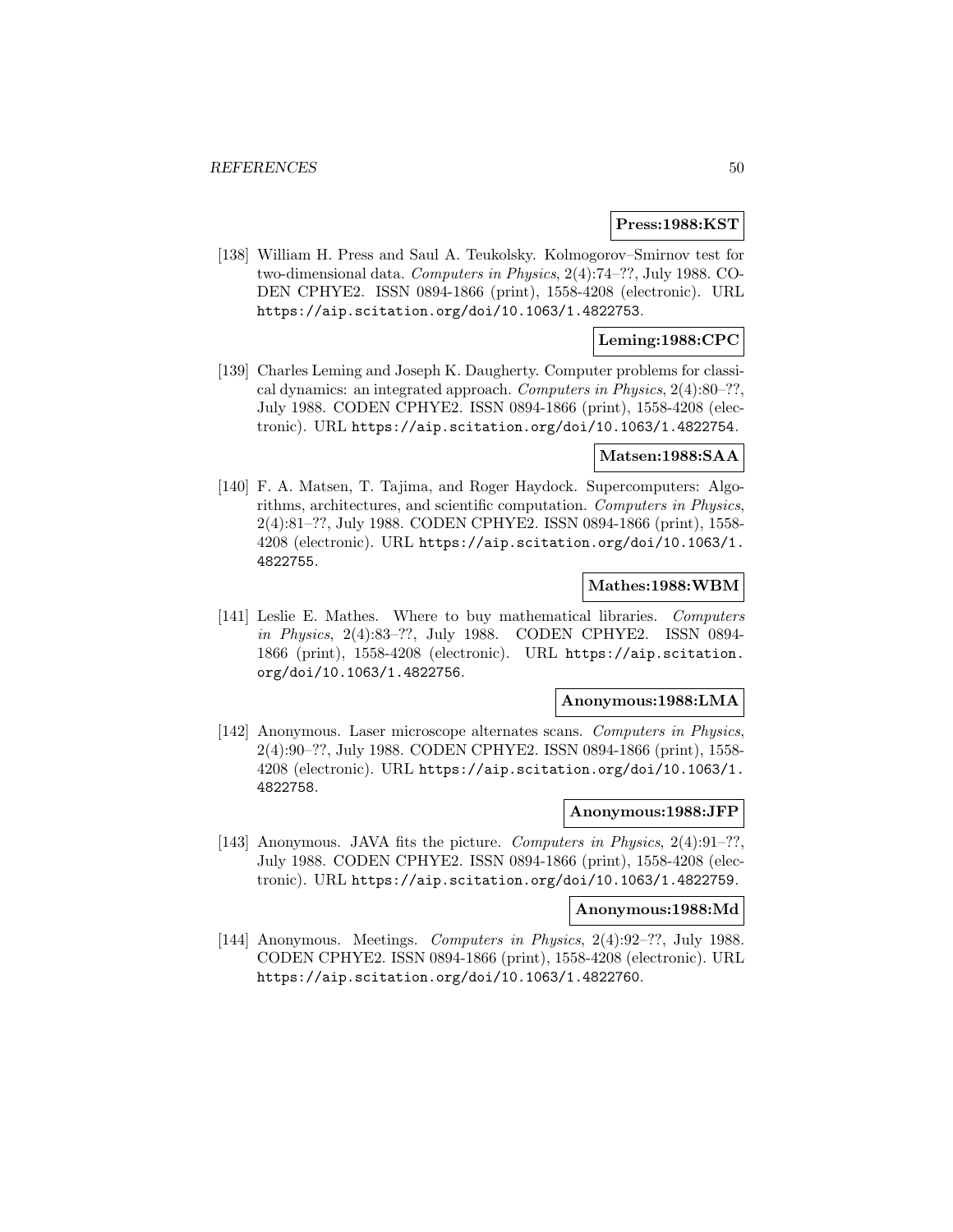### **Risley:1988:TPC**

[145] John S. Risley. Teaching physics with computers: Does it work? Computers in Physics, 2(4):94–??, July 1988. CODEN CPHYE2. ISSN 0894- 1866 (print), 1558-4208 (electronic). URL https://aip.scitation. org/doi/10.1063/1.4822761.

# **Anonymous:1988:DPS**

[146] Anonymous. DOE plans superconductivity center at national labs. Computers in Physics, 2(4):96–??, July 1988. CODEN CPHYE2. ISSN 0894- 1866 (print), 1558-4208 (electronic). URL https://aip.scitation. org/doi/10.1063/1.4822762.

### **Anonymous:1988:ESP**

[147] Anonymous. Evans & Sutherland and Paralex premiere parallel processors. Computers in Physics, 2(4):96-??, July 1988. CODEN CPHYE2. ISSN 0894-1866 (print), 1558-4208 (electronic). URL https://aip. scitation.org/doi/10.1063/1.4822763.

# **Anonymous:1988:PIL**

[148] Anonymous. Petroleum institutes lead drive for computer-aided geophysics. Computers in Physics, 2(4):96–??, July 1988. CODEN CPHYE2. ISSN 0894-1866 (print), 1558-4208 (electronic). URL https: //aip.scitation.org/doi/10.1063/1.4822764.

### **Anonymous:1988:MUR**

[149] Anonymous. Motorola unveils 88000 RISC microprocessor line. Computers in Physics, 2(4):96–??, July 1988. CODEN CPHYE2. ISSN 0894- 1866 (print), 1558-4208 (electronic). URL https://aip.scitation. org/doi/10.1063/1.4822765.

# **Batacan:1988:ALF**

[150] Peter Batacan. Argonne launches "flagship" parallel processing center for physics codes. Computers in Physics, 2(5):9–??, September 1988. CODEN CPHYE2. ISSN 0894-1866 (print), 1558-4208 (electronic). URL https://aip.scitation.org/doi/10.1063/1.4822778.

#### **Lancaster:1988:CPM**

[151] Jack L. Lancaster and Gary D. Fullerton. Computers, physics, and medicine: Imaging the body. Computers in Physics, 2(5):16–??, September 1988. CODEN CPHYE2. ISSN 0894-1866 (print), 1558-4208 (electronic). URL https://aip.scitation.org/doi/10.1063/1.4822772.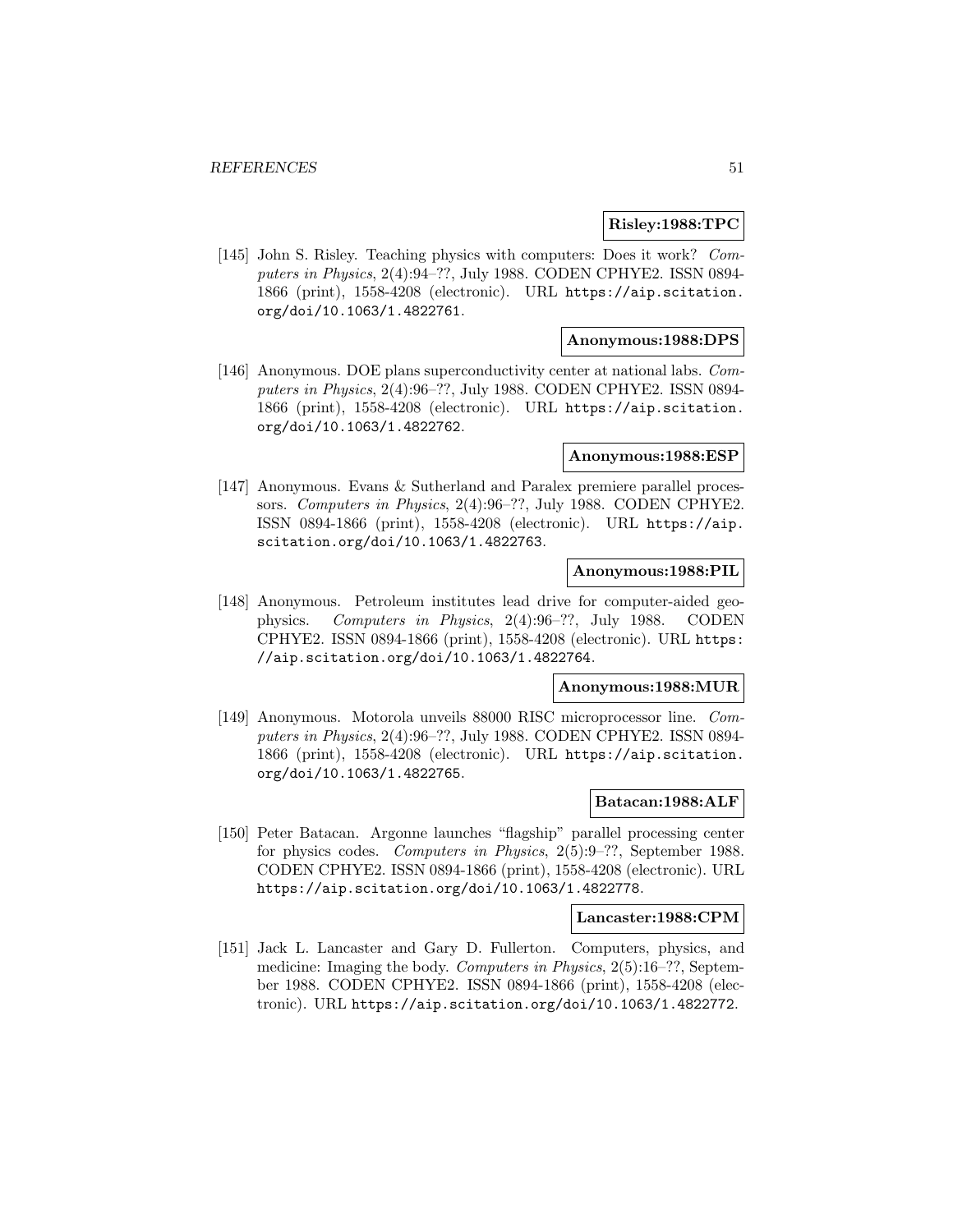### **Jones:1988:CMR**

[152] Robert D. Jones and James R. MacFall. Computers in magnetic resonance imaging. Computers in Physics, 2(5):25–??, September 1988. CO-DEN CPHYE2. ISSN 0894-1866 (print), 1558-4208 (electronic). URL https://aip.scitation.org/doi/10.1063/1.4822773.

# **Levy:1988:CMR**

[153] George C. Levy. Computers in magnetic resonance spectroscopy. Computers in Physics, 2(5):32–??, September 1988. CODEN CPHYE2. ISSN 0894-1866 (print), 1558-4208 (electronic). URL https://aip. scitation.org/doi/10.1063/1.4822774.

### **Vannier:1988:CCA**

[154] Michael W. Vannier. Computers in computer axial tomography. Computers in Physics, 2(5):39–??, September 1988. CODEN CPHYE2. ISSN 0894-1866 (print), 1558-4208 (electronic). URL https://aip. scitation.org/doi/10.1063/1.4822775.

# **McKinstry:1988:DAI**

[155] David M. McKinstry. 3-D Amiga images for the physics classroom. Computers in Physics, 2(5):44–??, September 1988. CODEN CPHYE2. ISSN 0894-1866 (print), 1558-4208 (electronic). URL https://aip. scitation.org/doi/10.1063/1.4822776.

### **Matzner:1988:ICS**

[156] Richard A. Matzner. Interaction of  $U(1)$  cosmic strings: Numerical intercommutation. Computers in Physics, 2(5):51–??, September 1988. CO-DEN CPHYE2. ISSN 0894-1866 (print), 1558-4208 (electronic). URL https://aip.scitation.org/doi/10.1063/1.168306.

### **Welch:1988:PSE**

[157] L. C. Welch. Programming style: an example. Computers in Physics, 2 (5):65–??, September 1988. CODEN CPHYE2. ISSN 0894-1866 (print), 1558-4208 (electronic). URL https://aip.scitation.org/doi/10. 1063/1.168307.

### **Good:1988:SP**

[158] R. H. Good. Simulation programs. Computers in Physics, 2(5):76–??, September 1988. CODEN CPHYE2. ISSN 0894-1866 (print), 1558- 4208 (electronic). URL https://aip.scitation.org/doi/10.1063/1. 168308.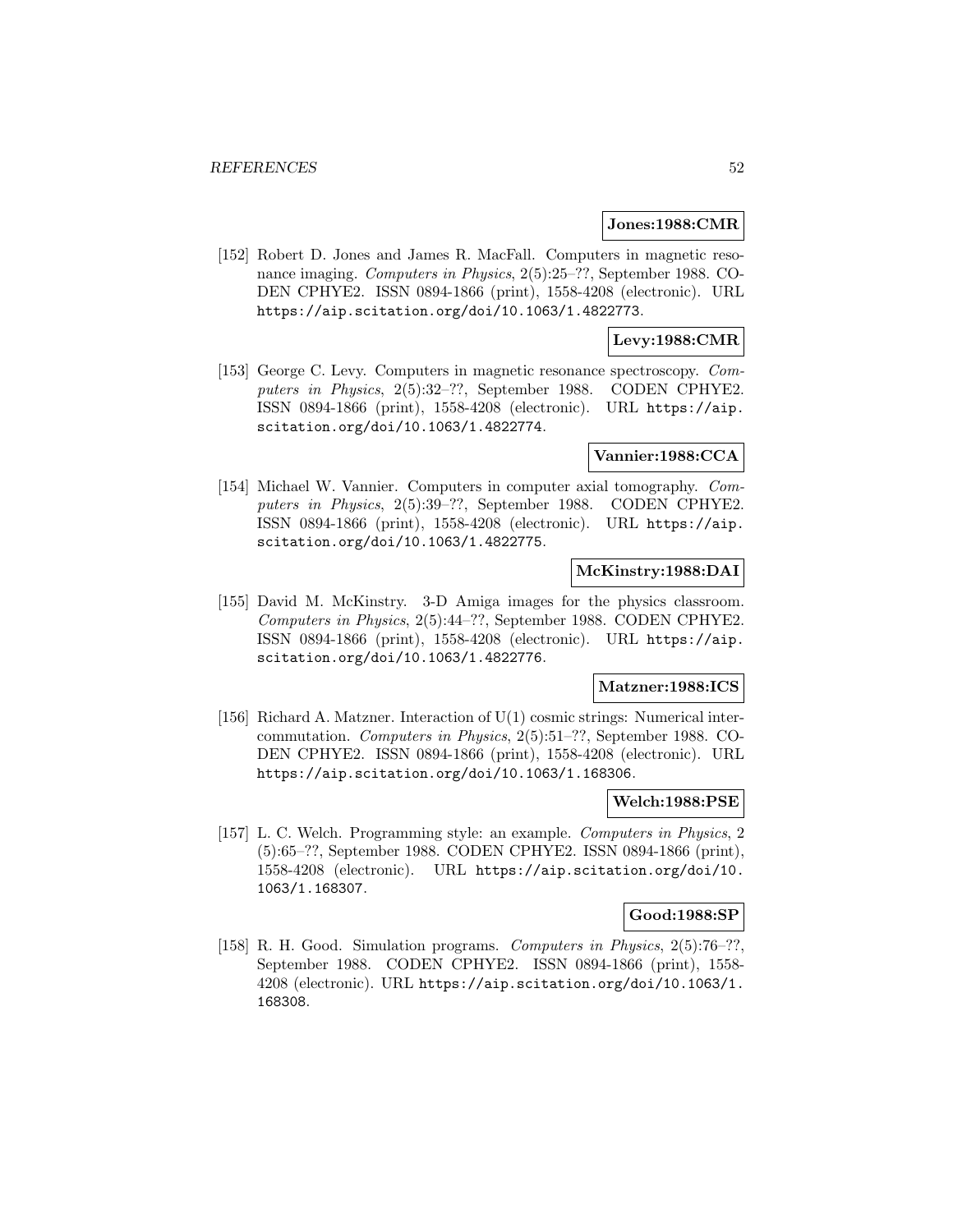### **Delinger:1988:UHH**

[159] W. G. Delinger. Use of a hand-held computer to calculate Debye temperatures of cubic crystals from elastic constants. Computers in Physics, 2(5):81–??, September 1988. CODEN CPHYE2. ISSN 0894- 1866 (print), 1558-4208 (electronic). URL https://aip.scitation. org/doi/10.1063/1.168309.

# **Press:1988:ECF**

[160] William H. Press and Saul A. Teukolsky. Evaluating continued fractions and computing exponential integrals. Computers in Physics, 2(5):88–??, September 1988. CODEN CPHYE2. ISSN 0894-1866 (print), 1558- 4208 (electronic). URL https://aip.scitation.org/doi/10.1063/1. 4822777.

# **Greengrove:1988:ME**

[161] Cheryl Greengrove. Most enjoyable. Computers in Physics, 2(5):90–??, September 1988. CODEN CPHYE2. ISSN 0894-1866 (print), 1558- 4208 (electronic). URL https://aip.scitation.org/doi/10.1063/1. 4822779.

# **Lightbody:1988:IT**

[162] John W. Lightbody, Jr. Informative, too. Computers in Physics, 2(5):90– ??, September 1988. CODEN CPHYE2. ISSN 0894-1866 (print), 1558- 4208 (electronic). URL https://aip.scitation.org/doi/10.1063/1. 4822780.

### **Washington:1988:IC**

[163] Warren M. Washington. Initial conditions. Computers in Physics, 2(5): 90–??, September 1988. CODEN CPHYE2. ISSN 0894-1866 (print), 1558-4208 (electronic). URL https://aip.scitation.org/doi/10. 1063/1.4822781.

# **Mathes:1988:WBH**

[164] Leslie E. Mathes. Where to buy high resolution color monitors. Computers in Physics, 2(5):91-??, September 1988. CODEN CPHYE2. ISSN 0894-1866 (print), 1558-4208 (electronic). URL https://aip. scitation.org/doi/10.1063/1.4822782.

#### **Anonymous:1988:MS**

[165] Anonymous. Mathematica is the solution. Computers in Physics, 2(5): 97–??, September 1988. CODEN CPHYE2. ISSN 0894-1866 (print), 1558-4208 (electronic). URL https://aip.scitation.org/doi/10. 1063/1.4822783.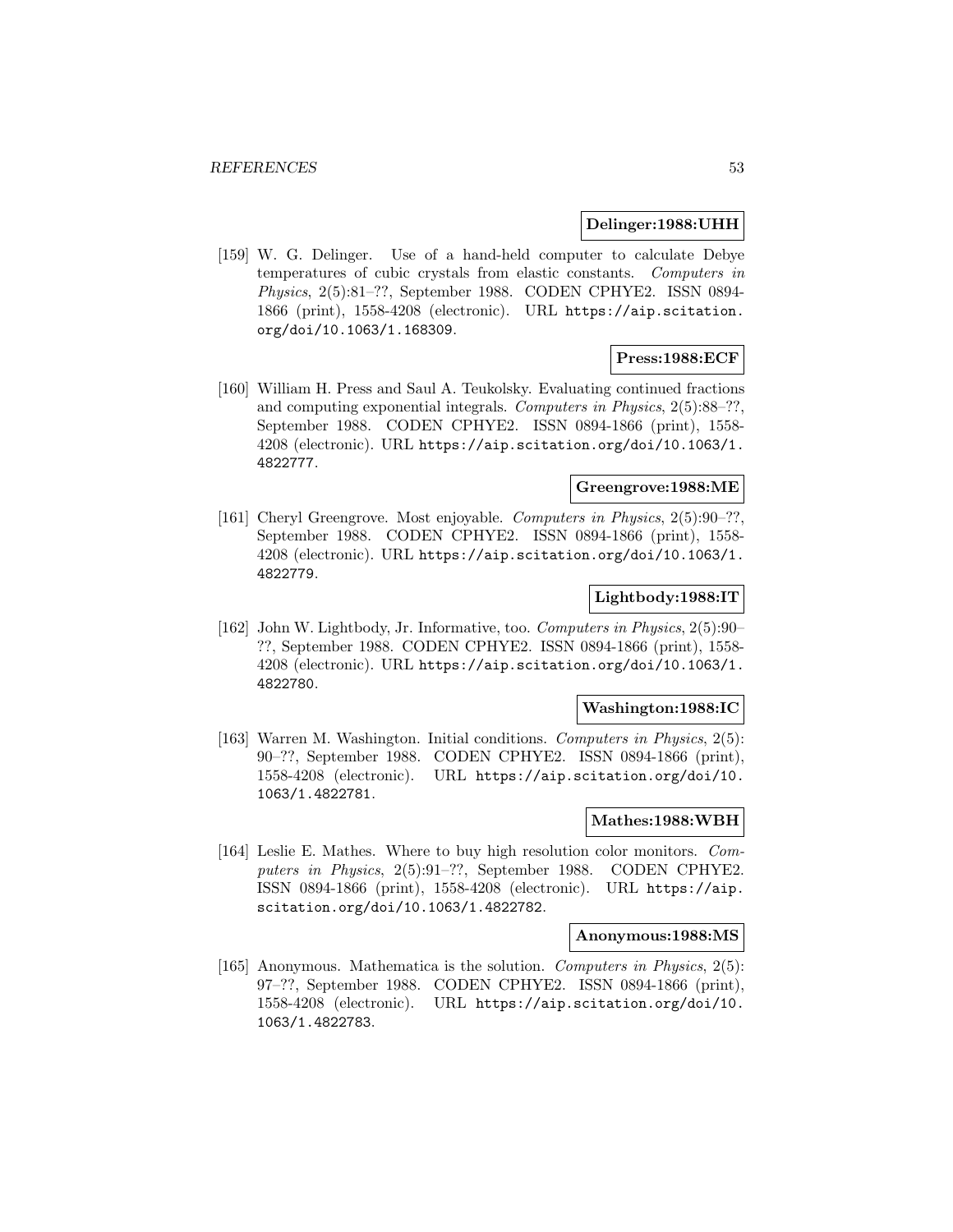### **Anonymous:1988:SPN**

[166] Anonymous. Software processes NMR data. Computers in Physics, 2(5): 98–??, September 1988. CODEN CPHYE2. ISSN 0894-1866 (print), 1558-4208 (electronic). URL https://aip.scitation.org/doi/10. 1063/1.4822784.

# **Anonymous:1988:FCM**

[167] Anonymous. Fits curves with MINSQ. Computers in Physics, 2(5):98– ??, September 1988. CODEN CPHYE2. ISSN 0894-1866 (print), 1558- 4208 (electronic). URL https://aip.scitation.org/doi/10.1063/1. 4822785.

### **Anonymous:1988:MDS**

[168] Anonymous. Menus drive SEGS engineering graphics package. Computers in Physics, 2(5):98–??, September 1988. CODEN CPHYE2. ISSN 0894-1866 (print), 1558-4208 (electronic). URL https://aip. scitation.org/doi/10.1063/1.4822786.

# **Anonymous:1988:SPA**

[169] Anonymous. Signal processor adds to multichannel analyzer. Computers in Physics, 2(5):99–??, September 1988. CODEN CPHYE2. ISSN 0894- 1866 (print), 1558-4208 (electronic). URL https://aip.scitation. org/doi/10.1063/1.4822787.

# **Anonymous:1988:KAW**

[170] Anonymous. Kontron aims workstation at image processing. Computers in Physics, 2(5):99–??, September 1988. CODEN CPHYE2. ISSN 0894- 1866 (print), 1558-4208 (electronic). URL https://aip.scitation. org/doi/10.1063/1.4822788.

# **Bates:1988:IRC**

[171] R. H. T. Bates, M. J. McDonnell, Wayne Christiansen, and David De-Graff. Image restoration and construction. Computers in Physics, 2(5): 100–??, September 1988. CODEN CPHYE2. ISSN 0894-1866 (print), 1558-4208 (electronic). URL https://aip.scitation.org/doi/10. 1063/1.4822766.

# **Ragan:1988:MPT**

[172] Don Ragan. Medical physics: Turning science fiction into fact. Computers in Physics, 2(5):102–??, September 1988. CODEN CPHYE2. ISSN 0894-1866 (print), 1558-4208 (electronic). URL https://aip. scitation.org/doi/10.1063/1.4822767.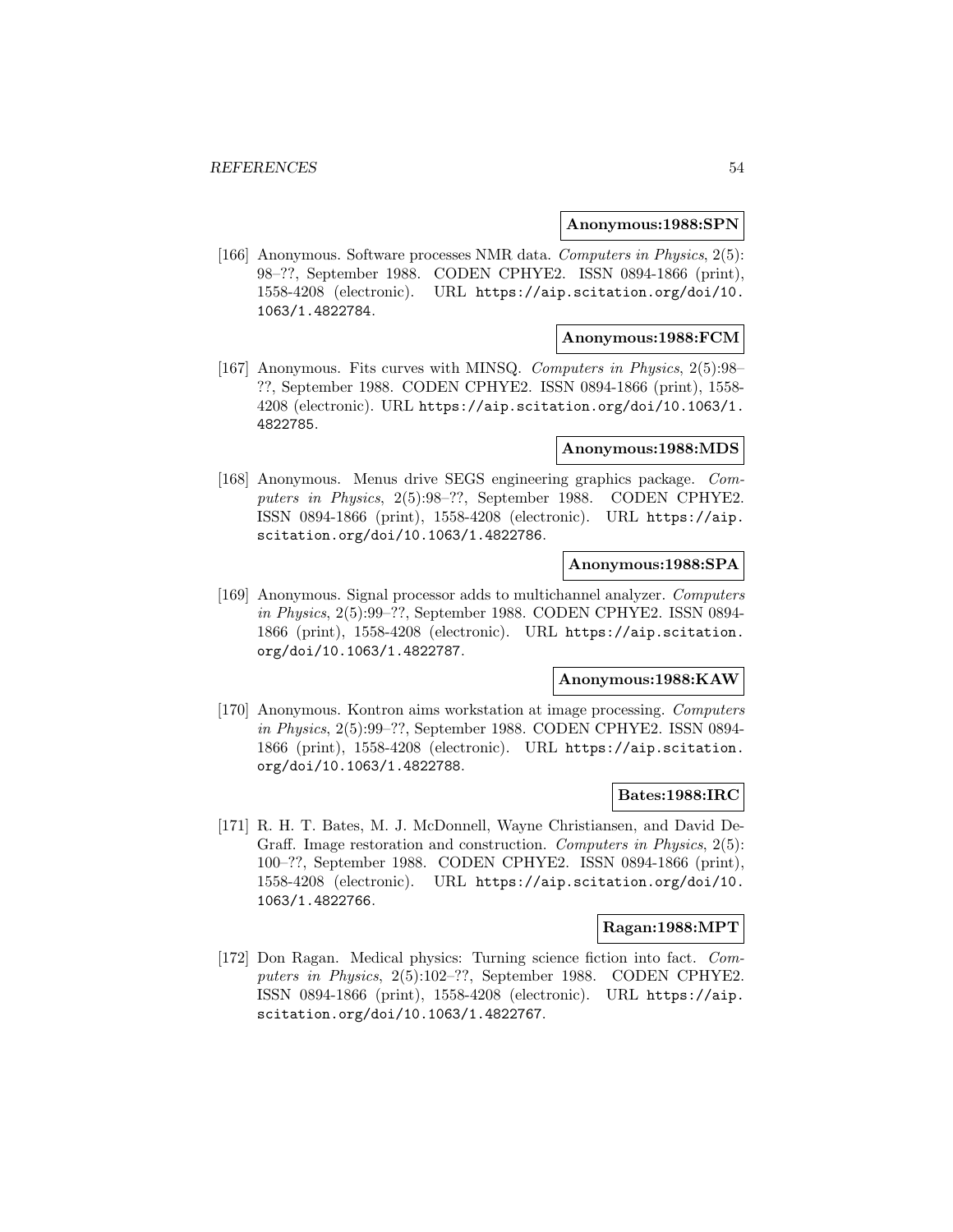### **Anonymous:1988:MSO**

[173] Anonymous. Materials science online database to debut. Computers in Physics, 2(5):104–??, September 1988. CODEN CPHYE2. ISSN 0894- 1866 (print), 1558-4208 (electronic). URL https://aip.scitation. org/doi/10.1063/1.4822768.

# **Anonymous:1988:UCP**

[174] Anonymous. University of Colorado pitches parallel processing center to NSF. Computers in Physics, 2(5):104–??, September 1988. CODEN CPHYE2. ISSN 0894-1866 (print), 1558-4208 (electronic). URL https: //aip.scitation.org/doi/10.1063/1.4822769.

### **Anonymous:1988:SSSb**

[175] Anonymous. Sandia SUPERNET software yields supercomputer speeds. Computers in Physics, 2(5):104–??, September 1988. CODEN CPHYE2. ISSN 0894-1866 (print), 1558-4208 (electronic). URL https://aip. scitation.org/doi/10.1063/1.4822770.

# **Anonymous:1988:MDMa**

[176] Anonymous. MCNC duilds massively parallel processor on a chip. Computers in Physics, 2(5):104–??, September 1988. CODEN CPHYE2. ISSN 0894-1866 (print), 1558-4208 (electronic). URL https://aip. scitation.org/doi/10.1063/1.4822771.

### **Bacon:1988:PSC**

[177] Ben Bacon. Pittsburgh Supercomputing Center to get gallium arsenide Cray 3 in 1990. Computers in Physics, 2(6):9–??, November 1988. CO-DEN CPHYE2. ISSN 0894-1866 (print), 1558-4208 (electronic). URL https://aip.scitation.org/doi/10.1063/1.4822801.

# **Brecque:1988:RPT**

[178] Mort La Brecque. Retinex: Physics and the theory of color vision. Computers in Physics, 2(6):16–??, November 1988. CODEN CPHYE2. ISSN 0894-1866 (print), 1558-4208 (electronic). URL https://aip. scitation.org/doi/10.1063/1.4822794.

### **Aref:1988:CPM**

[179] Hassan Aref, Scott W. Jones, and Oran M. Thomas. Computing particle motions in fluid flows. Computers in Physics, 2(6):22–??, November 1988. CODEN CPHYE2. ISSN 0894-1866 (print), 1558-4208 (electronic). URL https://aip.scitation.org/doi/10.1063/1.4822795.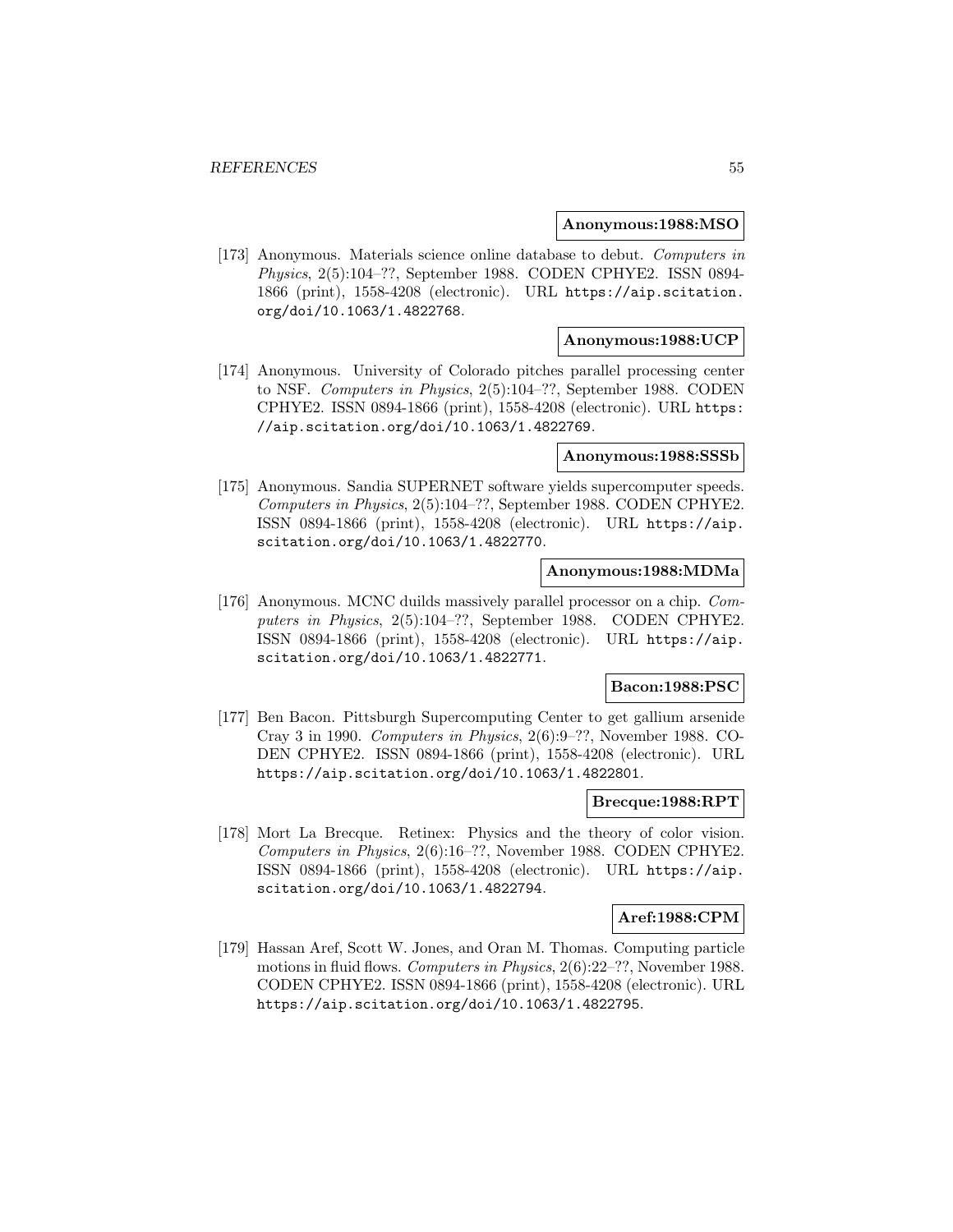### **Cooper:1988:BRT**

[180] Leon N. Cooper. Brain research: Theory and experiment. Computers in Physics, 2(6):29–??, November 1988. CODEN CPHYE2. ISSN 0894- 1866 (print), 1558-4208 (electronic). URL https://aip.scitation. org/doi/10.1063/1.4822796.

# **Malaney:1988:SNA**

[181] Robert A. Malaney. Supercomputers and nuclear astrophysics. Computers in Physics, 2(6):40–??, November 1988. CODEN CPHYE2. ISSN 0894-1866 (print), 1558-4208 (electronic). URL https://aip. scitation.org/doi/10.1063/1.4822797.

### **Dreher:1988:UMT**

[182] Patrick Dreher. Using microcomputers for teaching lattice gauge theory computational techniques. Computers in Physics, 2(6):49–??, November 1988. CODEN CPHYE2. ISSN 0894-1866 (print), 1558-4208 (electronic). URL https://aip.scitation.org/doi/10.1063/1.168310.

# **Luban:1988:EMG**

[183] Marshall Luban and Lawrence P. Staunton. An efficient method for generating a uniform distribution of points within a hypersphere. Computers in Physics, 2(6):55–??, November 1988. CODEN CPHYE2. ISSN 0894- 1866 (print), 1558-4208 (electronic). URL https://aip.scitation. org/doi/10.1063/1.168311.

# **Borie:1988:PCC**

[184] E. Borie and B. Jödicke. PBAR: a code for calculating the electromagnetic contribution to the energy levels of antiprotonic atoms. Computers in Physics, 2(6):61–??, November 1988. CODEN CPHYE2. ISSN 0894- 1866 (print), 1558-4208 (electronic). URL https://aip.scitation. org/doi/10.1063/1.168312.

# **Kirkup:1988:CSN**

[185] L. Kirkup and J. Sutherland. Curve stripping and nonlinear fitting of polyexponential functions to data using a microcomputer. Computers in Physics, 2(6):64–??, November 1988. CODEN CPHYE2. ISSN 0894- 1866 (print), 1558-4208 (electronic). URL https://aip.scitation. org/doi/10.1063/1.168313.

# **Majumdar:1988:FDC**

[186] Sharmila Majumdar and Rahul R. Prasad. The fractal dimension of cerebral surfaces using magnetic resonance images. Computers in Physics, 2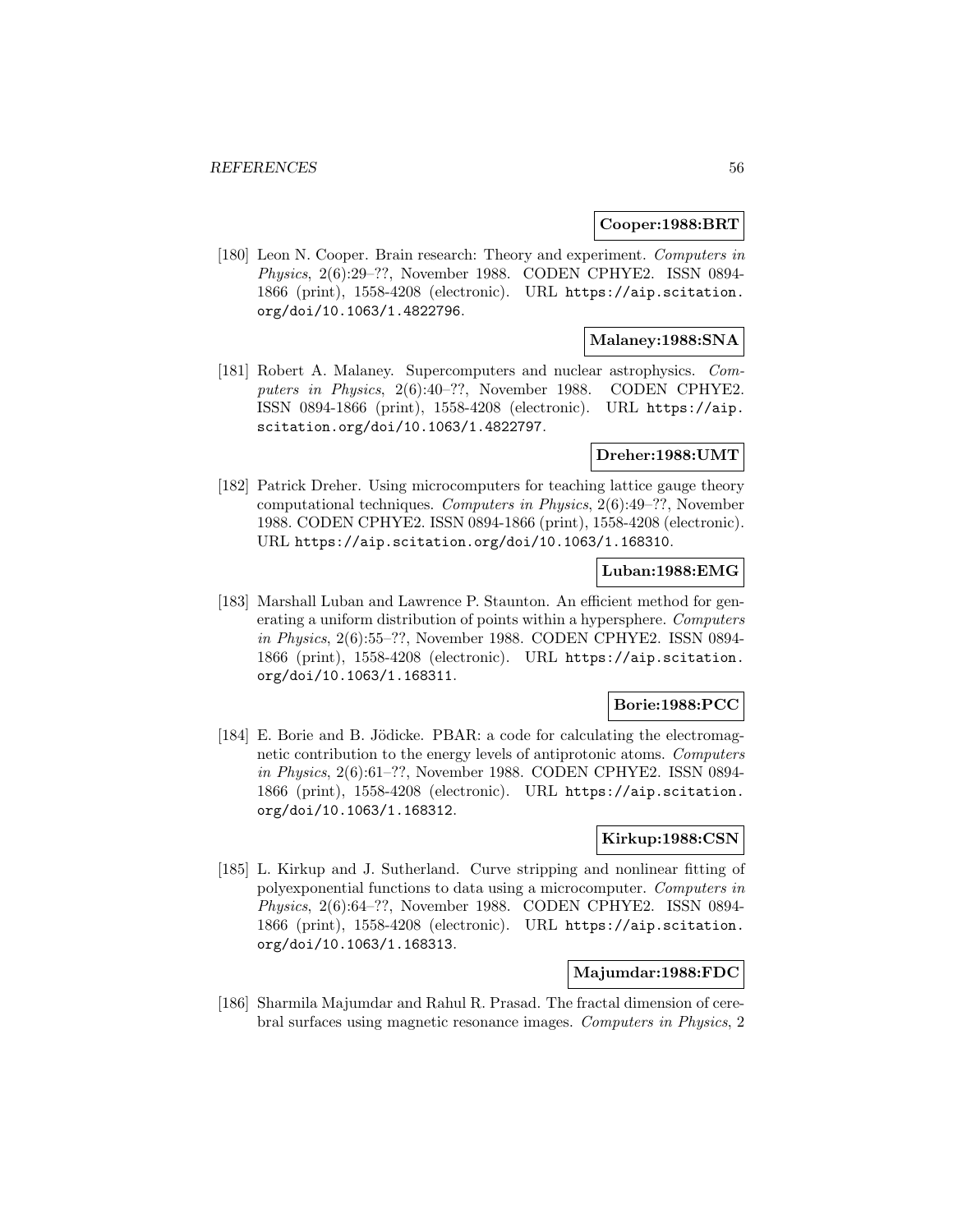(6):69–??, November 1988. CODEN CPHYE2. ISSN 0894-1866 (print), 1558-4208 (electronic). URL https://aip.scitation.org/doi/10. 1063/1.168314.

### **Siegman:1988:TDC**

[187] Anthony E. Siegman. Two-dimensional calculations using onedimensional arrays, or "life on the skew". Computers in Physics, 2(6): 74–??, November 1988. CODEN CPHYE2. ISSN 0894-1866 (print), 1558- 4208 (electronic). URL https://aip.scitation.org/doi/10.1063/1. 168315.

# **Press:1988:SAW**

[188] William H. Press and Saul A. Teukolsky. Search algorithm for weak periodic signals in unevenly spaced data. Computers in Physics, 2(6): 77–??, November 1988. CODEN CPHYE2. ISSN 0894-1866 (print), 1558- 4208 (electronic). URL https://aip.scitation.org/doi/10.1063/1. 4822798.

# **Dory:1988:FAU**

[189] Robert A. Dory and Jeffrey H. Harris. Fourier analysis using a spreadsheet. Computers in Physics, 2(6):83–??, November 1988. CODEN CPHYE2. ISSN 0894-1866 (print), 1558-4208 (electronic). URL https: //aip.scitation.org/doi/10.1063/1.4822799.

# **Mathes:1988:WBE**

[190] Leslie E. Mathes. Where to buy electricity and magnetism software. Computers in Physics, 2(6):89–??, November 1988. CODEN CPHYE2. ISSN 0894-1866 (print), 1558-4208 (electronic). URL https://aip. scitation.org/doi/10.1063/1.4822800.

### **Anonymous:1988:MDMb**

[191] Anonymous. MathStation does models and analysis. Computers in Physics, 2(6):96–??, November 1988. CODEN CPHYE2. ISSN 0894- 1866 (print), 1558-4208 (electronic). URL https://aip.scitation. org/doi/10.1063/1.4822802.

### **Anonymous:1988:MIA**

[192] Anonymous. MATLAB integrates analysis on Mac. Computers in Physics, 2(6):96–??, November 1988. CODEN CPHYE2. ISSN 0894- 1866 (print), 1558-4208 (electronic). URL https://aip.scitation. org/doi/10.1063/1.4822803.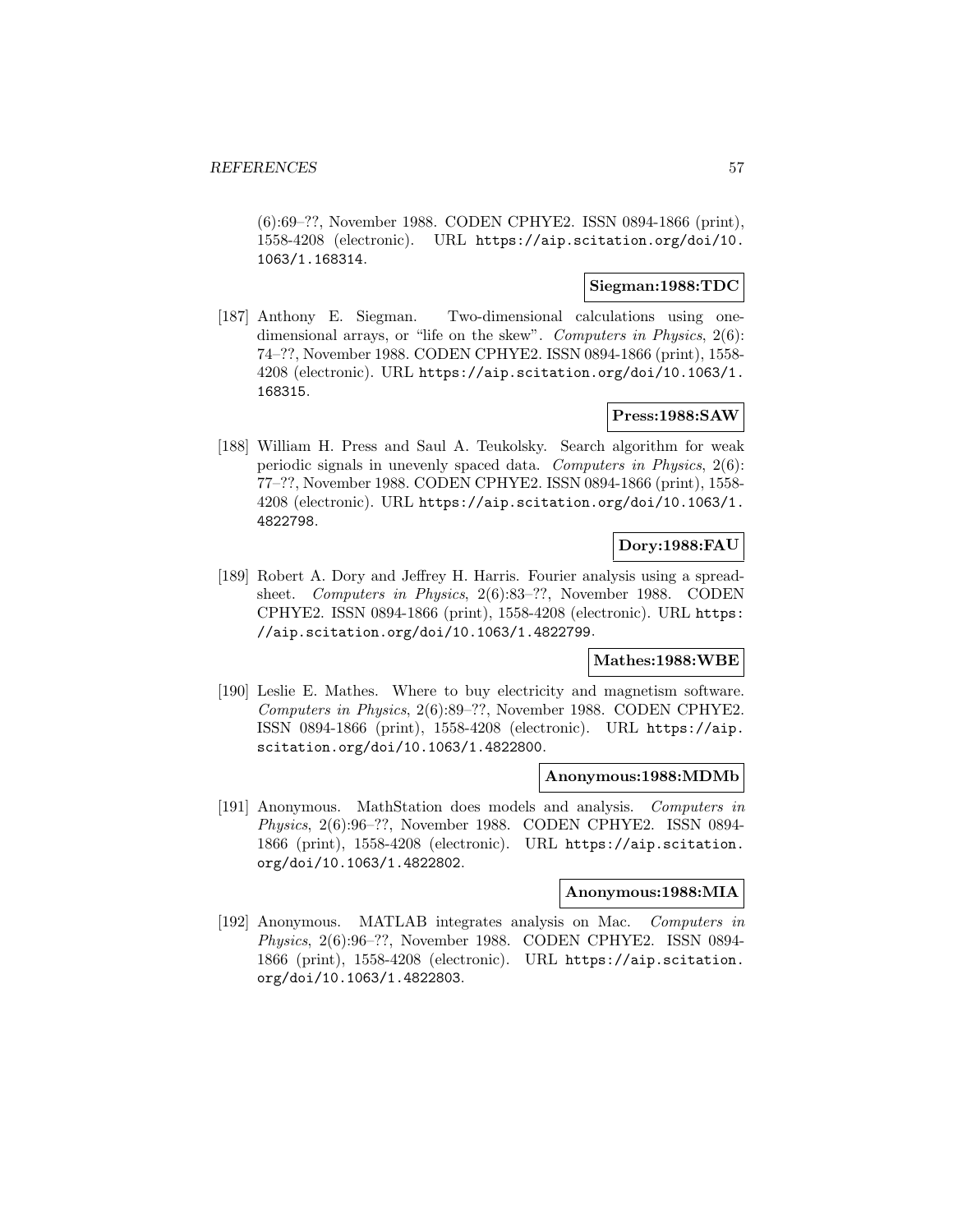### **Anonymous:1988:SMT**

[193] Anonymous. Setting math type exactly. Computers in Physics, 2(6):96– ??, November 1988. CODEN CPHYE2. ISSN 0894-1866 (print), 1558- 4208 (electronic). URL https://aip.scitation.org/doi/10.1063/1. 4822804.

### **Anonymous:1988:SPD**

[194] Anonymous. Stat package does ANOVA. Computers in Physics, 2(6): 97–??, November 1988. CODEN CPHYE2. ISSN 0894-1866 (print), 1558- 4208 (electronic). URL https://aip.scitation.org/doi/10.1063/1. 4822805.

### **Anonymous:1988:TCG**

[195] Anonymous. Titan computer gets molecular simulator. Computers in Physics, 2(6):97–??, November 1988. CODEN CPHYE2. ISSN 0894- 1866 (print), 1558-4208 (electronic). URL https://aip.scitation. org/doi/10.1063/1.4822806.

# **Anonymous:1988:PAD**

[196] Anonymous. I/O processor acquires data for PCs. Computers in Physics, 2(6):98–??, November 1988. CODEN CPHYE2. ISSN 0894- 1866 (print), 1558-4208 (electronic). URL https://aip.scitation. org/doi/10.1063/1.4822807.

# **Anonymous:1988:BSI**

[197] Anonymous. Board supplies IEEE-488 interface. Computers in Physics, 2(6):98–??, November 1988. CODEN CPHYE2. ISSN 0894-1866 (print), 1558-4208 (electronic). URL https://aip.scitation.org/doi/10. 1063/1.4822808.

### **Anonymous:1988:AAV**

[198] Anonymous. Aptec adds vector processor. Computers in Physics, 2(6): 98–??, November 1988. CODEN CPHYE2. ISSN 0894-1866 (print), 1558- 4208 (electronic). URL https://aip.scitation.org/doi/10.1063/1. 4822809.

# **Haken:1988:CSN**

[199] H. Haken and Arthur Lee. Computational systems-natural and artificial. Computers in Physics, 2(6):99–??, November 1988. CODEN CPHYE2. ISSN 0894-1866 (print), 1558-4208 (electronic). URL https: //aip.scitation.org/doi/10.1063/1.4822810.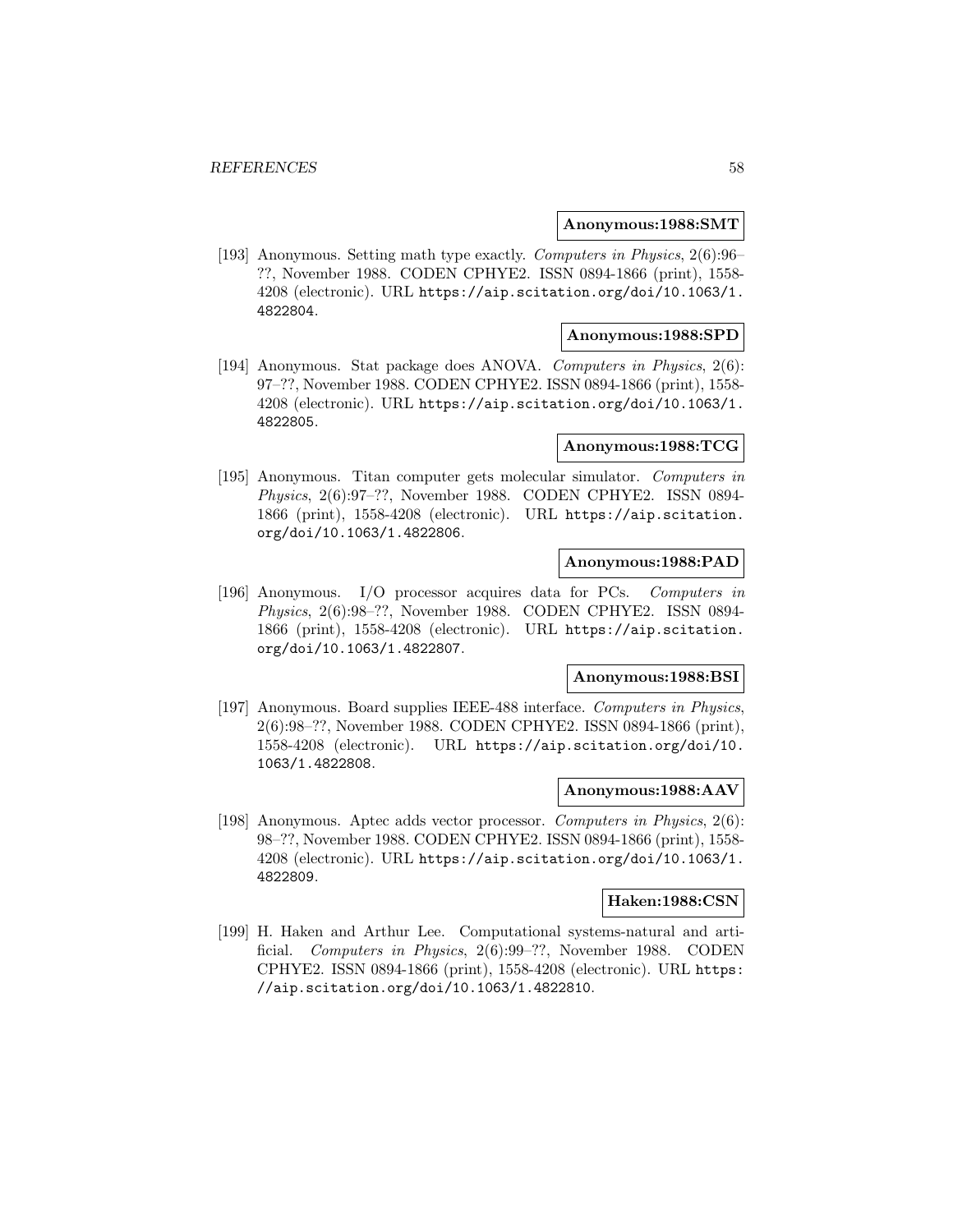### **Anonymous:1988:CNN**

[200] Anonymous. A conference on neural networks. Computers in Physics, 2 (6):102–??, November 1988. CODEN CPHYE2. ISSN 0894-1866 (print), 1558-4208 (electronic). URL https://aip.scitation.org/doi/10. 1063/1.4822789.

### **Anonymous:1988:DBF**

[201] Anonymous. DARPA to build fiber network. Computers in Physics, 2 (6):104–??, November 1988. CODEN CPHYE2. ISSN 0894-1866 (print), 1558-4208 (electronic). URL https://aip.scitation.org/doi/10. 1063/1.4822790.

### **Anonymous:1988:NEA**

[202] Anonymous. NSF establishes advanced electronic materials processing center. Computers in Physics, 2(6):104–??, November 1988. CODEN CPHYE2. ISSN 0894-1866 (print), 1558-4208 (electronic). URL https: //aip.scitation.org/doi/10.1063/1.4822791.

# **Anonymous:1988:GGS**

[203] Anonymous. GaAs/GaAlAs superlattice promises better thermal imaging. Computers in Physics, 2(6):104–??, November 1988. CODEN CPHYE2. ISSN 0894-1866 (print), 1558-4208 (electronic). URL https: //aip.scitation.org/doi/10.1063/1.4822792.

# **Anonymous:1988:NBN**

[204] Anonymous. NYSERNet boosts network data transfers to 1.5 megabit/s. Computers in Physics, 2(6):104–??, November 1988. CODEN CPHYE2. ISSN 0894-1866 (print), 1558-4208 (electronic). URL https://aip. scitation.org/doi/10.1063/1.4822793.

# **Bacon:1989:IPD**

[205] Ben Bacon. IBM physicist developing software to generate 3-D atomiclevel holograms. Computers in Physics, 3(1):9–??, January 1989. CO-DEN CPHYE2. ISSN 0894-1866 (print), 1558-4208 (electronic). URL https://aip.scitation.org/doi/10.1063/1.4822817.

# **Batacan:1989:NCA**

[206] Peter Batacan. New computer architectures for lattice QCD. Computers in Physics, 3(1):17–??, January 1989. CODEN CPHYE2. ISSN 0894- 1866 (print), 1558-4208 (electronic). URL https://aip.scitation. org/doi/10.1063/1.4822811.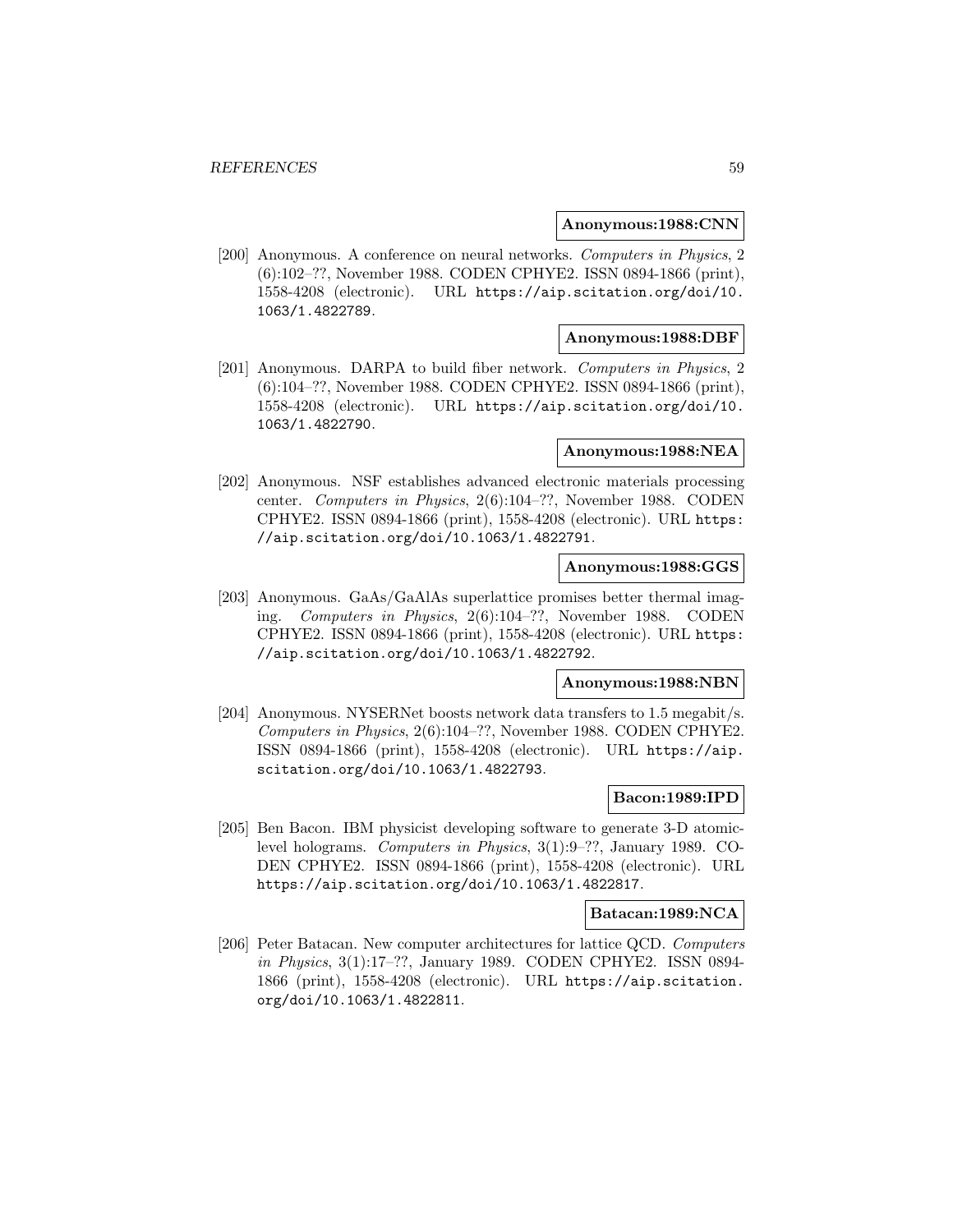### **Jenkins:1989:NAP**

[207] Richard A. Jenkins. New approaches in parallel computing. Computers in Physics, 3(1):24–??, January 1989. CODEN CPHYE2. ISSN 0894- 1866 (print), 1558-4208 (electronic). URL https://aip.scitation. org/doi/10.1063/1.4822812.

# **Ewald:1989:PFC**

[208] Robert H. Ewald. Perspectives from the field: Cray Research. Computers in Physics, 3(1):33–??, January 1989. CODEN CPHYE2. ISSN 0894- 1866 (print), 1558-4208 (electronic). URL https://aip.scitation. org/doi/10.1063/1.4822813.

# **Goodman:1989:SCS**

[209] Seymour E. Goodman, William K. McHenry, and Peter Wolcott. Scientific computing in the Soviet Union. Computers in Physics, 3(1):39– ??, January 1989. CODEN CPHYE2. ISSN 0894-1866 (print), 1558- 4208 (electronic). URL https://aip.scitation.org/doi/10.1063/1. 4822814.

### **Sweeney:1989:TDQ**

[210] Christopher J. Sweeney and Paul L. De Vries. Time-dependent quantummechanical scattering in two dimensions. Computers in Physics, 3(1): 49–??, January 1989. CODEN CPHYE2. ISSN 0894-1866 (print), 1558- 4208 (electronic). URL https://aip.scitation.org/doi/10.1063/1. 168336.

# **Inchiosa:1989:PAD**

[211] Mario E. Inchiosa and Steven A. Janowsky. A parallel algorithm for determining the ground state of some ferromagnetic spin systems. Computers in Physics, 3(1):55–??, January 1989. CODEN CPHYE2. ISSN 0894- 1866 (print), 1558-4208 (electronic). URL https://aip.scitation. org/doi/10.1063/1.168337.

### **Hocking:1989:PFT**

[212] W. K. Hocking. Performing Fourier transforms on extremely long data streams. Computers in Physics, 3(1):59–??, January 1989. CODEN CPHYE2. ISSN 0894-1866 (print), 1558-4208 (electronic). URL https: //aip.scitation.org/doi/10.1063/1.168338.

# **Ogilvie:1989:CAM**

[213] J. F. Ogilvie. Computer algebra in modern physics. Computers in Physics, 3(1):66–??, January 1989. CODEN CPHYE2. ISSN 0894-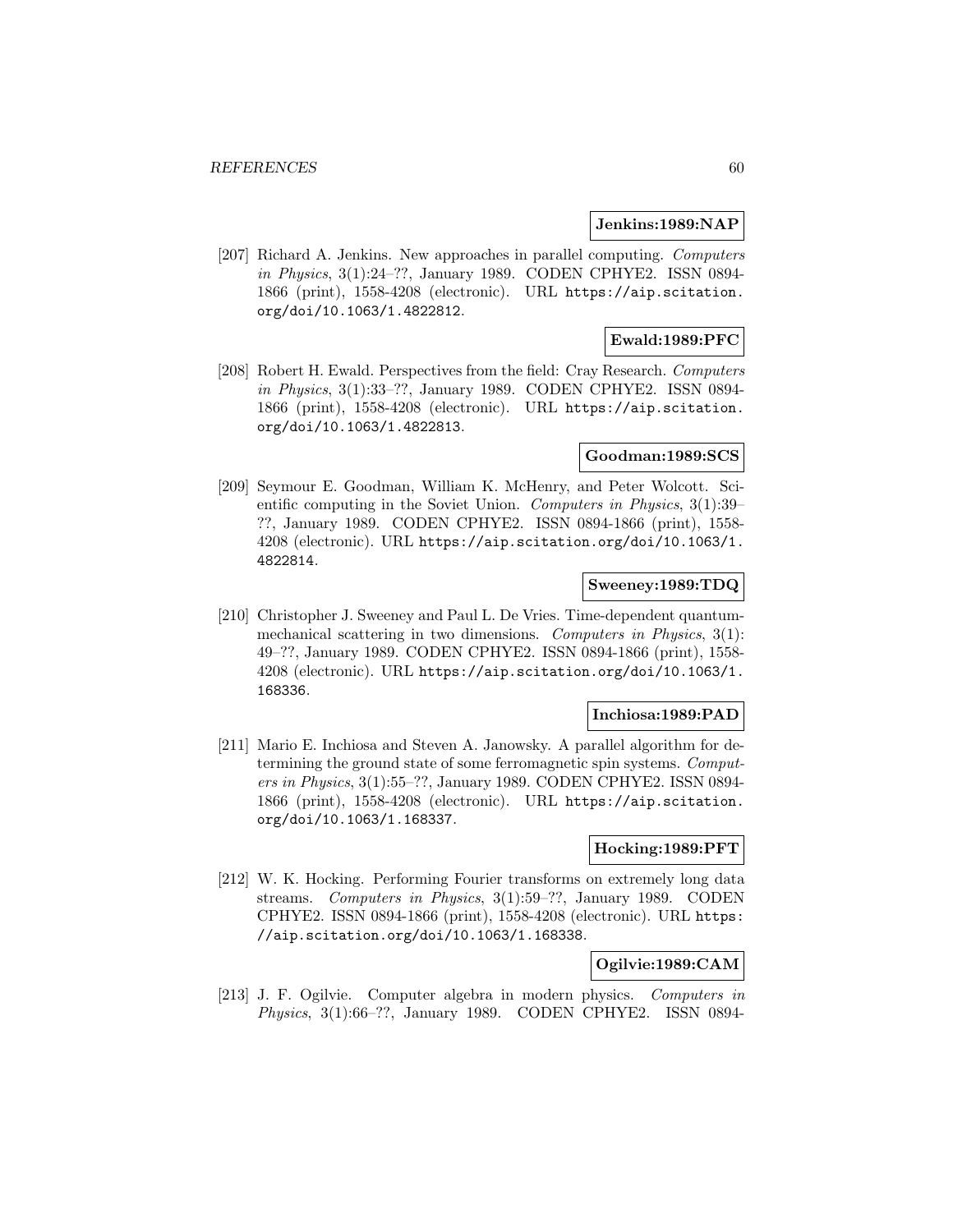1866 (print), 1558-4208 (electronic). URL https://aip.scitation. org/doi/10.1063/1.168339.

# **Enloe:1989:SCN**

[214] C. L. Enloe. Solving coupled, nonlinear differential equations with commercial spreadsheets. Computers in Physics, 3(1):75–??, January 1989. CODEN CPHYE2. ISSN 0894-1866 (print), 1558-4208 (electronic). URL https://aip.scitation.org/doi/10.1063/1.168340.

## **Zammit:1989:SSB**

[215] Ronald E. Zammit and Bahman Taheri. A simple SCSI bus interface for 8 bit data transfers. Computers in Physics, 3(1):77–??, January 1989. CODEN CPHYE2. ISSN 0894-1866 (print), 1558-4208 (electronic). URL https://aip.scitation.org/doi/10.1063/1.168359.

# **White:1989:BRG**

[216] Richard L. White. Book review: G. Fox, M. Johnson, G. Lyzenga, S. Otto, J. Salmon, and D. Walker, Solving Problems On Concurrent Processors Vol. 1: General Techniques and Regular Problems. Computers in Physics, 3(1):83–??, January 1989. CODEN CPHYE2. ISSN 0894- 1866 (print), 1558-4208 (electronic). URL https://aip.scitation. org/doi/10.1063/1.4822815.

# **MacDonald:1989:WBS**

[217] Joe MacDonald. Where to buy scientific programming languages. Computers in Physics, 3(1):85–??, January 1989. CODEN CPHYE2. ISSN 0894-1866 (print), 1558-4208 (electronic). URL https://aip. scitation.org/doi/10.1063/1.4822816.

# **Anonymous:1989:CC**

[218] Anonymous. CrossCode C. Computers in Physics, 3(1):90–??, January 1989. CODEN CPHYE2. ISSN 0894-1866 (print), 1558-4208 (electronic). URL https://aip.scitation.org/doi/10.1063/1.4822818.

### **Anonymous:1989:CNC**

[219] Anonymous. C native compiler. Computers in Physics, 3(1):90–??, January 1989. CODEN CPHYE2. ISSN 0894-1866 (print), 1558-4208 (electronic). URL https://aip.scitation.org/doi/10.1063/1.4822819.

### **Anonymous:1989:SC**

[220] Anonymous. Scientific calculator. Computers in Physics, 3(1):90– ??, January 1989. CODEN CPHYE2. ISSN 0894-1866 (print), 1558-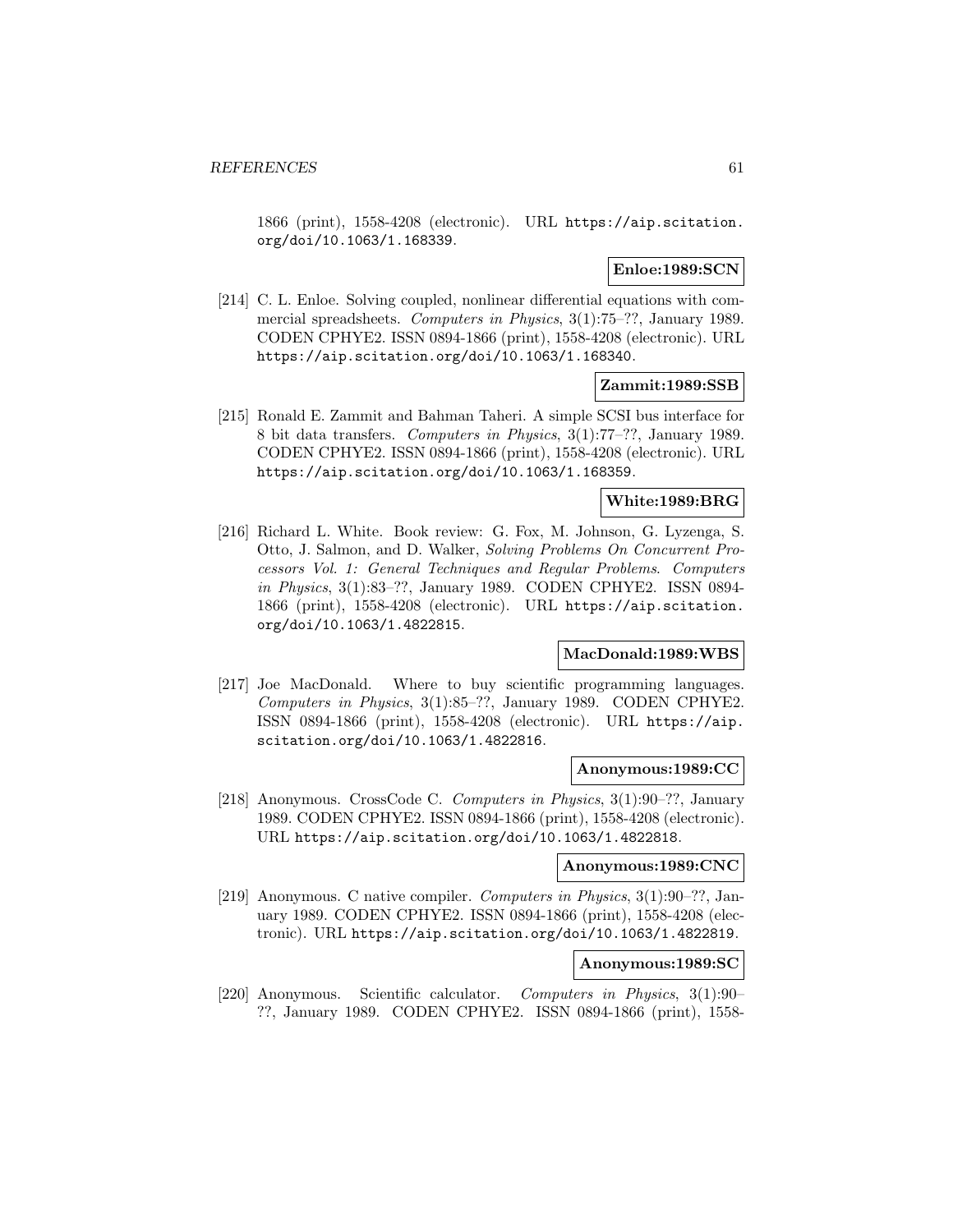4208 (electronic). URL https://aip.scitation.org/doi/10.1063/1. 4822820.

# **Anonymous:1989:MM**

[221] Anonymous. Mathematical models. Computers in Physics, 3(1):90– ??, January 1989. CODEN CPHYE2. ISSN 0894-1866 (print), 1558- 4208 (electronic). URL https://aip.scitation.org/doi/10.1063/1. 4822821.

# **Anonymous:1989:PG**

[222] Anonymous. Presentation graphics. Computers in Physics, 3(1):90– ??, January 1989. CODEN CPHYE2. ISSN 0894-1866 (print), 1558- 4208 (electronic). URL https://aip.scitation.org/doi/10.1063/1. 4822822.

### **Press:1989:CAI**

[223] William H. Press and Saul A. Teukolsky. Computing accurate integrals with the FFT. Computers in Physics, 3(1):91-??, January 1989. CODEN CPHYE2. ISSN 0894-1866 (print), 1558-4208 (electronic). URL https: //aip.scitation.org/doi/10.1063/1.4822823.

### **Anonymous:1989:NUB**

[224] Anonymous. NeXT unveils 68030-based workstation. Computers in Physics, 3(1):96–??, January 1989. CODEN CPHYE2. ISSN 0894- 1866 (print), 1558-4208 (electronic). URL https://aip.scitation. org/doi/10.1063/1.4822824.

### **Anonymous:1989:NSF**

[225] Anonymous. National Science Foundation to boost computer funding 18%. Computers in Physics, 3(1):96–??, January 1989. CODEN CPHYE2. ISSN 0894-1866 (print), 1558-4208 (electronic). URL https: //aip.scitation.org/doi/10.1063/1.4822825.

### **Anonymous:1989:JHW**

[226] Anonymous. JPL hypercube will achieve 2 gigaflops in early '89. Computers in Physics, 3(1):96–??, January 1989. CODEN CPHYE2. ISSN 0894- 1866 (print), 1558-4208 (electronic). URL https://aip.scitation. org/doi/10.1063/1.4822826.

### **Anonymous:1989:CBG**

[227] Anonymous. Cornell breaks ground for \$30 million Theory Center. Computers in Physics, 3(1):96–??, January 1989. CODEN CPHYE2. ISSN 0894-1866 (print), 1558-4208 (electronic). URL https://aip. scitation.org/doi/10.1063/1.4822827.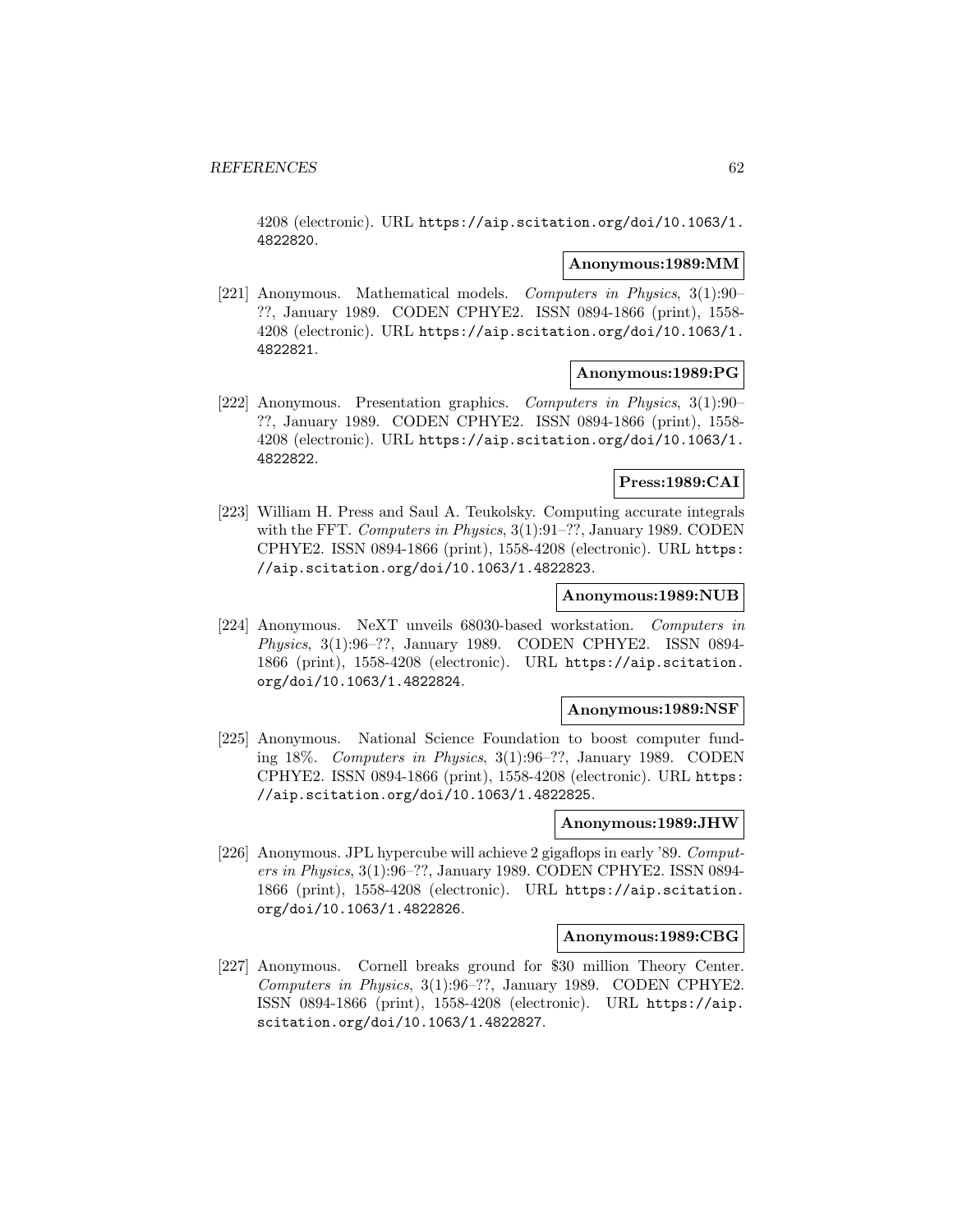### **Bacon:1989:RBR**

[228] Ben Bacon. Relativity back in the realm of the senses: The null-strut calculus. Computers in Physics, 3(2):9–??, March 1989. CODEN CPHYE2. ISSN 0894-1866 (print), 1558-4208 (electronic). URL https://aip. scitation.org/doi/10.1063/1.4822834.

# **Anderson:1989:OSI**

[229] Dana Z. Anderson. Optical systems that imitate human memory. Computers in Physics, 3(2):18–??, March 1989. CODEN CPHYE2. ISSN 0894-1866 (print), 1558-4208 (electronic). URL https://aip. scitation.org/doi/10.1063/1.4822828.

### **Myron:1989:CST**

[230] James R. Myron, Larry R. Lines, and R. Philip Bording. Computers in seismic tomography. Computers in Physics, 3(2):26–??, March 1989. CODEN CPHYE2. ISSN 0894-1866 (print), 1558-4208 (electronic). URL https://aip.scitation.org/doi/10.1063/1.4822829.

# **Anderson:1989:GSA**

[231] David V. Anderson, Alan R. Fry, Ralf Gruber, and Alexandre Roy. Gigaflop speed algorithm for the direct solution of large block-tridiagonal systems in 3-D physics applications. Computers in Physics, 3(2):33–??, March 1989. CODEN CPHYE2. ISSN 0894-1866 (print), 1558-4208 (electronic). URL https://aip.scitation.org/doi/10.1063/1.168341.

### **Visscher:1989:DFM**

[232] P. B. Visscher. Discrete formulation of Maxwell equations. Computers in Physics, 3(2):42–??, March 1989. CODEN CPHYE2. ISSN 0894- 1866 (print), 1558-4208 (electronic). URL https://aip.scitation. org/doi/10.1063/1.168342.

### **Morales-Acevedo:1989:IMB**

[233] Arturo Morales-Acevedo, Eduardo Herrera, and Heriberto Valencia. Inexpensive microcomputer-based system for solar cell I–V characterization. Computers in Physics, 3(2):46–??, March 1989. CODEN CPHYE2. ISSN 0894-1866 (print), 1558-4208 (electronic). URL https://aip. scitation.org/doi/10.1063/1.168343.

# **Decyk:1989:SC**

[234] Viktor K. Decyk and Joan E. Slottow. Supercomputers in the classroom. Computers in Physics, 3(2):50–??, March 1989. CODEN CPHYE2.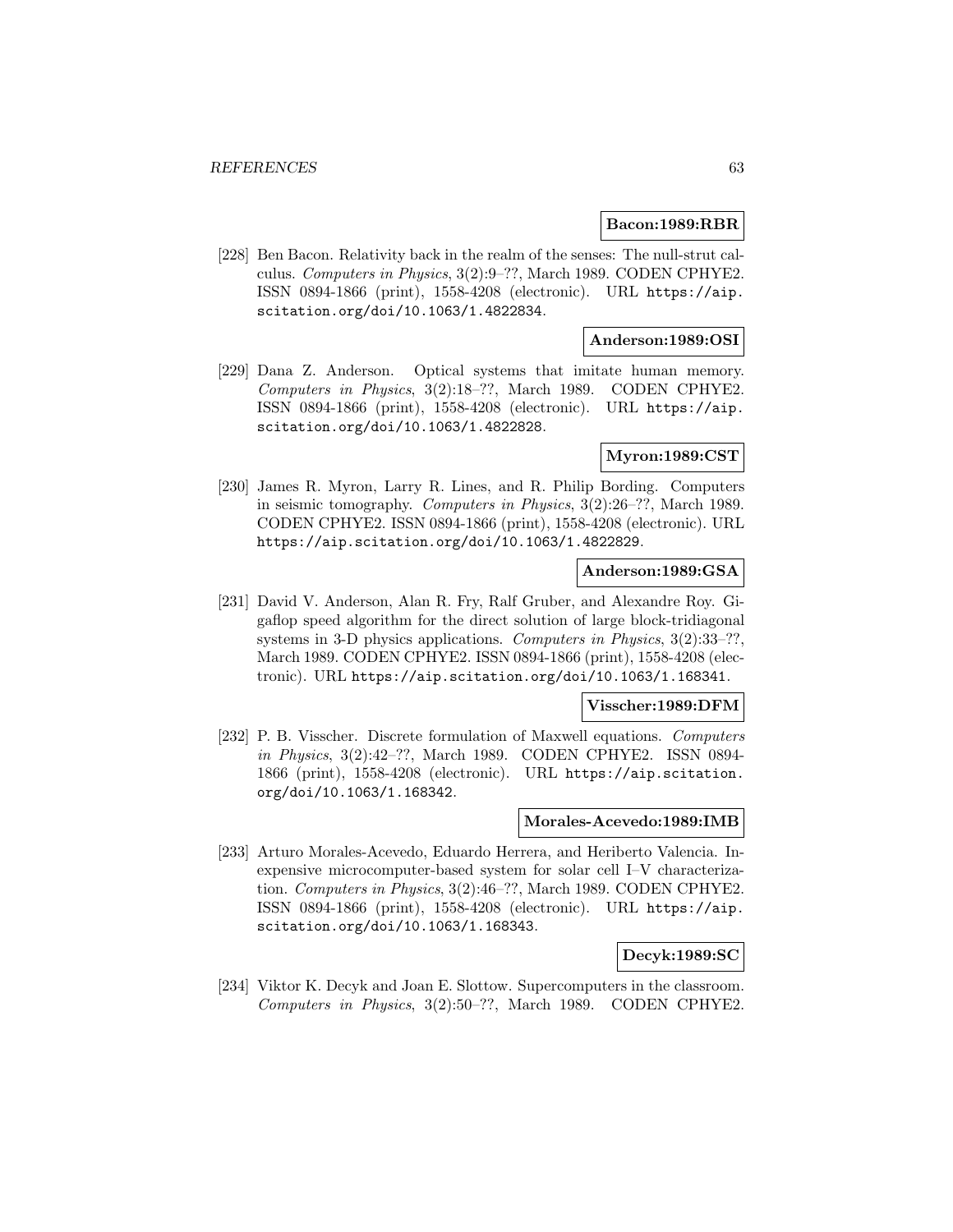ISSN 0894-1866 (print), 1558-4208 (electronic). URL https://aip. scitation.org/doi/10.1063/1.168316.

### **Hardt:1989:SIC**

[235] S. L. Hardt and G. Chen. Semi-intuitive computations and artificial intelligence: Dimensional analysis as a case study. Computers in Physics, 3 (2):55–??, March 1989. CODEN CPHYE2. ISSN 0894-1866 (print), 1558- 4208 (electronic). URL https://aip.scitation.org/doi/10.1063/1. 168317.

# **Taylor:1989:ADS**

[236] Clayborne D. Taylor and David P. Nicolas. An adaptive data-smoothing routine. Computers in Physics, 3(2):63–??, March 1989. CODEN CPHYE2. ISSN 0894-1866 (print), 1558-4208 (electronic). URL https: //aip.scitation.org/doi/10.1063/1.168358.

### **Arndt:1989:SSP**

[237] Richard A. Arndt and L. David Roper. Scattering in a spherical potential: Motion of complex-plane poles and zeros. Computers in Physics, 3(2): 65–??, March 1989. CODEN CPHYE2. ISSN 0894-1866 (print), 1558- 4208 (electronic). URL https://aip.scitation.org/doi/10.1063/1. 168318.

### **Cook:1989:CNP**

[238] Norman D. Cook. Computing nuclear properties in the fcc model. Computers in Physics, 3(2):73–??, March 1989. CODEN CPHYE2. ISSN 0894-1866 (print), 1558-4208 (electronic). URL https://aip. scitation.org/doi/10.1063/1.168319.

### **Beasley:1989:PCE**

[239] John D. Beasley and Randall D. Peters. Practical computing for experimental scientists. Computers in Physics, 3(2):81–??, March 1989. CO-DEN CPHYE2. ISSN 0894-1866 (print), 1558-4208 (electronic). URL https://aip.scitation.org/doi/10.1063/1.4822830.

# **Metcalf:1989:FE**

[240] Michael Metcalf, John Reid, and Jeanne T. Martin. Fortran 8x explained. Computers in Physics, 3(2):82–??, March 1989. CODEN CPHYE2. ISSN 0894-1866 (print), 1558-4208 (electronic). URL https://aip. scitation.org/doi/10.1063/1.4822831.

### **Rybicki:1989:DIS**

[241] George B. Rybicki. Dawson's integral and the sampling theorem. Computers in Physics, 3(2):85–??, March 1989. CODEN CPHYE2.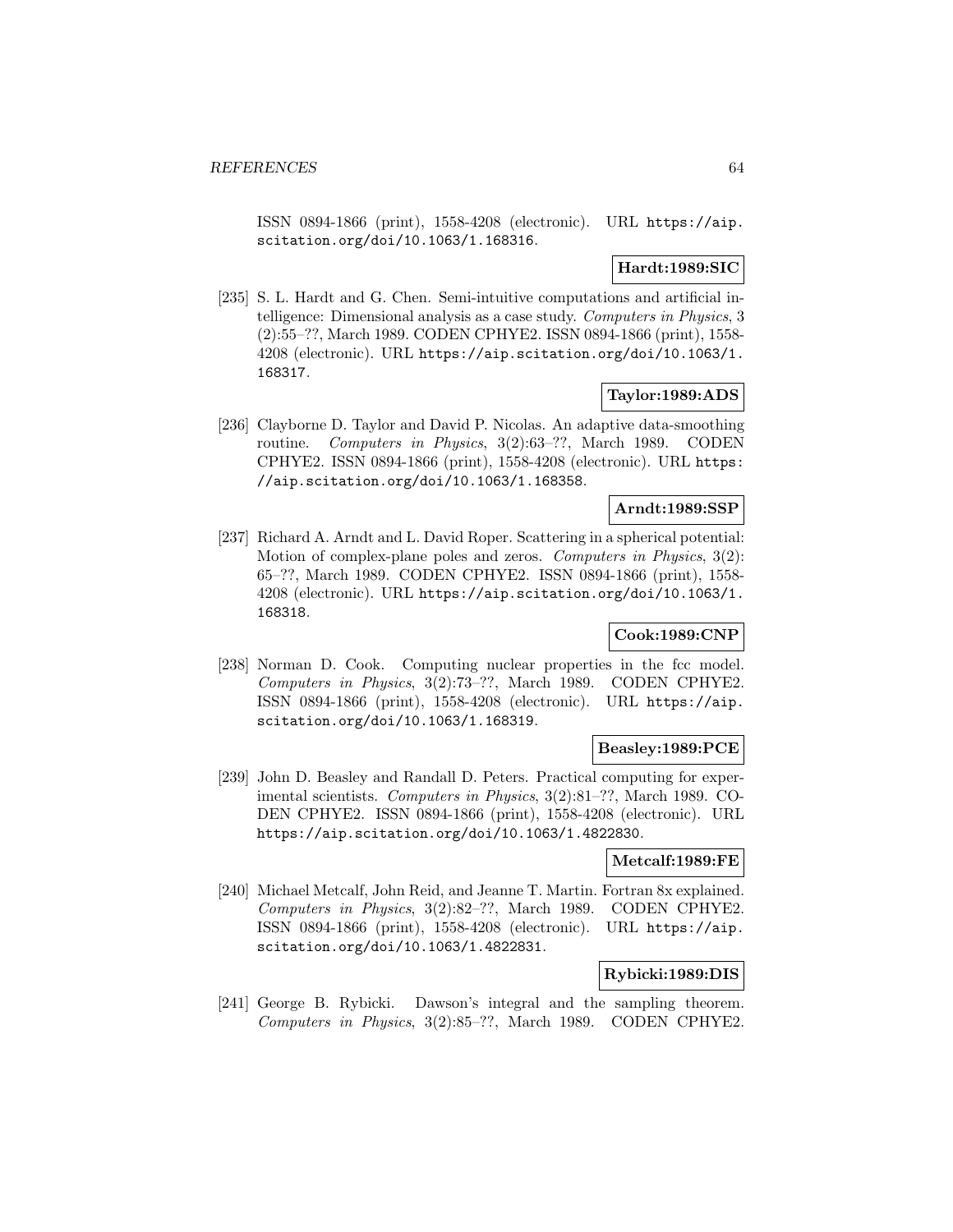ISSN 0894-1866 (print), 1558-4208 (electronic). URL https://aip. scitation.org/doi/10.1063/1.4822832.

### **Anonymous:1989:LLRa**

[242] Anonymous. Listings of the latest releases. Computers in Physics, 3(2): 89–??, March 1989. CODEN CPHYE2. ISSN 0894-1866 (print), 1558- 4208 (electronic). URL https://aip.scitation.org/doi/10.1063/1. 4822833.

# **Smith:1989:MDH**

[243] Roger Smith. In memoriam: Don E. Harrison, Jr. 1927–1988. Computers in Physics, 3(2):94–??, March 1989. CODEN CPHYE2. ISSN 0894- 1866 (print), 1558-4208 (electronic). URL https://aip.scitation. org/doi/10.1063/1.4822835.

# **Anonymous:1989:APP**

[244] Anonymous. Automatic parallel processing from Cray. Computers in Physics, 3(2):96–??, March 1989. CODEN CPHYE2. ISSN 0894-1866 (print), 1558-4208 (electronic). URL https://aip.scitation.org/ doi/10.1063/1.4822836.

### **Anonymous:1989:KNH**

[245] Anonymous. Kalos named to head theory center. Computers in Physics, 3(2):96–??, March 1989. CODEN CPHYE2. ISSN 0894-1866 (print), 1558-4208 (electronic). URL https://aip.scitation.org/doi/10. 1063/1.4822837.

### **Anonymous:1989:SPS**

[246] Anonymous. Space plane simulation at Los Alamos. Computers in Physics, 3(2):96–??, March 1989. CODEN CPHYE2. ISSN 0894-1866 (print), 1558-4208 (electronic). URL https://aip.scitation.org/ doi/10.1063/1.4822838.

# **Anonymous:1989:JSB**

[247] Anonymous. JPL software brings eyesight to the blind. Computers in Physics, 3(2):96–??, March 1989. CODEN CPHYE2. ISSN 0894- 1866 (print), 1558-4208 (electronic). URL https://aip.scitation. org/doi/10.1063/1.4822839.

# **Ogilvie:1989:ND**

[248] J. F. Ogilvie. Notable developments. Computers in Physics, 3(3):9–??, May 1989. CODEN CPHYE2. ISSN 0894-1866 (print), 1558-4208 (electronic). URL https://aip.scitation.org/doi/10.1063/1.4822848.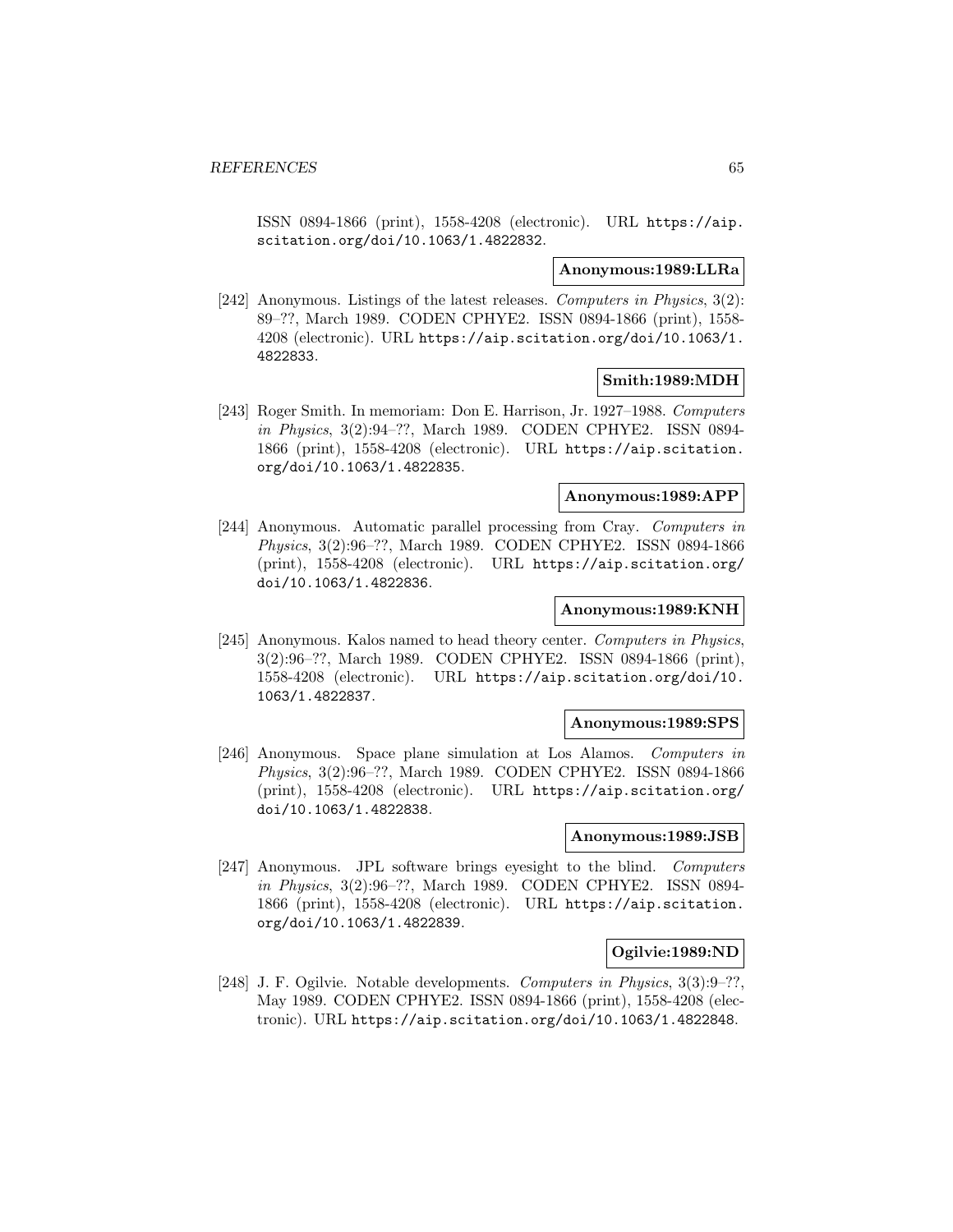### **Bacon:1989:USC**

[249] Ben Bacon. Using small computers to control big experiments: MTL and CEBAF. Computers in Physics, 3(3):11–??, May 1989. CODEN CPHYE2. ISSN 0894-1866 (print), 1558-4208 (electronic). URL https: //aip.scitation.org/doi/10.1063/1.4822840.

### **Anonymous:1989:NNS**

[250] Anonymous. Neural network scheduling for Hubble space telescope. Computers in Physics, 3(3):14–??, May 1989. CODEN CPHYE2. ISSN 0894-1866 (print), 1558-4208 (electronic). URL https://aip. scitation.org/doi/10.1063/1.4822841.

### **Carlson:1989:TSC**

[251] Edward H. Carlson. Three software construction methods. Computers in Physics, 3(3):16–??, May 1989. CODEN CPHYE2. ISSN 0894- 1866 (print), 1558-4208 (electronic). URL https://aip.scitation. org/doi/10.1063/1.4822842.

# **Campbell:1989:AIS**

[252] William J. Campbell, Nicholas M. Short, Jr., and Lloyd A. Treinish. Adding intelligence to scientific data management. Computers in Physics, 3(3):26–??, May 1989. CODEN CPHYE2. ISSN 0894-1866 (print), 1558-4208 (electronic). URL https://aip.scitation.org/ doi/10.1063/1.4822843.

# **Corey:1989:OPD**

[253] Ellen M. Corey and David A. Young. Optimization of physical data tables by simulated annealing. Computers in Physics, 3(3):33–??, May 1989. CODEN CPHYE2. ISSN 0894-1866 (print), 1558-4208 (electronic). URL https://aip.scitation.org/doi/10.1063/1.168320.

# **Feibig:1989:DWS**

[254] Peg L. Feibig, Leslie I. Brown, and Delores M. Etter. Digital waveform sampling rate converter. Computers in Physics, 3(3):38–??, May 1989. CODEN CPHYE2. ISSN 0894-1866 (print), 1558-4208 (electronic). URL https://aip.scitation.org/doi/10.1063/1.168321.

### **Branham:1989:PTO**

[255] Richard L. Branham, Jr. A program for total (orthogonal) least squares in compact storage mode. Computers in Physics, 3(3):42–??, May 1989. CODEN CPHYE2. ISSN 0894-1866 (print), 1558-4208 (electronic). URL https://aip.scitation.org/doi/10.1063/1.168322.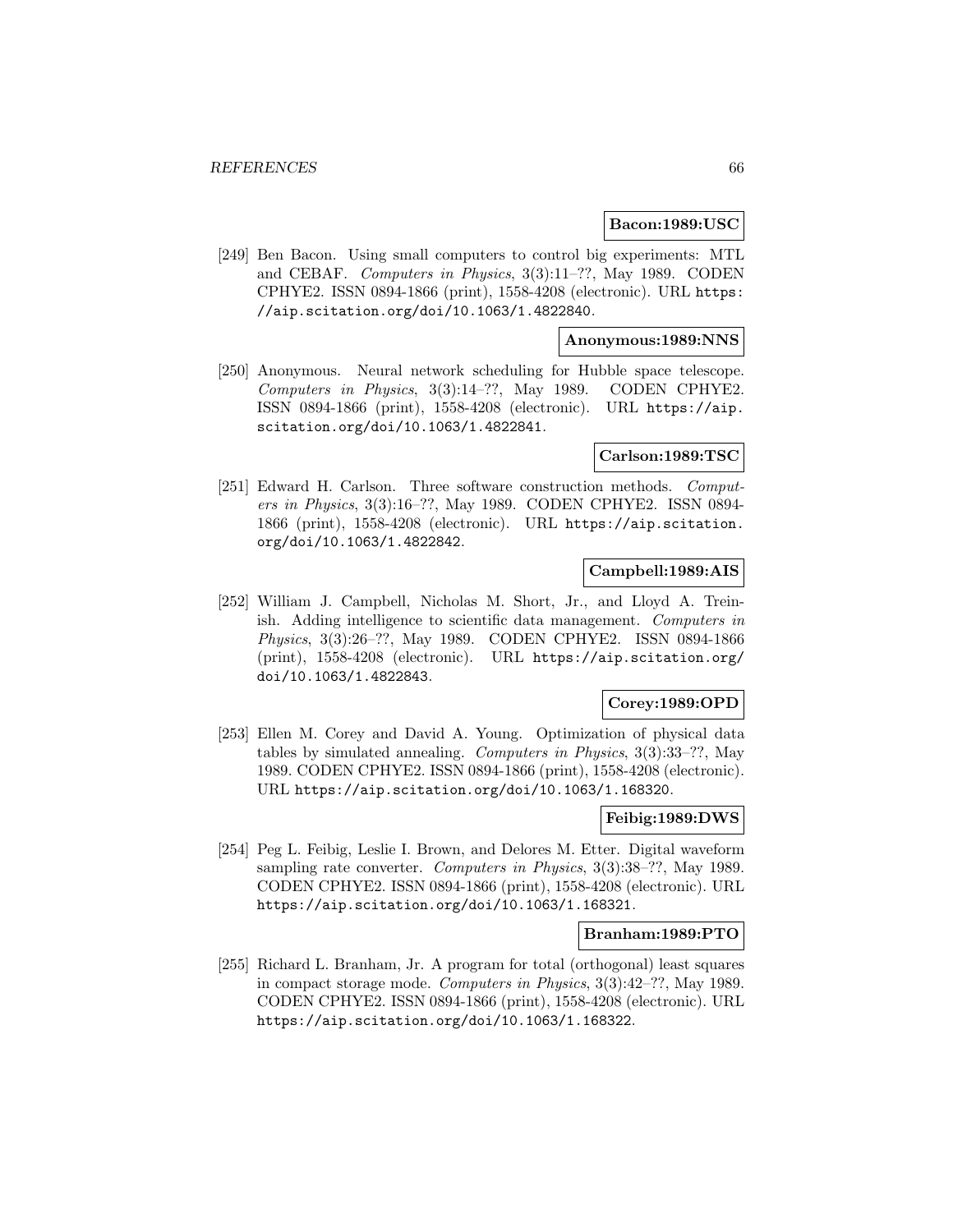#### **Sawhney:1989:PBD**

[256] K. J. S. Sawhney, I. K. Kaul, R. Koul, C. L. Bhat, H. S. Rawat, and S. K. Kaul. PC-based data acquisition system for the Gulmarg gammaray telescope. Computers in Physics, 3(3):47–??, May 1989. CODEN CPHYE2. ISSN 0894-1866 (print), 1558-4208 (electronic). URL https: //aip.scitation.org/doi/10.1063/1.168323.

### **Forinash:1989:CIB**

[257] Kyle Forinash and Ray Wisman. Constructive interaction between computer science and physics programs. Computers in Physics, 3(3):50–??, May 1989. CODEN CPHYE2. ISSN 0894-1866 (print), 1558-4208 (electronic). URL https://aip.scitation.org/doi/10.1063/1.168324.

### **Fischer:1989:SAC**

[258] Charlotte Froese Fischer and Muhammad Idrees. Spline algorithms for continuum functions. Computers in Physics, 3(3):53–??, May 1989. CO-DEN CPHYE2. ISSN 0894-1866 (print), 1558-4208 (electronic). URL https://aip.scitation.org/doi/10.1063/1.168325.

### **Black:1989:GRN**

[259] S. C. Black and A. D. Kennedy. Gaussian random number generators on a CYBER-205. Computers in Physics, 3(3):59–??, May 1989. CODEN CPHYE2. ISSN 0894-1866 (print), 1558-4208 (electronic). URL https: //aip.scitation.org/doi/10.1063/1.168326.

### **Johnson:1989:APP**

[260] T. K. Johnson and R. L. Vessella. On the application of parallel processing to the computation of dose arising from the internal deposition of radionuclides. Computers in Physics, 3(3):69–??, May 1989. CODEN CPHYE2. ISSN 0894-1866 (print), 1558-4208 (electronic). URL https: //aip.scitation.org/doi/10.1063/1.168327.

# **Boyd:1989:MCS**

[261] Iain D. Boyd. Monte Carlo simulation of an expanding gas. Computers in Physics, 3(3):73–??, May 1989. CODEN CPHYE2. ISSN 0894- 1866 (print), 1558-4208 (electronic). URL https://aip.scitation. org/doi/10.1063/1.168328.

### **Schmid:1989:TPP**

[262] Erich W. Schmid, Gerhard Spitz, Wolfgang Losch, A. H. Armstrong, and Roger P. Kohin. Theoretical physics on the personal computer. Computers in Physics, 3(3):81–??, May 1989. CODEN CPHYE2. ISSN 0894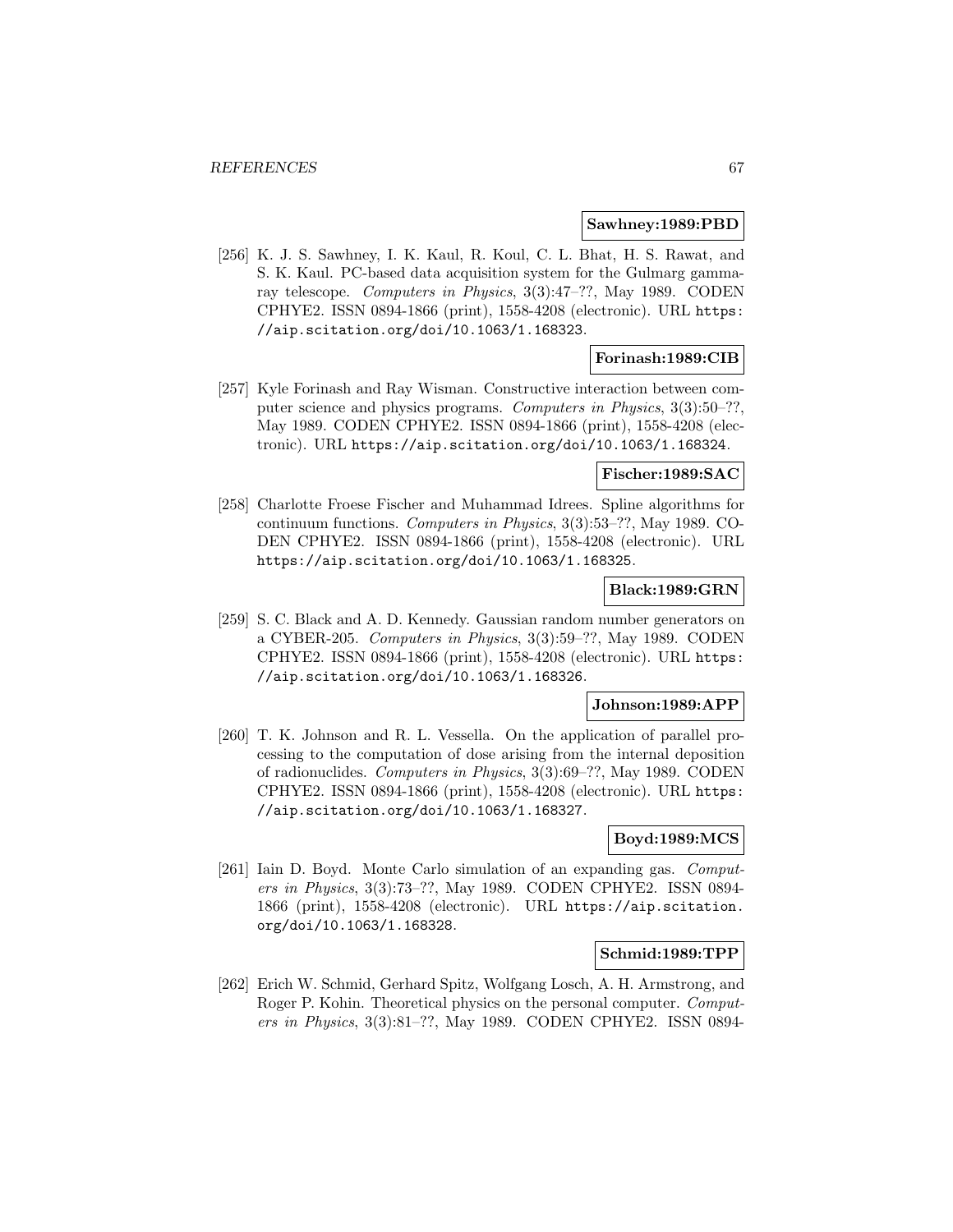1866 (print), 1558-4208 (electronic). URL https://aip.scitation. org/doi/10.1063/1.4822844.

### **Stauffer:1989:CSC**

[263] D. Stauffer, F. W. Hehl, V. Winkelmann, J. G. Zabolitzky, and W. J. Thompson. Computer simulation and computer algebra: Lectures for beginners. Computers in Physics, 3(3):83–??, May 1989. CODEN CPHYE2. ISSN 0894-1866 (print), 1558-4208 (electronic). URL https: //aip.scitation.org/doi/10.1063/1.4822845.

# **Dory:1989:MCP**

[264] Robert A. Dory. Matrices and contour plots. Computers in Physics, 3 (3):84–??, May 1989. CODEN CPHYE2. ISSN 0894-1866 (print), 1558- 4208 (electronic). URL https://aip.scitation.org/doi/10.1063/1. 4822846.

# **Press:1989:ISO**

[265] William H. Press and Saul A. Teukolsky. Integrating stiff ordinary differential equations. Computers in Physics, 3(3):88–??, May 1989. CODEN CPHYE2. ISSN 0894-1866 (print), 1558-4208 (electronic). URL https: //aip.scitation.org/doi/10.1063/1.4822847.

### **Anonymous:1989:LLRb**

[266] Anonymous. Listings of the latest releases. Computers in Physics, 3 (3):92–??, May 1989. CODEN CPHYE2. ISSN 0894-1866 (print), 1558- 4208 (electronic). URL https://aip.scitation.org/doi/10.1063/1. 4822849.

# **Borchers:1989:QR**

[267] Robert R. Borchers. A quieter revolution. Computers in Physics, 3(3): 96–??, May 1989. CODEN CPHYE2. ISSN 0894-1866 (print), 1558- 4208 (electronic). URL https://aip.scitation.org/doi/10.1063/1. 4822850.

### **Bacon:1989:NTM**

[268] Ben Bacon. NCUBE 2 and Thinking Machines CM-2a aimed at university market. Computers in Physics, 3(4):9–??, July 1989. CODEN CPHYE2. ISSN 0894-1866 (print), 1558-4208 (electronic). URL https: //aip.scitation.org/doi/10.1063/1.4822860.

### **Middleditch:1989:CDP**

[269] John Middleditch. Computer detection of pulsar 1987A. Computers in Physics, 3(4):14–??, July 1989. CODEN CPHYE2. ISSN 0894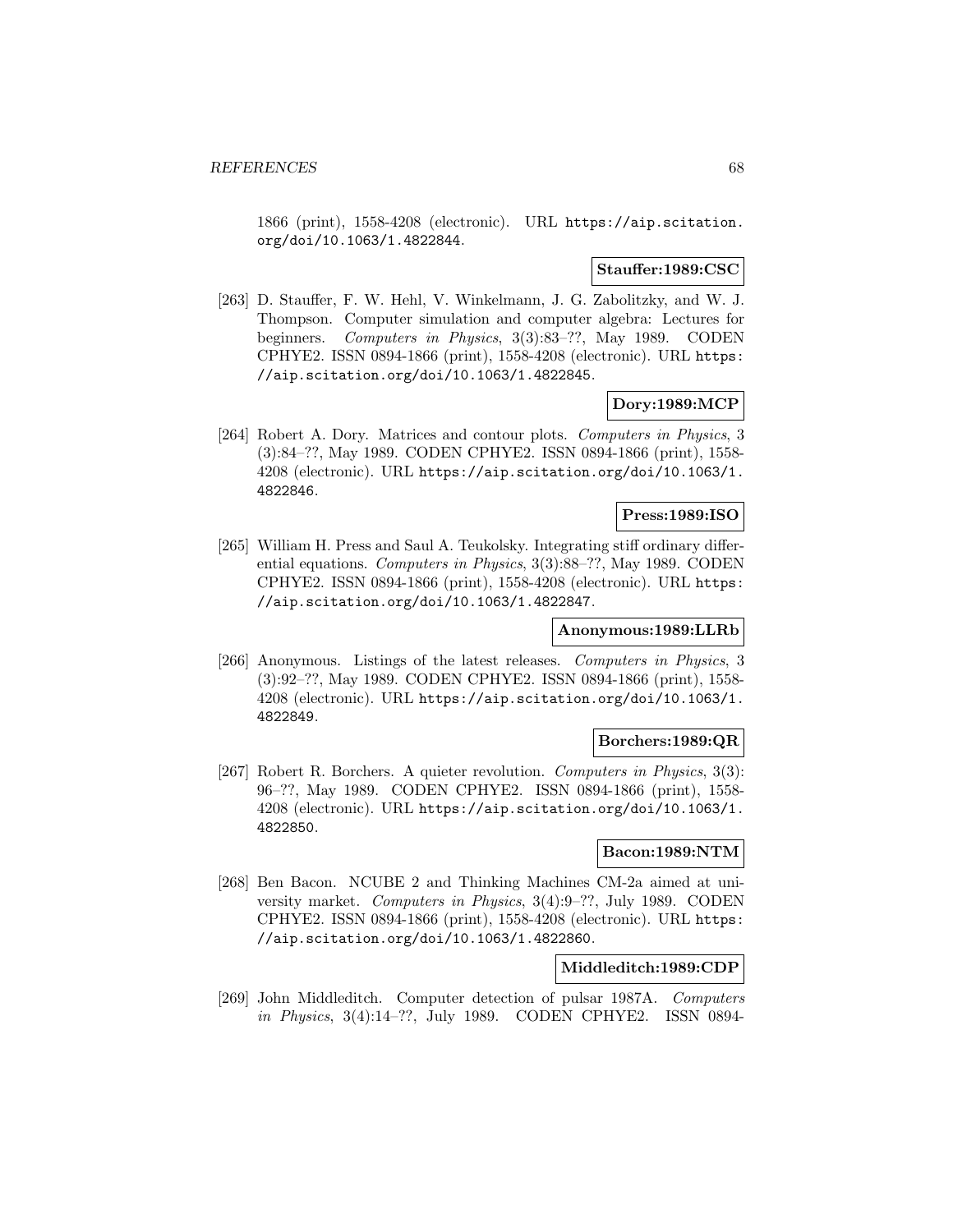1866 (print), 1558-4208 (electronic). URL https://aip.scitation. org/doi/10.1063/1.4822855.

### **Middleditch:1989:AFS**

[270] John Middleditch. Adventures in Fourier space: Hunting the millisecond pulsar. Computers in Physics, 3(4):19–??, July 1989. CODEN CPHYE2. ISSN 0894-1866 (print), 1558-4208 (electronic). URL https: //aip.scitation.org/doi/10.1063/1.4822856.

# **Hecht:1989:PLC**

[271] Jeff Hecht. Physical limits of computing. Computers in Physics, 3(4): 34–??, July 1989. CODEN CPHYE2. ISSN 0894-1866 (print), 1558- 4208 (electronic). URL https://aip.scitation.org/doi/10.1063/1. 4822857.

# **Smith:1989:SDI**

[272] R. Smith and D. E. Harrison, Jr. Simulation of the dynamics of ionbombarded surfaces on a desktop computer. Computers in Physics, 3 (4):41–??, July 1989. CODEN CPHYE2. ISSN 0894-1866 (print), 1558- 4208 (electronic). URL https://aip.scitation.org/doi/10.1063/1. 168329.

# **Dahiya:1989:CIM**

[273] J. N. Dahiya and R. W. Freeman. Computer interfacing of a microwave resonant cavity for temperature measurements during dielectric relaxation. Computers in Physics, 3(4):49–??, July 1989. CODEN CPHYE2. ISSN 0894-1866 (print), 1558-4208 (electronic). URL https://aip. scitation.org/doi/10.1063/1.168330.

# **Treinish:1989:IDI**

[274] Lloyd A. Treinish. An interactive, discipline-independent data visualization system. Computers in Physics, 3(4):55–??, July 1989. CODEN CPHYE2. ISSN 0894-1866 (print), 1558-4208 (electronic). URL https: //aip.scitation.org/doi/10.1063/1.168331.

# **Gray:1989:SRM**

[275] K. J. Gray, B. G. Peterson, L. V. Knight, and J. M. Thorne. Simulated response of multilayer X-ray reflectors to damaging fluxes. Computers in Physics, 3(4):65–??, July 1989. CODEN CPHYE2. ISSN 0894- 1866 (print), 1558-4208 (electronic). URL https://aip.scitation. org/doi/10.1063/1.168332.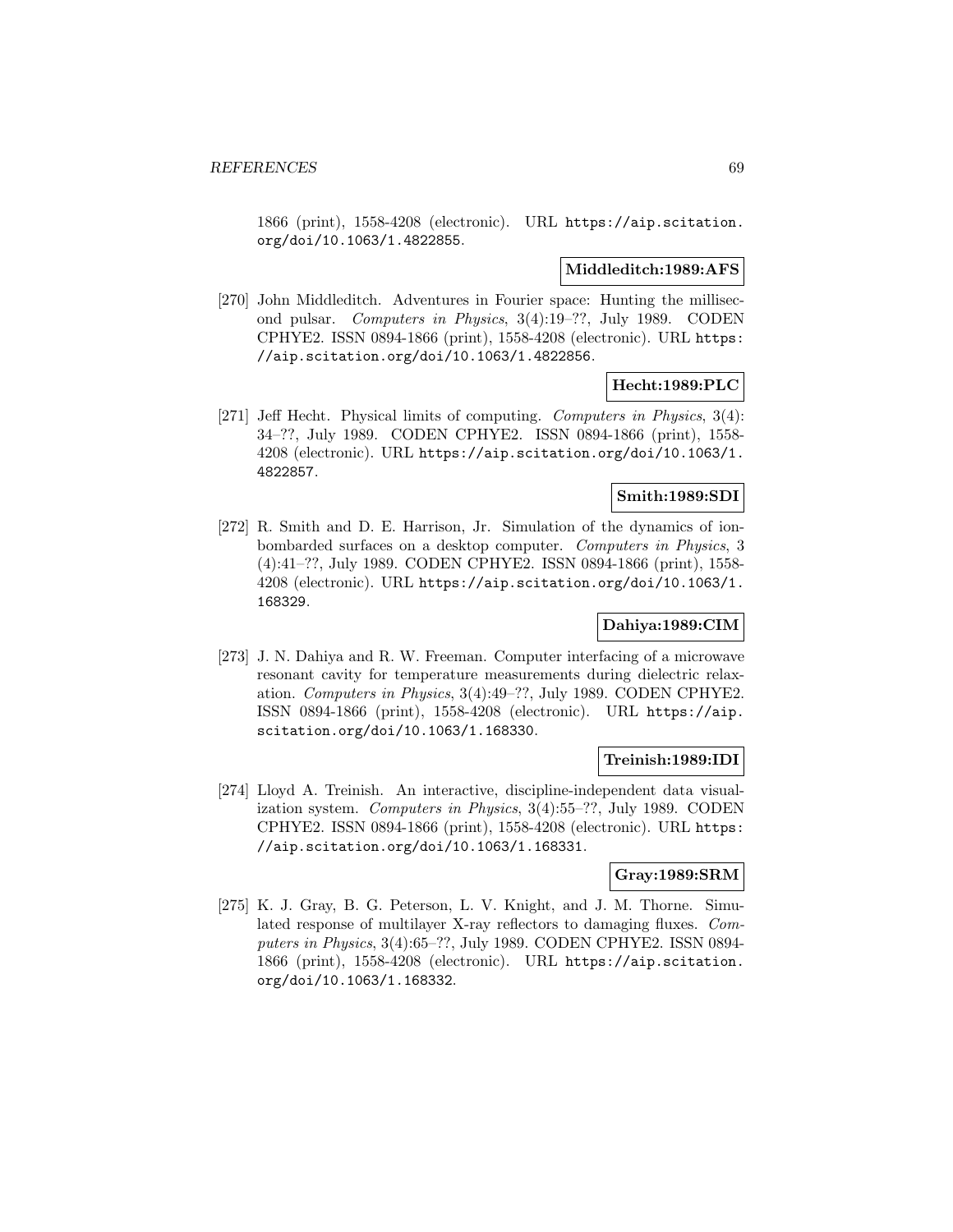### **Castano:1989:CAD**

[276] Victor M. Castaño and Adolfo Bribiesca. Computer-aided design and analysis of electronic circuits for instrumentation and control. Computers in Physics, 3(4):69–??, July 1989. CODEN CPHYE2. ISSN 0894- 1866 (print), 1558-4208 (electronic). URL https://aip.scitation. org/doi/10.1063/1.168333.

# **Meyer:1989:SMF**

[277] W. T. Meyer and M. S. Gorbics. A simple microprocessor for FASTBUS slave modules. Computers in Physics, 3(4):73–??, July 1989. CODEN CPHYE2. ISSN 0894-1866 (print), 1558-4208 (electronic). URL https: //aip.scitation.org/doi/10.1063/1.168334.

# **Pickover:1989:MAS**

[278] Clifford A. Pickover. Markov aggregation on a sticky circle. Computers in Physics, 3(4):79–??, July 1989. CODEN CPHYE2. ISSN 0894- 1866 (print), 1558-4208 (electronic). URL https://aip.scitation. org/doi/10.1063/1.168335.

# **Gould:1989:OCS**

[279] Harvey Gould and Jan Tobochnik. Overcoming critical slowing down. Computers in Physics, 3(4):82–??, July 1989. CODEN CPHYE2. ISSN 0894-1866 (print), 1558-4208 (electronic). URL https://aip. scitation.org/doi/10.1063/1.4822858.

# **Press:1989:CRC**

[280] William H. Press and Saul A. Teukolsky. Cyclic redundancy checks for data integrity or identity. Computers in Physics, 3(4):88–??, July 1989. CODEN CPHYE2. ISSN 0894-1866 (print), 1558-4208 (electronic). URL https://aip.scitation.org/doi/10.1063/1.4822859.

# **Dory:1989:WZS**

[281] Robert A. Dory. Wing Z spreadsheet program. Computers in Physics, 3 (4):93–??, July 1989. CODEN CPHYE2. ISSN 0894-1866 (print), 1558- 4208 (electronic). URL https://aip.scitation.org/doi/10.1063/1. 4822861.

# **Feitelson:1989:OC**

[282] D. G. Feitelson and David Casasent. Optical computing. Computers in Physics, 3(4):102–??, July 1989. CODEN CPHYE2. ISSN 0894- 1866 (print), 1558-4208 (electronic). URL https://aip.scitation. org/doi/10.1063/1.4822851.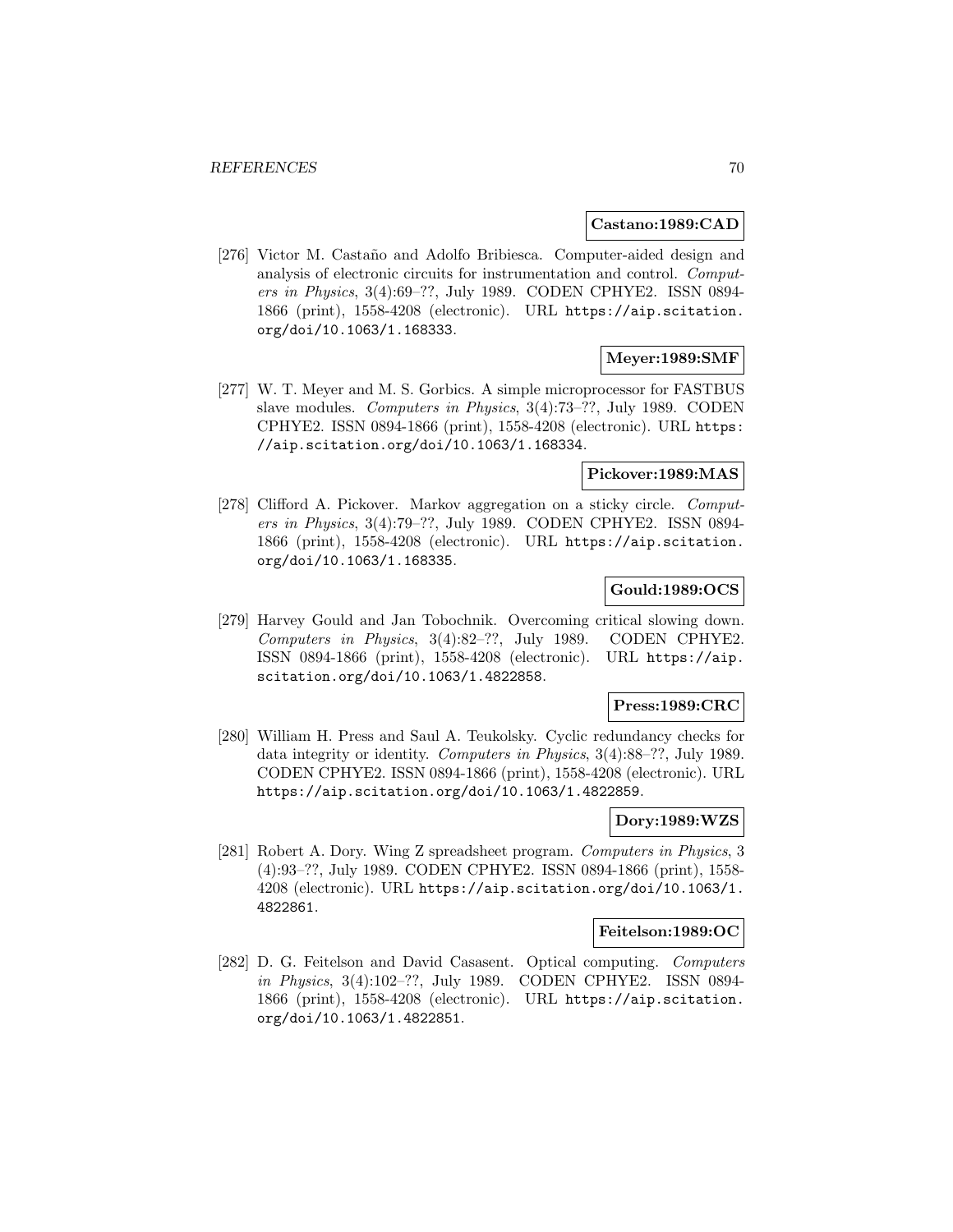### **Mader:1989:NMW**

[283] Charles L. Mader and Robert L. Street. Numerical modeling of water waves. Computers in Physics, 3(4):103–??, July 1989. CODEN CPHYE2. ISSN 0894-1866 (print), 1558-4208 (electronic). URL https: //aip.scitation.org/doi/10.1063/1.4822852.

# **Anonymous:1989:LLRc**

[284] Anonymous. Listings of the latest releases. Computers in Physics, 3(4): 104–??, July 1989. CODEN CPHYE2. ISSN 0894-1866 (print), 1558- 4208 (electronic). URL https://aip.scitation.org/doi/10.1063/1. 4822853.

## **Clark:1989:VWT**

[285] Barry Clark. Viewing the world through a computer. Computers in Physics, 3(4):112–??, July 1989. CODEN CPHYE2. ISSN 0894-1866 (print), 1558-4208 (electronic). URL https://aip.scitation.org/ doi/10.1063/1.4822854.

# **Anonymous:1989:CPE**

[286] Anonymous. The Computers in Physics Education Software Awards. Computers in Physics, 3(5):8–??, September 1989. CODEN CPHYE2. ISSN 0894-1866 (print), 1558-4208 (electronic). URL https://aip. scitation.org/doi/10.1063/1.4822870.

### **Bacon:1989:VS**

[287] Ben Bacon. Visualization at SIGGRAPH. Computers in Physics, 3(5): 11–??, September 1989. CODEN CPHYE2. ISSN 0894-1866 (print), 1558-4208 (electronic). URL https://aip.scitation.org/doi/10. 1063/1.4822866.

# **Rapaport:1989:VP**

[288] Dennis Rapaport. Visualizing physics. Computers in Physics, 3(5):18– ??, September 1989. CODEN CPHYE2. ISSN 0894-1866 (print), 1558- 4208 (electronic). URL https://aip.scitation.org/doi/10.1063/1. 4822868.

# **Noble:1989:SCF**

[289] Julian Noble. Scientific computation in FORTH. Computers in Physics, 3(5):31–??, September 1989. CODEN CPHYE2. ISSN 0894-1866 (print), 1558-4208 (electronic). URL https://aip.scitation.org/doi/10. 1063/1.4822869.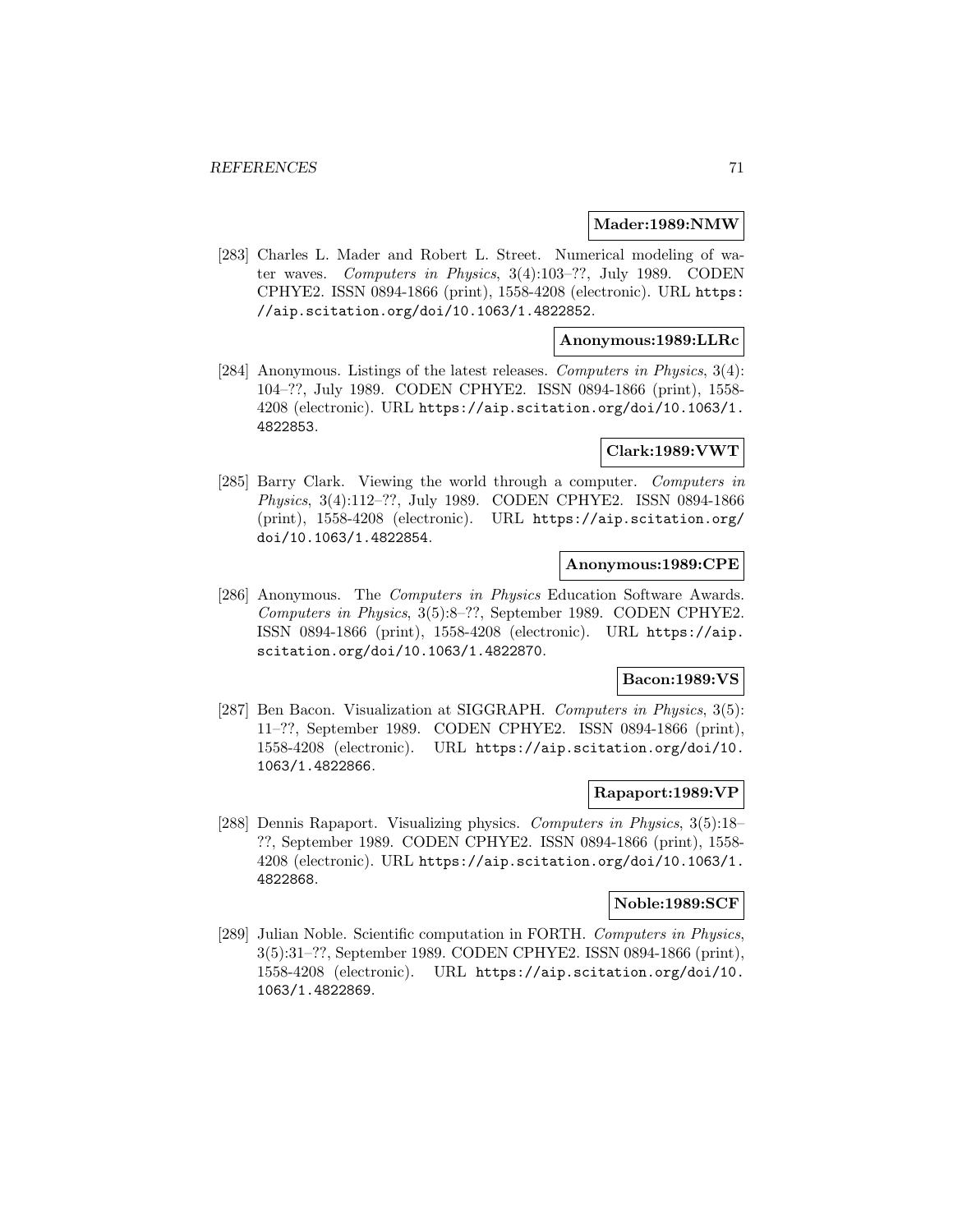### **Butler:1989:VMS**

[290] D. M. Butler and M. H. Pendley. The visualization management system approach to visualization in scientific computing. Computers in Physics, 3(5):40–??, September 1989. CODEN CPHYE2. ISSN 0894- 1866 (print), 1558-4208 (electronic). URL https://aip.scitation. org/doi/10.1063/1.168344.

# **Butler:1989:VMB**

[291] D. M. Butler and M. H. Pendley. A visualization model based on the mathematics of fiber bundles. Computers in Physics, 3(5):45–??, September 1989. CODEN CPHYE2. ISSN 0894-1866 (print), 1558-4208 (electronic). URL https://aip.scitation.org/doi/10.1063/1.168345.

# **Kutt:1989:OEM**

[292] P. H. Kutt and D. P. Balamuth. Operating experience with a multipleprocessor system for data acquisition and reduction in nuclear physics. Computers in Physics, 3(5):52–??, September 1989. CODEN CPHYE2. ISSN 0894-1866 (print), 1558-4208 (electronic). URL https://aip. scitation.org/doi/10.1063/1.168346.

### **Vasavada:1989:ALC**

[293] Kashyap V. Vasavada and Jack H. Freed. Application of Lanczos and conjugate gradient methods to a class of computational problems in physics. Computers in Physics, 3(5):61–??, September 1989. CODEN CPHYE2. ISSN 0894-1866 (print), 1558-4208 (electronic). URL https: //aip.scitation.org/doi/10.1063/1.168347.

# **Sebhatu:1989:LSM**

[294] Mesgun Sebhatu and W. Edward Gettys. A least-squares method for extracting phase shifts. Computers in Physics, 3(5):65–??, September 1989. CODEN CPHYE2. ISSN 0894-1866 (print), 1558-4208 (electronic). URL https://aip.scitation.org/doi/10.1063/1.168348.

# **Smith:1989:AMD**

[295] R. Smith and D. E. Harrison, Jr. Algorithms for molecular dynamics simulations of keV particle bombardment. Computers in Physics, 3(5):68– ??, September 1989. CODEN CPHYE2. ISSN 0894-1866 (print), 1558- 4208 (electronic). URL https://aip.scitation.org/doi/10.1063/1. 168349.

# **Westerveld:1989:PCF**

[296] W. B. Westerveld. Plotting of closed field lines with an application to coherently excited atoms. Computers in Physics, 3(5):74–??, September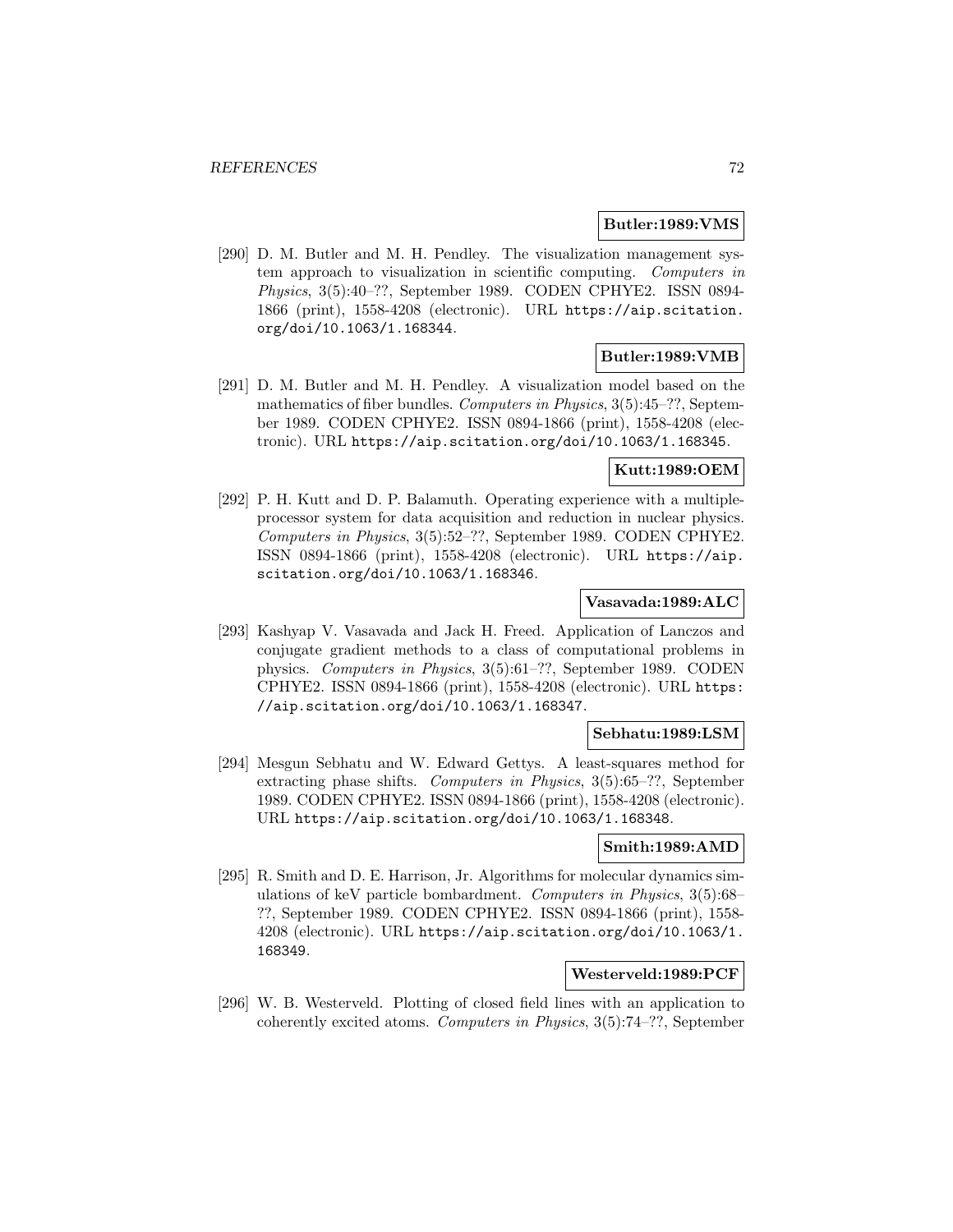1989. CODEN CPHYE2. ISSN 0894-1866 (print), 1558-4208 (electronic). URL https://aip.scitation.org/doi/10.1063/1.168350.

#### **Camarda:1989:DCH**

[297] H. S. Camarda. Diagonalization of a complex Hermitian matrix with a band structure. Computers in Physics, 3(5):78–??, September 1989. CODEN CPHYE2. ISSN 0894-1866 (print), 1558-4208 (electronic). URL https://aip.scitation.org/doi/10.1063/1.168351.

## **Press:1989:FTR**

[298] William H. Press and Saul A. Teukolsky. Fourier transforms of real data in two and three dimensions. Computers in Physics, 3(5):84–??, September 1989. CODEN CPHYE2. ISSN 0894-1866 (print), 1558- 4208 (electronic). URL https://aip.scitation.org/doi/10.1063/1. 4822871.

# **Dory:1989:ODE**

[299] Robert A. Dory. Ordinary differential equations. Computers in Physics, 3(5):88–??, September 1989. CODEN CPHYE2. ISSN 0894-1866 (print), 1558-4208 (electronic). URL https://aip.scitation.org/doi/10. 1063/1.4822872.

# **Cralle:1989:WN**

[300] R. K. Cralle. What's NeXT? Computers in Physics, 3(5):93–??, September 1989. CODEN CPHYE2. ISSN 0894-1866 (print), 1558-4208 (electronic). URL https://aip.scitation.org/doi/10.1063/1.4822873.

### **Ferrenberg:1989:OMC**

[301] Alan M. Ferrenberg and Robert H. Swendsen. Optimized Monte Carlo data analysis. Computers in Physics, 3(5):101–??, September 1989. CO-DEN CPHYE2. ISSN 0894-1866 (print), 1558-4208 (electronic). URL https://aip.scitation.org/doi/10.1063/1.4822862.

## **Liu:1989:BRR**

[302] Stanley Liu. Book review: Ronald L. Graham, Donald E. Knuth, and Oren Patashnik, Concrete Mathematics: a Foundation for Computer Science. Computers in Physics, 3(5):106–??, September 1989. CODEN CPHYE2. ISSN 0894-1866 (print), 1558-4208 (electronic). URL https: //aip.scitation.org/doi/10.1063/1.4822863.

### **Vicsek:1989:FGP**

[303] Tamás Vicsek and Harvey Gould. Fractal growth phenomena. Computers in Physics, 3(5):108–??, September 1989. CODEN CPHYE2. ISSN 0894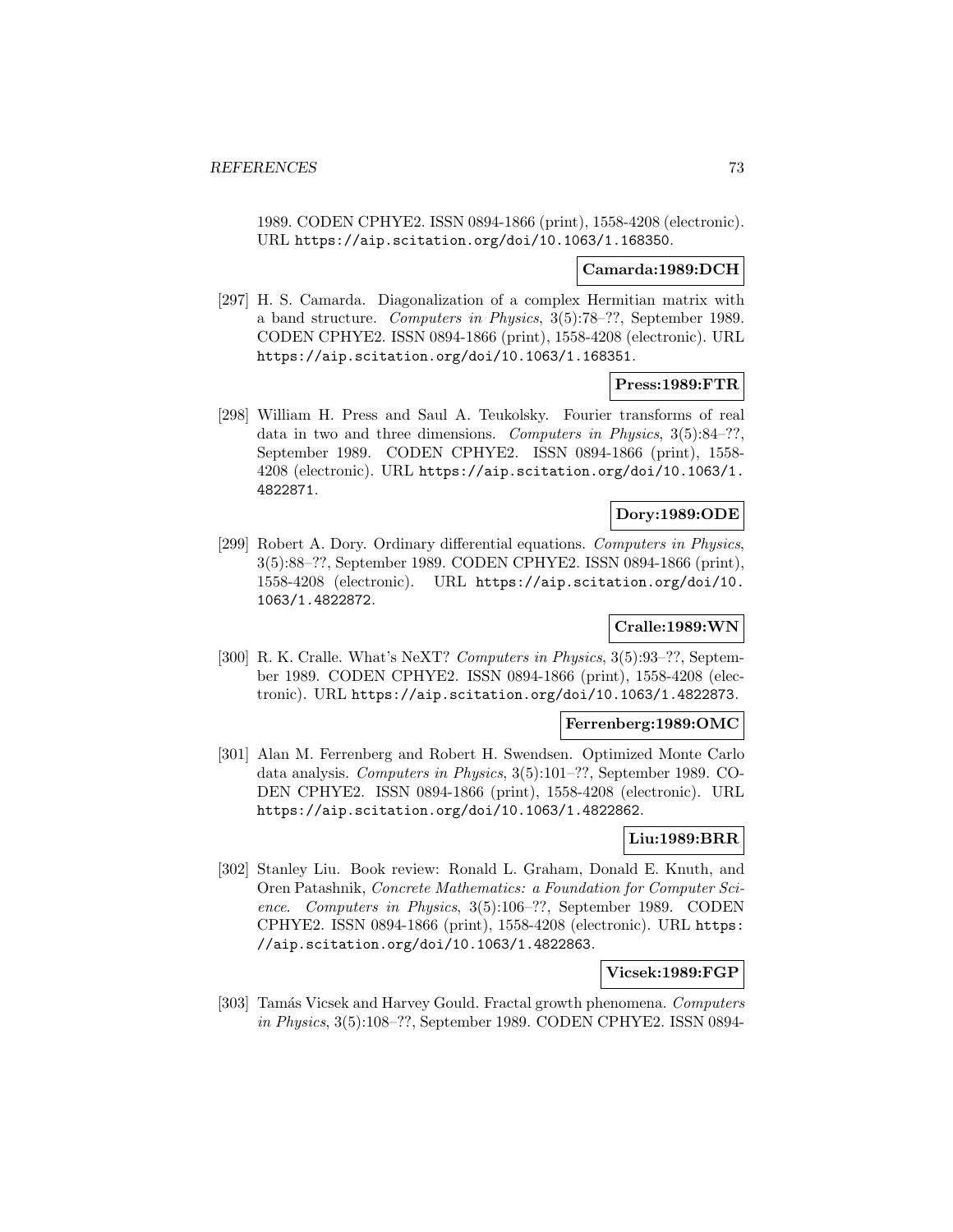1866 (print), 1558-4208 (electronic). URL https://aip.scitation. org/doi/10.1063/1.4822864.

#### **Anonymous:1989:LLRd**

[304] Anonymous. Listings of the latest releases. Computers in Physics, 3(5): 109–??, September 1989. CODEN CPHYE2. ISSN 0894-1866 (print), 1558-4208 (electronic). URL https://aip.scitation.org/doi/10. 1063/1.4822865.

# **Bacon:1989:LP**

[305] Ben Bacon. The last positivist. Computers in Physics, 3(5):112–??, September 1989. CODEN CPHYE2. ISSN 0894-1866 (print), 1558- 4208 (electronic). URL https://aip.scitation.org/doi/10.1063/1. 4822867.

# **Kalantar:1989:IV**

[306] A. H. Kalantar. Ineffective variance. Computers in Physics, 3(6):10– ??, November 1989. CODEN CPHYE2. ISSN 0894-1866 (print), 1558- 4208 (electronic). URL https://aip.scitation.org/doi/10.1063/1. 4822874.

## **Karpf:1989:VSF**

[307] Andreas Karpf. Voyager scientists have a field day with Neptune data. Computers in Physics, 3(6):13–??, November 1989. CODEN CPHYE2. ISSN 0894-1866 (print), 1558-4208 (electronic). URL https://aip. scitation.org/doi/10.1063/1.4822876.

# **Phillpot:1989:HDC**

[308] Simon R. Phillpot, Sidney Yip, and Dieter Wolf. How do crystals melt? Computers in Physics, 3(6):20–??, November 1989. CODEN CPHYE2. ISSN 0894-1866 (print), 1558-4208 (electronic). URL https://aip. scitation.org/doi/10.1063/1.4822877.

### **Mihalisin:1989:MGT**

[309] T. Mihalisin, E. Gawlinski, J. Timlin, and J. Schwegler. Multidimensional graphing in two-dimensional spaces. Computers in Physics, 3(6): 32–??, November 1989. CODEN CPHYE2. ISSN 0894-1866 (print), 1558- 4208 (electronic). URL https://aip.scitation.org/doi/10.1063/1. 4822878.

# **Rots:1989:SPI**

[310] Arnold H. Rots. Special purpose image display devices and techniques at the national radio astronomy observatory. Computers in Physics, 3(6):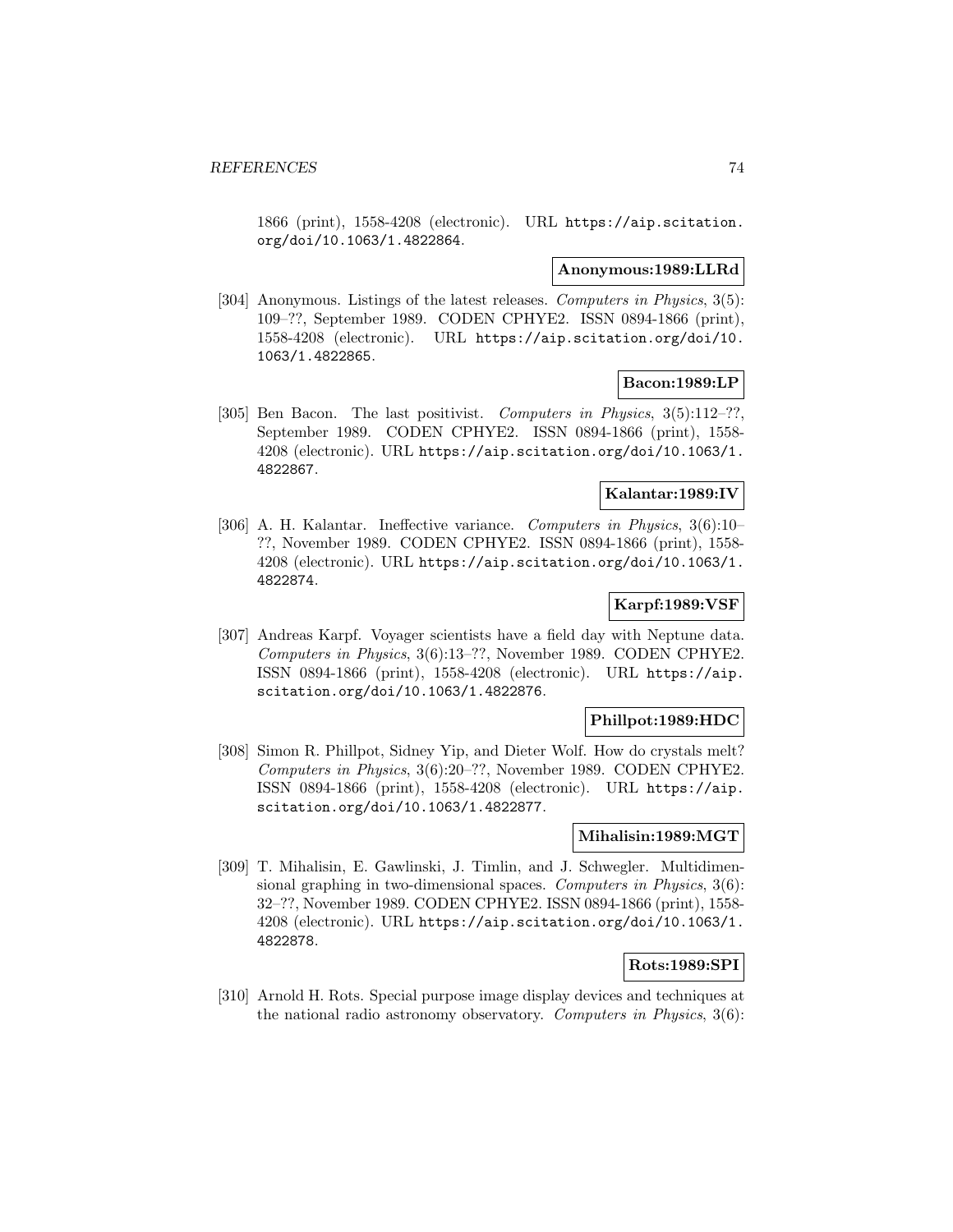41–??, November 1989. CODEN CPHYE2. ISSN 0894-1866 (print), 1558- 4208 (electronic). URL https://aip.scitation.org/doi/10.1063/1. 168352.

# **Chan:1989:LSF**

[311] F. L. Chan, K. M. Lau, C. L. Li, H. M. Mok, D. J. Newman, and Betty Ng. Least-squares fitting of parametrized Hamiltonians to energy levels: an investigation into alternative strategies. Computers in Physics, 3(6): 47–??, November 1989. CODEN CPHYE2. ISSN 0894-1866 (print), 1558- 4208 (electronic). URL https://aip.scitation.org/doi/10.1063/1. 168353.

## **Siedband:1989:BTI**

[312] Melvin P. Siedband, Huilian Zhang, and James Gray. Block truncation image compression with bit-map compensation. Computers in Physics, 3(6):52–??, November 1989. CODEN CPHYE2. ISSN 0894- 1866 (print), 1558-4208 (electronic). URL https://aip.scitation. org/doi/10.1063/1.168354.

### **Santucci:1989:SLC**

[313] S. Santucci, P. Picozzi, L. Lozzi, and R. Diamanti. A simple and low-cost interface between an apparatus for Auger spectroscopy and a personal computer. Computers in Physics, 3(6):57–??, November 1989. CODEN CPHYE2. ISSN 0894-1866 (print), 1558-4208 (electronic). URL https: //aip.scitation.org/doi/10.1063/1.168355.

# **Dickens:1989:UMC**

[314] J. K. Dickens. Use of Monte Carlo techniques to derive yields for  $n+12$  C multibody breakup reactions: Programming the computer to simulate collisions by fast neutrons. Computers in Physics, 3(6):62–??, November 1989. CODEN CPHYE2. ISSN 0894-1866 (print), 1558-4208 (electronic). URL https://aip.scitation.org/doi/10.1063/1.168356.

### **Pickover:1989:NCE**

[315] Clifford A. Pickover. A note on computer experiments with chaotic shattering of level sets. Computers in Physics, 3(6):69–??, November 1989. CODEN CPHYE2. ISSN 0894-1866 (print), 1558-4208 (electronic). URL https://aip.scitation.org/doi/10.1063/1.168357.

## **Press:1989:QSR**

[316] William H. Press and Saul A. Teukolsky. Quasi- (that is, sub-) random numbers. Computers in Physics, 3(6):76–??, November 1989. CODEN CPHYE2. ISSN 0894-1866 (print), 1558-4208 (electronic). URL https: //aip.scitation.org/doi/10.1063/1.4822879.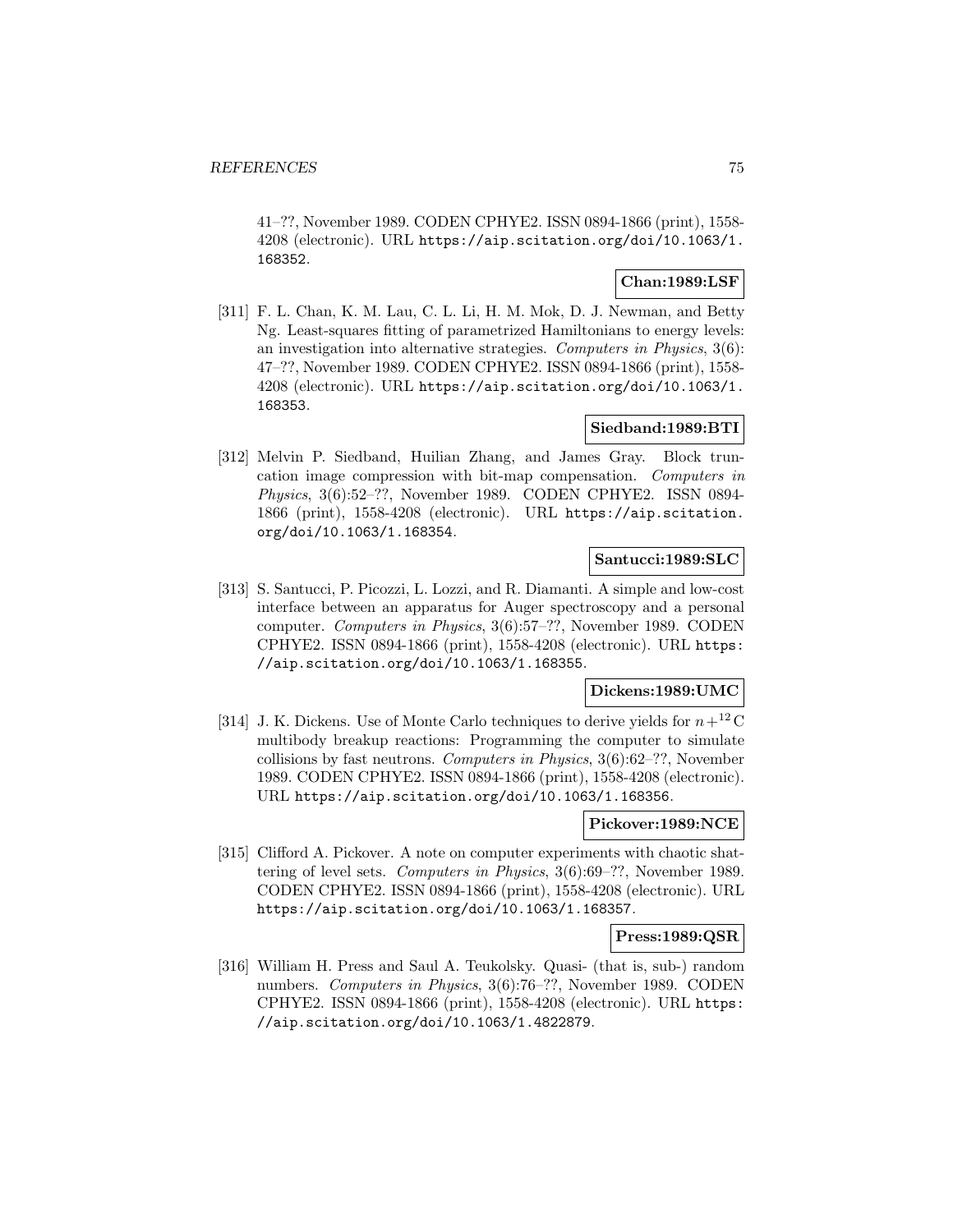### **Syed:1989:UHP**

[317] M. Q. Syed and M. A. Hastaoglu. The use of HYPERCARD in physics. Computers in Physics, 3(6):81–??, November 1989. CODEN CPHYE2. ISSN 0894-1866 (print), 1558-4208 (electronic). URL https://aip. scitation.org/doi/10.1063/1.4822880.

# **Tobochnik:1989:QC**

[318] Jan Tobochnik and Harvey Gould. Quantifying chaos. Computers in Physics, 3(6):86–??, November 1989. CODEN CPHYE2. ISSN 0894- 1866 (print), 1558-4208 (electronic). URL https://aip.scitation. org/doi/10.1063/1.4822881.

# **Cralle:1989:WIG**

[319] R. K. Cralle. What if Gauss had a mouse? Computers in Physics, 3(6): 92–??, November 1989. CODEN CPHYE2. ISSN 0894-1866 (print), 1558- 4208 (electronic). URL https://aip.scitation.org/doi/10.1063/1. 4822882.

# **Thagard:1989:CPS**

[320] Paul Thagard and Peter Skiff. Computational philosophy of science. Computers in Physics, 3(6):96–??, November 1989. CODEN CPHYE2. ISSN 0894-1866 (print), 1558-4208 (electronic). URL https://aip. scitation.org/doi/10.1063/1.4822883.

## **Sewell:1989:NSO**

[321] Granville Sewell and Harvey Gould. The numerical solution of ordinary and partial differential equations. Computers in Physics, 3(6):98– ??, November 1989. CODEN CPHYE2. ISSN 0894-1866 (print), 1558- 4208 (electronic). URL https://aip.scitation.org/doi/10.1063/1. 4822884.

### **Anonymous:1989:LLRe**

[322] Anonymous. Listings of the latest releases. Computers in Physics, 3(6): 99–??, November 1989. CODEN CPHYE2. ISSN 0894-1866 (print), 1558- 4208 (electronic). URL https://aip.scitation.org/doi/10.1063/1. 4822885.

## **Donnelly:1989:ME**

[323] Denis Donnelly. A means to an end. Computers in Physics, 3(6):112– ??, November 1989. CODEN CPHYE2. ISSN 0894-1866 (print), 1558- 4208 (electronic). URL https://aip.scitation.org/doi/10.1063/1. 4822875.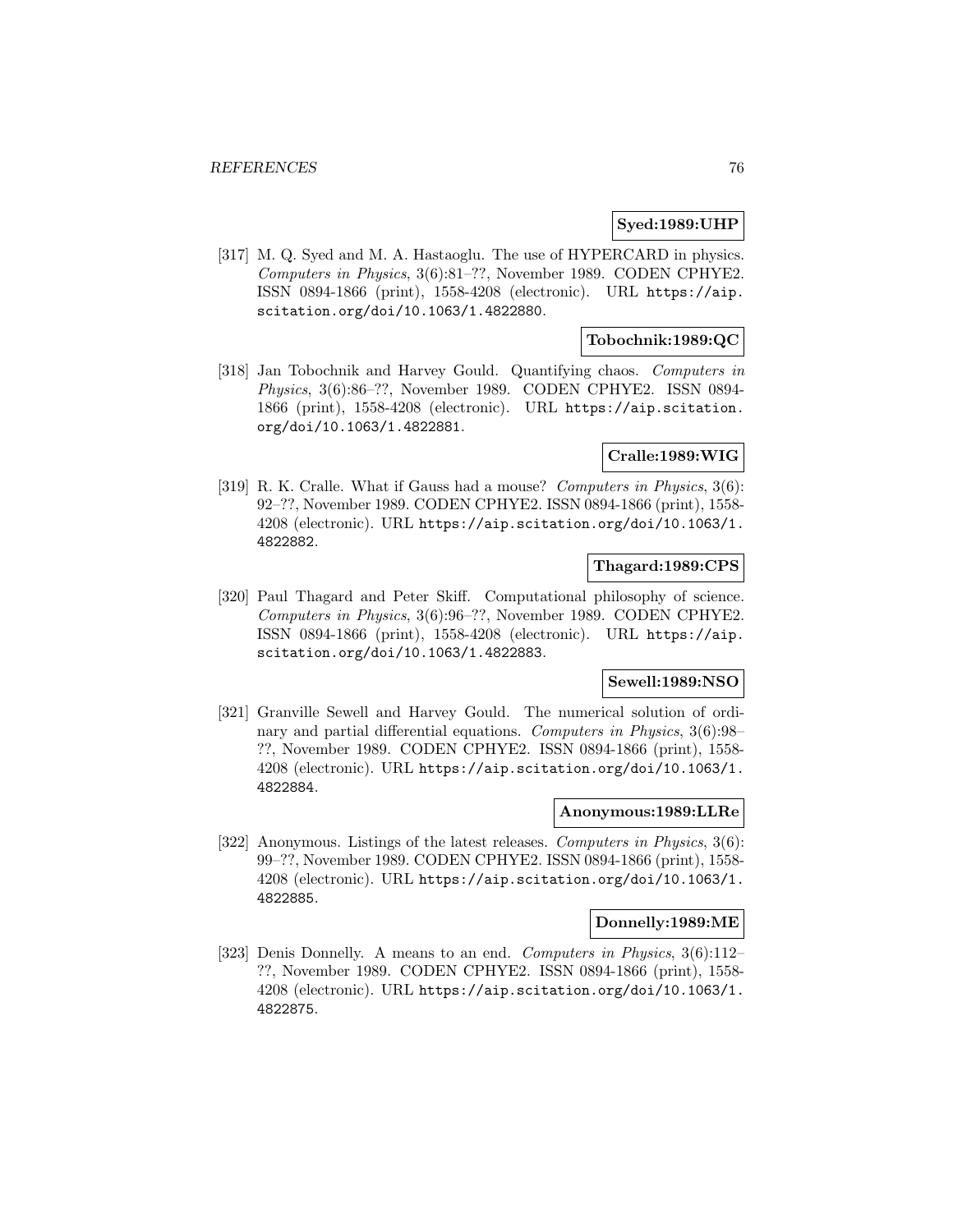## **Karpf:1990:LSM**

[324] Andreas Karpf. Large-scale mapping of the Universe with IRAS data. Computers in Physics, 4(1):9–??, January 1990. CODEN CPHYE2. ISSN 0894-1866 (print), 1558-4208 (electronic). URL https://aip. scitation.org/doi/10.1063/1.4822892.

## **Boghosian:1990:CPC**

[325] Bruce M. Boghosian. Computational physics on the Connection Machine. Computers in Physics, 4(1):14–??, January 1990. CODEN CPHYE2. ISSN 0894-1866 (print), 1558-4208 (electronic). URL https://aip. scitation.org/doi/10.1063/1.4822889.

### **Petrig:1990:MSH**

[326] Benno L. Petrig and Charles E. Riva. Measurement and simulation of the human eye. Computers in Physics, 4(1):36-??, January 1990. CODEN CPHYE2. ISSN 0894-1866 (print), 1558-4208 (electronic). URL https: //aip.scitation.org/doi/10.1063/1.4822890.

### **Family:1990:SFA**

[327] Fereydoon Family and Tamás Vicsek. Simulating fractal aggregation. Computers in Physics, 4(1):44–??, January 1990. CODEN CPHYE2. ISSN 0894-1866 (print), 1558-4208 (electronic). URL https://aip. scitation.org/doi/10.1063/1.4822891.

#### **Ram-Mohan:1990:FEM**

[328] L. R. Ram-Mohan, Sunil Saigal, Don Dossa, and J. Shertzer. The finiteelement method for energy eigenvalues of quantum mechanical systems. Computers in Physics, 4(1):50–??, January 1990. CODEN CPHYE2. ISSN 0894-1866 (print), 1558-4208 (electronic). URL https://aip. scitation.org/doi/10.1063/1.168374.

## **Aguirregabiria:1990:ECP**

[329] J. M. Aguirregabiria, A. Hernández, M. Rivas, and M. A. Valle. On the equilibrium configuration of point charges placed on an ellipse. Computers in Physics, 4(1):60–??, January 1990. CODEN CPHYE2. ISSN 0894- 1866 (print), 1558-4208 (electronic). URL https://aip.scitation. org/doi/10.1063/1.168375.

## **Dreitlein:1990:SST**

[330] Joseph F. Dreitlein and Jon R. Sauer. Spinor software tools in C++. Computers in Physics, 4(1):64–??, January 1990. CODEN CPHYE2.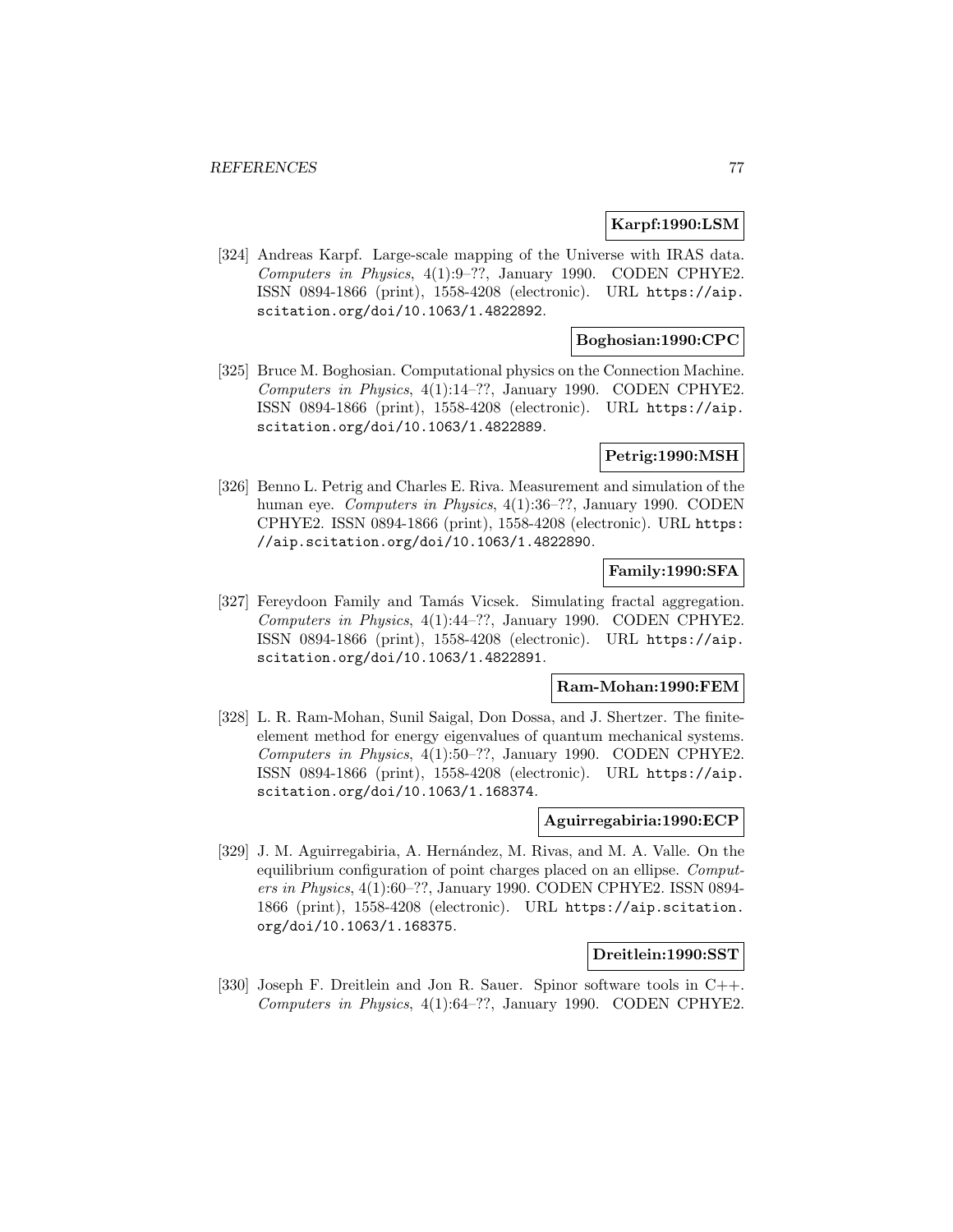ISSN 0894-1866 (print), 1558-4208 (electronic). URL https://aip. scitation.org/doi/10.1063/1.168376.

# **Chia:1990:MGH**

[331] T. T. Chia and Y. K. Lai. Microcomputer-generated holograms — the programming aspects. Computers in Physics, 4(1):73–??, January 1990. CODEN CPHYE2. ISSN 0894-1866 (print), 1558-4208 (electronic). URL https://aip.scitation.org/doi/10.1063/1.168377.

## **Snider:1990:CAD**

[332] A. Snider and T. R. Mackie. Continuous antialiased 2-D and 3-D transformations in discrete space. Computers in Physics, 4(1):78–??, January 1990. CODEN CPHYE2. ISSN 0894-1866 (print), 1558-4208 (electronic). URL https://aip.scitation.org/doi/10.1063/1.168378.

## **Boyd:1990:CRF**

[333] John P. Boyd. A Chebyshev/radiation function pseudospectral method for wave scattering. Computers in Physics, 4(1):83–??, January 1990. CODEN CPHYE2. ISSN 0894-1866 (print), 1558-4208 (electronic). URL https://aip.scitation.org/doi/10.1063/1.168395.

## **Hertz:1990:AFF**

[334] Paul Hertz. An algorithm for the fast Fourier transform on a Connection Machine. Computers in Physics, 4(1):86–??, January 1990. CODEN CPHYE2. ISSN 0894-1866 (print), 1558-4208 (electronic). URL https: //aip.scitation.org/doi/10.1063/1.168379.

## **Press:1990:EI**

[335] William H. Press and Saul A. Teukolsky. Elliptic integrals. Computers in Physics, 4(1):92–??, January 1990. CODEN CPHYE2. ISSN 0894- 1866 (print), 1558-4208 (electronic). URL https://aip.scitation. org/doi/10.1063/1.4822893.

## **Donnelly:1990:SDE**

[336] Denis Donnelly. Solving differential equations using MathCAD. Computers in Physics, 4(1):97–??, January 1990. CODEN CPHYE2. ISSN 0894- 1866 (print), 1558-4208 (electronic). URL https://aip.scitation. org/doi/10.1063/1.4822894.

#### **Orvis:1990:FDE**

[337] William J. Orvis. Fitting data to equations with spreadsheet programs. Computers in Physics, 4(1):99–??, January 1990. CODEN CPHYE2.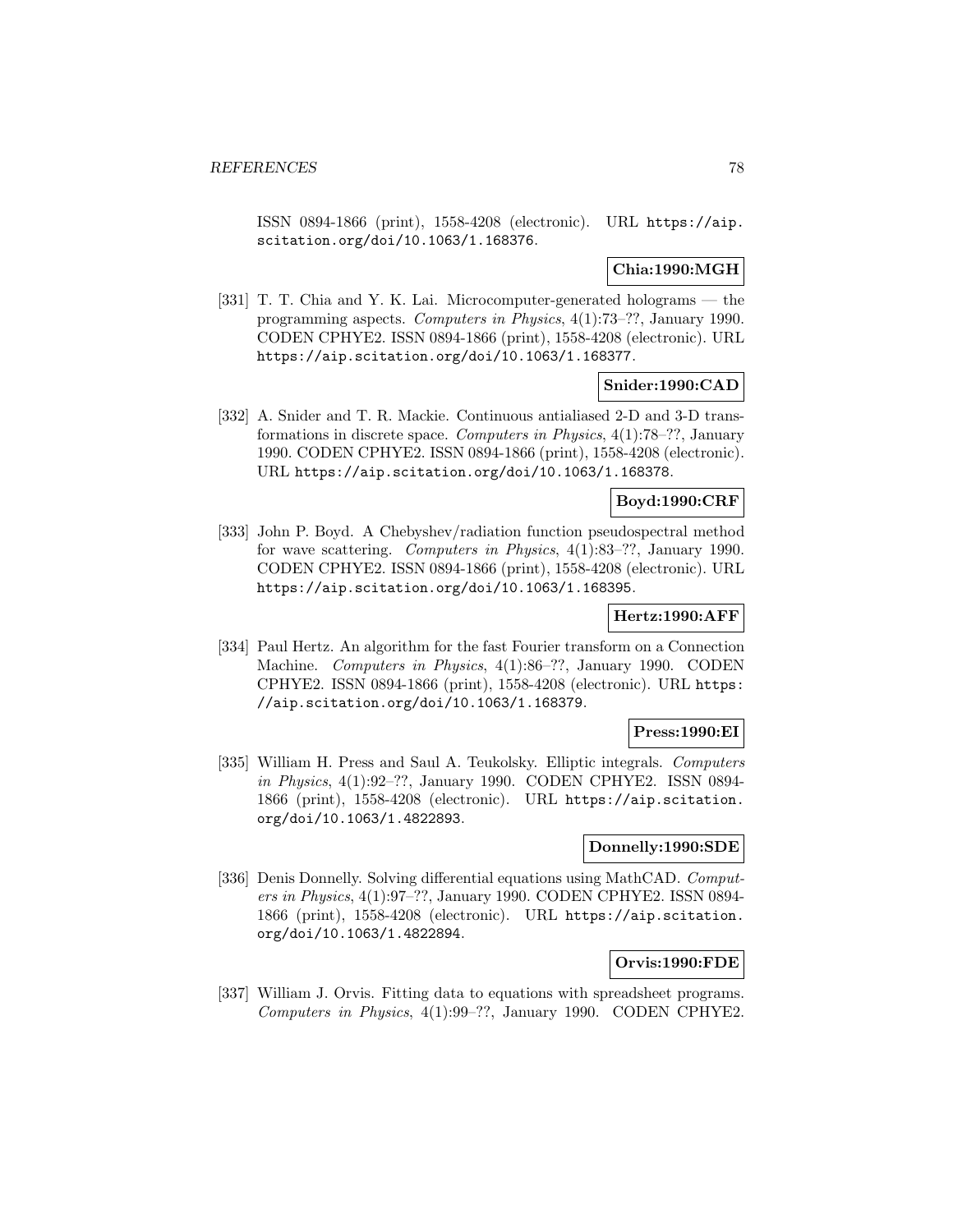ISSN 0894-1866 (print), 1558-4208 (electronic). URL https://aip. scitation.org/doi/10.1063/1.4822895.

## **McLean:1990:ECA**

[338] Ian S. McLean and Michal Simon. Electronic and computer-aided astronomy. Computers in Physics, 4(1):104–??, January 1990. CODEN CPHYE2. ISSN 0894-1866 (print), 1558-4208 (electronic). URL https: //aip.scitation.org/doi/10.1063/1.4822886.

### **Tietz:1990:IOD**

[339] Jim Tietz. Icon-oriented data acquisition. Computers in Physics, 4(1): 106–??, January 1990. CODEN CPHYE2. ISSN 0894-1866 (print), 1558- 4208 (electronic). URL https://aip.scitation.org/doi/10.1063/1. 4822887.

# **Fox:1990:TS**

[340] Geoffrey Fox. The teraflop supercomputer. Computers in Physics, 4(1): 112–??, January 1990. CODEN CPHYE2. ISSN 0894-1866 (print), 1558- 4208 (electronic). URL https://aip.scitation.org/doi/10.1063/1. 4822888.

# **Karpf:1990:PSU**

[341] Andreas Karpf. Plasma simulations used to design new magnetic fusion devices. Computers in Physics, 4(2):121–??, March–April 1990. CODEN CPHYE2. ISSN 0894-1866 (print), 1558-4208 (electronic). URL https: //aip.scitation.org/doi/10.1063/1.4822896.

### **Crandall:1990:NCP**

[342] Richard E. Crandall. The NeXT computer as physics machine. Computers in Physics, 4(2):132–141, March–April 1990. CODEN CPHYE2. ISSN 0894-1866 (print), 1558-4208 (electronic). URL https://aip. scitation.org/doi/10.1063/1.4822897.

#### **Greengard:1990:NSB**

[343] Leslie Greengard. The numerical solution of the N-body problem. Computers in Physics, 4(2):142–152, March–April 1990. CODEN CPHYE2. ISSN 0894-1866 (print), 1558-4208 (electronic). URL https://aip. scitation.org/doi/10.1063/1.4822898.

## **Smith:1990:APL**

[344] Frank A. Smith, Jr. Animating the physics lecture with Amiga BA-SIC. Computers in Physics, 4(2):155–??, March–April 1990. CODEN CPHYE2. ISSN 0894-1866 (print), 1558-4208 (electronic). URL https: //aip.scitation.org/doi/10.1063/1.168396.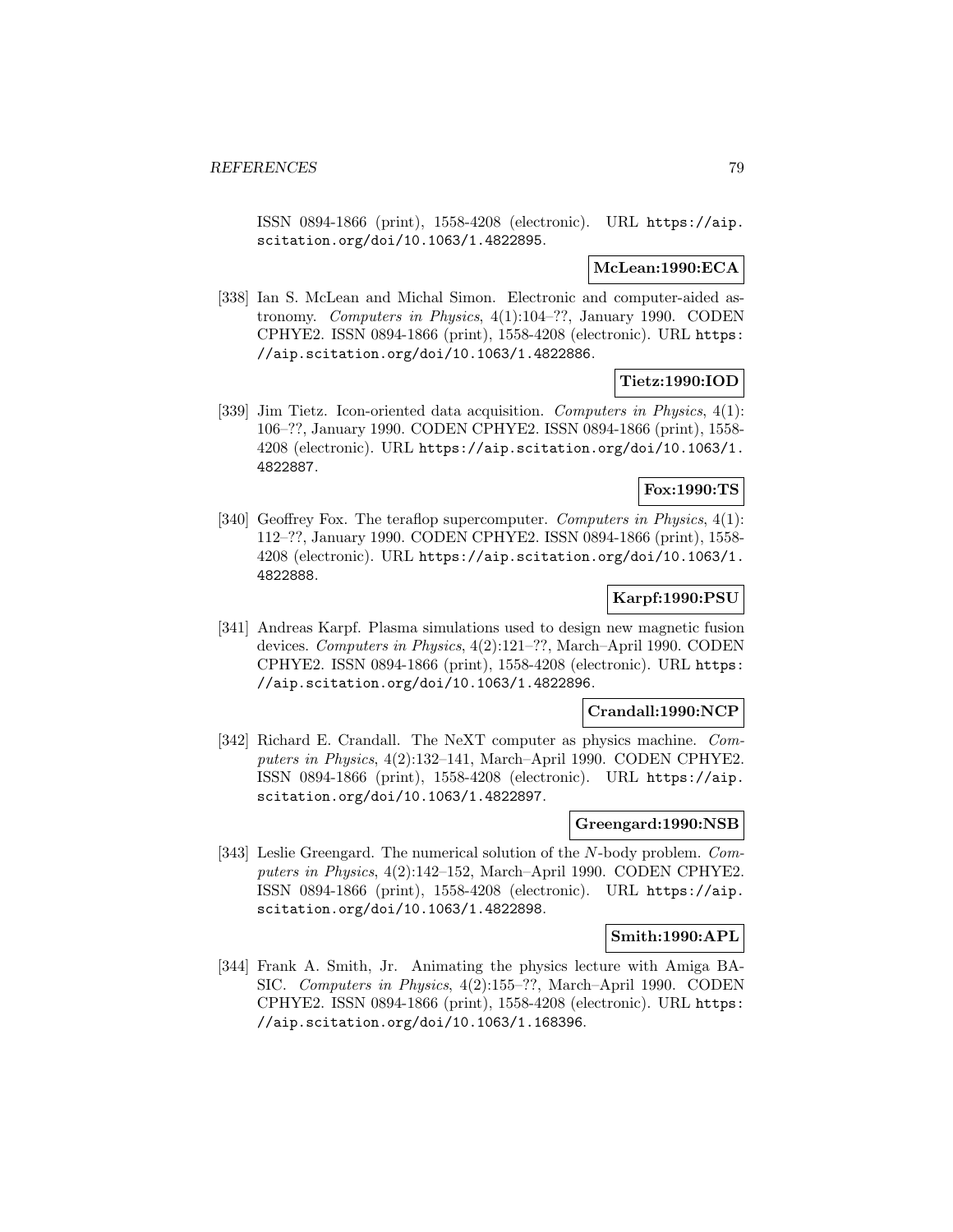## **Cahill:1990:HUM**

[345] Kevin Cahill. How to use MACSYMA to write long FORTRAN codes for noncompact simulations of gauge theories. Computers in Physics, 4(2):159–165, March–April 1990. CODEN CPHYE2. ISSN 0894-1866 (print), 1558-4208 (electronic). URL https://aip.scitation.org/ doi/10.1063/1.168380.

## **Mitchell:1990:CLI**

[346] J. Ross Mitchell, Peter Dickof, and Alan G. Law. A comparison of line integral algorithms. Computers in Physics, 4(2):166–??, March–April 1990. CODEN CPHYE2. ISSN 0894-1866 (print), 1558-4208 (electronic). URL https://aip.scitation.org/doi/10.1063/1.168381.

## **Yamazaki:1990:SAM**

[347] M. Yamazaki and Y. Murai. Simulation of an antiferromagnet by microcomputer. Computers in Physics, 4(2):173–??, March–April 1990. CO-DEN CPHYE2. ISSN 0894-1866 (print), 1558-4208 (electronic). URL https://aip.scitation.org/doi/10.1063/1.168360.

# **Yu:1990:QTP**

[348] K. W. Yu. Quantum transmission in periodic potentials: a transfer matrix approach. Computers in Physics, 4(2):176–??, March–April 1990. CODEN CPHYE2. ISSN 0894-1866 (print), 1558-4208 (electronic). URL https://aip.scitation.org/doi/10.1063/1.168361.

## **Bishop:1990:ISA**

[349] Marvin Bishop, Jordan D. Perel, and Victoria Swan. Investigation of sorting algorithms on a variety of computers. Computers in Physics, 4(2):179–??, March–April 1990. CODEN CPHYE2. ISSN 0894-1866 (print), 1558-4208 (electronic). URL https://aip.scitation.org/ doi/10.1063/1.168362.

#### **Tobochnik:1990:ERW**

[350] Jan Tobochnik. Efficient random walk algorithm for computing conductivity in continuum percolation systems. Computers in Physics, 4(2):181– ??, March–April 1990. CODEN CPHYE2. ISSN 0894-1866 (print), 1558- 4208 (electronic). URL https://aip.scitation.org/doi/10.1063/1. 168363.

## **Farrar:1990:GTS**

[351] Kelly A. Farrar and Adrian L. Melott. Gravity in twisted space. Computers in Physics, 4(2):185–??, March–April 1990. CODEN CPHYE2.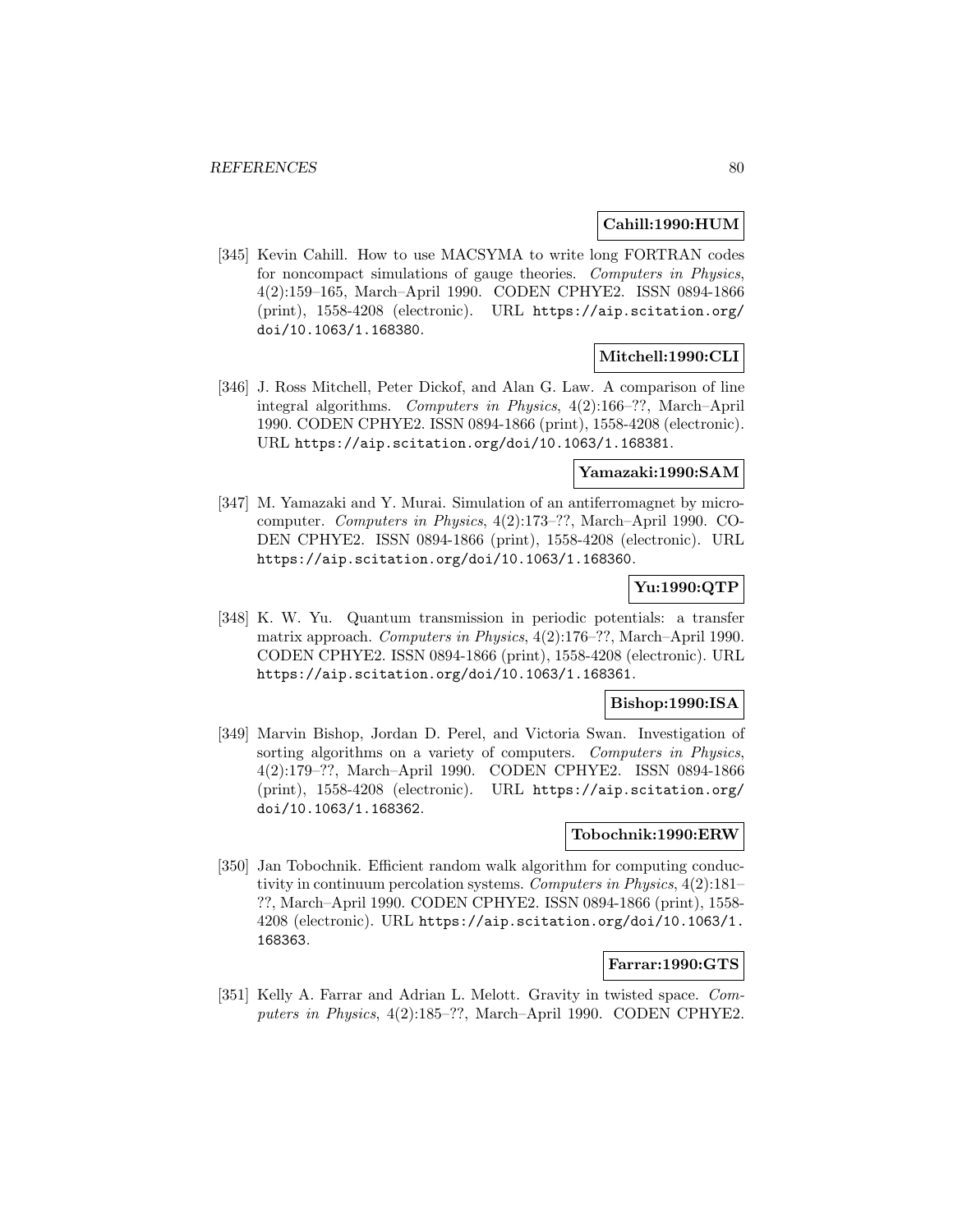ISSN 0894-1866 (print), 1558-4208 (electronic). URL https://aip. scitation.org/doi/10.1063/1.168364.

## **Press:1990:RSS**

[352] William H. Press and Glennys R. Farrar. Recursive stratified sampling for multidimensional Monte Carlo integration. Computers in Physics, 4(2):190–??, March–April 1990. CODEN CPHYE2. ISSN 0894-1866 (print), 1558-4208 (electronic). URL https://aip.scitation.org/ doi/10.1063/1.4822899.

# **Cook:1990:ICT**

[353] David M. Cook. Introducing computational tools in the upper-division undergraduate physics curriculum. Computers in Physics, 4(2):197–??, March–April 1990. CODEN CPHYE2. ISSN 0894-1866 (print), 1558- 4208 (electronic). URL https://aip.scitation.org/doi/10.1063/1. 4822900.

## **Gould:1990:MFC**

[354] Harvey Gould and Jan Tobochnik. More on fractals and chaos: Multifractals. Computers in Physics, 4(2):202–??, March–April 1990. CODEN CPHYE2. ISSN 0894-1866 (print), 1558-4208 (electronic). URL https: //aip.scitation.org/doi/10.1063/1.4822901.

# **Wolff:1990:EPS**

[355] Robert S. Wolff. Engineering paradigm shifts. Computers in Physics, 4(2):208–??, March–April 1990. CODEN CPHYE2. ISSN 0894-1866 (print), 1558-4208 (electronic). URL https://aip.scitation.org/ doi/10.1063/1.4822902.

#### **Maier:1990:DMA**

[356] W. L. Maier. Derive — a mathematical assistant. Computers in Physics, 4(2):210–??, March–April 1990. CODEN CPHYE2. ISSN 0894-1866 (print), 1558-4208 (electronic). URL https://aip.scitation.org/ doi/10.1063/1.4822903.

# **Nosenchuck:1990:BRN**

[357] Daniel M. Nosenchuck. Book review: Neural Computing Architectures: The Design of Brain-Like Machines, Igor Aleksander, 320pp., MIT Press, 1989 \$45. Computers in Physics, 4(2):212–??, March–April 1990. CO-DEN CPHYE2. ISSN 0894-1866 (print), 1558-4208 (electronic). URL https://aip.scitation.org/doi/10.1063/1.4822904.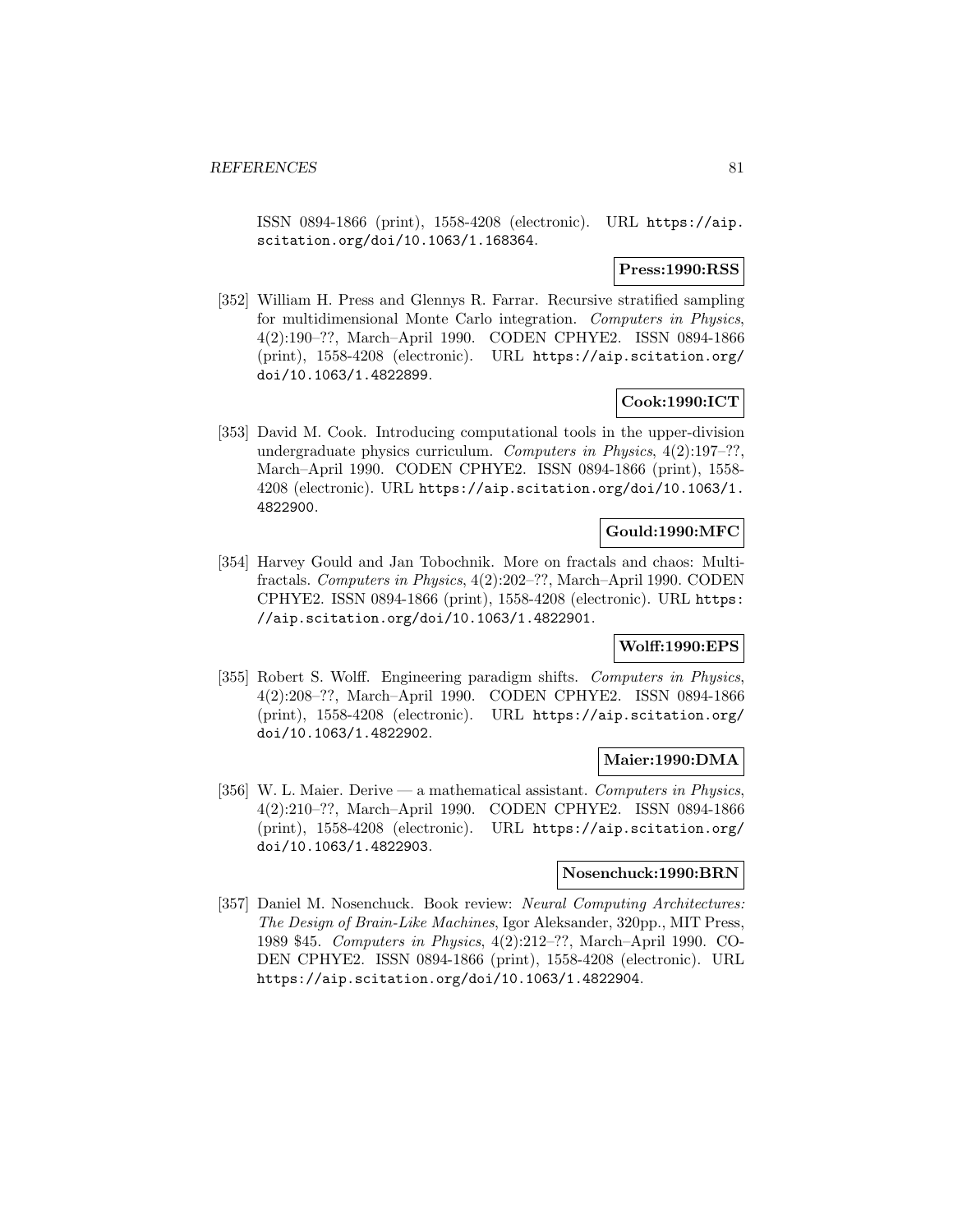### **Anonymous:1990:LLRa**

[358] Anonymous. Listings of the latest releases. Computers in Physics, 4 (2):213–??, March–April 1990. CODEN CPHYE2. ISSN 0894-1866 (print), 1558-4208 (electronic). URL https://aip.scitation.org/ doi/10.1063/1.4822905.

# **Bacon:1990:DTT**

[359] Ben Bacon. In defense of the Turing test. Computers in Physics, 4 (2):216–??, March–April 1990. CODEN CPHYE2. ISSN 0894-1866 (print), 1558-4208 (electronic). URL https://aip.scitation.org/ doi/10.1063/1.4822906.

## **Sowell:1990:NCA**

[360] Glenn Sowell. The NeXT Computer: Article or advertisement? Computers in Physics, 4(3):224–??, May 1990. CODEN CPHYE2. ISSN 0894- 1866 (print), 1558-4208 (electronic). URL https://aip.scitation. org/doi/10.1063/1.4822907.

# **Hamilton:1990:TT**

[361] Russell J. Hamilton. Turing test. Computers in Physics, 4(3):224-??, May 1990. CODEN CPHYE2. ISSN 0894-1866 (print), 1558-4208 (electronic). URL https://aip.scitation.org/doi/10.1063/1.4822908.

## **Wolff:1990:RNC**

[362] Robert S. Wolff. Report from NCGA conference. Computers in Physics, 4 (3):225–??, May 1990. CODEN CPHYE2. ISSN 0894-1866 (print), 1558- 4208 (electronic). URL https://aip.scitation.org/doi/10.1063/1. 4822909.

#### **McRae:1990:SSS**

[363] Gregory J. McRae and Armistead G. Russell. Smog, supercomputers and society. Computers in Physics, 4(3):227–??, May 1990. CODEN CPHYE2. ISSN 0894-1866 (print), 1558-4208 (electronic). URL https: //aip.scitation.org/doi/10.1063/1.4822910.

### **Chervin:1990:HPC**

[364] Robert M. Chervin. High performance computing and the grand challenge of climate modeling. Computers in Physics, 4(3):234–??, May 1990. CODEN CPHYE2. ISSN 0894-1866 (print), 1558-4208 (electronic). URL https://aip.scitation.org/doi/10.1063/1.4822911.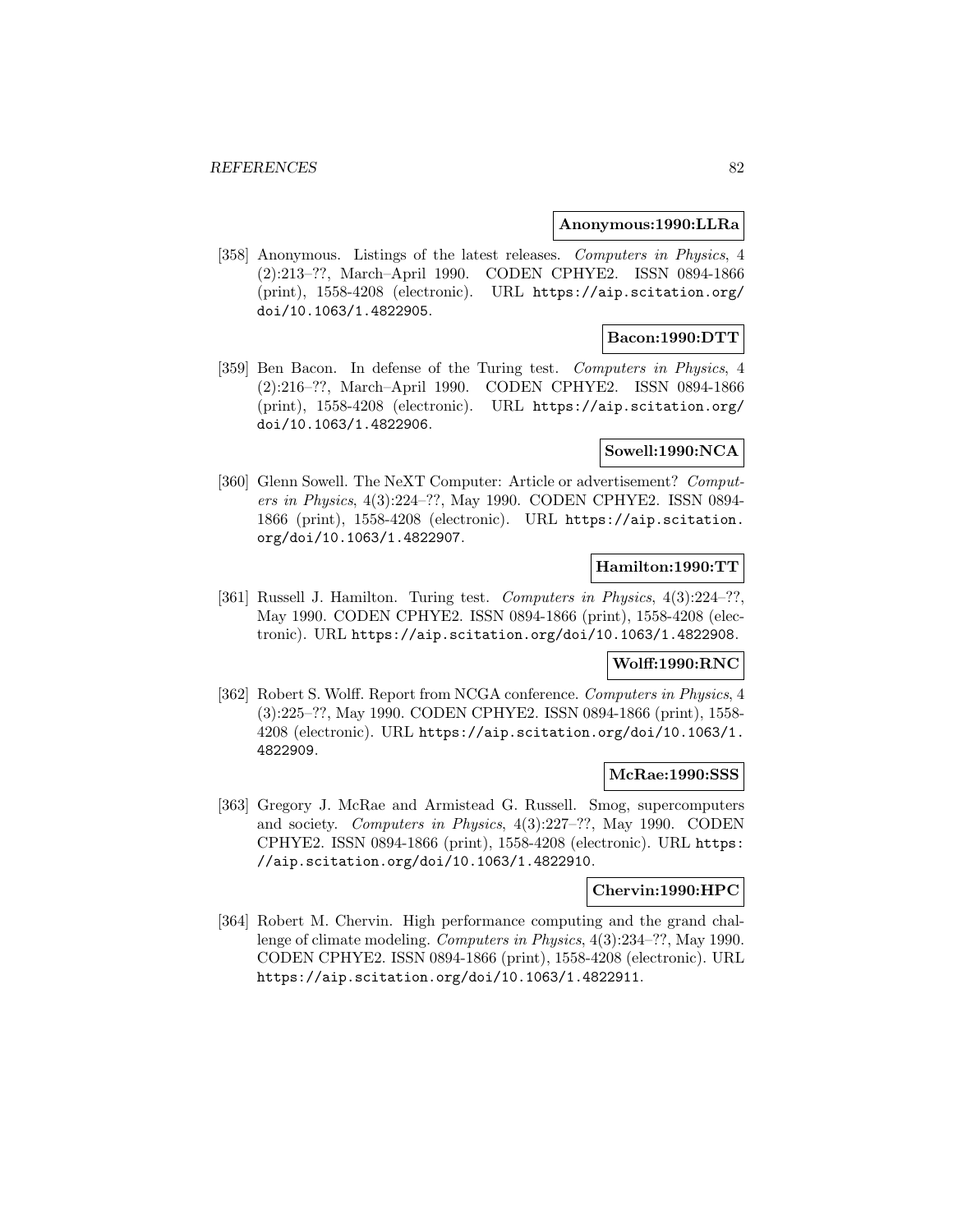### **Washington:1990:CSG**

[365] Warren M. Washington and Thomas W. Bettge. Computer simulation of the greenhouse effect. Computers in Physics, 4(3):240–??, May 1990. CODEN CPHYE2. ISSN 0894-1866 (print), 1558-4208 (electronic). URL https://aip.scitation.org/doi/10.1063/1.4822912.

## **Dozier:1990:LAE**

[366] Jeff Dozier. Looking ahead to EOS: The Earth observing system. Computers in Physics, 4(3):248–??, May 1990. CODEN CPHYE2. ISSN 0894- 1866 (print), 1558-4208 (electronic). URL https://aip.scitation. org/doi/10.1063/1.4822913.

## **Wolff:1990:VTG**

[367] Robert S. Wolff. Visualization 101: a tour guide of basic concepts. Computers in Physics, 4(3):260–??, May 1990. CODEN CPHYE2. ISSN 0894- 1866 (print), 1558-4208 (electronic). URL https://aip.scitation. org/doi/10.1063/1.4822914.

# **Manner:1990:PMA**

[368] R. Männer and O. Stucky. The Polyp multiprocessor: Architecture and applications in nuclear physics. Computers in Physics, 4(3):267–??, May 1990. CODEN CPHYE2. ISSN 0894-1866 (print), 1558-4208 (electronic). URL https://aip.scitation.org/doi/10.1063/1.168365.

# **Saleh:1990:TDA**

[369] A. H. M. Saleh. Time domain analysis of the impulse response of physical systems using optimization methods. Computers in Physics, 4(3):275–??, May 1990. CODEN CPHYE2. ISSN 0894-1866 (print), 1558-4208 (electronic). URL https://aip.scitation.org/doi/10.1063/1.168366.

### **Calitz:1990:AHP**

[370] M. F. Calitz, A. G. du Toit, and W. Drijfhout. Analysis of high-perveance electron guns. Computers in Physics, 4(3):280–??, May 1990. CODEN CPHYE2. ISSN 0894-1866 (print), 1558-4208 (electronic). URL https: //aip.scitation.org/doi/10.1063/1.168367.

#### **Esteban:1990:ACN**

[371] E. P. Esteban and E. Ramos. Algebraic computing and the Newman– Penrose formalism. Computers in Physics, 4(3):285–??, May 1990. CO-DEN CPHYE2. ISSN 0894-1866 (print), 1558-4208 (electronic). URL https://aip.scitation.org/doi/10.1063/1.168368.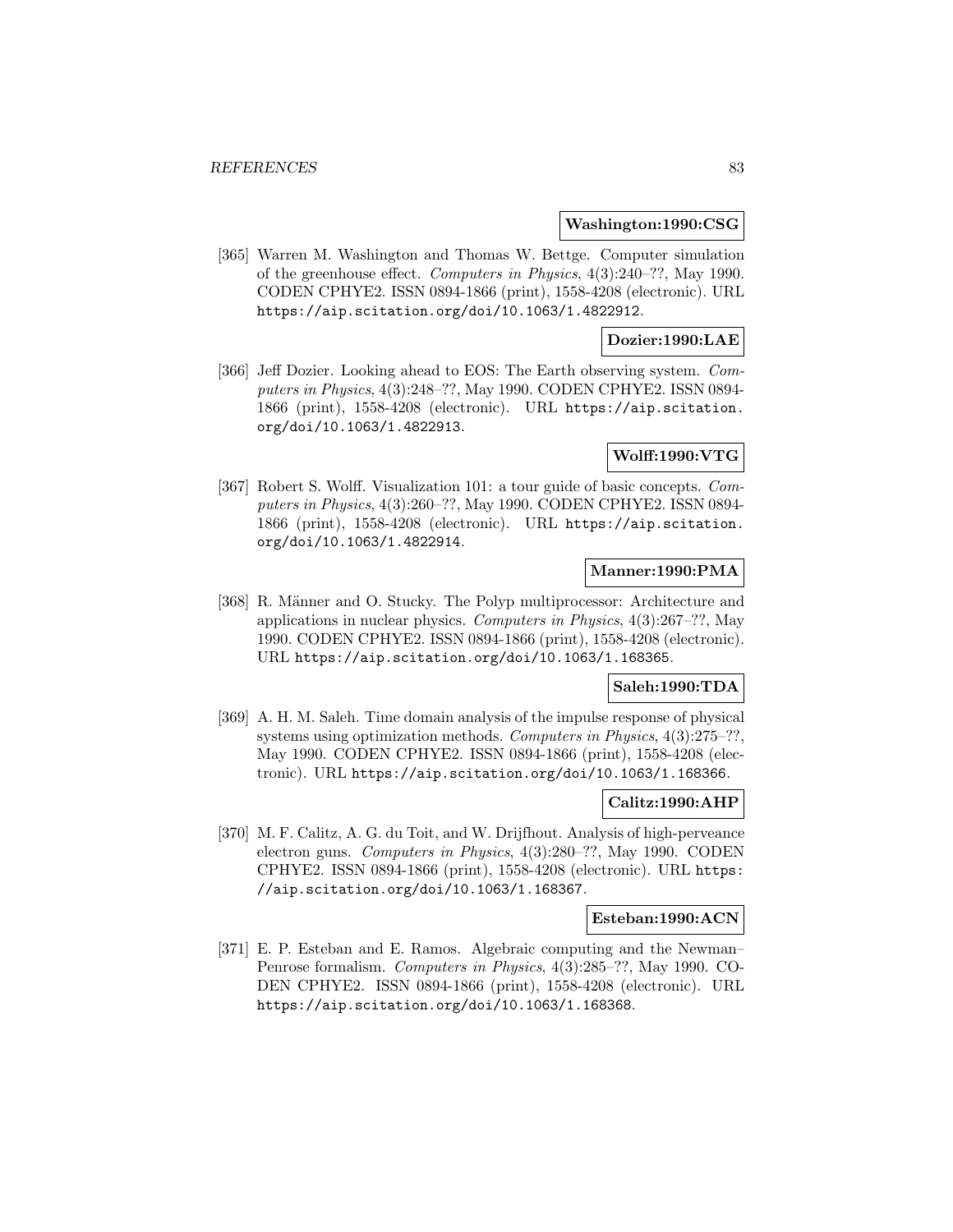### **Mansuripur:1990:SMR**

[372] Masud Mansuripur and Roscoe Giles. Simulation of the magnetizationreversal dynamics on the Connection Machine. Computers in Physics, 4 (3):291–??, May 1990. CODEN CPHYE2. ISSN 0894-1866 (print), 1558- 4208 (electronic). URL https://aip.scitation.org/doi/10.1063/1. 168369.

# **Roomany:1990:GTA**

[373] Hamzeh H. Roomany. A graph theoretic approach to the brachistochrone problem. Computers in Physics, 4(3):303–??, May 1990. CODEN CPHYE2. ISSN 0894-1866 (print), 1558-4208 (electronic). URL https: //aip.scitation.org/doi/10.1063/1.168370.

# **Cook:1990:CEU**

[374] David M. Cook. Computational exercises for the upper-division undergraduate physics curriculum. Computers in Physics, 4(3):308–??, May 1990. CODEN CPHYE2. ISSN 0894-1866 (print), 1558-4208 (electronic). URL https://aip.scitation.org/doi/10.1063/1.4822915.

### **Harris:1990:DW**

[375] R. Harris. Demons at work. Computers in Physics, 4(3):314–??, May 1990. CODEN CPHYE2. ISSN 0894-1866 (print), 1558-4208 (electronic). URL https://aip.scitation.org/doi/10.1063/1.4822916.

## **Press:1990:HFD**

[376] William H. Press and Saul A. Teukolsky. Hypergeometric functions by direct path integration. Computers in Physics, 4(3):320–??, May 1990. CODEN CPHYE2. ISSN 0894-1866 (print), 1558-4208 (electronic). URL https://aip.scitation.org/doi/10.1063/1.4822917.

### **Dory:1990:NN**

[377] Robert A. Dory. Neural networks. Computers in Physics, 4(3):324-??, May 1990. CODEN CPHYE2. ISSN 0894-1866 (print), 1558-4208 (electronic). URL https://aip.scitation.org/doi/10.1063/1.4822918.

### **Brandt:1990:QMP**

[378] Siegmund Brandt, Dieter Dahmen, and Roger P. Kohin. Quantum mechanics on the personal computer. Computers in Physics, 4(3):329–??, May 1990. CODEN CPHYE2. ISSN 0894-1866 (print), 1558-4208 (electronic). URL https://aip.scitation.org/doi/10.1063/1.4822919.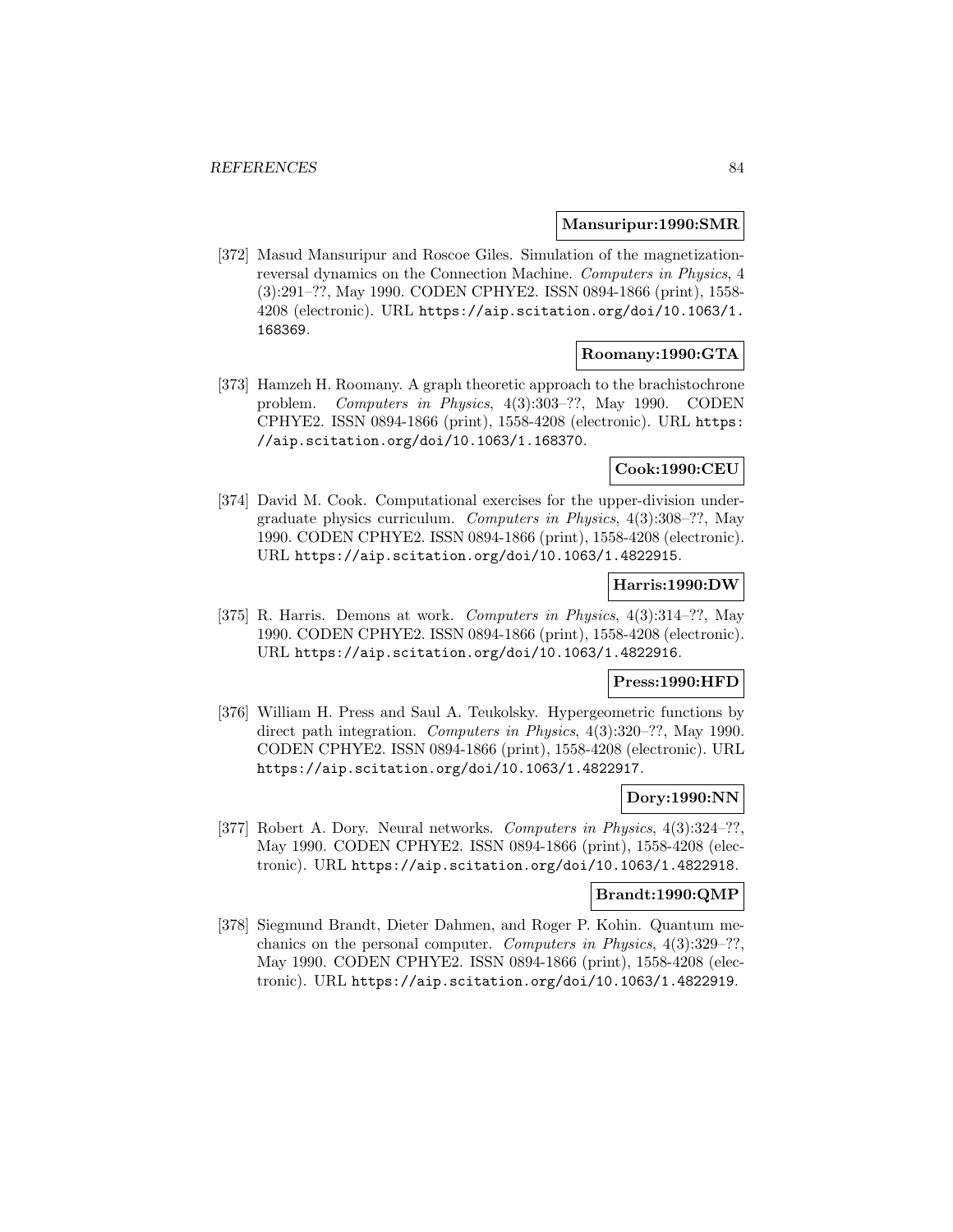### **Anonymous:1990:LLRb**

[379] Anonymous. Listings of the latest releases. Computers in Physics, 4(3): 332–??, May 1990. CODEN CPHYE2. ISSN 0894-1866 (print), 1558- 4208 (electronic). URL https://aip.scitation.org/doi/10.1063/1. 4822920.

## **Borchers:1990:CPO**

[380] Robert R. Borchers. Computers, physics and our world. Computers in Physics, 4(3):336–??, May 1990. CODEN CPHYE2. ISSN 0894- 1866 (print), 1558-4208 (electronic). URL https://aip.scitation. org/doi/10.1063/1.4822922.

## **Strugaru:1990:R**

[381] Crisan Strugaru. Romania. Computers in Physics, 4(4):344–??, July 1990. CODEN CPHYE2. ISSN 0894-1866 (print), 1558-4208 (electronic). URL https://aip.scitation.org/doi/10.1063/1.4822923.

### **Cothary:1990:BPP**

[382] Louise Cothary. Brown paper packages. Computers in Physics, 4(4): 344–??, July 1990. CODEN CPHYE2. ISSN 0894-1866 (print), 1558- 4208 (electronic). URL https://aip.scitation.org/doi/10.1063/1. 4822924.

## **Bacon:1990:GIJ**

[383] Ben Bacon. Government and industry jointly fund gigabit network research. Computers in Physics, 4(4):345–??, July 1990. CODEN CPHYE2. ISSN 0894-1866 (print), 1558-4208 (electronic). URL https: //aip.scitation.org/doi/10.1063/1.4822925.

# **Wolff:1990:MSC**

[384] Robert S. Wolff. The Macintosh scientific computing environment. Computers in Physics, 4(4):348–??, July 1990. CODEN CPHYE2. ISSN 0894- 1866 (print), 1558-4208 (electronic). URL https://aip.scitation. org/doi/10.1063/1.4822926.

### **Morrison:1990:RME**

[385] Richard A. Morrison. Remote monitoring of electric appliances with an intelligent monitor. Computers in Physics, 4(4):362–??, July 1990. CODEN CPHYE2. ISSN 0894-1866 (print), 1558-4208 (electronic). URL https://aip.scitation.org/doi/10.1063/1.4822927.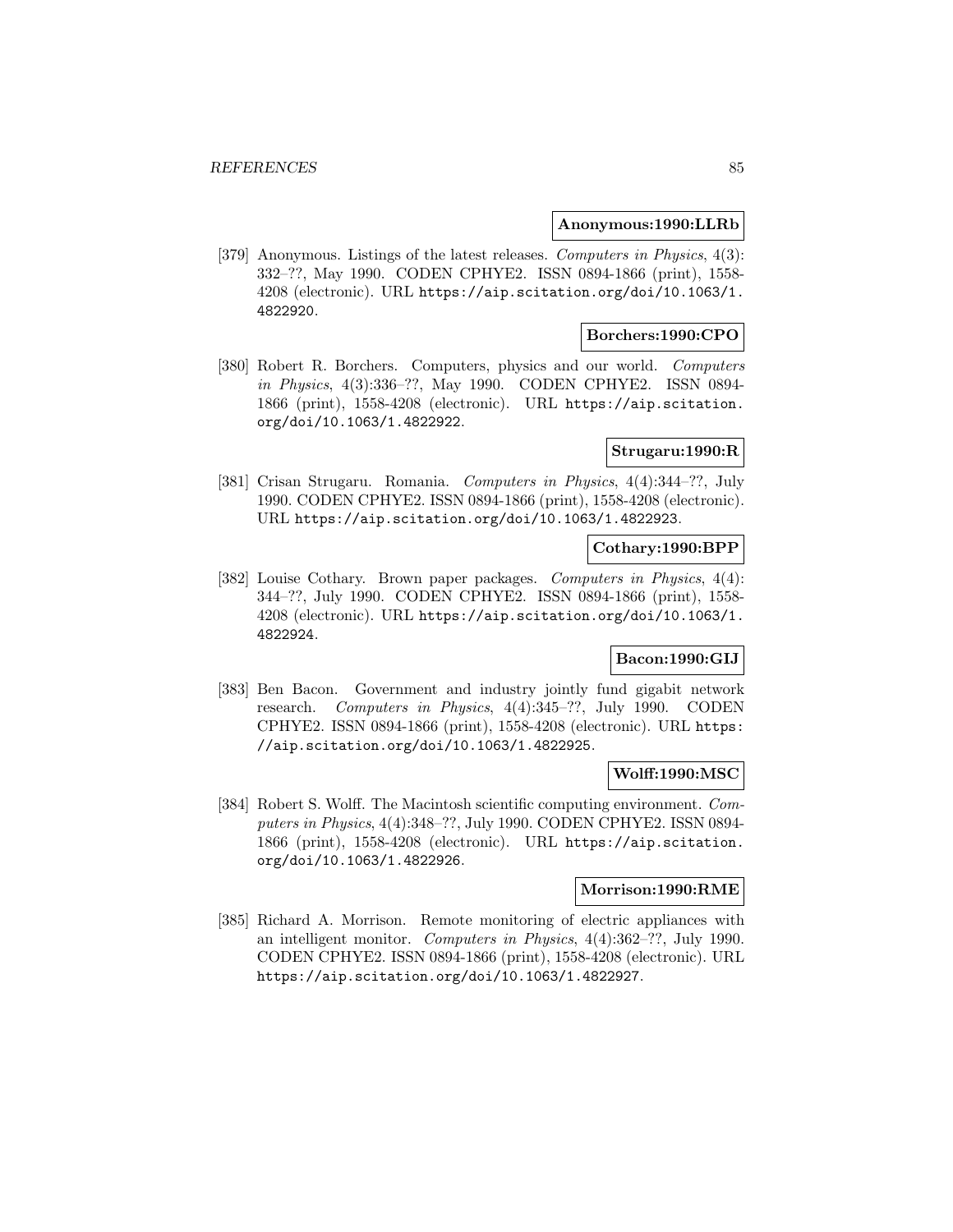### **Cahalan:1990:CRD**

[386] Robert F. Cahalan, Henning Leidecker, and Gabriel D. Cahalan. Chaotic rhythms of a dripping faucet. Computers in Physics, 4(4):368–??, July 1990. CODEN CPHYE2. ISSN 0894-1866 (print), 1558-4208 (electronic). URL https://aip.scitation.org/doi/10.1063/1.4822928.

### **Wampler:1990:OOP**

[387] K. Dean Wampler. The object-oriented programming paradigm (OOPP) and FORTRAN programs. Computers in Physics, 4(4):385–??, July 1990. CODEN CPHYE2. ISSN 0894-1866 (print), 1558-4208 (electronic). URL https://aip.scitation.org/doi/10.1063/1.168371.

### **Garner:1990:NSS**

[388] J. Garner. Numerical solution to the Schrödinger equation by constrained optimization. Computers in Physics, 4(4):395–??, July 1990. CODEN CPHYE2. ISSN 0894-1866 (print), 1558-4208 (electronic). URL https: //aip.scitation.org/doi/10.1063/1.168372.

### **Jacobson:1990:FDS**

[389] L. A. Jacobson. A fast data smoothing algorithm. Computers in Physics, 4(4):400–??, July 1990. CODEN CPHYE2. ISSN 0894-1866 (print), 1558-4208 (electronic). URL https://aip.scitation.org/doi/10. 1063/1.168373.

# **Lentz:1990:CFC**

[390] W. J. Lentz. Continued fraction calculation of spherical Bessel functions. Computers in Physics, 4(4):403–407, July 1990. CODEN CPHYE2. ISSN 0894-1866 (print), 1558-4208 (electronic). URL https://aip. scitation.org/doi/10.1063/1.168382.

#### **Aronson:1990:CSB**

[391] J. W. Aronson. CHAOS: a SUN-based program for analyzing chaotic systems. Computers in Physics, 4(4):408–??, July 1990. CODEN CPHYE2. ISSN 0894-1866 (print), 1558-4208 (electronic). URL https://aip. scitation.org/doi/10.1063/1.168383.

## **Horowitz:1990:GFL**

[392] E. J. Horowitz. A general field-line plotting algorithm. Computers in Physics, 4(4):418–??, July 1990. CODEN CPHYE2. ISSN 0894- 1866 (print), 1558-4208 (electronic). URL https://aip.scitation. org/doi/10.1063/1.168384.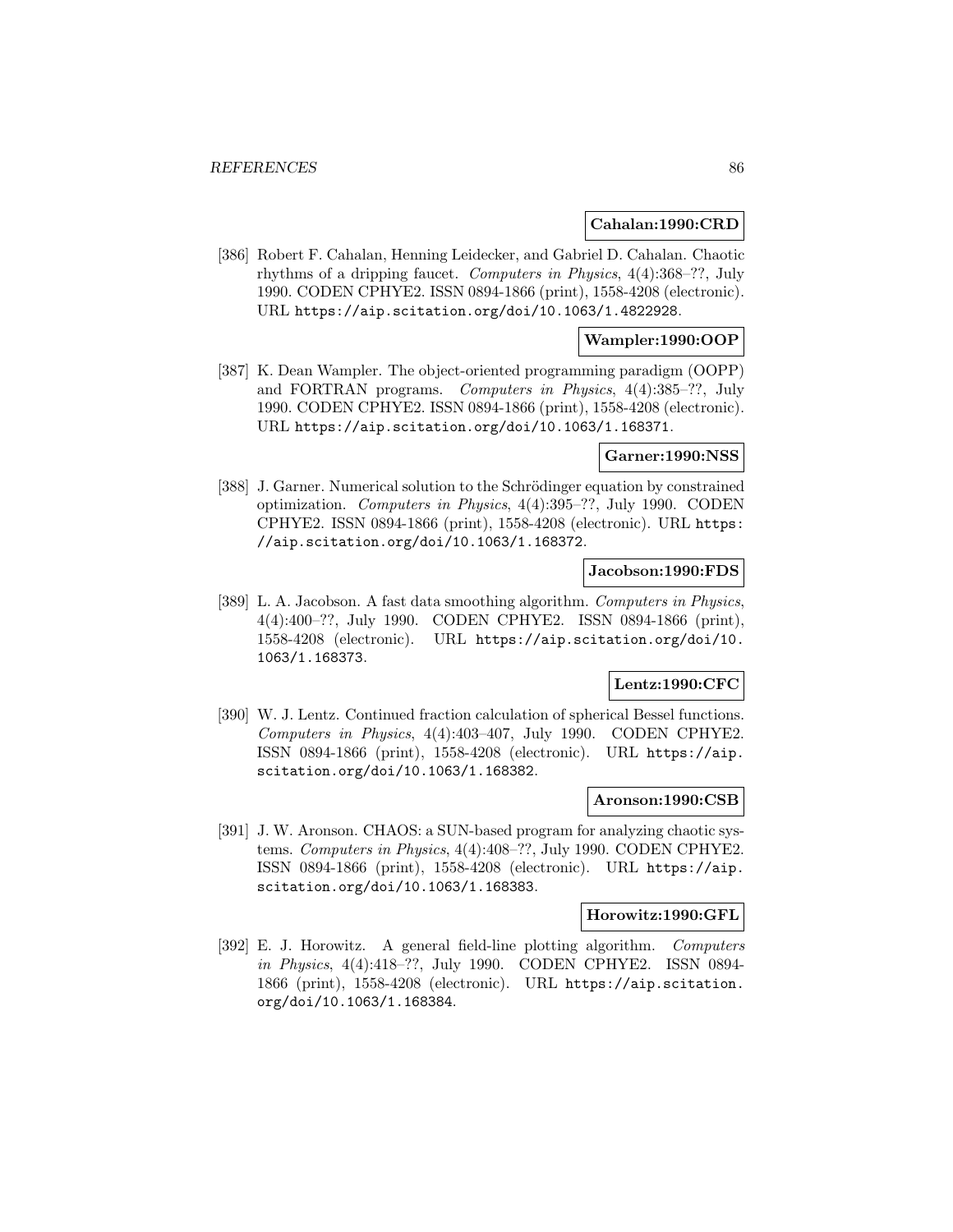### **Press:1990:OPG**

[393] William H. Press and Saul A. Teukolsky. Orthogonal polynomials and Gaussian quadrature with nonclassical weight functions. Computers in Physics, 4(4):423–??, July 1990. CODEN CPHYE2. ISSN 0894-1866 (print), 1558-4208 (electronic). URL https://aip.scitation.org/ doi/10.1063/1.4822929.

### **Sears:1990:STM**

[394] R. K. Sears, B. G. Orr, and T. M. Sanders, Jr. A scanning tunneling microscope for undergraduate laboratories. Computers in Physics, 4(4): 427–??, July 1990. CODEN CPHYE2. ISSN 0894-1866 (print), 1558- 4208 (electronic). URL https://aip.scitation.org/doi/10.1063/1. 4822930.

# **Tobochnik:1990:IQM**

[395] Jan Tobochnik, Harvey Gould, and Kenneth Mulder. An introduction to quantum Monte Carlo. Computers in Physics, 4(4):431–??, July 1990. CODEN CPHYE2. ISSN 0894-1866 (print), 1558-4208 (electronic). URL https://aip.scitation.org/doi/10.1063/1.4822931.

### **Watson:1990:CCT**

[396] Val Watson. The change in critical technologies for computational physics. Computers in Physics, 4(4):436–??, July 1990. CODEN CPHYE2. ISSN 0894-1866 (print), 1558-4208 (electronic). URL https: //aip.scitation.org/doi/10.1063/1.4822932.

# **Visscher:1990:FEC**

[397] Pieter B. Visscher and Hilliard K. Macomber. Fields and electrodynamics a computer-compatible introduction. Computers in Physics, 4(4):441–??, July 1990. CODEN CPHYE2. ISSN 0894-1866 (print), 1558-4208 (electronic). URL https://aip.scitation.org/doi/10.1063/1.4822933.

#### **Anonymous:1990:LLRc**

[398] Anonymous. Listings of the latest releases. Computers in Physics, 4(4): 443–??, July 1990. CODEN CPHYE2. ISSN 0894-1866 (print), 1558- 4208 (electronic). URL https://aip.scitation.org/doi/10.1063/1. 4822934.

#### **Bacon:1990:EJ**

[399] Ben Bacon. The electronic journal? Computers in Physics, 4(4):448–??, July 1990. CODEN CPHYE2. ISSN 0894-1866 (print), 1558-4208 (electronic). URL https://aip.scitation.org/doi/10.1063/1.4822935.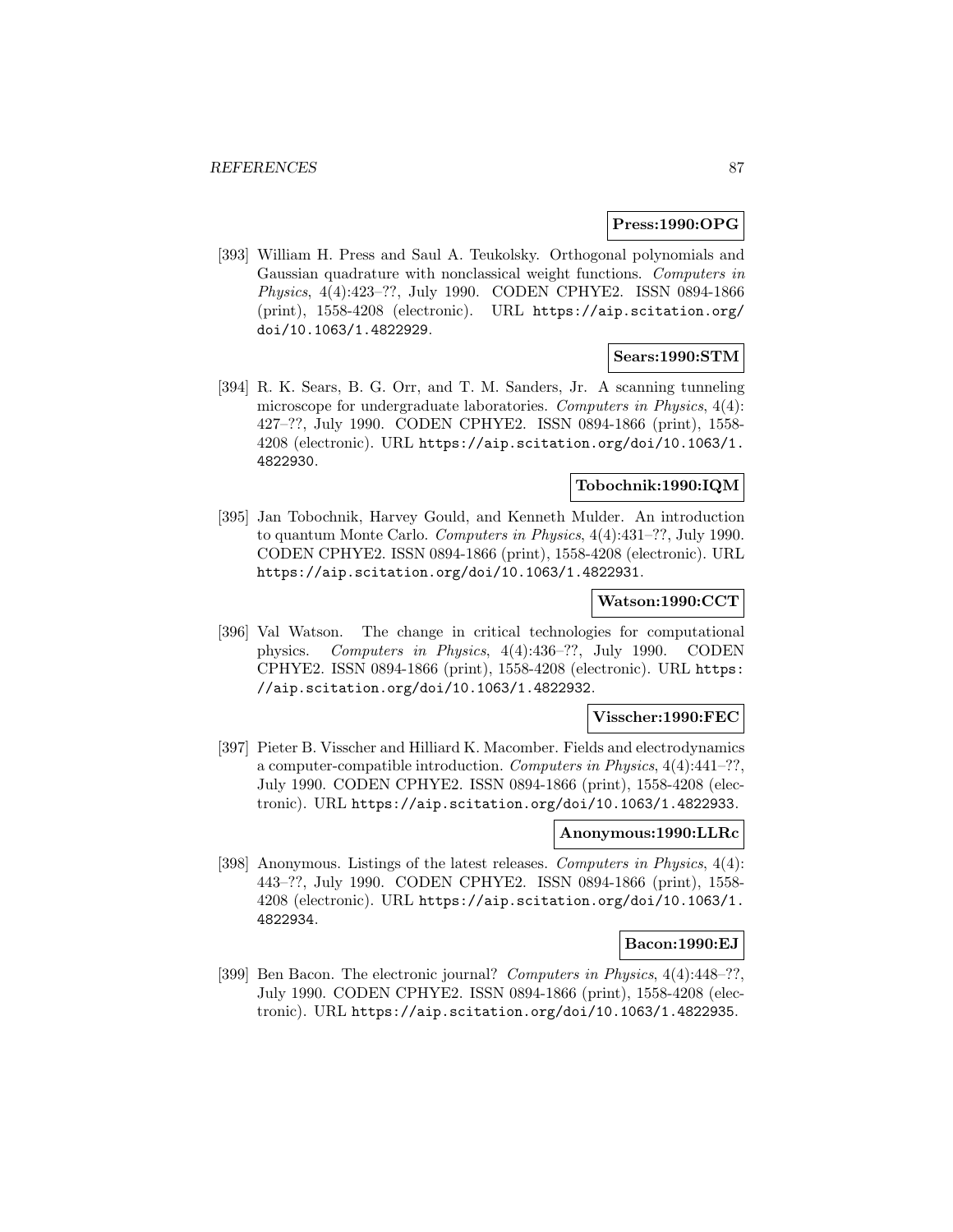# **Coats:1990:FA**

[400] C. F. Coats. Friendly Amigas. *Computers in Physics*, 4(5):456–??, September 1990. CODEN CPHYE2. ISSN 0894-1866 (print), 1558- 4208 (electronic). URL https://aip.scitation.org/doi/10.1063/1. 4822936.

## **Bacon:1990:MMG**

[401] Ben Bacon. Micro to macro grand challenges. Computers in Physics, 4(5):457–??, September 1990. CODEN CPHYE2. ISSN 0894-1866 (print), 1558-4208 (electronic). URL https://aip.scitation.org/ doi/10.1063/1.4822937.

# **Pickover:1990:WC**

[402] Clifford A. Pickover. The world of chaos. *Computers in Physics*, 4(5): 460–??, September 1990. CODEN CPHYE2. ISSN 0894-1866 (print), 1558-4208 (electronic). URL https://aip.scitation.org/doi/10. 1063/1.4822938.

## **Field:1990:SC**

[403] Mike Field and Martin Golubitsky. Symmetric chaos. Computers in Physics, 4(5):470–??, September 1990. CODEN CPHYE2. ISSN 0894- 1866 (print), 1558-4208 (electronic). URL https://aip.scitation. org/doi/10.1063/1.4822939.

## **Markus:1990:CMC**

[404] Mario Markus. Chaos in maps with continuous and discontinuous maxima. Computers in Physics, 4(5):481–??, September 1990. CODEN CPHYE2. ISSN 0894-1866 (print), 1558-4208 (electronic). URL https: //aip.scitation.org/doi/10.1063/1.4822940.

#### **Rossler:1990:SSS**

[405] O. E. Rössler, M. Klein, G. Baier, J. Parisi, J. Peinke, M. Krug, and J. L. Hudson. Sierpinski sponge in a simple generic diffeomorphism. Computers in Physics, 4(5):494–??, September 1990. CODEN CPHYE2. ISSN 0894-1866 (print), 1558-4208 (electronic). URL https://aip. scitation.org/doi/10.1063/1.4822941.

#### **Frame:1990:CSD**

[406] Michael Frame and Lynne Erdman. Coloring schemes and the dynamical structure of iterated function systems. Computers in Physics, 4(5):500– ??, September 1990. CODEN CPHYE2. ISSN 0894-1866 (print), 1558- 4208 (electronic). URL https://aip.scitation.org/doi/10.1063/1. 4822942.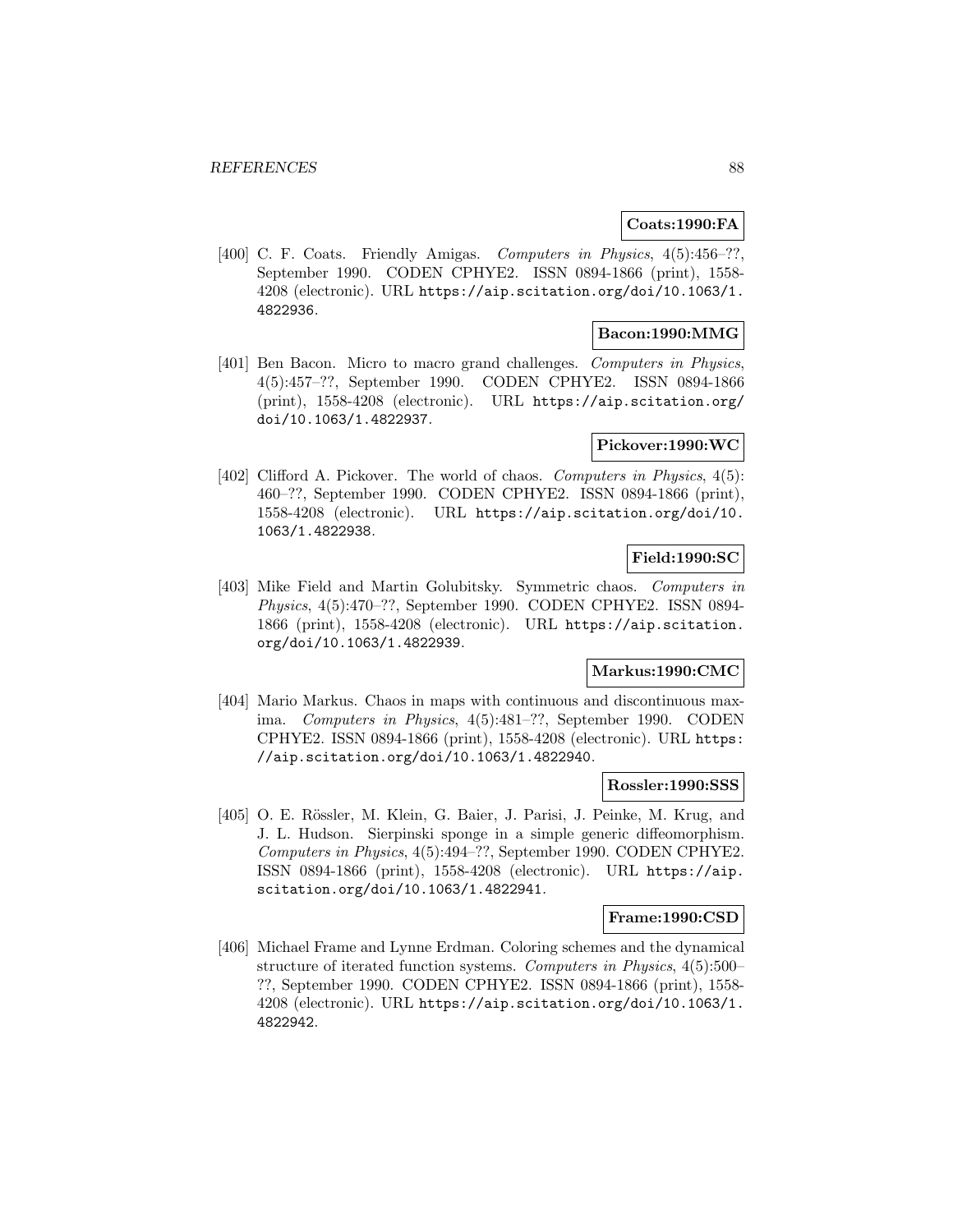### **Wells:1990:TDF**

[407] N. H. Wells, C. S. Burrus, G. E. Desobry, and A. L. Boyer. Threedimensional Fourier convolution with an array processor. Computers in Physics, 4(5):507–??, September 1990. CODEN CPHYE2. ISSN 0894- 1866 (print), 1558-4208 (electronic). URL https://aip.scitation. org/doi/10.1063/1.168385.

## **Arnold:1990:MPE**

[408] Clifford N. Arnold. Methods for performance evaluation of algorithms and computers. Computers in Physics, 4(5):514–??, September 1990. CODEN CPHYE2. ISSN 0894-1866 (print), 1558-4208 (electronic). URL https://aip.scitation.org/doi/10.1063/1.168386.

## **DeAcetis:1990:UAT**

[409] Louis A. DeAcetis, Oron Schmidt, and Kumar Krishen. Using ADA tasks to simulate operating equipment. Computers in Physics, 4(5):521– ??, September 1990. CODEN CPHYE2. ISSN 0894-1866 (print), 1558- 4208 (electronic). URL https://aip.scitation.org/doi/10.1063/1. 168387.

### **Blackburn:1990:MSN**

[410] James A. Blackburn and H. J. T. Smith. Modeling superconducting networks containing Josephson junctions by means of PC-based circuit simulation software. Computers in Physics, 4(5):526–??, September 1990. CODEN CPHYE2. ISSN 0894-1866 (print), 1558-4208 (electronic). URL https://aip.scitation.org/doi/10.1063/1.168388.

## **Ning:1990:MSA**

[411] Xiaohui Ning. Modeling saturable absorption using 3-D spreadsheets. Computers in Physics, 4(5):532–??, September 1990. CODEN CPHYE2. ISSN 0894-1866 (print), 1558-4208 (electronic). URL https://aip. scitation.org/doi/10.1063/1.168389.

# **Wolff:1990:EVW**

[412] Robert S. Wolff. Exploratory visualization — the "war" on data glut. Computers in Physics, 4(5):536–??, September 1990. CODEN CPHYE2. ISSN 0894-1866 (print), 1558-4208 (electronic). URL https://aip. scitation.org/doi/10.1063/1.4822943.

### **Donnelly:1990:CFA**

[413] Denis Donnelly. CIP's first annual software contest: The winners. Computers in Physics, 4(5):540–??, September 1990. CODEN CPHYE2.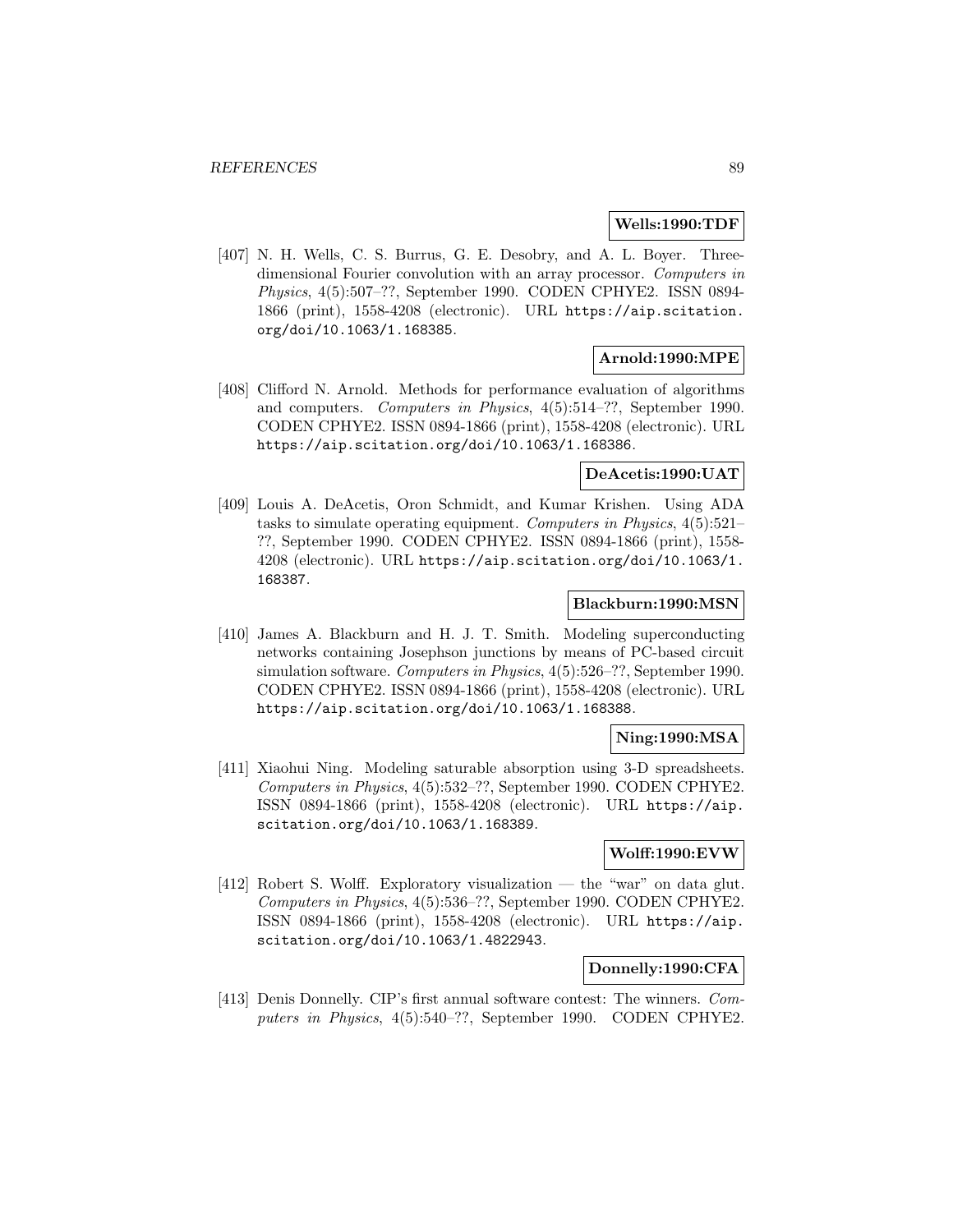ISSN 0894-1866 (print), 1558-4208 (electronic). URL https://aip. scitation.org/doi/10.1063/1.4822944.

### **Srivastava:1990:HC**

[414] Niraj Srivastava, Charles Kaufman, and Gerhard Müller. Hamiltonian chaos. Computers in Physics, 4(5):549–??, September 1990. CODEN CPHYE2. ISSN 0894-1866 (print), 1558-4208 (electronic). URL https: //aip.scitation.org/doi/10.1063/1.4822945.

# **Press:1990:FVI**

[415] William H. Press and Saul A. Teukolsky. Fredholm and Volterra integral equations of the second kind. Computers in Physics,  $4(5):554-??$ , September 1990. CODEN CPHYE2. ISSN 0894-1866 (print), 1558- 4208 (electronic). URL https://aip.scitation.org/doi/10.1063/1. 4822946.

# **Dory:1990:MS**

[416] Robert A. Dory. Macros in a spreadsheet. Computers in Physics, 4(5): 558–??, September 1990. CODEN CPHYE2. ISSN 0894-1866 (print), 1558-4208 (electronic). URL https://aip.scitation.org/doi/10. 1063/1.4822947.

# **Baker:1990:CDI**

[417] G. L. Baker, J. P. Gollub, and Rick Turner. Chaotic dynamics — an introduction. Computers in Physics, 4(5):562–??, September 1990. CO-DEN CPHYE2. ISSN 0894-1866 (print), 1558-4208 (electronic). URL https://aip.scitation.org/doi/10.1063/1.4822948.

### **Thompson:1990:NDC**

[418] J. M. T. Thompson, H. B. Stewart, and Rick Turner. Nonlinear dynamics and chaos. Computers in Physics, 4(5):562–??, September 1990. CODEN CPHYE2. ISSN 0894-1866 (print), 1558-4208 (electronic). URL https: //aip.scitation.org/doi/10.1063/1.4822949.

## **Wiggins:1990:IAN**

[419] Stephen Wiggins and David S. Mazel. Introduction to applied nonlinear dynamical systems and chaos. Computers in Physics, 4(5):563–??, September 1990. CODEN CPHYE2. ISSN 0894-1866 (print), 1558- 4208 (electronic). URL https://aip.scitation.org/doi/10.1063/1. 4822950.

# **Anonymous:1990:LLRd**

[420] Anonymous. Listings of the latest releases. Computers in Physics, 4(5): 564–??, September 1990. CODEN CPHYE2. ISSN 0894-1866 (print),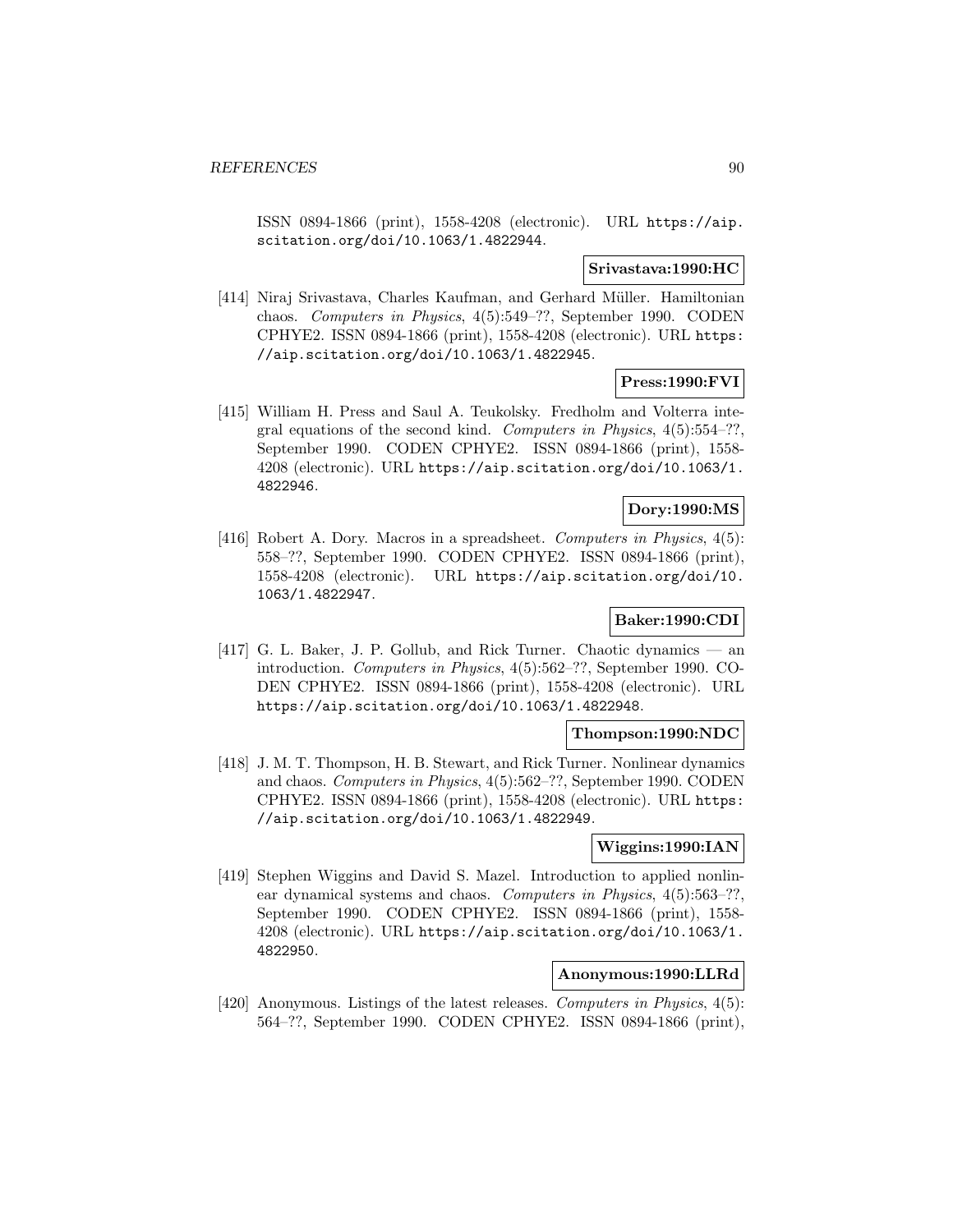1558-4208 (electronic). URL https://aip.scitation.org/doi/10. 1063/1.4822951.

### **Pickover:1990:TFA**

[421] Clifford A. Pickover. The twenty-fourth annual meeting of Chaos Society. Computers in Physics, 4(5):568–??, September 1990. CODEN CPHYE2. ISSN 0894-1866 (print), 1558-4208 (electronic). URL https: //aip.scitation.org/doi/10.1063/1.4822952.

## **Anonymous:1990:PCH**

[422] Anonymous. Physics Computing '91 to be held June 10–14 at San Jose Convention Center. Computers in Physics, 4(6):577–??, November 1990. CODEN CPHYE2. ISSN 0894-1866 (print), 1558-4208 (electronic). URL https://aip.scitation.org/doi/10.1063/1.4822953.

### **Banko:1990:MS**

[423] Brad Banko. Monitor safety. Computers in Physics, 4(6):581–??, November 1990. CODEN CPHYE2. ISSN 0894-1866 (print), 1558-4208 (electronic). URL https://aip.scitation.org/doi/10.1063/1.4822954.

## **Graves:1990:CAP**

[424] David B. Graves and Richard A. Gottscho. Computer applications in plasma materials processing. Computers in Physics, 4(6):584–??, November 1990. CODEN CPHYE2. ISSN 0894-1866 (print), 1558-4208 (electronic). URL https://aip.scitation.org/doi/10.1063/1.4822955.

### **Flanagan:1990:CSC**

[425] J. L. Flanagan. Computers in speech communications research. Computers in Physics, 4(6):592-??, November 1990. CODEN CPHYE2. ISSN 0894-1866 (print), 1558-4208 (electronic). URL https://aip. scitation.org/doi/10.1063/1.4822956.

## **Bitz:1990:DVV**

[426] François J. Bitz and Norman J. Zabusky. David and "visiometrics": Visualizing and quantifying evolving amorphous objects. Computers in Physics, 4(6):603–??, November 1990. CODEN CPHYE2. ISSN 0894- 1866 (print), 1558-4208 (electronic). URL https://aip.scitation. org/doi/10.1063/1.4822957.

### **Younan:1990:SFR**

[427] Nicolas H. Younan and William G. Frazier. A statistic filter routine. Computers in Physics, 4(6):615–??, November 1990. CODEN CPHYE2.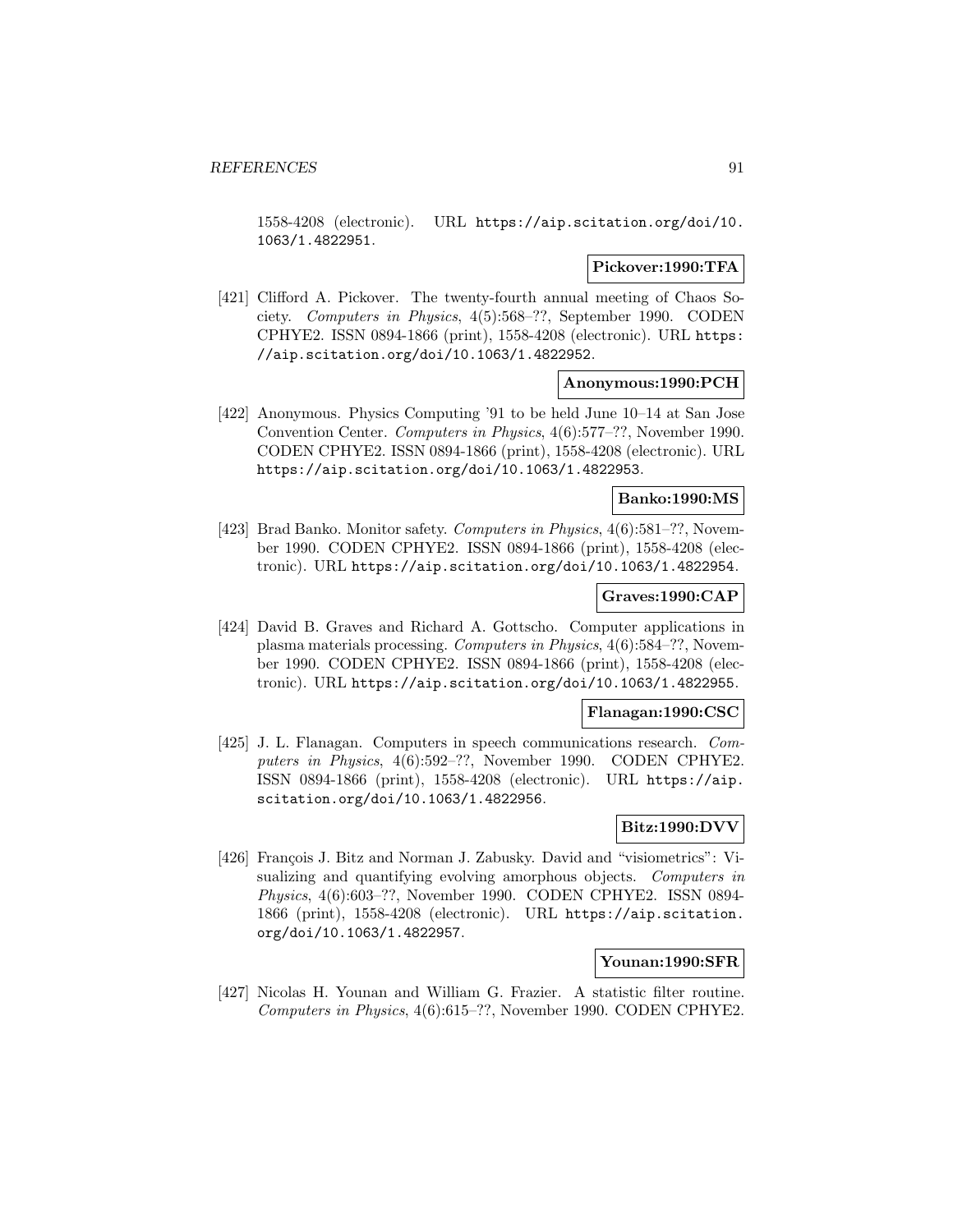ISSN 0894-1866 (print), 1558-4208 (electronic). URL https://aip. scitation.org/doi/10.1063/1.168390.

## **Leclerc:1990:SCC**

[428] G. Leclerc and L. Sanche. Spreadsheets for computing charged-particle trajectories in 3-D electrostatic fields. Computers in Physics, 4(6):617– ??, November 1990. CODEN CPHYE2. ISSN 0894-1866 (print), 1558- 4208 (electronic). URL https://aip.scitation.org/doi/10.1063/1. 168391.

# **Laeri:1990:SCM**

[429] Franco Laeri. Some comments on maximum entropy spectral analysis of time series. Computers in Physics, 4(6):627–??, November 1990. CODEN CPHYE2. ISSN 0894-1866 (print), 1558-4208 (electronic). URL https: //aip.scitation.org/doi/10.1063/1.168392.

### **Sachar:1990:OCS**

[430] Kenneth S. Sachar and Barry Goldstein. Optimization of the controlled separation of biologically active diagnostic magnetic probes. Computers in Physics, 4(6):637–??, November 1990. CODEN CPHYE2. ISSN 0894- 1866 (print), 1558-4208 (electronic). URL https://aip.scitation. org/doi/10.1063/1.168393.

# **Welch:1990:ICT**

[431] Daniel W. Welch. Imaging by convergent tiling. Computers in Physics, 4 (6):645–??, November 1990. CODEN CPHYE2. ISSN 0894-1866 (print), 1558-4208 (electronic). URL https://aip.scitation.org/doi/10. 1063/1.168394.

# **Wolff:1990:NTM**

[432] Robert S. Wolff. Navigating through multi-dimensional data sets: Dynamical user interface issues. Computers in Physics, 4(6):650–??, November 1990. CODEN CPHYE2. ISSN 0894-1866 (print), 1558-4208 (electronic). URL https://aip.scitation.org/doi/10.1063/1.4822958.

#### **Horbatsch:1990:TCL**

[433] Marko Horbatsch. Teaching calculus and linear algebra with DE-RIVE(R). Computers in Physics, 4(6):656–??, November 1990. CODEN CPHYE2. ISSN 0894-1866 (print), 1558-4208 (electronic). URL https: //aip.scitation.org/doi/10.1063/1.4822959.

# **Reynolds:1990:DQM**

[434] Peter J. Reynolds, Jan Tobochnik, and Harvey Gould. Diffusion quantum Monte Carlo. Computers in Physics, 4(6):662–??, November 1990.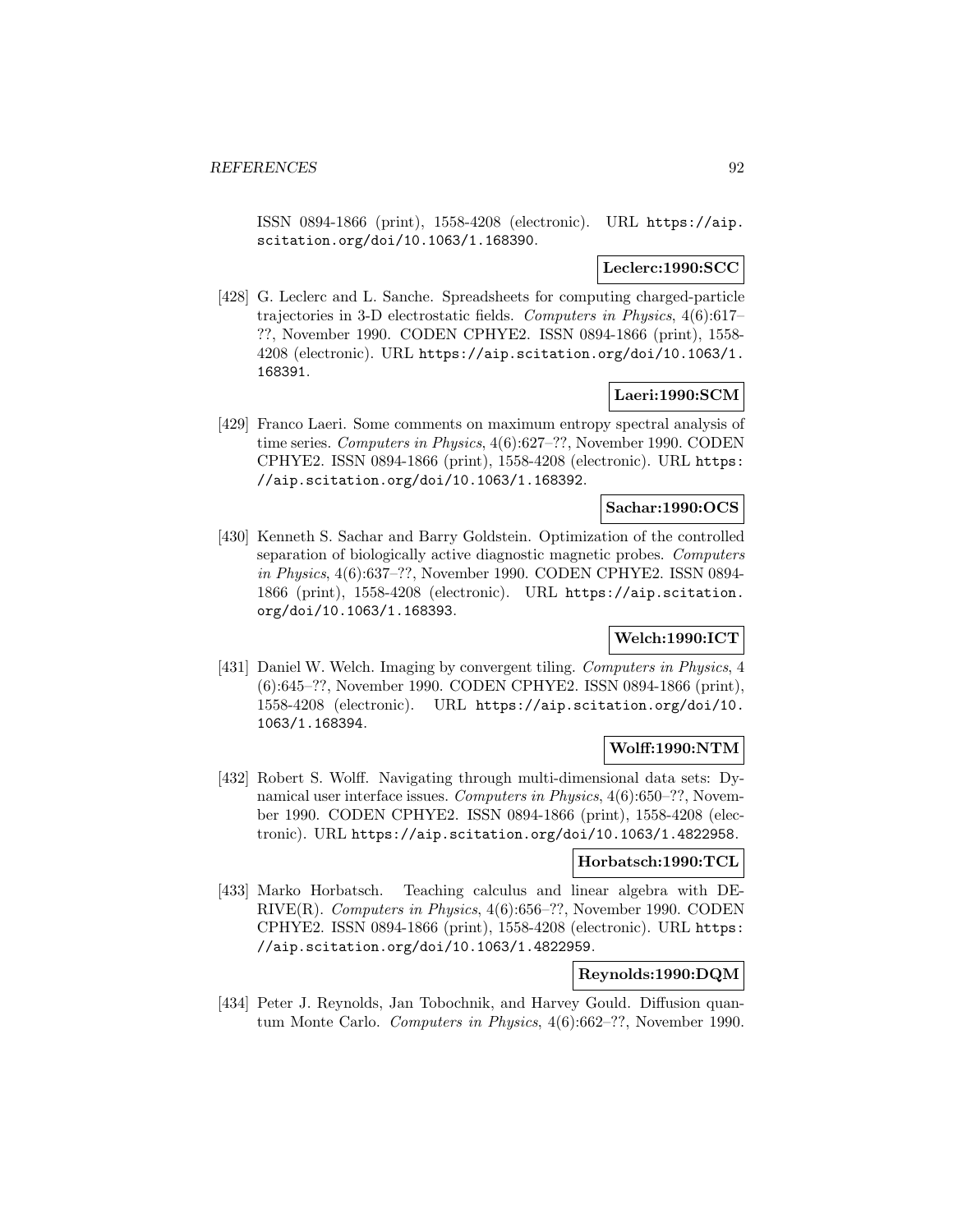CODEN CPHYE2. ISSN 0894-1866 (print), 1558-4208 (electronic). URL https://aip.scitation.org/doi/10.1063/1.4822960.

## **Press:1990:SGS**

[435] William H. Press and Saul A. Teukolsky. Savitzky-Golay smoothing filters. Computers in Physics, 4(6):669–??, November 1990. CODEN CPHYE2. ISSN 0894-1866 (print), 1558-4208 (electronic). URL https: //aip.scitation.org/doi/10.1063/1.4822961.

# **Duffy:1990:IGD**

[436] Philip B. Duffy. Igor: Graphics and data analysis for the Macintosh. Computers in Physics, 4(6):673–??, November 1990. CODEN CPHYE2. ISSN 0894-1866 (print), 1558-4208 (electronic). URL https://aip. scitation.org/doi/10.1063/1.4822962.

# **Borchers:1990:DAM**

[437] Robert R. Borchers. The dog ate the manuscript. Computers in Physics, 4(6):680–??, November 1990. CODEN CPHYE2. ISSN 0894- 1866 (print), 1558-4208 (electronic). URL https://aip.scitation. org/doi/10.1063/1.4822963.

# **Zeyher:1991:CC**

[438] Allen Zeyher. Chaos in the classroom. Computers in Physics, 5(1): 9–??, March 1991. CODEN CPHYE2. ISSN 0894-1866 (print), 1558- 4208 (electronic). URL https://aip.scitation.org/doi/10.1063/1. 4822974.

# **Jong:1991:CIP**

[439] Marvin L. De Jong. Computers in introductory physics. Computers in Physics, 5(1):12–??, March 1991. CODEN CPHYE2. ISSN 0894- 1866 (print), 1558-4208 (electronic). URL https://aip.scitation. org/doi/10.1063/1.4822964.

# **Taylor:1991:MC**

[440] Cyrus Taylor. Mathematica in the classroom. Computers in Physics, 5 (1):16–21, March 1991. CODEN CPHYE2. ISSN 0894-1866 (print), 1558- 4208 (electronic). URL https://aip.scitation.org/doi/10.1063/1. 4822966.

## **Cline:1991:NPD**

[441] Richard W. Cline. Networking a physics department: a case history. Computers in Physics, 5(1):22–??, March 1991. CODEN CPHYE2. ISSN 0894-1866 (print), 1558-4208 (electronic). URL https://aip. scitation.org/doi/10.1063/1.4822967.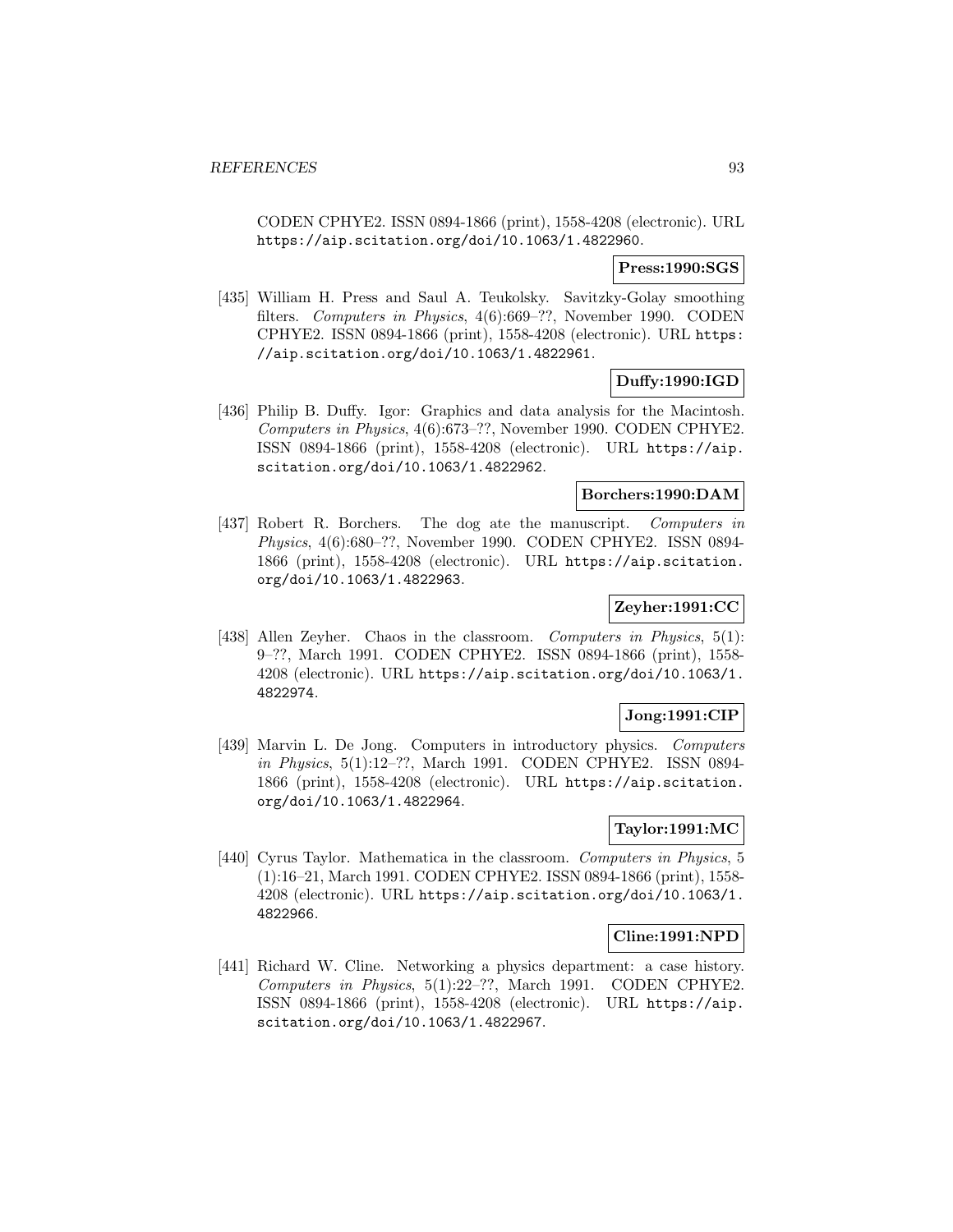### **Mazur:1991:CWT**

[442] Eric Mazur. Can we teach computers to teach? Computers in Physics, 5 (1):31–??, March 1991. CODEN CPHYE2. ISSN 0894-1866 (print), 1558- 4208 (electronic). URL https://aip.scitation.org/doi/10.1063/1. 4822968.

# **Whitton:1991:VSU**

[443] Mary C. Whitton. Visualization for Sun users. Computers in Physics, 5 (1):40–??, March 1991. CODEN CPHYE2. ISSN 0894-1866 (print), 1558- 4208 (electronic). URL https://aip.scitation.org/doi/10.1063/1. 4822969.

# **McClain:1991:ACP**

[444] Marjorie McClain, Albert Feldman, David Kahaner, and Xuantong Ying. An algorithm and computer program for the calculation of envelope curves. Computers in Physics, 5(1):45–??, March 1991. CODEN CPHYE2. ISSN 0894-1866 (print), 1558-4208 (electronic). URL https: //aip.scitation.org/doi/10.1063/1.168405.

## **Regan:1991:RRO**

[445] Jeffery J. Regan and David R. Andersen. Reflection and refraction of optical beams at dielectric interfaces. Computers in Physics, 5(1):49–??, March 1991. CODEN CPHYE2. ISSN 0894-1866 (print), 1558-4208 (electronic). URL https://aip.scitation.org/doi/10.1063/1.168406.

### **Stauffer:1991:PCA**

[446] Dietrich Stauffer. Programming cellular automata. Computers in Physics, 5(1):62–??, March 1991. CODEN CPHYE2. ISSN 0894-1866 (print), 1558-4208 (electronic). URL https://aip.scitation.org/ doi/10.1063/1.4822970.

## **Press:1991:NCD**

[447] William H. Press and Saul A. Teukolsky. Numerical calculation of derivatives. Computers in Physics, 5(1):68–??, March 1991. CODEN CPHYE2. ISSN 0894-1866 (print), 1558-4208 (electronic). URL https://aip. scitation.org/doi/10.1063/1.4822971.

## **Anonymous:1991:LLRa**

[448] Anonymous. Listings of the latest releases. Computers in Physics, 5(1): 70–??, March 1991. CODEN CPHYE2. ISSN 0894-1866 (print), 1558- 4208 (electronic). URL https://aip.scitation.org/doi/10.1063/1. 4822972.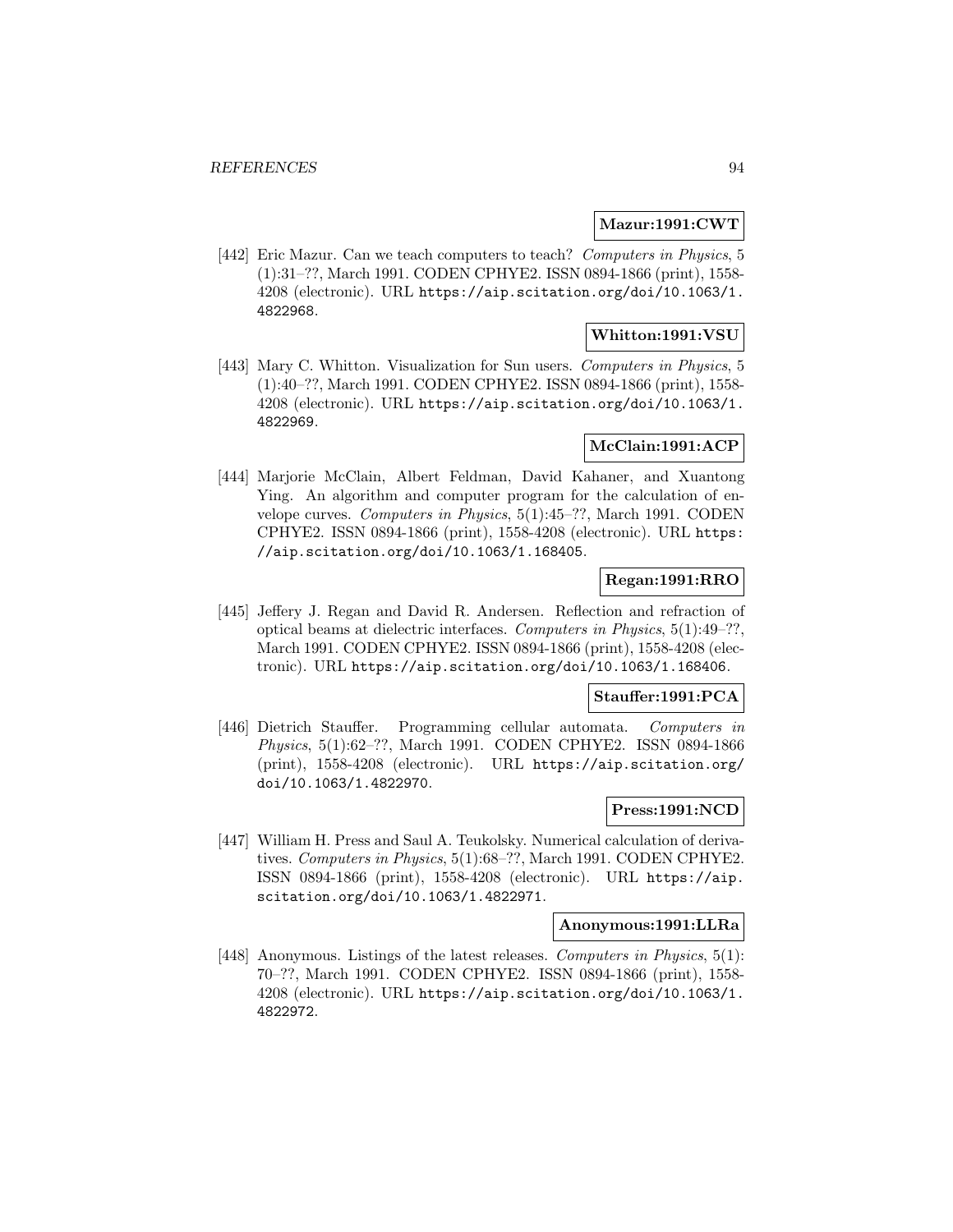### **Anonymous:1991:DPC**

[449] Anonymous. 1991 directory of physics courseware. Computers in Physics, 5(1):71–??, March 1991. CODEN CPHYE2. ISSN 0894-1866 (print), 1558-4208 (electronic). URL https://aip.scitation.org/doi/10. 1063/1.4822973.

# **Bacon:1991:AEQ**

[450] Ben Bacon. An answer to Eric's question. Computers in Physics, 5(1): 128–??, March 1991. CODEN CPHYE2. ISSN 0894-1866 (print), 1558- 4208 (electronic). URL https://aip.scitation.org/doi/10.1063/1. 4822965.

### **Bernstein:1991:TGG**

[451] R. Bernstein. Taking the generality out of general relativity. Computers in Physics, 5(1):463–??, March 1991. CODEN CPHYE2. ISSN 0894- 1866 (print), 1558-4208 (electronic). URL https://aip.scitation. org/doi/10.1063/1.168431.

# **Mahonen:1991:PSP**

[452] Petri Mähönen. Parallel signal processing workstation environment. Computers in Physics, 5(1):611–??, March 1991. CODEN CPHYE2. ISSN 0894-1866 (print), 1558-4208 (electronic). URL https://aip. scitation.org/doi/10.1063/1.168418.

# **Zeyher:1991:SVE**

[453] Allen Zeyher. Simulating the very early Universe. Computers in Physics, 5(2):135–??, March 1991. CODEN CPHYE2. ISSN 0894-1866 (print), 1558-4208 (electronic). URL https://aip.scitation.org/doi/10. 1063/1.4822975.

# **Norman:1991:CAF**

[454] Michael L. Norman, David A. Clarke, and James M. Stone. Computational astrophysical fluid dynamics. Computers in Physics, 5(2):138–??, March 1991. CODEN CPHYE2. ISSN 0894-1866 (print), 1558-4208 (electronic). URL https://aip.scitation.org/doi/10.1063/1.4822976.

#### **Max:1991:CSA**

[455] Claire E. Max. Computer simulation of astrophysical plasmas. Computers in Physics, 5(2):152–??, March 1991. CODEN CPHYE2. ISSN 0894- 1866 (print), 1558-4208 (electronic). URL https://aip.scitation. org/doi/10.1063/1.4822977.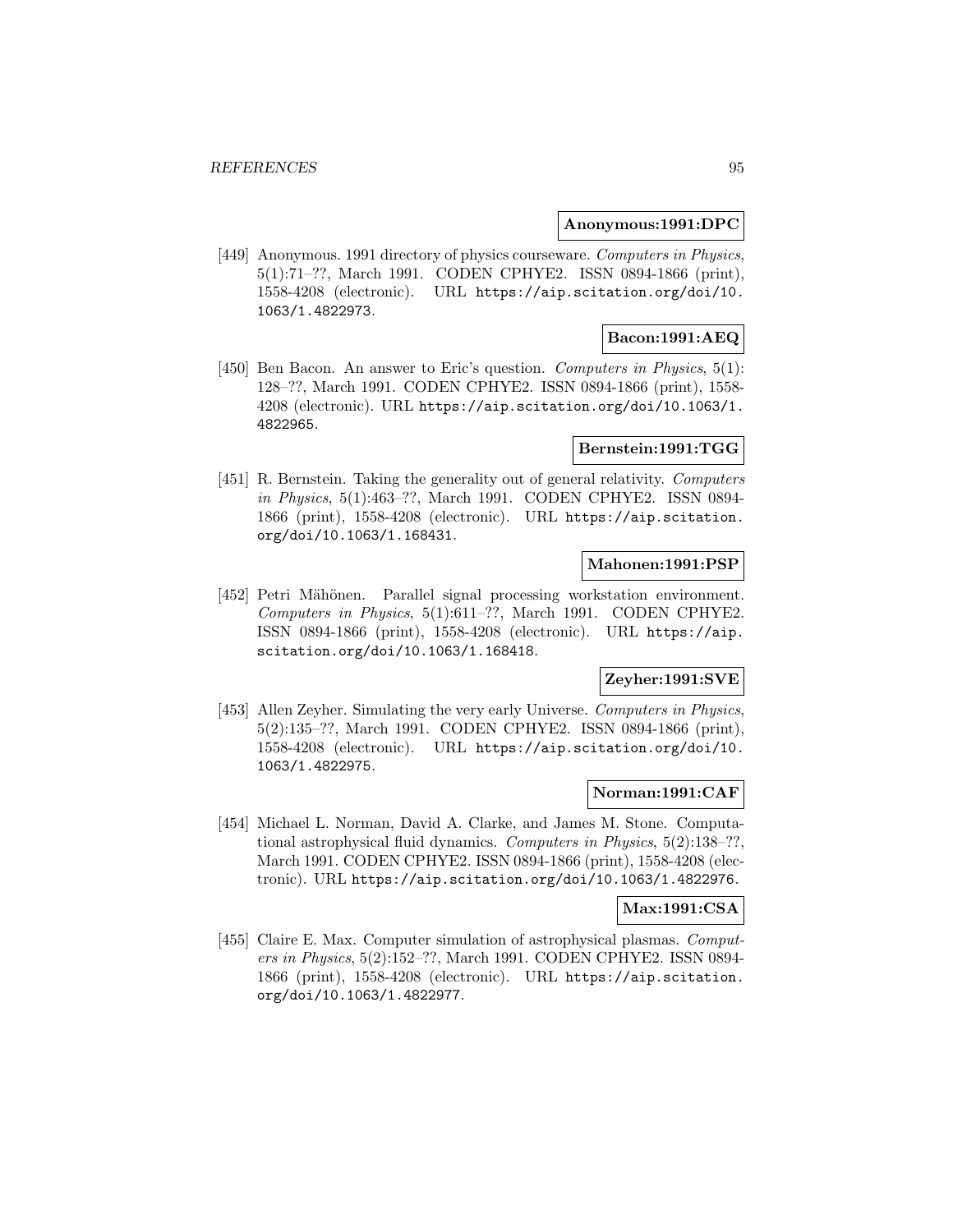#### **Bertschinger:1991:CBS**

[456] Edmund Bertschinger and James M. Gelb. Cosmological N-body simulations. Computers in Physics, 5(2):164–??, March 1991. CODEN CPHYE2. ISSN 0894-1866 (print), 1558-4208 (electronic). URL https: //aip.scitation.org/doi/10.1063/1.4822978.

# **Smarr:1991:ACB**

[457] Larry L. Smarr and William H. Press. Astronomical computing in the 1990s: The Bahcall Committee Report. Computers in Physics, 5(2): 180–??, March 1991. CODEN CPHYE2. ISSN 0894-1866 (print), 1558- 4208 (electronic). URL https://aip.scitation.org/doi/10.1063/1. 4822979.

### **Alex:1991:MFA**

[458] Michael Alex and Jason Crain. Mean-field analysis on the Macintosh. Computers in Physics, 5(2):193–197, March 1991. CODEN CPHYE2. ISSN 0894-1866 (print), 1558-4208 (electronic). URL https://aip. scitation.org/doi/10.1063/1.168407.

# **Creutz:1991:AS**

[459] Michael Creutz. Abelian sandpiles. Computers in Physics, 5(2):198-??, March 1991. CODEN CPHYE2. ISSN 0894-1866 (print), 1558-4208 (electronic). URL https://aip.scitation.org/doi/10.1063/1.168408.

### **Giles:1991:PSC**

[460] Roscoe Giles and Masud Mansuripur. Possible sources of coercivity in thin films of amorphous rare earth-transition metal alloys. Computers in Physics, 5(2):204–??, March 1991. CODEN CPHYE2. ISSN 0894- 1866 (print), 1558-4208 (electronic). URL https://aip.scitation. org/doi/10.1063/1.168409.

# **Huggins:1991:UMO**

[461] Elisha Huggins, Samuel Vélez, Keith Dunleavy, and Anuj Gupta. Use of the Macintosh oscilloscope in undergraduate science education. Computers in Physics, 5(2):220–??, March 1991. CODEN CPHYE2. ISSN 0894- 1866 (print), 1558-4208 (electronic). URL https://aip.scitation. org/doi/10.1063/1.4822980.

#### **Srivastava:1991:HCI**

[462] Niraj Srivastava, Charles Kaufman, and Gerhard Müller. Hamiltonian chaos II. Computers in Physics, 5(2):239–??, March 1991. CODEN CPHYE2. ISSN 0894-1866 (print), 1558-4208 (electronic). URL https: //aip.scitation.org/doi/10.1063/1.4822981.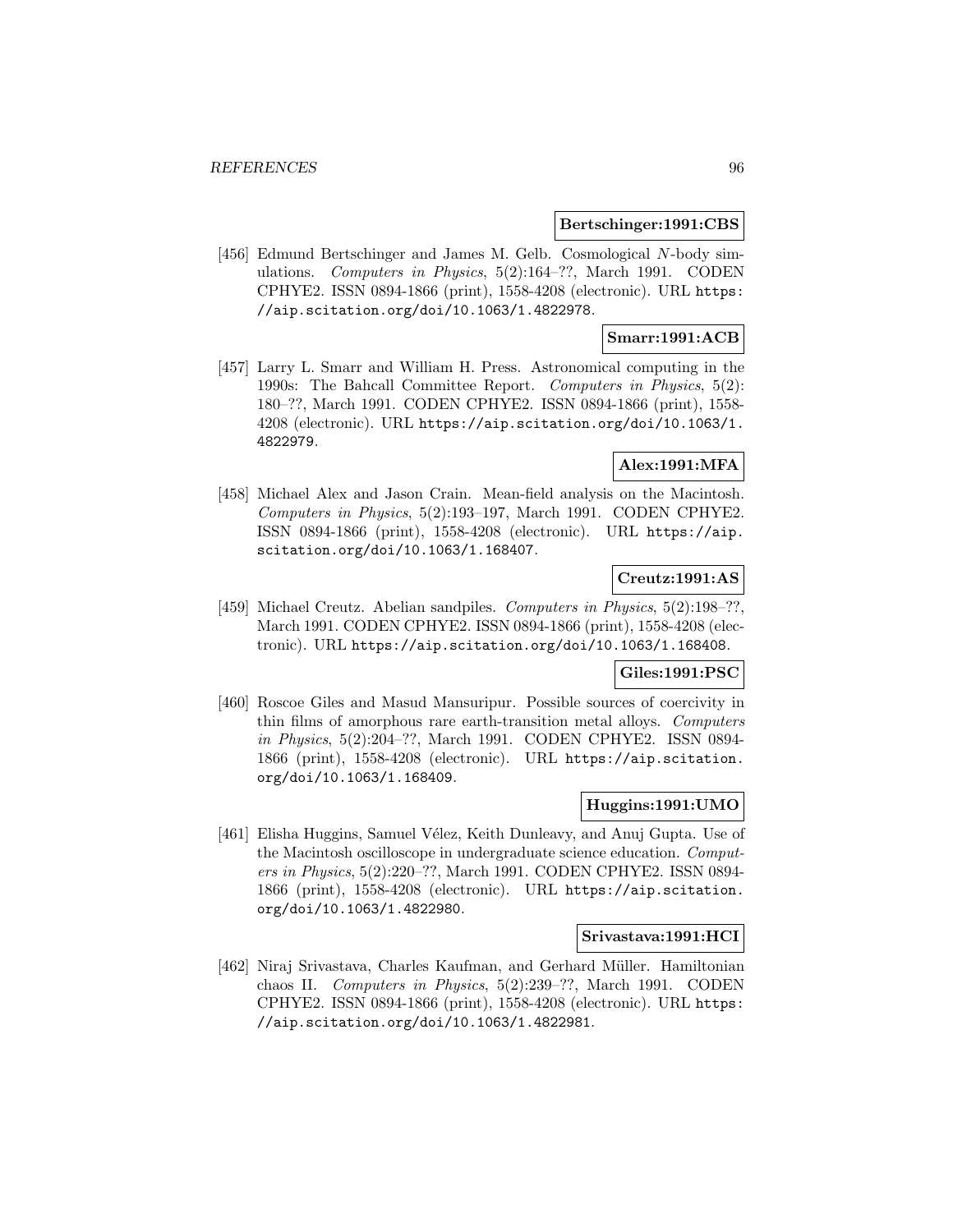### **Press:1991:BFF**

[463] William H. Press and Saul A. Teukolsky. Bessel functions of fractional order. Computers in Physics, 5(2):244–??, March 1991. CODEN CPHYE2. ISSN 0894-1866 (print), 1558-4208 (electronic). URL https://aip. scitation.org/doi/10.1063/1.4822982.

# **Poshusta:1991:SEA**

[464] R. D. Poshusta. Spreadsheet error analysis of least-squares fitted models using Monte Carlo simulation. Computers in Physics, 5(2):248–??, March 1991. CODEN CPHYE2. ISSN 0894-1866 (print), 1558-4208 (electronic). URL https://aip.scitation.org/doi/10.1063/1.4822983.

### **Anonymous:1991:LLRb**

[465] Anonymous. Listings of the latest releases. Computers in Physics, 5(2): 253–??, March 1991. CODEN CPHYE2. ISSN 0894-1866 (print), 1558- 4208 (electronic). URL https://aip.scitation.org/doi/10.1063/1. 4822984.

# **Bacon:1991:PC**

[466] Ben Bacon. Physics Computing '91. Computers in Physics, 5(2):256–??, March 1991. CODEN CPHYE2. ISSN 0894-1866 (print), 1558-4208 (electronic). URL https://aip.scitation.org/doi/10.1063/1.4822985.

#### **Anonymous:1991:PCC**

[467] Anonymous. Physics Computing '91 Conference. Computers in Physics, 5(3):263–??, May 1991. CODEN CPHYE2. ISSN 0894-1866 (print), 1558-4208 (electronic). URL https://aip.scitation.org/doi/10. 1063/1.4822986.

## **Wolff:1991:VTP**

[468] Robert S. Wolff. Visualization as a tool for physics education. Computers in Physics, 5(3):278–??, May 1991. CODEN CPHYE2. ISSN 0894- 1866 (print), 1558-4208 (electronic). URL https://aip.scitation. org/doi/10.1063/1.4822987.

#### **Pickover:1991:ISS**

[469] Clifford A. Pickover. An informal survey of the scientific and social impact of a soda can-sized super-supercomputer. Computers in Physics, 5 (3):290–??, May 1991. CODEN CPHYE2. ISSN 0894-1866 (print), 1558- 4208 (electronic). URL https://aip.scitation.org/doi/10.1063/1. 4822988.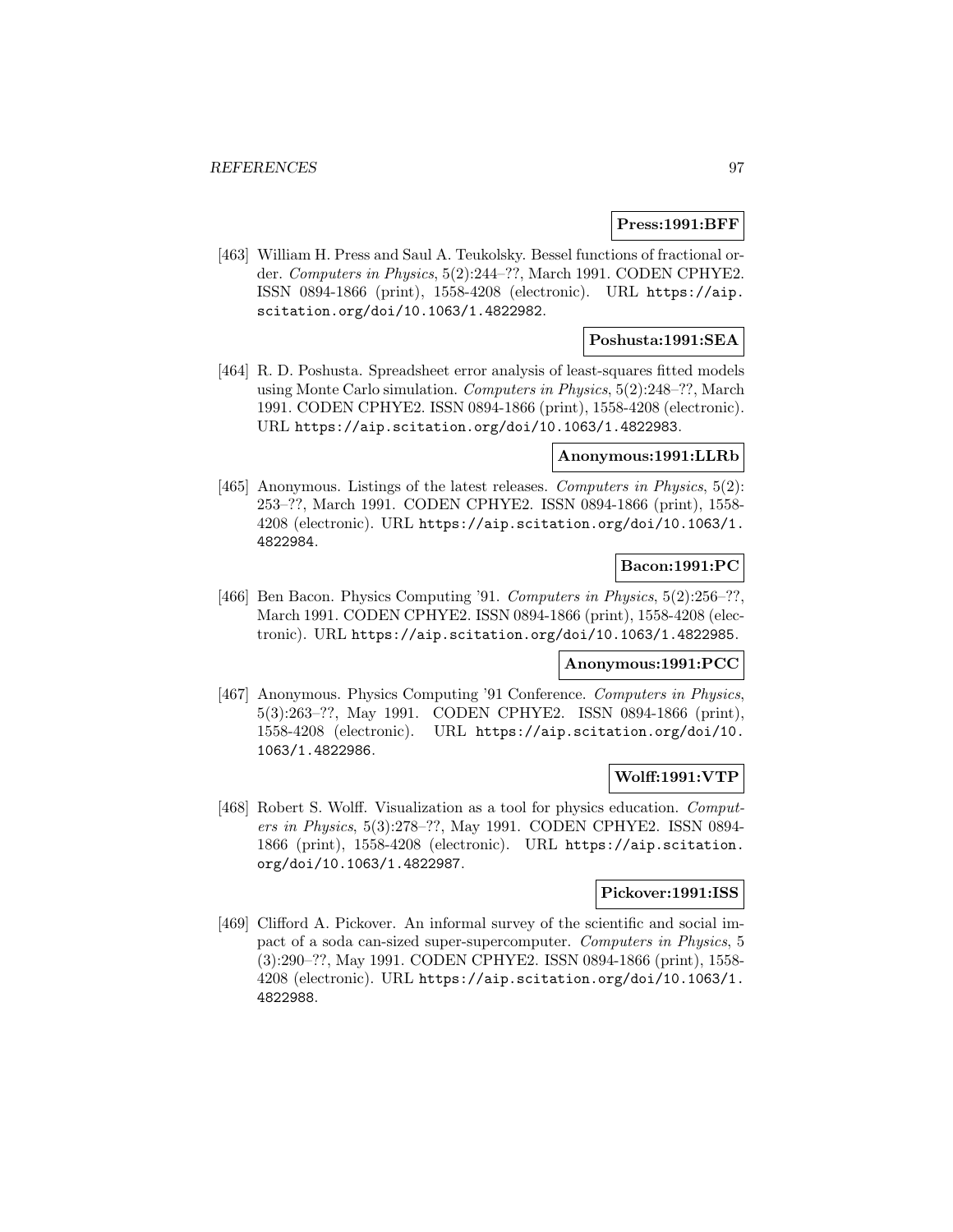### **Martin:1991:CPU**

[470] Richard F. Martin, Jr., George Skadron, and Robert D. Young. Computers, physics and the undergraduate experience. Computers in Physics, 5 (3):302–??, May 1991. CODEN CPHYE2. ISSN 0894-1866 (print), 1558- 4208 (electronic). URL https://aip.scitation.org/doi/10.1063/1. 4822989.

## **Melcuk:1991:MDS**

[471] Andrew I. Mel'čuk, Roscoe C. Giles, and Harvey Gould. Molecular dynamics simulation of liquids on the Connection Machine. Computers in Physics, 5(3):311–??, May 1991. CODEN CPHYE2. ISSN 0894- 1866 (print), 1558-4208 (electronic). URL https://aip.scitation. org/doi/10.1063/1.168420.

#### **Belinfante:1991:CDA**

[472] F. J. Belinfante. Computing Dirac's atomic hydrogen wave functions of the continuum, using summation of mathematically divergent series. Computers in Physics, 5(3):319–??, May 1991. CODEN CPHYE2. ISSN 0894-1866 (print), 1558-4208 (electronic). URL https://aip. scitation.org/doi/10.1063/1.168410.

# **Hall:1991:GPI**

[473] B. D. Hall. A general purpose interactive programmable laboratory interface system using the IEEE-488 bus. Computers in Physics, 5(3):323–??, May 1991. CODEN CPHYE2. ISSN 0894-1866 (print), 1558-4208 (electronic). URL https://aip.scitation.org/doi/10.1063/1.168411.

## **Stauffer:1991:BRC**

[474] Dietrich Stauffer. Book review: Complex System Dynamics — An Introduction to Automata Networks, Gerard Welsbuch 208 pp., Addison-Wesley, 1991. Computers in Physics, 5(3):329–??, May 1991. CODEN CPHYE2. ISSN 0894-1866 (print), 1558-4208 (electronic). URL https: //aip.scitation.org/doi/10.1063/1.4822990.

# **Press:1991:MBF**

[475] William H. Press and Saul A. Teukolsky. Modified Bessel functions of fractional order. Computers in Physics, 5(3):330–??, May 1991. CODEN CPHYE2. ISSN 0894-1866 (print), 1558-4208 (electronic). URL https: //aip.scitation.org/doi/10.1063/1.4822991.

# **Potvin:1991:CST**

[476] Jean Potvin. Computation of the surface tension. Computers in Physics, 5(3):333–??, May 1991. CODEN CPHYE2. ISSN 0894-1866 (print),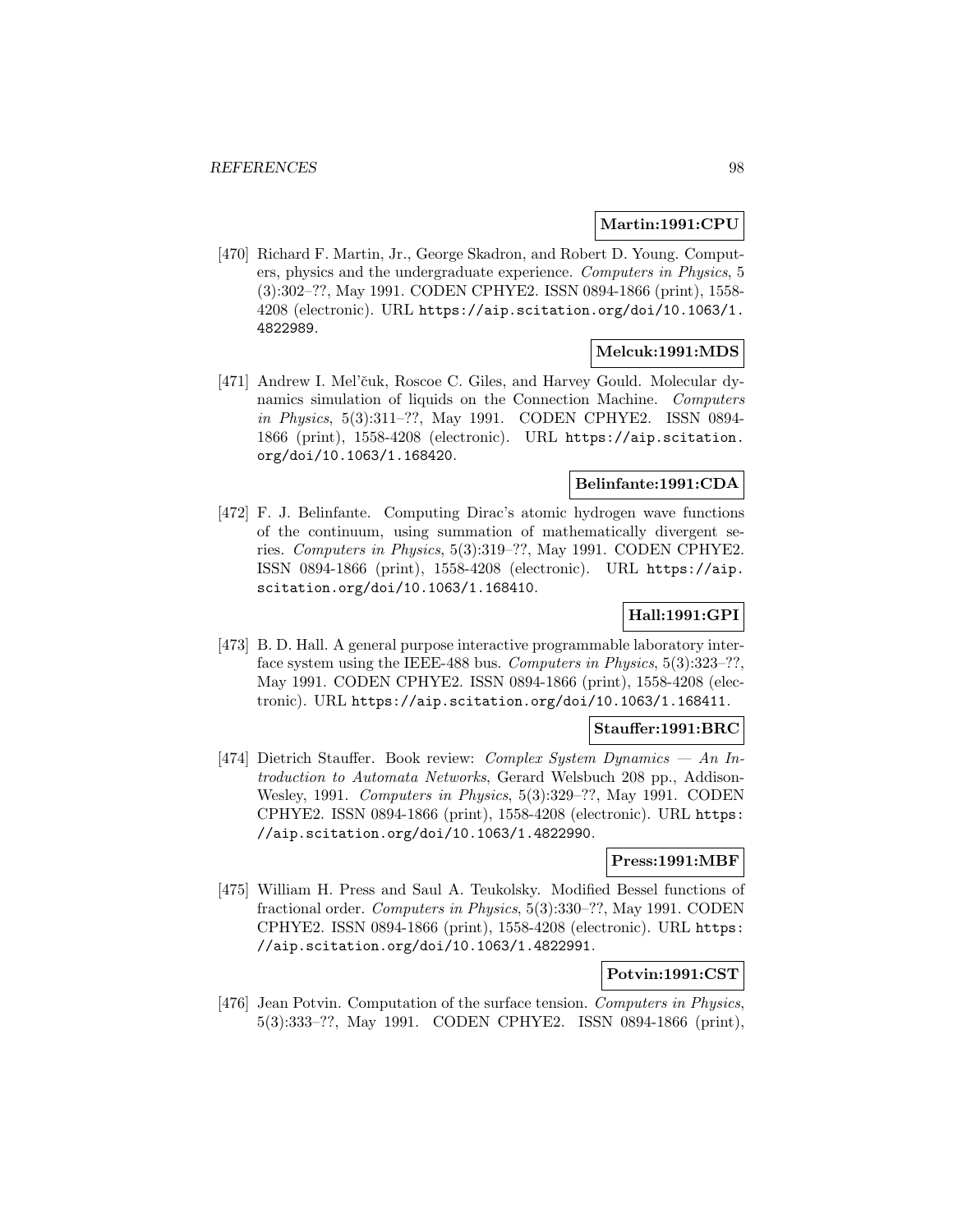1558-4208 (electronic). URL https://aip.scitation.org/doi/10. 1063/1.4822992.

# **Wolff:1991:VFP**

[477] Robert S. Wolff. Visualization of floating point data: You don't always get what you see. Computers in Physics, 5(3):339–??, May 1991. CODEN CPHYE2. ISSN 0894-1866 (print), 1558-4208 (electronic). URL https: //aip.scitation.org/doi/10.1063/1.4822993.

# **Tam:1991:PM**

[478] Patrick Tam. Physics and Mathematica<sup>TM</sup>. Computers in Physics, 5(3): 342–348, May 1991. CODEN CPHYE2. ISSN 0894-1866 (print), 1558- 4208 (electronic). URL https://aip.scitation.org/doi/10.1063/1. 4822994.

# **Mallinckrodt:1991:IPV**

[479] A. John Mallinckrodt. Interactive physics version 1.2. Computers in Physics, 5(3):349–??, May 1991. CODEN CPHYE2. ISSN 0894-1866 (print), 1558-4208 (electronic). URL https://aip.scitation.org/ doi/10.1063/1.4822995.

### **Anonymous:1991:LLRc**

[480] Anonymous. Listings of the latest releases. Computers in Physics, 5(3): 355–??, May 1991. CODEN CPHYE2. ISSN 0894-1866 (print), 1558- 4208 (electronic). URL https://aip.scitation.org/doi/10.1063/1. 4822996.

## **Rigden:1991:PID**

[481] John S. Rigden. Physics: Ideas and devices? Or, devices and ideas? Computers in Physics, 5(3):360–??, May 1991. CODEN CPHYE2. ISSN 0894-1866 (print), 1558-4208 (electronic). URL https://aip. scitation.org/doi/10.1063/1.4822997.

# **Noble:1991:HRF**

[482] Julian V. Noble. Highlights of the 1990 Rochester FORTH Conference. Computers in Physics, 5(4):367–??, July 1991. CODEN CPHYE2. ISSN 0894-1866 (print), 1558-4208 (electronic). URL https://aip. scitation.org/doi/10.1063/1.4822998.

## **Zeyher:1991:CCP**

[483] Allen Zeyher. Cray constructs powerful chemistry. Computers in Physics, 5(4):369–??, July 1991. CODEN CPHYE2. ISSN 0894-1866 (print), 1558-4208 (electronic). URL https://aip.scitation.org/doi/10. 1063/1.4822999.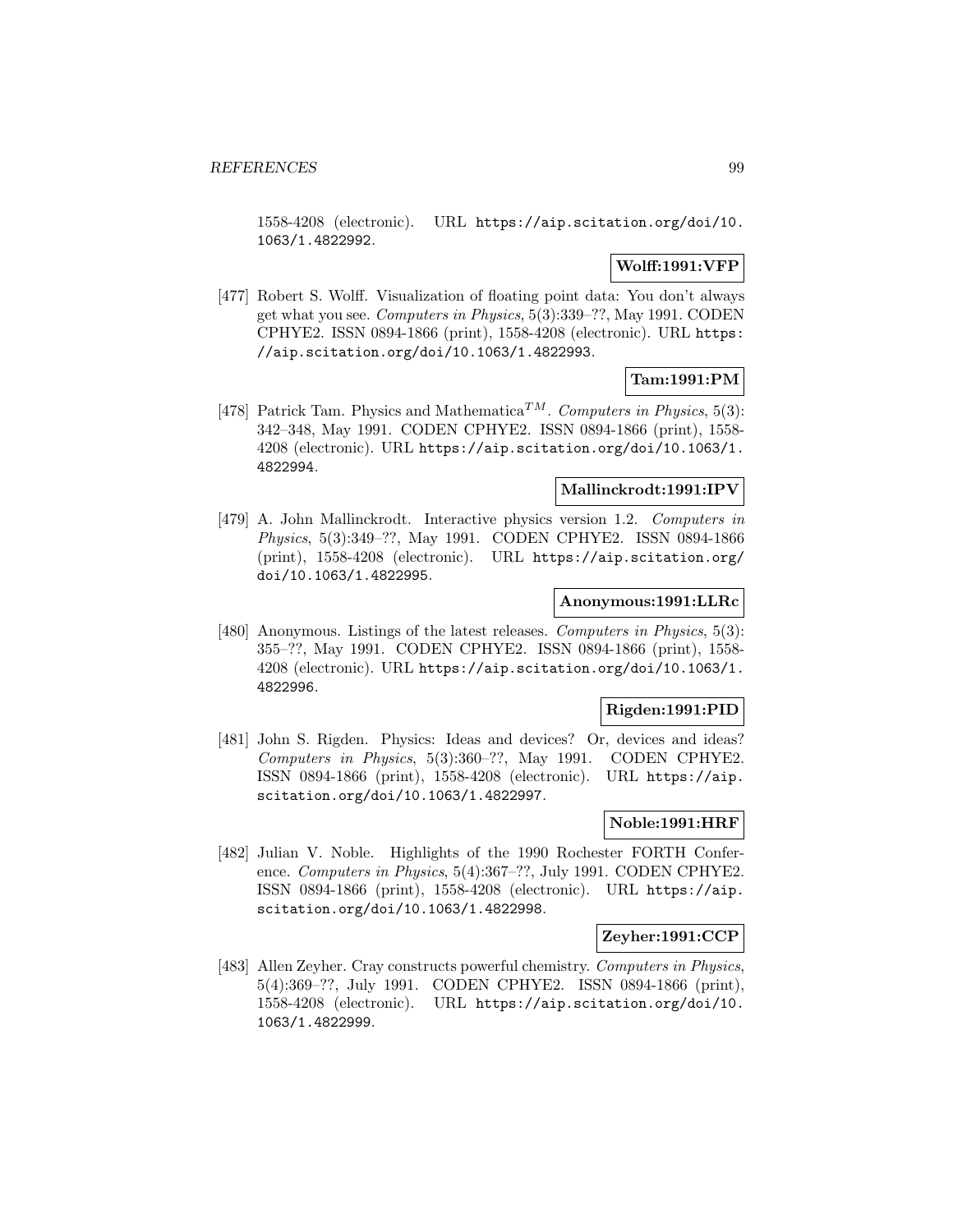#### **Gekelman:1991:RTR**

[484] Walter Gekelman, James Maggs, and Lingyu Xu. Real-time relativity. Computers in Physics, 5(4):372–??, July 1991. CODEN CPHYE2. ISSN 0894-1866 (print), 1558-4208 (electronic). URL https://aip. scitation.org/doi/10.1063/1.4823000.

# **Noble:1991:AD**

[485] Julian V. Noble. Avoid decisions. Computers in Physics, 5(4):386-??, July 1991. CODEN CPHYE2. ISSN 0894-1866 (print), 1558-4208 (electronic). URL https://aip.scitation.org/doi/10.1063/1.4823001.

# **Krueger:1991:ATT**

[486] Wolfgang Krueger. The application of transport theory to visualization of 3-D scalar data fields. Computers in Physics, 5(4):397–??, July 1991. CODEN CPHYE2. ISSN 0894-1866 (print), 1558-4208 (electronic). URL https://aip.scitation.org/doi/10.1063/1.168412.

## **Sanchez:1991:NPS**

[487] Héctor Jorge Sánchez. A new peak search routine for fast evaluation on small computers. Computers in Physics, 5(4):407–??, July 1991. CODEN CPHYE2. ISSN 0894-1866 (print), 1558-4208 (electronic). URL https: //aip.scitation.org/doi/10.1063/1.168413.

# **Hall:1991:CDS**

[488] B. D. Hall and R. Monot. Calculating the Debye–Scherrer diffraction pattern for large clusters. Computers in Physics, 5(4):414–??, July 1991. CODEN CPHYE2. ISSN 0894-1866 (print), 1558-4208 (electronic). URL https://aip.scitation.org/doi/10.1063/1.168397.

#### **Shoemaker:1991:TPP**

[489] R. L. Shoemaker, H. H. Barrett, A. Landesman, R. H. Seacat III, and B. B. Taylor. The TRIMM parallel processor. Computers in Physics, 5 (4):418–??, July 1991. CODEN CPHYE2. ISSN 0894-1866 (print), 1558- 4208 (electronic). URL https://aip.scitation.org/doi/10.1063/1. 168398.

### **Press:1991:SAO**

[490] William H. Press and Saul A. Teukolsky. Simulated annealing optimization over continuous spaces. Computers in Physics, 5(4):426–??, July 1991. CODEN CPHYE2. ISSN 0894-1866 (print), 1558-4208 (electronic). URL https://aip.scitation.org/doi/10.1063/1.4823002.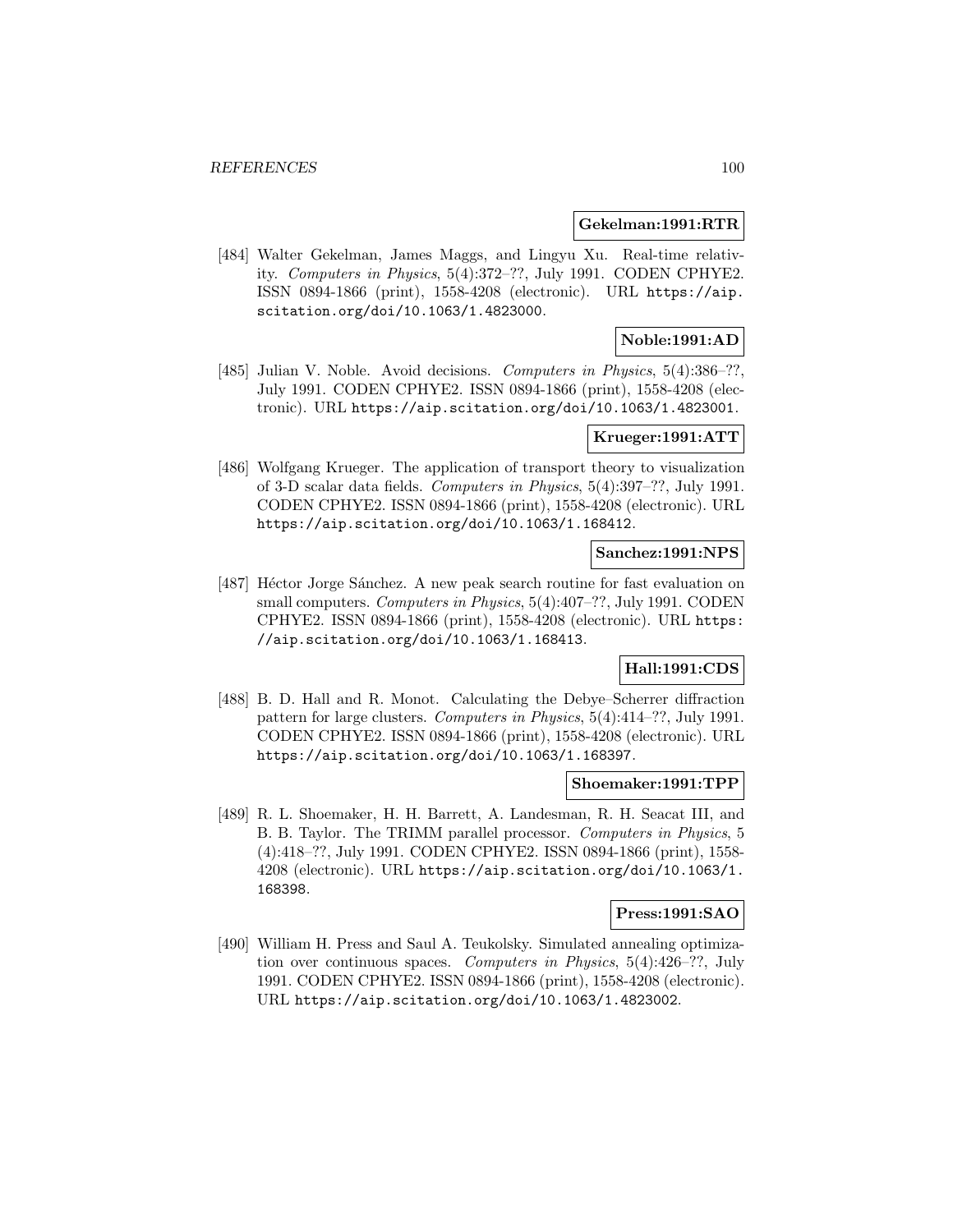# **Bak:1991:CSO**

[491] Per Bak. Catastrophes and self-organized criticality. Computers in Physics, 5(4):430–??, July 1991. CODEN CPHYE2. ISSN 0894-1866 (print), 1558-4208 (electronic). URL https://aip.scitation.org/ doi/10.1063/1.4823003.

# **Hughes:1991:BTR**

[492] Peter Hughes. Building a terrain renderer. *Computers in Physics*, 5(4): 434–??, July 1991. CODEN CPHYE2. ISSN 0894-1866 (print), 1558- 4208 (electronic). URL https://aip.scitation.org/doi/10.1063/1. 4823004.

# **Tam:1991:PMU**

[493] Patrick Tam. Physics and Mathematica<sup>TM</sup>. Computers in Physics, 5(4): 438–442, July 1991. CODEN CPHYE2. ISSN 0894-1866 (print), 1558- 4208 (electronic). URL https://aip.scitation.org/doi/10.1063/1. 4823005.

## **Gastineau:1991:S**

[494] John E. Gastineau. Spacetime. Computers in Physics, 5(4):443–??, July 1991. CODEN CPHYE2. ISSN 0894-1866 (print), 1558-4208 (electronic). URL https://aip.scitation.org/doi/10.1063/1.4823006.

## **Anonymous:1991:LLRd**

[495] Anonymous. Listings of the latest releases. Computers in Physics, 5(4): 446–??, July 1991. CODEN CPHYE2. ISSN 0894-1866 (print), 1558- 4208 (electronic). URL https://aip.scitation.org/doi/10.1063/1. 4823007.

## **Rigden:1991:CFC**

[496] John S. Rigden. Cold fusion with computers? Computers in Physics, 5 (4):448–??, July 1991. CODEN CPHYE2. ISSN 0894-1866 (print), 1558- 4208 (electronic). URL https://aip.scitation.org/doi/10.1063/1. 4823008.

### **Anderson:1991:HPC**

[497] David Anderson and Elaine Oran. Highlights of Physics Computing '91. Computers in Physics, 5(5):455–??, September 1991. CODEN CPHYE2. ISSN 0894-1866 (print), 1558-4208 (electronic). URL https://aip. scitation.org/doi/10.1063/1.4823009.

## **Gustafson:1991:CP**

[498] Karl Gustafson. Computational physics. Computers in Physics, 5(5): 457–??, September 1991. CODEN CPHYE2. ISSN 0894-1866 (print),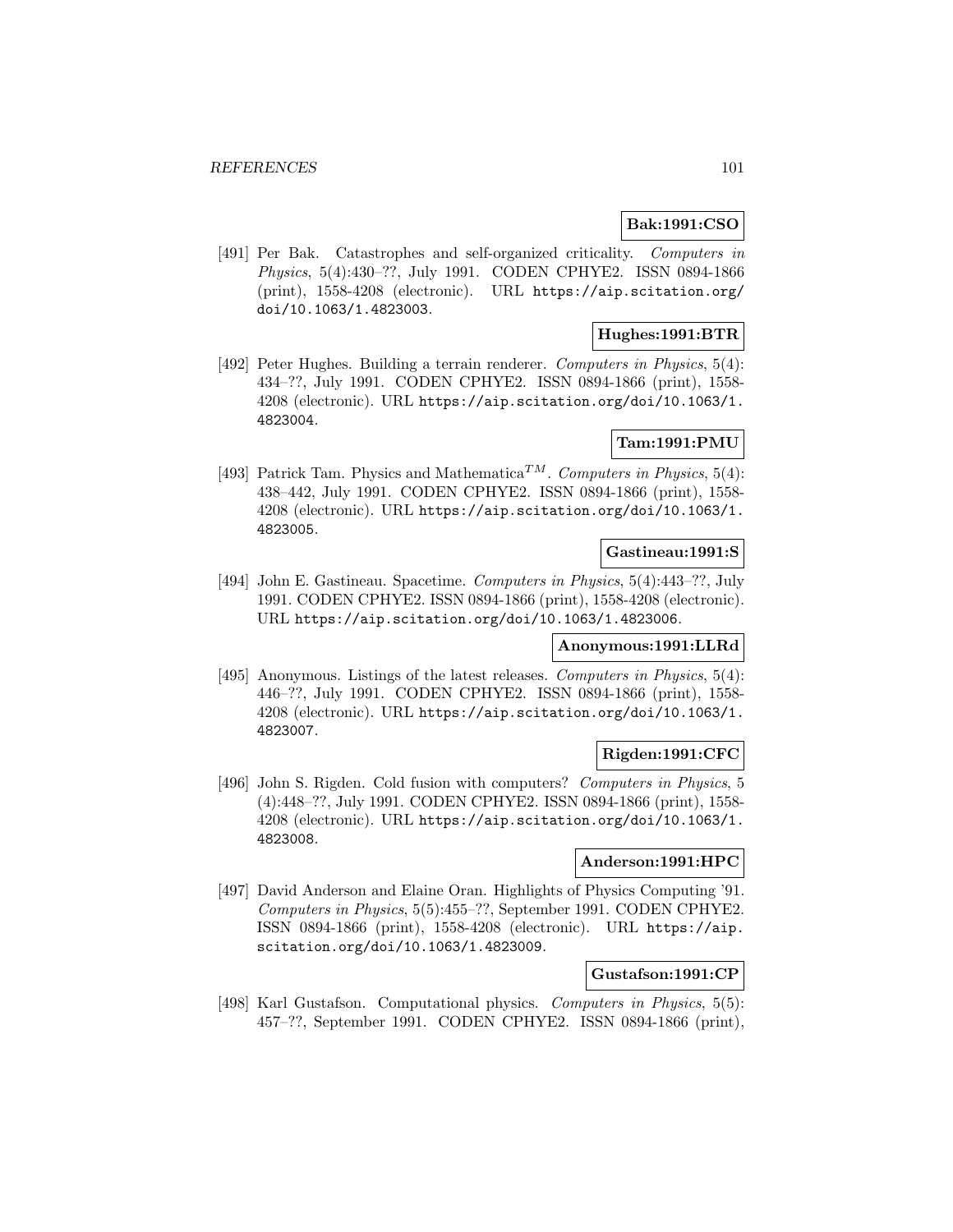1558-4208 (electronic). URL https://aip.scitation.org/doi/10. 1063/1.4823010.

# **Carter:1991:AA**

[499] Paul A. Carter. Avoid assumptions. Computers in Physics, 5(5):458-??, September 1991. CODEN CPHYE2. ISSN 0894-1866 (print), 1558- 4208 (electronic). URL https://aip.scitation.org/doi/10.1063/1. 4823011.

# **Seel:1991:MSR**

[500] Max Seel. Modeling of solid rocket fuel: From quantum chemistry to fluid dynamics simulations. Computers in Physics, 5(5):460–??, September 1991. CODEN CPHYE2. ISSN 0894-1866 (print), 1558-4208 (electronic). URL https://aip.scitation.org/doi/10.1063/1.4823012.

### **Harter:1991:NGN**

[501] William G. Harter. Nothing going nowhere fast: Computer graphics in physics courses. Computers in Physics, 5(5):466–??, September 1991. CODEN CPHYE2. ISSN 0894-1866 (print), 1558-4208 (electronic). URL https://aip.scitation.org/doi/10.1063/1.4823013.

### **Pawley:1991:SMM**

[502] G. S. Pawley. A simple model for the molecular dynamics of condensed phases. Computers in Physics, 5(5):479–??, September 1991. CODEN CPHYE2. ISSN 0894-1866 (print), 1558-4208 (electronic). URL https: //aip.scitation.org/doi/10.1063/1.168399.

## **Folland:1991:AIA**

[503] N. O. Folland. On accurate integration algorithms. Computers in Physics, 5(5):483–??, September 1991. CODEN CPHYE2. ISSN 0894- 1866 (print), 1558-4208 (electronic). URL https://aip.scitation. org/doi/10.1063/1.168400.

### **Spencer:1991:PPI**

[504] C. D. Spencer and E. J. Herrmann. Parallel I/O ports for the IBM microchannel. Computers in Physics, 5(5):488–??, September 1991. CO-DEN CPHYE2. ISSN 0894-1866 (print), 1558-4208 (electronic). URL https://aip.scitation.org/doi/10.1063/1.168401.

## **Healy:1991:PNU**

[505] Liam Healy and Étienne Deprit. Paint by number: Uncovering phase flows of an integrable dynamical system. Computers in Physics, 5(5):491– ??, September 1991. CODEN CPHYE2. ISSN 0894-1866 (print), 1558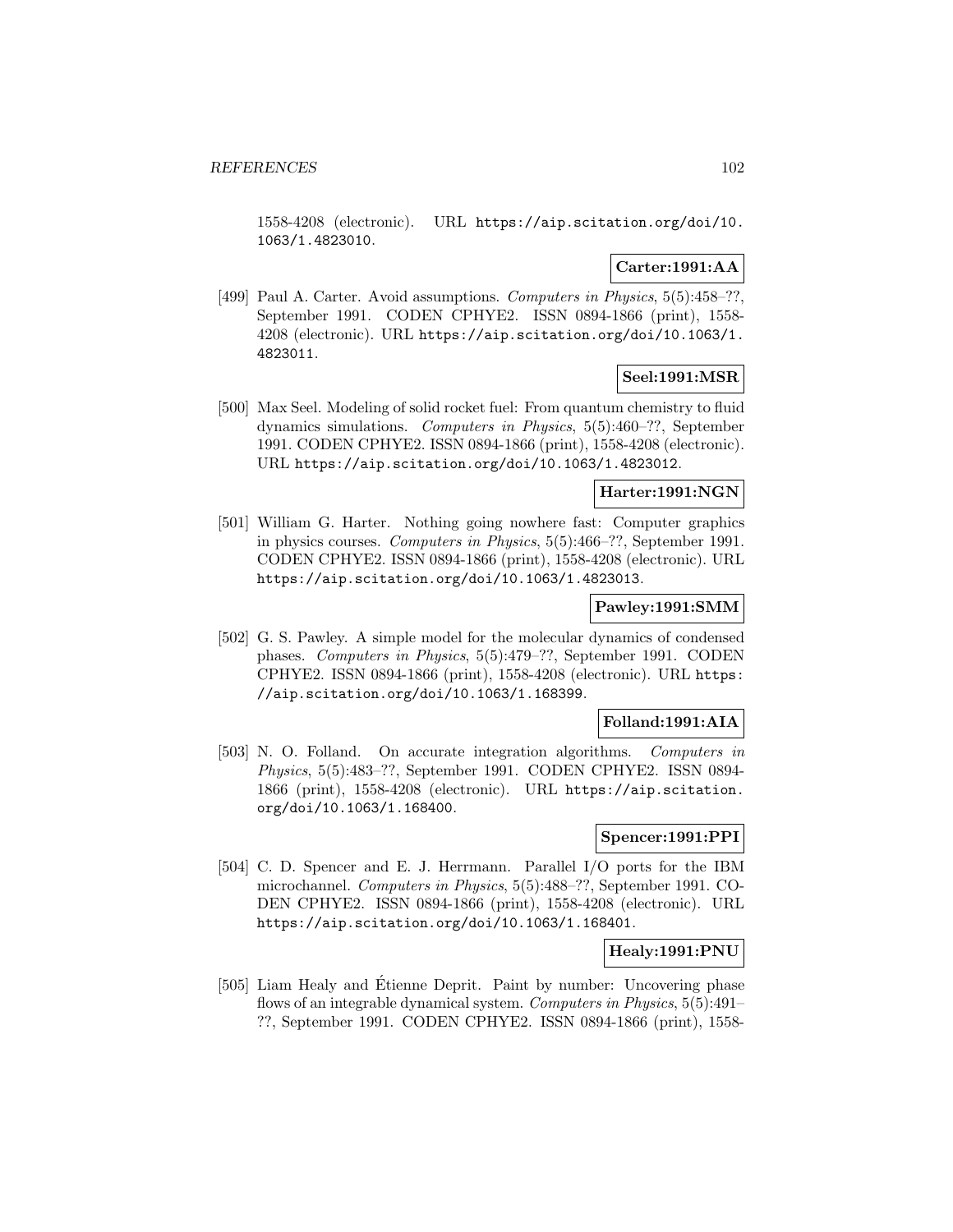4208 (electronic). URL https://aip.scitation.org/doi/10.1063/1. 168402.

### **Korsch:1991:FMI**

[506] H. J. Korsch and A. Wagner. Fractal mirror images and chaotic scattering. Computers in Physics, 5(5):497–??, September 1991. CODEN CPHYE2. ISSN 0894-1866 (print), 1558-4208 (electronic). URL https: //aip.scitation.org/doi/10.1063/1.168403.

# **Hon:1991:NMV**

[507] David Hon. A new method for visualizing data on a sphere. Computers in Physics, 5(5):505–??, September 1991. CODEN CPHYE2. ISSN 0894- 1866 (print), 1558-4208 (electronic). URL https://aip.scitation. org/doi/10.1063/1.168404.

### **Press:1991:MMBa**

[508] William H. Press and Saul A. Teukolsky. Multigrid methods for boundary value problems. I. Computers in Physics, 5(5):514–??, September 1991. CODEN CPHYE2. ISSN 0894-1866 (print), 1558-4208 (electronic). URL https://aip.scitation.org/doi/10.1063/1.4823014.

# **Strandburg:1991:QAT**

[509] Katherine J. Strandburg. Quasicrystals and aperiodic tilings. Computers in Physics, 5(5):520–??, September 1991. CODEN CPHYE2. ISSN 0894- 1866 (print), 1558-4208 (electronic). URL https://aip.scitation. org/doi/10.1063/1.4823015.

### **Dory:1991:CPS**

[510] Robert A. Dory. Contour plots for spreadsheets. Computers in Physics, 5(5):529–??, September 1991. CODEN CPHYE2. ISSN 0894-1866 (print), 1558-4208 (electronic). URL https://aip.scitation.org/ doi/10.1063/1.4823016.

### **Parker:1991:WCP**

[511] G. W. Parker. What is the capacitance of parallel plates? Computers in Physics, 5(5):534–??, September 1991. CODEN CPHYE2. ISSN 0894- 1866 (print), 1558-4208 (electronic). URL https://aip.scitation. org/doi/10.1063/1.4823017.

### **Gatland:1991:DUM**

[512] Ian R. Gatland. The Daedalon ultrasonic measurement system. Computers in Physics, 5(5):541–??, September 1991. CODEN CPHYE2.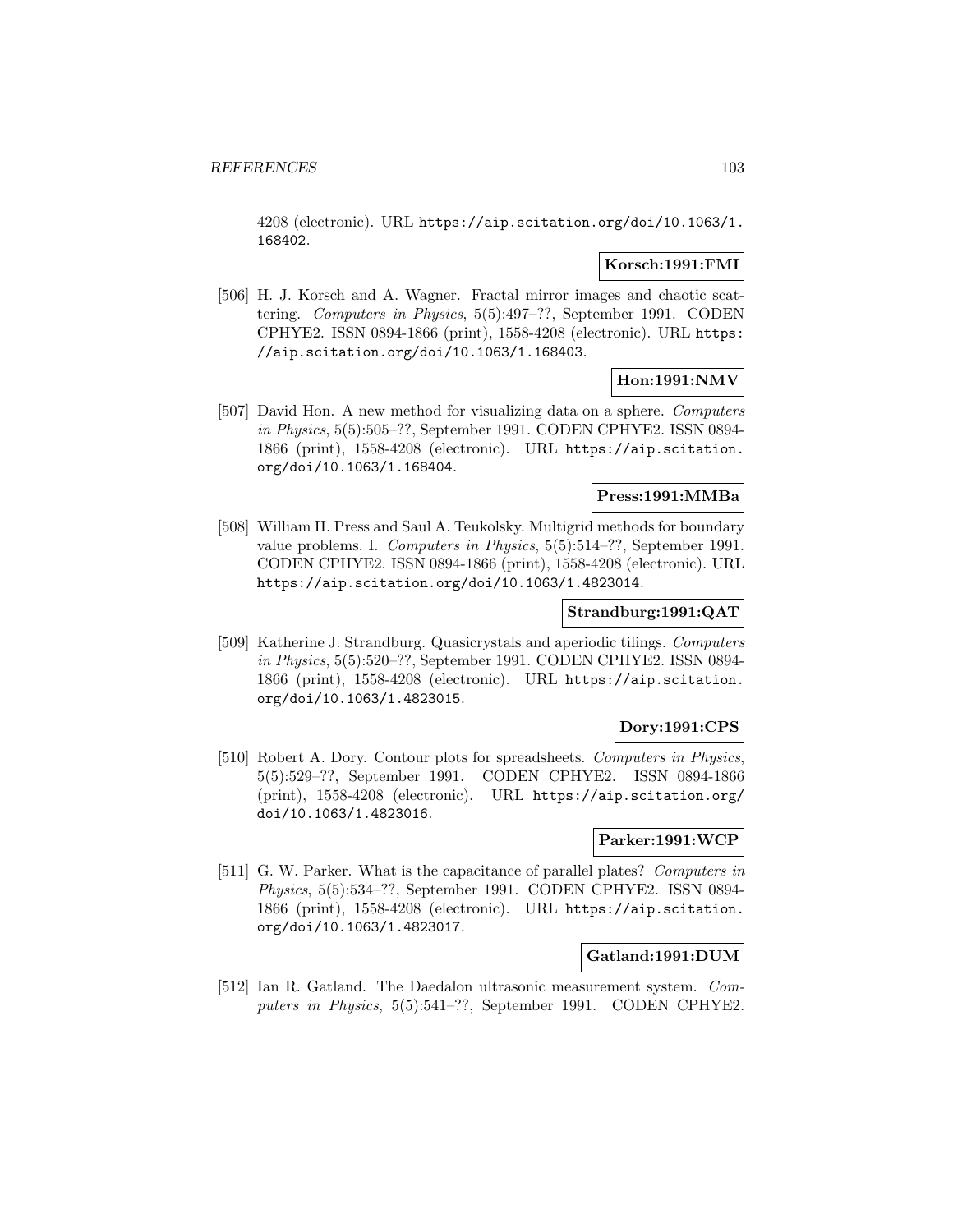ISSN 0894-1866 (print), 1558-4208 (electronic). URL https://aip. scitation.org/doi/10.1063/1.4823018.

#### **Anonymous:1991:LLRe**

[513] Anonymous. Listings of the latest releases. *Computers in Physics*, 5(5): 550–??, September 1991. CODEN CPHYE2. ISSN 0894-1866 (print), 1558-4208 (electronic). URL https://aip.scitation.org/doi/10. 1063/1.4823019.

# **Laws:1991:RCI**

[514] Priscilla W. Laws. The role of computers in introductory physics courses. Computers in Physics, 5(5):552–??, September 1991. CODEN CPHYE2. ISSN 0894-1866 (print), 1558-4208 (electronic). URL https://aip. scitation.org/doi/10.1063/1.4823020.

## **Zeyher:1991:SSP**

[515] Allen Zeyher. Solar simulations point to sonic shock waves. Computers in Physics, 5(6):559–??, November/December 1991. CODEN CPHYE2. ISSN 0894-1866 (print), 1558-4208 (electronic). URL https://aip. scitation.org/doi/10.1063/1.4823021.

# **Holmes:1991:ETP**

[516] Lewis M. Holmes. Exhibitors target physics users. Computers in Physics, 5(6):561–??, November/December 1991. CODEN CPHYE2. ISSN 0894- 1866 (print), 1558-4208 (electronic). URL https://aip.scitation. org/doi/10.1063/1.4823022.

## **Smarr:1991:VCI**

[517] Larry Smarr. Visualization captures the imagination of physicists. Computers in Physics, 5(6):564–??, November/December 1991. CODEN CPHYE2. ISSN 0894-1866 (print), 1558-4208 (electronic). URL https: //aip.scitation.org/doi/10.1063/1.4823023.

### **Dubois:1991:OOP**

[518] Paul F. Dubois. Object-oriented programming creates a "software revolution". Computers in Physics, 5(6):568–??, November/December 1991. CODEN CPHYE2. ISSN 0894-1866 (print), 1558-4208 (electronic). URL https://aip.scitation.org/doi/10.1063/1.4823024.

### **Grubb:1991:WEM**

[519] David P. Grubb and Robert R. Borchers. Workstations Emerge as major scientific resource. Computers in Physics, 5(6):571–??, November/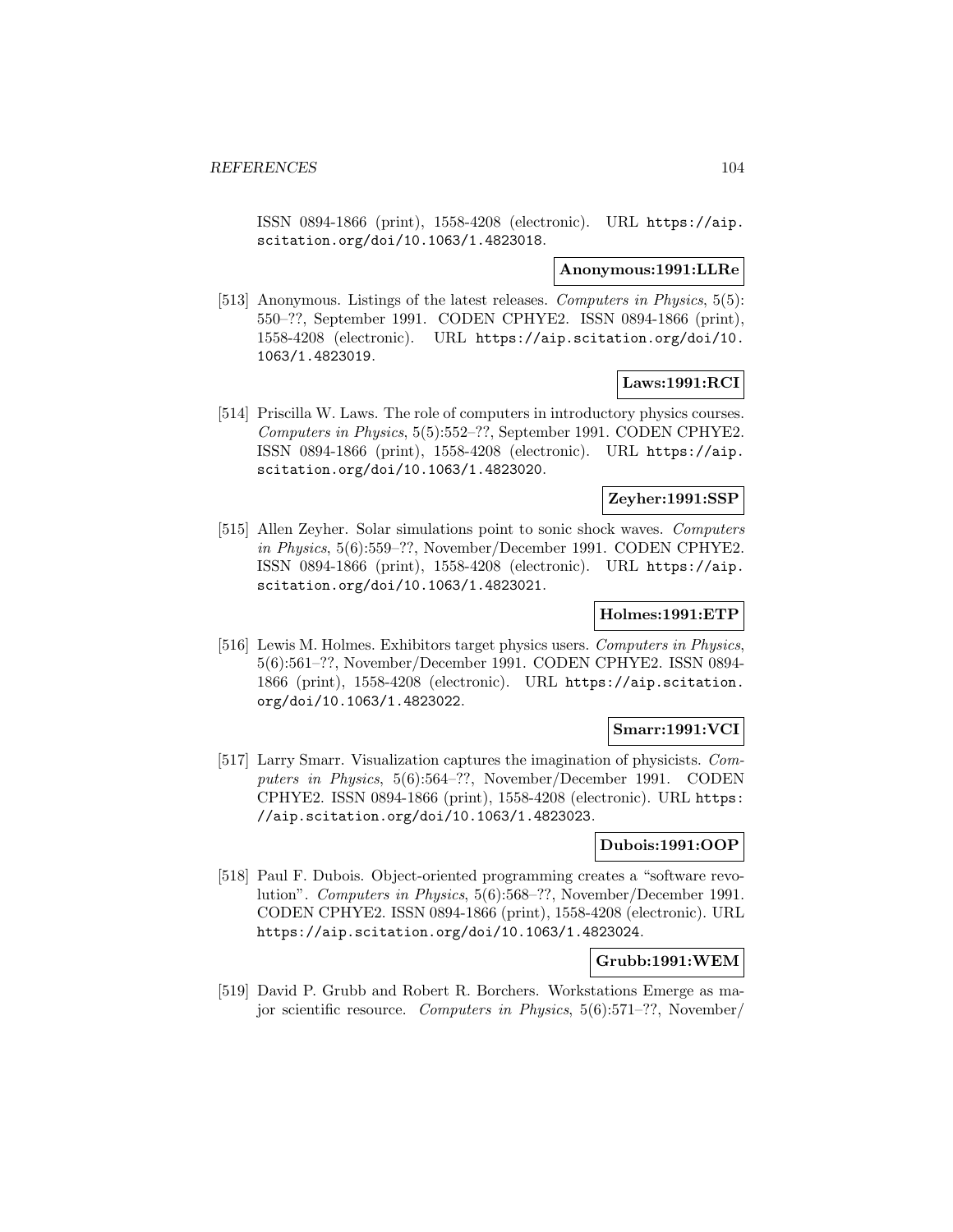December 1991. CODEN CPHYE2. ISSN 0894-1866 (print), 1558- 4208 (electronic). URL https://aip.scitation.org/doi/10.1063/1. 4823025.

# **Davidson:1991:CRB**

[520] Arthur Davidson. Chaos researchers bring diverse phenomena into focus. Computers in Physics, 5(6):574–??, November/December 1991. CODEN CPHYE2. ISSN 0894-1866 (print), 1558-4208 (electronic). URL https: //aip.scitation.org/doi/10.1063/1.4823026.

### **Crandall:1991:SSS**

[521] Richard E. Crandall. Symbolic software supports new adventures in physics. Computers in Physics, 5(6):576–579, November/December 1991. CODEN CPHYE2. ISSN 0894-1866 (print), 1558-4208 (electronic). URL https://aip.scitation.org/doi/10.1063/1.4823027.

# **Wilson:1991:CSB**

[522] Jack M. Wilson. Computer software has begun to change physics education. Computers in Physics, 5(6):580–??, November/December 1991. CODEN CPHYE2. ISSN 0894-1866 (print), 1558-4208 (electronic). URL https://aip.scitation.org/doi/10.1063/1.4823028.

## **Leuze:1991:PCT**

[523] Michael R. Leuze and Robert C. Ward. Parallel computers take lead in complex problem solving. Computers in Physics, 5(6):582–??, November/December 1991. CODEN CPHYE2. ISSN 0894-1866 (print), 1558- 4208 (electronic). URL https://aip.scitation.org/doi/10.1063/1. 4823029.

# **Boghosian:1991:LGI**

[524] Bruce M. Boghosian. Lattice gases illustrate the power of cellular automata in physics. Computers in Physics, 5(6):585–??, November/ December 1991. CODEN CPHYE2. ISSN 0894-1866 (print), 1558- 4208 (electronic). URL https://aip.scitation.org/doi/10.1063/1. 4823030.

### **Weiszmann:1991:CMN**

[525] A. N. Weiszmann. Computer modeling in nonlinear optics: 4w-mixing theory. Computers in Physics, 5(6):591–??, November/December 1991. CODEN CPHYE2. ISSN 0894-1866 (print), 1558-4208 (electronic). URL https://aip.scitation.org/doi/10.1063/1.168414.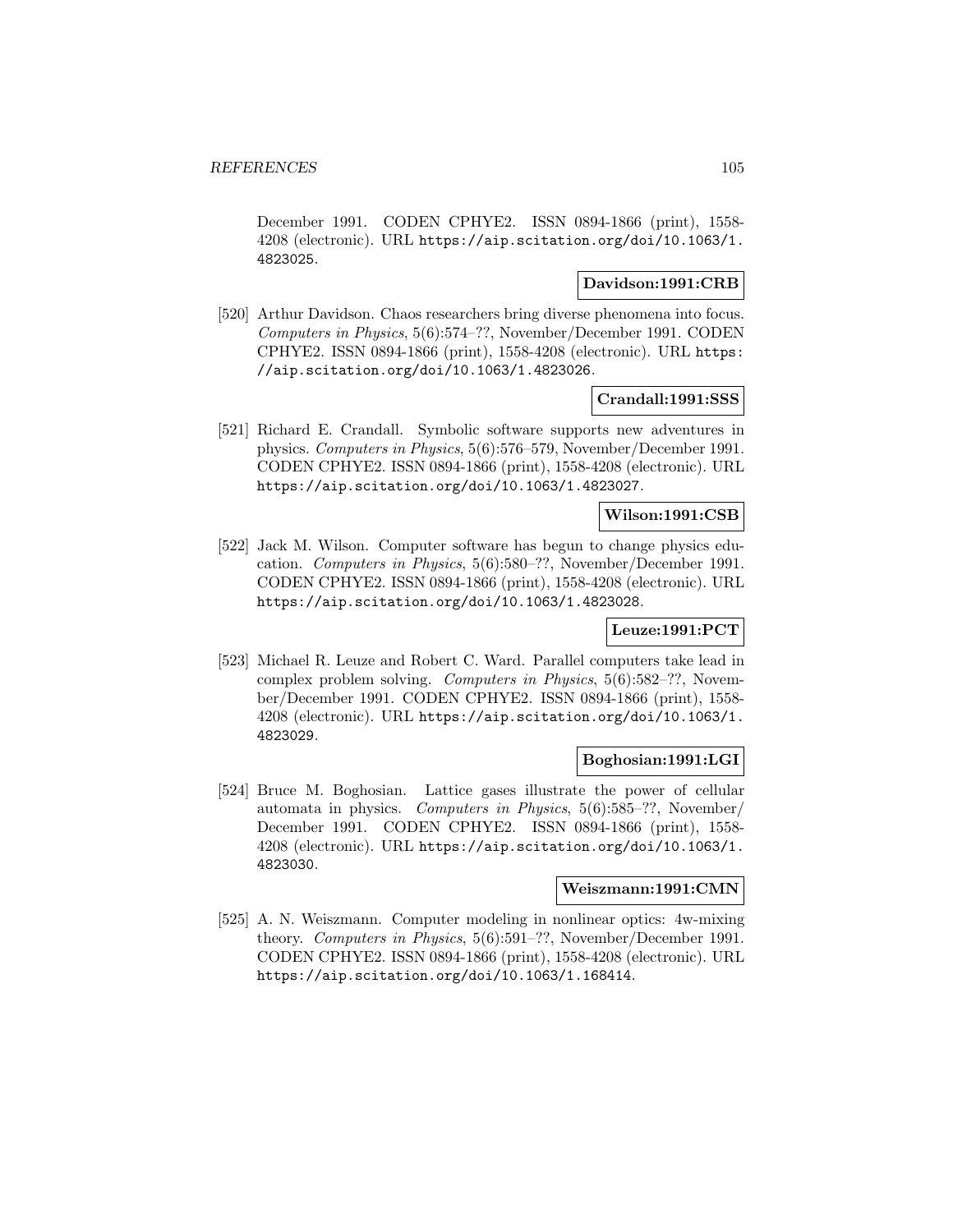### **Visscher:1991:FEA**

[526] P. B. Visscher. A fast explicit algorithm for the time-dependent Schrödinger equation. Computers in Physics,  $5(6):596-??$ , November/ December 1991. CODEN CPHYE2. ISSN 0894-1866 (print), 1558- 4208 (electronic). URL https://aip.scitation.org/doi/10.1063/1. 168415.

## **Metcalf:1991:DDT**

[527] Michael Metcalf. A derived-data type for data analysis. Computers in Physics, 5(6):599–??, November/December 1991. CODEN CPHYE2. ISSN 0894-1866 (print), 1558-4208 (electronic). URL https://aip. scitation.org/doi/10.1063/1.168416.

# **Migliore:1991:CSN**

[528] M. Migliore, G. F. Ayala, and S. L. Fornili. Concurrent simulation of neurons on multi-transputer systems. Computers in Physics, 5(6): 605–??, November/December 1991. CODEN CPHYE2. ISSN 0894- 1866 (print), 1558-4208 (electronic). URL https://aip.scitation. org/doi/10.1063/1.168417.

# **Dill:1991:IMM**

[529] Dan Dill. Implementing matrix mechanics in Mathematica: Determination of Clebsch–Gordan coefficients by matrix diagonalization. Computers in Physics, 5(6):616–625, November/December 1991. CODEN CPHYE2. ISSN 0894-1866 (print), 1558-4208 (electronic). URL https: //aip.scitation.org/doi/10.1063/1.168419.

## **Press:1991:MMBb**

[530] William H. Press and Saul A. Teukolsky. Multigrid methods for boundary value problems. II. Computers in Physics, 5(6):626–??, November/ December 1991. CODEN CPHYE2. ISSN 0894-1866 (print), 1558- 4208 (electronic). URL https://aip.scitation.org/doi/10.1063/1. 4823031.

### **Slanic:1991:DCH**

[531] Zoran Slanic, Harvey Gould, and Jan Tobochnik. Dynamics of the classical Heisenberg chain. Computers in Physics, 5(6):630–??, November/ December 1991. CODEN CPHYE2. ISSN 0894-1866 (print), 1558- 4208 (electronic). URL https://aip.scitation.org/doi/10.1063/1. 4823032.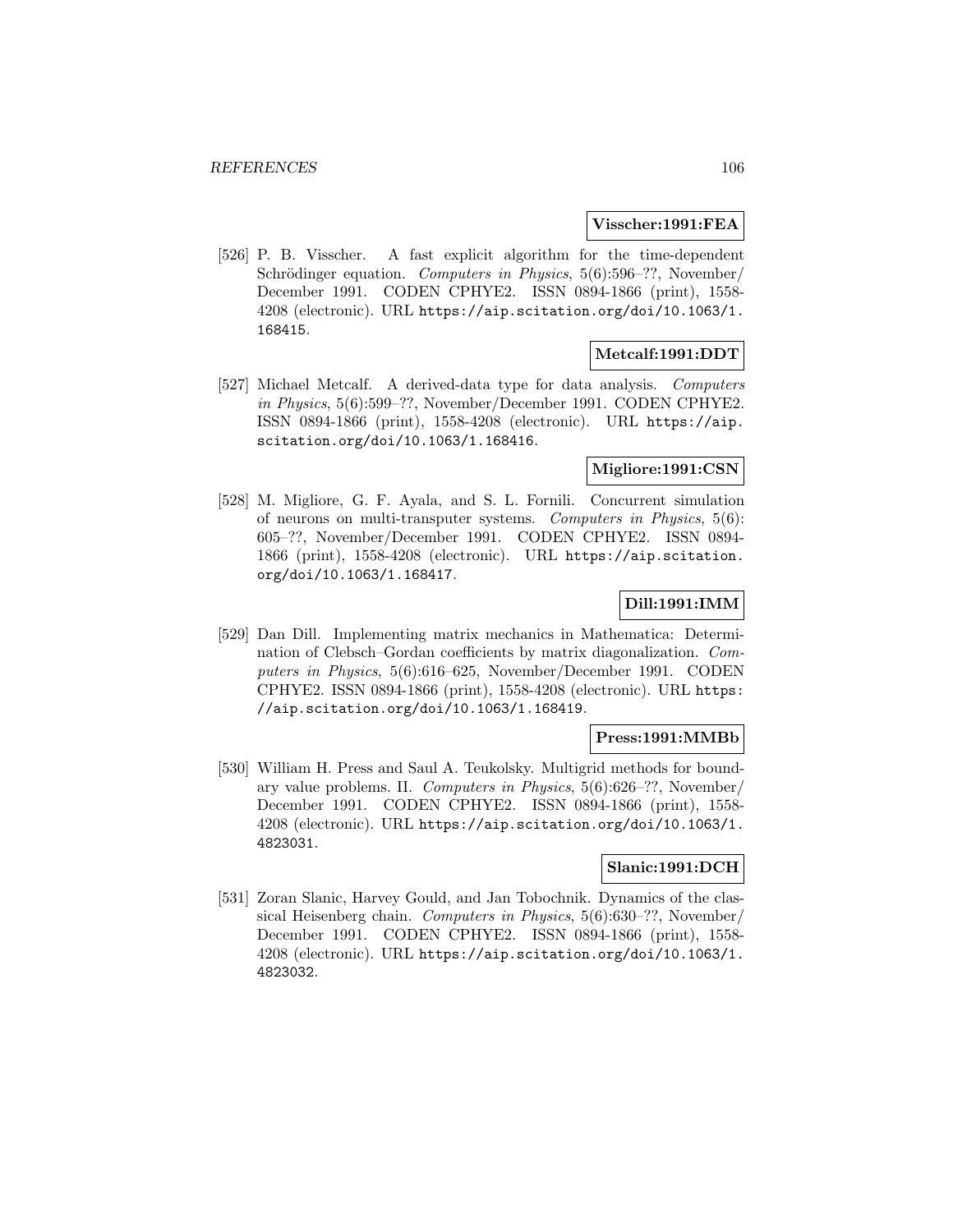### **Donnelly:1991:CAW**

[532] Denis Donnelly. CIP announces winners of second annual software contest. Computers in Physics, 5(6):636–??, November/December 1991. CO-DEN CPHYE2. ISSN 0894-1866 (print), 1558-4208 (electronic). URL https://aip.scitation.org/doi/10.1063/1.4823033.

### **Foster:1991:MUM**

[533] Kenneth R. Foster. Mathematics<sup>TM</sup> 2.0: An updated math program for MS-DOS platforms. Computers in Physics, 5(6):643–644, November/December 1991. CODEN CPHYE2. ISSN 0894-1866 (print), 1558- 4208 (electronic). URL https://aip.scitation.org/doi/10.1063/1. 4823034.

## **Anonymous:1991:LLRf**

[534] Anonymous. Listings of the latest releases. Computers in Physics, 5 (6):645–??, November/December 1991. CODEN CPHYE2. ISSN 0894- 1866 (print), 1558-4208 (electronic). URL https://aip.scitation. org/doi/10.1063/1.4823035.

### **Borchers:1991:PTS**

[535] Robert R. Borchers. Physicists take stock of computing advances. Computers in Physics, 5(6):648–??, November/December 1991. CODEN CPHYE2. ISSN 0894-1866 (print), 1558-4208 (electronic). URL https: //aip.scitation.org/doi/10.1063/1.4823036.

# **Zeyher:1992:MPS**

[536] Allen Zeyher. Massive parallelism supports lattice QCD calculations. Computers in Physics, 6(1):7–??, January 1992. CODEN CPHYE2. ISSN 0894-1866 (print), 1558-4208 (electronic). URL https://aip. scitation.org/doi/10.1063/1.4823045.

### **Borchers:1992:AMB**

[537] Robert R. Borchers. Albuquerque meeting brings news of supercomputer advances. Computers in Physics, 6(1):8–??, January 1992. CODEN CPHYE2. ISSN 0894-1866 (print), 1558-4208 (electronic). URL https: //aip.scitation.org/doi/10.1063/1.4823046.

## **DeBoer:1992:HAG**

[538] Barry G. DeBoer. HCP arrangements give identical structures. *Comput*ers in Physics, 6(1):10–??, January 1992. CODEN CPHYE2. ISSN 0894- 1866 (print), 1558-4208 (electronic). URL https://aip.scitation. org/doi/10.1063/1.4823037.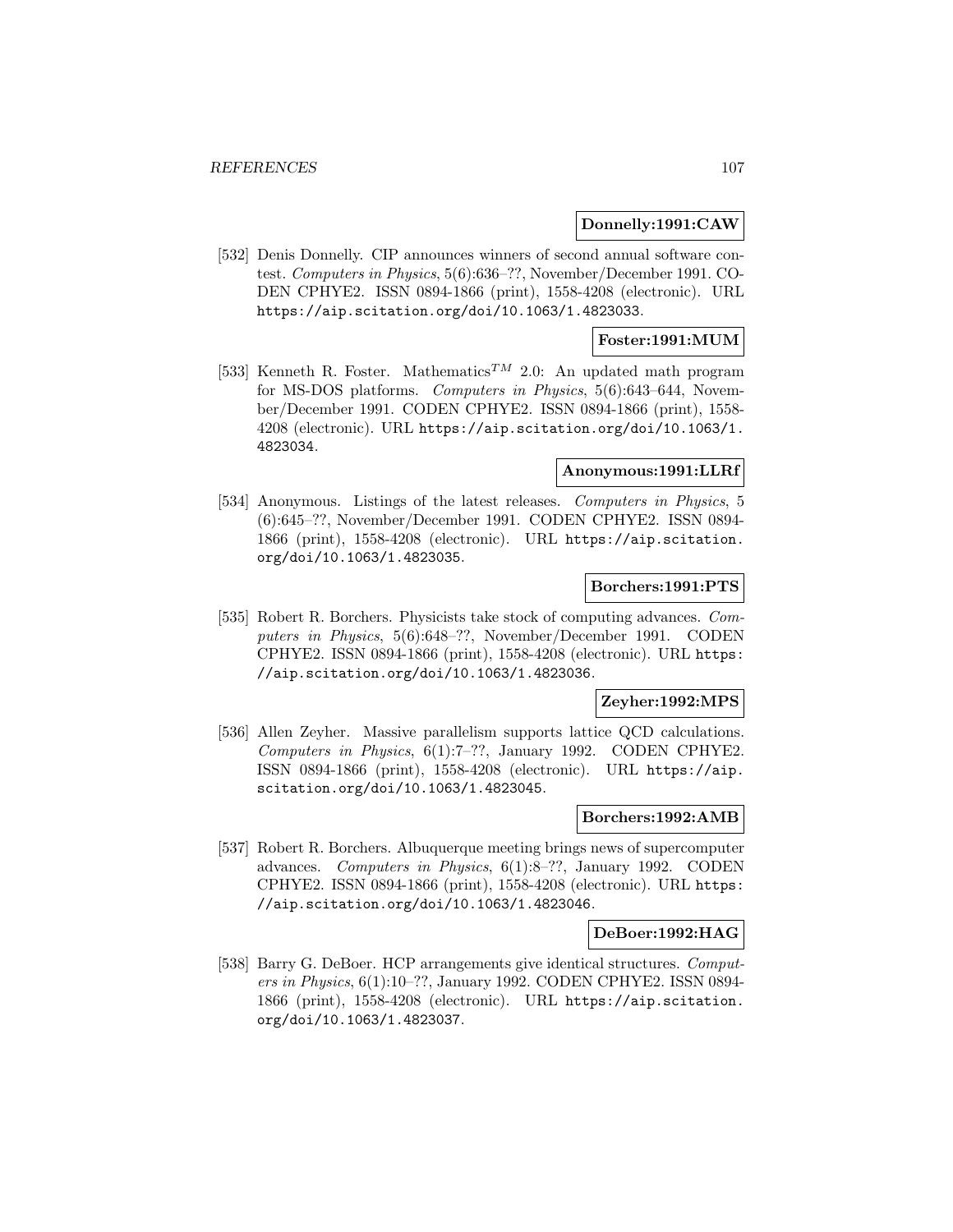### **Hsiung:1992:RSG**

[539] Ping-Kang Hsiung. Researchers should get credit. Computers in Physics, 6(1):10–??, January 1992. CODEN CPHYE2. ISSN 0894-1866 (print), 1558-4208 (electronic). URL https://aip.scitation.org/doi/10. 1063/1.4823038.

### **Anonymous:1992:Ca**

[540] Anonymous. Calendar. Computers in Physics, 6(1):11–??, January 1992. CODEN CPHYE2. ISSN 0894-1866 (print), 1558-4208 (electronic). URL https://aip.scitation.org/doi/10.1063/1.4823040.

## **Bourianoff:1992:APR**

[541] George Bourianoff and Richard Talman. Accelerator progress relies on computational simulations. Computers in Physics,  $6(1)$ :14–??, January 1992. CODEN CPHYE2. ISSN 0894-1866 (print), 1558-4208 (electronic). URL https://aip.scitation.org/doi/10.1063/1.4823041.

## **Baer:1992:LSH**

[542] Howard Baer and William F. Long. Latest software, hardware serve highenergy phenomenology. Computers in Physics, 6(1):24-??, January 1992. CODEN CPHYE2. ISSN 0894-1866 (print), 1558-4208 (electronic). URL https://aip.scitation.org/doi/10.1063/1.4823042.

# **Bitar:1992:LFS**

[543] Khalil M. Bitar and Urs M. Heller. Lattice field simulations Press the limits of computational physics. Computers in Physics, 6(1):33–??, January 1992. CODEN CPHYE2. ISSN 0894-1866 (print), 1558-4208 (electronic). URL https://aip.scitation.org/doi/10.1063/1.4823043.

#### **Corden:1992:CMC**

[544] M. J. Corden, C. H. Georgiopoulos, S. L. Linn, and S. Youssef. Computers manage complexity of high-energy experiments. Computers in Physics, 6(1):41–??, January 1992. CODEN CPHYE2. ISSN 0894- 1866 (print), 1558-4208 (electronic). URL https://aip.scitation. org/doi/10.1063/1.4823044.

#### **Giles:1992:MTF**

[545] R. Giles, P. S. Alexopoulos, and M. Mansuripur. Micromagnetics of thin film cobalt-based media for magnetic recording. Computers in Physics, 6(1):53–??, January 1992. CODEN CPHYE2. ISSN 0894- 1866 (print), 1558-4208 (electronic). URL https://aip.scitation. org/doi/10.1063/1.168445.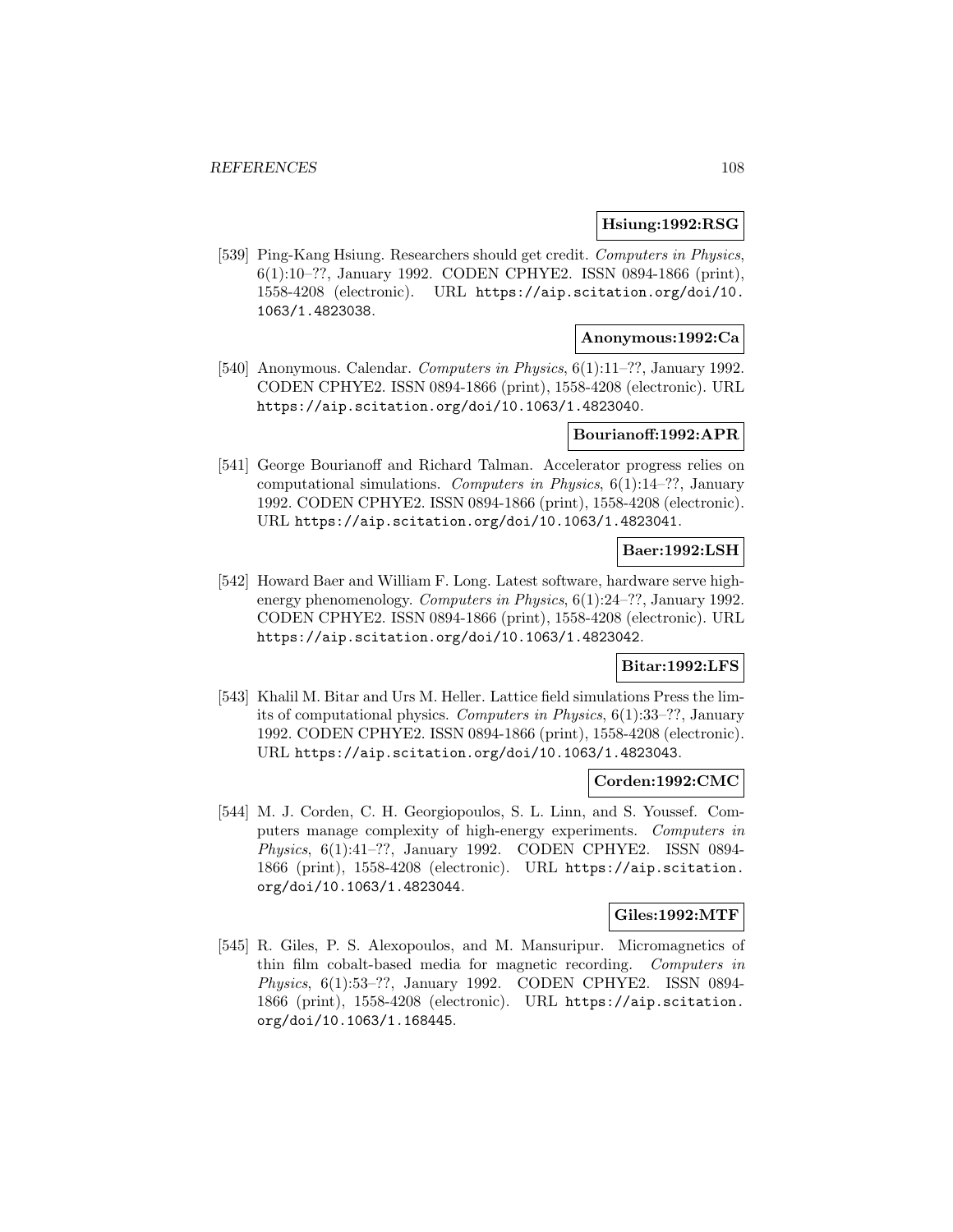#### **Cameron:1992:NFM**

[546] Seth A. Cameron. Novel Fourier methods for boundary value problems. Computers in Physics, 6(1):71–??, January 1992. CODEN CPHYE2. ISSN 0894-1866 (print), 1558-4208 (electronic). URL https://aip. scitation.org/doi/10.1063/1.168446.

# **Stone:1992:PLC**

[547] David H. Stone. Pulsed laser codes for use as instructional tools. Computers in Physics, 6(1):77–??, January 1992. CODEN CPHYE2. ISSN 0894- 1866 (print), 1558-4208 (electronic). URL https://aip.scitation. org/doi/10.1063/1.168447.

# **Press:1992:PA**

[548] William H. Press and Saul A. Teukolsky. Padé approximants. Computers in Physics, 6(1):82–??, January 1992. CODEN CPHYE2. ISSN 0894- 1866 (print), 1558-4208 (electronic). URL https://aip.scitation. org/doi/10.1063/1.4823047.

# **Srivastava:1992:HCI**

[549] Niraj Srivastava, Charles Kaufman, and Gerhard M¨uller. Hamiltonian chaos III. Computers in Physics, 6(1):84–??, January 1992. CODEN CPHYE2. ISSN 0894-1866 (print), 1558-4208 (electronic). URL https: //aip.scitation.org/doi/10.1063/1.4823048.

## **Ehrlich:1992:SCD**

[550] Robert Ehrlich, Maria Dworzecka, and William M. MacDonald. Software consortium develops simulations for nine physics courses. Computers in Physics, 6(1):90–??, January 1992. CODEN CPHYE2. ISSN 0894- 1866 (print), 1558-4208 (electronic). URL https://aip.scitation. org/doi/10.1063/1.4823049.

# **Lane:1992:XAA**

[551] Barton G. Lane. X-arRAY: Accessing extended memory on the cheap. Computers in Physics, 6(1):97–??, January 1992. CODEN CPHYE2. ISSN 0894-1866 (print), 1558-4208 (electronic). URL https://aip. scitation.org/doi/10.1063/1.4823050.

#### **Anonymous:1992:LLRa**

[552] Anonymous. Listings of the latest releases. Computers in Physics, 6(1): 99–??, January 1992. CODEN CPHYE2. ISSN 0894-1866 (print), 1558- 4208 (electronic). URL https://aip.scitation.org/doi/10.1063/1. 4823051.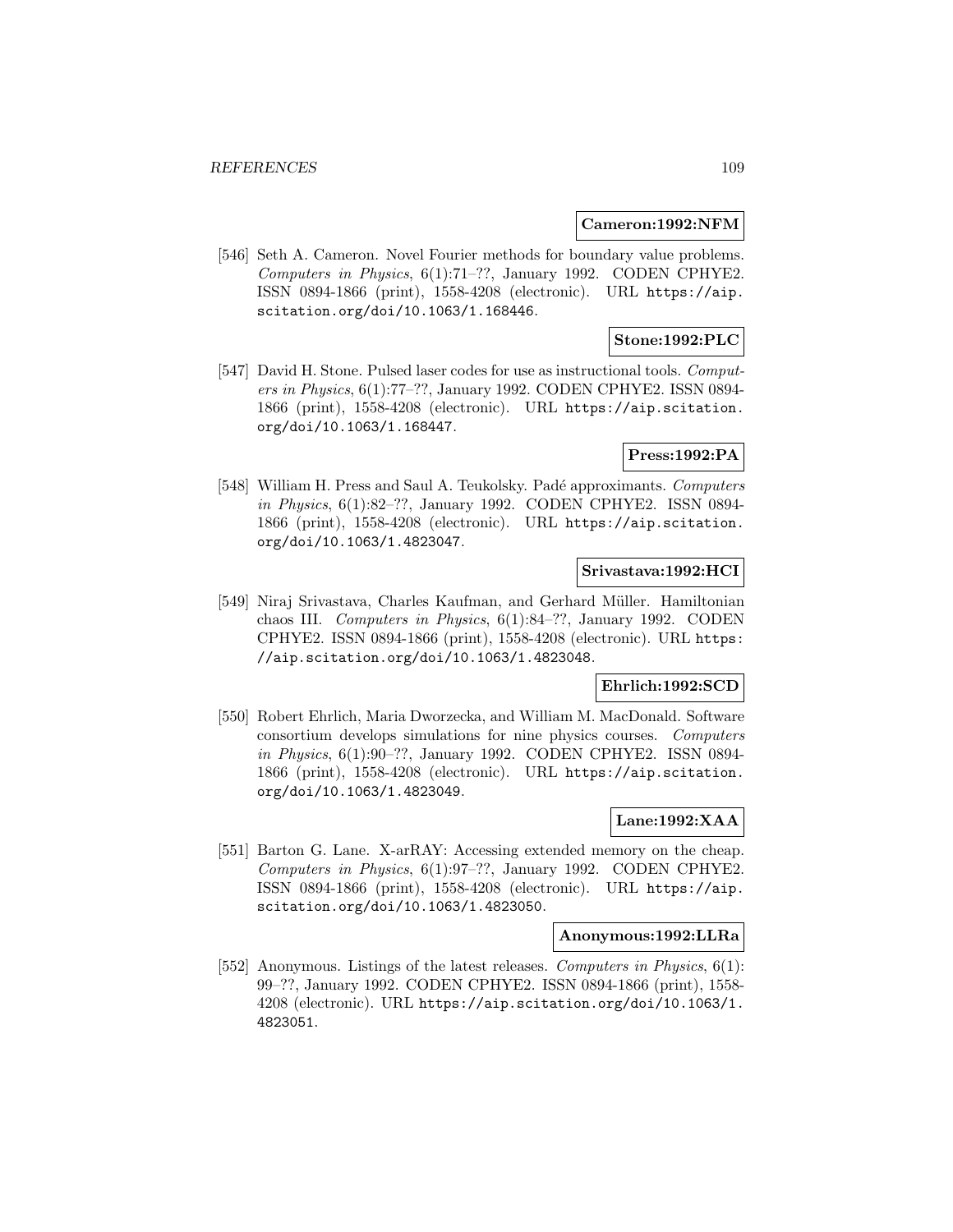#### **Lannutti:1992:CUH**

[553] Joseph E. Lannutti. Computers undergird high-energy physics research. Computers in Physics, 6(1):104–??, January 1992. CODEN CPHYE2. ISSN 0894-1866 (print), 1558-4208 (electronic). URL https://aip. scitation.org/doi/10.1063/1.4823039.

## **Anonymous:1992:OEB**

[554] Anonymous. Orlando exhibit brings news of educational software advances. Computers in Physics, 6(2):111–??, March 1992. CODEN CPHYE2. ISSN 0894-1866 (print), 1558-4208 (electronic). URL https: //aip.scitation.org/doi/10.1063/1.4823052.

### **Kalantar:1992:EVD**

[555] A. H. Kalantar. Effective variance doesn't work. Computers in Physics, 6(2):116–??, March 1992. CODEN CPHYE2. ISSN 0894-1866 (print), 1558-4208 (electronic). URL https://aip.scitation.org/doi/10. 1063/1.4823053.

## **Karlow:1992:DUF**

[556] Edwin A. Karlow. Decoder uses fewer ICs. Computers in Physics, 6(2): 116–??, March 1992. CODEN CPHYE2. ISSN 0894-1866 (print), 1558- 4208 (electronic). URL https://aip.scitation.org/doi/10.1063/1. 4823054.

#### **Anonymous:1992:Cb**

[557] Anonymous. Calendar. Computers in Physics, 6(2):120–??, March 1992. CODEN CPHYE2. ISSN 0894-1866 (print), 1558-4208 (electronic). URL https://aip.scitation.org/doi/10.1063/1.4823055.

# **Giles:1992:CCD**

[558] Roscoe Giles and Claudio Rebbi. Computational center develops practical experience in parallel computing. Computers in Physics, 6(2):122–??, March 1992. CODEN CPHYE2. ISSN 0894-1866 (print), 1558-4208 (electronic). URL https://aip.scitation.org/doi/10.1063/1.4823056.

## **Sprott:1992:SPC**

[559] J. C. Sprott. Simple programs create 3-D images. Computers in Physics, 6(2):132–??, March 1992. CODEN CPHYE2. ISSN 0894-1866 (print), 1558-4208 (electronic). URL https://aip.scitation.org/doi/10. 1063/1.4823057.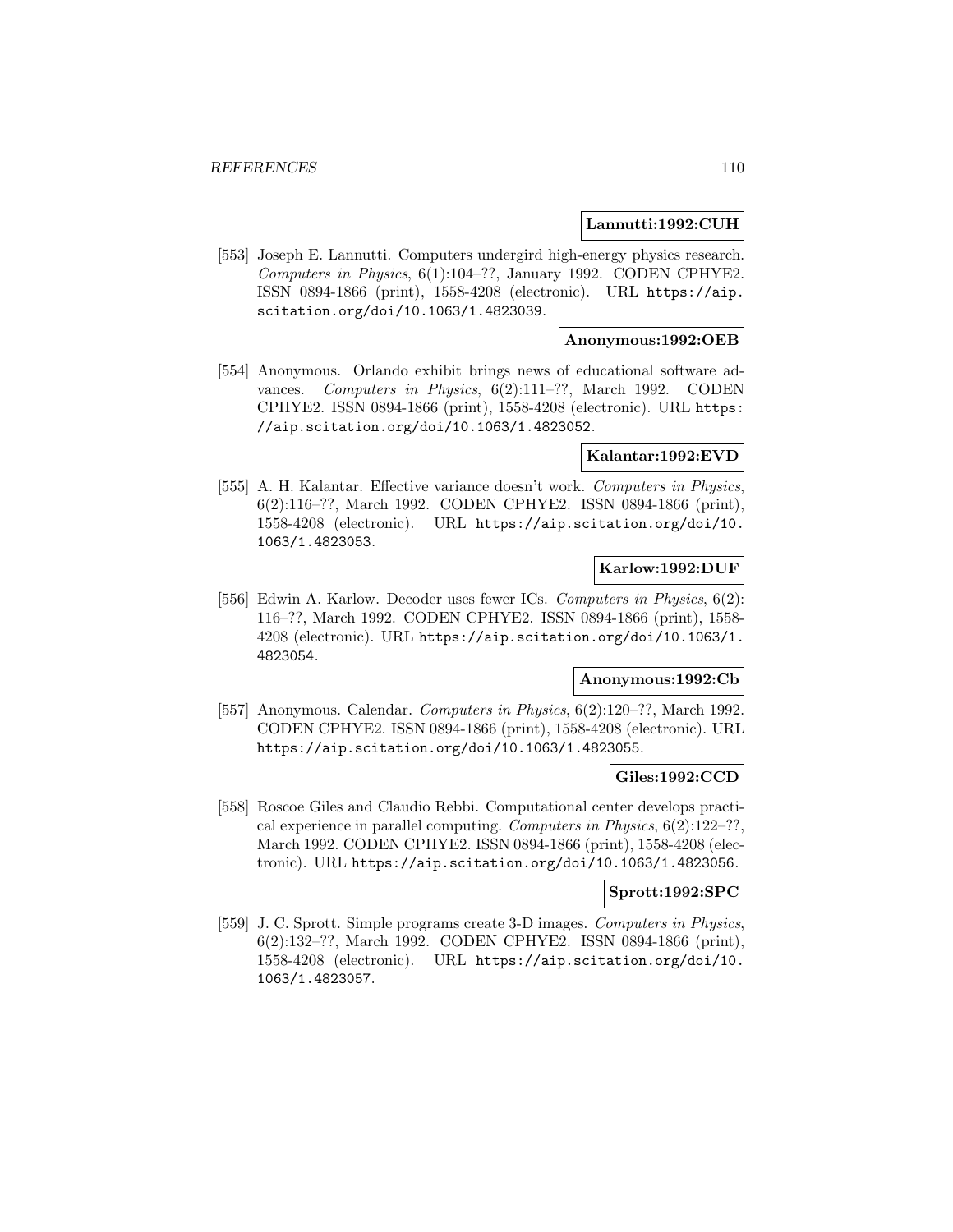#### **Brooks:1992:MPO**

[560] Eugene D. Brooks III. Massive parallelism overcomes shared-memory limitations. Computers in Physics, 6(2):139–??, March 1992. CODEN CPHYE2. ISSN 0894-1866 (print), 1558-4208 (electronic). URL https: //aip.scitation.org/doi/10.1063/1.4823058.

# **Zukas:1992:HSV**

[561] J. A. Zukas, J. R. Furlong, and S. B. Segletes. Hydrocodes support visualization of shock-wave phenomena. Computers in Physics,  $6(2)$ : 146–??, March 1992. CODEN CPHYE2. ISSN 0894-1866 (print), 1558- 4208 (electronic). URL https://aip.scitation.org/doi/10.1063/1. 4823059.

# **Hoover:1992:MPC**

[562] William G. Hoover, Anthony J. De Groot, and Carol G. Hoover. Massively parallel computer simulation of plane-strain elastic–plastic flow via nonequilibrium molecular dynamics and Lagrangian continuum mechanics. Computers in Physics, 6(2):155–??, March 1992. CODEN CPHYE2. ISSN 0894-1866 (print), 1558-4208 (electronic). URL https://aip. scitation.org/doi/10.1063/1.168448.

# **Liu:1992:VCP**

[563] G. Liu, S. Fuelling, and R. Bruch. Versatile CAMAC–PC/AT system for data acquisition and control in high-resolution extreme-ultraviolet (EUV) spectroscopy following ion–atom and ion–molecule collisions. Computers in Physics, 6(2):168–??, March 1992. CODEN CPHYE2. ISSN 0894-1866 (print), 1558-4208 (electronic). URL https://aip. scitation.org/doi/10.1063/1.168449.

#### **Somsky:1992:MPI**

[564] W. R. Somsky and J. E. Gubernatis. A massively parallel implementation of the worldline quantum Monte Carlo method. Computers in Physics, 6(2):178–??, March 1992. CODEN CPHYE2. ISSN 0894- 1866 (print), 1558-4208 (electronic). URL https://aip.scitation. org/doi/10.1063/1.168450.

#### **Press:1992:ASR**

[565] William H. Press and Saul A. Teukolsky. Adaptive stepsize Runge–Kutta integration. Computers in Physics, 6(2):188–??, March 1992. CODEN CPHYE2. ISSN 0894-1866 (print), 1558-4208 (electronic). URL https: //aip.scitation.org/doi/10.1063/1.4823060.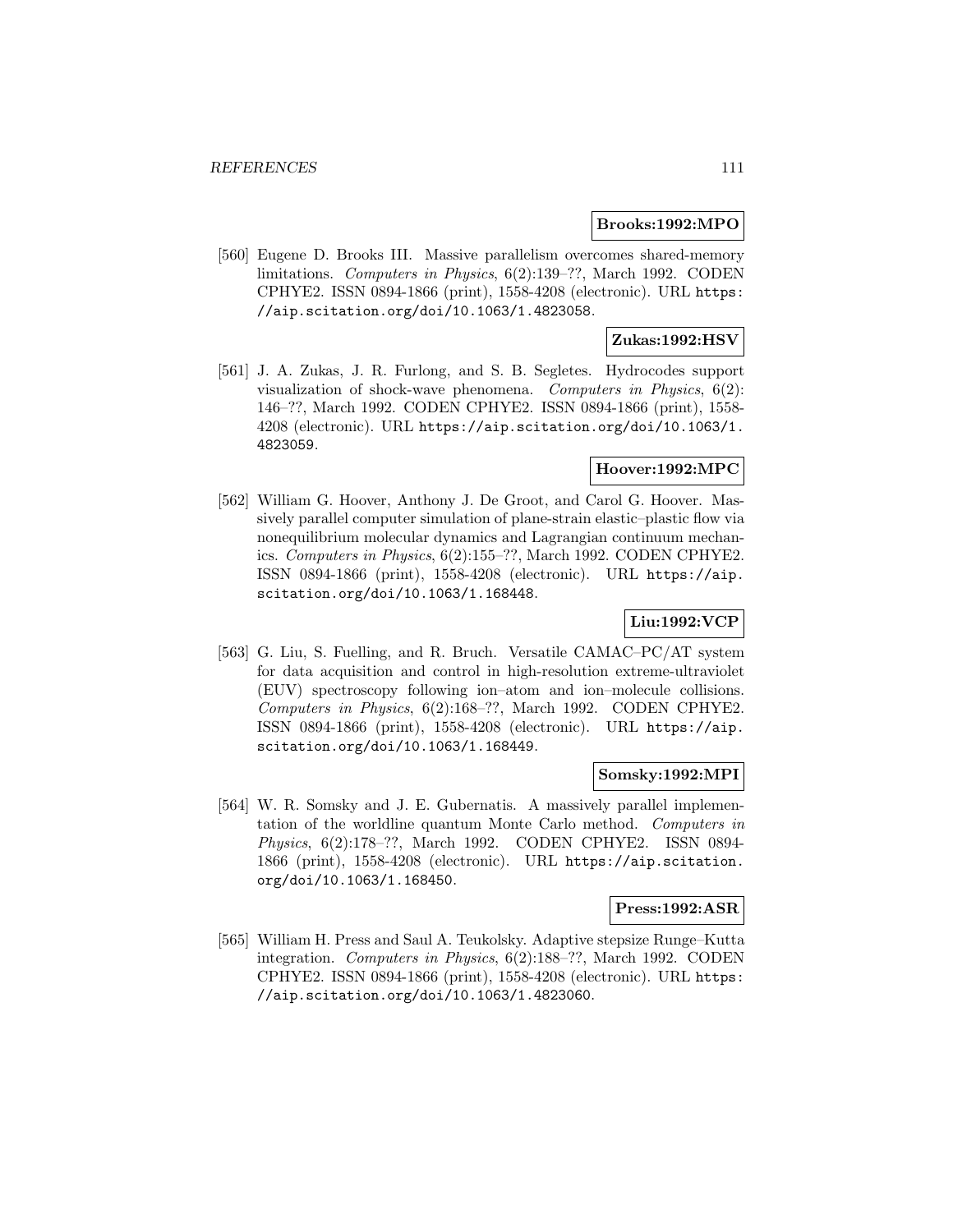## **Lee:1992:GFM**

[566] Michael A. Lee and Kevin E. Schmidt. Green's function Monte Carlo. Computers in Physics, 6(2):192–??, March 1992. CODEN CPHYE2. ISSN 0894-1866 (print), 1558-4208 (electronic). URL https://aip. scitation.org/doi/10.1063/1.4823061.

# **Dory:1992:FEM**

[567] Robert A. Dory. Finite-element method in a spreadsheet. Computers in Physics, 6(2):198–??, March 1992. CODEN CPHYE2. ISSN 0894- 1866 (print), 1558-4208 (electronic). URL https://aip.scitation. org/doi/10.1063/1.4823062.

## **Wilson:1992:CUPa**

[568] Jack M. Wilson and Edward F. Redish. The comprehensive unified physics learning environment: Part I. Background and system operation. Computers in Physics, 6(2):202–??, March 1992. CODEN CPHYE2. ISSN 0894-1866 (print), 1558-4208 (electronic). URL https://aip. scitation.org/doi/10.1063/1.4823063.

## **Renwick:1992:PFY**

[569] Stephen P. Renwick. Plotting and fitting your data: SigmaPlot for the Mac. Computers in Physics, 6(2):210–??, March 1992. CODEN CPHYE2. ISSN 0894-1866 (print), 1558-4208 (electronic). URL https: //aip.scitation.org/doi/10.1063/1.4823064.

#### **Anonymous:1992:LLRb**

[570] Anonymous. Listings of the latest releases. Computers in Physics, 6(2): 213–??, March 1992. CODEN CPHYE2. ISSN 0894-1866 (print), 1558- 4208 (electronic). URL https://aip.scitation.org/doi/10.1063/1. 4823065.

#### **Bailey:1992:HUT**

[571] David H. Bailey. How useful are Today's parallel computers? Computers in Physics, 6(2):216–??, March 1992. CODEN CPHYE2. ISSN 0894- 1866 (print), 1558-4208 (electronic). URL https://aip.scitation. org/doi/10.1063/1.4823066.

#### **Zeyher:1992:MPF**

[572] Allen Zeyher. Minimal principle facilitates structure determination of large molecule. Computers in Physics, 6(3):223–??, May 1992. CODEN CPHYE2. ISSN 0894-1866 (print), 1558-4208 (electronic). URL https: //aip.scitation.org/doi/10.1063/1.4823067.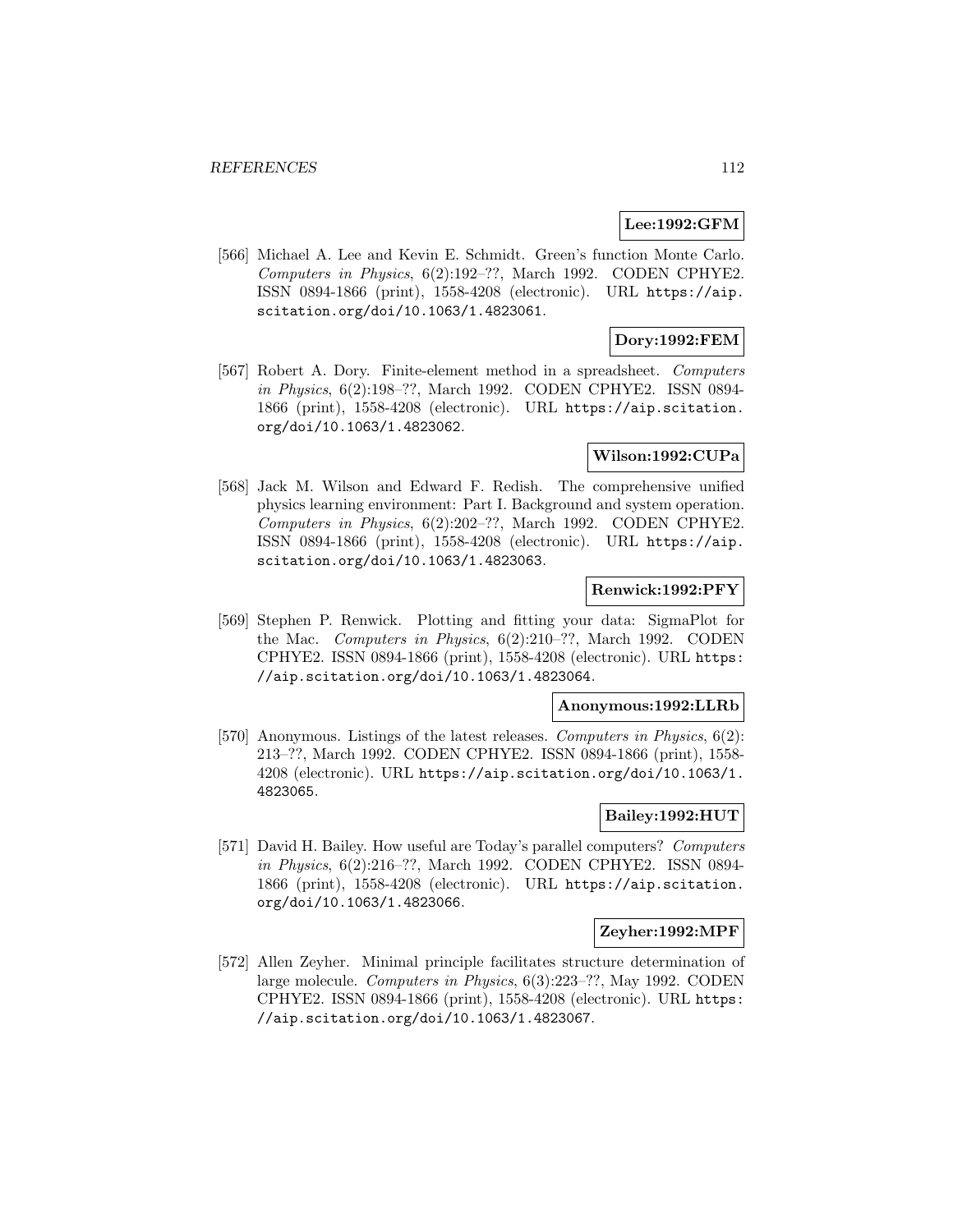#### **Hecht:1992:GSC**

[573] Frederick Hecht. Guidelines should cover illustrations too. Computers in Physics, 6(3):226–??, May 1992. CODEN CPHYE2. ISSN 0894- 1866 (print), 1558-4208 (electronic). URL https://aip.scitation. org/doi/10.1063/1.4823068.

# **Bowline:1992:AOP**

[574] Stephen Bowline, James Utt, and Lowell F. Williams. Article omits powerful parallel machine. Computers in Physics, 6(3):226–??, May 1992. CODEN CPHYE2. ISSN 0894-1866 (print), 1558-4208 (electronic). URL https://aip.scitation.org/doi/10.1063/1.4823069.

# **Anonymous:1992:Cc**

[575] Anonymous. Calendar. Computers in Physics, 6(3):227–??, May 1992. CODEN CPHYE2. ISSN 0894-1866 (print), 1558-4208 (electronic). URL https://aip.scitation.org/doi/10.1063/1.4823070.

#### **Johnson:1992:CSR**

[576] Christopher R. Johnson, Robert S. MacLeod, and Mike A. Matheson. Computer simulations reveal complexity of electrical activity in the human thorax. Computers in Physics, 6(3):230–??, May 1992. CODEN CPHYE2. ISSN 0894-1866 (print), 1558-4208 (electronic). URL https: //aip.scitation.org/doi/10.1063/1.4823071.

## **Briggs:1992:CUM**

[577] James M. Briggs and J. Andrew McCammon. Computation unravels mysteries of molecular biophysics. Computers in Physics, 6(3):238–??, May 1992. CODEN CPHYE2. ISSN 0894-1866 (print), 1558-4208 (electronic). URL https://aip.scitation.org/doi/10.1063/1.4823072.

# **Jacob:1992:DIY**

[578] Robert Jacob and John Anderson. Do-it-yourself massively parallel supercomputer does useful physics. Computers in Physics, 6(3):244–??, May 1992. CODEN CPHYE2. ISSN 0894-1866 (print), 1558-4208 (electronic). URL https://aip.scitation.org/doi/10.1063/1.4823073.

#### **Hsieh:1992:HSH**

[579] Alexander Hsieh and Eran Yehudai. HIP: Symbolic high-energy physics calculations. Computers in Physics, 6(3):253–261, May 1992. CODEN CPHYE2. ISSN 0894-1866 (print), 1558-4208 (electronic). URL https: //aip.scitation.org/doi/10.1063/1.168451.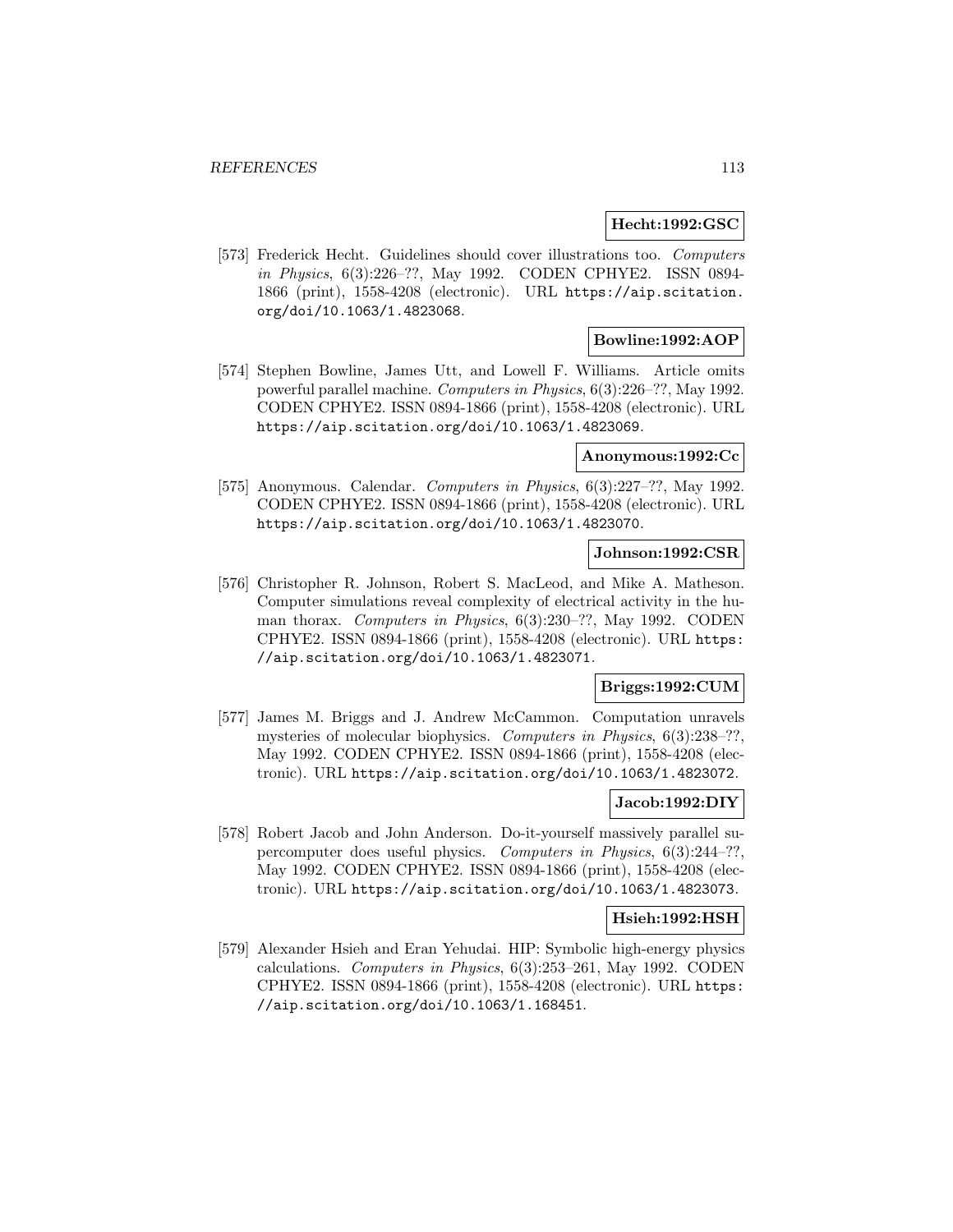#### **Brown:1992:PMN**

[580] Stewart A. Brown. PANACEA: a model for numerical simulation codes. Computers in Physics, 6(3):262–??, May 1992. CODEN CPHYE2. ISSN 0894-1866 (print), 1558-4208 (electronic). URL https://aip. scitation.org/doi/10.1063/1.168424.

# **Press:1992:FSL**

[581] William H. Press and Saul A. Teukolsky. Fitting straight line data with errors in both coordinates. Computers in Physics, 6(3):274–??, May 1992. CODEN CPHYE2. ISSN 0894-1866 (print), 1558-4208 (electronic). URL https://aip.scitation.org/doi/10.1063/1.4823074.

## **Silverman:1992:ASA**

[582] Amihai Silverman and Joan Adler. Animated simulated annealing. Computers in Physics, 6(3):277–??, May 1992. CODEN CPHYE2. ISSN 0894- 1866 (print), 1558-4208 (electronic). URL https://aip.scitation. org/doi/10.1063/1.4823076.

## **Wilson:1992:CUPb**

[583] Jack M. Wilson, Edward F. Redish, and Denis Donnelly. The comprehensive unified physics learning environment: Part II. The basis for integrated studies. Computers in Physics, 6(3):282–??, May 1992. CO-DEN CPHYE2. ISSN 0894-1866 (print), 1558-4208 (electronic). URL https://aip.scitation.org/doi/10.1063/1.4823077.

#### **Wolff:1992:SI**

[584] Robert S. Wolff. Sounding out images. Computers in Physics, 6(3): 287–??, May 1992. CODEN CPHYE2. ISSN 0894-1866 (print), 1558- 4208 (electronic). URL https://aip.scitation.org/doi/10.1063/1. 4823078.

#### **Mandell:1992:IIH**

[585] Myron Mandell and Margaret Gjertsen. IRIS indigo: High-performance low-end workstation. Computers in Physics, 6(3):290–??, May 1992. CO-DEN CPHYE2. ISSN 0894-1866 (print), 1558-4208 (electronic). URL https://aip.scitation.org/doi/10.1063/1.4823079.

#### **Anonymous:1992:LLRc**

[586] Anonymous. Listings of the latest releases. Computers in Physics, 6(3): 293–??, May 1992. CODEN CPHYE2. ISSN 0894-1866 (print), 1558- 4208 (electronic). URL https://aip.scitation.org/doi/10.1063/1. 4823080.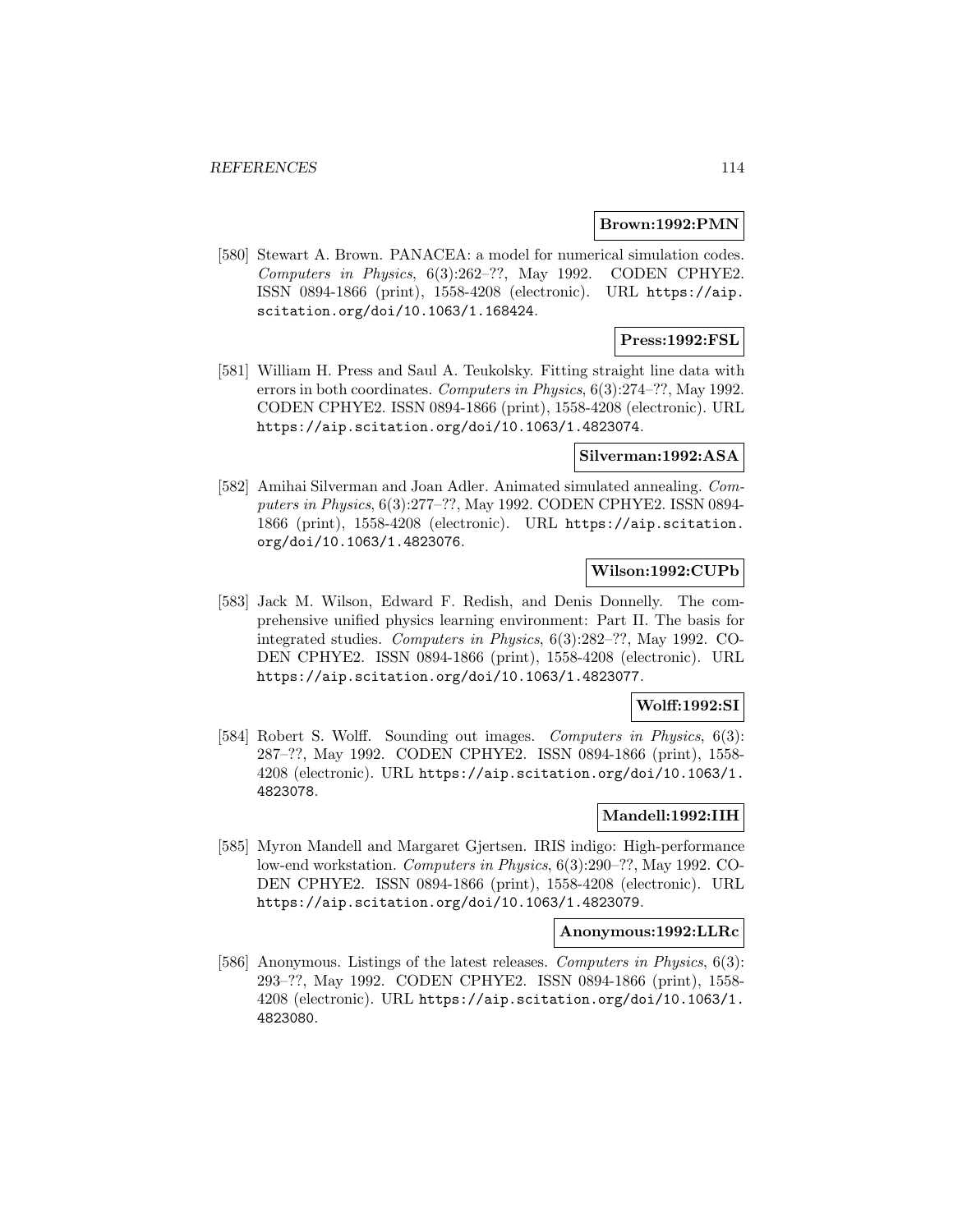#### **Wolynes:1992:WCD**

[587] Peter G. Wolynes. Will computer design become a matter of evolution? Computers in Physics, 6(3):296–??, May 1992. CODEN CPHYE2. ISSN 0894-1866 (print), 1558-4208 (electronic). URL https://aip. scitation.org/doi/10.1063/1.4823081.

## **Anonymous:1992:PCO**

[588] Anonymous. Physics Computing '92 offers varied program. Computers in Physics, 6(4):303–??, July 1992. CODEN CPHYE2. ISSN 0894- 1866 (print), 1558-4208 (electronic). URL https://aip.scitation. org/doi/10.1063/1.4823082.

### **Anonymous:1992:IA**

[589] Anonymous. Index of authors. Computers in Physics, 6(4):328–??, July 1992. CODEN CPHYE2. ISSN 0894-1866 (print), 1558-4208 (electronic). URL https://aip.scitation.org/doi/10.1063/1.4823083.

#### **Bowler:1992:PLW**

[590] K. C. Bowler, L. K. Chantler, D. C. Heggie, R. D. Kenway, D. J. Tildesley, A. S. Trew, and D. J. Wallace. Physics leads the way at Edinburgh HPC facilities. Computers in Physics, 6(4):334–??, July 1992. CODEN CPHYE2. ISSN 0894-1866 (print), 1558-4208 (electronic). URL https: //aip.scitation.org/doi/10.1063/1.4823084.

# **Mortensen:1992:JPC**

[591] Paul Mortensen. Japanese physicists command powerful supercomputer resources. Computers in Physics, 6(4):339–345, July 1992. CODEN CPHYE2. ISSN 0894-1866 (print), 1558-4208 (electronic). URL https: //aip.scitation.org/doi/10.1063/1.4823085.

## **Bryson:1992:VRT**

[592] Steve Bryson. Virtual reality takes on real physics applications. *Comput*ers in Physics, 6(4):346–??, July 1992. CODEN CPHYE2. ISSN 0894- 1866 (print), 1558-4208 (electronic). URL https://aip.scitation. org/doi/10.1063/1.4823086.

#### **Hobbie:1992:MSU**

[593] Russell K. Hobbie. MacDose: a simulation for understanding radiological physics. Computers in Physics, 6(4):355–??, July 1992. CODEN CPHYE2. ISSN 0894-1866 (print), 1558-4208 (electronic). URL https: //aip.scitation.org/doi/10.1063/1.168425.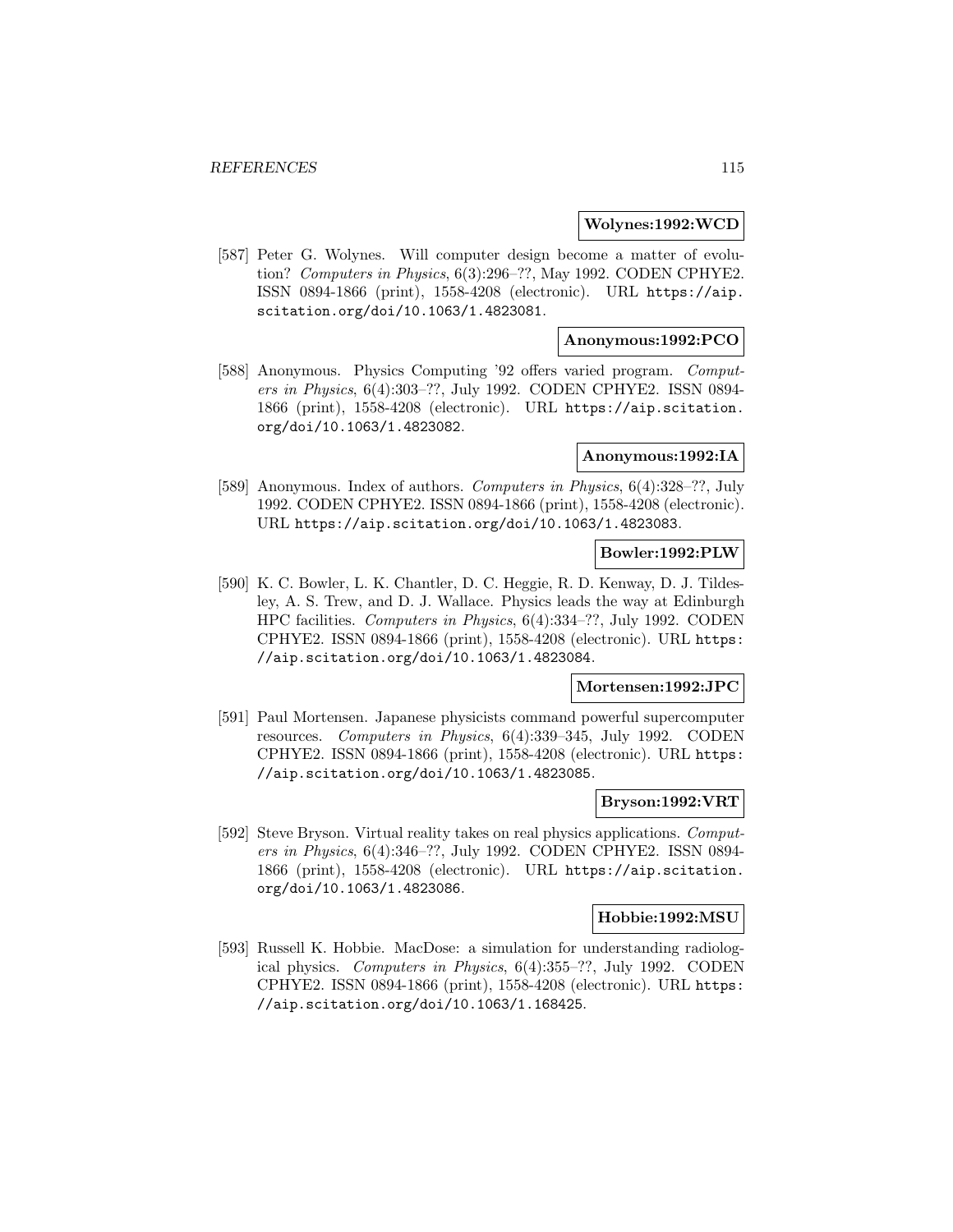#### **Estrera:1992:LAO**

[594] J. P. Estrera, W. M. Duncan, and S. R. Slaughter. Lineshape analysis for optical transitions in III-v semiconductors using a sequential simplex procedure. Computers in Physics, 6(4):360–??, July 1992. CODEN CPHYE2. ISSN 0894-1866 (print), 1558-4208 (electronic). URL https: //aip.scitation.org/doi/10.1063/1.168426.

# **Stoughton:1992:UMR**

[595] C. Stoughton and D. J. Summers. Using multiple RISC CPUs in parallel to study charm quarks. Computers in Physics, 6(4):371–??, July 1992. CODEN CPHYE2. ISSN 0894-1866 (print), 1558-4208 (electronic). URL https://aip.scitation.org/doi/10.1063/1.168427.

#### **Kennedy:1992:MBM**

[596] Jack Kennedy. A MATHCAD-based method for enhanced system resolution studies. Computers in Physics, 6(4):377–??, July 1992. CODEN CPHYE2. ISSN 0894-1866 (print), 1558-4208 (electronic). URL https: //aip.scitation.org/doi/10.1063/1.168452.

## **Thompson:1992:ANL**

[597] William J. Thompson. Algorithms for normalizing by least squares. Computers in Physics, 6(4):386–??, July 1992. CODEN CPHYE2. ISSN 0894- 1866 (print), 1558-4208 (electronic). URL https://aip.scitation. org/doi/10.1063/1.168428.

## **Stein:1992:CGH**

[598] Alan D. Stein, Zhiyue Wang, and John S. Leigh, Jr. Computer-generated holograms: a simplified ray-tracing approach. *Computers in Physics*, 6 (4):389–??, July 1992. CODEN CPHYE2. ISSN 0894-1866 (print), 1558- 4208 (electronic). URL https://aip.scitation.org/doi/10.1063/1. 168429.

## **Walker:1992:TMA**

[599] James S. Walker and J. Gathright. A transfer-matrix approach to one-dimensional quantum mechanics using Mathematica. Computers in Physics, 6(4):393–399, July 1992. CODEN CPHYE2. ISSN 0894- 1866 (print), 1558-4208 (electronic). URL https://aip.scitation. org/doi/10.1063/1.168430.

#### **Press:1992:BGM**

[600] William H. Press and Saul A. Teukolsky. Biconjugate gradient method for sparse linear systems. Computers in Physics, 6(4):400–??, July 1992.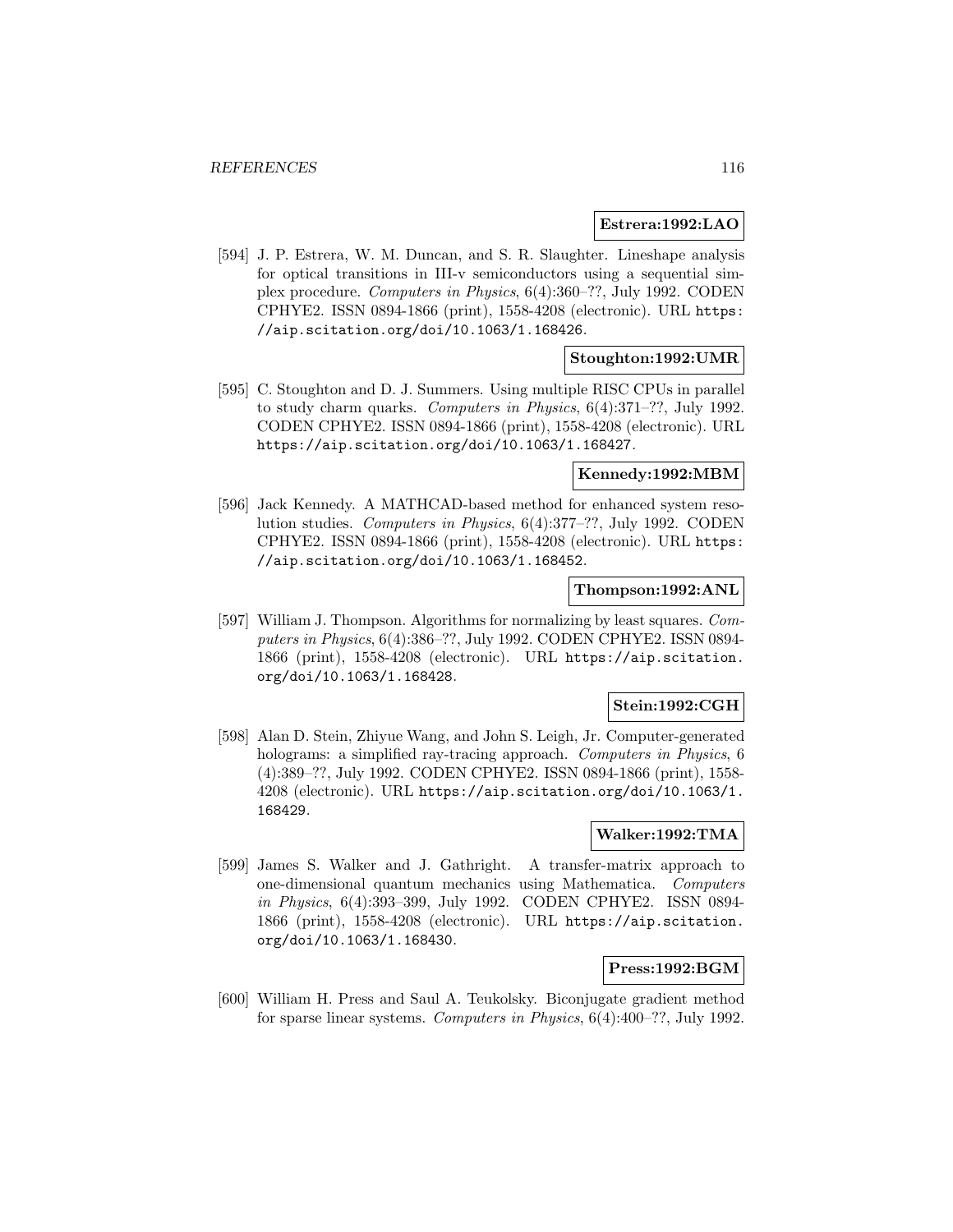CODEN CPHYE2. ISSN 0894-1866 (print), 1558-4208 (electronic). URL https://aip.scitation.org/doi/10.1063/1.4823087.

#### **Stauffer:1992:IMS**

[601] Dietrich Stauffer and Ras B. Pandey. Immunologically motivated simulations of cellular automata. Computers in Physics, 6(4):404–??, July 1992. CODEN CPHYE2. ISSN 0894-1866 (print), 1558-4208 (electronic). URL https://aip.scitation.org/doi/10.1063/1.4823088.

### **Cook:1992:CSSa**

[602] David M. Cook, Russell Dubisch, Glenn Sowell, Patrick Tam, and Denis Donnelly. A comparison of several symbol-manipulating programs: Part I. Computers in Physics, 6(4):411–420, July 1992. CODEN CPHYE2. ISSN 0894-1866 (print), 1558-4208 (electronic). URL https://aip. scitation.org/doi/10.1063/1.4823089.

# **Wolff:1992:VVB**

[603] Robert S. Wolff. Volume Visualization I: Basic concepts and applications. Computers in Physics, 6(4):421–??, July 1992. CODEN CPHYE2. ISSN 0894-1866 (print), 1558-4208 (electronic). URL https://aip. scitation.org/doi/10.1063/1.4823090.

### **Morrison:1992:AMD**

[604] Foster Morrison and Susan McKay. The art of modeling dynamic systems: Forecasting for chaos, randomness, and determinism. Computers in Physics, 6(4):424–??, July 1992. CODEN CPHYE2. ISSN 0894- 1866 (print), 1558-4208 (electronic). URL https://aip.scitation. org/doi/10.1063/1.4823091.

### **Gastineau:1992:BRF**

[605] John Gastineau, A. John Mallinckrodt, and Susan McKay. Book reviews: Foster Morrison, The Art 01 Modeling Dynamic Systems: Forecasting for Chaos, Randomness, and Determinism. D. Stauffer and H. E. Stanley, From Newton to Mandelbrot: a Primer in Theoretical Physics. Computers in Physics, 6(4):424–??, July 1992. CODEN CPHYE2. ISSN 0894- 1866 (print), 1558-4208 (electronic). URL https://aip.scitation. org/doi/10.1063/1.4823092.

## **Roper:1992:EFE**

[606] L. David Roper and Margaret Gjertsen. EXP formats equations at low cost. Computers in Physics, 6(4):426–??, July 1992. CODEN CPHYE2. ISSN 0894-1866 (print), 1558-4208 (electronic). URL https://aip. scitation.org/doi/10.1063/1.4823093.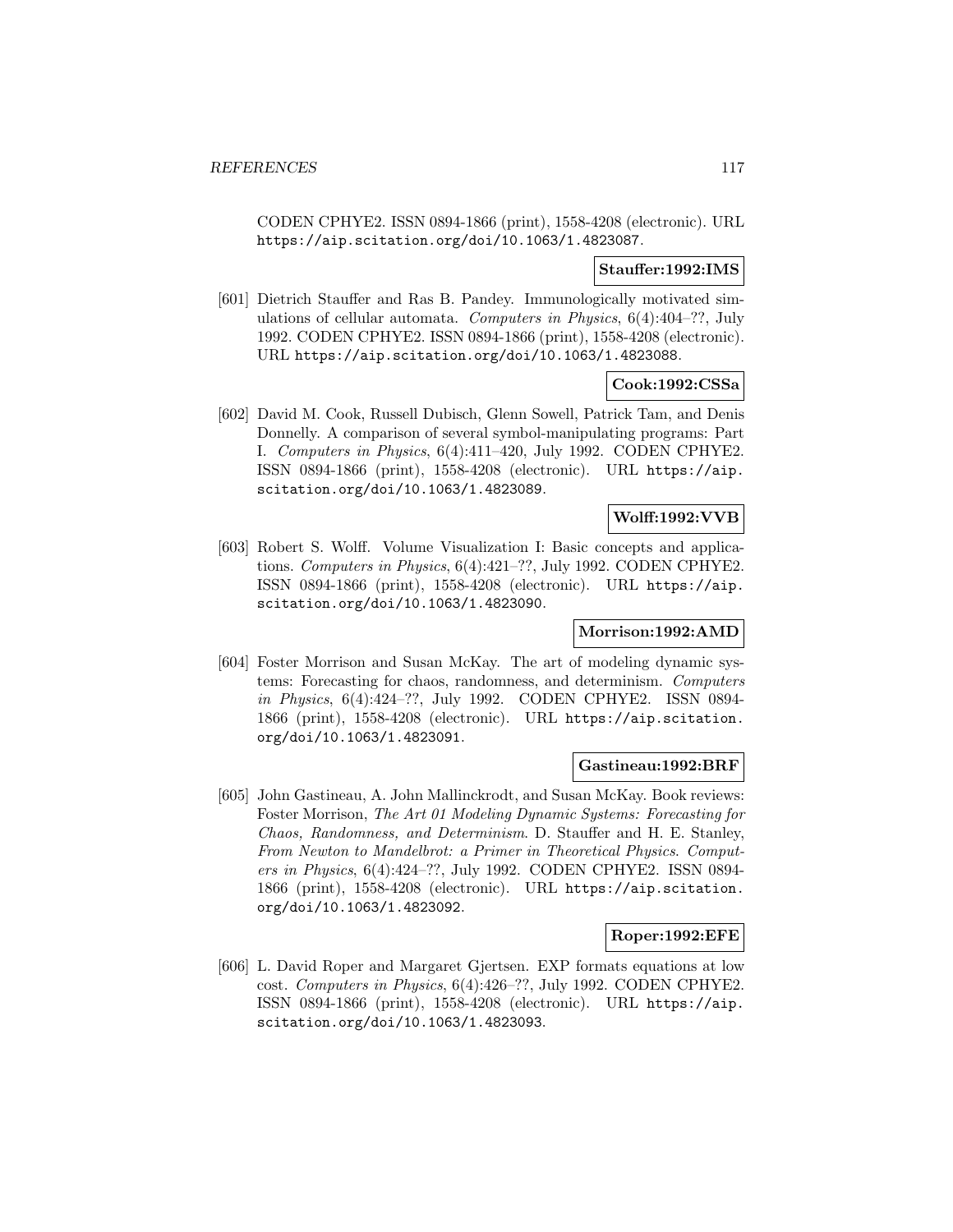#### **Anonymous:1992:LLRd**

[607] Anonymous. Listings of the latest releases. Computers in Physics, 6(4): 428–??, July 1992. CODEN CPHYE2. ISSN 0894-1866 (print), 1558- 4208 (electronic). URL https://aip.scitation.org/doi/10.1063/1. 4823094.

# **deGroot:1992:CEC**

[608] Robert de Groot. Cost-effective computers counter threats to physics research and education. Computers in Physics, 6(4):432–??, July 1992. CODEN CPHYE2. ISSN 0894-1866 (print), 1558-4208 (electronic). URL https://aip.scitation.org/doi/10.1063/1.4823095.

## **Zeyher:1992:OOM**

[609] Allen Zeyher. Object-oriented modeling guides SSC DAQ designers. Computers in Physics, 6(5):439–??, September/October 1992. CODEN CPHYE2. ISSN 0894-1866 (print), 1558-4208 (electronic). URL https: //aip.scitation.org/doi/10.1063/1.4823096.

## **Anonymous:1992:Cd**

[610] Anonymous. Calendar. Computers in Physics, 6(5):441–??, September/October 1992. CODEN CPHYE2. ISSN 0894-1866 (print), 1558- 4208 (electronic). URL https://aip.scitation.org/doi/10.1063/1. 4823097.

## **Omohundro:1992:SPN**

[611] Stephen M. Omohundro. Sather provides nonproprietary access to object-oriented programming. Computers in Physics, 6(5):444–??, September/October 1992. CODEN CPHYE2. ISSN 0894-1866 (print), 1558-4208 (electronic). URL https://aip.scitation.org/doi/10. 1063/1.4823098.

#### **Haney:1992:CPU**

[612] Scott W. Haney and James A. Crotinger. C++ proves useful in writing a tokamak systems code. Computers in Physics, 6(5):450–??, September/October 1992. CODEN CPHYE2. ISSN 0894-1866 (print), 1558- 4208 (electronic). URL https://aip.scitation.org/doi/10.1063/1. 4823099.

### **Nishimura:1992:DAM**

[613] Hiroshi Nishimura. Dynamic accelerator modeling uses objects in Eiffel. Computers in Physics, 6(5):456–??, September/October 1992. CODEN CPHYE2. ISSN 0894-1866 (print), 1558-4208 (electronic). URL https: //aip.scitation.org/doi/10.1063/1.4823100.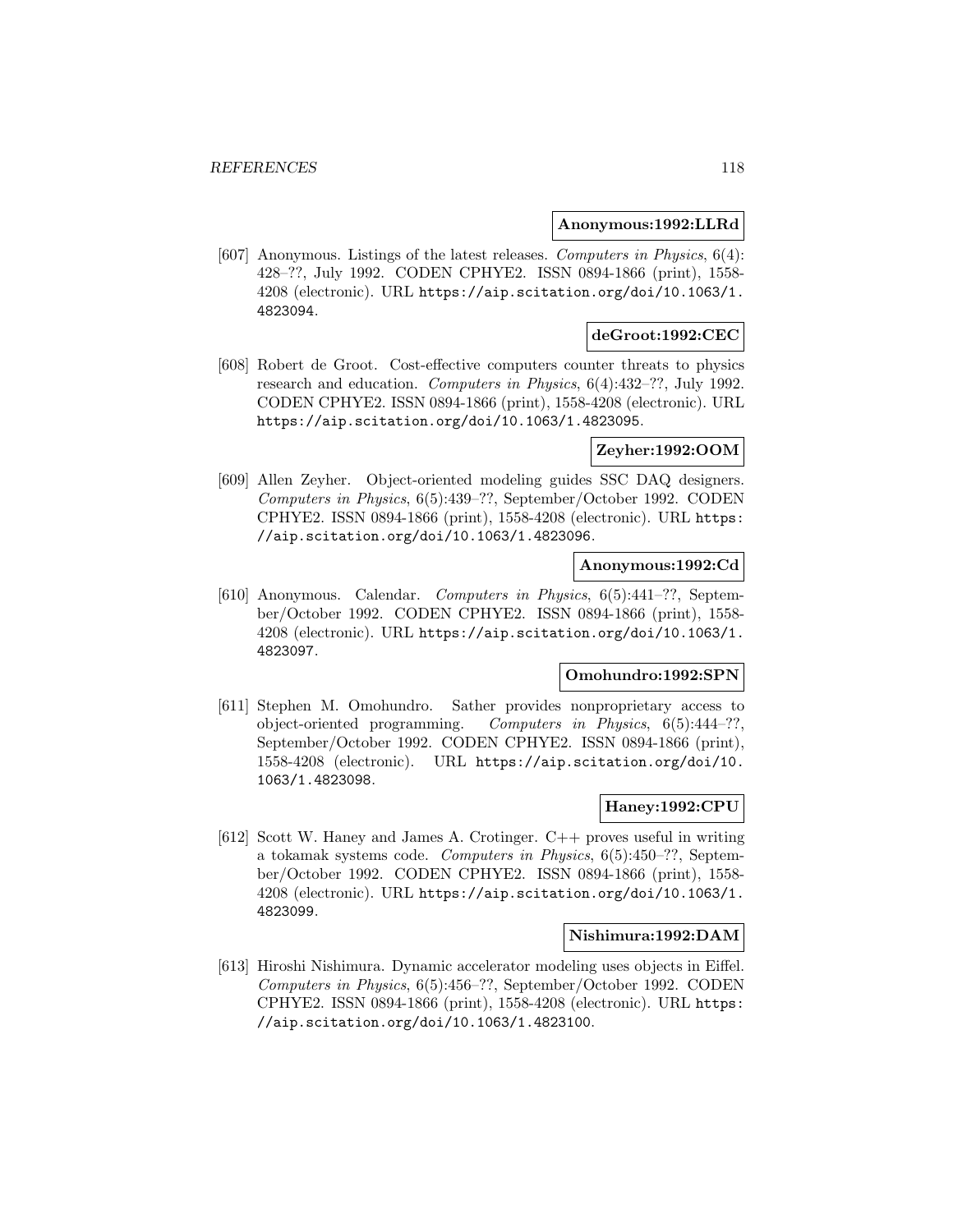#### **Cant:1992:HSS**

[614] G. P. Cant. The high-speed single-pass bin sort. Computers in Physics, 6(5):469–??, September/October 1992. CODEN CPHYE2. ISSN 0894- 1866 (print), 1558-4208 (electronic). URL https://aip.scitation. org/doi/10.1063/1.168432.

# **Smith:1992:PCS**

[615] D. A. Smith. Parametric cubic spline-fitting programs for open and closed curves. Computers in Physics, 6(5):472–??, September/October 1992. CODEN CPHYE2. ISSN 0894-1866 (print), 1558-4208 (electronic). URL https://aip.scitation.org/doi/10.1063/1.168433.

#### **Tong:1992:MSS**

[616] P. Y. Tong and K. W. Yu. Multifractal scaling in a Sierpiński gasket. Computers in Physics, 6(5):478–??, September/October 1992. CODEN CPHYE2. ISSN 0894-1866 (print), 1558-4208 (electronic). URL https: //aip.scitation.org/doi/10.1063/1.168434.

# **Burns:1992:VNR**

[617] Marshall Burns. Visualizing nonlinear resonance in classical and quantum mechanics. Computers in Physics, 6(5):483–??, September/October 1992. CODEN CPHYE2. ISSN 0894-1866 (print), 1558-4208 (electronic). URL https://aip.scitation.org/doi/10.1063/1.168435.

# **Kristyan:1992:RKS**

[618] Sandor Kristyan and Janos Szamosi. Reaction kinetic surfaces and isosurfaces of the catalytic hydrogenolysis of ethane and its self-poisoning over Ni and Pd catalysts. Computers in Physics, 6(5):494–??, September/October 1992. CODEN CPHYE2. ISSN 0894-1866 (print), 1558- 4208 (electronic). URL https://aip.scitation.org/doi/10.1063/1. 168436.

#### **Andrew:1992:STG**

[619] Keith Andrew and Charles G. Fleming. Space–time geometries characterized by solutions to the geodesic equations. Computers in Physics, 6 (5):498–505, September/October 1992. CODEN CPHYE2. ISSN 0894- 1866 (print), 1558-4208 (electronic). URL https://aip.scitation. org/doi/10.1063/1.168437.

#### **Meredith:1992:NPF**

[620] Roger W. Meredith. Numeric precision in FORTRAN computing. Computers in Physics, 6(5):506–512, September/October 1992. CODEN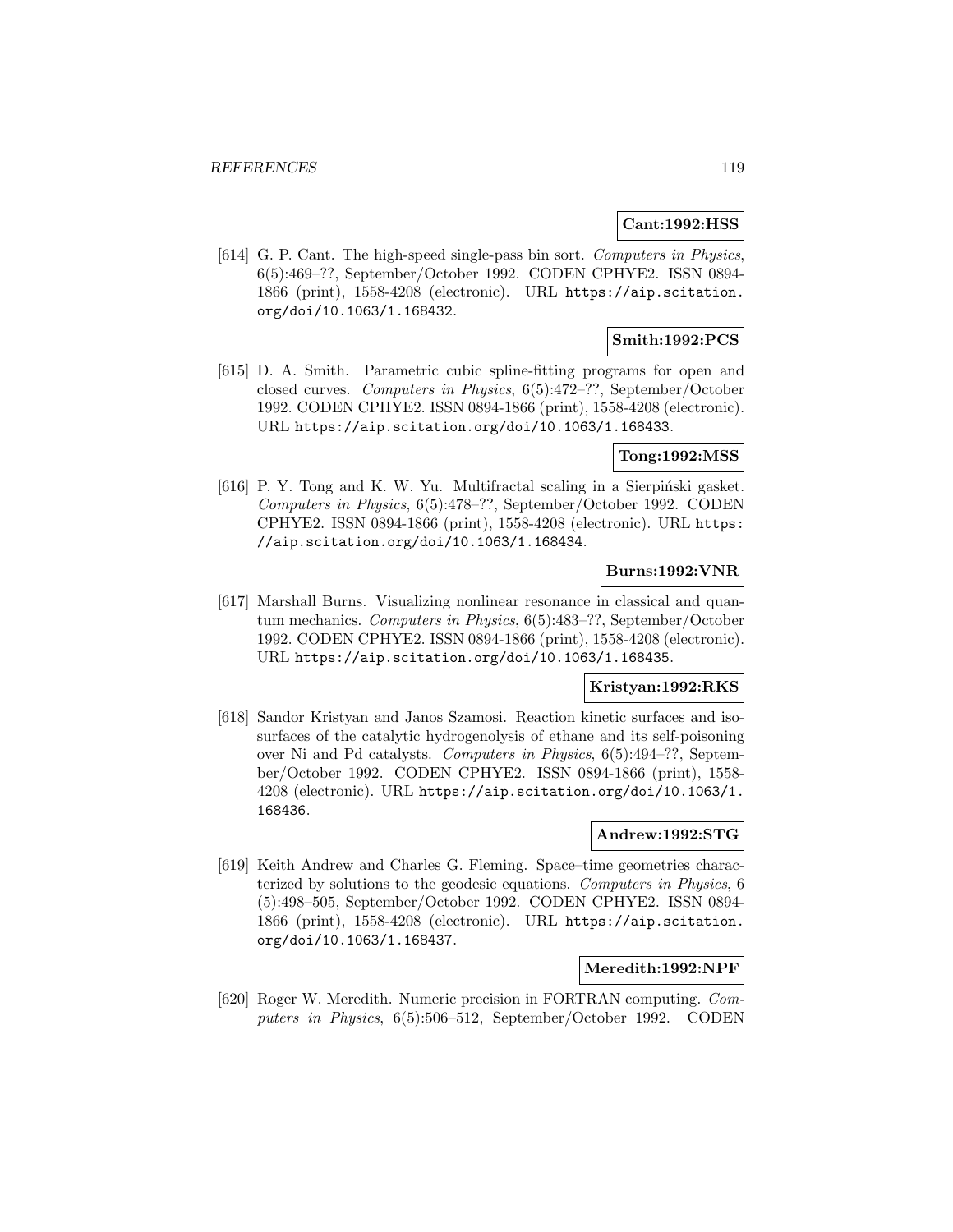CPHYE2. ISSN 0894-1866 (print), 1558-4208 (electronic). URL https: //aip.scitation.org/doi/10.1063/1.168438.

### **Savage:1992:QMC**

[621] C. M. Savage. The quantum mechanics of a classically chaotic dissipative system. Computers in Physics, 6(5):513–??, September/October 1992. CODEN CPHYE2. ISSN 0894-1866 (print), 1558-4208 (electronic). URL https://aip.scitation.org/doi/10.1063/1.168439.

## **Press:1992:PRN**

[622] William H. Press and Saul A. Teukolsky. Portable random number generators. Computers in Physics, 6(5):522–524, September/October 1992. CODEN CPHYE2. ISSN 0894-1866 (print), 1558-4208 (electronic). URL https://aip.scitation.org/doi/10.1063/1.4823101.

#### **Argyrakis:1992:SDC**

[623] Panos Argyrakis, Harvey Gould, and Jan Tobochnik. Simulation of diffusion-controlled chemical reactions. Computers in Physics, 6(5): 525–??, September/October 1992. CODEN CPHYE2. ISSN 0894-1866 (print), 1558-4208 (electronic). URL https://aip.scitation.org/ doi/10.1063/1.4823102.

# **Cook:1992:CSSb**

[624] David M. Cook, Russell Dubisch, Glenn Sowell, Patrick Tarn, and Denis Donnelly. A comparison of several symbol-manipulating programs: Part II. Computers in Physics, 6(5):530–??, September/October 1992. CO-DEN CPHYE2. ISSN 0894-1866 (print), 1558-4208 (electronic). URL https://aip.scitation.org/doi/10.1063/1.4823103.

## **Gjertsen:1992:LTL**

[625] Margaret Gjertsen. Languages and tools let you program your microcomputer. Computers in Physics, 6(5):541–??, September/October 1992. CODEN CPHYE2. ISSN 0894-1866 (print), 1558-4208 (electronic). URL https://aip.scitation.org/doi/10.1063/1.4823105.

### **Anonymous:1992:LLRe**

[626] Anonymous. Listings of the latest releases. Computers in Physics, 6 (5):551–??, September/October 1992. CODEN CPHYE2. ISSN 0894- 1866 (print), 1558-4208 (electronic). URL https://aip.scitation. org/doi/10.1063/1.4823106.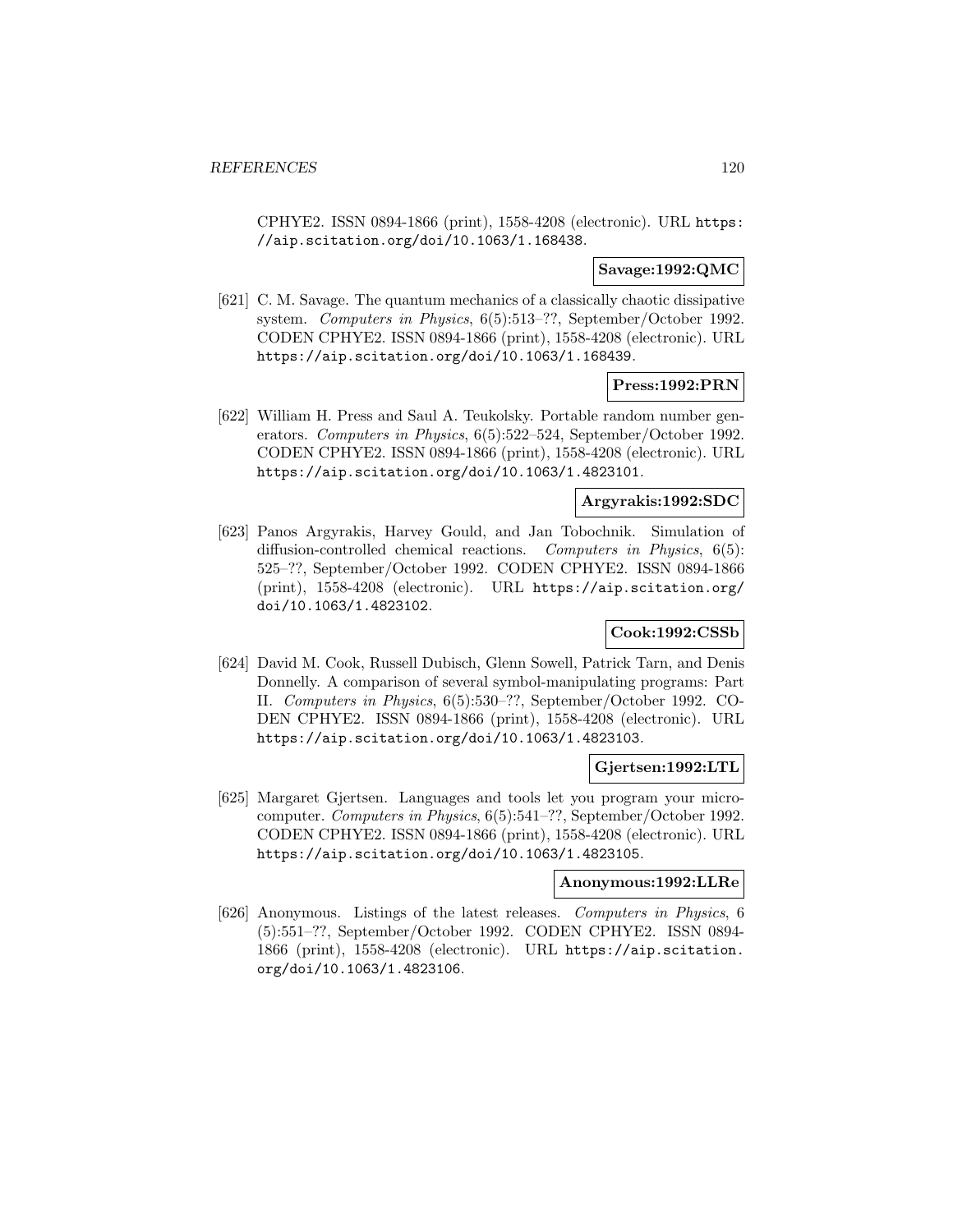#### **Rapaport:1992:BRD**

[627] Dennis C. Rapaport, A. John Mallinckrodt, and Susan McKay. Book review: D. W. Heermann and A. N. Burkitt, Parallel Algorithms in Computational Science. Computers in Physics, 6(5):554–??, September/October 1992. CODEN CPHYE2. ISSN 0894-1866 (print), 1558-4208 (electronic). URL https://aip.scitation.org/doi/10.1063/1.4823107.

## **Mallinckrodt:1992:BRC**

[628] A. John Mallinckrodt. Book review: Charles A. Whitney, Random Processes in Physical Systems: An Introduction to Probability-Based Computer Simulations. Computers in Physics, 6(5):555–??, September/October 1992. CODEN CPHYE2. ISSN 0894-1866 (print), 1558- 4208 (electronic). URL https://aip.scitation.org/doi/10.1063/1. 4823108.

### **Robson:1992:BRP**

[629] John W. Robson, A. John Mallinckrodt, and Susan McKay. Book review: Physics: Cinema Classics. Computers in Physics, 6(5):556–??, September/October 1992. CODEN CPHYE2. ISSN 0894-1866 (print), 1558- 4208 (electronic). URL https://aip.scitation.org/doi/10.1063/1. 4823109.

## **Dubois:1992:TSN**

[630] Paul F. Dubois. Try something new: Object-oriented thinking. Computers in Physics, 6(5):560–??, September/October 1992. CODEN CPHYE2. ISSN 0894-1866 (print), 1558-4208 (electronic). URL https: //aip.scitation.org/doi/10.1063/1.4823110.

## **Zeyher:1992:SDE**

[631] Allen Zeyher. Software deciphers echoes of the big bang. Computers in Physics, 6(6):565–??, November 1992. CODEN CPHYE2. ISSN 0894- 1866 (print), 1558-4208 (electronic). URL https://aip.scitation. org/doi/10.1063/1.4823111.

## **Stauffer:1992:CPV**

[632] Dietrich Stauffer. Computational physicists vie for the gold. Computers in Physics, 6(6):567–??, November 1992. CODEN CPHYE2. ISSN 0894- 1866 (print), 1558-4208 (electronic). URL https://aip.scitation. org/doi/10.1063/1.4823112.

# **Giles:1992:SPI**

[633] Roscoe Giles. SIGGRAPH presents insight through images. Computers in Physics, 6(6):568–??, November 1992. CODEN CPHYE2. ISSN 0894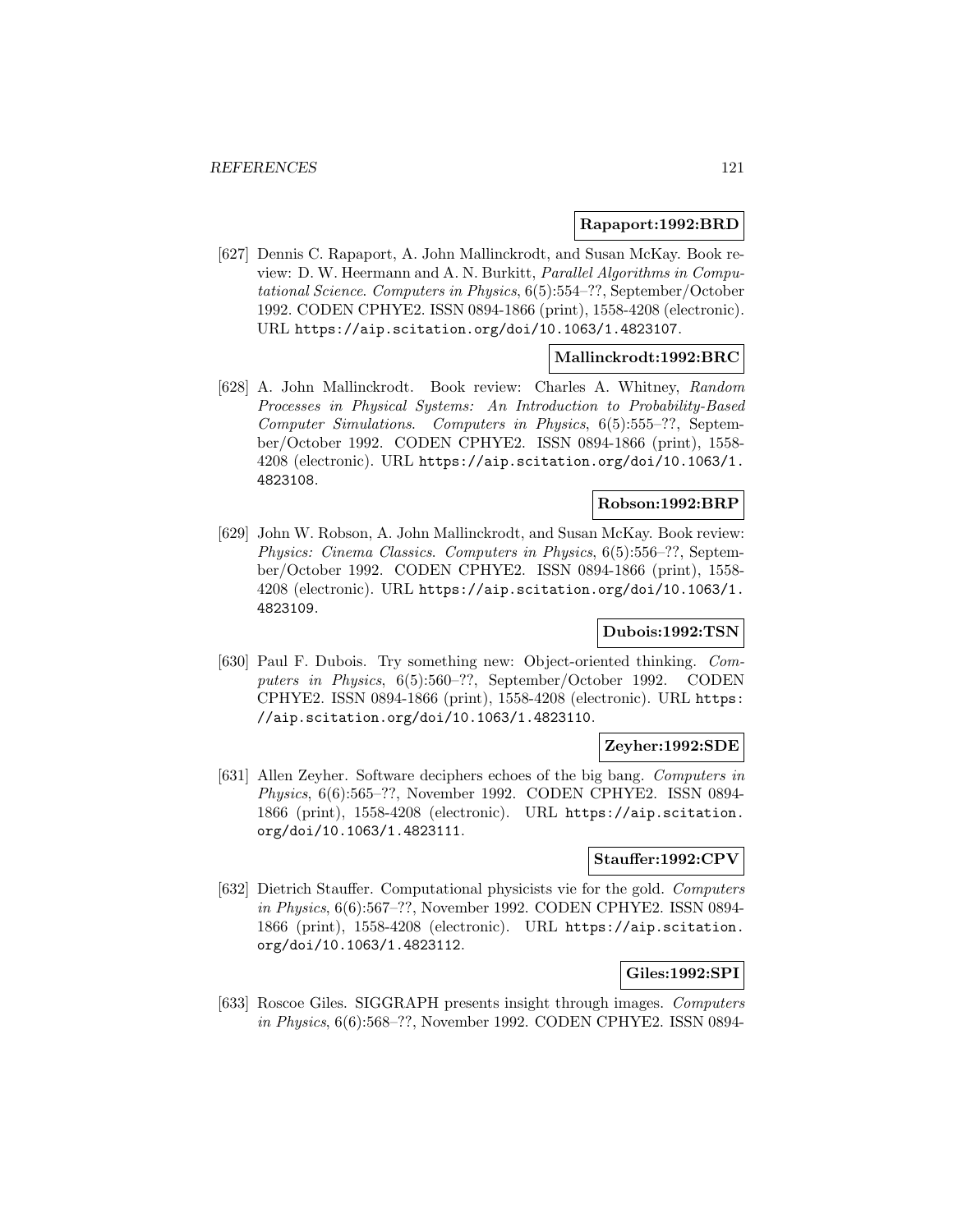1866 (print), 1558-4208 (electronic). URL https://aip.scitation. org/doi/10.1063/1.4823113.

### **Donnelly:1992:SED**

[634] Denis Donnelly. Science educators discuss benefits of symbolic computation. Computers in Physics, 6(6):571–??, November 1992. CODEN CPHYE2. ISSN 0894-1866 (print), 1558-4208 (electronic). URL https: //aip.scitation.org/doi/10.1063/1.4823114.

### **Bajwa:1992:AWM**

[635] Param D. Bajwa. AAPT winter meeting accents growth of computers in physics. Computers in Physics, 6(6):572–??, November 1992. CODEN CPHYE2. ISSN 0894-1866 (print), 1558-4208 (electronic). URL https: //aip.scitation.org/doi/10.1063/1.4823115.

## **Bajwa:1992:OAP**

[636] Param D. Bajwa. Organizers announce plans for Physics Computing '93. Computers in Physics, 6(6):573–??, November 1992. CODEN CPHYE2. ISSN 0894-1866 (print), 1558-4208 (electronic). URL https://aip. scitation.org/doi/10.1063/1.4823116.

# **Anonymous:1992:Ce**

[637] Anonymous. Calendar. Computers in Physics, 6(6):574–??, November 1992. CODEN CPHYE2. ISSN 0894-1866 (print), 1558-4208 (electronic). URL https://aip.scitation.org/doi/10.1063/1.4823117.

#### **Butler:1992:VBC**

[638] David M. Butler and Steve Bryson. Vector-bundle classes form powerful tool for scientific visualization. Computers in Physics, 6(6):576– ??, November 1992. CODEN CPHYE2. ISSN 0894-1866 (print), 1558- 4208 (electronic). URL https://aip.scitation.org/doi/10.1063/1. 4823118.

## **Ghoshal:1992:SRS**

[639] Uttam Ghoshal and T. Van Duzer. Superconductivity researchers seek to remove computational bottlenecks. Computers in Physics, 6(6):585– ??, November 1992. CODEN CPHYE2. ISSN 0894-1866 (print), 1558- 4208 (electronic). URL https://aip.scitation.org/doi/10.1063/1. 4823119.

## **McAulay:1992:RLO**

[640] Alastair D. McAulay. Researchers look to optics to move computer technology forward. Computers in Physics, 6(6):594–??, November 1992. CO-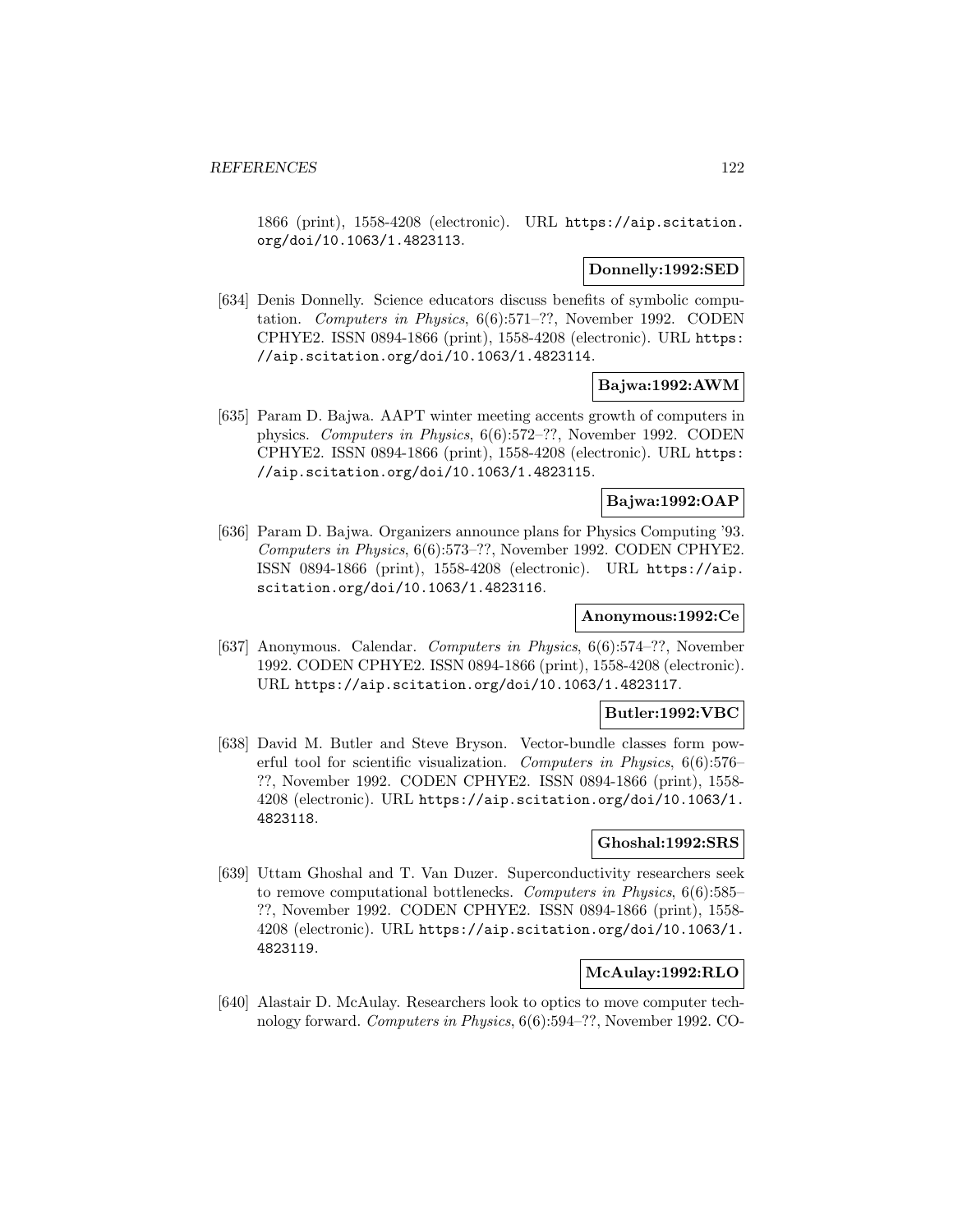DEN CPHYE2. ISSN 0894-1866 (print), 1558-4208 (electronic). URL https://aip.scitation.org/doi/10.1063/1.4823120.

# **Leung:1992:ILA**

[641] P. W. Leung and Paul E. Oppenheimer. Implementation of the Lanczos algorithm for the Hubbard model on the Connection Machine system. Computers in Physics, 6(6):603–??, November 1992. CODEN CPHYE2. ISSN 0894-1866 (print), 1558-4208 (electronic). URL https://aip. scitation.org/doi/10.1063/1.168440.

# **Fu:1992:IEN**

[642] Hong Fu, R. Giles, M. Mansuripur, and G. Patterson. Investigation of the effects of nanostructure on the observable behavior of magnetic thin film using large-scale computer simulation. Computers in Physics, 6(6):610– ??, November 1992. CODEN CPHYE2. ISSN 0894-1866 (print), 1558- 4208 (electronic). URL https://aip.scitation.org/doi/10.1063/1. 168441.

# **Collins:1992:RNG**

[643] J. J. Collins, M. Fanciulli, R. G. Hohlfeld, D. C. Finch, G. v. H. Sandri, and E. S. Shtatland. A random number generator based on the logit transform of the logistic variable. Computers in Physics, 6(6):630– ??, November 1992. CODEN CPHYE2. ISSN 0894-1866 (print), 1558- 4208 (electronic). URL https://aip.scitation.org/doi/10.1063/1. 168442.

#### **Al-Beteri:1992:MCE**

[644] A. A. Al-Beteri and D. E. Raeside. A Monte Carlo electron transport code for the desktop computer. Computers in Physics, 6(6):633– ??, November 1992. CODEN CPHYE2. ISSN 0894-1866 (print), 1558- 4208 (electronic). URL https://aip.scitation.org/doi/10.1063/1. 168443.

# **Chen:1992:HRT**

[645] Shiyi Chen and Xiaowen Shan. High-resolution turbulent simulations using the Connection Machine-2. Computers in Physics, 6(6):643–??, November 1992. CODEN CPHYE2. ISSN 0894-1866 (print), 1558- 4208 (electronic). URL https://aip.scitation.org/doi/10.1063/1. 168444.

### **Cusumano:1992:GSA**

[646] Joseph P. Cusumano, Derchyan Lin, Kevin Morooney, and Louis J. Pepe. Global sensitivity analysis of a nonlinear system using animated basins of attraction. Computers in Physics, 6(6):647–??, November 1992. CODEN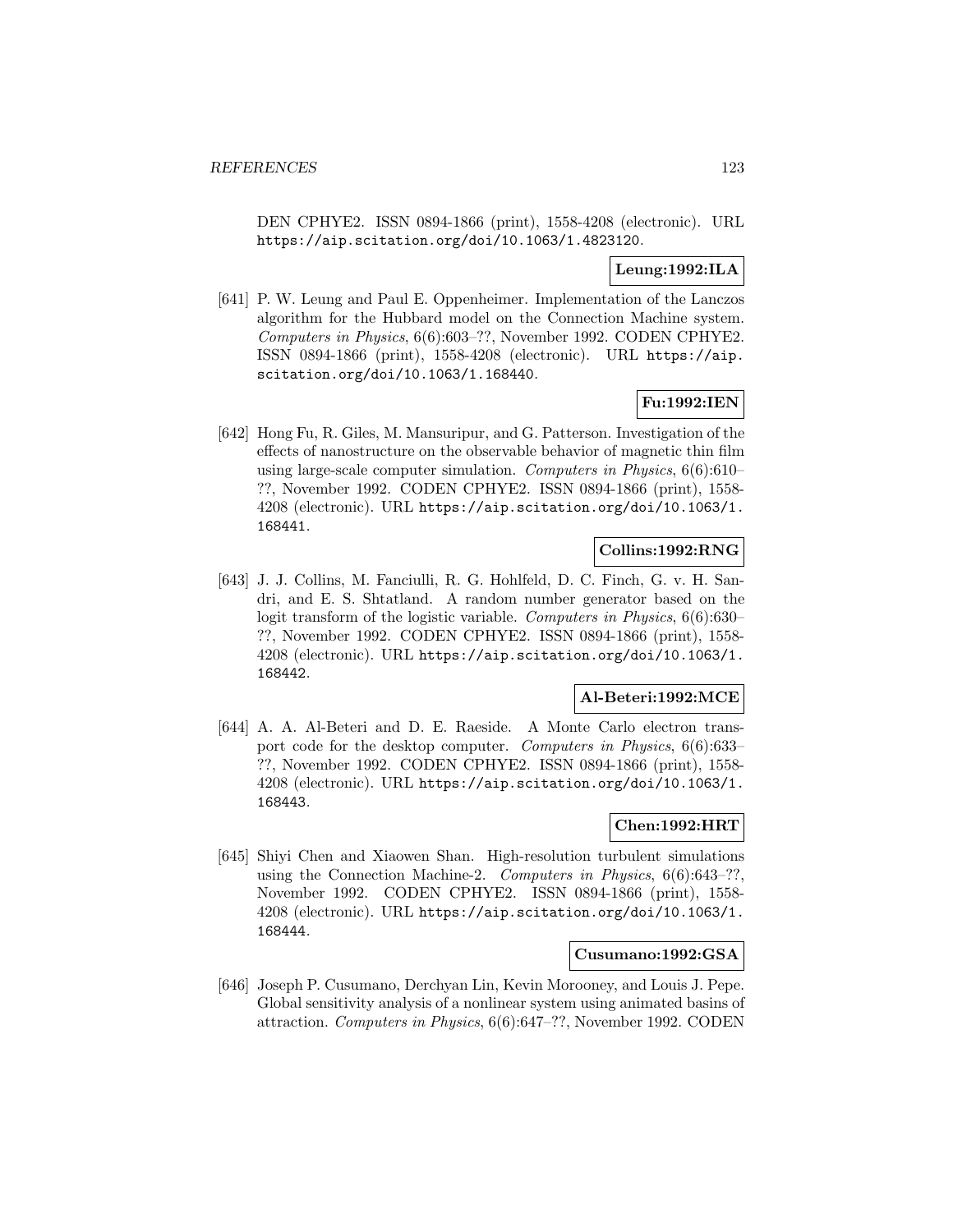CPHYE2. ISSN 0894-1866 (print), 1558-4208 (electronic). URL https: //aip.scitation.org/doi/10.1063/1.168421.

## **Quine:1992:DMF**

[647] Richard W. Quine, George Rinard, Donald E. Rugg, Gareth R. Eaton, and Sandra S. Eaton. Design of magnetic-field gradient coils for imaging. Computers in Physics, 6(6):656–??, November 1992. CODEN CPHYE2. ISSN 0894-1866 (print), 1558-4208 (electronic). URL https://aip. scitation.org/doi/10.1063/1.168422.

# **Fromont:1992:LDB**

[648] Bruno Fromont and Pascale Beaufum´e. Learning dynamical behaviors with explorer. *Computers in Physics*, 6(6):660–??, November 1992. CO-DEN CPHYE2. ISSN 0894-1866 (print), 1558-4208 (electronic). URL https://aip.scitation.org/doi/10.1063/1.168423.

#### **Press:1992:FIC**

[649] William H. Press and Saul A. Teukolsky. Fresnel integrals, cosine and sine integrals. Computers in Physics, 6(6):670–??, November 1992. CODEN CPHYE2. ISSN 0894-1866 (print), 1558-4208 (electronic). URL https: //aip.scitation.org/doi/10.1063/1.4823121.

### **Tobochnik:1992:QMC**

[650] Jan Tobochnik, George Batrouni, and Harvey Gould. Quantum Monte Carlo on a lattice. Computers in Physics, 6(6):673–??, November 1992. CODEN CPHYE2. ISSN 0894-1866 (print), 1558-4208 (electronic). URL https://aip.scitation.org/doi/10.1063/1.4823122.

# **Dory:1992:WCA**

[651] Robert A. Dory and Jeffrey H. Harris. Wavelets characterize aperiodic data. Computers in Physics, 6(6):681–??, November 1992. CODEN CPHYE2. ISSN 0894-1866 (print), 1558-4208 (electronic). URL https: //aip.scitation.org/doi/10.1063/1.4823123.

## **Donnelly:1992:CTA**

[652] Denis Donnelly. CIP's third annual software contest: The winners. Computers in Physics, 6(6):686–??, November 1992. CODEN CPHYE2. ISSN 0894-1866 (print), 1558-4208 (electronic). URL https://aip. scitation.org/doi/10.1063/1.4823124.

# **Wolff:1992:VVI**

[653] Robert S. Wolff. Volume visualization II: Ray-tracing of volume data. Computers in Physics, 6(6):692–??, November 1992. CODEN CPHYE2.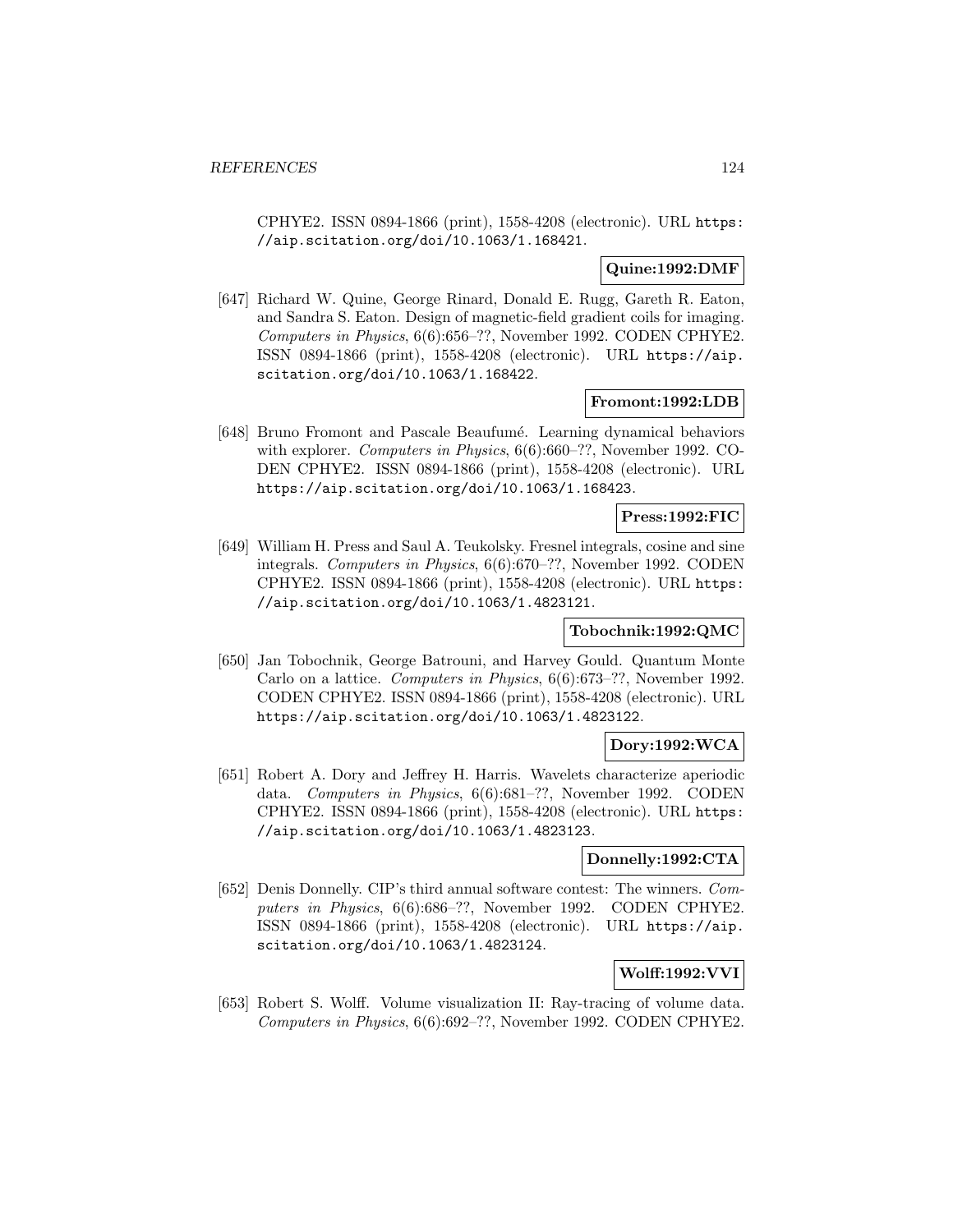ISSN 0894-1866 (print), 1558-4208 (electronic). URL https://aip. scitation.org/doi/10.1063/1.4823125.

## **Heil:1992:BRC**

[654] Christopher Heil. Book review: Charles K. Chui, An Introduction to Wavelets. Computers in Physics, 6(6):697–??, November 1992. CODEN CPHYE2. ISSN 0894-1866 (print), 1558-4208 (electronic). URL https: //aip.scitation.org/doi/10.1063/1.4823126.

# **Heil:1992:BRI**

[655] Christopher Heil. Book reviews: Ingrid Daubechies, Ten Lectures on Wavelets. Computers in Physics, 6(6):697, November 1992. CODEN CPHYE2. ISSN 0894-1866 (print), 1558-4208 (electronic). URL https: //aip.scitation.org/doi/10.1063/1.4823127.

## **Lundberg:1992:BRW**

[656] Matthew Lundberg. Book reviews: Wavelets: a Tutorial in Theory and Applications (Volume 2 in series 'Wavelet Analysis and its Applications') Charles K. Chui Academic Press, Harcourt Brace Jovanovich, San Diego, CA, 1992; ISBN 0-12-174590-2, 736 pp., hardcover, \$69.95. Wavelets and Their Applications Mary Beth Ruskai, Gregory Beylkin, Ronald Coifman, Ingrid Daubechies, Stephane Mallat, Yves Meyer and Louise Raphael, editors Jones and Bartlett, Boston, MA, 1992; ISBN 0- 86720-225-4, 480 pp., hardcover, \$59.95. Computers in Physics, 6(6):698– ??, November 1992. CODEN CPHYE2. ISSN 0894-1866 (print), 1558- 4208 (electronic). URL https://aip.scitation.org/doi/10.1063/1. 4823128.

# **Locklair:1992:EWH**

[657] Gary Locklair. Electronics workbench helps students to learn about circuits. Computers in Physics, 6(6):700–??, November 1992. CODEN CPHYE2. ISSN 0894-1866 (print), 1558-4208 (electronic). URL https: //aip.scitation.org/doi/10.1063/1.4823129.

#### **Anonymous:1992:LLRf**

[658] Anonymous. Listings of the latest releases. Computers in Physics, 6(6): 706–??, November 1992. CODEN CPHYE2. ISSN 0894-1866 (print), 1558-4208 (electronic). URL https://aip.scitation.org/doi/10. 1063/1.4823130.

## **Anonymous:1992:IV**

[659] Anonymous. Index to volume 6. Computers in Physics, 6(6):709–??, November 1992. CODEN CPHYE2. ISSN 0894-1866 (print), 1558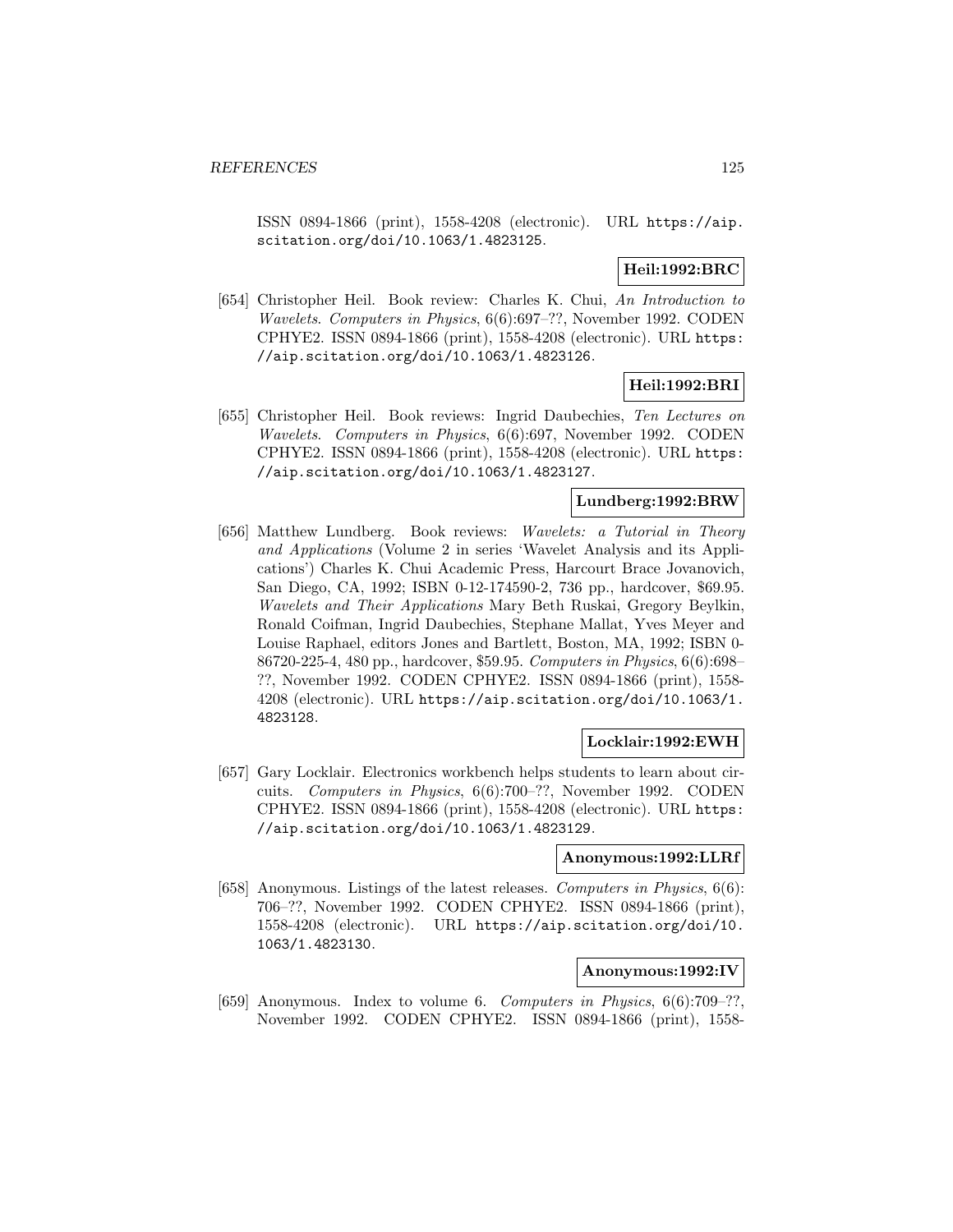4208 (electronic). URL https://aip.scitation.org/doi/10.1063/1. 4823131.

# **Whalen:1992:SOC**

[660] Barry Whalen. A superconducting optical computer may appear in the near future. Computers in Physics, 6(6):712–??, November 1992. CO-DEN CPHYE2. ISSN 0894-1866 (print), 1558-4208 (electronic). URL https://aip.scitation.org/doi/10.1063/1.4823132.

## **Holmes:1993:BYT**

[661] Lewis M. Holmes. Bringing you three new departments.... Computers in Physics, 7(1):3–??, January 1993. CODEN CPHYE2. ISSN 0894- 1866 (print), 1558-4208 (electronic). URL https://aip.scitation. org/doi/10.1063/1.4823139.

# **Fuller:1993:MHN**

[662] Robert G. Fuller. Multimedia — hype or no? Computers in Physics, 7(1): 5–??, January 1993. CODEN CPHYE2. ISSN 0894-1866 (print), 1558- 4208 (electronic). URL https://aip.scitation.org/doi/10.1063/1. 4823147.

## **Holmes:1993:SST**

[663] Lewis M. Holmes. Supercomputing specialists try out clusters and networks. Computers in Physics, 7(1):6, January 1993. CODEN CPHYE2. ISSN 0894-1866 (print), 1558-4208 (electronic). URL https://aip. scitation.org/doi/10.1063/1.4823148.

#### **Anonymous:1993:Ca**

[664] Anonymous. Calendar. Computers in Physics, 7(1):10–??, January 1993. CODEN CPHYE2. ISSN 0894-1866 (print), 1558-4208 (electronic). URL https://aip.scitation.org/doi/10.1063/1.4823133.

# **Anonymous:1993:L**

[665] Anonymous. Letter. Computers in Physics, 7(1):11–??, January 1993. CODEN CPHYE2. ISSN 0894-1866 (print), 1558-4208 (electronic). URL https://aip.scitation.org/doi/10.1063/1.4823134.

#### **Matey:1993:GPA**

[666] James R. Matey. General principles for application of computers in experimental physics. Computers in Physics, 7(1):12–??, January 1993. CODEN CPHYE2. ISSN 0894-1866 (print), 1558-4208 (electronic). URL https://aip.scitation.org/doi/10.1063/1.4823135.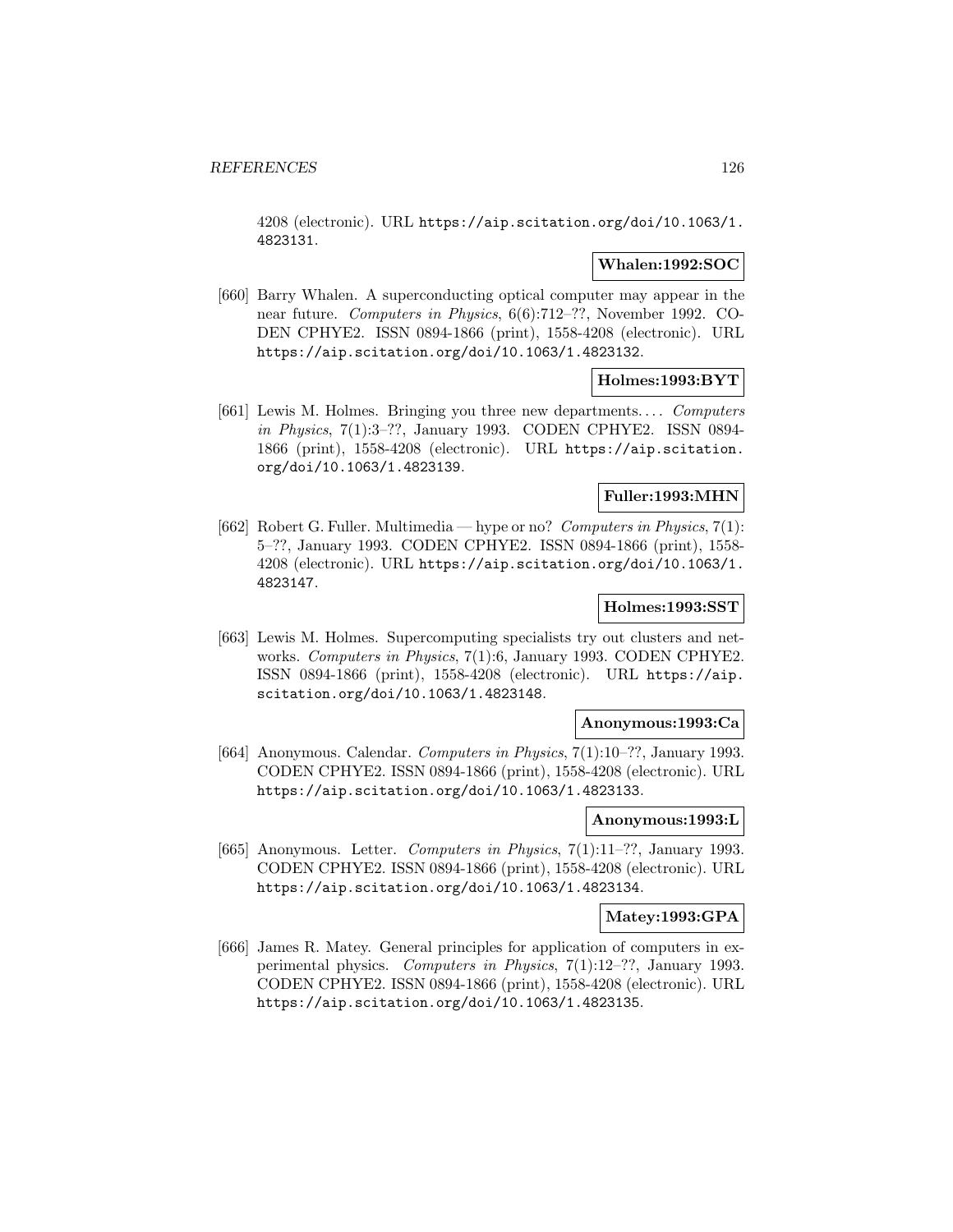### **Thompson:1993:CCQ**

[667] William J. Thompson. Cutting corners: Quick square roots and trig functions. Computers in Physics, 7(1):18–??, January 1993. CODEN CPHYE2. ISSN 0894-1866 (print), 1558-4208 (electronic). URL https: //aip.scitation.org/doi/10.1063/1.4823136.

# **Zypman:1993:SPH**

[668] Fredy R. Zypman and Denis Donnelly. Symbolic programming helps to teach Debye–Scherrer diffraction. Computers in Physics, 7(1):22–26, January 1993. CODEN CPHYE2. ISSN 0894-1866 (print), 1558-4208 (electronic). URL https://aip.scitation.org/doi/10.1063/1.4823137.

### **Elder:1993:LSN**

[669] Ken Elder, Harvey Gould, and Jan Tobochnik. Langevin simulations of nonequilibrium phenomena. Computers in Physics, 7(1):27–??, January 1993. CODEN CPHYE2. ISSN 0894-1866 (print), 1558-4208 (electronic). URL https://aip.scitation.org/doi/10.1063/1.4823138.

## **Aubrecht:1993:BRC**

[670] Gordon J. Aubrecht II, A. John Mallinckrodt, and Susan McKay. Book review: Charles Misner and Patrick Cooney, Spreadsheet Physics. Computers in Physics, 7(1):35–??, January 1993. CODEN CPHYE2. ISSN 0894-1866 (print), 1558-4208 (electronic). URL https://aip. scitation.org/doi/10.1063/1.4823140.

#### **Aubrecht:1993:BRR**

[671] Gordon J. Aubrecht II, A. John Mallinckrodt, and Susan McKay. Book review: Robert G. Parks, Quattro Pro for Scientific and Engineering Spreadsheets. Computers in Physics, 7(1):35–??, January 1993. CODEN CPHYE2. ISSN 0894-1866 (print), 1558-4208 (electronic). URL https: //aip.scitation.org/doi/10.1063/1.4823141.

## **Aubrecht:1993:BRI**

[672] Gordon J. Aubrecht II, A. John Mallinckrodt, and Susan McKay. Book review: Irvin H. Kral, The Excel Spreadsheet for Engineers and Scientists. Computers in Physics, 7(1):35–??, January 1993. CODEN CPHYE2. ISSN 0894-1866 (print), 1558-4208 (electronic). URL https: //aip.scitation.org/doi/10.1063/1.4823142.

#### **Burr:1993:BRD**

[673] A. F. Burr, A. John Mallinckrodt, and Susan McKay. Book review: Denis Donnelly, MathCAD for Introductory Physics. Computers in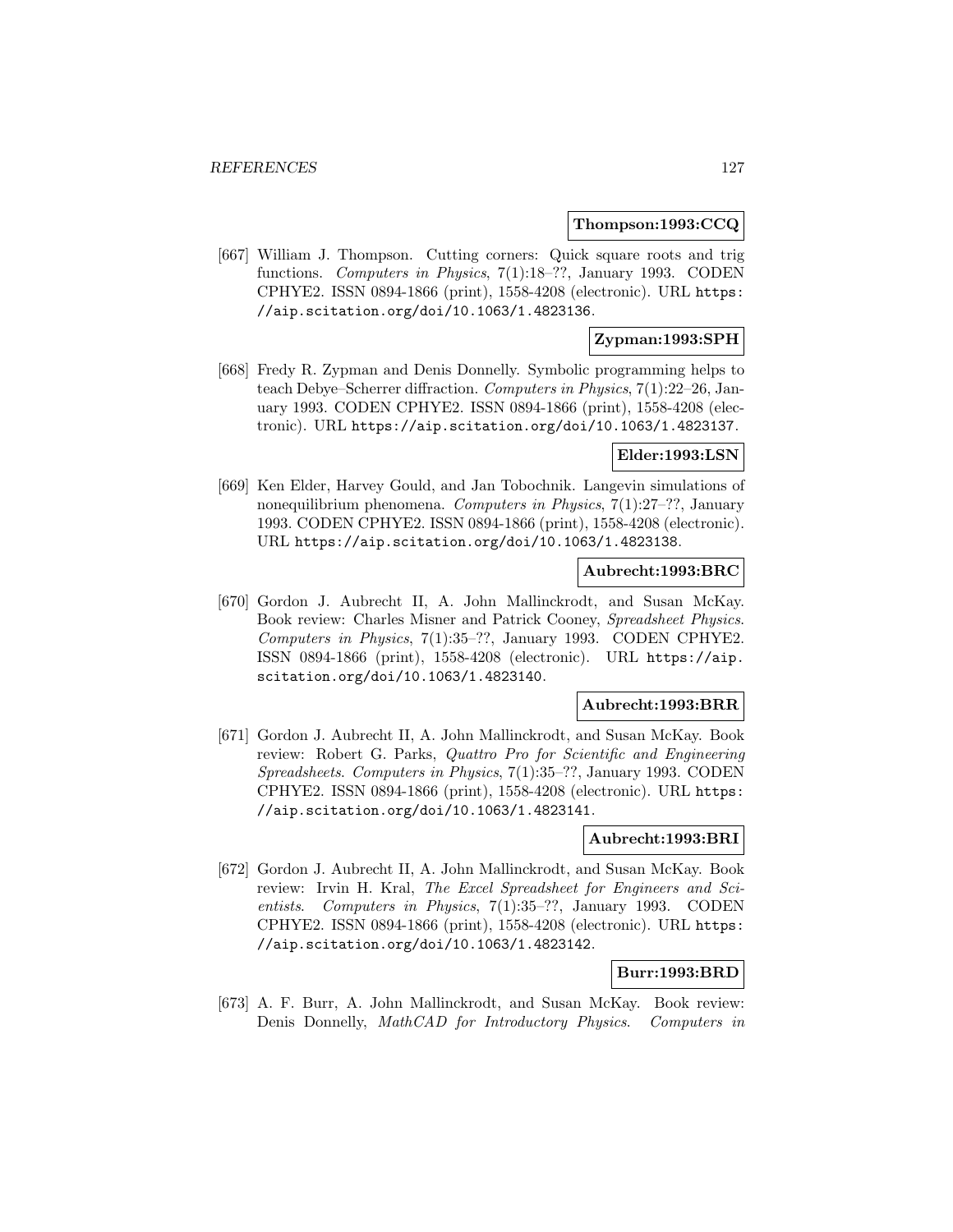Physics, 7(1):36–??, January 1993. CODEN CPHYE2. ISSN 0894- 1866 (print), 1558-4208 (electronic). URL https://aip.scitation. org/doi/10.1063/1.4823143.

## **Burr:1993:BRS**

[674] A. F. Burr, A. John Mallinckrodt, and Susan McKay. Book review: Sol Wieder, Introduction to Mathcad for Scientists and Engineers. Computers in Physics, 7(1):36–??, January 1993. CODEN CPHYE2. ISSN 0894- 1866 (print), 1558-4208 (electronic). URL https://aip.scitation. org/doi/10.1063/1.4823144.

# **Dubois:1993:PPF**

[675] Paul F. Dubois and Lee Busby. Portable, powerful Fortran programs. Computers in Physics, 7(1):38–44, January 1993. CODEN CPHYE2. ISSN 0894-1866 (print), 1558-4208 (electronic). URL https://aip. scitation.org/doi/10.1063/1.4823145.

## **Gjertsen:1993:DPC**

[676] Margaret H. Gjertsen. 1993 directory of physics courseware. Computers in Physics, 7(1):45–??, January 1993. CODEN CPHYE2. ISSN 0894- 1866 (print), 1558-4208 (electronic). URL https://aip.scitation. org/doi/10.1063/1.4823146.

## **Anonymous:1993:LLRa**

[677] Anonymous. Listings of the latest releases. Computers in Physics, 7(1): 77–??, January 1993. CODEN CPHYE2. ISSN 0894-1866 (print), 1558- 4208 (electronic). URL https://aip.scitation.org/doi/10.1063/1. 4823149.

## **Brunini:1993:EGE**

[678] A. Brunini and P. E. Zadunaisky. Estimation of global errors in the numerical solution of ordinary differential equations. Computers in Physics, 7(1):81–??, January 1993. CODEN CPHYE2. ISSN 0894- 1866 (print), 1558-4208 (electronic). URL https://aip.scitation. org/doi/10.1063/1.168457.

# **Groisman:1993:CAP**

[679] G. Groisman and J. R. Parker. Computer-assisted photometry using simulated annealing. Computers in Physics, 7(1):87–??, January 1993. CODEN CPHYE2. ISSN 0894-1866 (print), 1558-4208 (electronic). URL https://aip.scitation.org/doi/10.1063/1.168458.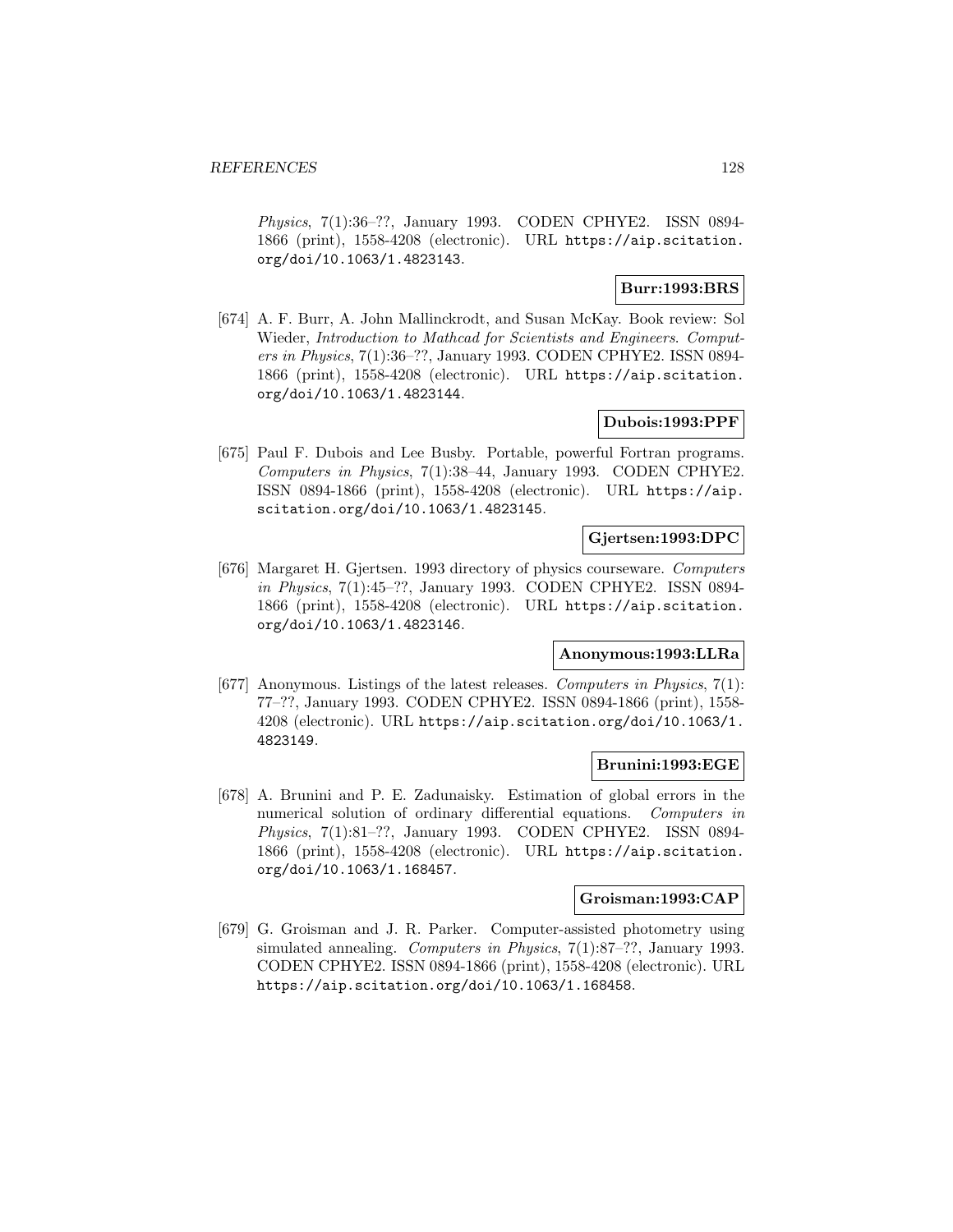#### **Hassold:1993:FSA**

[680] G. N. Hassold and Elizabeth A. Holm. A fast serial algorithm for the finite temperature quenched Potts model. Computers in Physics, 7(1): 97–??, January 1993. CODEN CPHYE2. ISSN 0894-1866 (print), 1558- 4208 (electronic). URL https://aip.scitation.org/doi/10.1063/1. 168481.

## **Pickett:1993:PSS**

[681] Robert C. Pickett, Gordon E. Lindgren, and Ronald K. Anderson. Power series solution of linear and nonlinear partial differential equations via symbolic programming. Computers in Physics, 7(1):108–??, January 1993. CODEN CPHYE2. ISSN 0894-1866 (print), 1558-4208 (electronic). URL https://aip.scitation.org/doi/10.1063/1.168456.

#### **Holmes:1993:FCN**

[682] Lewis M. Holmes. Focusing on clusters and network. Computers in Physics, 7(2):115–??, March 1993. CODEN CPHYE2. ISSN 0894- 1866 (print), 1558-4208 (electronic). URL https://aip.scitation. org/doi/10.1063/1.4823150.

# **Mirchandaney:1993:CVM**

[683] Ravi Mirchandaney. Cluster vs. monolithic parallel machines: You may need both. Computers in Physics, 7(2):117–??, March 1993. CODEN CPHYE2. ISSN 0894-1866 (print), 1558-4208 (electronic). URL https: //aip.scitation.org/doi/10.1063/1.4823151.

### **Lewin:1993:HGC**

[684] David I. Lewin. HPCC grandly challenges physics community. Computers in Physics, 7(2):118–??, March 1993. CODEN CPHYE2. ISSN 0894- 1866 (print), 1558-4208 (electronic). URL https://aip.scitation. org/doi/10.1063/1.4823152.

## **Anonymous:1993:Cb**

[685] Anonymous. Calendar. Computers in Physics, 7(2):128–??, March 1993. CODEN CPHYE2. ISSN 0894-1866 (print), 1558-4208 (electronic). URL https://aip.scitation.org/doi/10.1063/1.4823153.

#### **Matey:1993:CRB**

[686] James R. Matey and Phillip Stein. Catching the right bus I: An overview of architectures for instrument systems. Computers in Physics, 7(2): 130–??, March 1993. CODEN CPHYE2. ISSN 0894-1866 (print), 1558- 4208 (electronic). URL https://aip.scitation.org/doi/10.1063/1. 4823154.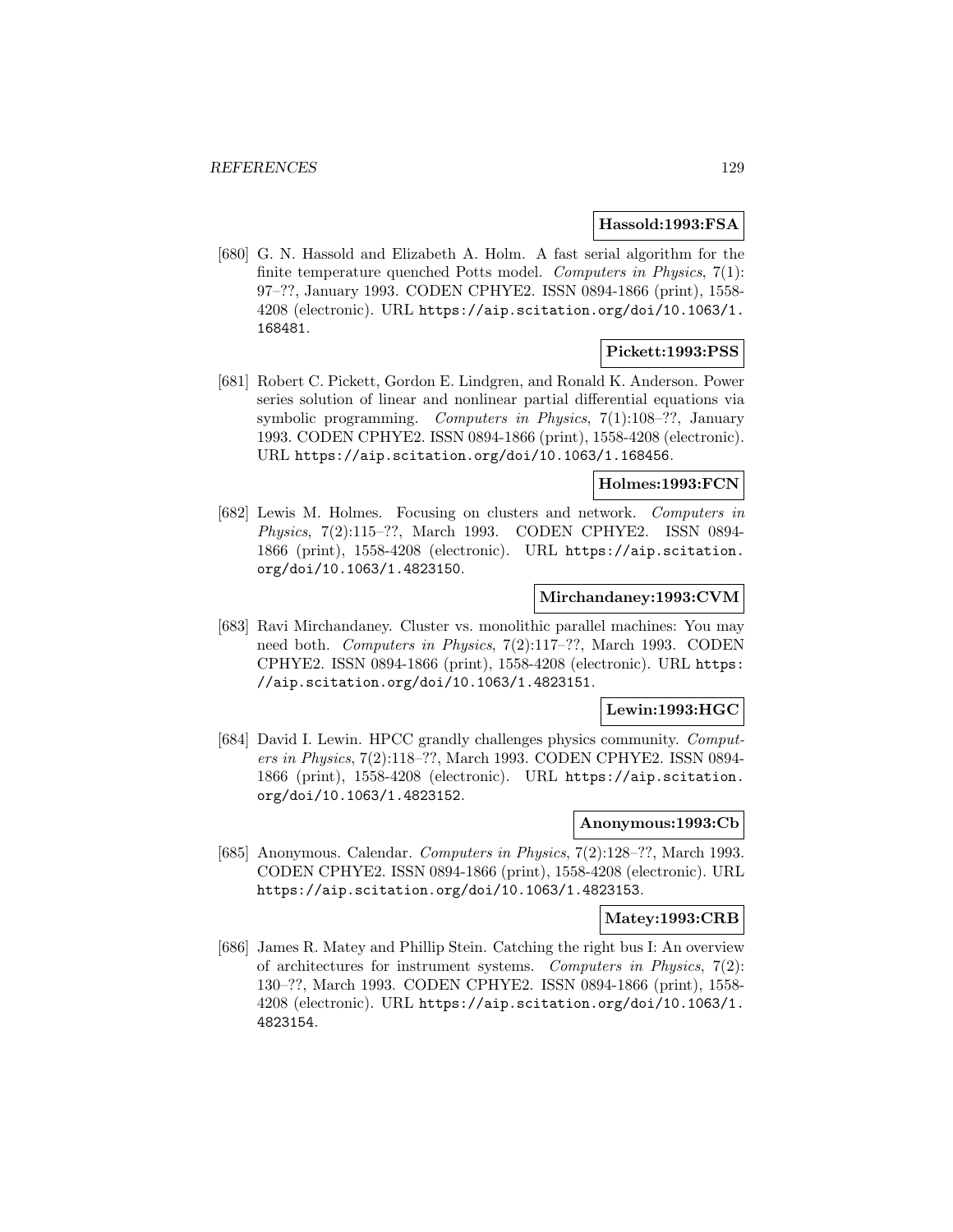#### **Sherwood:1993:CCP**

[687] Bruce Arne Sherwood, David M. Andersen, and Denis Donnelly. Ct creates prize-winning portable physics programs. Computers in Physics, 7 (2):136–??, March 1993. CODEN CPHYE2. ISSN 0894-1866 (print), 1558-4208 (electronic). URL https://aip.scitation.org/doi/10. 1063/1.4823155.

# **Shriner:1993:AMC**

[688] John F. Shriner and William J. Thompson. Angular-momentum coupling coefficients: New and improved algorithms. Computers in Physics,  $7(2)$ : 144–??, March 1993. CODEN CPHYE2. ISSN 0894-1866 (print), 1558- 4208 (electronic). URL https://aip.scitation.org/doi/10.1063/1. 4823156.

# **Potvin:1993:CQF**

[689] Jean Potvin, Harvey Gould, and Jan Tobochnik. Computational quantum-field theory. Computers in Physics, 7(2):149–??, March 1993. CODEN CPHYE2. ISSN 0894-1866 (print), 1558-4208 (electronic). URL https://aip.scitation.org/doi/10.1063/1.4823157.

#### **Mallinckrodt:1993:BRW**

[690] A. John Mallinckrodt and Susan McKay. Book review: William J. Thompson, Computing for Scientists and Engineers: a Workbook of Analysis, Numerics, and Applications. Computers in Physics, 7(2):155– ??, March 1993. CODEN CPHYE2. ISSN 0894-1866 (print), 1558- 4208 (electronic). URL https://aip.scitation.org/doi/10.1063/1. 4823158.

# **Mallinckrodt:1993:BRK**

[691] A. John Mallinckrodt and Susan McKay. Book review: K. Binder and D. Heermann and Lyle Roelofs, Monte Carlo Simulation in Statistical Physics. Computers in Physics, 7(2):156–??, March 1993. CODEN CPHYE2. ISSN 0894-1866 (print), 1558-4208 (electronic). URL https: //aip.scitation.org/doi/10.1063/1.4823159.

## **Wolff:1993:VVI**

[692] Robert S. Wolff. Volume visualization III: Polygonally based volume rendering. Computers in Physics, 7(2):158–??, March 1993. CODEN CPHYE2. ISSN 0894-1866 (print), 1558-4208 (electronic). URL https: //aip.scitation.org/doi/10.1063/1.4823160.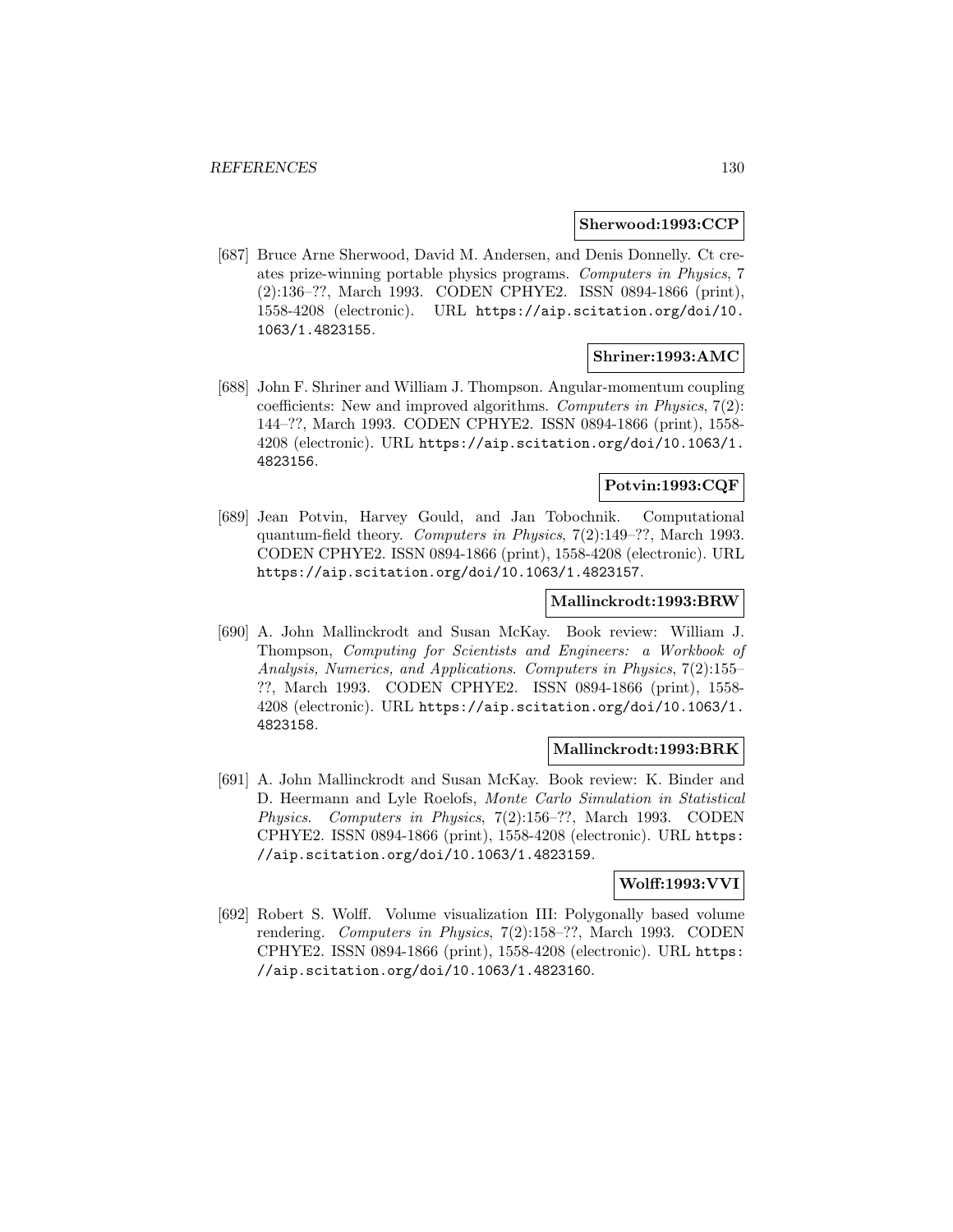#### **Dubois:1993:PFS**

[693] Paul F. Dubois and Lee Busby. Portability and the Fortran Standard. Computers in Physics, 7(2):162–165, March 1993. CODEN CPHYE2. ISSN 0894-1866 (print), 1558-4208 (electronic). URL https://aip. scitation.org/doi/10.1063/1.4823161.

# **Dongarra:1993:IPF**

[694] Jack Dongarra, G. A. Geist, Robert Manchek, and V. S. Sunderam. Integrated PVM framework supports heterogeneous network computing. Computers in Physics, 7(2):166–174, March 1993. CODEN CPHYE2. ISSN 0894-1866 (print), 1558-4208 (electronic). URL http:// www.netlib.org/utk/papers/comp-phy7/comp-phy7.html; http: //www.netlib.org/utk/papers/comp-phy7/comp-phy7.ps; http: //www.netlib.org/utk/people/JackDongarra/pdf/comp-phy7.pdf; https://aip.scitation.org/doi/10.1063/1.4823162.

## **Duke:1993:CCE**

[695] Dennis W. Duke. Cluster computing exploits performance and cost advantages. Computers in Physics, 7(2):176–??, March 1993. CODEN CPHYE2. ISSN 0894-1866 (print), 1558-4208 (electronic). URL https: //aip.scitation.org/doi/10.1063/1.4823163.

# **Rinaldo:1993:LCP**

[696] Frank Rinaldo and Stephen Wolbers. Loosely coupled parallel processing at Fermilab. Computers in Physics, 7(2):184–??, March 1993. CODEN CPHYE2. ISSN 0894-1866 (print), 1558-4208 (electronic). URL https: //aip.scitation.org/doi/10.1063/1.4823164.

#### **Christian:1993:PUP**

[697] Wolfgang Christian and Margaret H. Gjertsen. Pascal utilities provide programming assistance: Comparison of M.U.P.P.E.T. and Scientific Programmers Toolkit. Computers in Physics, 7(2):191–??, March 1993. CODEN CPHYE2. ISSN 0894-1866 (print), 1558-4208 (electronic). URL https://aip.scitation.org/doi/10.1063/1.4823165.

## **Anonymous:1993:LLRb**

[698] Anonymous. Listings of the latest releases. Computers in Physics, 7(2): 197–??, March 1993. CODEN CPHYE2. ISSN 0894-1866 (print), 1558- 4208 (electronic). URL https://aip.scitation.org/doi/10.1063/1. 4823166.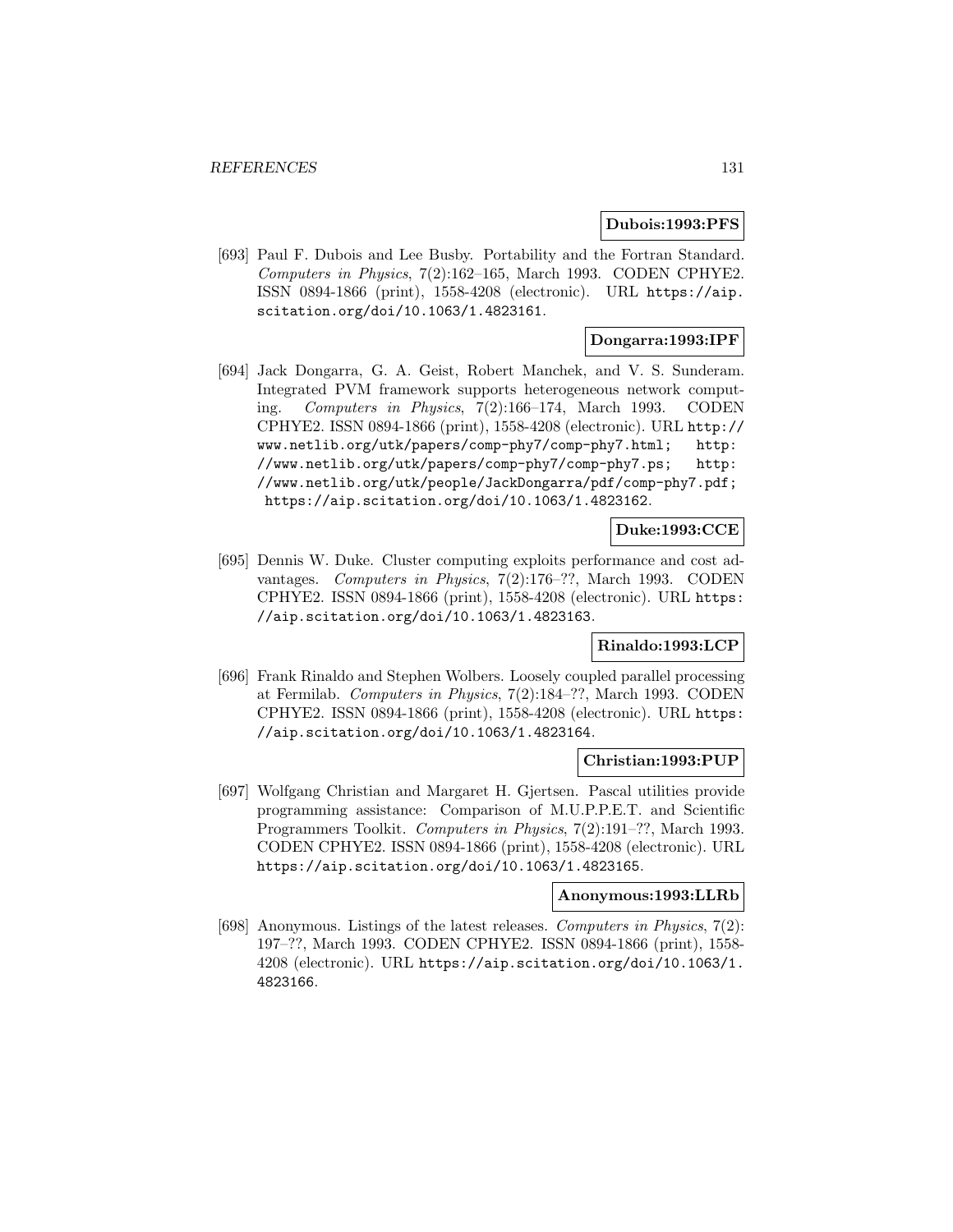### **Noels:1993:VES**

[699] Arlette Noels, Roland Papy, and François Remy. Visualizing the evolution of a star on a graphic workstation. Computers in Physics, 7(2): 202–??, March 1993. CODEN CPHYE2. ISSN 0894-1866 (print), 1558- 4208 (electronic). URL https://aip.scitation.org/doi/10.1063/1. 168459.

## **Jolivette:1993:LSF**

[700] Peter L. Jolivette. Least-squares fits when there are errors in  $X$ . Computers in Physics, 7(2):208–??, March 1993. CODEN CPHYE2. ISSN 0894- 1866 (print), 1558-4208 (electronic). URL https://aip.scitation. org/doi/10.1063/1.168460.

## **Backstrom:1993:CFL**

[701] G. Bäckström. Curve fitting by Lagrange interpolation. Computers in Physics, 7(2):213–??, March 1993. CODEN CPHYE2. ISSN 0894- 1866 (print), 1558-4208 (electronic). URL https://aip.scitation. org/doi/10.1063/1.168461.

## **Visscher:1993:HAS**

[702] P. B. Visscher, Judy Dye, and Jen-Ho Fang. A hierarchical approach to stochastic simulation of correlated systems. Computers in Physics, 7(2): 217–??, March 1993. CODEN CPHYE2. ISSN 0894-1866 (print), 1558- 4208 (electronic). URL https://aip.scitation.org/doi/10.1063/1. 168462.

## **Pachner:1993:NCT**

[703] J. Pachner. The nature of chaos in two systems of ordinary nonlinear differential equations. Computers in Physics, 7(2):226–??, March 1993. CODEN CPHYE2. ISSN 0894-1866 (print), 1558-4208 (electronic). URL https://aip.scitation.org/doi/10.1063/1.168463.

#### **Holmes:1993:PCA**

[704] Lewis M. Holmes. PC '93 convenes in Albuquerque. Computers in Physics, 7(3):251–??, May 1993. CODEN CPHYE2. ISSN 0894-1866 (print), 1558-4208 (electronic). URL https://aip.scitation.org/ doi/10.1063/1.4823167.

### **Negele:1993:CPC**

[705] John W. Negele. In computational physics, change brings opportunities and challenges. Computers in Physics, 7(3):253–??, May 1993. CODEN CPHYE2. ISSN 0894-1866 (print), 1558-4208 (electronic). URL https: //aip.scitation.org/doi/10.1063/1.4823168.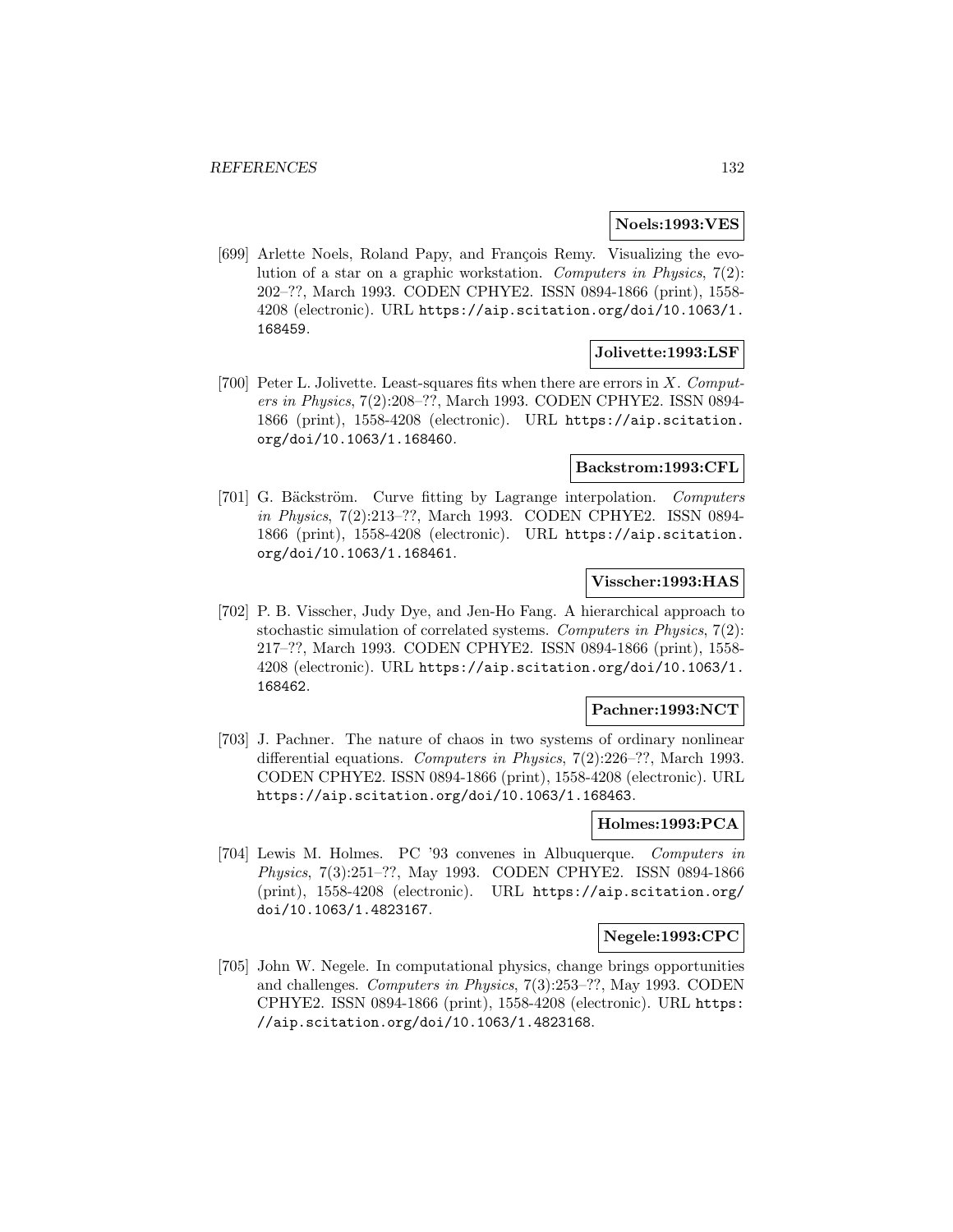### **Lewin:1993:NSF**

[706] David I. Lewin. NREN seen as forerunner of national information infrastructure. Computers in Physics, 7(3):254–??, May 1993. CODEN CPHYE2. ISSN 0894-1866 (print), 1558-4208 (electronic). URL https: //aip.scitation.org/doi/10.1063/1.4823169.

# **Zeyher:1993:NTI**

[707] Allen Zeyher. Numerical tokamaks illuminate plasma physics. Computers in Physics, 7(3):256–??, May 1993. CODEN CPHYE2. ISSN 0894- 1866 (print), 1558-4208 (electronic). URL https://aip.scitation. org/doi/10.1063/1.4823170.

#### **Anonymous:1993:Cc**

[708] Anonymous. Calendar. Computers in Physics, 7(3):258–??, May 1993. CODEN CPHYE2. ISSN 0894-1866 (print), 1558-4208 (electronic). URL https://aip.scitation.org/doi/10.1063/1.4823171.

#### **Thompson:1993:BTP**

[709] William J. Thompson. A bargain at twice the price. Computers in Physics, 7(3):261–??, May 1993. CODEN CPHYE2. ISSN 0894-1866 (print), 1558-4208 (electronic). URL https://aip.scitation.org/ doi/10.1063/1.4823172.

# **Gunter:1993:HSD**

[710] Berton H. Gunter and James R. Matey. How statistical design concepts can improve experimentation in the physical sciences. Computers in Physics, 7(3):262–??, May 1993. CODEN CPHYE2. ISSN 0894- 1866 (print), 1558-4208 (electronic). URL https://aip.scitation. org/doi/10.1063/1.4823173.

# **Ceperley:1993:LCS**

[711] Peter H. Ceperley and Denis Donnelly. Low-cost system plots fields and waves in color. Computers in Physics, 7(3):274–??, May 1993. CODEN CPHYE2. ISSN 0894-1866 (print), 1558-4208 (electronic). URL https: //aip.scitation.org/doi/10.1063/1.4823174.

#### **Gatland:1993:WWG**

[712] Ian R. Gatland and William J. Thompson. A weight-watcher's guide to least-squares fitting. Computers in Physics, 7(3):280–??, May 1993. CODEN CPHYE2. ISSN 0894-1866 (print), 1558-4208 (electronic). URL https://aip.scitation.org/doi/10.1063/1.4823175.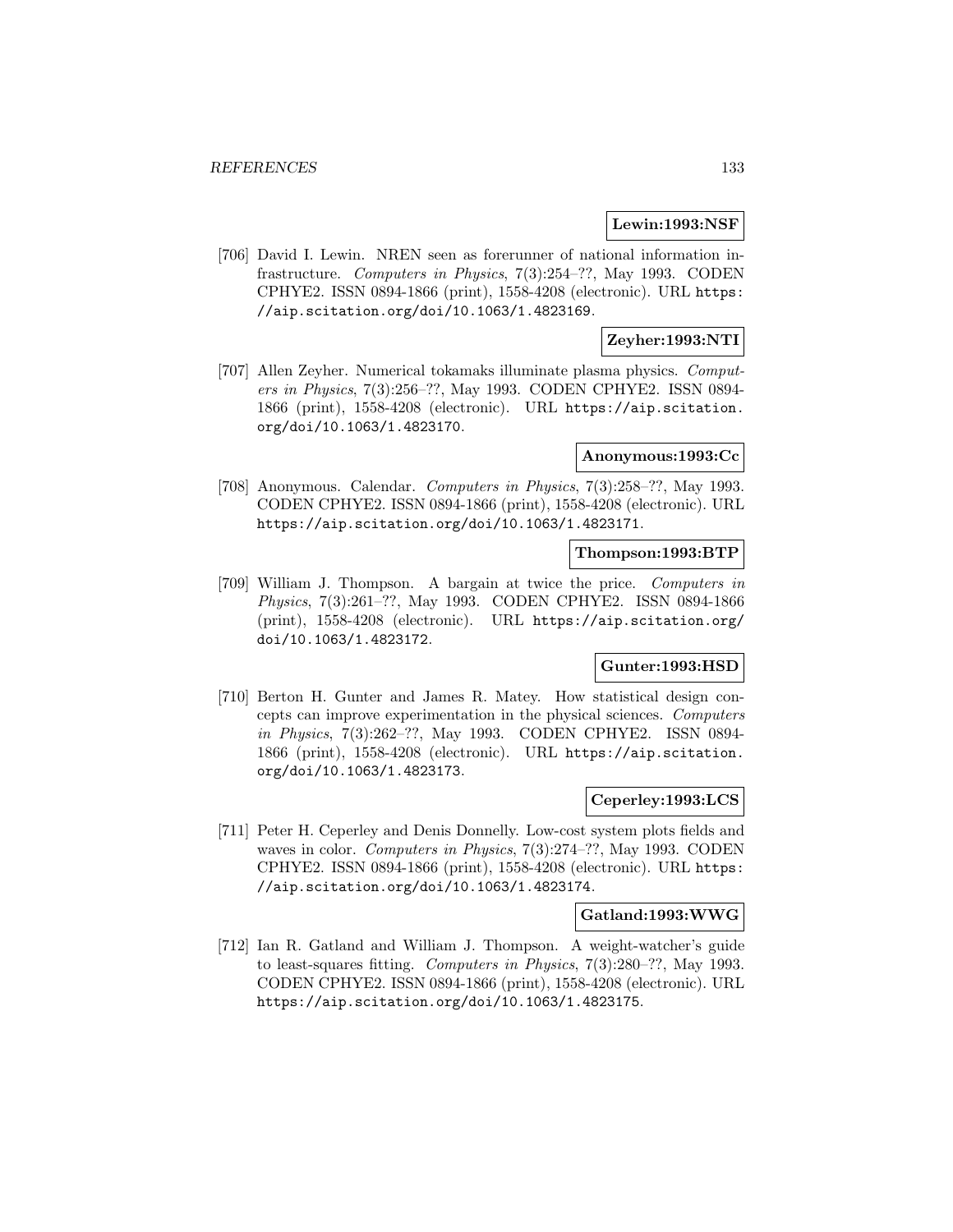#### **Mallinckrodt:1993:BRSa**

[713] A. John Mallinckrodt and Susan McKay. Book review: Simson L. Garfinkel and Michael K. Mahoney and Richard R. Silbar, NeXTSTEP Programming, Step One: Object-Oriented Applications. Computers in Physics, 7(3):287–??, May 1993. CODEN CPHYE2. ISSN 0894-1866 (print), 1558-4208 (electronic). URL https://aip.scitation.org/ doi/10.1063/1.4823176.

#### **Mallinckrodt:1993:CHC**

[714] A. John Mallinckrodt and Susan McKay. C. H. Chen and Seth Wolpert, Neural Networks in Pattern Recognition and their Applications. Computers in Physics, 7(3):288–??, May 1993. CODEN CPHYE2. ISSN 0894- 1866 (print), 1558-4208 (electronic). URL https://aip.scitation. org/doi/10.1063/1.4823177.

## **Janhunen:1993:MMB**

[715] Pekka Janhunen, Douglas Stein, and Robert S. Wolff. MathHDF: MathLink-based distributed visualization between Mathematica and HDF files. Computers in Physics, 7(3):290–294, May 1993. CODEN CPHYE2. ISSN 0894-1866 (print), 1558-4208 (electronic). URL https: //aip.scitation.org/doi/10.1063/1.4823178.

# **Landau:1993:VFB**

[716] R. H. Landau, T. Mefford, G. He, and Robert S. Wolff. Visualizations in few-body physics. Computers in Physics, 7(3):296–??, May 1993. CO-DEN CPHYE2. ISSN 0894-1866 (print), 1558-4208 (electronic). URL https://aip.scitation.org/doi/10.1063/1.4823179.

## **Brown:1993:SPS**

[717] Stewart A. Brown, Mike Folk, Gregory Goucher, Russ Rew, and Paul F. Dubois. Software for portable scientific data management. Computers in Physics, 7(3):304–??, May 1993. CODEN CPHYE2. ISSN 0894- 1866 (print), 1558-4208 (electronic). URL https://aip.scitation. org/doi/10.1063/1.4823180.

## **Christian:1993:NLP**

[718] Wolfgang Christian and Margaret H. Gjertsen. Nextstep has lived up to its promise in an educational environment. Computers in Physics, 7(3): 309–??, May 1993. CODEN CPHYE2. ISSN 0894-1866 (print), 1558- 4208 (electronic). URL https://aip.scitation.org/doi/10.1063/1. 4823181.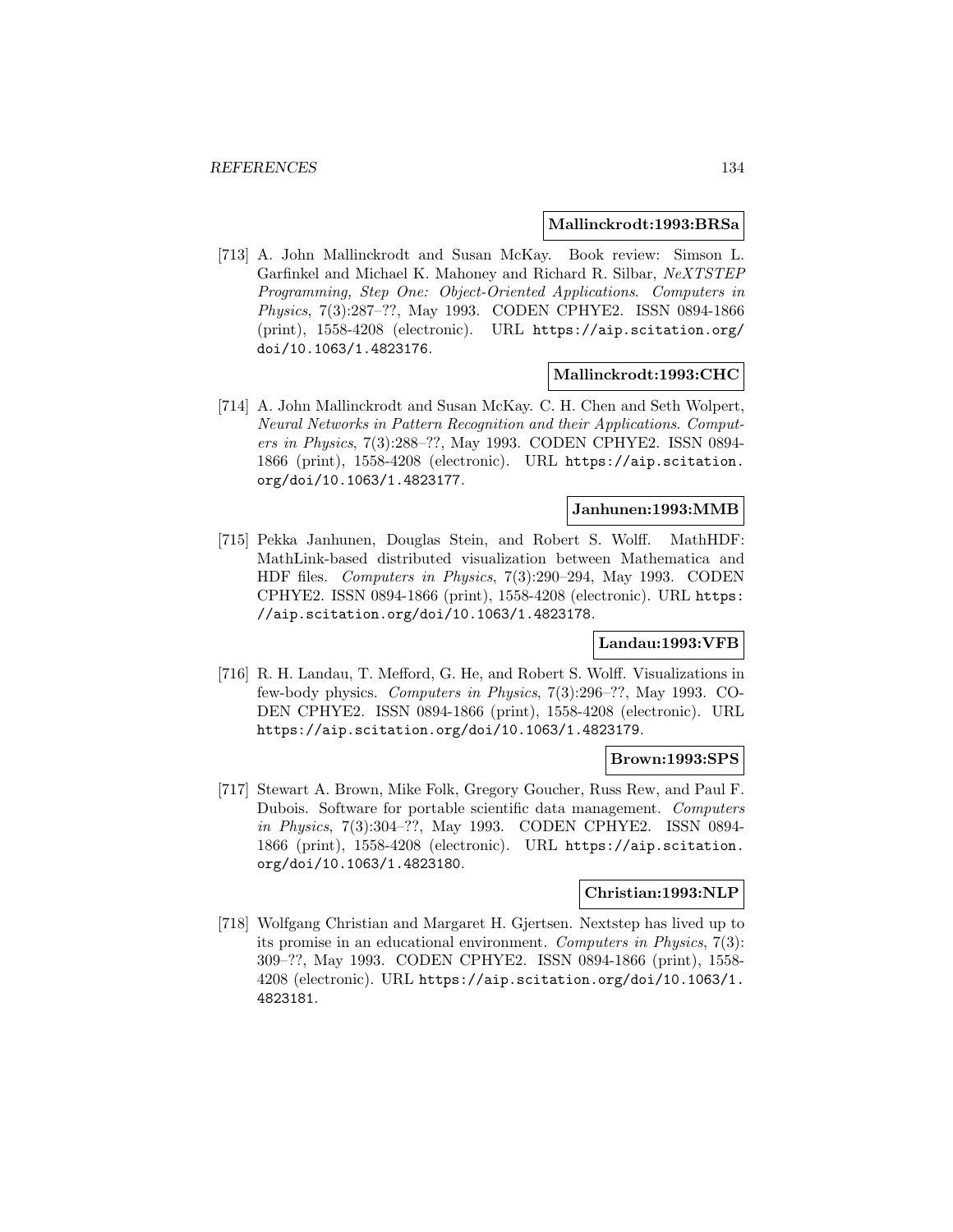#### **Mallinckrodt:1993:BRI**

[719] A. John Mallinckrodt. Book review: Interactive Physics II: a physics simulation laboratory for the Macintosh. Computers in Physics, 7(3): 312–??, May 1993. CODEN CPHYE2. ISSN 0894-1866 (print), 1558- 4208 (electronic). URL https://aip.scitation.org/doi/10.1063/1. 4823182.

### **Anonymous:1993:NPa**

[720] Anonymous. New products. Computers in Physics, 7(3):317–??, May 1993. CODEN CPHYE2. ISSN 0894-1866 (print), 1558-4208 (electronic). URL https://aip.scitation.org/doi/10.1063/1.4823183.

#### **Anonymous:1993:LSS**

[721] Anonymous. Listing of sessions, speakers, and talks at the 5th international conference on computational physics. Computers in Physics, 7(3): 319–??, May 1993. CODEN CPHYE2. ISSN 0894-1866 (print), 1558- 4208 (electronic). URL https://aip.scitation.org/doi/10.1063/1. 4823184.

### **Anonymous:1993:WEW**

[722] Anonymous. What exhibitors will have on display in Albuquerque. Computers in Physics, 7(3):328–??, May 1993. CODEN CPHYE2. ISSN 0894- 1866 (print), 1558-4208 (electronic). URL https://aip.scitation. org/doi/10.1063/1.4823185.

# **Roy:1993:CST**

[723] Swati Roy, W. L. (Nancy) Lee, James W. Mentele, and Richard W. Nau. A comparative study of temperature extremes analysis by regression methods and by an artificial neural network. Computers in Physics, 7 (3):330–??, May 1993. CODEN CPHYE2. ISSN 0894-1866 (print), 1558- 4208 (electronic). URL https://aip.scitation.org/doi/10.1063/1. 168453.

# **Caprari:1993:LSO**

[724] Robert S. Caprari. Least-squares orthogonal polynomial approximation in several independent variables. Computers in Physics, 7(3):336–??, May 1993. CODEN CPHYE2. ISSN 0894-1866 (print), 1558-4208 (electronic). URL https://aip.scitation.org/doi/10.1063/1.168454.

### **Morales-Acevedo:1993:SSC**

[725] Arturo Morales-Acevedo and Humberto Arizpe. Simulating solar cells with a microcomputer. Computers in Physics, 7(3):343-??, May 1993.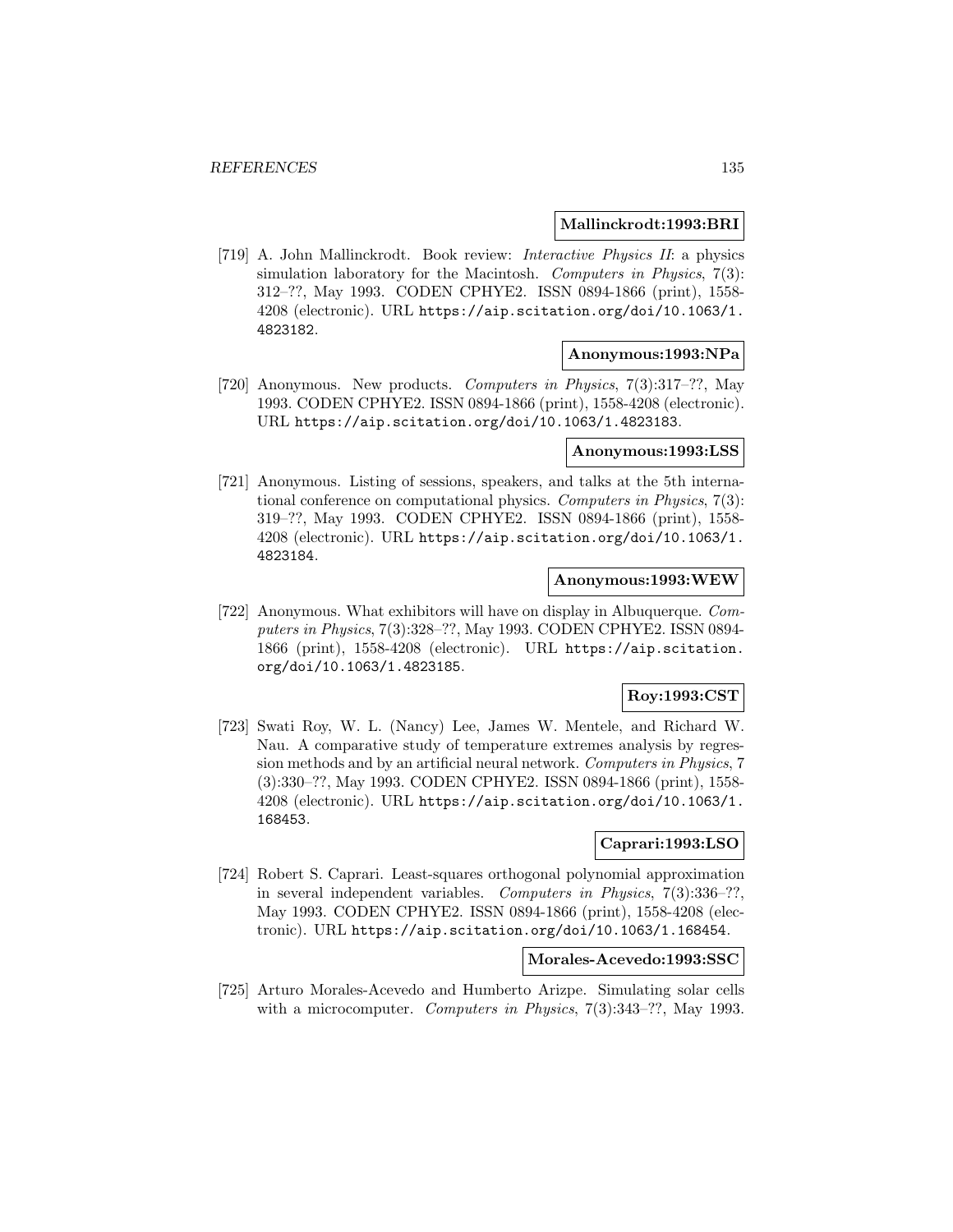CODEN CPHYE2. ISSN 0894-1866 (print), 1558-4208 (electronic). URL https://aip.scitation.org/doi/10.1063/1.168455.

## **Brommer:1993:ICP**

[726] Karl D. Brommer, B. E. Larson, M. Needels, and J. D. Joannopoulos. Implementation of the car–Parrinello algorithm for ab initio total energy calculations on a massively parallel computer. Computers in Physics, 7 (3):350–??, May 1993. CODEN CPHYE2. ISSN 0894-1866 (print), 1558- 4208 (electronic). URL https://aip.scitation.org/doi/10.1063/1. 168464.

# **Li:1993:PCF**

[727] Chihwen "Chris" Li and Chwan-Hwa "John" Wu. A particle-in-cell fluid model for radio frequency glow discharges. Computers in Physics, 7(3): 363–??, May 1993. CODEN CPHYE2. ISSN 0894-1866 (print), 1558- 4208 (electronic). URL https://aip.scitation.org/doi/10.1063/1. 168465.

## **Holmes:1993:WYL**

[728] Lewis M. Holmes. Would you like to try some hands-on animation. Computers in Physics, 7(4):379–??, July 1993. CODEN CPHYE2. ISSN 0894- 1866 (print), 1558-4208 (electronic). URL https://aip.scitation. org/doi/10.1063/1.4823186.

# **Irving:1993:WPS**

[729] Larry Irving, Jr. Why physicists should care about the national information infrastructure. Computers in Physics, 7(4):381–??, July 1993. CO-DEN CPHYE2. ISSN 0894-1866 (print), 1558-4208 (electronic). URL https://aip.scitation.org/doi/10.1063/1.4823187.

## **Zeyher:1993:SMR**

[730] Allen Zeyher. Simulated materials reveal microfractures. Computers in Physics, 7(4):382–??, July 1993. CODEN CPHYE2. ISSN 0894- 1866 (print), 1558-4208 (electronic). URL https://aip.scitation. org/doi/10.1063/1.4823188.

# **Anonymous:1993:Cd**

[731] Anonymous. Calendar. Computers in Physics, 7(4):386–??, July 1993. CODEN CPHYE2. ISSN 0894-1866 (print), 1558-4208 (electronic). URL https://aip.scitation.org/doi/10.1063/1.4823189.

# **Singh:1993:ECP**

[732] Prabhakar P. Singh and William J. Thompson. Exploring the complex plane: Green's functions, Hilbert transforms, and analytic continu-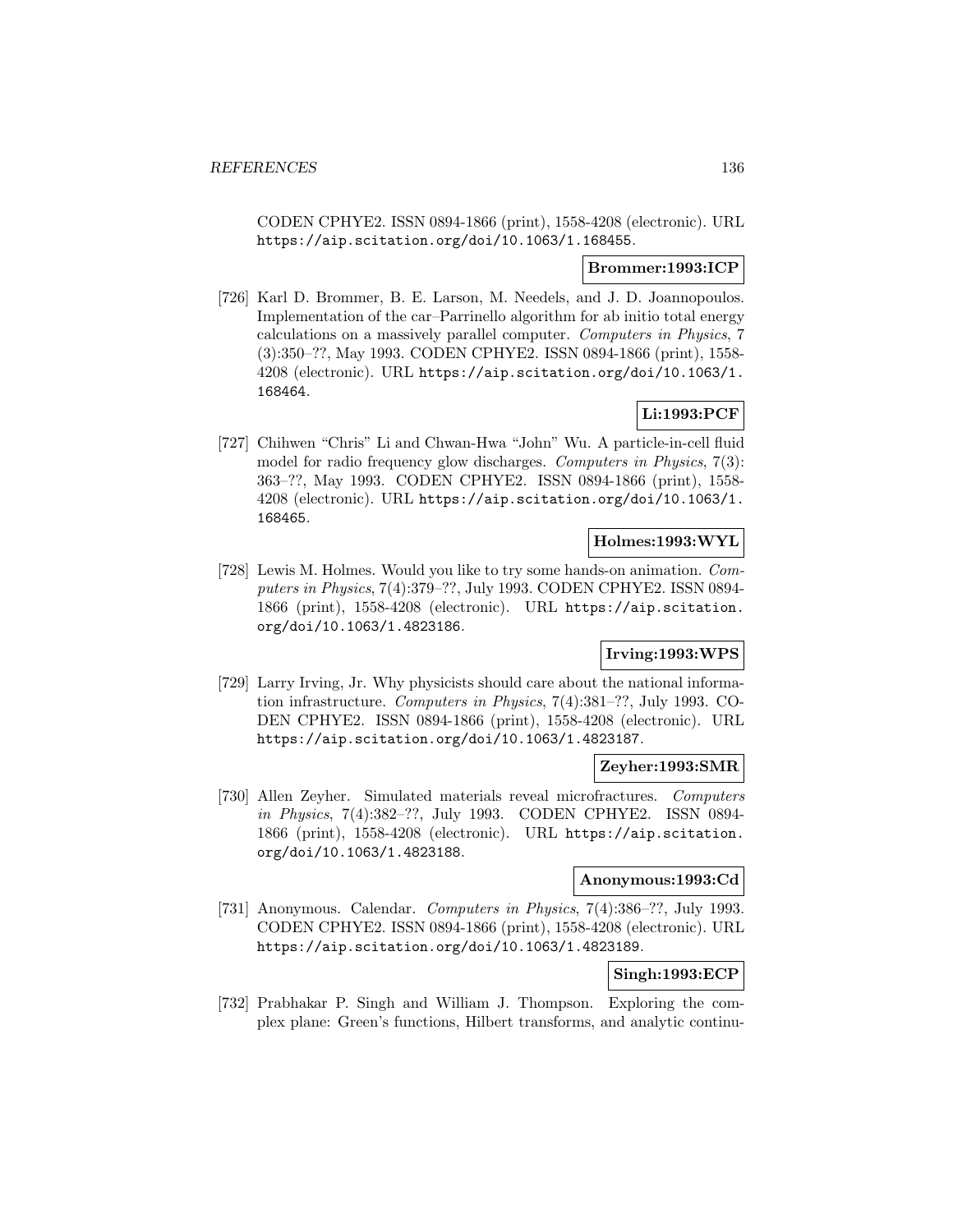ation. Computers in Physics, 7(4):388–??, July 1993. CODEN CPHYE2. ISSN 0894-1866 (print), 1558-4208 (electronic). URL https://aip. scitation.org/doi/10.1063/1.4823190.

# **Dengler:1993:CVM**

[733] Roman Dengler, Karl Luchner, Dean Zollman, and Denis Donnelly. Computer-video method evaluates real motion data in real time for students. Computers in Physics, 7(4):393–??, July 1993. CODEN CPHYE2. ISSN 0894-1866 (print), 1558-4208 (electronic). URL https://aip. scitation.org/doi/10.1063/1.4823191.

# **Lin:1993:EDM**

[734] H. Q. Lin, J. E. Gubernatis, Harvey Gould, and Jan Tobochnik. Exact diagonalization methods for quantum systems. Computers in Physics, 7 (4):400–??, July 1993. CODEN CPHYE2. ISSN 0894-1866 (print), 1558- 4208 (electronic). URL https://aip.scitation.org/doi/10.1063/1. 4823192. See [757].

# **Matey:1993:HCE**

[735] James R. Matey and M. J. Lauterbach. How to control errors in analogto-digital conversion. Computers in Physics, 7(4):408–??, July 1993. CO-DEN CPHYE2. ISSN 0894-1866 (print), 1558-4208 (electronic). URL https://aip.scitation.org/doi/10.1063/1.4823193.

# **Blair:1993:BRP**

[736] J. Morris Blair, A. John Mallinckrodt, and Susan McKay. Book review: Philip R. Bevington and D. Keith Robinson, Data Reduction and Error Analysis for the Physical Sciences. Computers in Physics, 7(4):415–??, July 1993. CODEN CPHYE2. ISSN 0894-1866 (print), 1558-4208 (electronic). URL https://aip.scitation.org/doi/10.1063/1.4823194.

## **Siegel:1993:BRR**

[737] Peter B. Siegel, A. John Mallinckrodt, and Susan McKay. Book review: Robert L. Devaney, A First Course in Chaotic Dynamical Systems: Theory and Experiment. Computers in Physics, 7(4):416–??, July 1993. CO-DEN CPHYE2. ISSN 0894-1866 (print), 1558-4208 (electronic). URL https://aip.scitation.org/doi/10.1063/1.4823195.

# **Decyk:1993:HWN**

[738] Viktor K. Decyk and Paul F. Dubois. How to write (nearly) portable Fortran programs for parallel computers. Computers in Physics, 7(4):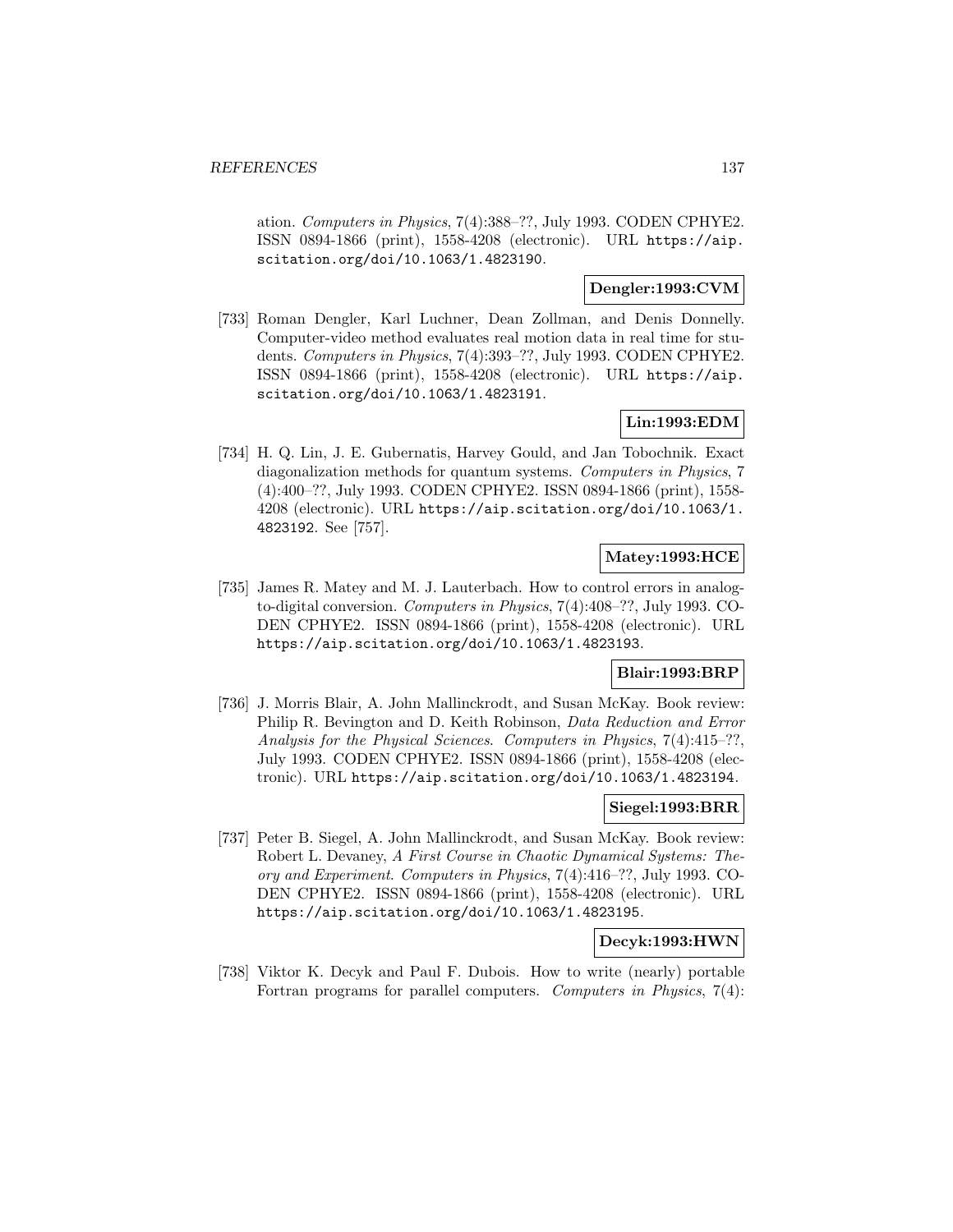418–425, July 1993. CODEN CPHYE2. ISSN 0894-1866 (print), 1558- 4208 (electronic). URL https://aip.scitation.org/doi/10.1063/1. 4823196.

# **Wolff:1993:MCL**

[739] Robert S. Wolff. Multimedia in the classroom and the laboratory. Computers in Physics, 7(4):426–??, July 1993. CODEN CPHYE2. ISSN 0894- 1866 (print), 1558-4208 (electronic). URL https://aip.scitation. org/doi/10.1063/1.4823197.

## **Bridges:1993:EEA**

[740] David Bridges, Terry J. Deveau, and Margaret H. Gjertsen. Equation editing with Ami Pro, Word, and Wordperfect. Computers in Physics, 7 (4):444–??, July 1993. CODEN CPHYE2. ISSN 0894-1866 (print), 1558- 4208 (electronic). URL https://aip.scitation.org/doi/10.1063/1. 4823198.

#### **Anonymous:1993:NPb**

[741] Anonymous. New products. Computers in Physics, 7(4):456–??, July 1993. CODEN CPHYE2. ISSN 0894-1866 (print), 1558-4208 (electronic). URL https://aip.scitation.org/doi/10.1063/1.4823199.

#### **Simos:1993:VSP**

[742] T. E. Simos. A variable-step procedure for the numerical integration of the one-dimensional Schrödinger equation. Computers in Physics,  $7(4)$ : 460–??, July 1993. CODEN CPHYE2. ISSN 0894-1866 (print), 1558- 4208 (electronic). URL https://aip.scitation.org/doi/10.1063/1. 168466.

## **Payne:1993:AAS**

[743] M. G. Payne and Mark Edwards. Approximate atomic structure calculations using a microcomputer. Computers in Physics, 7(4):465–??, July 1993. CODEN CPHYE2. ISSN 0894-1866 (print), 1558-4208 (electronic). URL https://aip.scitation.org/doi/10.1063/1.168467.

# **Redondo:1993:VMA**

[744] Antonio Redondo and Dipen N. Sinha. Vibrational mode analysis using maximum likelihood and maximum entropy. Computers in Physics, 7(4): 476–??, July 1993. CODEN CPHYE2. ISSN 0894-1866 (print), 1558- 4208 (electronic). URL https://aip.scitation.org/doi/10.1063/1. 168468.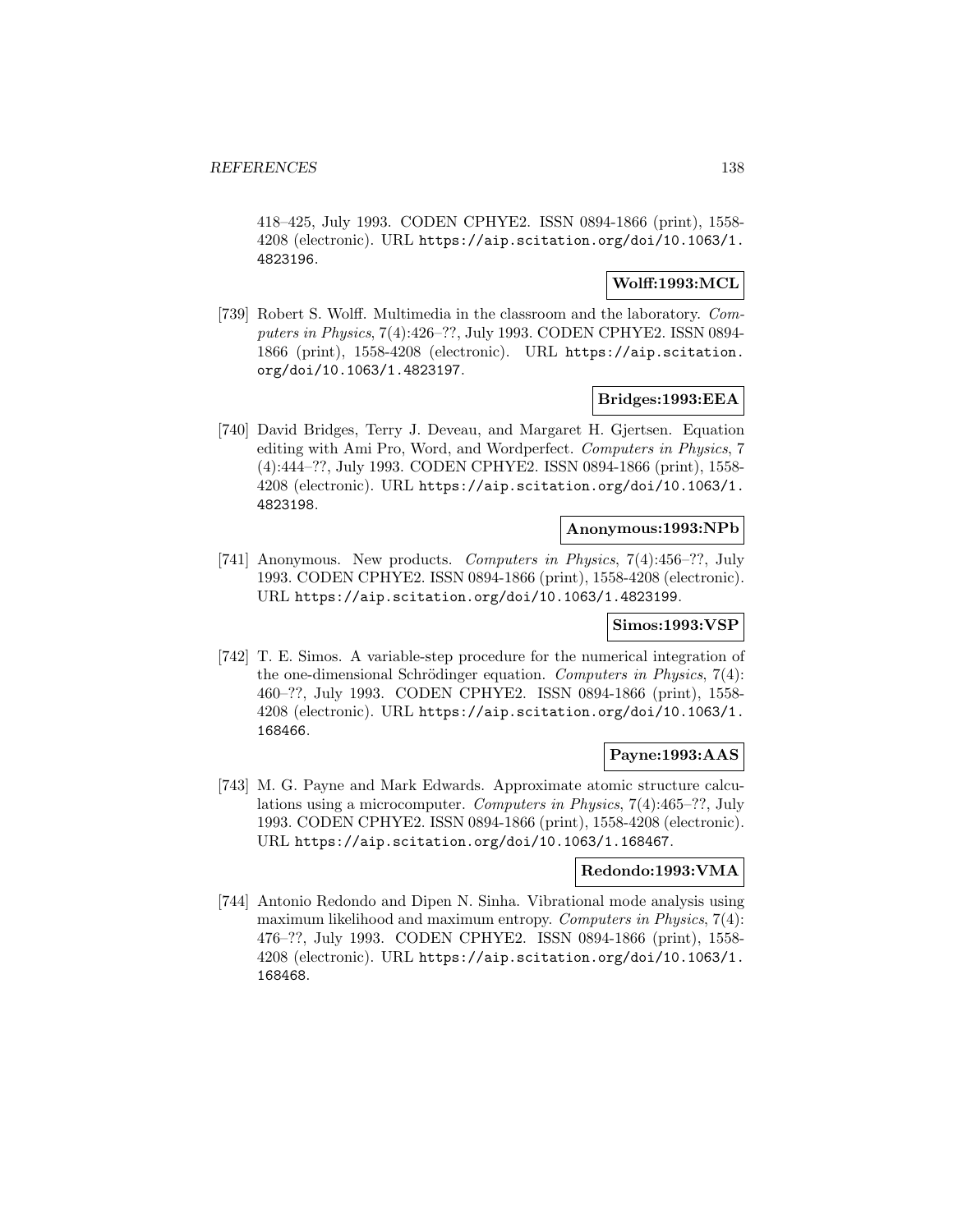### **Holmes:1993:SGM**

[745] Lewis M. Holmes. Some good moves. Computers in Physics, 7(5):483– ??, September 1993. CODEN CPHYE2. ISSN 0894-1866 (print), 1558- 4208 (electronic). URL https://aip.scitation.org/doi/10.1063/1. 4823200.

# **Giles:1993:WDC**

[746] Roscoe Giles. What does computation have to do with "real" physics? Computers in Physics, 7(5):485–??, September 1993. CODEN CPHYE2. ISSN 0894-1866 (print), 1558-4208 (electronic). URL https://aip. scitation.org/doi/10.1063/1.4823201.

# **Zeyher:1993:CTE**

[747] Allen Zeyher. CFD tools expand flow analysis horizons. Computers in Physics, 7(5):486–??, September 1993. CODEN CPHYE2. ISSN 0894- 1866 (print), 1558-4208 (electronic). URL https://aip.scitation. org/doi/10.1063/1.4823202.

# **Bajwa:1993:FRP**

[748] Param D. Bajwa. First Rahman prize winner focuses on educational reform. Computers in Physics, 7(5):488–??, September 1993. CODEN CPHYE2. ISSN 0894-1866 (print), 1558-4208 (electronic). URL https: //aip.scitation.org/doi/10.1063/1.4823203.

# **Stauffer:1993:CDR**

[749] Dietrich Stauffer. Computers and dinosaurs on route 66. Computers in Physics, 7(5):489–??, September 1993. CODEN CPHYE2. ISSN 0894- 1866 (print), 1558-4208 (electronic). URL https://aip.scitation. org/doi/10.1063/1.4823204.

# **Bajwa:1993:CER**

[750] Param D. Bajwa. Companies exhibit resources for computational physicists. Computers in Physics, 7(5):490–??, September 1993. CODEN CPHYE2. ISSN 0894-1866 (print), 1558-4208 (electronic). URL https: //aip.scitation.org/doi/10.1063/1.4823205.

# **Borchers:1993:SBH**

[751] Robert R. Borchers. SC'93 brings high-performance computing to Portland. Computers in Physics, 7(5):491–??, September 1993. CODEN CPHYE2. ISSN 0894-1866 (print), 1558-4208 (electronic). URL https: //aip.scitation.org/doi/10.1063/1.4823206.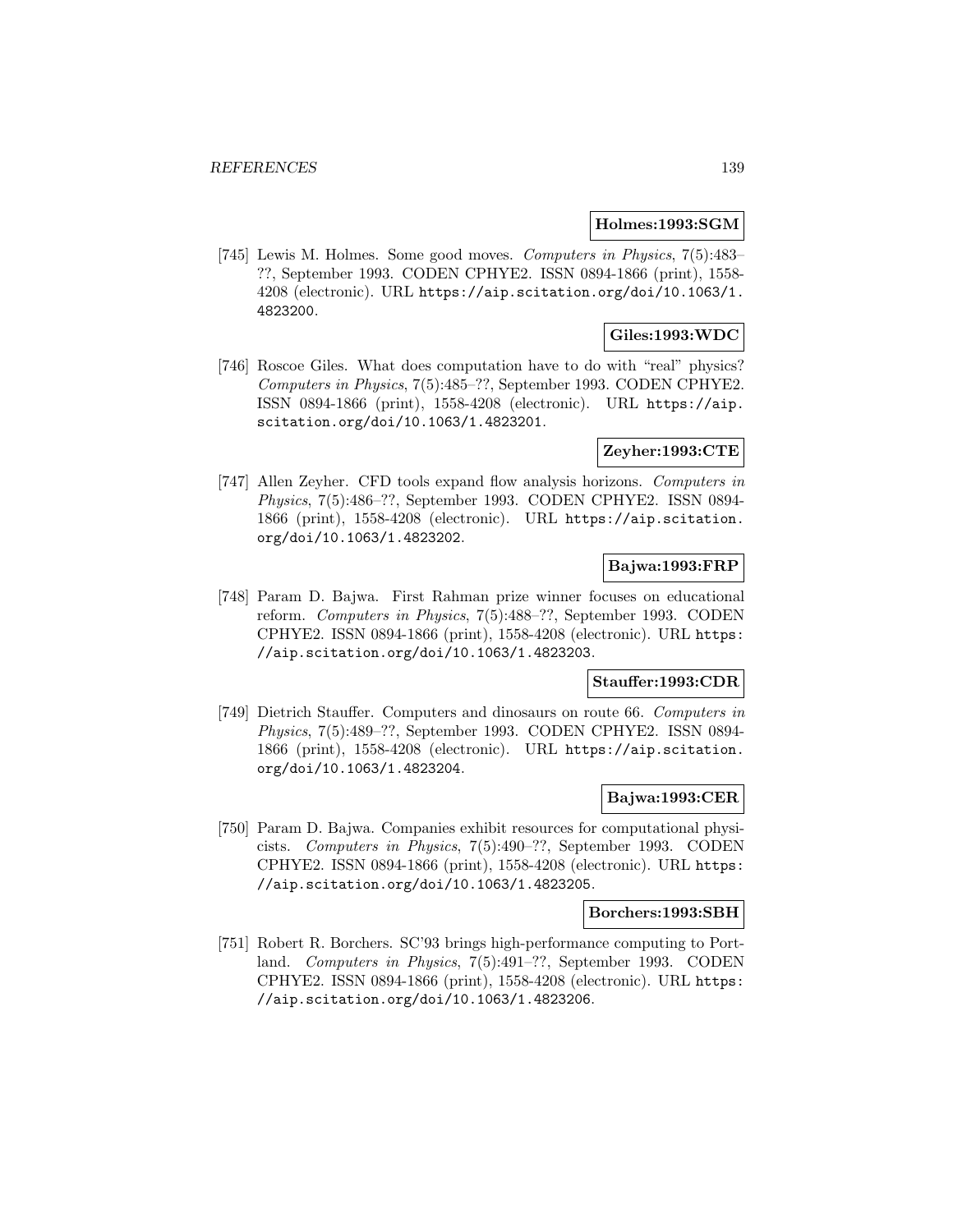#### **Lewin:1993:NGA**

[752] David I. Lewin. NIST gives America the time of day. Computers in Physics, 7(5):492–??, September 1993. CODEN CPHYE2. ISSN 0894- 1866 (print), 1558-4208 (electronic). URL https://aip.scitation. org/doi/10.1063/1.4823207.

# **Anonymous:1993:Ce**

[753] Anonymous. Calender. Computers in Physics, 7(5):495–??, September 1993. CODEN CPHYE2. ISSN 0894-1866 (print), 1558-4208 (electronic). URL https://aip.scitation.org/doi/10.1063/1.4823209.

# **Bryson:1993:SCA**

[754] Steve Bryson. Symposium considers applications of virtual reality. Computers in Physics, 7(5):495–??, September 1993. CODEN CPHYE2. ISSN 0894-1866 (print), 1558-4208 (electronic). URL https://aip. scitation.org/doi/10.1063/1.4823208.

# **Matey:1993:UMI**

[755] James R. Matey. UVR mark II: The history of an automated instrument. Computers in Physics, 7(5):498–??, September 1993. CODEN CPHYE2. ISSN 0894-1866 (print), 1558-4208 (electronic). URL https: //aip.scitation.org/doi/10.1063/1.4823210.

## **Ehrlich:1993:TMA**

[756] Robert Ehrlich, Maria Dworzecka, William MacDonald, Jaroslaw Tuszynski, and Denis Donnelly. Text materials to accompany simulations for the CUPS project. Computers in Physics, 7(5):508–??, September 1993. CODEN CPHYE2. ISSN 0894-1866 (print), 1558-4208 (electronic). URL https://aip.scitation.org/doi/10.1063/1.4823211.

### **Davidson:1993:MMT**

[757] Ernest R. Davidson. Monster matrices: Their eigenvalues and eigenvectors. Computers in Physics, 7(5):519–522, September 1993. CODEN CPHYE2. ISSN 0894-1866 (print), 1558-4208 (electronic). URL https: //aip.scitation.org/doi/10.1063/1.4823212. See [734].

#### **Oran:1993:CTS**

[758] Elaine S. Oran and Jay P. Boris. Computing turbulent shear flows a convenient conspiracy. Computers in Physics, 7(5):523–??, September 1993. CODEN CPHYE2. ISSN 0894-1866 (print), 1558-4208 (electronic). URL https://aip.scitation.org/doi/10.1063/1.4823213.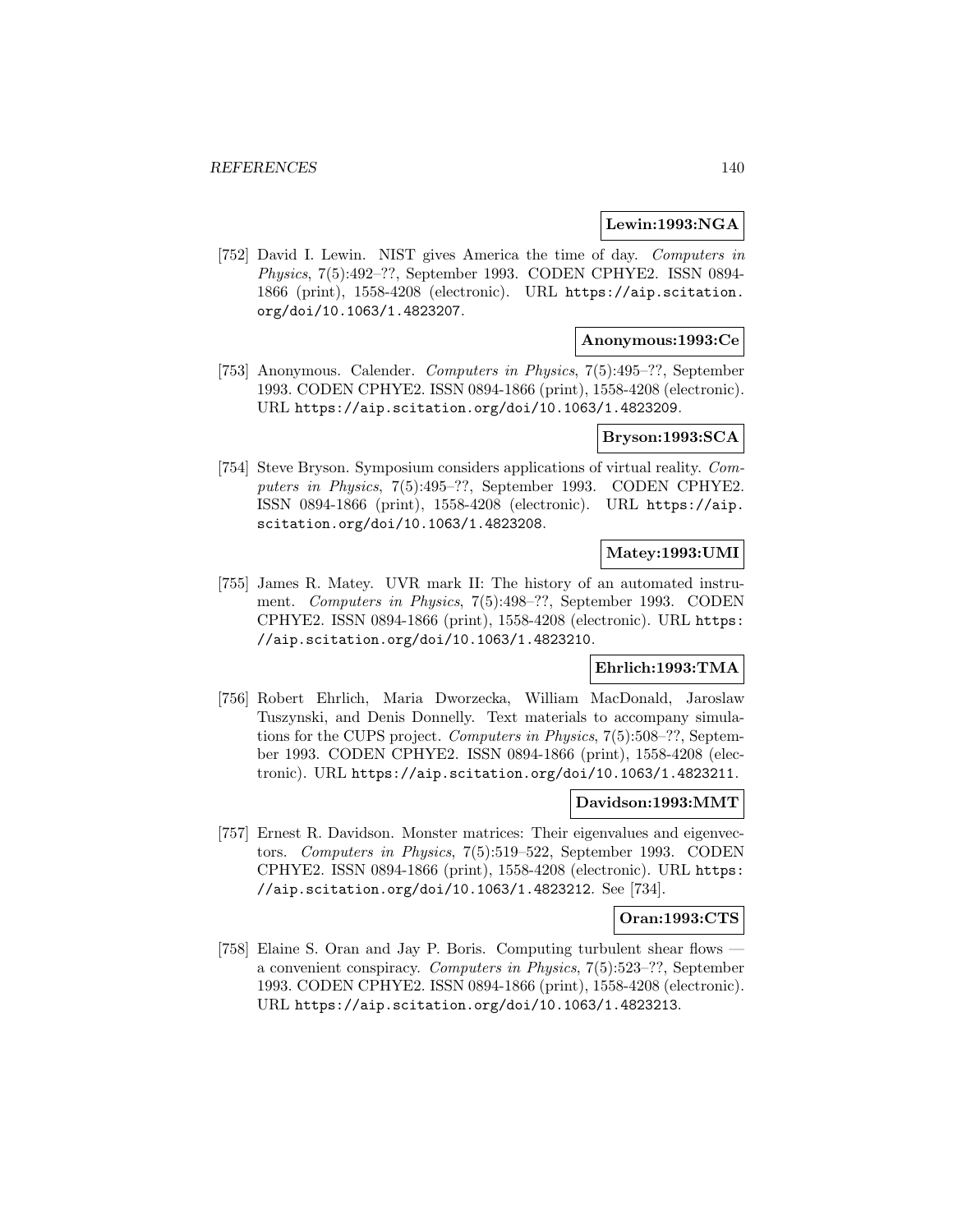## **Lam:1993:AWM**

[759] Lui Lam, Rocco Pochy, Harvey Gould, and Jan Tobochnik. Active-Walker models: Growth and form in nonequilibrium systems. Computers in Physics, 7(5):534–??, September 1993. CODEN CPHYE2. ISSN 0894- 1866 (print), 1558-4208 (electronic). URL https://aip.scitation. org/doi/10.1063/1.4823214.

## **Bourzutschky:1993:BRJ**

[760] Marc Bourzutschky, A. John Mallinckrodt, and Susan McKay. Book review: John Wendt, Computational Fluid Dynamics: An Introduction. Computers in Physics, 7(5):542–??, September 1993. CODEN CPHYE2. ISSN 0894-1866 (print), 1558-4208 (electronic). URL https://aip. scitation.org/doi/10.1063/1.4823215.

# **Mallinckrodt:1993:BREa**

[761] A. John Mallinckrodt and Susan McKay. Book reviews: Ed Krol, The Whole Internet User's Guide  $\mathcal C$  Catalog, .... Computers in Physics, 7(5):543–??, September 1993. CODEN CPHYE2. ISSN 0894-1866 (print), 1558-4208 (electronic). URL https://aip.scitation.org/ doi/10.1063/1.4823216.

# **Mallinckrodt:1993:BRJa**

[762] A. John Mallinckrodt and Susan McKay. Book review: Jonathan Kochmer and NorthWestNet, The Internet Passport: NorthWestNet's Guide to Our World Online (4th ed.). Computers in Physics, 7(5):543– ??, September 1993. CODEN CPHYE2. ISSN 0894-1866 (print), 1558- 4208 (electronic). URL https://aip.scitation.org/doi/10.1063/1. 4823217.

# **Mallinckrodt:1993:BRA**

[763] A. John Mallinckrodt and Susan McKay. Book review: April Marine and Susan Kirkpatrick and Vivian Neou and Carol Ward, Internet: Getting Started. Computers in Physics, 7(5):543–??, September 1993. CODEN CPHYE2. ISSN 0894-1866 (print), 1558-4208 (electronic). URL https: //aip.scitation.org/doi/10.1063/1.4823218.

# **Mallinckrodt:1993:BREb**

[764] A. John Mallinckrodt and Susan McKay. Book review: Elizabeth Lane and Craig Summerhill, Internet Primer for Information Professionals: a Basic Guide to Internet Networking Technology. Computers in Physics, 7(5):543–??, September 1993. CODEN CPHYE2. ISSN 0894- 1866 (print), 1558-4208 (electronic). URL https://aip.scitation. org/doi/10.1063/1.4823219.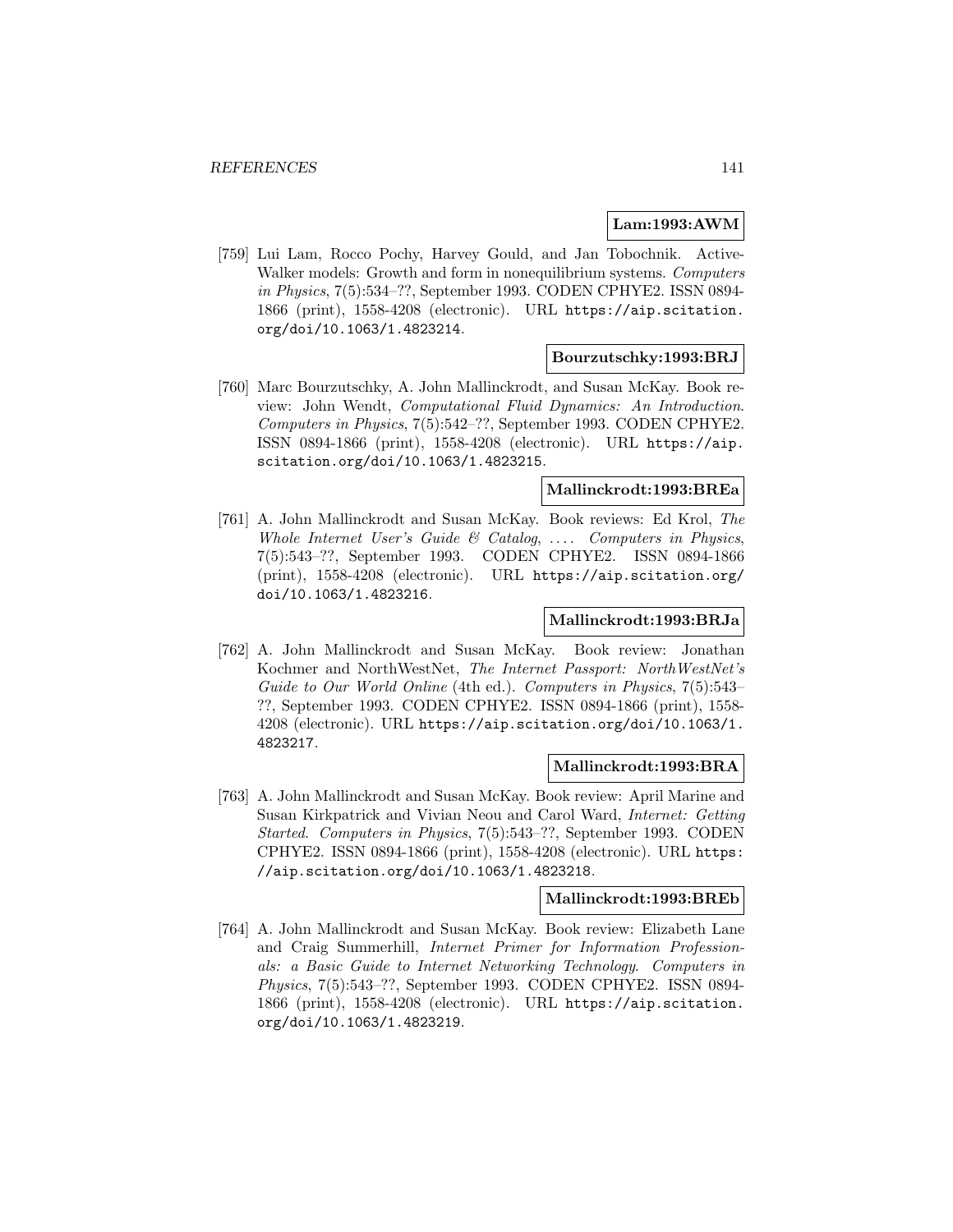#### **Mallinckrodt:1993:BRB**

[765] A. John Mallinckrodt and Susan McKay. Book review: Brendan P. Kehoe, Zen and the Art of the Internet: a Beginner's Guide (2nd ed.). Computers in Physics, 7(5):543–??, September 1993. CODEN CPHYE2. ISSN 0894-1866 (print), 1558-4208 (electronic). URL https://aip. scitation.org/doi/10.1063/1.4823220.

# **Mallinckrodt:1993:BRT**

[766] A. John Mallinckrodt and Susan McKay. Book review: Tracy LaQuey and Jeanne C. Ryer, The Internet Companion: a Beginner's Guide to Global Networking. Computers in Physics, 7(5):543–??, September 1993. CODEN CPHYE2. ISSN 0894-1866 (print), 1558-4208 (electronic). URL https://aip.scitation.org/doi/10.1063/1.4823221.

# **Mallinckrodt:1993:BRRa**

[767] A. John Mallinckrodt and Susan McKay. Book review: Roy Tennant and John Ober and Anne G. Lipow, Crossing the Internet Threshold: An Instructional Handbook. Computers in Physics, 7(5):543–??, September 1993. CODEN CPHYE2. ISSN 0894-1866 (print), 1558-4208 (electronic). URL https://aip.scitation.org/doi/10.1063/1.4823222.

## **Dubois:1993:PE**

[768] Paul F. Dubois. Perl by example. Computers in Physics, 7(5):545-??, September 1993. CODEN CPHYE2. ISSN 0894-1866 (print), 1558- 4208 (electronic). URL https://aip.scitation.org/doi/10.1063/1. 4823223.

## **Balick:1993:VIT**

[769] Bruce Balick and Margaret H. Gjertsen. Voyager II takes students on joy rides through the Universe. Computers in Physics, 7(5):551–??, September 1993. CODEN CPHYE2. ISSN 0894-1866 (print), 1558-4208 (electronic). URL https://aip.scitation.org/doi/10.1063/1.4823224.

# **Anonymous:1993:LLRc**

[770] Anonymous. Listings of the latest releases. Computers in Physics, 7(5): 555–??, September 1993. CODEN CPHYE2. ISSN 0894-1866 (print), 1558-4208 (electronic). URL https://aip.scitation.org/doi/10. 1063/1.4823225.

# **Moriarty:1993:OOP**

[771] K. J. M. Moriarty, S. Sanielevici, K. Sun, and T. Trappenberg. Objectoriented programming applied to lattice gauge theory. Computers in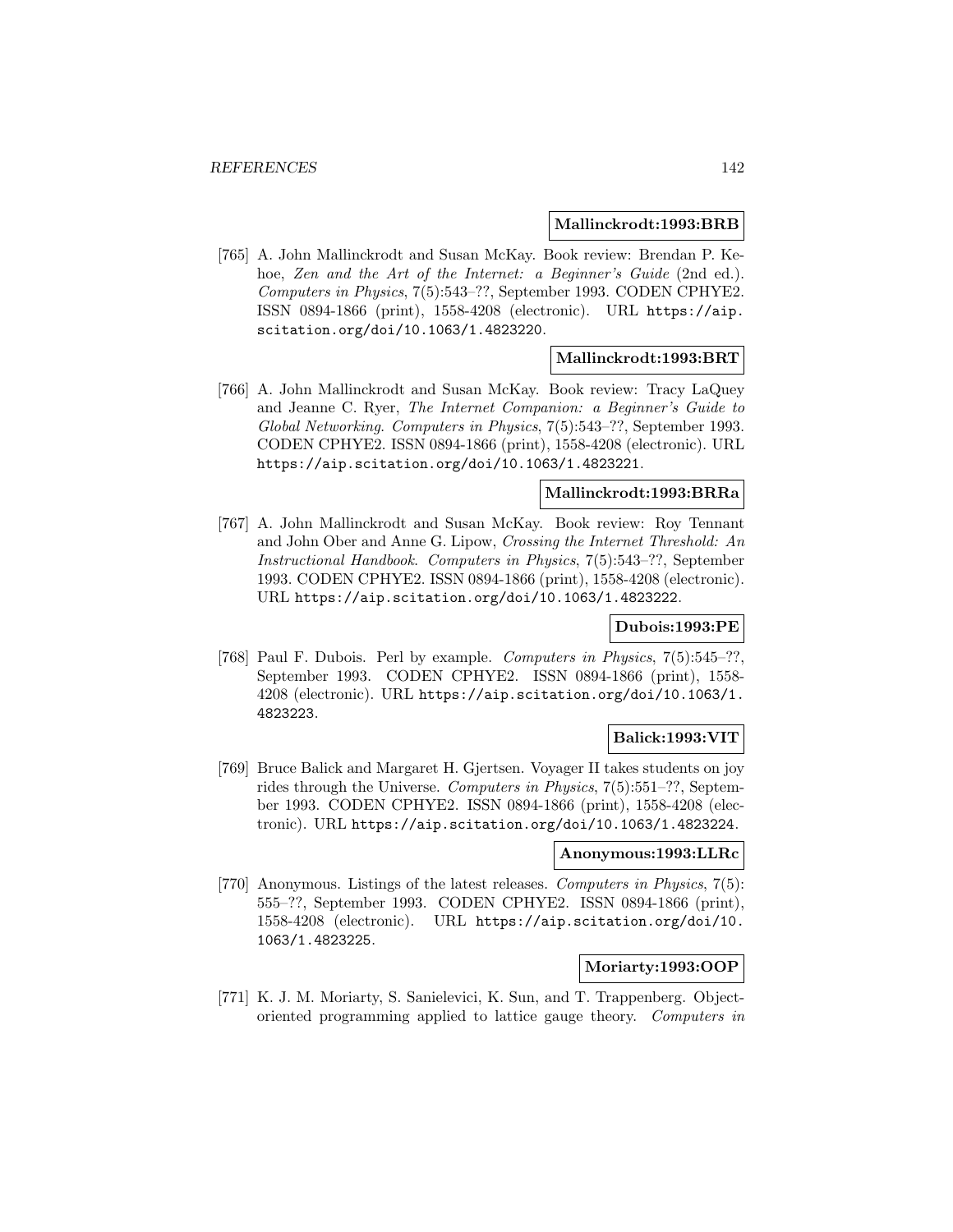Physics, 7(5):560–??, September 1993. CODEN CPHYE2. ISSN 0894- 1866 (print), 1558-4208 (electronic). URL https://aip.scitation. org/doi/10.1063/1.168469.

# **Cunningham:1993:CTM**

[772] Robert W. Cunningham. Comparison of three methods for determining fit parameter uncertainties for the Marquardt compromise. Computers in Physics, 7(5):570–??, September 1993. CODEN CPHYE2. ISSN 0894- 1866 (print), 1558-4208 (electronic). URL https://aip.scitation. org/doi/10.1063/1.168470.

## **Johansen:1993:EIP**

[773] G. A. Johansen, J. E. Nordtvedt, and P. Vold. ElPed: An interactive PC-based learning program for basic electrical circuits. Computers in Physics, 7(5):577–??, September 1993. CODEN CPHYE2. ISSN 0894- 1866 (print), 1558-4208 (electronic). URL https://aip.scitation. org/doi/10.1063/1.168471.

## **Johnson:1993:QSC**

[774] M. A. Johnson and L. V. Meisel. Quantifying symmetric chaos. Computers in Physics, 7(5):585–??, September 1993. CODEN CPHYE2. ISSN 0894-1866 (print), 1558-4208 (electronic). URL https://aip. scitation.org/doi/10.1063/1.168472.

# **Silbar:1993:INI**

[775] Richard R. Silbar. An interactive NeXTSTEP interface to a Fortran code for solving coupled differential equations. Computers in Physics, 7(5):592–598, September 1993. CODEN CPHYE2. ISSN 0894-1866 (print), 1558-4208 (electronic). URL https://aip.scitation.org/ doi/10.1063/1.168473.

## **Roberts:1993:AFS**

[776] D. Aaron Roberts. An algorithm for finding spurious points in turbulent signals. Computers in Physics, 7(5):599–??, September 1993. CODEN CPHYE2. ISSN 0894-1866 (print), 1558-4208 (electronic). URL https: //aip.scitation.org/doi/10.1063/1.168474.

### **Holmes:1993:AHS**

[777] Lewis M. Holmes. Awards honor software developers and computational specialists. Computers in Physics, 7(6):611–??, November 1993. CODEN CPHYE2. ISSN 0894-1866 (print), 1558-4208 (electronic). URL https: //aip.scitation.org/doi/10.1063/1.4823226.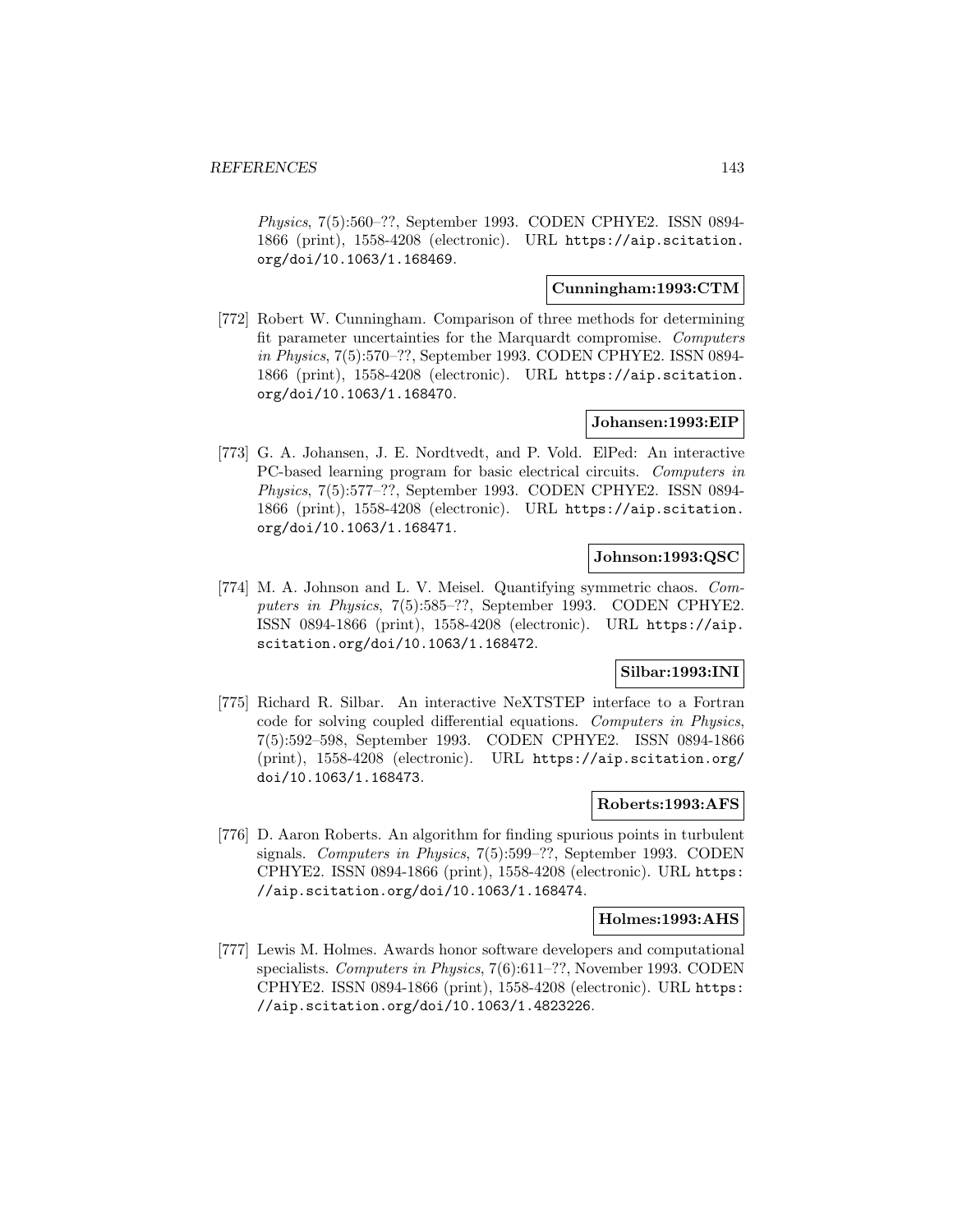#### **Redish:1993:CAT**

[778] Edward F. Redish. Are computers appropriate for teaching physics? Computers in Physics, 7(6):613–??, November 1993. CODEN CPHYE2. ISSN 0894-1866 (print), 1558-4208 (electronic). URL https://aip. scitation.org/doi/10.1063/1.4823227.

# **Lewin:1993:SSP**

[779] David I. Lewin. Supercomputing '93 showcases parallel computing finalists. Computers in Physics, 7(6):614–??, November 1993. CODEN CPHYE2. ISSN 0894-1866 (print), 1558-4208 (electronic). URL https: //aip.scitation.org/doi/10.1063/1.4823228.

### **Bajwa:1993:SDA**

[780] Param D. Bajwa. Submission deadline is approaching for PC '94. Computers in Physics, 7(6):616–??, November 1993. CODEN CPHYE2. ISSN 0894-1866 (print), 1558-4208 (electronic). URL https://aip. scitation.org/doi/10.1063/1.4823229.

### **Duke:1993:CSF**

[781] Dennis W. Duke. Computing specialists focus on gigabit networking. Computers in Physics, 7(6):618–??, November 1993. CODEN CPHYE2. ISSN 0894-1866 (print), 1558-4208 (electronic). URL https://aip. scitation.org/doi/10.1063/1.4823230.

### **LeSar:1993:CPN**

[782] Richard LeSar. Cover photo needs additional credits. Computers in Physics, 7(6):620–??, November 1993. CODEN CPHYE2. ISSN 0894- 1866 (print), 1558-4208 (electronic). URL https://aip.scitation. org/doi/10.1063/1.4823231.

## **Anonymous:1993:Cf**

[783] Anonymous. Calendar. Computers in Physics, 7(6):621–??, November 1993. CODEN CPHYE2. ISSN 0894-1866 (print), 1558-4208 (electronic). URL https://aip.scitation.org/doi/10.1063/1.4823232.

# **Mallinckrodt:1993:BRRb**

[784] A. John Mallinckrodt and Susan McKay. Book review: Robert G. Parks, Quattro Pro(R) for Scientific and Engineering Spreadsheets. Computers in Physics, 7(6):624–??, November 1993. CODEN CPHYE2. ISSN 0894- 1866 (print), 1558-4208 (electronic). URL https://aip.scitation. org/doi/10.1063/1.4823233.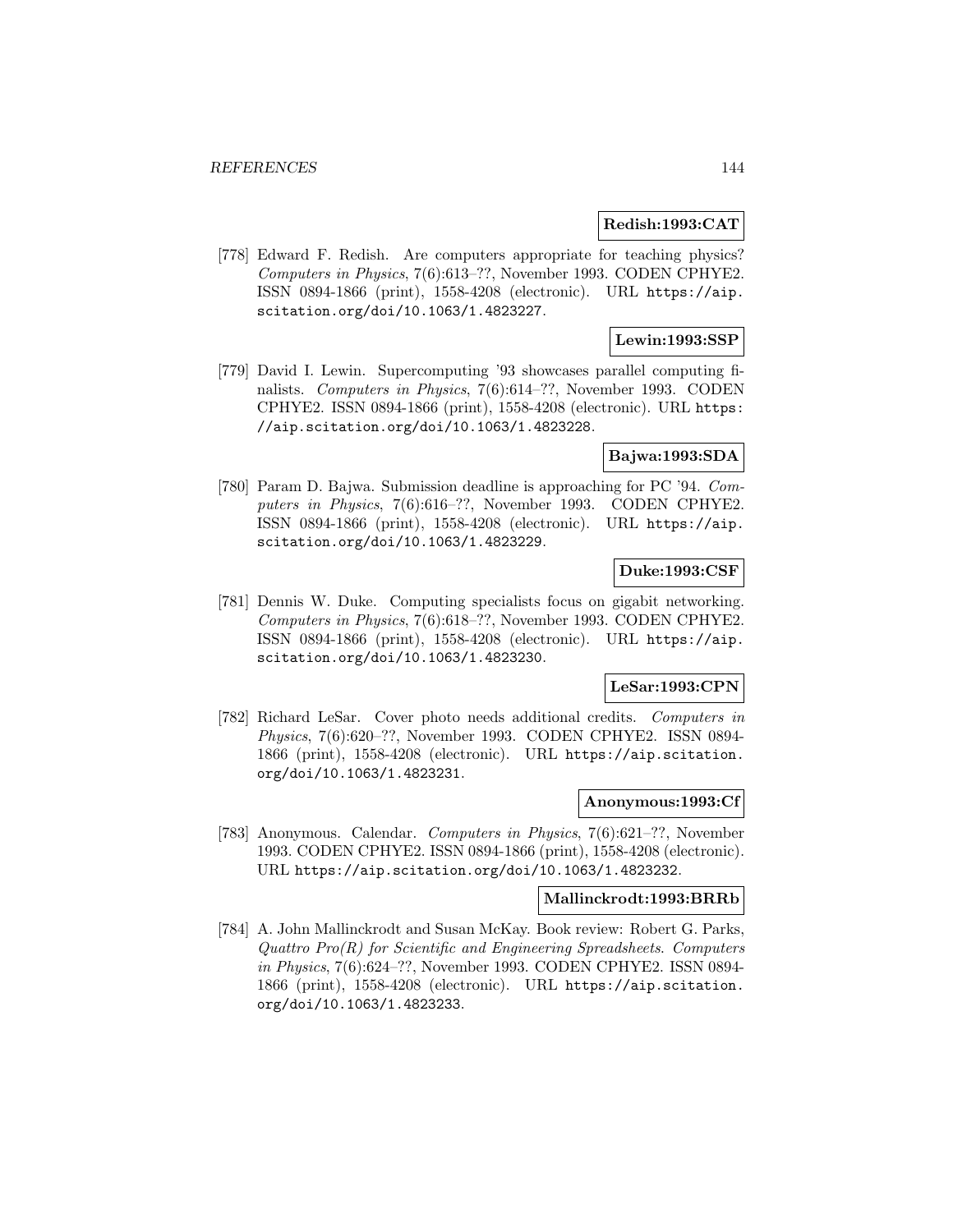#### **Mallinckrodt:1993:BRJb**

[785] A. John Mallinckrodt and Susan McKay. Book review: J. M. Haile and Ian Johnston, Molecular Dynamics Simulation: Elementary Methods. Computers in Physics, 7(6):625–??, November 1993. CODEN CPHYE2. ISSN 0894-1866 (print), 1558-4208 (electronic). URL https: //aip.scitation.org/doi/10.1063/1.4823234.

## **Mallinckrodt:1993:BRSb**

[786] A. John Mallinckrodt and Susan McKay. Book review: Samuel S. M. Wong and Philip Gash, Computational Methods in Physics and Engineering. Computers in Physics, 7(6):625–??, November 1993. CODEN CPHYE2. ISSN 0894-1866 (print), 1558-4208 (electronic). URL https: //aip.scitation.org/doi/10.1063/1.4823235.

# **Thompson:1993:NNA**

[787] William J. Thompson. Numerous neat algorithms for the Voigt profile function. Computers in Physics, 7(6):627–??, November 1993. CODEN CPHYE2. ISSN 0894-1866 (print), 1558-4208 (electronic). URL https: //aip.scitation.org/doi/10.1063/1.4823236.

## **Chen:1993:DBS**

[788] Hudong Chen, Harvey Gould, and Jan Tobochnik. Discrete Boltzmann systems and fluid flows. Computers in Physics, 7(6):632–??, November 1993. CODEN CPHYE2. ISSN 0894-1866 (print), 1558-4208 (electronic). URL https://aip.scitation.org/doi/10.1063/1.4823237.

#### **Anonymous:1993:HGC**

[789] Anonymous. How to get CIP source code over the Internet. Computers in Physics, 7(6):637–??, November 1993. CODEN CPHYE2. ISSN 0894- 1866 (print), 1558-4208 (electronic). URL https://aip.scitation. org/doi/10.1063/1.4823238.

#### **vanHaren:1993:TDA**

[790] P. C. van Haren, F. Wijnoltz, and James R. Matey. The tramp dataacquisition system. Computers in Physics, 7(6):638–??, November 1993. CODEN CPHYE2. ISSN 0894-1866 (print), 1558-4208 (electronic). URL https://aip.scitation.org/doi/10.1063/1.4823239.

#### **Donnelly:1993:CFA**

[791] Denis Donnelly. CIP's fourth annual software contest. Computers in Physics, 7(6):647–??, November 1993. CODEN CPHYE2. ISSN 0894- 1866 (print), 1558-4208 (electronic). URL https://aip.scitation. org/doi/10.1063/1.4823240.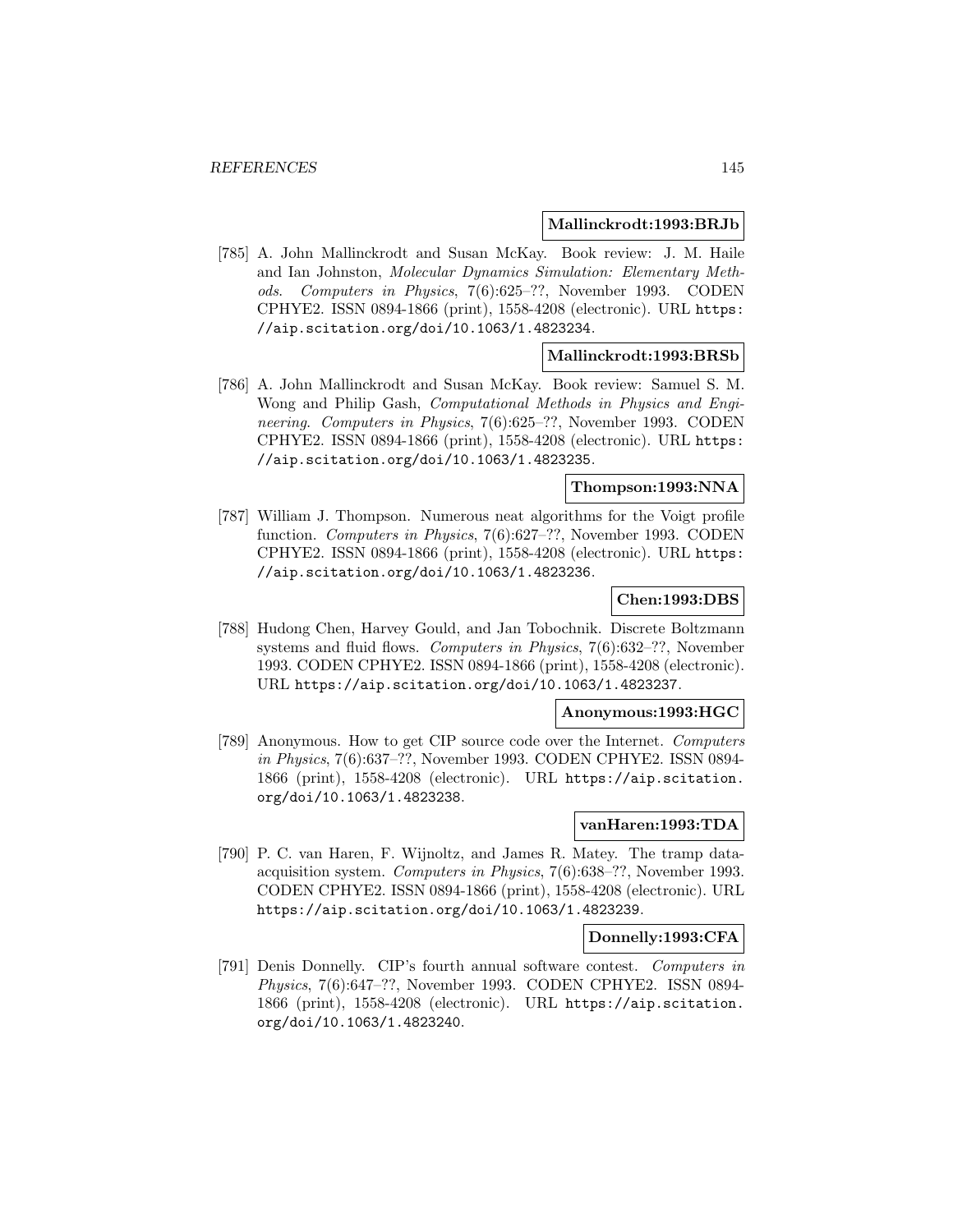#### **Wong:1993:OON**

[792] Michael K. W. Wong, Kent G. Budge, James S. Peery, Allen C. Robinson, and Paul F. Dubois. Object-oriented numerics: a paradigm for numerical object-oriented programming. Computers in Physics, 7(6):655– ??, November 1993. CODEN CPHYE2. ISSN 0894-1866 (print), 1558- 4208 (electronic). URL https://aip.scitation.org/doi/10.1063/1. 4823241.

# **Wolff:1993:MVT**

[793] Robert S. Wolff. Multiplexed visualization: Terrain rendering and Magellan data. Computers in Physics, 7(6):664–??, November 1993. CODEN CPHYE2. ISSN 0894-1866 (print), 1558-4208 (electronic). URL https: //aip.scitation.org/doi/10.1063/1.4823242.

# **Franta:1993:MMT**

[794] W. R. Franta, Joel Halpern, and James Hughes. Mix and match technologies boost communication speed in Today's data-networking environment. Computers in Physics, 7(6):666–??, November 1993. CODEN CPHYE2. ISSN 0894-1866 (print), 1558-4208 (electronic). URL https: //aip.scitation.org/doi/10.1063/1.4823243.

## **Tobochnik:1993:FCP**

[795] Neal Tobochnik, Jan Tobochnik, and Margaret H. Gjertsen. Fortran compilers for personal computers. Computers in Physics, 7(6):672–677, November 1993. CODEN CPHYE2. ISSN 0894-1866 (print), 1558- 4208 (electronic). URL https://aip.scitation.org/doi/10.1063/1. 4823244.

# **Anonymous:1993:LLRd**

[796] Anonymous. Listings of the latest releases. Computers in Physics, 7(6): 678–??, November 1993. CODEN CPHYE2. ISSN 0894-1866 (print), 1558-4208 (electronic). URL https://aip.scitation.org/doi/10. 1063/1.4823245.

#### **Kaiser:1993:SAC**

[797] T. Kaiser and G. Schweiger. Stable algorithm for the computation of Mie coefficients for scattered and transmitted fields of a coated sphere. Computers in Physics, 7(6):682–??, November 1993. CODEN CPHYE2. ISSN 0894-1866 (print), 1558-4208 (electronic). URL https://aip. scitation.org/doi/10.1063/1.168475.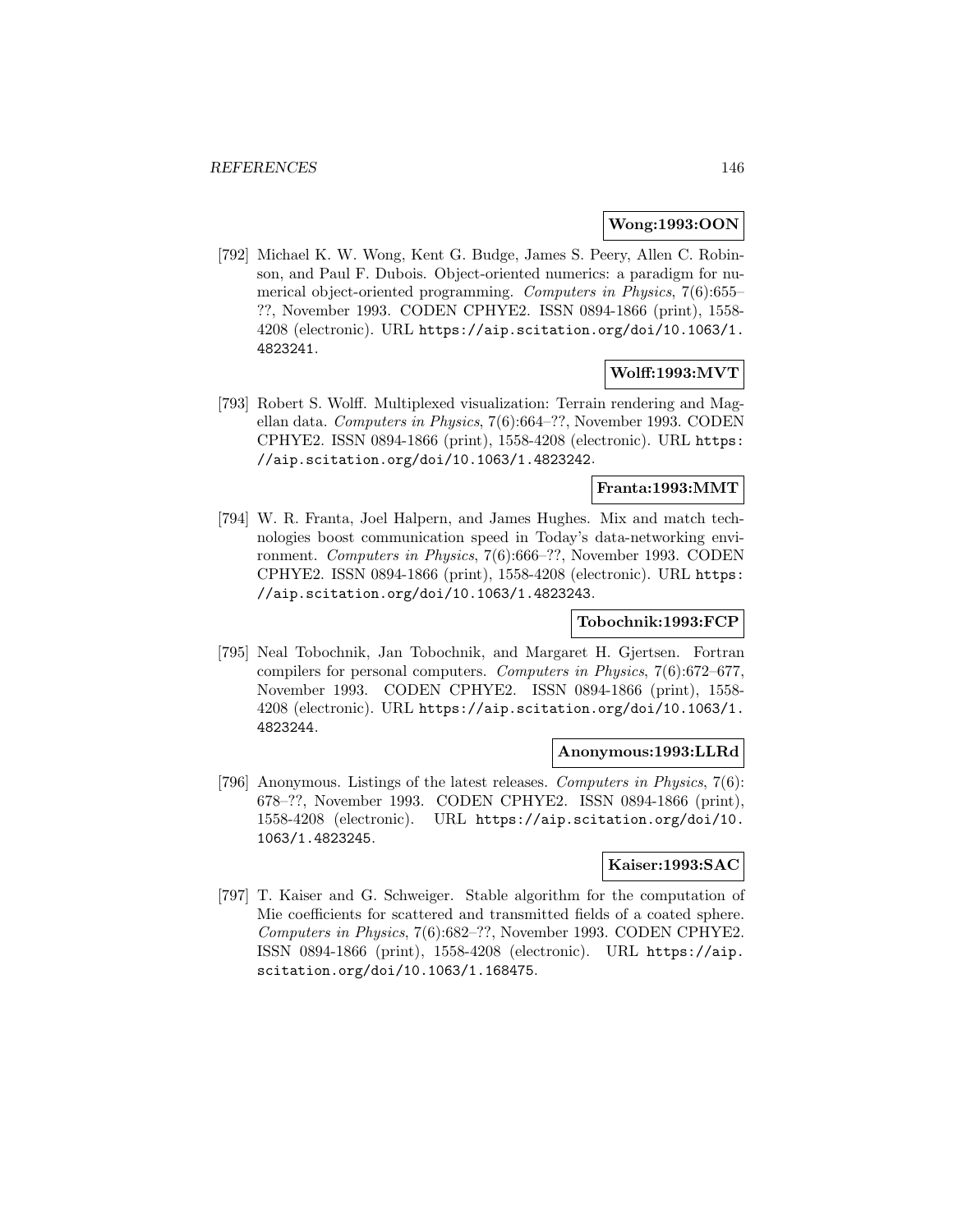## **Ding:1993:MCS**

[798] Hong Q. Ding. Monte Carlo simulations of quantum systems on massively parallel supercomputers. Computers in Physics, 7(6):687–??, November 1993. CODEN CPHYE2. ISSN 0894-1866 (print), 1558-4208 (electronic). URL https://aip.scitation.org/doi/10.1063/1.168476.

## **Esaulov:1993:HSM**

[799] V. E. Esaulov, R. Bartolo, and F. Penent. Hardware and software for a multiparametric concurrent data acquisition system. Computers in Physics, 7(6):696–??, November 1993. CODEN CPHYE2. ISSN 0894- 1866 (print), 1558-4208 (electronic). URL https://aip.scitation. org/doi/10.1063/1.168477.

#### **vanHaren:1993:DDS**

[800] P. C. van Haren. The DOM4 database system. Computers in Physics, 7 (6):701–??, November 1993. CODEN CPHYE2. ISSN 0894-1866 (print), 1558-4208 (electronic). URL https://aip.scitation.org/doi/10. 1063/1.168478.

# **Meisel:1993:ELP**

[801] L. V. Meisel and P. J. Cote. Exponents in lifetime and power spectral density forms in self-organized critical systems — a Mathematica application. Computers in Physics, 7(6):710–713, November 1993. CODEN CPHYE2. ISSN 0894-1866 (print), 1558-4208 (electronic). URL https: //aip.scitation.org/doi/10.1063/1.168479.

#### **Wegener:1993:DAC**

[802] W. Wegener, P. D'Hooghe, and W. De Boeck. Data acquisition and control system for the neutron time-of-flight spectrometer MIBEMOL. Computers in Physics, 7(6):714–??, November 1993. CODEN CPHYE2. ISSN 0894-1866 (print), 1558-4208 (electronic). URL https://aip. scitation.org/doi/10.1063/1.168480.

# **Holmes:1994:NI**

[803] Lewis M. Holmes. New in this issue. Computers in Physics, 8(1): 3–??, January/February 1994. CODEN CPHYE2. ISSN 0894-1866 (print), 1558-4208 (electronic). URL https://aip.scitation.org/ doi/10.1063/1.4823255.

#### **Duax:1994:CSC**

[804] William L. Duax. Crystallography: Send in the computers. Computers in Physics, 8(1):5–??, January/February 1994. CODEN CPHYE2.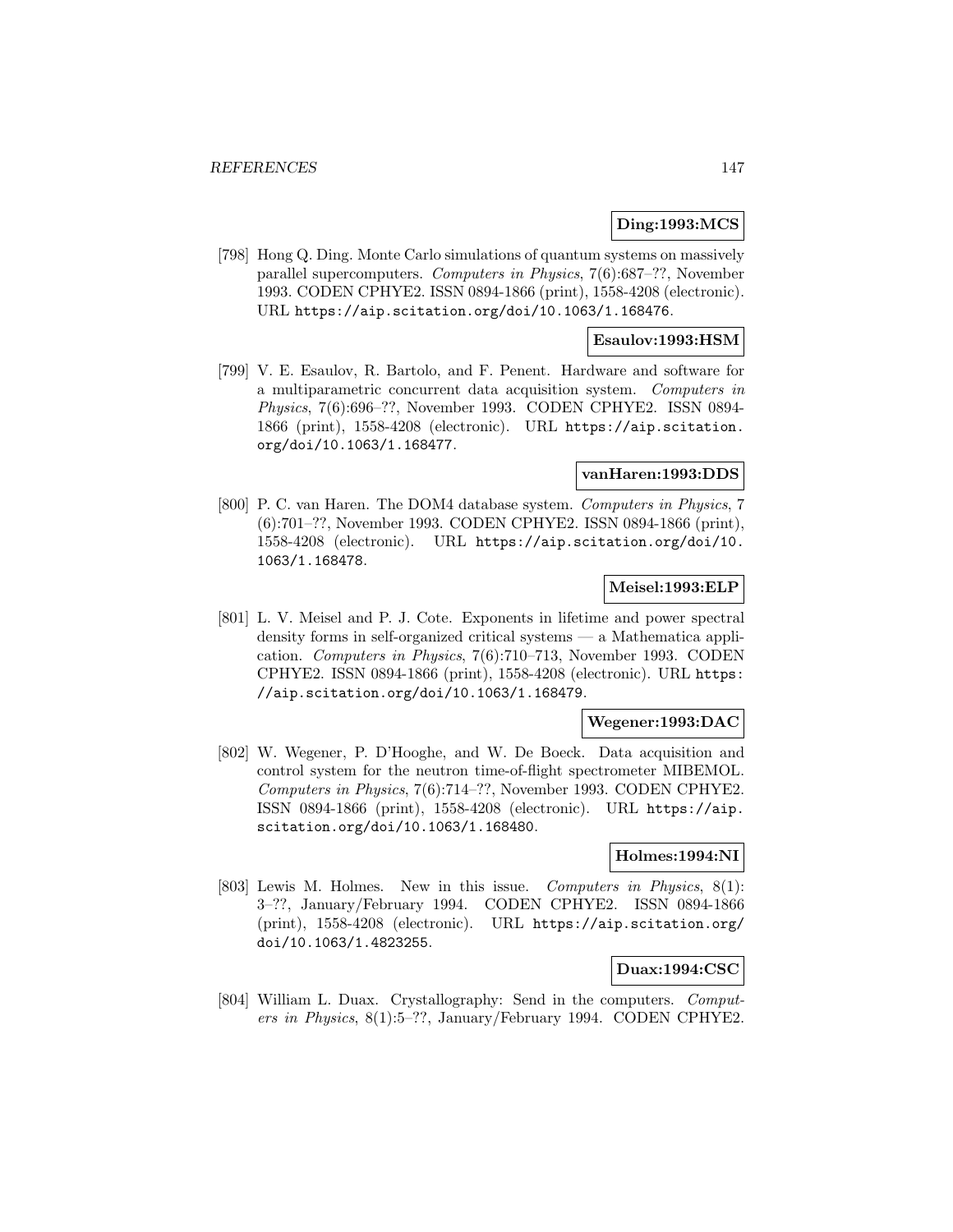ISSN 0894-1866 (print), 1558-4208 (electronic). URL https://aip. scitation.org/doi/10.1063/1.4823258.

#### **Lewin:1994:FDR**

[805] David I. Lewin. Fortran's developer receives top engineering award. Computers in Physics, 8(1):6–??, January/February 1994. CODEN CPHYE2. ISSN 0894-1866 (print), 1558-4208 (electronic). URL https://aip. scitation.org/doi/10.1063/1.4823261.

## **Holmes:1994:SCE**

[806] Lewis M. Holmes. Supercomputing conference emphasizes scalable computing and networks. Computers in Physics,  $8(1):8-$ ??, January/ February 1994. CODEN CPHYE2. ISSN 0894-1866 (print), 1558- 4208 (electronic). URL https://aip.scitation.org/doi/10.1063/1. 4823268.

# **Zeyher:1994:PFS**

[807] Allen Zeyher. Pattern formation studies combine computation and experiment. Computers in Physics, 8(1):10–??, January/February 1994. CODEN CPHYE2. ISSN 0894-1866 (print), 1558-4208 (electronic). URL https://aip.scitation.org/doi/10.1063/1.4823246.

# **Bajwa:1994:WCI**

[808] Param D. Bajwa. What commercializing the Internet will mean for physicists. Computers in Physics, 8(1):12–??, January/February 1994. CO-DEN CPHYE2. ISSN 0894-1866 (print), 1558-4208 (electronic). URL https://aip.scitation.org/doi/10.1063/1.4823247.

#### **Gjertsen:1994:ECN**

[809] Margaret Gjertsen. Educom '93 crafts new communities. Computers in Physics, 8(1):14–??, January/February 1994. CODEN CPHYE2. ISSN 0894-1866 (print), 1558-4208 (electronic). URL https://aip. scitation.org/doi/10.1063/1.4823248.

## **Anonymous:1994:Ca**

[810] Anonymous. Calendar. Computers in Physics, 8(1):16–??, January/ February 1994. CODEN CPHYE2. ISSN 0894-1866 (print), 1558- 4208 (electronic). URL https://aip.scitation.org/doi/10.1063/1. 4823249.

# **Holmes:1994:IIS**

[811] Lewis M. Holmes. Introducing... Internet services. Computers in Physics, 8(1):19–??, January/February 1994. CODEN CPHYE2.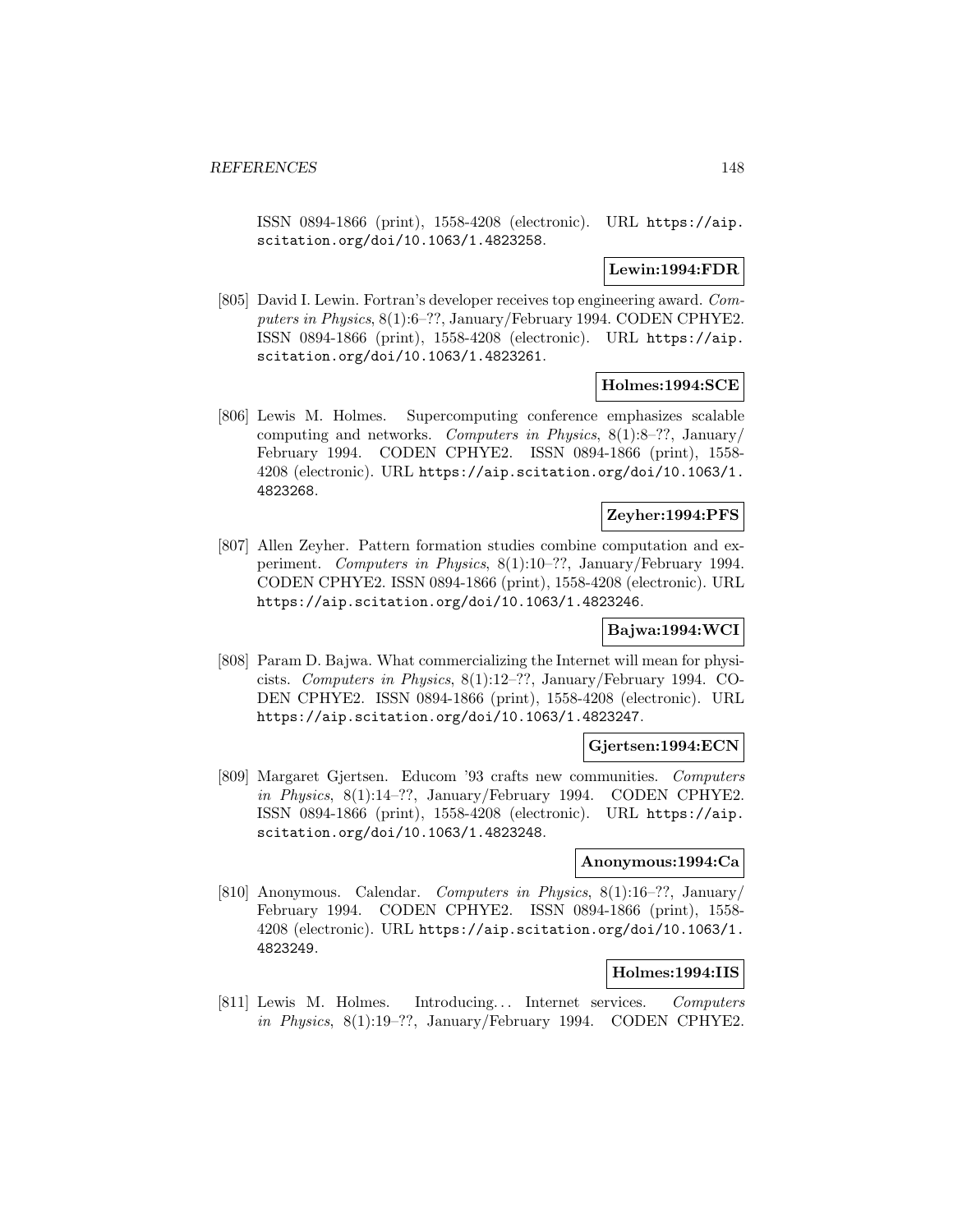ISSN 0894-1866 (print), 1558-4208 (electronic). URL https://aip. scitation.org/doi/10.1063/1.4823250.

**Ricart:1994:HTF**

[812] Glenn Ricart. How to transfer files on the Internet. Computers in Physics, 8(1):20–??, January/February 1994. CODEN CPHYE2. ISSN 0894-1866 (print), 1558-4208 (electronic). URL https://aip. scitation.org/doi/10.1063/1.4823251.

#### **Anonymous:1994:HGC**

[813] Anonymous. How to get CIP source code. Computers in Physics, 8 (1):23–??, January/February 1994. CODEN CPHYE2. ISSN 0894- 1866 (print), 1558-4208 (electronic). URL https://aip.scitation. org/doi/10.1063/1.4823252.

## **Judd:1994:AOI**

[814] Peggy Judd and Frank Perugini. AIP's online information service helps physicists stay up to date. Computers in Physics, 8(1):24–??, January/February 1994. CODEN CPHYE2. ISSN 0894-1866 (print), 1558- 4208 (electronic). URL https://aip.scitation.org/doi/10.1063/1. 4823253.

# **Boyer:1994:PNM**

[815] L. L. Boyer. Predicting new materials. Computers in Physics, 8(1): 27–??, January/February 1994. CODEN CPHYE2. ISSN 0894-1866 (print), 1558-4208 (electronic). URL https://aip.scitation.org/ doi/10.1063/1.4823254.

## **Cohen:1994:EPE**

[816] R. E. Cohen. Electrons, phonons, and electron-phonon interactions in high-temperature superconductors. Computers in Physics, 8(1):34-??, January/February 1994. CODEN CPHYE2. ISSN 0894-1866 (print), 1558-4208 (electronic). URL https://aip.scitation.org/doi/10. 1063/1.4823256.

## **Gadre:1994:CRB**

[817] Dhananjay V. Gadre, Pramod K. Upadhyay, Vijaya S. Varma, and James R. Matey. Catching the right bus, part 2: Using a parallel printer adapter as an inexpensive interface. Computers in Physics, 8 (1):45–??, January/February 1994. CODEN CPHYE2. ISSN 0894- 1866 (print), 1558-4208 (electronic). URL https://aip.scitation. org/doi/10.1063/1.4823257.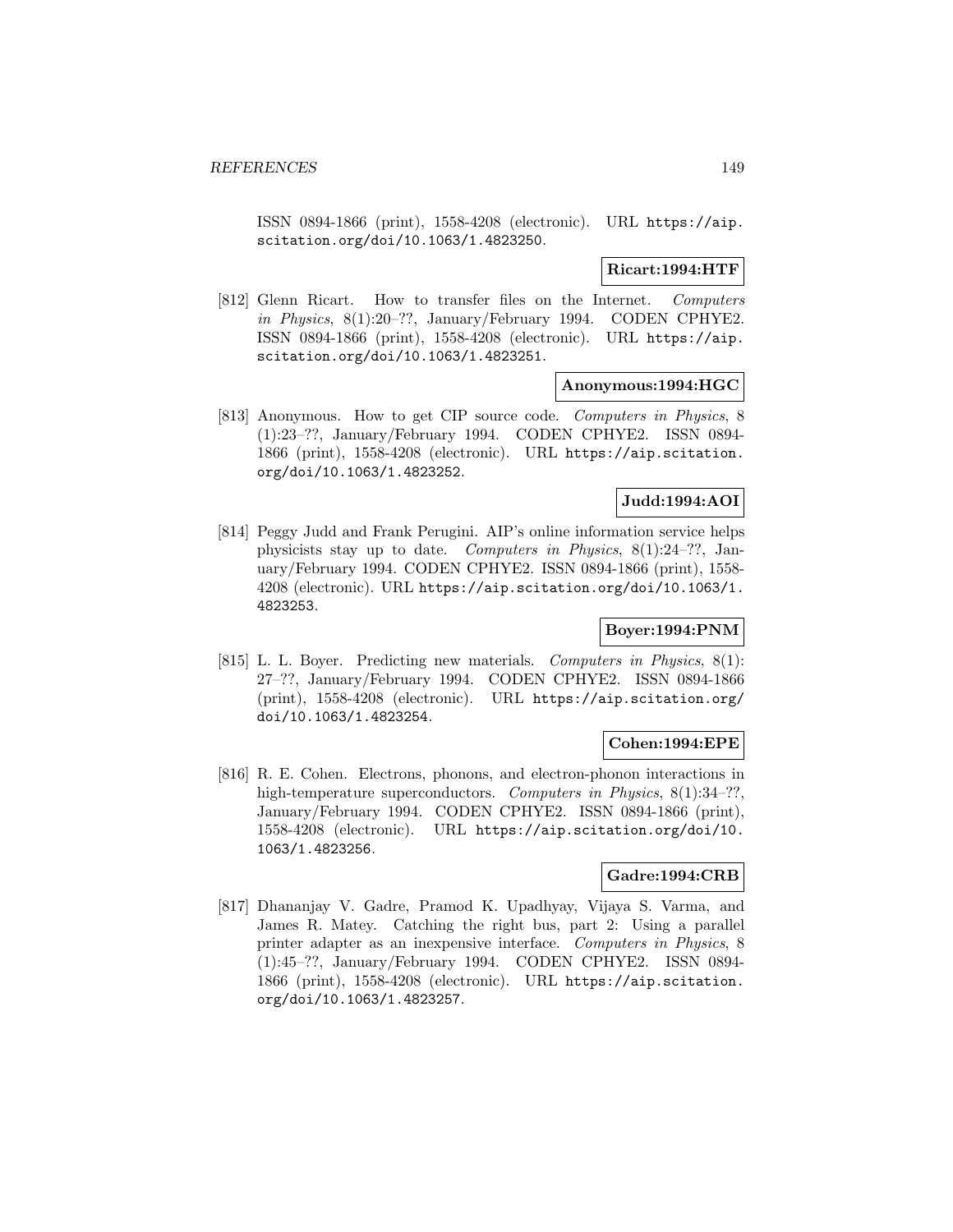#### **Silbar:1994:SSA**

[818] R. R. Silbar, H. T. Williams, and William J. Thompson. Symbolic solutions: Angular momentum on a PC. Computers in Physics, 8(1): 52–??, January/February 1994. CODEN CPHYE2. ISSN 0894-1866 (print), 1558-4208 (electronic). URL https://aip.scitation.org/ doi/10.1063/1.4823259.

#### **Aguirregabiria:1994:WCE**

[819] J. M. Aguirregabiria, A. Hernández, M. Rivas, and Denis Donnelly. Are we careful enough when using computer algebra? Computers in Physics, 8(1):56–61, January/February 1994. CODEN CPHYE2. ISSN 0894- 1866 (print), 1558-4208 (electronic). URL https://aip.scitation. org/doi/10.1063/1.4823260.

# **Lai:1994:CC**

[820] Ying-Cheng Lai, Harvey Gould, and Jan Tobochnik. Controlling chaos. Computers in Physics, 8(1):62–??, January/February 1994. CODEN CPHYE2. ISSN 0894-1866 (print), 1558-4208 (electronic). URL https: //aip.scitation.org/doi/10.1063/1.4823262.

#### **Mallinckrodt:1994:BRR**

[821] A. John Mallinckrodt and Susan McKay. Book review: Rubin H. Landau and Paul Fink, Jr. and Geert Wenes, A Scientist's and Engineer's Guide to Workstations and Supercomputers. Computers in Physics, 8 (1):68–??, January/February 1994. CODEN CPHYE2. ISSN 0894- 1866 (print), 1558-4208 (electronic). URL https://aip.scitation. org/doi/10.1063/1.4823263.

#### **Mallinckrodt:1994:BRF**

[822] A. John Mallinckrodt and Susan McKay. Book review: Francis Moon and Paul S. Linsay, Chaotic and Fractal Dynamics: An Introduction for Applied Scientists and Engineers. Computers in Physics, 8(1):69–??, January/February 1994. CODEN CPHYE2. ISSN 0894-1866 (print), 1558- 4208 (electronic). URL https://aip.scitation.org/doi/10.1063/1. 4823264.

#### **Dubois:1994:MAP**

[823] Paul F. Dubois. Making applications programmable. Computers in Physics,  $8(1)$ :70–??, January/February 1994. CODEN CPHYE2. ISSN 0894-1866 (print), 1558-4208 (electronic). URL https://aip. scitation.org/doi/10.1063/1.4823265.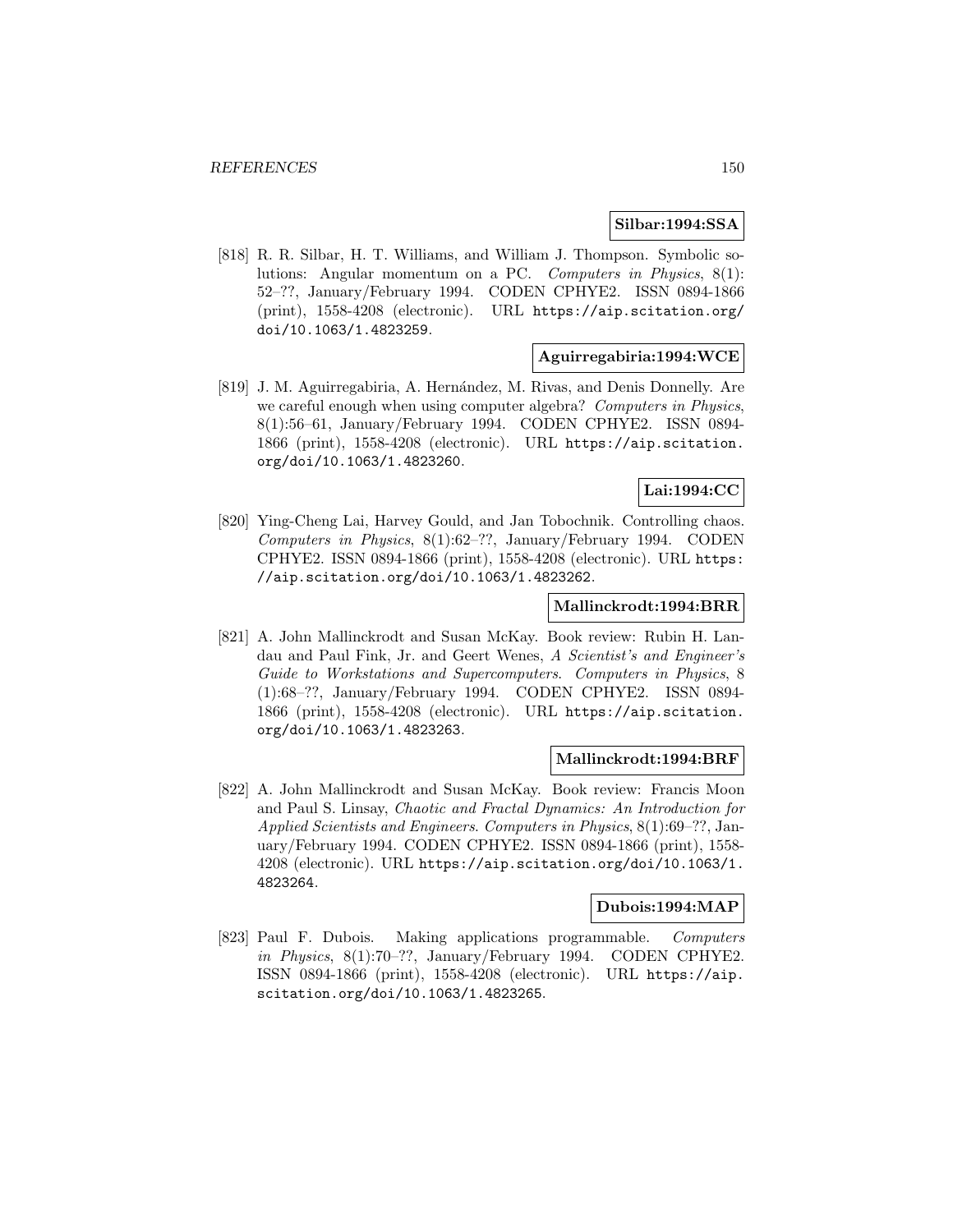# **Blass:1994:IWI**

[824] William E. Blass, Stephen L. Mahan, and Margaret H. Gjertsen. IDL for Windows impresses as a computational system. Computers in Physics, 8(1):74–??, January/February 1994. CODEN CPHYE2. ISSN 0894- 1866 (print), 1558-4208 (electronic). URL https://aip.scitation. org/doi/10.1063/1.4823266.

#### **Anonymous:1994:LLRa**

[825] Anonymous. Listings of the latest releases. Computers in Physics, 8 (1):77–??, January/February 1994. CODEN CPHYE2. ISSN 0894- 1866 (print), 1558-4208 (electronic). URL https://aip.scitation. org/doi/10.1063/1.4823267.

# **Fu:1994:CMM**

[826] Hong Fu, R. Giles, and M. Mansuripur. Coercivity mechanisms in magneto-optical recording media. Computers in Physics, 8(1):80-??, January/February 1994. CODEN CPHYE2. ISSN 0894-1866 (print), 1558-4208 (electronic). URL https://aip.scitation.org/doi/10. 1063/1.168516.

#### **Horwitz:1994:TSR**

[827] Paul Horwitz, Edwin F. Taylor, and William Barowy. Teaching special relativity with a computer. Computers in Physics, 8(1):92–??, January/February 1994. CODEN CPHYE2. ISSN 0894-1866 (print), 1558- 4208 (electronic). URL https://aip.scitation.org/doi/10.1063/1. 168517.

#### **Blackburn:1994:GSP**

[828] James Kent Blackburn. GRPP, a scientific programming language preprocessor designed using lex and yacc. Computers in Physics, 8(1): 98–??, January/February 1994. CODEN CPHYE2. ISSN 0894-1866 (print), 1558-4208 (electronic). URL https://aip.scitation.org/ doi/10.1063/1.168518.

## **Houlahan:1994:TAS**

[829] Padraig Houlahan. Tracking artificial satellites with the Macintosh. Computers in Physics, 8(1):113–??, January/February 1994. CODEN CPHYE2. ISSN 0894-1866 (print), 1558-4208 (electronic). URL https: //aip.scitation.org/doi/10.1063/1.168513.

## **Marsaglia:1994:SPV**

[830] George Marsaglia and Arif Zaman. Some portable very-long-period random number generators. Computers in Physics, 8(1):117–121, Jan-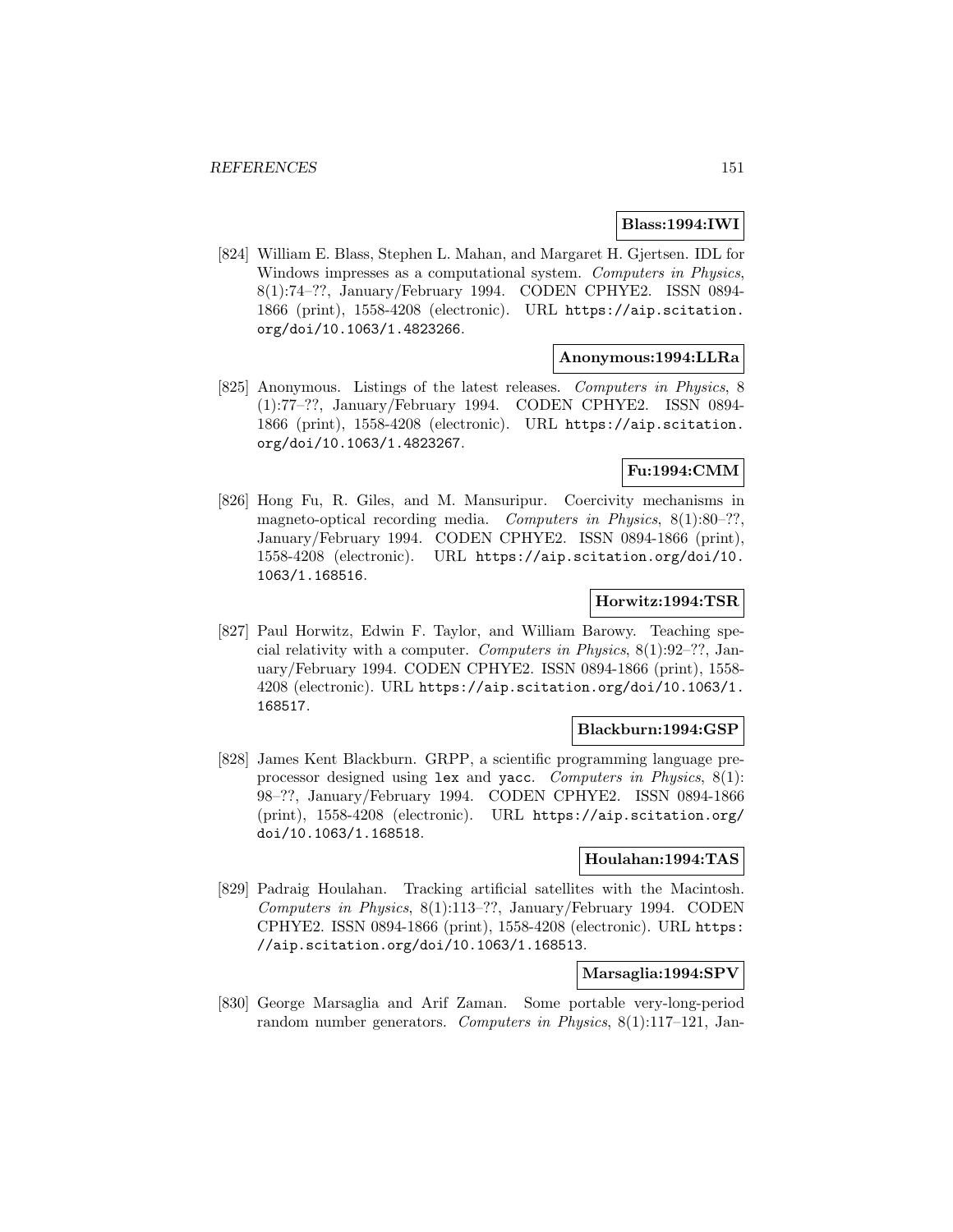uary/February 1994. CODEN CPHYE2. ISSN 0894-1866 (print), 1558- 4208 (electronic). URL https://aip.scitation.org/doi/10.1063/1. 168514.

# **Lea:1994:CAA**

[831] Suzanne M. Lea, Beth A. Thacker, Eunsook Kim, and Kathleen M. Miller. Computer-assisted assessment of student understanding in physics. Computers in Physics, 8(1):122–??, January/February 1994. CODEN CPHYE2. ISSN 0894-1866 (print), 1558-4208 (electronic). URL https://aip.scitation.org/doi/10.1063/1.168515.

## **Holmes:1994:GGS**

[832] Lewis M. Holmes. On global and not-so-global searches. Computers in Physics, 8(2):131–??, March 1994. CODEN CPHYE2. ISSN 0894- 1866 (print), 1558-4208 (electronic). URL https://aip.scitation. org/doi/10.1063/1.4823269.

#### **Haigh:1994:IEN**

[833] Peter J. Haigh. ICN equals NII here and now — not "if" and "when". Computers in Physics, 8(2):133–??, March 1994. CODEN CPHYE2. ISSN 0894-1866 (print), 1558-4208 (electronic). URL https://aip. scitation.org/doi/10.1063/1.4823270.

# **Lewin:1994:NFB**

[834] David I. Lewin. NSF foresees bright future for its supercomputing centers. Computers in Physics, 8(2):134–136, March 1994. CODEN CPHYE2. ISSN 0894-1866 (print), 1558-4208 (electronic). URL https: //aip.scitation.org/doi/10.1063/1.4823271.

## **Zeyher:1994:OPL**

[835] Allen Zeyher. Optical packages look for global minima. Computers in Physics, 8(2):137–??, March 1994. CODEN CPHYE2. ISSN 0894- 1866 (print), 1558-4208 (electronic). URL https://aip.scitation. org/doi/10.1063/1.4823272.

## **Parker:1994:FRS**

[836] Geoffrey Parker and Nalini Nadkarni. Forest researchers seek 3-D tools. Computers in Physics, 8(2):140–??, March 1994. CODEN CPHYE2. ISSN 0894-1866 (print), 1558-4208 (electronic). URL https://aip. scitation.org/doi/10.1063/1.4823273.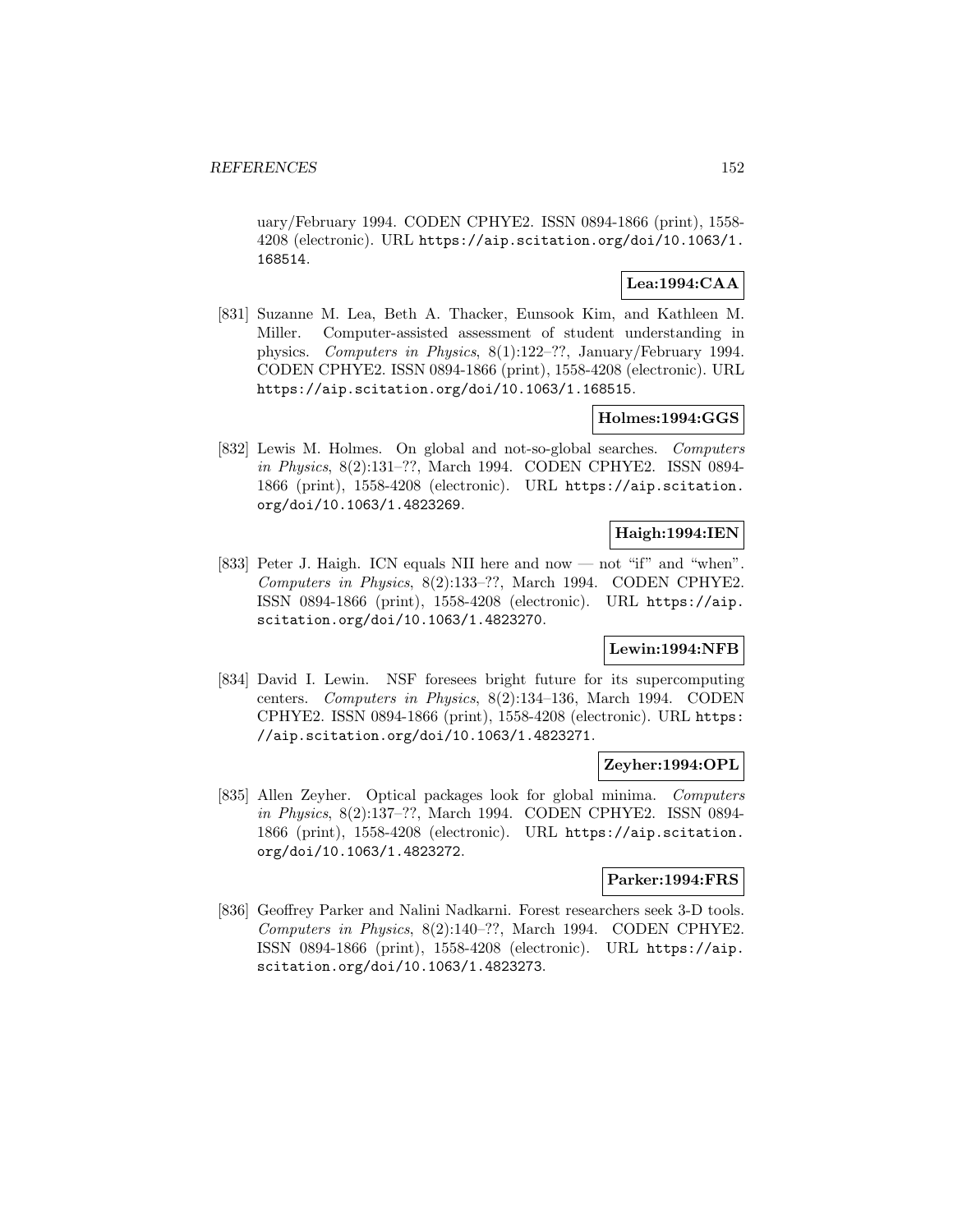#### **Anonymous:1994:Cb**

[837] Anonymous. Calendar. Computers in Physics, 8(2):141–??, March 1994. CODEN CPHYE2. ISSN 0894-1866 (print), 1558-4208 (electronic). URL https://aip.scitation.org/doi/10.1063/1.4823274.

# **Ricart:1994:SLI**

[838] Glenn Ricart. Speed limits on the Internet. Computers in Physics, 8(2): 146–??, March 1994. CODEN CPHYE2. ISSN 0894-1866 (print), 1558- 4208 (electronic). URL https://aip.scitation.org/doi/10.1063/1. 4823275.

# **Holmes:1994:ENP**

[839] Lewis M. Holmes. Expanded new-products section goes on line. Computers in Physics, 8(2):150–??, March 1994. CODEN CPHYE2. ISSN 0894- 1866 (print), 1558-4208 (electronic). URL https://aip.scitation. org/doi/10.1063/1.4823276.

# **Zollner:1994:SOS**

[840] Stefan Zollner and James R. Matey. Selecting an operating system, Part I: OS/2 2.X. Computers in Physics, 8(2):152–??, March 1994. CODEN CPHYE2. ISSN 0894-1866 (print), 1558-4208 (electronic). URL https: //aip.scitation.org/doi/10.1063/1.4823277.

## **Thompson:1994:CPA**

[841] William J. Thompson. Chebyshev polynomials: After the spelling the rest is easy. Computers in Physics, 8(2):161–??, March 1994. CODEN CPHYE2. ISSN 0894-1866 (print), 1558-4208 (electronic). URL https: //aip.scitation.org/doi/10.1063/1.4823278.

## **Abbott:1994:PHM**

[842] Hilton Abbott and Denis Donnelly. Physics homework management: Using Hypercard to generate individualized problem sets. Computers in Physics, 8(2):166–??, March 1994. CODEN CPHYE2. ISSN 0894- 1866 (print), 1558-4208 (electronic). URL https://aip.scitation. org/doi/10.1063/1.4823279.

## **Potvin:1994:CQF**

[843] Jean Potvin, Harvey Gould, and Jan Tobochnik. Computational quantum field theory. Part II: Lattice gauge theory. Computers in Physics, 8 (2):170–??, March 1994. CODEN CPHYE2. ISSN 0894-1866 (print), 1558-4208 (electronic). URL https://aip.scitation.org/doi/10. 1063/1.4823280.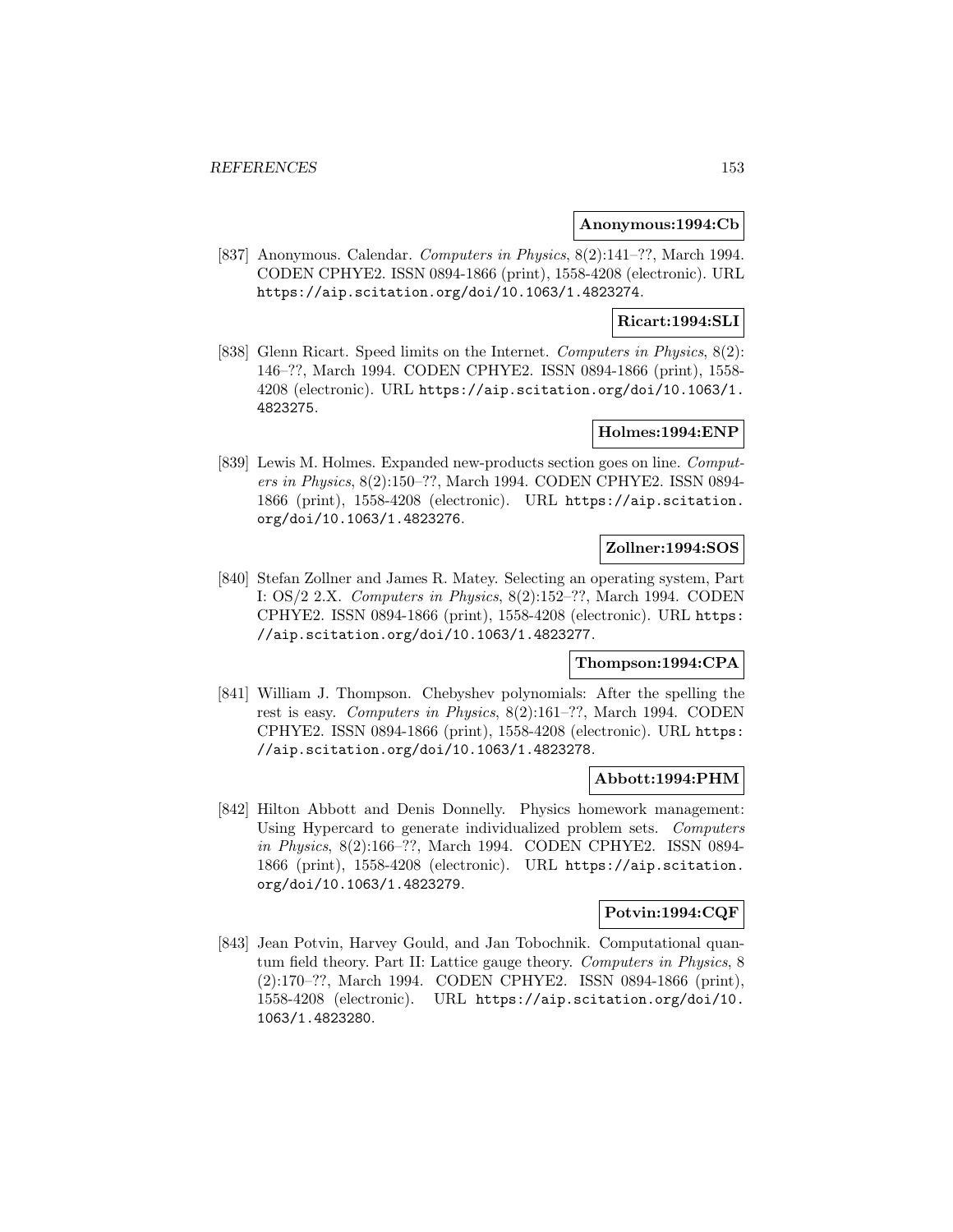## **Matey:1994:BRH**

[844] James R. Matey, A. John Mallinckrodt, and Susan McKay. Book review: H. M. Staudenmaier, editor, Physics Experiments Using PCs. Computers in Physics, 8(2):177–??, March 1994. CODEN CPHYE2. ISSN 0894- 1866 (print), 1558-4208 (electronic). URL https://aip.scitation. org/doi/10.1063/1.4823281.

# **Matey:1994:BRJ**

[845] James R. Matey, A. John Mallinckrodt, and Susan McKay. Book review: John C. Russ, The Image Processing Handbook. Computers in Physics, 8(2):177–??, March 1994. CODEN CPHYE2. ISSN 0894- 1866 (print), 1558-4208 (electronic). URL https://aip.scitation. org/doi/10.1063/1.4823282.

# **Silebi:1994:DMT**

[846] C. A. Silebi, W. E. Schiesser, and Ras B. Pandey. Dynamic modeling of transport process systems. Computers in Physics, 8(2):178–??, March 1994. CODEN CPHYE2. ISSN 0894-1866 (print), 1558-4208 (electronic). URL https://aip.scitation.org/doi/10.1063/1.4823283.

## **DeVries:1994:FCC**

[847] Paul L. DeVries and Robert P. Wolf. A first course in computational physics. Computers in Physics, 8(2):178–??, March 1994. CODEN CPHYE2. ISSN 0894-1866 (print), 1558-4208 (electronic). URL https: //aip.scitation.org/doi/10.1063/1.4823284.

#### **Amala:1994:PMTa**

[848] Paul A. K. Amala, Garry H. Rodrigue, and Paul F. Dubois. Programming models for three-dimensional hydrodynamics on the CM-5 (Part I). Computers in Physics, 8(2):181–??, March 1994. CODEN CPHYE2. ISSN 0894-1866 (print), 1558-4208 (electronic). URL https://aip. scitation.org/doi/10.1063/1.4823285.

#### **Backstrom:1994:PSP**

[849] Gunnar Backstrom and Margaret H. Gjertsen. PDEase2 solves partial differential equations flexibly using finite elements analysis. Computers in Physics, 8(2):185–??, March 1994. CODEN CPHYE2. ISSN 0894- 1866 (print), 1558-4208 (electronic). URL https://aip.scitation. org/doi/10.1063/1.4823286.

# **Shafer:1994:GOO**

[850] David Shafer. Global optimization in optical design. Computers in Physics, 8(2):188–??, March 1994. CODEN CPHYE2. ISSN 0894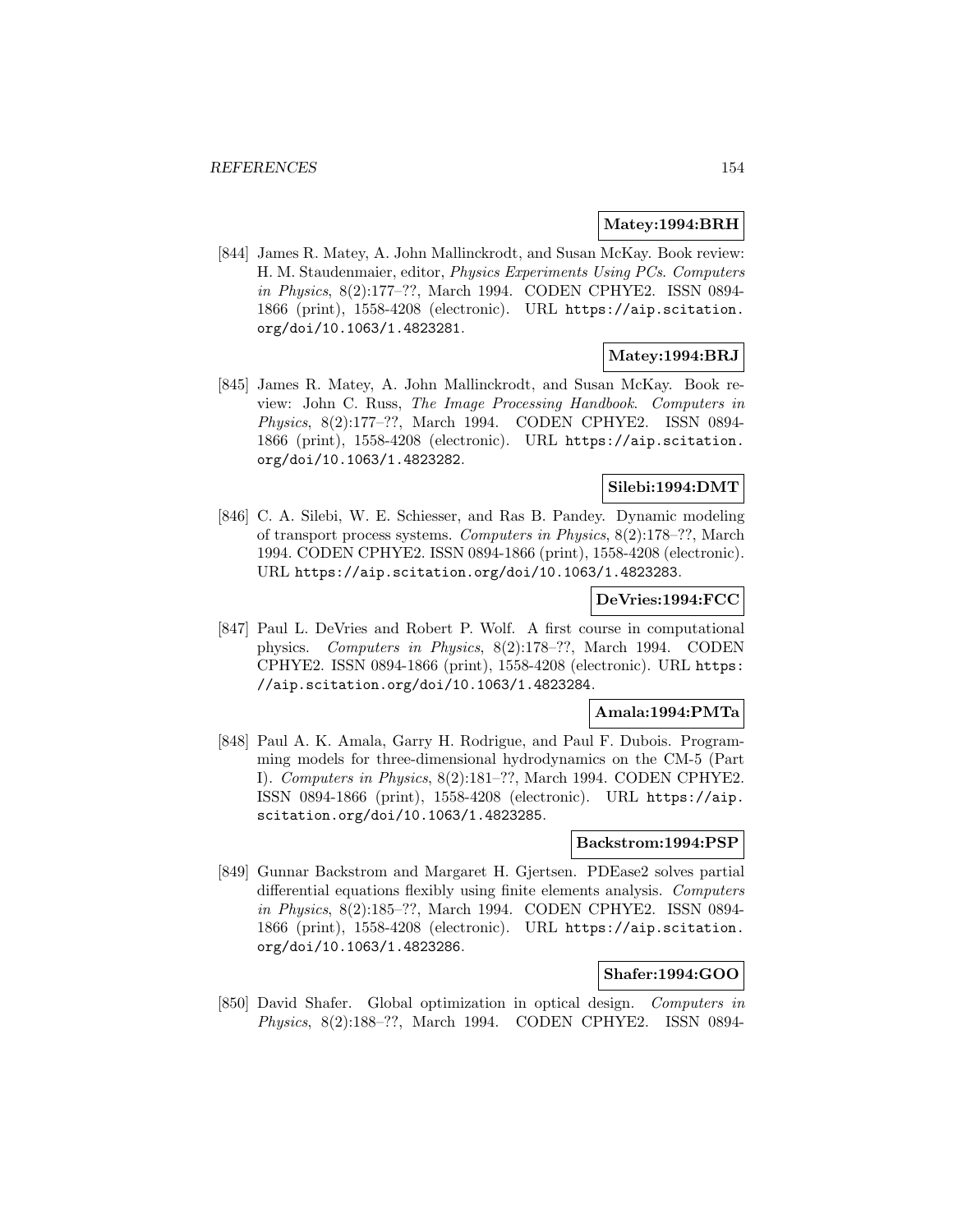1866 (print), 1558-4208 (electronic). URL https://aip.scitation. org/doi/10.1063/1.4823287.

#### **Anonymous:1994:LLRb**

[851] Anonymous. Listings of the latest releases. Computers in Physics, 8(2): 196–??, March 1994. CODEN CPHYE2. ISSN 0894-1866 (print), 1558- 4208 (electronic). URL https://aip.scitation.org/doi/10.1063/1. 4823288.

#### **Rothman:1994:BBB**

[852] Daniel H. Rothman and Leo P. Kadanoff. Bubble, bubble, boil, and trouble. Computers in Physics, 8(2):199–??, March 1994. CODEN CPHYE2. ISSN 0894-1866 (print), 1558-4208 (electronic). URL https: //aip.scitation.org/doi/10.1063/1.168524.

## **Hailstone:1994:TBS**

[853] R. K. Hailstone. Transputer-based simulations of image recording in silver-halide materials. Computers in Physics, 8(2):205–??, March 1994. CODEN CPHYE2. ISSN 0894-1866 (print), 1558-4208 (electronic). URL https://aip.scitation.org/doi/10.1063/1.168519.

## **Diercksen:1994:ISO**

[854] Geerd H. F. Diercksen and George G. Hall. Intelligent software: The OpenMol program. Computers in Physics, 8(2):215–??, March 1994. CODEN CPHYE2. ISSN 0894-1866 (print), 1558-4208 (electronic). URL https://aip.scitation.org/doi/10.1063/1.168520.

#### **Frichter:1994:QBD**

[855] George M. Frichter and J. Piekarewicz. Quark-based description of nuclear matter with simulated annealing. Computers in Physics, 8(2): 223–??, March 1994. CODEN CPHYE2. ISSN 0894-1866 (print), 1558- 4208 (electronic). URL https://aip.scitation.org/doi/10.1063/1. 168491.

#### **Holmes:1994:YSS**

[856] Lewis M. Holmes. Are you set up for symbolics? Computers in Physics, 8 (3):235–??, May 1994. CODEN CPHYE2. ISSN 0894-1866 (print), 1558- 4208 (electronic). URL https://aip.scitation.org/doi/10.1063/1. 4823289.

## **Reitmeier:1994:WCH**

[857] Glenn A. Reitmeier. Watch out computing here comes HDTV! Computers in Physics, 8(3):237–??, May 1994. CODEN CPHYE2. ISSN 0894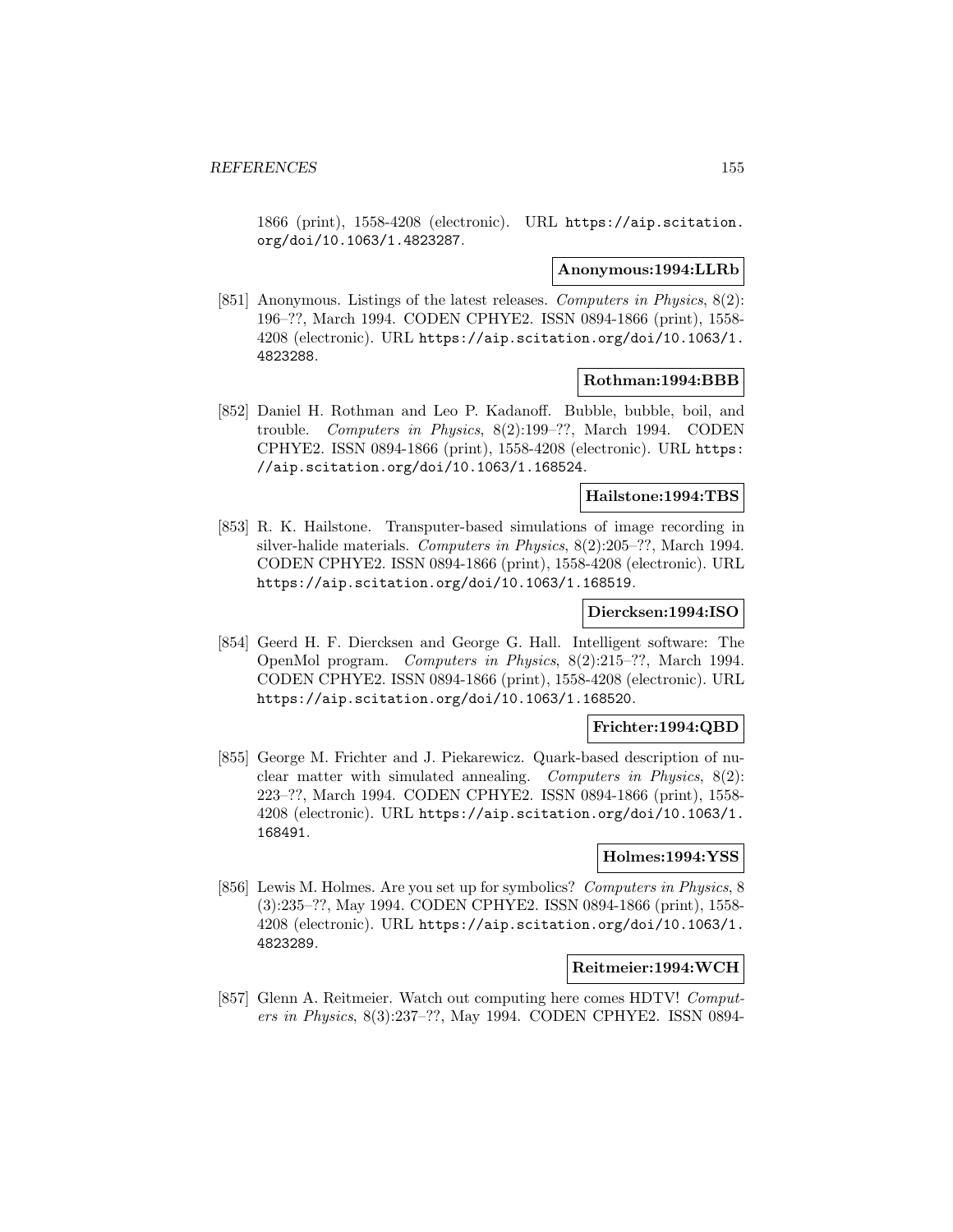1866 (print), 1558-4208 (electronic). URL https://aip.scitation. org/doi/10.1063/1.4823290.

# **Lewin:1994:MDA**

[858] David I. Lewin. Mathematica's developer asks, "can algorithms replace equations?". Computers in Physics, 8(3):238–??, May 1994. CODEN CPHYE2. ISSN 0894-1866 (print), 1558-4208 (electronic). URL https: //aip.scitation.org/doi/10.1063/1.4823291.

## **Shearin:1994:PCE**

[859] Rhonda Shearin. Physics Computing '94 explores innovations in computational physics. Computers in Physics, 8(3):241–??, May 1994. CODEN CPHYE2. ISSN 0894-1866 (print), 1558-4208 (electronic). URL https: //aip.scitation.org/doi/10.1063/1.4823292.

#### **Anonymous:1994:Cc**

[860] Anonymous. Calendar. Computers in Physics, 8(3):244–??, May 1994. CODEN CPHYE2. ISSN 0894-1866 (print), 1558-4208 (electronic). URL https://aip.scitation.org/doi/10.1063/1.4823293.

# **Ricart:1994:MIB**

[861] Glenn Ricart. The Mosaic Internet browser. Computers in Physics, 8(3): 249–??, May 1994. CODEN CPHYE2. ISSN 0894-1866 (print), 1558- 4208 (electronic). URL https://aip.scitation.org/doi/10.1063/1. 4823294.

## **Holmes:1994:FHP**

[862] Lewis M. Holmes. Find hundreds of physics products online. Computers in Physics, 8(3):254–??, May 1994. CODEN CPHYE2. ISSN 0894- 1866 (print), 1558-4208 (electronic). URL https://aip.scitation. org/doi/10.1063/1.4823295.

## **Hamlin:1994:HAH**

[863] Christopher B. Hamlin and Peggy Judd. How AIP handles electronic submissions of articles. Computers in Physics, 8(3):255–??, May 1994. CODEN CPHYE2. ISSN 0894-1866 (print), 1558-4208 (electronic). URL https://aip.scitation.org/doi/10.1063/1.4823296.

## **Newrock:1994:CRB**

[864] Richard Newrock and James R. Matey. Catching the right bus III: IEEE-488.1. Computers in Physics, 8(3):259–??, May 1994. CODEN CPHYE2. ISSN 0894-1866 (print), 1558-4208 (electronic). URL https: //aip.scitation.org/doi/10.1063/1.4823297.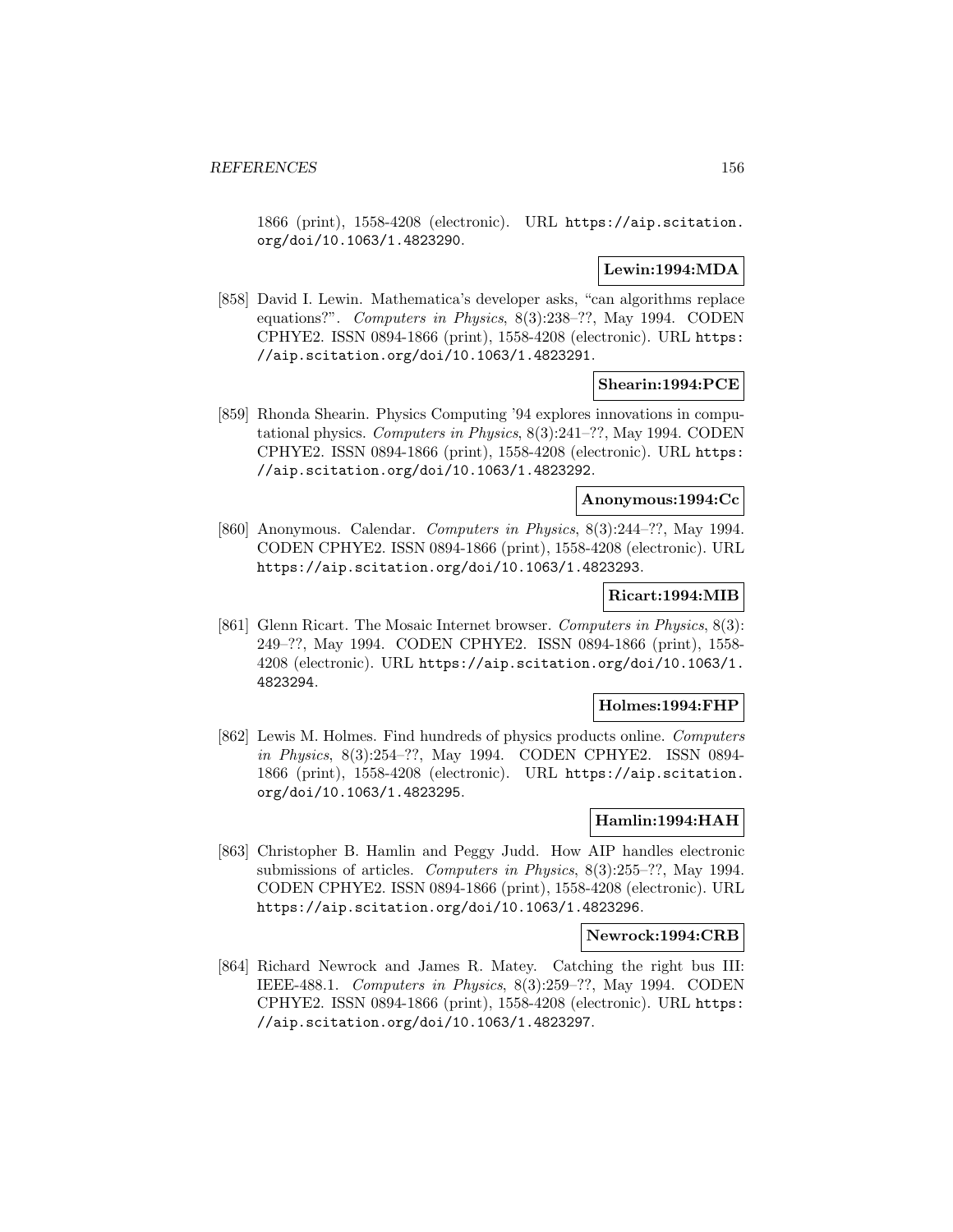#### **Thompson:1994:MMC**

[865] William J. Thompson. Mathematica and Maple: Has Champaign met its Waterloo? Computers in Physics, 8(3):269–278, May 1994. CODEN CPHYE2. ISSN 0894-1866 (print), 1558-4208 (electronic). URL https: //aip.scitation.org/doi/10.1063/1.168492.

## **Ratajack:1994:CST**

[866] Mark T. Ratajack, D. O. VanOstenburg, and Denis Donnelly. Computer simulation teaches Fourier transform NMR. Computers in Physics, 8(3): 279–??, May 1994. CODEN CPHYE2. ISSN 0894-1866 (print), 1558- 4208 (electronic). URL https://aip.scitation.org/doi/10.1063/1. 4823298.

# **Adler:1994:SE**

[867] Joan Adler. Series expansions. Computers in Physics, 8(3):287–??, May 1994. CODEN CPHYE2. ISSN 0894-1866 (print), 1558-4208 (electronic). URL https://aip.scitation.org/doi/10.1063/1.168493.

# **Markel:1994:BRP**

[868] Scott Markel, A. John Mallinckrodt, and Susan McKay. Book review: Peter R. Keller and Mary M. Keller, Visual Cues: Practical Data Visualization. Computers in Physics, 8(3):297-??, May 1994. CODEN CPHYE2. ISSN 0894-1866 (print), 1558-4208 (electronic). URL https: //aip.scitation.org/doi/10.1063/1.4823299.

## **Mallinckrodt:1994:BRB**

[869] A. John Mallinckrodt and Susan McKay. Book review: T. Berners-Lee and Dimitri Dimitroyannis, World Wide Web. Computers in Physics, 8 (3):298–??, May 1994. CODEN CPHYE2. ISSN 0894-1866 (print), 1558- 4208 (electronic). URL https://aip.scitation.org/doi/10.1063/1. 4823300.

# **Amala:1994:PMTb**

[870] Paul A. K. Amala and Garry H. Rodrigue. Programming models for three-dimensional hydrodynamics on the CM-5 (Part II). Computers in Physics, 8(3):300–??, May 1994. CODEN CPHYE2. ISSN 0894- 1866 (print), 1558-4208 (electronic). URL https://aip.scitation. org/doi/10.1063/1.4823301.

#### **Christensen:1994:RCA**

[871] Steven M. Christensen. Resources for computer algebra. Computers in Physics, 8(3):308–??, May 1994. CODEN CPHYE2. ISSN 0894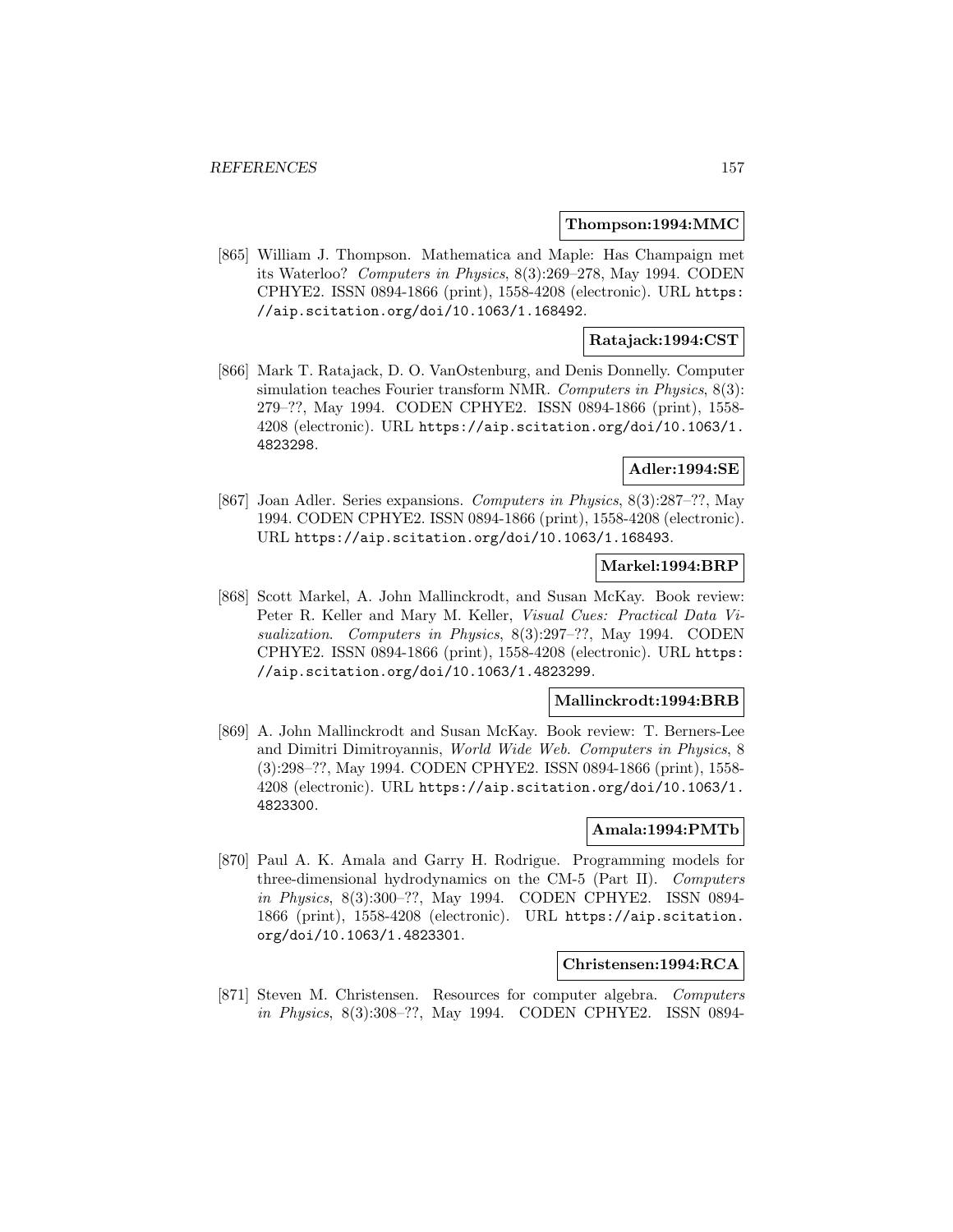1866 (print), 1558-4208 (electronic). URL https://aip.scitation. org/doi/10.1063/1.4823302.

# **Blass:1994:ARS**

[872] William E. Blass, Wade D. Humbard, Stephen L. Mahan, and Margaret H. Gjertsen. After rough start, Lantastic gives good service in a research laboratory network. Computers in Physics, 8(3):317–??, May 1994. CODEN CPHYE2. ISSN 0894-1866 (print), 1558-4208 (electronic). URL https://aip.scitation.org/doi/10.1063/1.4823303.

#### **Anonymous:1994:LLRc**

[873] Anonymous. Listings of the latest releases. Computers in Physics, 8(3): 321–??, May 1994. CODEN CPHYE2. ISSN 0894-1866 (print), 1558- 4208 (electronic). URL https://aip.scitation.org/doi/10.1063/1. 4823304.

# **Hasler:1994:HPI**

[874] A. F. Hasler, K. Palaniappan, M. Manyin, and J. Dodge. A high performance Interactive Image SpreadSheet (IISS). Computers in Physics, 8 (3):325–??, May 1994. CODEN CPHYE2. ISSN 0894-1866 (print), 1558- 4208 (electronic). URL https://aip.scitation.org/doi/10.1063/1. 168495.

# **Adams:1994:SCE**

[875] Barry G. Adams and Gustavo A. Arteca. Symbolic computation of energy perturbation expansions for spherically symmetric hydrogenic systems. Computers in Physics, 8(3):343–??, May 1994. CODEN CPHYE2. ISSN 0894-1866 (print), 1558-4208 (electronic). URL https://aip. scitation.org/doi/10.1063/1.168496.

## **Onodera:1994:NIR**

[876] Y. Onodera. Numerov integration for radial wave equations in cylindrical symmetry. Computers in Physics, 8(3):352–??, May 1994. CODEN CPHYE2. ISSN 0894-1866 (print), 1558-4208 (electronic). URL https: //aip.scitation.org/doi/10.1063/1.168497.

## **Williams:1994:NAC**

[877] H. T. Williams and Colin J. Wynne. A new algorithm for computation of SU<sup>3</sup> Clebsch–Gordon coefficients. Computers in Physics, 8(3):355–??, May 1994. CODEN CPHYE2. ISSN 0894-1866 (print), 1558-4208 (electronic). URL https://aip.scitation.org/doi/10.1063/1.168498.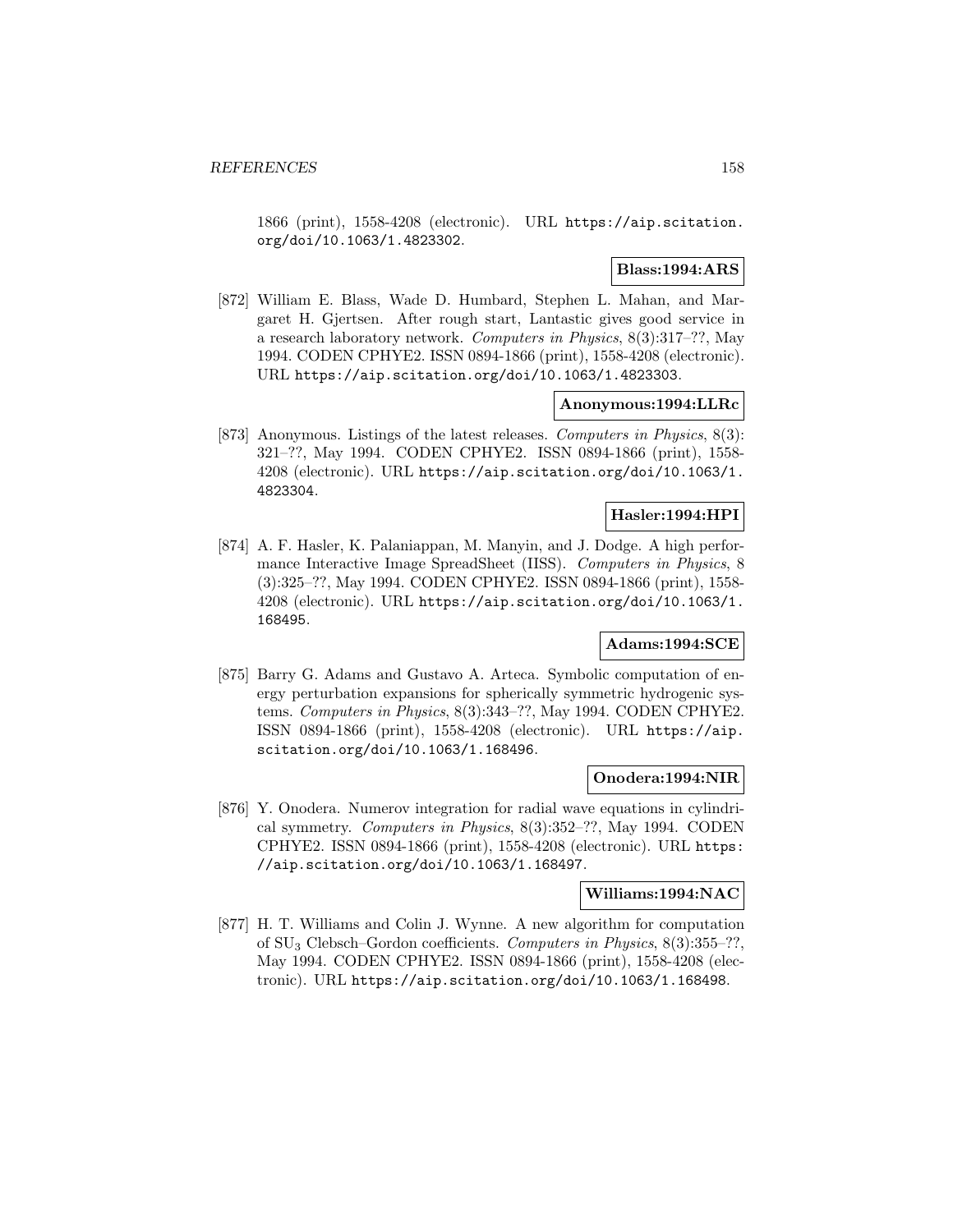#### **Castellvi:1994:TST**

[878] P. Castellví, X. Jaén, and E. Llanta. TTC: Symbolic tensor and exterior calculus. Computers in Physics, 8(3):360–367, May 1994. CODEN CPHYE2. ISSN 0894-1866 (print), 1558-4208 (electronic). URL https: //aip.scitation.org/doi/10.1063/1.168499.

# **Holmes:1994:JPO**

[879] Lewis M. Holmes. Journal publishing: The online challenge. Computers in Physics, 8(4):371–??, July 1994. CODEN CPHYE2. ISSN 0894- 1866 (print), 1558-4208 (electronic). URL https://aip.scitation. org/doi/10.1063/1.4823305.

#### **Gruber:1994:WCW**

[880] Ralf Gruber. What can we learn from Physics Computing '94? Computers in Physics, 8(4):373–??, July 1994. CODEN CPHYE2. ISSN 0894- 1866 (print), 1558-4208 (electronic). URL https://aip.scitation. org/doi/10.1063/1.4823306.

# **Lewin:1994:MFI**

[881] David I. Lewin. Meeting future Internet needs. Computers in Physics, 8 (4):374–??, July 1994. CODEN CPHYE2. ISSN 0894-1866 (print), 1558- 4208 (electronic). URL https://aip.scitation.org/doi/10.1063/1. 4823307.

# **Zeyher:1994:GCM**

[882] Allen Zeyher. Gravitational chaos may suggest cosmic structure formation. Computers in Physics, 8(4):377–??, July 1994. CODEN CPHYE2. ISSN 0894-1866 (print), 1558-4208 (electronic). URL https://aip. scitation.org/doi/10.1063/1.4823308.

#### **Gruber:1994:PEF**

[883] Ralf Gruber. PC '94 Exhibition features SwissHPC. Computers in Physics, 8(4):379–??, July 1994. CODEN CPHYE2. ISSN 0894-1866 (print), 1558-4208 (electronic). URL https://aip.scitation.org/ doi/10.1063/1.4823309.

#### **Parisi:1994:RRC**

[884] Franklin J. Parisi. A rose is a rose... but a Cray's not always a Cray. Computers in Physics, 8(4):380–??, July 1994. CODEN CPHYE2. ISSN 0894-1866 (print), 1558-4208 (electronic). URL https://aip. scitation.org/doi/10.1063/1.4823310.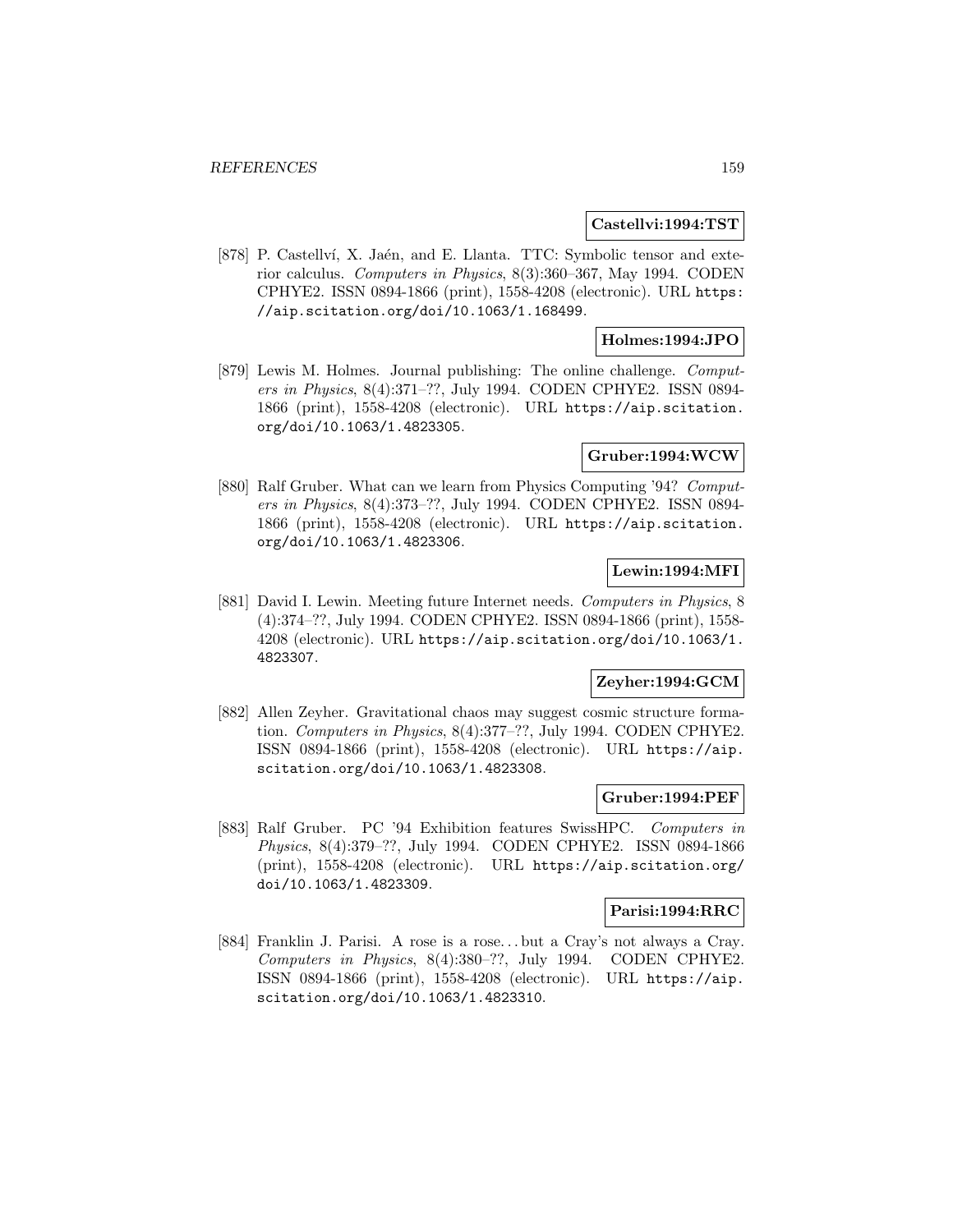#### **Anonymous:1994:Cd**

[885] Anonymous. Calendar. Computers in Physics, 8(4):381–??, July 1994. CODEN CPHYE2. ISSN 0894-1866 (print), 1558-4208 (electronic). URL https://aip.scitation.org/doi/10.1063/1.4823311.

# **MacDonald:1994:AIC**

[886] William M. MacDonald, Maria Dworzecka, Robert Ehrlich, Jaroslaw Tuszynski, and Glenn Ricart. Authoring on the Internet — the CUPS series. Computers in Physics, 8(4):386–??, July 1994. CODEN CPHYE2. ISSN 0894-1866 (print), 1558-4208 (electronic). URL https://aip. scitation.org/doi/10.1063/1.4823312.

#### **Ginsparg:1994:FST**

[887] Paul Ginsparg. First steps towards electronic research communication. Computers in Physics, 8(4):390–??, July 1994. CODEN CPHYE2. ISSN 0894-1866 (print), 1558-4208 (electronic). URL https://aip. scitation.org/doi/10.1063/1.4823313.

# **Alexis:1994:NIA**

[888] Dominique Alexis. New this issue: Advance program, author guidelines, and 100 more new products. Computers in Physics, 8(4):397–??, July 1994. CODEN CPHYE2. ISSN 0894-1866 (print), 1558-4208 (electronic). URL https://aip.scitation.org/doi/10.1063/1.4823314.

#### **Ingoldsby:1994:AAP**

[889] Tim Ingoldsby. AIP's Applied Physics Letters Online: Coming in January. Computers in Physics, 8(4):398–??, July 1994. CODEN CPHYE2. ISSN 0894-1866 (print), 1558-4208 (electronic). URL https://aip. scitation.org/doi/10.1063/1.4823315.

#### **Riedel:1994:FEU**

[890] K. S. Riedel, A. Sidorenko, and James R. Matey. Function estimation using data-adaptive kernel smoothers — how much smoothing? Computers in Physics, 8(4):402–??, July 1994. CODEN CPHYE2. ISSN 0894- 1866 (print), 1558-4208 (electronic). URL https://aip.scitation. org/doi/10.1063/1.4823316.

#### **Butcher:1994:RKMa**

[891] J. C. Butcher. Runge–Kutta methods in modern computation, Part I: Fundamental concepts. Computers in Physics, 8(4):411–??, July 1994. CODEN CPHYE2. ISSN 0894-1866 (print), 1558-4208 (electronic). URL https://aip.scitation.org/doi/10.1063/1.168500.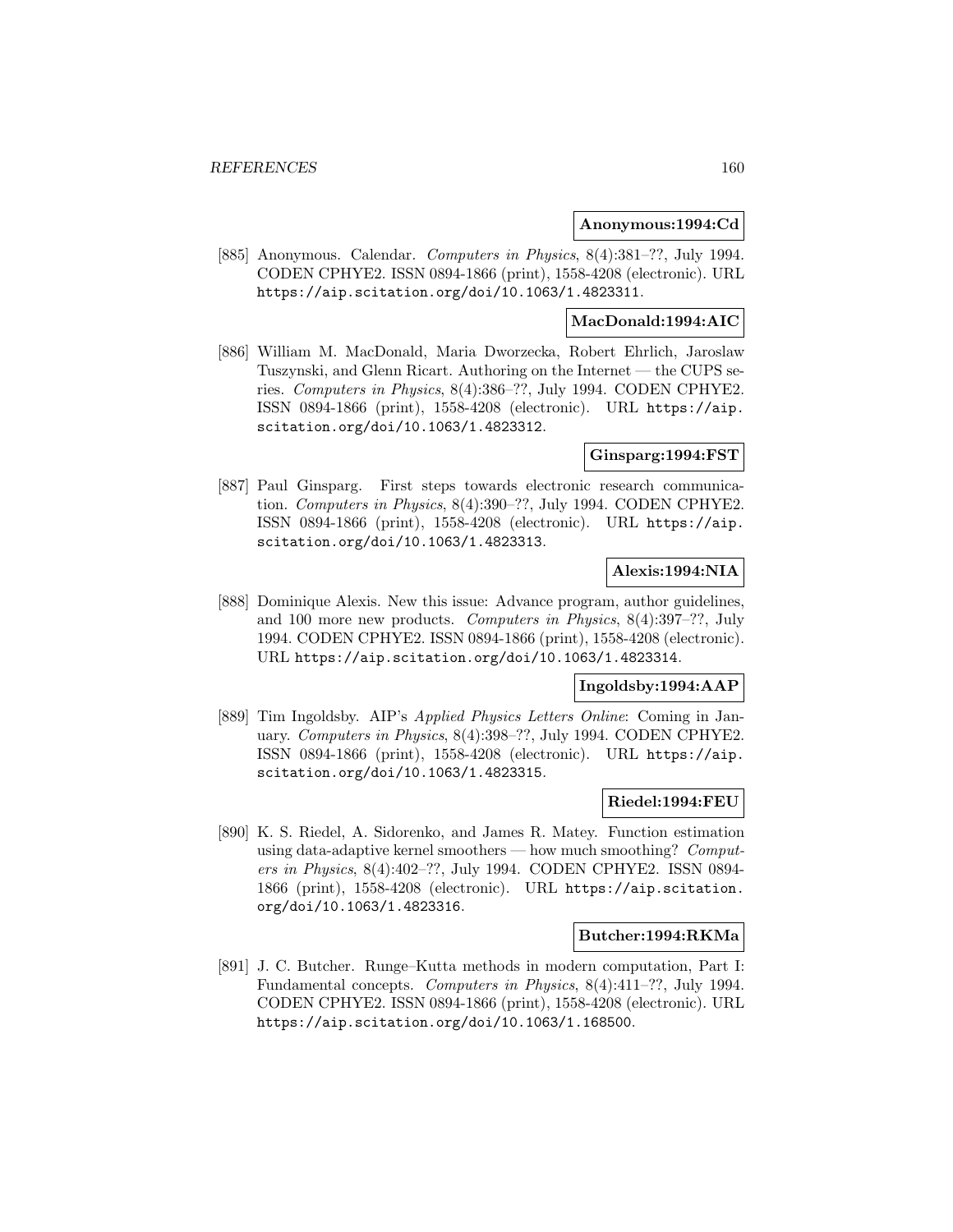#### **Douglas:1994:PPA**

[892] Solomon Castillo Douglas, David M. Harrison, Theodore G. Shepherd, and Denis Donnelly. The physical pendulum in an advanced undergraduate course in mechanics. Computers in Physics, 8(4):416–??, July 1994. CODEN CPHYE2. ISSN 0894-1866 (print), 1558-4208 (electronic). URL https://aip.scitation.org/doi/10.1063/1.4823317.

# **Sander:1994:FFC**

[893] Evelyn Sander, Leonard M. Sander, and Robert M. Ziff. Fractals and fractal correlations. Computers in Physics, 8(4):420–??, July 1994. CO-DEN CPHYE2. ISSN 0894-1866 (print), 1558-4208 (electronic). URL https://aip.scitation.org/doi/10.1063/1.168501.

# **Christian:1994:BRJ**

[894] Wolfgang Christian, G. Andrew Antonelli, A. John Mallinckrodt, and Susan McKay. Book review: James M. Feagin, Quantum Methods with Mathematica $(R)$ . Computers in Physics,  $8(4):427-$ ??, July 1994. CODEN CPHYE2. ISSN 0894-1866 (print), 1558-4208 (electronic). URL https: //aip.scitation.org/doi/10.1063/1.4823318.

# **Ulberg:1994:BRC**

[895] Dima E. Ulberg, A. John Mallinckrodt, and Susan McKay. Book review: Charles H. Koelbel, David B. Loveman, Robert S. Schreiber, Guy L. Steele, Jr., and Mary E. Zosel, The High Performance Fortran Handbook. Computers in Physics, 8(4):428–??, July 1994. CODEN CPHYE2. ISSN 0894-1866 (print), 1558-4208 (electronic). URL https://aip. scitation.org/doi/10.1063/1.4823319.

#### **Peskin:1994:SCI**

[896] Richard L. Peskin, Sandra S. Walther, and Paul F. Dubois. Scene — a computational interface system. Computers in Physics, 8(4):430–??, July 1994. CODEN CPHYE2. ISSN 0894-1866 (print), 1558-4208 (electronic). URL https://aip.scitation.org/doi/10.1063/1.4823320.

#### **Blass:1994:ISM**

[897] William E. Blass, Stephen L. Mahan, Gordon Chin, and Margaret H. Gjertsen. IDL shines on the Macintosh. Computers in Physics, 8(4): 439–??, July 1994. CODEN CPHYE2. ISSN 0894-1866 (print), 1558- 4208 (electronic). URL https://aip.scitation.org/doi/10.1063/1. 4823321.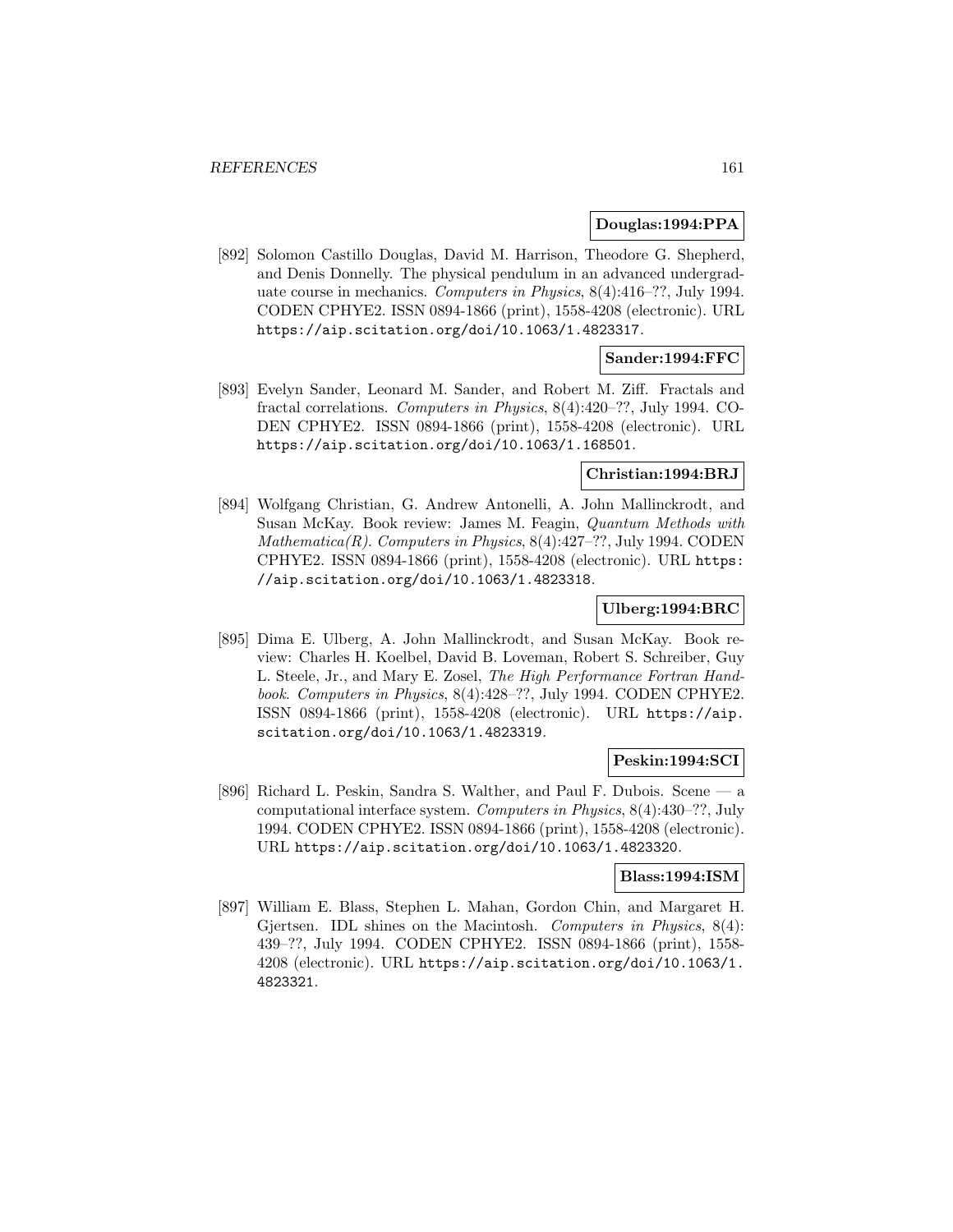#### **Anonymous:1994:LLRd**

[898] Anonymous. Listings of the latest releases. Computers in Physics, 8(4): 442–??, July 1994. CODEN CPHYE2. ISSN 0894-1866 (print), 1558- 4208 (electronic). URL https://aip.scitation.org/doi/10.1063/1. 4823322.

# **Biswas:1994:NES**

[899] Tarun Biswas. Nonlinear effects in a stretched string — a numerical computation. Computers in Physics, 8(4):446–??, July 1994. CODEN CPHYE2. ISSN 0894-1866 (print), 1558-4208 (electronic). URL https: //aip.scitation.org/doi/10.1063/1.168502.

## **Casados-Cruz:1994:CPC**

[900] Gaspar Casados-Cruz and Arturo Morales-Acevedo. A computer program for the characterization of solar cells. Computers in Physics,  $8(4)$ : 451–??, July 1994. CODEN CPHYE2. ISSN 0894-1866 (print), 1558- 4208 (electronic). URL https://aip.scitation.org/doi/10.1063/1. 168503.

## **Fairen:1994:NTS**

[901] Victor Fairén, Pablo Martin, and José Manuel Ferrándiz. Numerical tracking of small deviations from analytically known periodic orbits. Computers in Physics, 8(4):455–??, July 1994. CODEN CPHYE2. ISSN 0894-1866 (print), 1558-4208 (electronic). URL https://aip. scitation.org/doi/10.1063/1.168504.

# **Atkinson:1994:TMI**

[902] J. Dudley Atkinson and David D. Cleary. A technique for modeling interference patterns from two-beam interferometers. Computers in Physics, 8 (4):462–??, July 1994. CODEN CPHYE2. ISSN 0894-1866 (print), 1558- 4208 (electronic). URL https://aip.scitation.org/doi/10.1063/1. 168505.

# **Houtman:1994:LPE**

[903] H. Houtman, F. W. Jones, and C. J. Kost. Laplace and Poisson equation solution by relax3d. Computers in Physics, 8(4):469–??, July 1994. CO-DEN CPHYE2. ISSN 0894-1866 (print), 1558-4208 (electronic). URL https://aip.scitation.org/doi/10.1063/1.168506.

#### **Roman:1994:IWM**

[904] Thomas A. Roman. The inflating wormhole: a Mathematica animation. Computers in Physics, 8(4):480–??, July 1994. CODEN CPHYE2.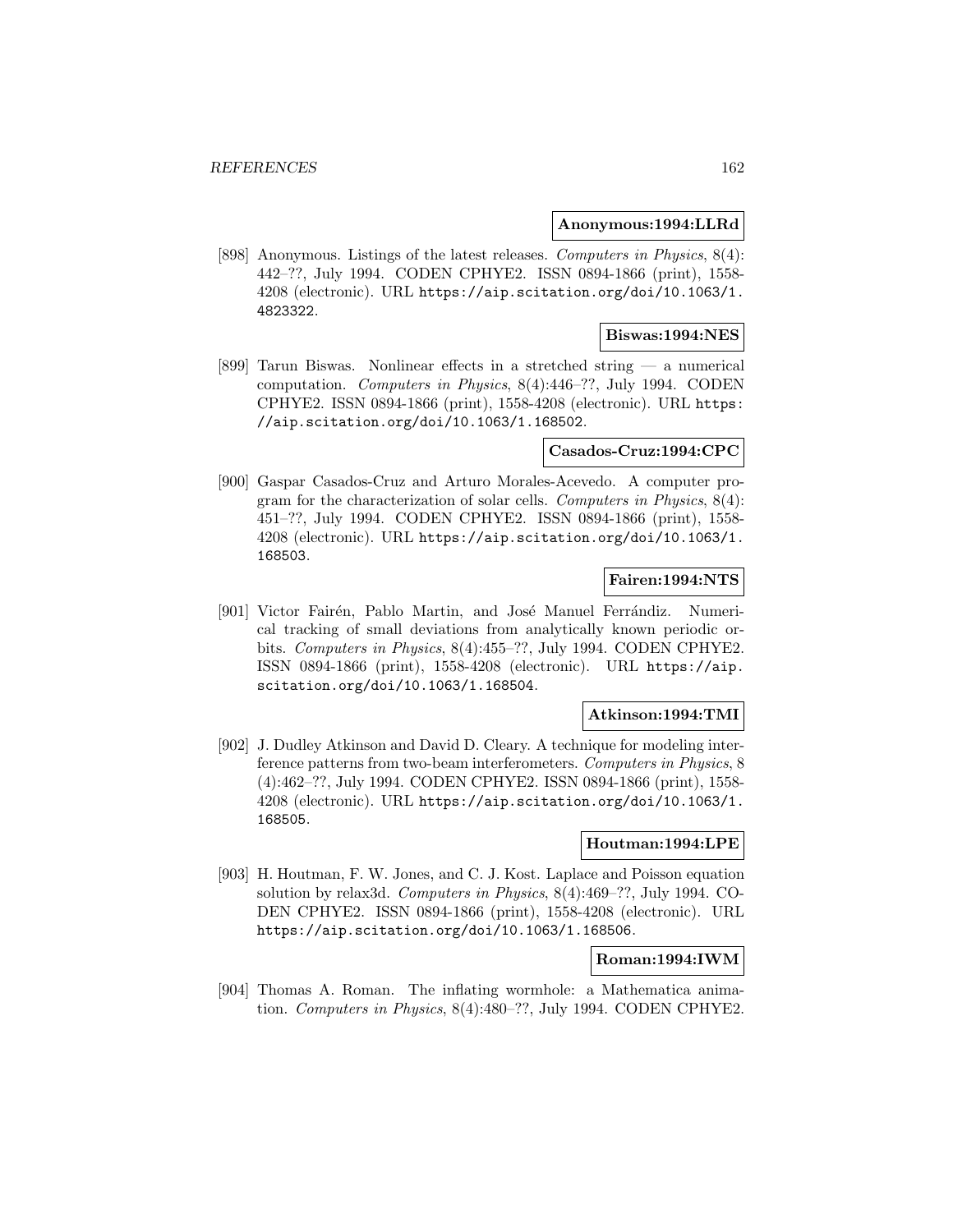ISSN 0894-1866 (print), 1558-4208 (electronic). URL https://aip. scitation.org/doi/10.1063/1.168507.

#### **Holmes:1994:CM**

[905] Lewis M. Holmes. Consider metacomputing. Computers in Physics, 8(5):493–??, September 1994. CODEN CPHYE2. ISSN 0894-1866 (print), 1558-4208 (electronic). URL https://aip.scitation.org/ doi/10.1063/1.4823323.

## **Holmes:1994:LRH**

[906] Lewis M. Holmes. Let the readers be heard! Computers in Physics, 8(5):495–??, September 1994. CODEN CPHYE2. ISSN 0894-1866 (print), 1558-4208 (electronic). URL https://aip.scitation.org/ doi/10.1063/1.4823324.

## **Lewin:1994:NDC**

[907] David I. Lewin. NCSA's director champions broad access to supercomputers. Computers in Physics, 8(5):496–??, September 1994. CODEN CPHYE2. ISSN 0894-1866 (print), 1558-4208 (electronic). URL https: //aip.scitation.org/doi/10.1063/1.4823325.

## **Chinnock:1994:HCL**

[908] Chris Chinnock. Here come the LCD panels and projectors. Computers in Physics, 8(5):499–??, September 1994. CODEN CPHYE2. ISSN 0894- 1866 (print), 1558-4208 (electronic). URL https://aip.scitation. org/doi/10.1063/1.4823326.

#### **Anonymous:1994:Ce**

[909] Anonymous. Calendar. Computers in Physics, 8(5):504–??, September 1994. CODEN CPHYE2. ISSN 0894-1866 (print), 1558-4208 (electronic). URL https://aip.scitation.org/doi/10.1063/1.4823327.

## **Ricart:1994:FI**

[910] Glenn Ricart. Free the Internet! Computers in Physics, 8(5):508-??, September 1994. CODEN CPHYE2. ISSN 0894-1866 (print), 1558- 4208 (electronic). URL https://aip.scitation.org/doi/10.1063/1. 4823328.

#### **Alexis:1994:NIW**

[911] Dominique Alexis. New this issue: Web link to CIP online & reader survey report. Computers in Physics, 8(5):511–??, September 1994. CO-DEN CPHYE2. ISSN 0894-1866 (print), 1558-4208 (electronic). URL https://aip.scitation.org/doi/10.1063/1.4823329.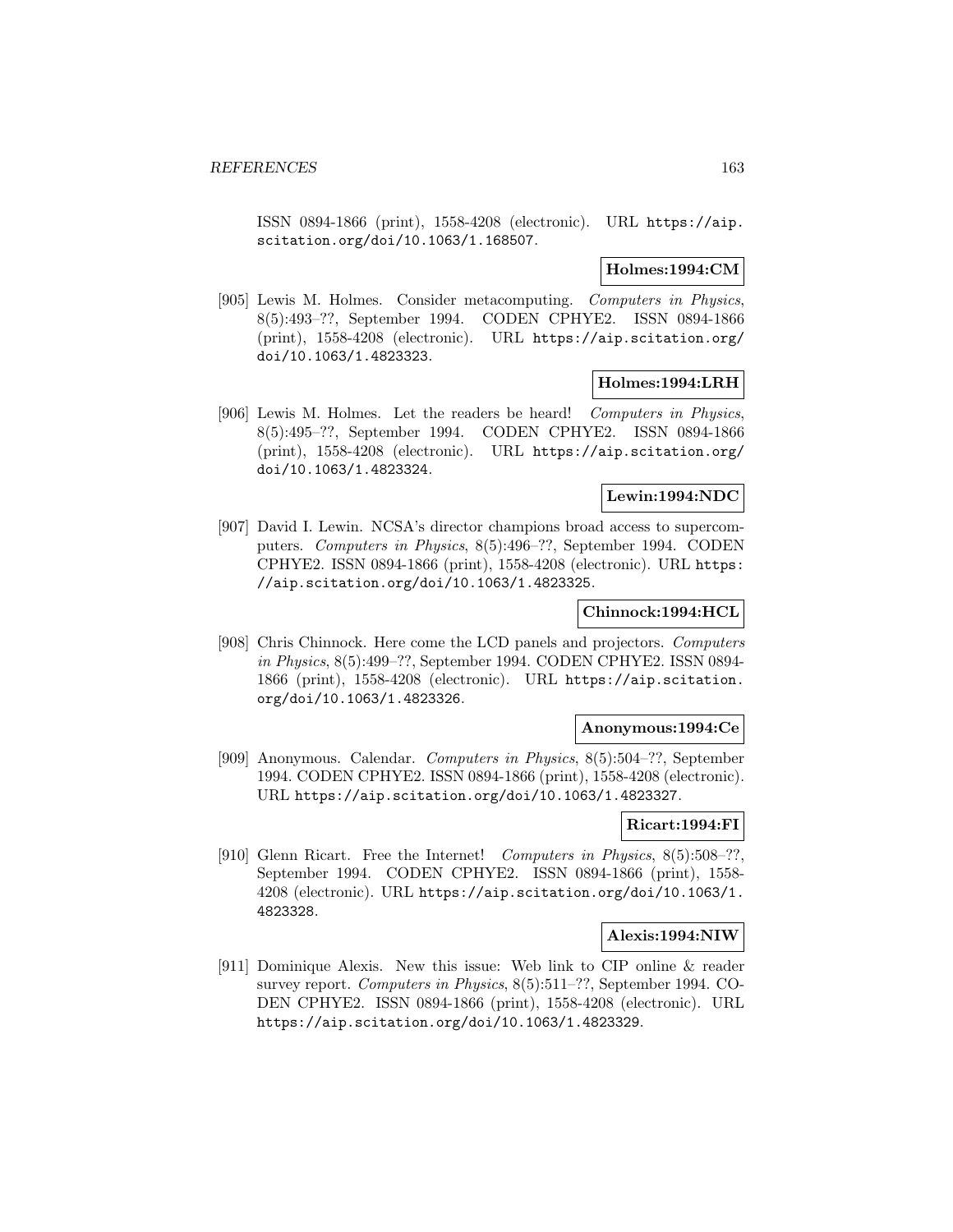#### **Butcher:1994:RKMb**

[912] J. C. Butcher. Runge–Kutta methods in modern computation, Part II: Implicit methods and related applications. Computers in Physics, 8(5): 512–??, September 1994. CODEN CPHYE2. ISSN 0894-1866 (print), 1558-4208 (electronic). URL https://aip.scitation.org/doi/10. 1063/1.168522.

#### **Chaudhury:1994:IPE**

[913] S. Raj Chaudhury, Dean Zollman, and Denis Donnelly. Image processing enhances the value of digital video in physics instruction. Computers in Physics, 8(5):518–??, September 1994. CODEN CPHYE2. ISSN 0894- 1866 (print), 1558-4208 (electronic). URL https://aip.scitation. org/doi/10.1063/1.4823330.

# **Hu:1994:SMC**

[914] Yue Hu. Simulations of the motion of colloidal particles in alternating electric fields. Computers in Physics, 8(5):524–??, September 1994. CO-DEN CPHYE2. ISSN 0894-1866 (print), 1558-4208 (electronic). URL https://aip.scitation.org/doi/10.1063/1.168508.

#### **Wenes:1994:BRR**

[915] Geert Wenes, A. John Mallinckrodt, and Susan McKay. Book review: Richard E. Crandall, Projects in Scientific Computation. Computers in Physics, 8(5):531–??, September 1994. CODEN CPHYE2. ISSN 0894- 1866 (print), 1558-4208 (electronic). URL https://aip.scitation. org/doi/10.1063/1.4823331.

## **Friedman:1994:BRS**

[916] Mark Friedman, A. John Mallinckrodt, and Susan McKay. Book review: Steven Strogatz, Nonlinear Dynamics and Chaos: With Applications to Physics, Biology, Chemistry, and Engineering. Computers in Physics, 8(5):532–??, September 1994. CODEN CPHYE2. ISSN 0894- 1866 (print), 1558-4208 (electronic). URL https://aip.scitation. org/doi/10.1063/1.4823332.

# **Still:1994:PPC**

[917] Charles H. Still and Paul F. Dubois. Portable parallel computing via the MPI1 Message-Passing Standard. Computers in Physics, 8(5):533– 536, 538–539, September 1994. CODEN CPHYE2. ISSN 0894-1866 (print), 1558-4208 (electronic). URL https://aip.scitation.org/ doi/10.1063/1.4823333.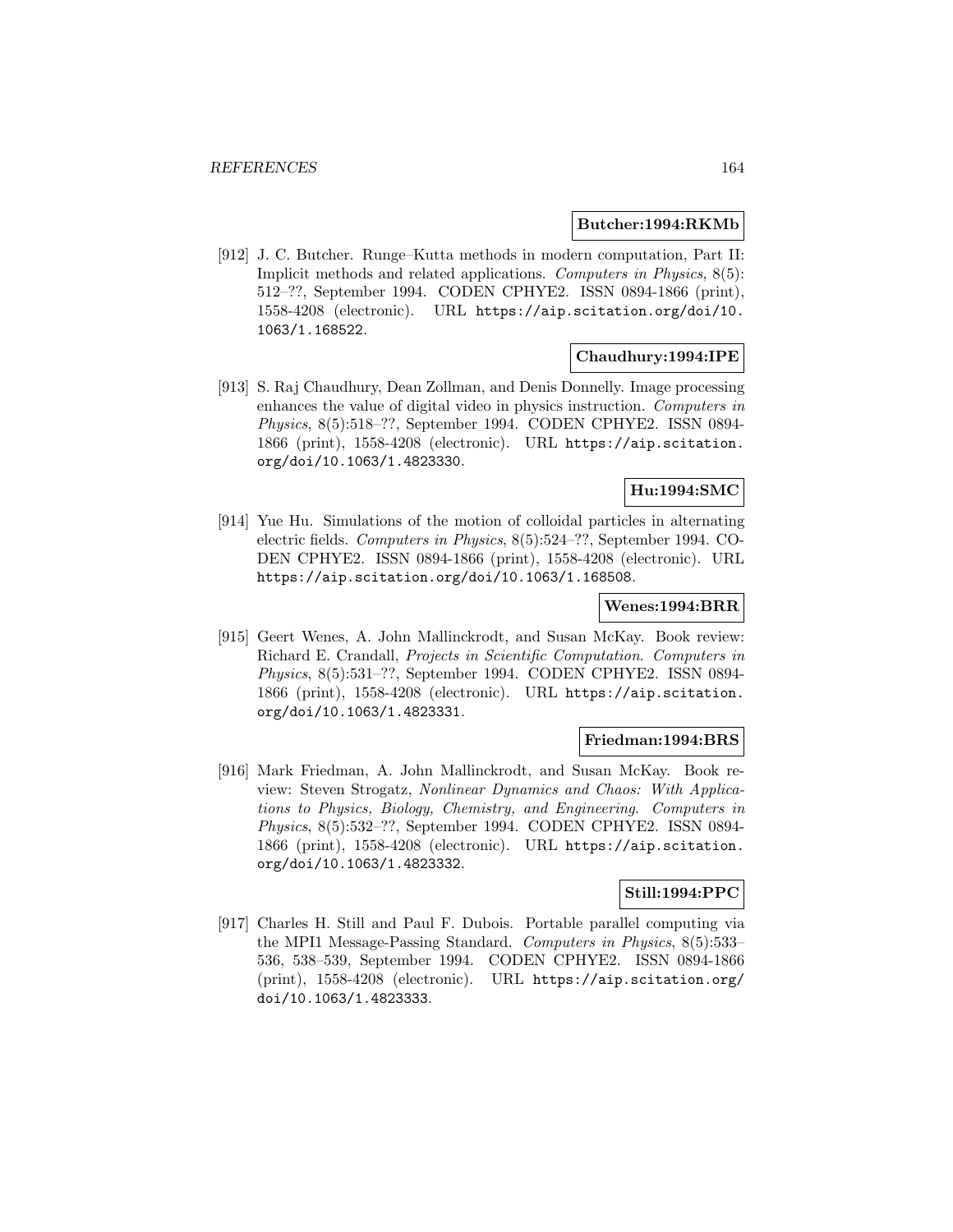#### **Roskies:1994:MPP**

[918] Ralph Roskies. Metacomputing — pipedream or practical reality? Computers in Physics, 8(5):540–??, September 1994. CODEN CPHYE2. ISSN 0894-1866 (print), 1558-4208 (electronic). URL https://aip. scitation.org/doi/10.1063/1.4823334.

## **Anonymous:1994:LLRe**

[919] Anonymous. Listings of the latest releases. Computers in Physics, 8(5): 546–??, September 1994. CODEN CPHYE2. ISSN 0894-1866 (print), 1558-4208 (electronic). URL https://aip.scitation.org/doi/10. 1063/1.4823336.

## **Renz:1994:IVT**

[920] Wolfgang Renz, Rüdiger Westermann, and Wolfgang Krüger. Interactive visualization of three-dimensional cellular automata. Computers in Physics, 8(5):550–??, September 1994. CODEN CPHYE2. ISSN 0894- 1866 (print), 1558-4208 (electronic). URL https://aip.scitation. org/doi/10.1063/1.168509.

# **Kristyan:1994:ESM**

[921] Sandor Kristyan. Equipotential surfaces of the model reaction  $H + H_2$ : Struggling with three dimensions. Computers in Physics, 8(5):556–??, September 1994. CODEN CPHYE2. ISSN 0894-1866 (print), 1558- 4208 (electronic). URL https://aip.scitation.org/doi/10.1063/1. 168510.

# **Rijnders:1994:DVP**

[922] Frank M. Rijnders, H. J. W. Spoelder, and F. C. A. Groen. Distributed visual programming environment: Possibilities and limitations. Computers in Physics, 8(5):576–??, September 1994. CODEN CPHYE2. ISSN 0894-1866 (print), 1558-4208 (electronic). URL https://aip. scitation.org/doi/10.1063/1.168511.

#### **Chang:1994:CFA**

[923] Y. M. Chang, C. Rudowicz, and Y. Y. Yeung. Crystal field analysis of the  $3d^N$  ions at low symmetry sites including the "imaginary" terms. Computers in Physics, 8(5):583–??, September 1994. CODEN CPHYE2. ISSN 0894-1866 (print), 1558-4208 (electronic). URL https: //aip.scitation.org/doi/10.1063/1.168512.

## **Musgrave:1994:SIR**

[924] Peter Musgrave and Kayll Lake. Scalar invariants of the radiating Kerr–Newman metric: a simple application of GRTensor. Computers in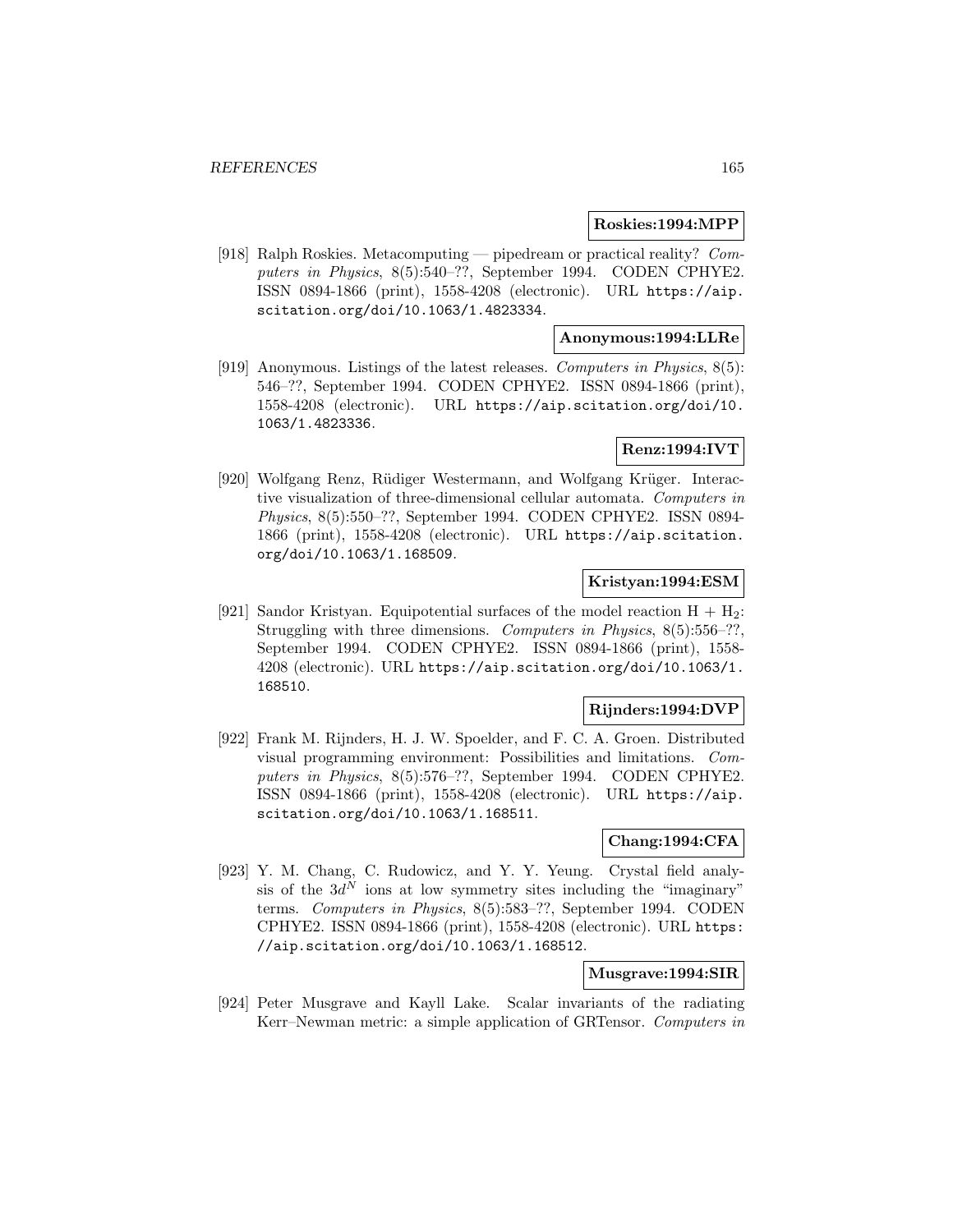Physics, 8(5):589–??, September 1994. CODEN CPHYE2. ISSN 0894- 1866 (print), 1558-4208 (electronic). URL https://aip.scitation. org/doi/10.1063/1.168482.

# **Raedt:1994:AST**

[925] Hans De Raedt and Kristel Michielsen. Algorithm to solve the timedependent Schrödinger equation for a charged particle in an inhomogeneous magnetic field: Application to the Aharonov–Bohm effect. Computers in Physics, 8(5):600–??, September 1994. CODEN CPHYE2. ISSN 0894-1866 (print), 1558-4208 (electronic). URL https://aip. scitation.org/doi/10.1063/1.168483.

# **Bajema:1994:MBM**

[926] J. Bajema, K. Ashktorab, F. D. Becchetti, D. Hotz, and M. Shapiro. A Macintosh<sup>TM</sup>-based multiparameter pulse height analyzer and multichannel scaler system for advanced teaching laboratories. Computers in Physics, 8(5):608–??, September 1994. CODEN CPHYE2. ISSN 0894- 1866 (print), 1558-4208 (electronic). URL https://aip.scitation. org/doi/10.1063/1.168523.

## **Holmes:1994:MBP**

[927] Lewis M. Holmes. Modeling the blue planet. Computers in Physics, 8 (6):621–??, November 1994. CODEN CPHYE2. ISSN 0894-1866 (print), 1558-4208 (electronic). URL https://aip.scitation.org/doi/10. 1063/1.4823337.

## **Petti:1994:WMS**

[928] Richard Petti. Why math-software development counts. Computers in Physics, 8(6):623–??, November 1994. CODEN CPHYE2. ISSN 0894- 1866 (print), 1558-4208 (electronic). URL https://aip.scitation. org/doi/10.1063/1.4823338.

# **Lewin:1994:ACP**

[929] David I. Lewin. Animator chooses physics over movies. Computers in Physics, 8(6):624–??, November 1994. CODEN CPHYE2. ISSN 0894- 1866 (print), 1558-4208 (electronic). URL https://aip.scitation. org/doi/10.1063/1.4823339.

#### **Stauffer:1994:LTT**

[930] Dietrich Stauffer. Landslides towards teraflops? A review of PC '94. Computers in Physics, 8(6):627–??, November 1994. CODEN CPHYE2. ISSN 0894-1866 (print), 1558-4208 (electronic). URL https://aip. scitation.org/doi/10.1063/1.4823340.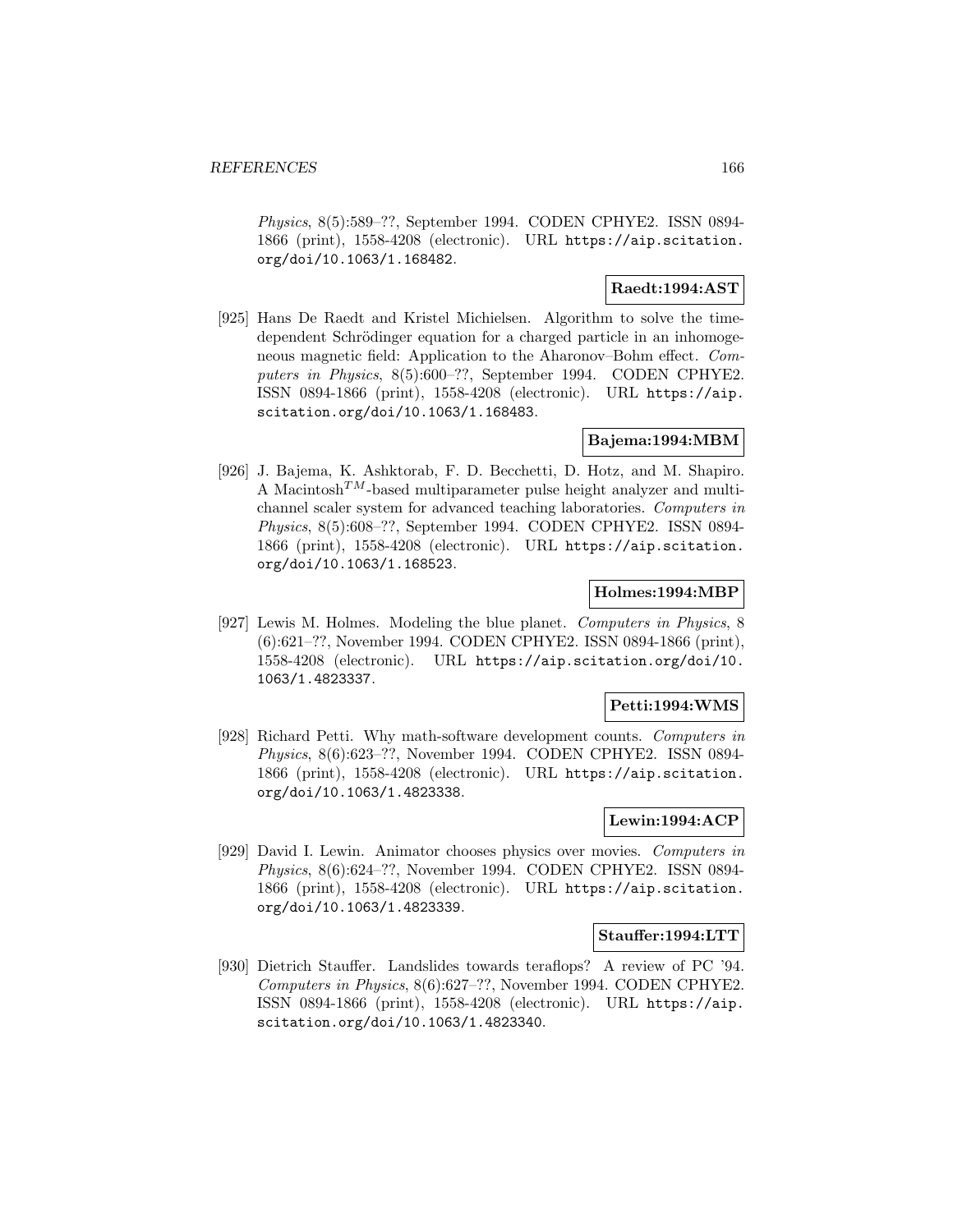#### **Zeyher:1994:WMA**

[931] Allen Zeyher. Weather models advance by adding physics. Computers in Physics, 8(6):627–??, November 1994. CODEN CPHYE2. ISSN 0894- 1866 (print), 1558-4208 (electronic). URL https://aip.scitation. org/doi/10.1063/1.4823341.

# **Holmes:1994:ELV**

[932] Lewis M. Holmes. Exhibition links vendors with research. Computers in Physics, 8(6):628–??, November 1994. CODEN CPHYE2. ISSN 0894- 1866 (print), 1558-4208 (electronic). URL https://aip.scitation. org/doi/10.1063/1.4823342.

#### **Shearin:1994:GIG**

[933] Rhonda Shearin. Government and industry get together on the superhighway. Computers in Physics, 8(6):630–??, November 1994. CODEN CPHYE2. ISSN 0894-1866 (print), 1558-4208 (electronic). URL https: //aip.scitation.org/doi/10.1063/1.4823343.

## **Ekstrom:1994:REA**

[934] Göran Ekström and Glenn Ricart. Rapid earthquake analysis utilizes the Internet. Computers in Physics, 8(6):632–??, November 1994. CODEN CPHYE2. ISSN 0894-1866 (print), 1558-4208 (electronic). URL https: //aip.scitation.org/doi/10.1063/1.4823344.

#### **Alexis:1994:NAS**

[935] Dominique Alexis. New attractions: Spec sheets for new products and Internet goldmines. Computers in Physics, 8(6):640–??, November 1994. CODEN CPHYE2. ISSN 0894-1866 (print), 1558-4208 (electronic). URL https://aip.scitation.org/doi/10.1063/1.4823345.

#### **Matey:1994:GHP**

[936] James R. Matey. Good housekeeping Part I: Remaining sane in the face of inevitable disasters. Computers in Physics, 8(6):642–??, November 1994. CODEN CPHYE2. ISSN 0894-1866 (print), 1558-4208 (electronic). URL https://aip.scitation.org/doi/10.1063/1.4823346.

#### **Craig:1994:PNA**

[937] I. J. D. Craig, A. M. Thompson, and William J. Thompson. Practical numerical algorithms: Why Laplace transforms are difficult to invert numerically. Computers in Physics, 8(6):648–??, November 1994. CO-DEN CPHYE2. ISSN 0894-1866 (print), 1558-4208 (electronic). URL https://aip.scitation.org/doi/10.1063/1.4823347.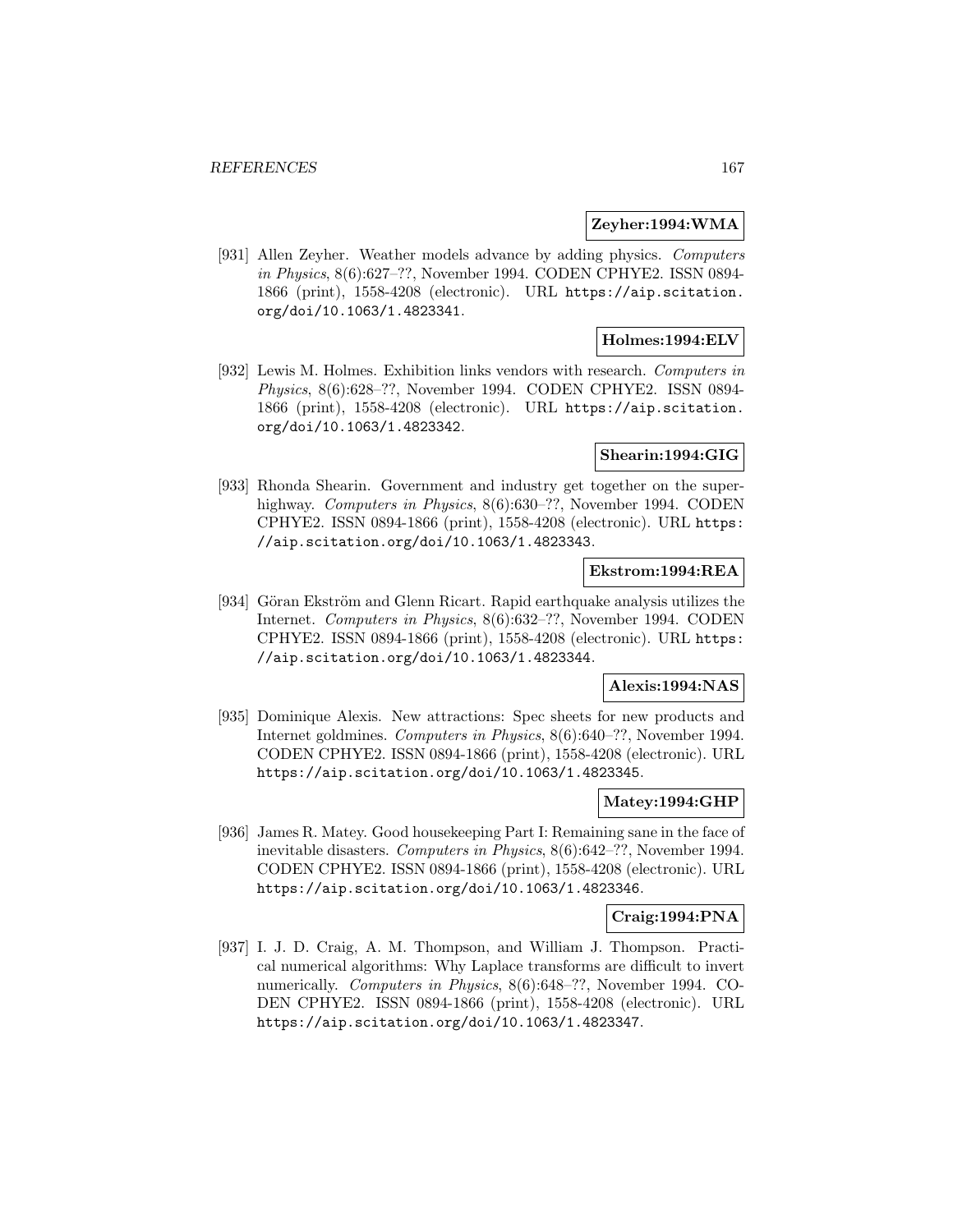#### **McLaughlin:1994:EFD**

[938] Keith L. McLaughlin and Steven M. Day. 3D elastic finite-difference seismic-wave simulations. Computers in Physics, 8(6):656–??, November 1994. CODEN CPHYE2. ISSN 0894-1866 (print), 1558-4208 (electronic). URL https://aip.scitation.org/doi/10.1063/1.4823348.

## **Treinish:1994:VID**

[939] Lloyd A. Treinish. Visualizations illuminate disparate data sets in the Earth sciences. Computers in Physics, 8(6):664–??, November 1994. CO-DEN CPHYE2. ISSN 0894-1866 (print), 1558-4208 (electronic). URL https://aip.scitation.org/doi/10.1063/1.4823349.

## **Donnelly:1994:CFA**

[940] Denis Donnelly. CIP'S fifth annual software contest: The winners. Computers in Physics, 8(6):672–??, November 1994. CODEN CPHYE2. ISSN 0894-1866 (print), 1558-4208 (electronic). URL https://aip. scitation.org/doi/10.1063/1.4823350.

# **Goloskie:1994:QMT**

[941] R. Goloskie, J. W. Kramer, and L. R. Ram-Mohan. Quantum-mechanical tunneling and finite elements. Computers in Physics, 8(6):679–??, November 1994. CODEN CPHYE2. ISSN 0894-1866 (print), 1558- 4208 (electronic). URL https://aip.scitation.org/doi/10.1063/1. 168485.

## **Coppersmith:1994:BRR**

[942] Susan Coppersmith, A. John Mallinckrodt, and Susan McKay. Book review: Robert C. Hilborn, Chaos and Nonlinear Dynamics: An Introduction for Scientists and Engineers. Computers in Physics, 8(6):689– ??, November 1994. CODEN CPHYE2. ISSN 0894-1866 (print), 1558- 4208 (electronic). URL https://aip.scitation.org/doi/10.1063/1. 4823351.

#### **Haney:1994:CFE**

[943] Scott W. Haney. Is C++ fast enough for scientific computing? Computers in Physics, 8(6):690–??, November 1994. CODEN CPHYE2. ISSN 0894-1866 (print), 1558-4208 (electronic). URL https://aip. scitation.org/doi/10.1063/1.168486.

#### **Wilkinson:1994:GTI**

[944] Ladye Kathryn Wilkinson, John S. Risley, John E. Gastineau, Paula V. Engelhardt, Scott F. Schultz, and Margaret H. Giertsen. Graphs & tracks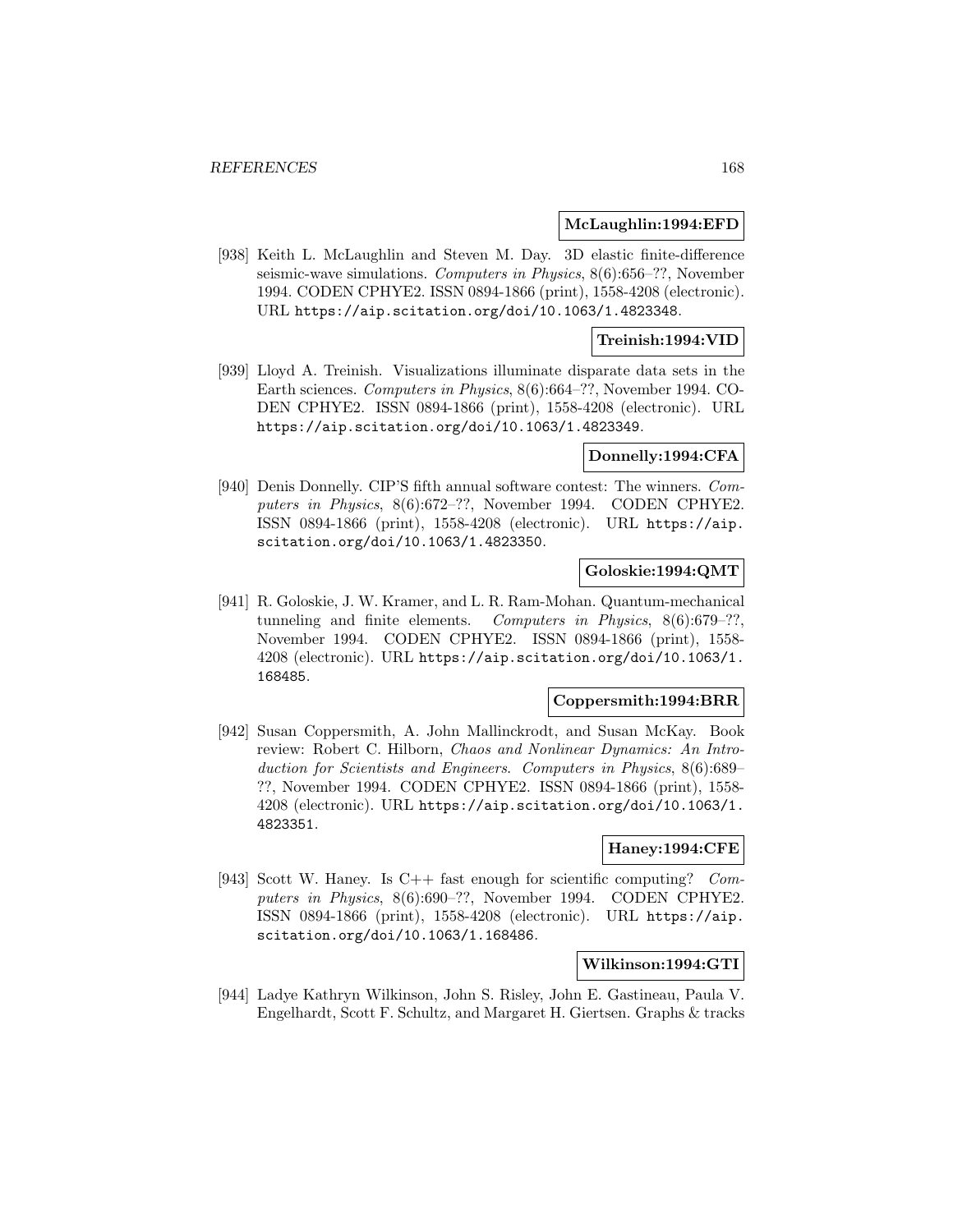impresses as a kinematics teaching tool. Computers in Physics, 8(6):696– ??, November 1994. CODEN CPHYE2. ISSN 0894-1866 (print), 1558- 4208 (electronic). URL https://aip.scitation.org/doi/10.1063/1. 4823352.

#### **Anonymous:1994:LLRf**

[945] Anonymous. Listings of the latest releases. Computers in Physics, 8(6): 701–??, November 1994. CODEN CPHYE2. ISSN 0894-1866 (print), 1558-4208 (electronic). URL https://aip.scitation.org/doi/10. 1063/1.4823353.

# **Punzo:1994:HRL**

[946] Giovanni Punzo, Federico Massaioli, and Sauro Succi. High-resolution lattice–Boltzmann computing on the IBM SP1 scalable parallel computer. Computers in Physics, 8(6):705–??, November 1994. CODEN CPHYE2. ISSN 0894-1866 (print), 1558-4208 (electronic). URL https: //aip.scitation.org/doi/10.1063/1.168487.

# **Germann:1994:DPT**

[947] Timothy C. Germann, Dudley R. Herschbach, and Bruce M. Boghosian. Dimensional perturbation theory on the Connection Machine. Computers in Physics, 8(6):712–??, November 1994. CODEN CPHYE2. ISSN 0894- 1866 (print), 1558-4208 (electronic). URL https://aip.scitation. org/doi/10.1063/1.168488.

# **Akyildiz:1994:PCF**

[948] Yilmaz Akyildiz. Parametric curve fitting: An alternative to Lagrange interpolation and splines. Computers in Physics, 8(6):722–??, November 1994. CODEN CPHYE2. ISSN 0894-1866 (print), 1558-4208 (electronic). URL https://aip.scitation.org/doi/10.1063/1.168489.

#### **Cole:1994:NES**

[949] James B. Cole. A nearly exact second-order finite-difference timedomain wave propagation algorithm on a coarse grid. Computers in Physics, 8(6):730–??, November 1994. CODEN CPHYE2. ISSN 0894- 1866 (print), 1558-4208 (electronic). URL https://aip.scitation. org/doi/10.1063/1.168490.

## **Yu:1994:SSN**

[950] K. W. Yu. Symbolic simulation of nonlinear random resistor networks by Mathematica. Computers in Physics, 8(6):735–??, November 1994. CODEN CPHYE2. ISSN 0894-1866 (print), 1558-4208 (electronic). URL https://aip.scitation.org/doi/10.1063/1.168521.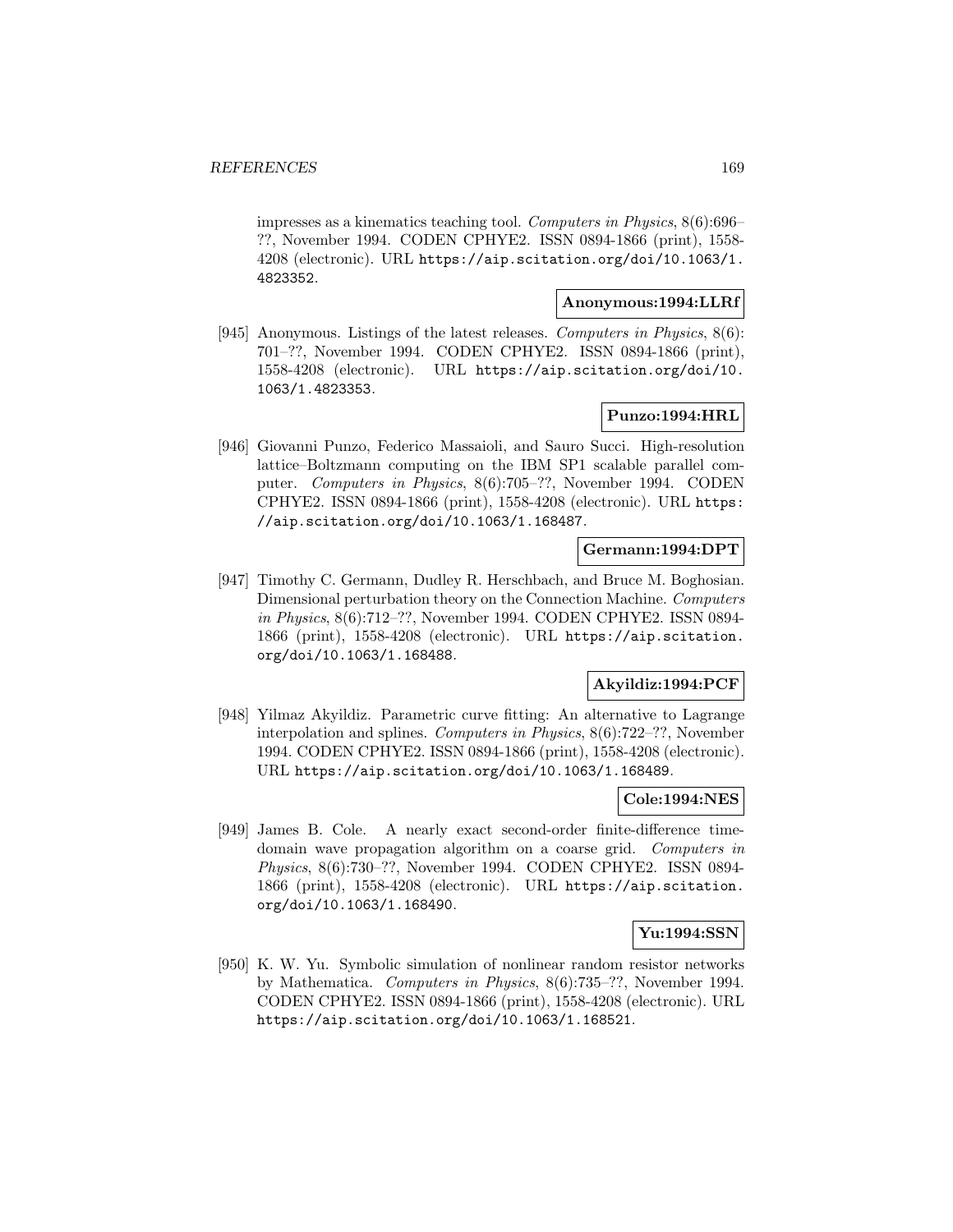#### **Holmes:1995:LAL**

[951] Lewis M. Holmes. Learning about learning software. Computers in Physics, 9(1):5–??, January 1995. CODEN CPHYE2. ISSN 0894- 1866 (print), 1558-4208 (electronic). URL https://aip.scitation. org/doi/10.1063/1.4823364.

# **Sabelli:1995:OCS**

[952] Nora H. Sabelli. For our Children's sake, take full advantage of technology. Computers in Physics, 9(1):7–??, January 1995. CODEN CPHYE2. ISSN 0894-1866 (print), 1558-4208 (electronic). URL https://aip. scitation.org/doi/10.1063/1.4823378.

#### **Lewin:1995:MPT**

[953] David I. Lewin. Math professor turns classroom program into successful business. Computers in Physics, 9(1):8–??, January 1995. CODEN CPHYE2. ISSN 0894-1866 (print), 1558-4208 (electronic). URL https: //aip.scitation.org/doi/10.1063/1.4823379.

## **Holmes:1995:SSH**

[954] Lewis M. Holmes. SC '94 spotlights high-performance computing. Computers in Physics, 9(1):11–??, January 1995. CODEN CPHYE2. ISSN 0894-1866 (print), 1558-4208 (electronic). URL https://aip. scitation.org/doi/10.1063/1.4823354.

#### **Chinnock:1995:TBR**

[955] Chris Chinnock. Telemedicine is becoming a reality. Computers in Physics, 9(1):13–??, January 1995. CODEN CPHYE2. ISSN 0894- 1866 (print), 1558-4208 (electronic). URL https://aip.scitation. org/doi/10.1063/1.4823355.

#### **Shearin:1995:FRL**

[956] Rhonda Shearin. Forest researchers look for computer solutions. Computers in Physics, 9(1):16–??, January 1995. CODEN CPHYE2. ISSN 0894- 1866 (print), 1558-4208 (electronic). URL https://aip.scitation. org/doi/10.1063/1.4823356.

#### **Klimenko:1995:RFC**

[957] Stanislav V. Klimenko. Russians form center of computing for physics and technology. Computers in Physics, 9(1):16–??, January 1995. CO-DEN CPHYE2. ISSN 0894-1866 (print), 1558-4208 (electronic). URL https://aip.scitation.org/doi/10.1063/1.4823357.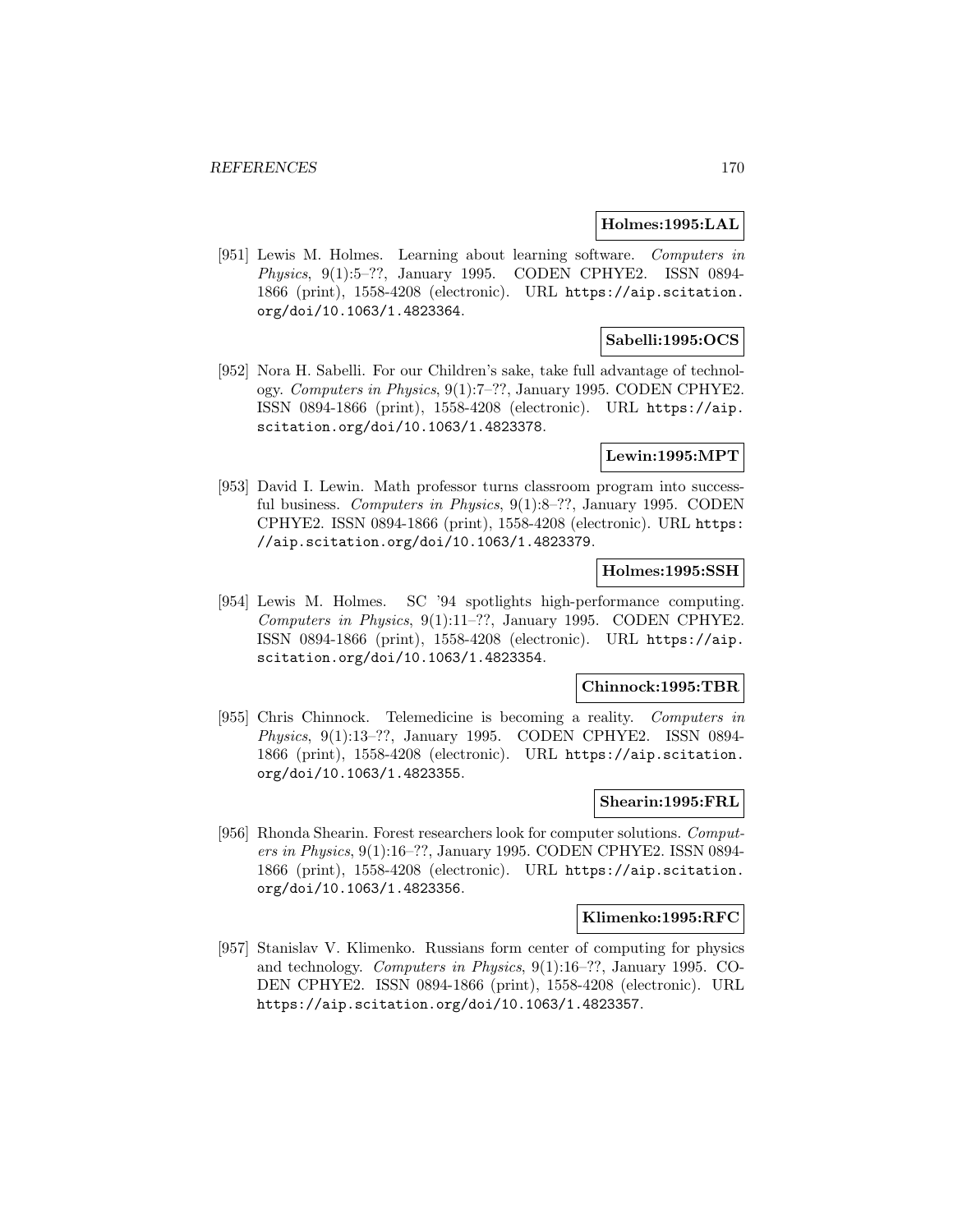#### **Shearin:1995:SDP**

[958] Rhonda Shearin. Submission deadline for PC '95 nears. Computers in Physics, 9(1):17–??, January 1995. CODEN CPHYE2. ISSN 0894- 1866 (print), 1558-4208 (electronic). URL https://aip.scitation. org/doi/10.1063/1.4823358.

# **Ricart:1995:NM**

[959] Glenn Ricart. A night at the movies. Computers in Physics, 9(1):19– ??, January 1995. CODEN CPHYE2. ISSN 0894-1866 (print), 1558- 4208 (electronic). URL https://aip.scitation.org/doi/10.1063/1. 4823359.

# **Alexis:1995:CSI**

[960] Dominique Alexis. Calendar section and issue previews go on our Web page. Computers in Physics, 9(1):22–??, January 1995. CODEN CPHYE2. ISSN 0894-1866 (print), 1558-4208 (electronic). URL https: //aip.scitation.org/doi/10.1063/1.4823360.

# **Anonymous:1995:NP**

[961] Anonymous. NASA publications. Computers in Physics, 9(1):23–??, January 1995. CODEN CPHYE2. ISSN 0894-1866 (print), 1558-4208 (electronic). URL https://aip.scitation.org/doi/10.1063/1.4823361.

## **Jones:1995:CRBa**

[962] Eric D. Jones, Bryan L. Preppernau, P. G. Stein, and James R. Matey. Catching the right bus, Part IV: IEEE-488 programming. Computers in Physics, 9(1):24–??, January 1995. CODEN CPHYE2. ISSN 0894- 1866 (print), 1558-4208 (electronic). URL https://aip.scitation. org/doi/10.1063/1.4823362.

## **Hindmarsh:1995:ASOa**

[963] Alan C. Hindmarsh and Linda R. Petzold. Algorithms and software for ordinary differential equations and differential-algebraic equations, Part I: Euler methods and error estimation. Computers in Physics, 9(1): 34–??, January 1995. CODEN CPHYE2. ISSN 0894-1866 (print), 1558- 4208 (electronic). URL https://aip.scitation.org/doi/10.1063/1. 168536.

#### **Walker:1995:CMC**

[964] P. J. Walker, I. D. Johnston, and Denis Donnelly. Computer model clarifies spontaneous charge redistribution in conductors. Computers in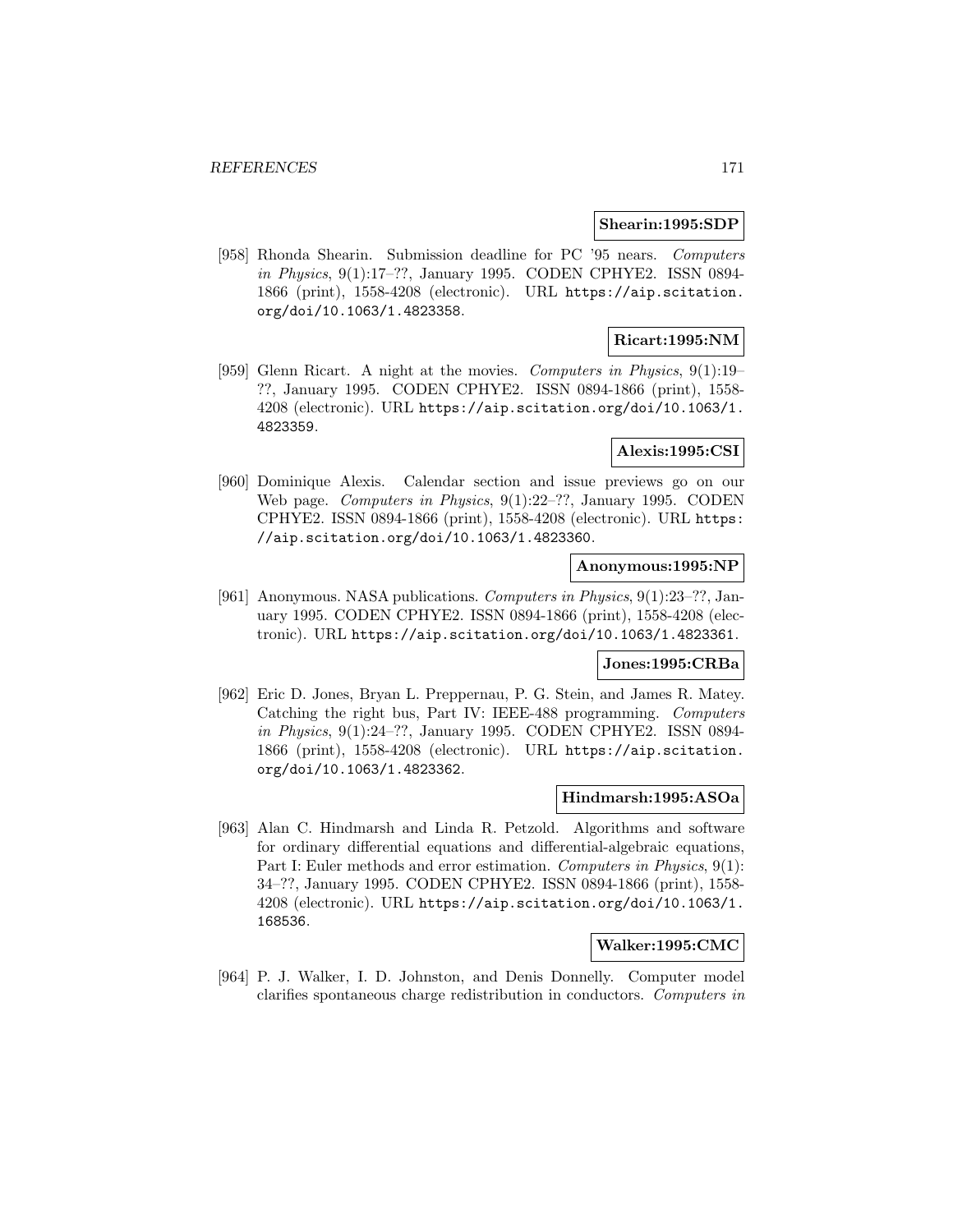Physics, 9(1):42–??, January 1995. CODEN CPHYE2. ISSN 0894- 1866 (print), 1558-4208 (electronic). URL https://aip.scitation. org/doi/10.1063/1.4823363.

# **Novotny:1995:NAO**

[965] M. A. Novotny. A new approach to an old algorithm for the simulation of Ising-like systems. Computers in Physics, 9(1):46–??, January 1995. CODEN CPHYE2. ISSN 0894-1866 (print), 1558-4208 (electronic). URL https://aip.scitation.org/doi/10.1063/1.168537.

# **Catlow:1995:NMM**

[966] C. R. A. Catlow, A. M. Stonehas, John Meurig Thomas, and Susan McKay. New methods for modelling processes within solids and at their surfaces. Computers in Physics, 9(1):54–??, January 1995. CODEN CPHYE2. ISSN 0894-1866 (print), 1558-4208 (electronic). URL https: //aip.scitation.org/doi/10.1063/1.4823365.

# **Kockler:1995:NMS**

[967] Norbert Köckler and Susan McKay. Numerical methods and scientific computing: Using software libraries for problem solving. Computers in Physics, 9(1):54–??, January 1995. CODEN CPHYE2. ISSN 0894- 1866 (print), 1558-4208 (electronic). URL https://aip.scitation. org/doi/10.1063/1.4823366.

# **Gutfreund:1995:BCP**

[968] H. Gutfreund, G. Toulouse, and Susan McKay. Biology and computation: a physicist's choice. Computers in Physics, 9(1):54–??, January 1995. CODEN CPHYE2. ISSN 0894-1866 (print), 1558-4208 (electronic). URL https://aip.scitation.org/doi/10.1063/1.4823367.

## **Mallinckrodt:1995:BRAa**

[969] A. John Mallinckrodt. Book review: Adam Gaffin, Everybody's Guide to the Internet. Computers in Physics, 9(1):55–??, January 1995. CODEN CPHYE2. ISSN 0894-1866 (print), 1558-4208 (electronic). URL https: //aip.scitation.org/doi/10.1063/1.4823368.

#### **Mallinckrodt:1995:BRS**

[970] A. John Mallinckrodt. Book review: Stephen Wolfram, Cellular Automata and Complexity. Computers in Physics, 9(1):55–??, January 1995. CODEN CPHYE2. ISSN 0894-1866 (print), 1558-4208 (electronic). URL https://aip.scitation.org/doi/10.1063/1.4823369.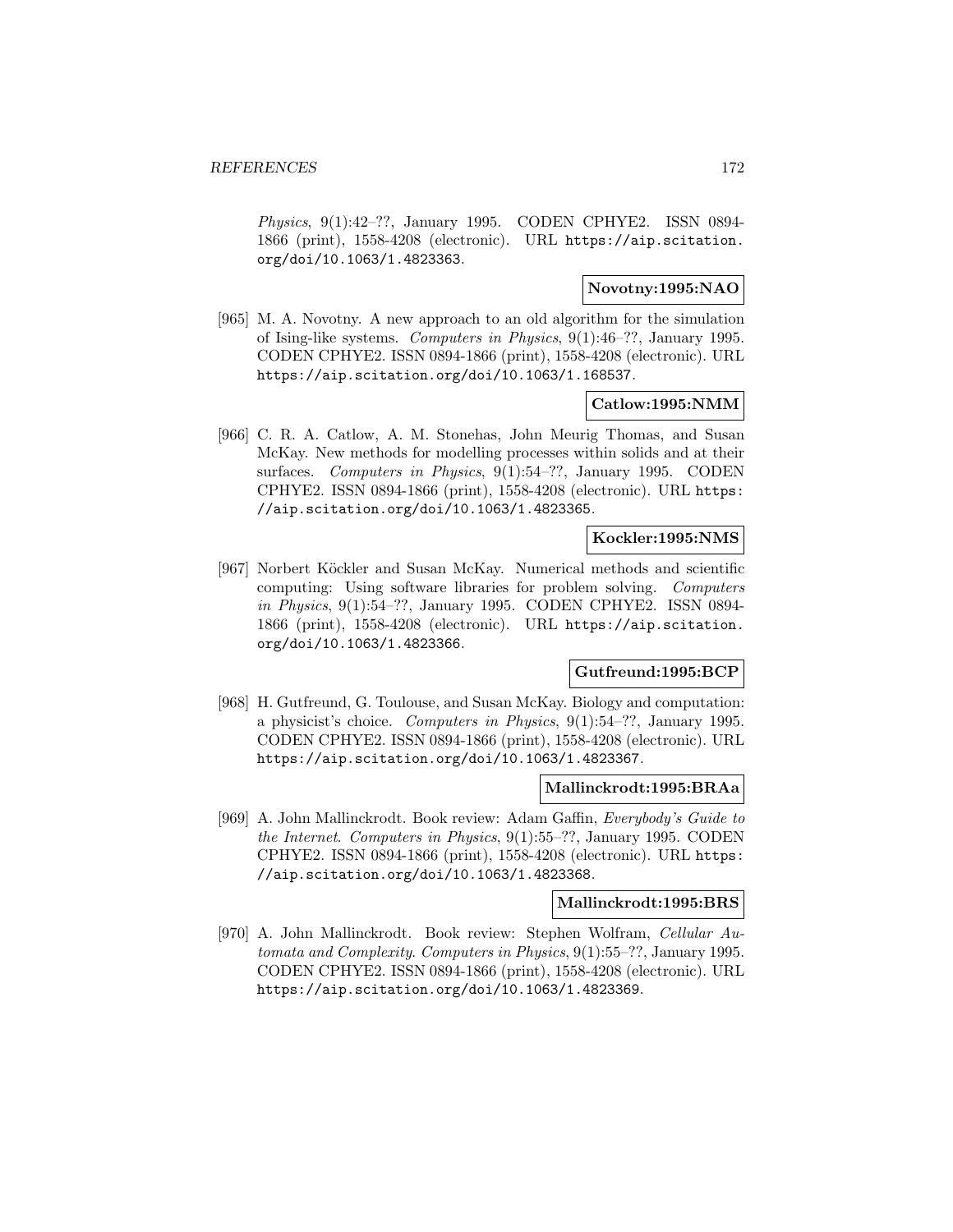#### **McKay:1995:BRR**

[971] Susan McKay. Book review: Robert Alan Brown, Machines That Learn: Based on the Principles of Empirical Control. Computers in Physics, 9 (1):55–??, January 1995. CODEN CPHYE2. ISSN 0894-1866 (print), 1558-4208 (electronic). URL https://aip.scitation.org/doi/10. 1063/1.4823370.

#### **Mallinckrodt:1995:BRJ**

[972] A. John Mallinckrodt. Book review: Joseph O'Rourke, Computational Geometry in C. Computers in Physics, 9(1):55–??, January 1995. CO-DEN CPHYE2. ISSN 0894-1866 (print), 1558-4208 (electronic). URL https://aip.scitation.org/doi/10.1063/1.4823371.

#### **Mallinckrodt:1995:BRAb**

[973] A. John Mallinckrodt. Book review: Alejandro L. Garcia, Numerical Methods for Physics. Computers in Physics, 9(1):55–??, January 1995. CODEN CPHYE2. ISSN 0894-1866 (print), 1558-4208 (electronic). URL https://aip.scitation.org/doi/10.1063/1.4823372.

# **McKay:1995:BRF**

[974] Susan McKay. Book review: F. B. Jensen, W. A. Kuperman, M. B. Porter, and H. Schmidt, Computational Ocean Acoustics. Computers in Physics, 9(1):55–??, January 1995. CODEN CPHYE2. ISSN 0894- 1866 (print), 1558-4208 (electronic). URL https://aip.scitation. org/doi/10.1063/1.4823373.

## **McKay:1995:BRA**

[975] Susan McKay. Book review: Allan R. Robinson and Ding Lee, Oceanography and Acoustics: Prediction and Propagation Models. Computers in Physics, 9(1):56–??, January 1995. CODEN CPHYE2. ISSN 0894- 1866 (print), 1558-4208 (electronic). URL https://aip.scitation. org/doi/10.1063/1.4823374.

# **McAllister:1995:SCG**

[976] David F. McAllister and Susan McKay. Stereo computer graphics and other true 3D technologies. Computers in Physics, 9(1):56–??, January 1995. CODEN CPHYE2. ISSN 0894-1866 (print), 1558-4208 (electronic). URL https://aip.scitation.org/doi/10.1063/1.4823375.

#### **Alexander:1995:HCX**

[977] P. Alexander, L. F. Gladden, and Paul F. Dubois. How to create an X-Window interface to Gnuplot and Fortran programs using the Tcl/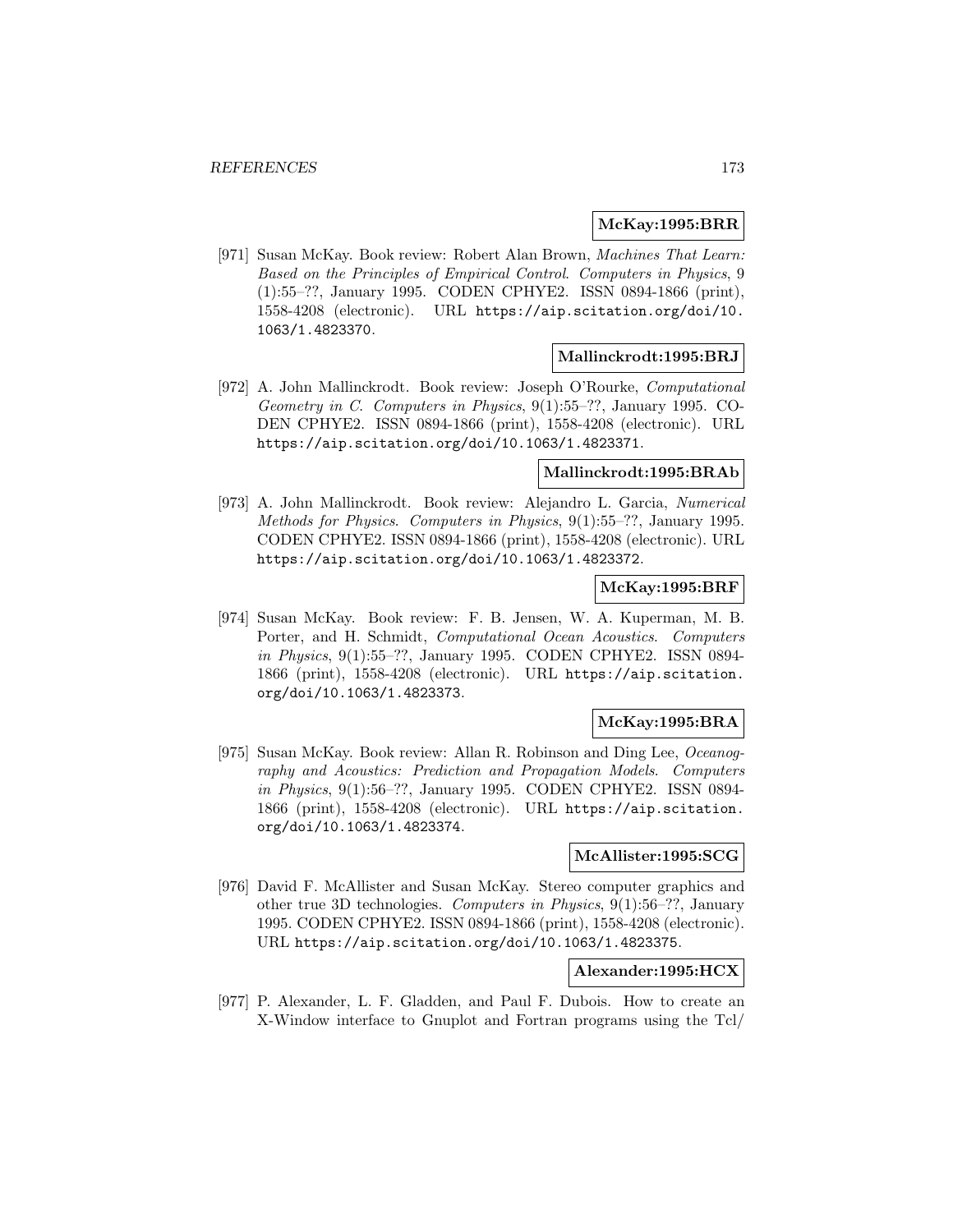Tk toolkit. Computers in Physics, 9(1):57–??, January 1995. CODEN CPHYE2. ISSN 0894-1866 (print), 1558-4208 (electronic). URL https: //aip.scitation.org/doi/10.1063/1.4823376.

# **Wilkinson:1995:DPC**

[978] Ladye K. Wilkinson, Joseph Barnes, Margaret H. Gjertsen, John S. Risley, and Margaret H. Gjertsen. 1995 directory of physics courseware. Computers in Physics, 9(1):65–??, January 1995. CODEN CPHYE2. ISSN 0894-1866 (print), 1558-4208 (electronic). URL https://aip. scitation.org/doi/10.1063/1.4823377.

## **Anonymous:1995:LLRa**

[979] Anonymous. Listings of the latest releases. Computers in Physics, 9(1): 81–??, January 1995. CODEN CPHYE2. ISSN 0894-1866 (print), 1558- 4208 (electronic). URL https://aip.scitation.org/doi/10.1063/1. 4823380.

#### **Haider:1995:PMC**

[980] Niaz Haider, Souheil A. Khaddaj, Mark R. Wilby, and Dimitri D. Vvedensky. Parallel Monte Carlo simulations of epitaxial growth. Computers in Physics, 9(1):85–??, January 1995. CODEN CPHYE2. ISSN 0894- 1866 (print), 1558-4208 (electronic). URL https://aip.scitation. org/doi/10.1063/1.168538.

# **Phillies:1995:WAI**

[981] George D. J. Phillies and Jonathan Stott. Wavelet analysis of Ising model spin dynamics. Computers in Physics, 9(1):97-??, January 1995. CODEN CPHYE2. ISSN 0894-1866 (print), 1558-4208 (electronic). URL https://aip.scitation.org/doi/10.1063/1.168539.

## **Yeh:1995:PDT**

[982] Mei-Ling Yeh, Jeongnim Kim, and Furrukh S. Khan. Parallel decomposition of the tight-binding fictitious Lagrangian algorithm for molecular dynamics simulations of semiconductors. Computers in Physics, 9(1): 108–??, January 1995. CODEN CPHYE2. ISSN 0894-1866 (print), 1558- 4208 (electronic). URL https://aip.scitation.org/doi/10.1063/1. 168535.

# **Holmes:1995:VWN**

[983] Lewis M. Holmes. Visualize this: We have a new column! Computers in Physics, 9(2):125–??, March 1995. CODEN CPHYE2. ISSN 0894- 1866 (print), 1558-4208 (electronic). URL https://aip.scitation. org/doi/10.1063/1.4823381.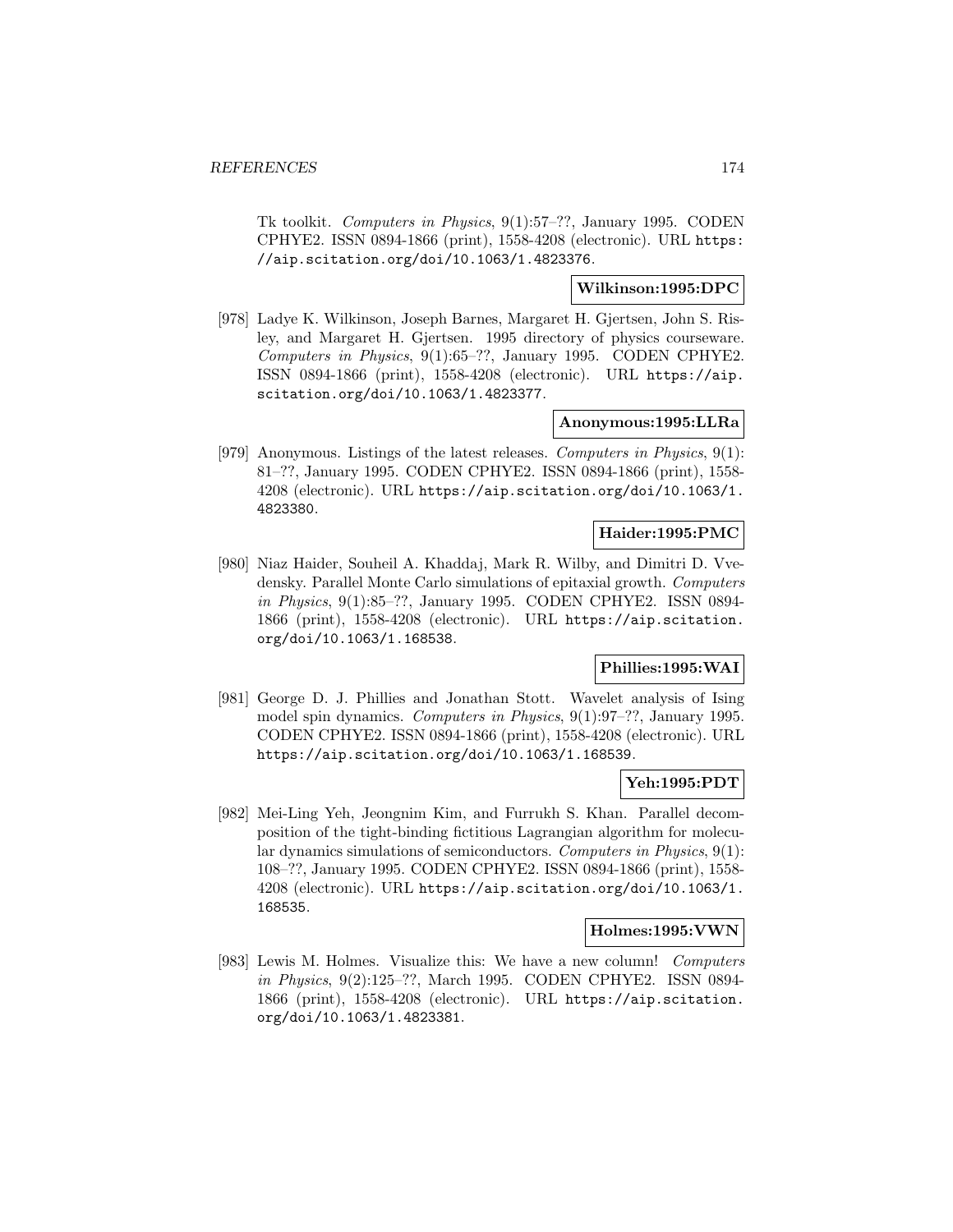#### **Sinervo:1995:RIS**

[984] Pekka K. Sinervo. Remember that the Internet is a science resource! Computers in Physics, 9(2):127–??, March 1995. CODEN CPHYE2. ISSN 0894-1866 (print), 1558-4208 (electronic). URL https://aip. scitation.org/doi/10.1063/1.4823382.

# **Lewin:1995:MCE**

[985] David I. Lewin. Mathematician compiles enviable record in industrial R&D. Computers in Physics, 9(2):128–??, March 1995. CODEN CPHYE2. ISSN 0894-1866 (print), 1558-4208 (electronic). URL https: //aip.scitation.org/doi/10.1063/1.4823383.

#### **Holmes:1995:TLA**

[986] Lewis M. Holmes. Teachers learn about computers in physics education. Computers in Physics, 9(2):131–??, March 1995. CODEN CPHYE2. ISSN 0894-1866 (print), 1558-4208 (electronic). URL https://aip. scitation.org/doi/10.1063/1.4823384.

#### **Shearin:1995:EPT**

[987] Rhonda Shearin. Educational programs take advantage of computing techniques. Computers in Physics, 9(2):133–??, March 1995. CODEN CPHYE2. ISSN 0894-1866 (print), 1558-4208 (electronic). URL https: //aip.scitation.org/doi/10.1063/1.4823385.

# **Ricart:1995:WN**

[988] Glenn Ricart. What's in a name? Computers in Physics, 9(2):135–??, March 1995. CODEN CPHYE2. ISSN 0894-1866 (print), 1558-4208 (electronic). URL https://aip.scitation.org/doi/10.1063/1.4823386.

## **Alexis:1995:MPI**

[989] Dominique Alexis. More product information by Telnet and the World Wide Web. Computers in Physics, 9(2):138–??, March 1995. CODEN CPHYE2. ISSN 0894-1866 (print), 1558-4208 (electronic). URL https: //aip.scitation.org/doi/10.1063/1.4823387.

#### **Jones:1995:CRBb**

[990] Eric D. Jones, Bryan L. Preppernau, and James R. Matey. Catching the right bus V: a beginners' guide to programming the IEEE-488 bus. Computers in Physics, 9(2):140–??, March 1995. CODEN CPHYE2. ISSN 0894-1866 (print), 1558-4208 (electronic). URL https://aip. scitation.org/doi/10.1063/1.4823388.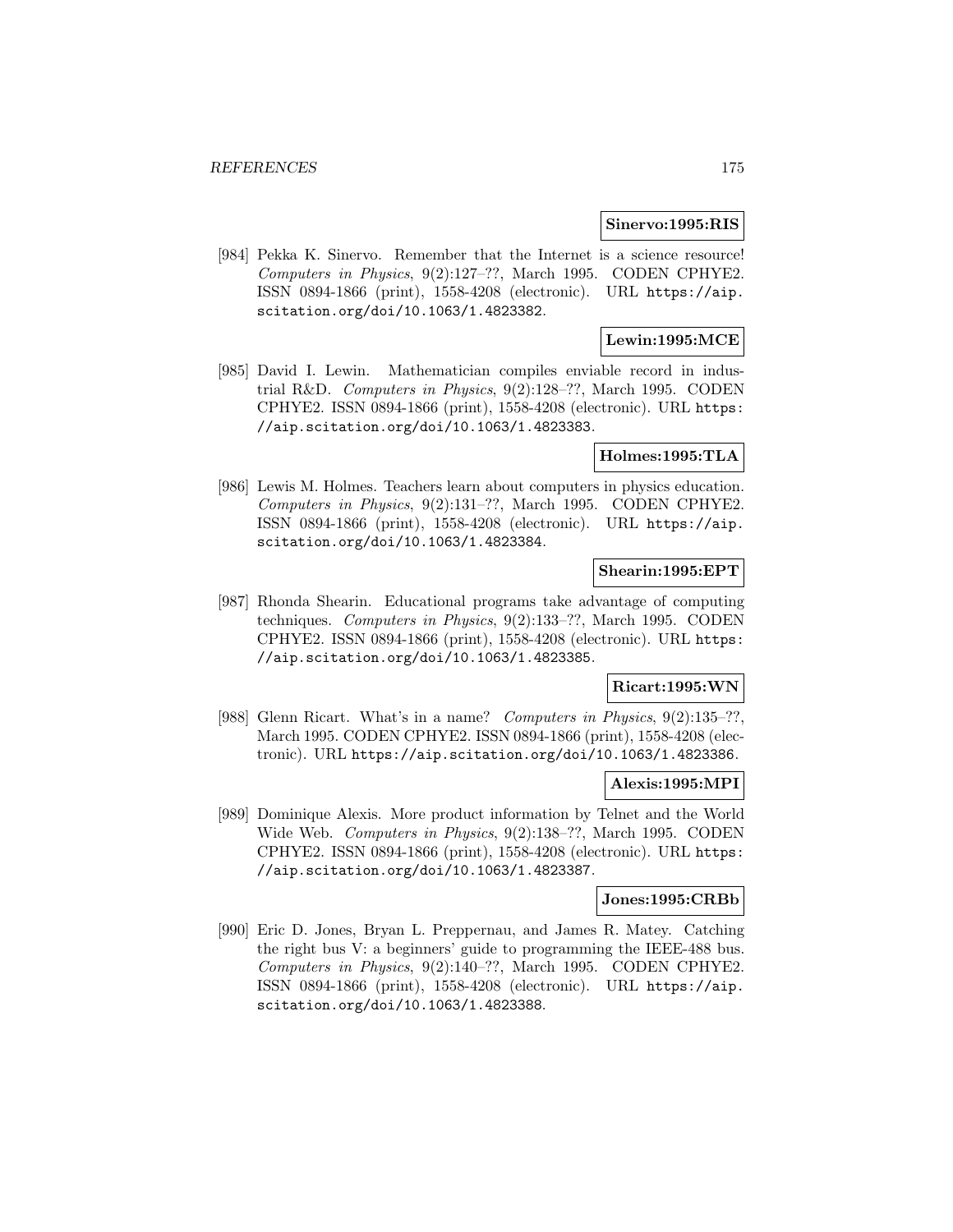#### **Hindmarsh:1995:ASOb**

[991] Alan C. Hindmarsh and Linda R. Petzold. Algorithms and software for ordinary differential equations and differential-algebraic equations, Part II: Higher-order methods and software packages. Computers in Physics, 9(2):148–??, March 1995. CODEN CPHYE2. ISSN 0894- 1866 (print), 1558-4208 (electronic). URL https://aip.scitation. org/doi/10.1063/1.168540.

## **Winograd:1995:HUC**

[992] Joseph M. Winograd, James H. McClellan, and Denis Donnelly. How to use a computer-algebra system for reconstruction of functions from parallel-line projections. Computers in Physics, 9(2):156–??, March 1995. CODEN CPHYE2. ISSN 0894-1866 (print), 1558-4208 (electronic). URL https://aip.scitation.org/doi/10.1063/1.4823389.

#### **Grinstein:1995:SMS**

[993] G. Grinstein and C. Jayaprakash. Simple models of self-organized criticality. Computers in Physics, 9(2):164–??, March 1995. CODEN CPHYE2. ISSN 0894-1866 (print), 1558-4208 (electronic). URL https: //aip.scitation.org/doi/10.1063/1.168541.

## **Stanley:1995:BRA**

[994] H. Eugene Stanley, A. John Mallinckrodt, and Susan McKay. Book review: Alexander Yu. Grosberg and Alexei R. Khokhlov, Statistical Physics of Macromolecules. Computers in Physics, 9(2):171–??, March 1995. CODEN CPHYE2. ISSN 0894-1866 (print), 1558-4208 (electronic). URL https://aip.scitation.org/doi/10.1063/1.4823390.

#### **MacKay:1995:BRB**

[995] David J. C. MacKay, A. John Mallinckrodt, and Susan McKay. Book review: Benjamin Kuipers, Qualitative Reasoning: Modeling and Simulation with Incomplete Knowledge. Computers in Physics, 9(2):172–??, March 1995. CODEN CPHYE2. ISSN 0894-1866 (print), 1558-4208 (electronic). URL https://aip.scitation.org/doi/10.1063/1.4823391.

#### **Brown:1995:CUP**

[996] Stewart A. Brown, Paul F. Dubois, and David H. Munro. Creating and using PDB files. Computers in Physics, 9(2):173–??, March 1995. CODEN CPHYE2. ISSN 0894-1866 (print), 1558-4208 (electronic). URL https://aip.scitation.org/doi/10.1063/1.4823392.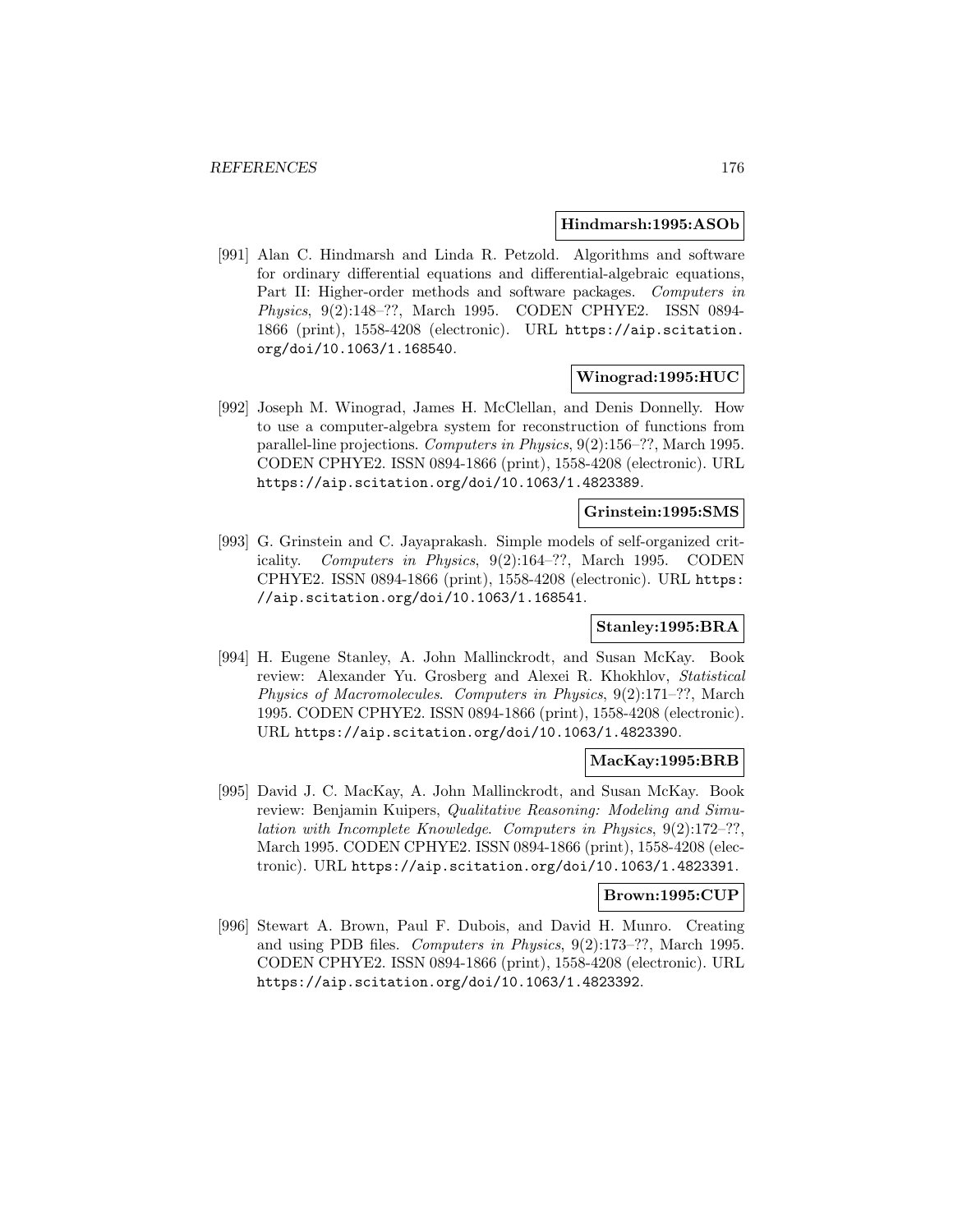## **Bryson:1995:HCW**

[997] Steve Bryson. How can we make visualization more useful to the working scientist? Computers in Physics, 9(2):178-??, March 1995. CODEN CPHYE2. ISSN 0894-1866 (print), 1558-4208 (electronic). URL https: //aip.scitation.org/doi/10.1063/1.4823393.

# **Wilkinson:1995:BGM**

[998] Ladye K. Wilkinson, John E. Gastineau, Margaret H. Gjertsen, Margaret H. Gjertsen, and John S. Risley. A buyers' guide to microcomputerbased laboratory equipment in physics education. Computers in Physics, 9(2):185–??, March 1995. CODEN CPHYE2. ISSN 0894-1866 (print), 1558-4208 (electronic). URL https://aip.scitation.org/doi/10. 1063/1.4823394.

# **Anonymous:1995:LLRb**

[999] Anonymous. Listings of the latest releases. Computers in Physics, 9(2): 201–??, March 1995. CODEN CPHYE2. ISSN 0894-1866 (print), 1558- 4208 (electronic). URL https://aip.scitation.org/doi/10.1063/1. 4823395.

# **Bunge:1995:MCM**

[1000] Hans-Peter Bunge and John R. Baumgardner. Mantle convection modeling on parallel virtual machines. Computers in Physics,  $9(2):207-?$ ? March 1995. CODEN CPHYE2. ISSN 0894-1866 (print), 1558-4208 (electronic). URL https://aip.scitation.org/doi/10.1063/1.168525.

## **Haney:1995:FUF**

[1001] S. W. Haney, J. P. Freidberg, and C. J. Solomon. A fast, user-friendly code for calculating magnetohydrodynamic equilibria. Computers in Physics, 9(2):216–??, March 1995. CODEN CPHYE2. ISSN 0894- 1866 (print), 1558-4208 (electronic). URL https://aip.scitation. org/doi/10.1063/1.168526.

#### **Phillies:1995:MZD**

[1002] George D. J. Phillies and Jonathan Stott. Mori–Zwanzig–Daubechies decomposition of Ising-model Monte Carlo dynamics. Computers in Physics, 9(2):225–??, March 1995. CODEN CPHYE2. ISSN 0894- 1866 (print), 1558-4208 (electronic). URL https://aip.scitation. org/doi/10.1063/1.168527.

# **Cole:1995:FDT**

[1003] James B. Cole, Rudolph A. Krutar, Susan K. Numrich, and Dennis B. Creamer. Finite-difference time-domain simulations of wave propaga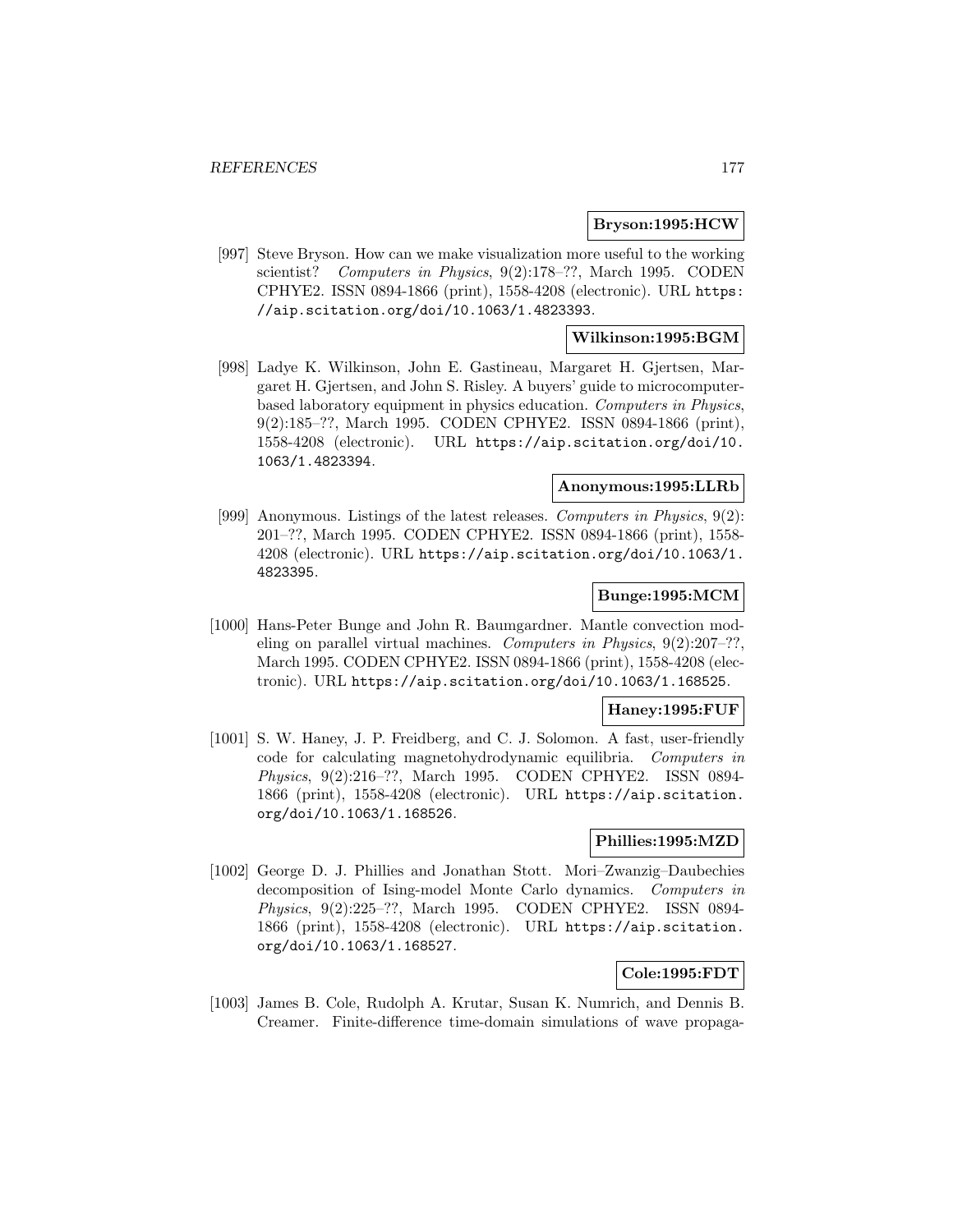tion and scattering as a research and educational tool. Computers in Physics, 9(2):235–??, March 1995. CODEN CPHYE2. ISSN 0894- 1866 (print), 1558-4208 (electronic). URL https://aip.scitation. org/doi/10.1063/1.168528.

#### **Holmes:1995:CDP**

[1004] Lewis M. Holmes. Be careful with that downloaded program! Computers in Physics, 9(3):245–??, May 1995. CODEN CPHYE2. ISSN 0894- 1866 (print), 1558-4208 (electronic). URL https://aip.scitation. org/doi/10.1063/1.4823396.

# **Creutz:1995:HCP**

[1005] Michael Creutz. How computational physics is uniting science and revolutionizing society. Computers in Physics, 9(3):247–??, May 1995. CO-DEN CPHYE2. ISSN 0894-1866 (print), 1558-4208 (electronic). URL https://aip.scitation.org/doi/10.1063/1.4823397.

# **Lewin:1995:CSA**

[1006] David I. Lewin. Computer scientist addresses grand themes. Computers in Physics, 9(3):248–??, May 1995. CODEN CPHYE2. ISSN 0894- 1866 (print), 1558-4208 (electronic). URL https://aip.scitation. org/doi/10.1063/1.4823398.

# **Carts-Powell:1995:DDS**

[1007] Yvonne Carts-Powell. Dealing with the devil: SATAN is loose on the Internet. Computers in Physics, 9(3):251–??, May 1995. CODEN CPHYE2. ISSN 0894-1866 (print), 1558-4208 (electronic). URL https: //aip.scitation.org/doi/10.1063/1.4823399.

# **Ricart:1995:PPP**

[1008] Glenn Ricart. Prevention and prudent precautions: Computing security on the Internet. Computers in Physics, 9(3):254–??, May 1995. CODEN CPHYE2. ISSN 0894-1866 (print), 1558-4208 (electronic). URL https: //aip.scitation.org/doi/10.1063/1.4823400.

#### **Alexis:1995:CWS**

[1009] Dominique Alexis. CIP's Web site now lets you search interactively. Computers in Physics, 9(3):259–??, May 1995. CODEN CPHYE2. ISSN 0894- 1866 (print), 1558-4208 (electronic). URL https://aip.scitation. org/doi/10.1063/1.4823401.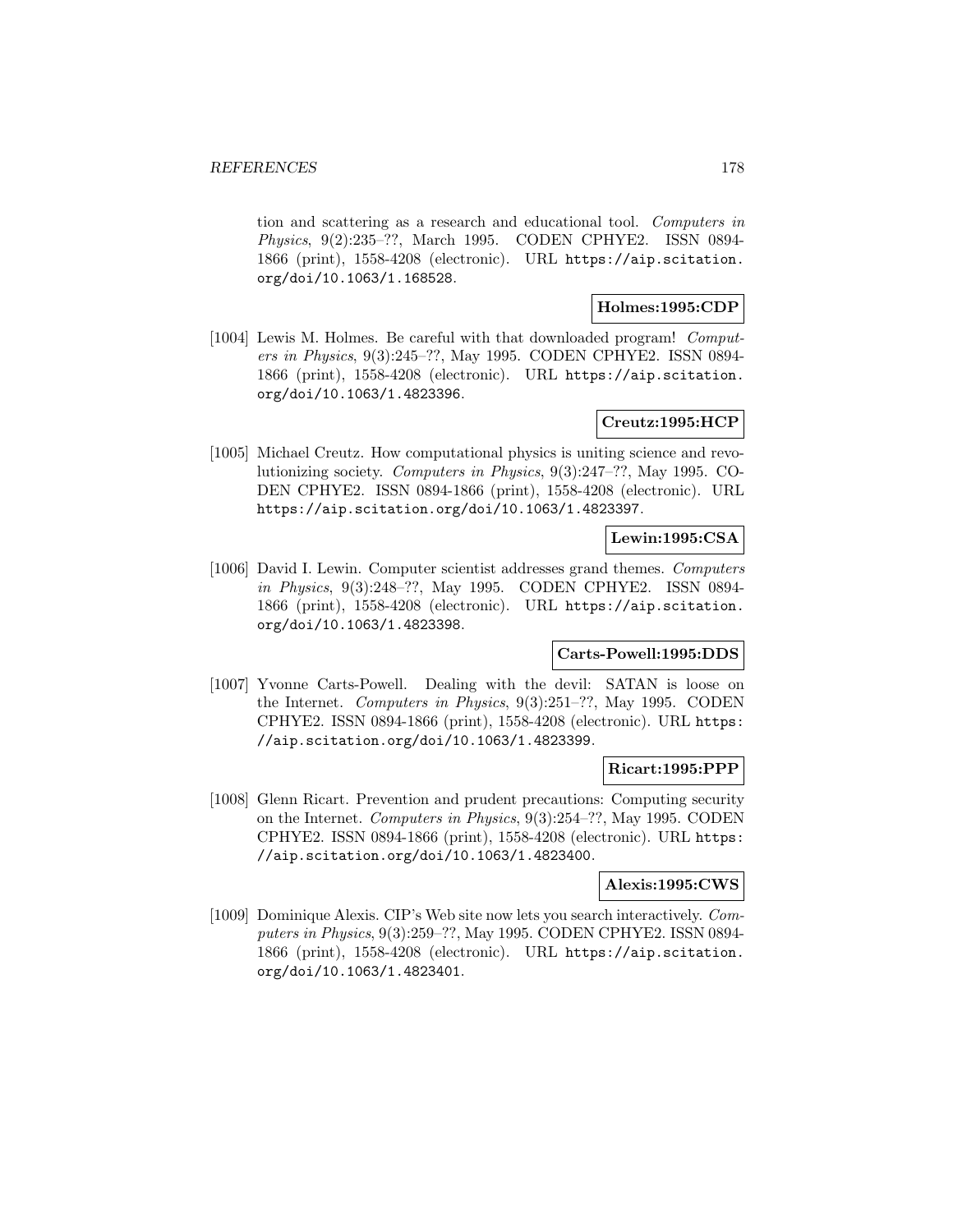#### **Anonymous:1995:IGC**

[1010] Anonymous. Internet goldmine: Computational science highlights. Computers in Physics, 9(3):260–??, May 1995. CODEN CPHYE2. ISSN 0894- 1866 (print), 1558-4208 (electronic). URL https://aip.scitation. org/doi/10.1063/1.4823402.

#### **Redman:1995:SOS**

[1011] James M. Redman, Richard R. Silbar, and James R. Matey. Selecting an operating system. Part II: Nextstep. Computers in Physics, 9(3): 261–??, May 1995. CODEN CPHYE2. ISSN 0894-1866 (print), 1558- 4208 (electronic). URL https://aip.scitation.org/doi/10.1063/1. 4823403.

# **Sidhu:1995:EIF**

[1012] Satinder S. Sidhu. Elliptic integrals and functions. Computers in Physics, 9(3):268–276, May 1995. CODEN CPHYE2. ISSN 0894-1866 (print), 1558-4208 (electronic). URL https://aip.scitation.org/doi/10. 1063/1.168529.

## **Byrne:1995:UDC**

[1013] John Byrne, Eric Kincanon, and Denis Donnelly. Undergraduates do chaotic research. Computers in Physics, 9(3):277–??, May 1995. CODEN CPHYE2. ISSN 0894-1866 (print), 1558-4208 (electronic). URL https: //aip.scitation.org/doi/10.1063/1.4823404.

# **Bell:1995:NSR**

[1014] Stephen C. Bell. A numerical solution of the relativistic Kepler problem. Computers in Physics, 9(3):281–??, May 1995. CODEN CPHYE2. ISSN 0894-1866 (print), 1558-4208 (electronic). URL https://aip. scitation.org/doi/10.1063/1.168530.

#### **Matey:1995:BRR**

[1015] James Matey, A. John Mallinckrodt, and Susan McKay. Book review: Ron Ledesma, PC Hardware Configuration Guide for DOS and Solaris. Computers in Physics, 9(3):287–??, May 1995. CODEN CPHYE2. ISSN 0894-1866 (print), 1558-4208 (electronic). URL https://aip. scitation.org/doi/10.1063/1.4823405.

## **Anonymous:1995:PC**

[1016] Anonymous. Physics Computing '95. Computers in Physics, 9(3):289–??, May 1995. CODEN CPHYE2. ISSN 0894-1866 (print), 1558-4208 (electronic). URL https://aip.scitation.org/doi/10.1063/1.4823406.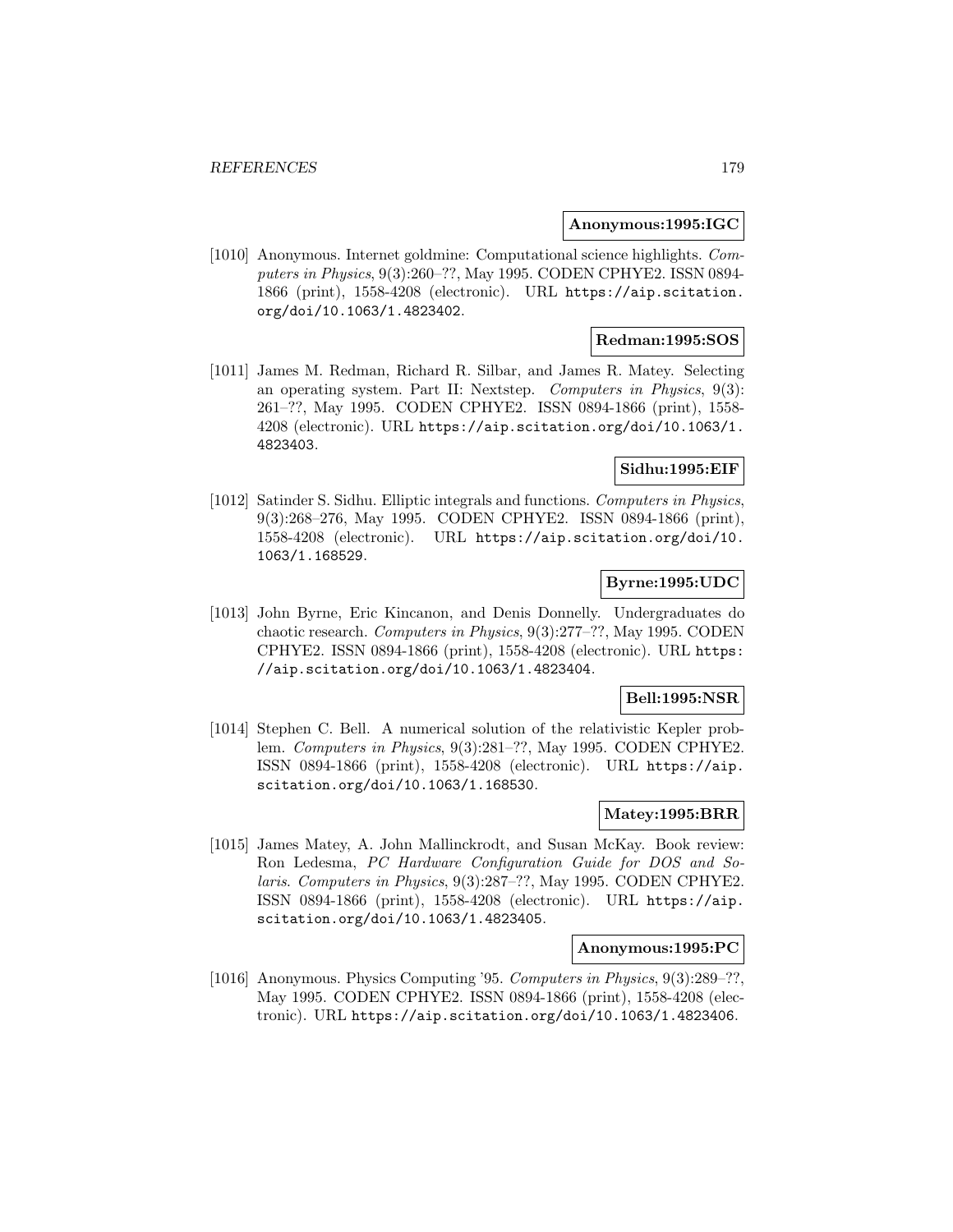#### **Boehm:1995:DMA**

[1017] Hans-J. Boehm and Paul F. Dubois. Dynamic memory allocation and garbage collection. Computers in Physics, 9(3):297–??, May 1995. CO-DEN CPHYE2. ISSN 0894-1866 (print), 1558-4208 (electronic). URL https://aip.scitation.org/doi/10.1063/1.4823407.

# **Hesselink:1995:TSO**

[1018] Lambertus Hesselink, Thierry Delmarcelle, James L. Helman, and Steve Bryson. Topology of second-order tensor fields. Computers in Physics, 9 (3):304–??, May 1995. CODEN CPHYE2. ISSN 0894-1866 (print), 1558- 4208 (electronic). URL https://aip.scitation.org/doi/10.1063/1. 4823408.

# **Gastineau:1995:QMS**

[1019] John E. Gastineau and Margaret H. Gjertsen. Quantum mechanics simulations excels as an educational tool. Computers in Physics, 9(3):312–??, May 1995. CODEN CPHYE2. ISSN 0894-1866 (print), 1558-4208 (electronic). URL https://aip.scitation.org/doi/10.1063/1.4823409.

#### **Anonymous:1995:LLRc**

[1020] Anonymous. Listings of the latest releases. Computers in Physics, 9(3): 314–??, May 1995. CODEN CPHYE2. ISSN 0894-1866 (print), 1558- 4208 (electronic). URL https://aip.scitation.org/doi/10.1063/1. 4823410.

# **deIzarra:1995:CWF**

[1021] C. de Izarra, O. Vallée, J. Picart, and N. Tran Minh. Computation of the Whittaker functions  $W_{k,\mu}(z)$  with series expansions and Padé approximants. Computers in Physics, 9(3):318–??, May 1995. CODEN CPHYE2. ISSN 0894-1866 (print), 1558-4208 (electronic). URL https: //aip.scitation.org/doi/10.1063/1.168531.

# **Boyd:1995:MPP**

[1022] John P. Boyd. Multiple precision pseudospectral computations of the radiation coefficient for weakly nonlocal solitary waves: Fifth-order Korteweg–de Vries equation. Computers in Physics, 9(3):324–??, May 1995. CODEN CPHYE2. ISSN 0894-1866 (print), 1558-4208 (electronic). URL https://aip.scitation.org/doi/10.1063/1.168557.

#### **Castellvi:1995:STC**

[1023] P. Castellví, X. Jaén, and E. Llanta. Symbolic tensor calculus using index notation. Computers in Physics, 9(3):335–??, May 1995. CODEN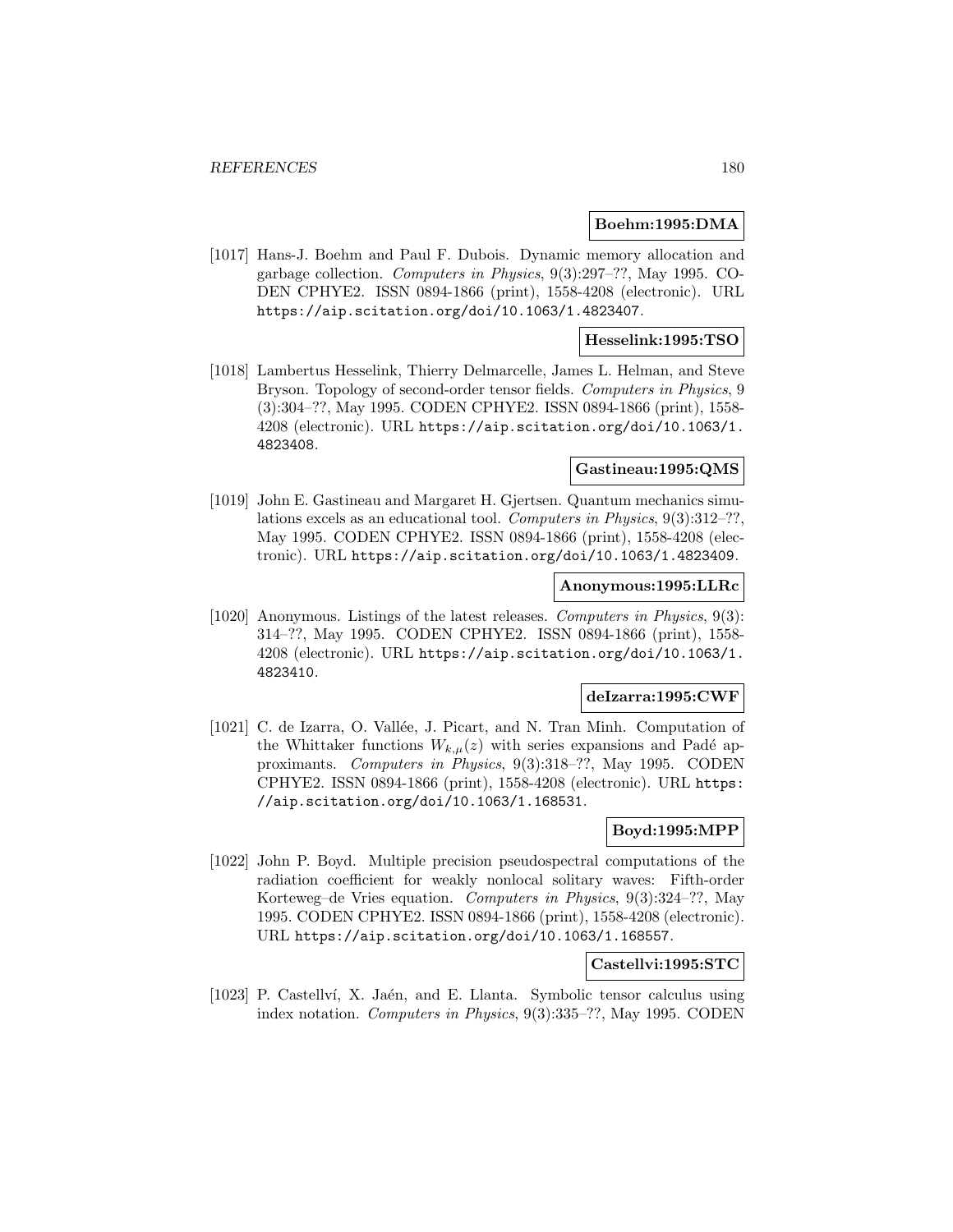CPHYE2. ISSN 0894-1866 (print), 1558-4208 (electronic). URL https: //aip.scitation.org/doi/10.1063/1.168532.

### **Penna:1995:FCS**

[1024] T. J. P. Penna. Fitting curves by simulated annealing. Computers in Physics, 9(3):341–??, May 1995. CODEN CPHYE2. ISSN 0894- 1866 (print), 1558-4208 (electronic). URL https://aip.scitation. org/doi/10.1063/1.168533.

## **Holmes:1995:WNS**

[1025] Lewis M. Holmes. What's new in scientific publishing? The Web, of course! Computers in Physics, 9(4):349–??, July 1995. CODEN CPHYE2. ISSN 0894-1866 (print), 1558-4208 (electronic). URL https: //aip.scitation.org/doi/10.1063/1.4823411.

### **Ricart:1995:SPF**

[1026] Glenn Ricart. Scholarly publishing faces cultural challenge. Computers in Physics, 9(4):351–??, July 1995. CODEN CPHYE2. ISSN 0894- 1866 (print), 1558-4208 (electronic). URL https://aip.scitation. org/doi/10.1063/1.4823412.

# **Lewin:1995:BAI**

[1027] David I. Lewin. Born-again Internet gadfly takes on computational physics. Computers in Physics, 9(4):352–??, July 1995. CODEN CPHYE2. ISSN 0894-1866 (print), 1558-4208 (electronic). URL https: //aip.scitation.org/doi/10.1063/1.4823413.

# **Chinnock:1995:SRF**

[1028] Chris Chinnock. Speech recognition is finding its way into personal computing. Computers in Physics, 9(4):355–??, July 1995. CODEN CPHYE2. ISSN 0894-1866 (print), 1558-4208 (electronic). URL https: //aip.scitation.org/doi/10.1063/1.4823414.

### **Ricart:1995:SIW**

[1029] Glenn Ricart. The scholarly information Web. Computers in Physics, 9 (4):360–??, July 1995. CODEN CPHYE2. ISSN 0894-1866 (print), 1558- 4208 (electronic). URL https://aip.scitation.org/doi/10.1063/1. 4823415.

#### **Carts-Powell:1995:SPE**

[1030] Yvonne Carts-Powell. Software products enrich Web options for scientists. Computers in Physics, 9(4):364–??, July 1995. CODEN CPHYE2.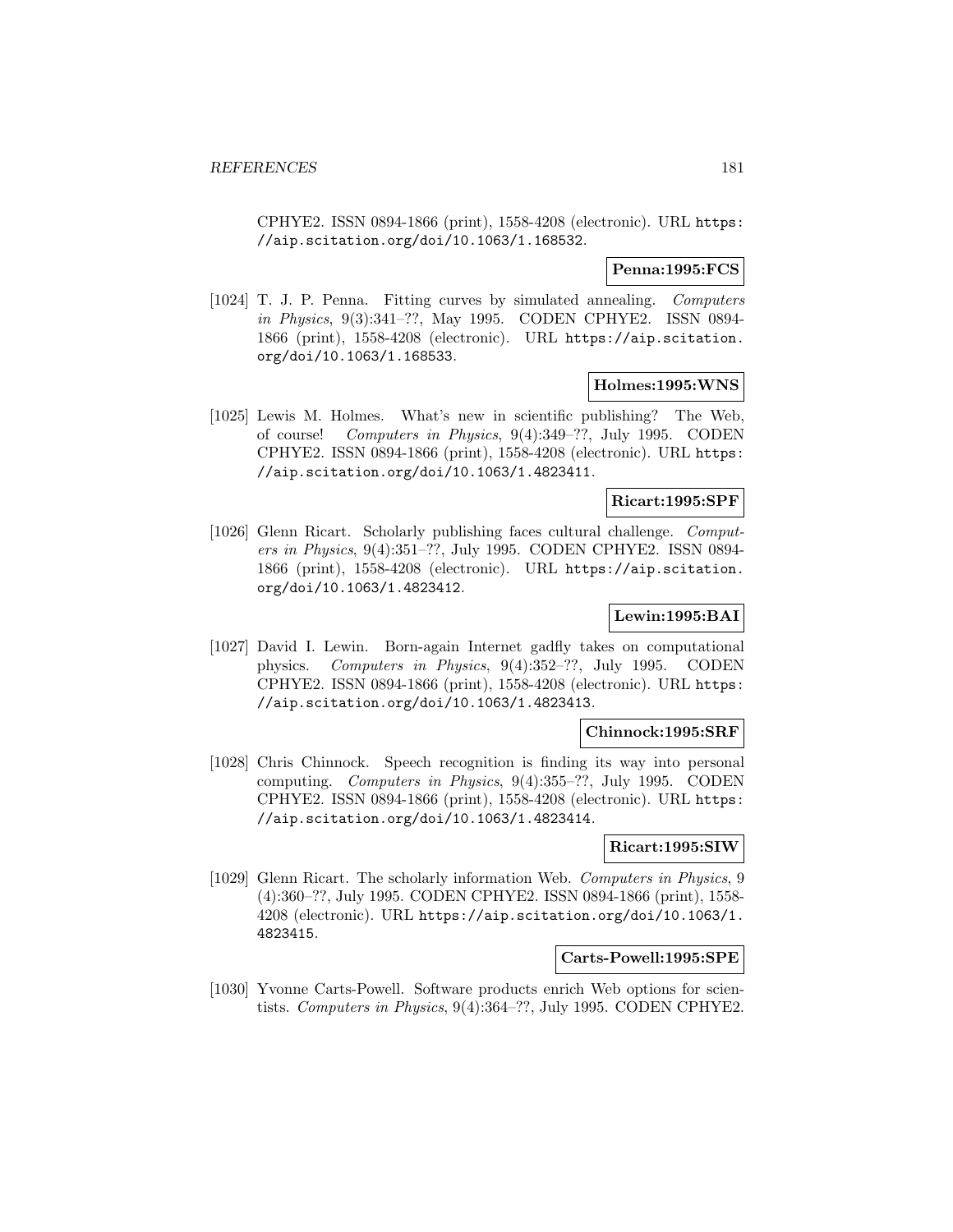ISSN 0894-1866 (print), 1558-4208 (electronic). URL https://aip. scitation.org/doi/10.1063/1.4823416.

**Judd:1995:SEF**

[1031] Peggy Judd and F. Scott Johnson. SGML enables full-text scientific publishing on the Web. Computers in Physics, 9(4):369–370, July 1995. CODEN CPHYE2. ISSN 0894-1866 (print), 1558-4208 (electronic). URL https://aip.scitation.org/doi/10.1063/1.4823417.

#### **Alexis:1995:CHP**

[1032] Dominique Alexis. CIP's home page gets facelift. Computers in Physics, 9 (4):371–??, July 1995. CODEN CPHYE2. ISSN 0894-1866 (print), 1558- 4208 (electronic). URL https://aip.scitation.org/doi/10.1063/1. 4823418.

## **Bracewell:1995:CHT**

[1033] Ronald N. Bracewell. Computing with the Hartley transform. Computers in Physics, 9(4):373–??, July 1995. CODEN CPHYE2. ISSN 0894- 1866 (print), 1558-4208 (electronic). URL https://aip.scitation. org/doi/10.1063/1.168534.

### **Ravaglia:1995:CBI**

[1034] Raymond Ravaglia, J. Acacio de Barros, Patrick Suppes, and Denis Donnelly. Computer-based instruction brings advanced-placement physics to gifted students. Computers in Physics, 9(4):380–??, July 1995. CODEN CPHYE2. ISSN 0894-1866 (print), 1558-4208 (electronic). URL https: //aip.scitation.org/doi/10.1063/1.4823419.

### **Kolan:1995:ELN**

[1035] Amy Kolan, Barry Cipra, and Bill Titus. Exploring localization in nonperiodic systems. Computers in Physics, 9(4):387–??, July 1995. CO-DEN CPHYE2. ISSN 0894-1866 (print), 1558-4208 (electronic). URL https://aip.scitation.org/doi/10.1063/1.168542.

## **Mallinckrodt:1995:BRB**

[1036] A. John Mallinckrodt and Susan McKay. Book review: Bruce Hannon and Matthias Ruth, Dynamic Modeling. Computers in Physics, 9(4): 397–??, July 1995. CODEN CPHYE2. ISSN 0894-1866 (print), 1558- 4208 (electronic). URL https://aip.scitation.org/doi/10.1063/1. 4823420.

## **Mallinckrodt:1995:BRK**

[1037] A. John Mallinckrodt. Book review: Klaus Mainzer, Thinking in Complexity: The Complex Dynamics of Matter, Mind, and Mankind. Com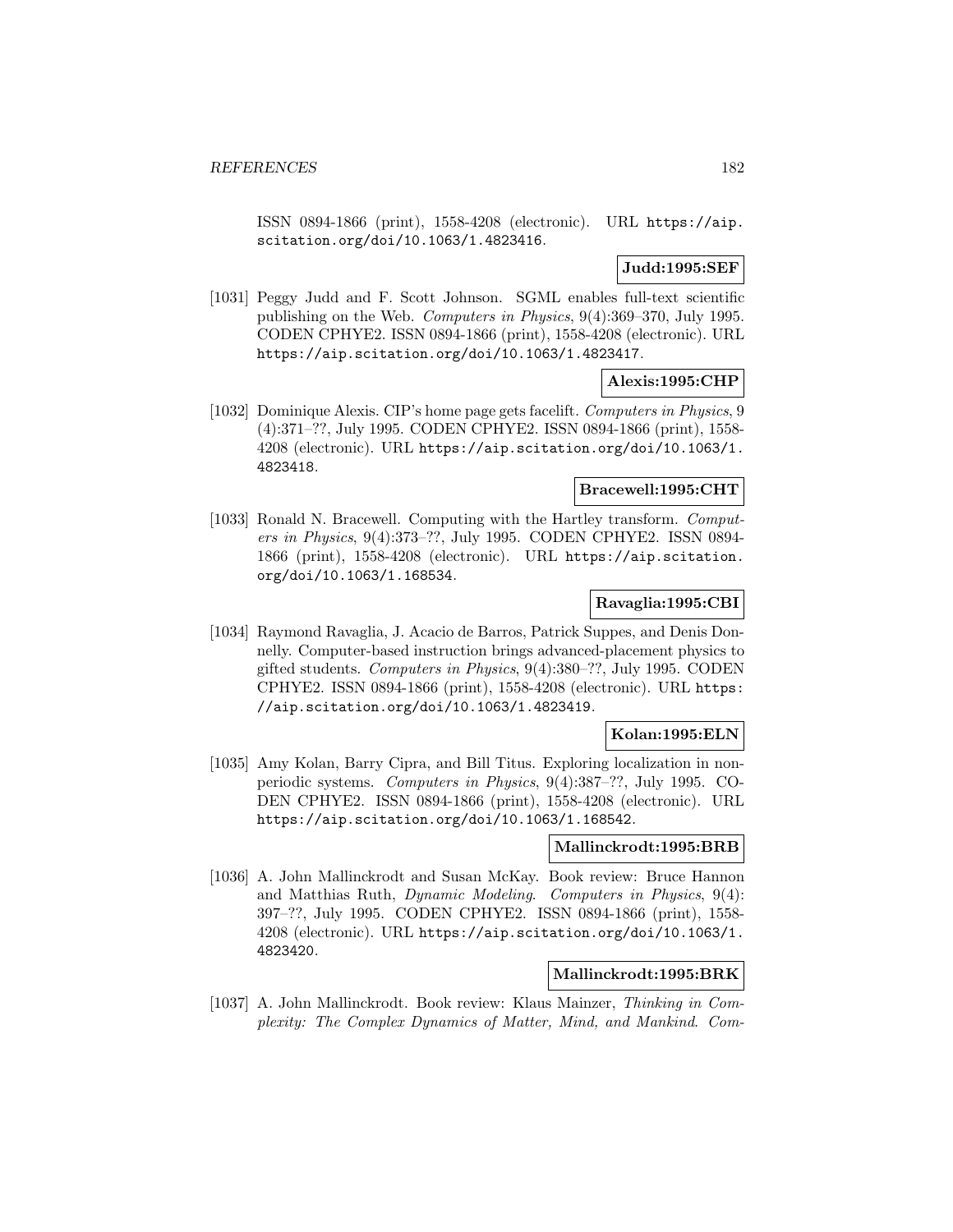puters in Physics, 9(4):398–??, July 1995. CODEN CPHYE2. ISSN 0894- 1866 (print), 1558-4208 (electronic). URL https://aip.scitation. org/doi/10.1063/1.4823421.

# **Koniges:1995:PCR**

[1038] Alice E. Koniges, Kevin R. Lind, and Paul Dubois. Parallelizing code for real applications on the T3D. Computers in Physics, 9(4):399–??, July 1995. CODEN CPHYE2. ISSN 0894-1866 (print), 1558-4208 (electronic). URL https://aip.scitation.org/doi/10.1063/1.4823422.

### **Miceli:1995:AAM**

[1039] Kristina D. Miceli and Steve Bryson. An automated approach to multidisciplinary visualization. Computers in Physics, 9(4):406–??, July 1995. CODEN CPHYE2. ISSN 0894-1866 (print), 1558-4208 (electronic). URL https://aip.scitation.org/doi/10.1063/1.4823423.

### **Blondin:1995:CAS**

[1040] John M. Blondin and Margaret H. Gjertsen. CUPS Astrophysics Simulations will fit well in upper-level courses. Computers in Physics, 9(4): 413–??, July 1995. CODEN CPHYE2. ISSN 0894-1866 (print), 1558- 4208 (electronic). URL https://aip.scitation.org/doi/10.1063/1. 4823424.

# **Anonymous:1995:LLRd**

[1041] Anonymous. Listings of the latest releases. Computers in Physics, 9(4): 416–??, July 1995. CODEN CPHYE2. ISSN 0894-1866 (print), 1558- 4208 (electronic). URL https://aip.scitation.org/doi/10.1063/1. 4823425.

# **Lyster:1995:ICT**

[1042] P. M. Lyster, P. C. Liewer, V. K. Decyk, and R. D. Ferraro. Implementation and characterization of three-dimensional particle-in-cell codes on multiple-instruction-multiple-data massively parallel supercomputers. Computers in Physics, 9(4):420–??, July 1995. CODEN CPHYE2. ISSN 0894-1866 (print), 1558-4208 (electronic). URL https://aip. scitation.org/doi/10.1063/1.168543.

#### **Zheng:1995:SSV**

[1043] Yibin Zheng and Peter C. Doerschuk. Symbolic symmetry verification for harmonic functions invariant under polyhedral symmetries. Computers in Physics, 9(4):433–??, July 1995. CODEN CPHYE2. ISSN 0894- 1866 (print), 1558-4208 (electronic). URL https://aip.scitation. org/doi/10.1063/1.168544.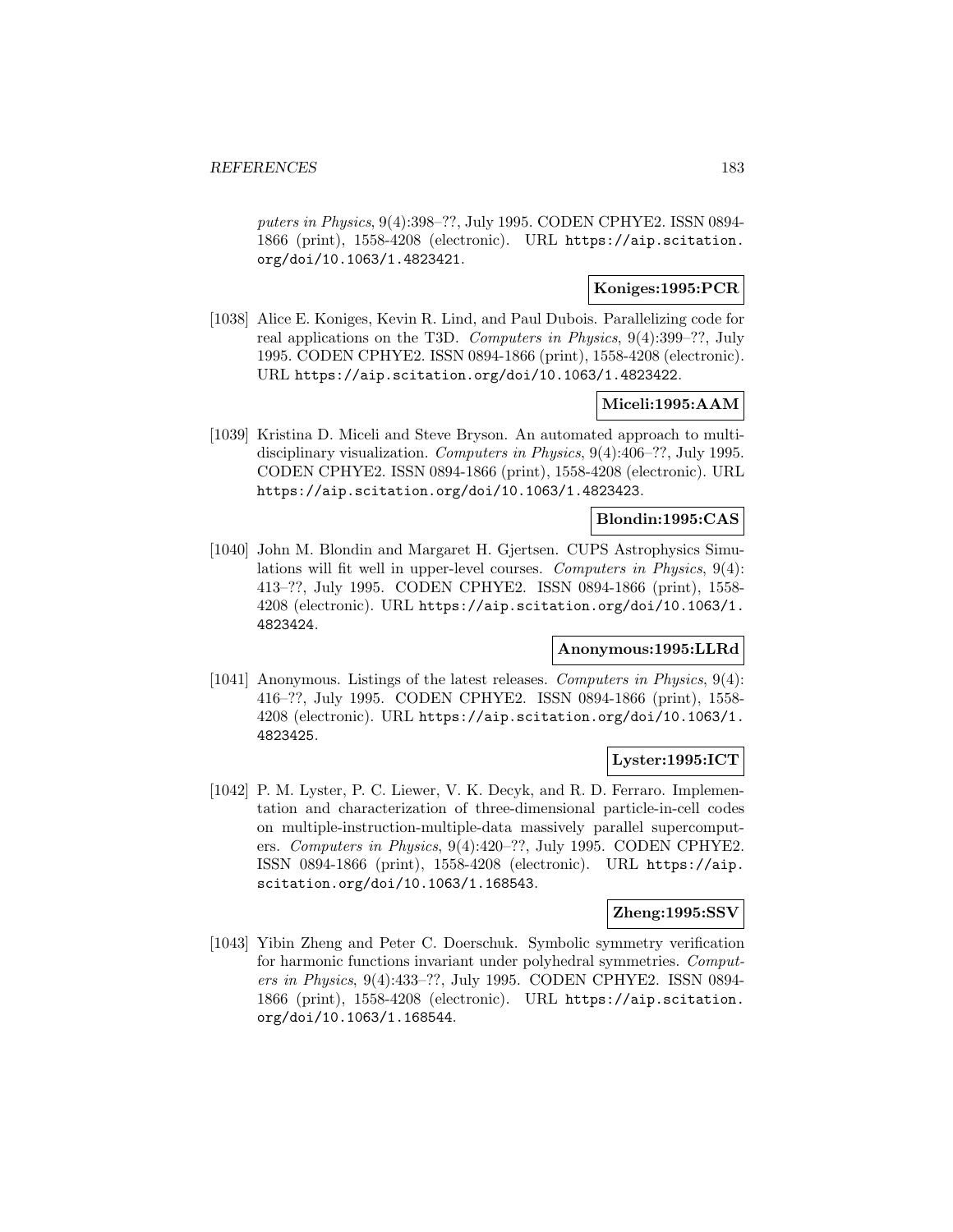## **Petridis:1995:IPT**

[1044] Athanasios N. Petridis and Fred K. Wohn. Implementation of PHENIX trigger algorithms on massively parallel computers. Computers in Physics, 9(4):438–??, July 1995. CODEN CPHYE2. ISSN 0894-1866 (print), 1558-4208 (electronic). URL https://aip.scitation.org/ doi/10.1063/1.168545.

#### **Melendez:1995:SQM**

[1045] W. Melendez and C. J. Horowitz. Semiclassical quark model of the nuclear matter response. Computers in Physics, 9(4):450–??, July 1995. CODEN CPHYE2. ISSN 0894-1866 (print), 1558-4208 (electronic). URL https://aip.scitation.org/doi/10.1063/1.168546.

## **Hollerbach:1995:FDA**

[1046] Rainer Hollerbach. Fast dynamo action in spherical geometry: Numerical calculations using parallel virtual machines. Computers in Physics, 9(4): 460–??, July 1995. CODEN CPHYE2. ISSN 0894-1866 (print), 1558- 4208 (electronic). URL https://aip.scitation.org/doi/10.1063/1. 168547.

## **Holmes:1995:WMW**

[1047] Lewis M. Holmes. Weather makes waves... . Computers in Physics, 9(5):469–??, September 1995. CODEN CPHYE2. ISSN 0894-1866 (print), 1558-4208 (electronic). URL https://aip.scitation.org/ doi/10.1063/1.4823426.

#### **Preppernau:1995:KOS**

[1048] Bryan L. Preppernau. Keeping our scientific voice in the computer industry. Computers in Physics, 9(5):471–??, September 1995. CODEN CPHYE2. ISSN 0894-1866 (print), 1558-4208 (electronic). URL https: //aip.scitation.org/doi/10.1063/1.4823427.

# **Lewin:1995:POR**

[1049] David I. Lewin. Physicist oversees research for software giant. Computers in Physics, 9(5):472–??, September 1995. CODEN CPHYE2. ISSN 0894- 1866 (print), 1558-4208 (electronic). URL https://aip.scitation. org/doi/10.1063/1.4823428.

#### **Daukantas:1995:SHW**

[1050] Patricia Daukantas. SC '95 highlights Web, applications. Computers in Physics, 9(5):475–??, September 1995. CODEN CPHYE2. ISSN 0894- 1866 (print), 1558-4208 (electronic). URL https://aip.scitation. org/doi/10.1063/1.4823429.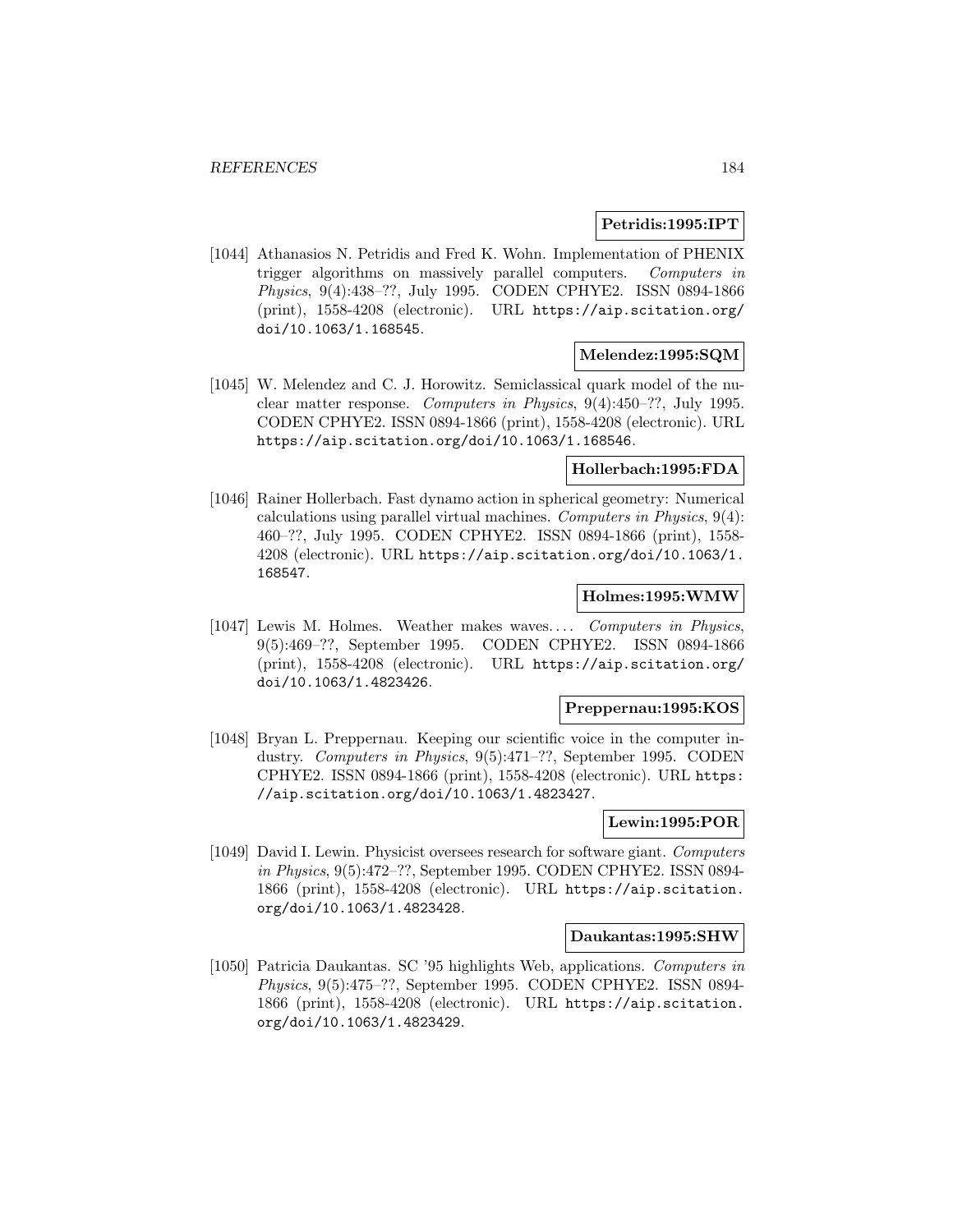#### **Williams:1995:SWC**

[1051] John Michael Williams. Should we be collecting garbage? Computers in Physics, 9(5):479–??, September 1995. CODEN CPHYE2. ISSN 0894- 1866 (print), 1558-4208 (electronic). URL https://aip.scitation. org/doi/10.1063/1.4823430.

# **Alexis:1995:MOC**

[1052] Dominique Alexis. More offered from CIP's home page. Computers in Physics, 9(5):481–??, September 1995. CODEN CPHYE2. ISSN 0894- 1866 (print), 1558-4208 (electronic). URL https://aip.scitation. org/doi/10.1063/1.4823431.

### **Anonymous:1995:MOC**

[1053] Anonymous. More offered from CIP's home page. Computers in Physics, 9(5):481–??, September 1995. CODEN CPHYE2. ISSN 0894-1866 (print), 1558-4208 (electronic). URL https://aip.scitation.org/ doi/10.1063/1.4825203.

# **Hunt:1995:DFA**

[1054] J. C. R. Hunt. Developments in forecasting the atmospheric environment. Computers in Physics, 9(5):483–??, September 1995. CODEN CPHYE2. ISSN 0894-1866 (print), 1558-4208 (electronic). URL https: //aip.scitation.org/doi/10.1063/1.4823432.

## **Kalnay:1995:NWP**

[1055] Eugenia Kalnay. Numerical weather prediction. Computers in Physics, 9(5):488–??, September 1995. CODEN CPHYE2. ISSN 0894-1866 (print), 1558-4208 (electronic). URL https://aip.scitation.org/ doi/10.1063/1.4823433.

#### **Forrest:1995:CRB**

[1056] Gary Forrest, Scott McKinney, and James R. Matey. Catching the right bus, Part VI: Some options for real-time image acquisition. Computers in Physics, 9(5):496–??, September 1995. CODEN CPHYE2. ISSN 0894- 1866 (print), 1558-4208 (electronic). URL https://aip.scitation. org/doi/10.1063/1.4823434.

#### **Vattulainen:1995:MIF**

[1057] I. Vattulainen and T. Ala-Nissila. Mission impossible: Find a random pseudorandom number generator. Computers in Physics, 9(5):500–504, September 1995. CODEN CPHYE2. ISSN 0894-1866 (print), 1558- 4208 (electronic). URL https://aip.scitation.org/doi/10.1063/1. 168548.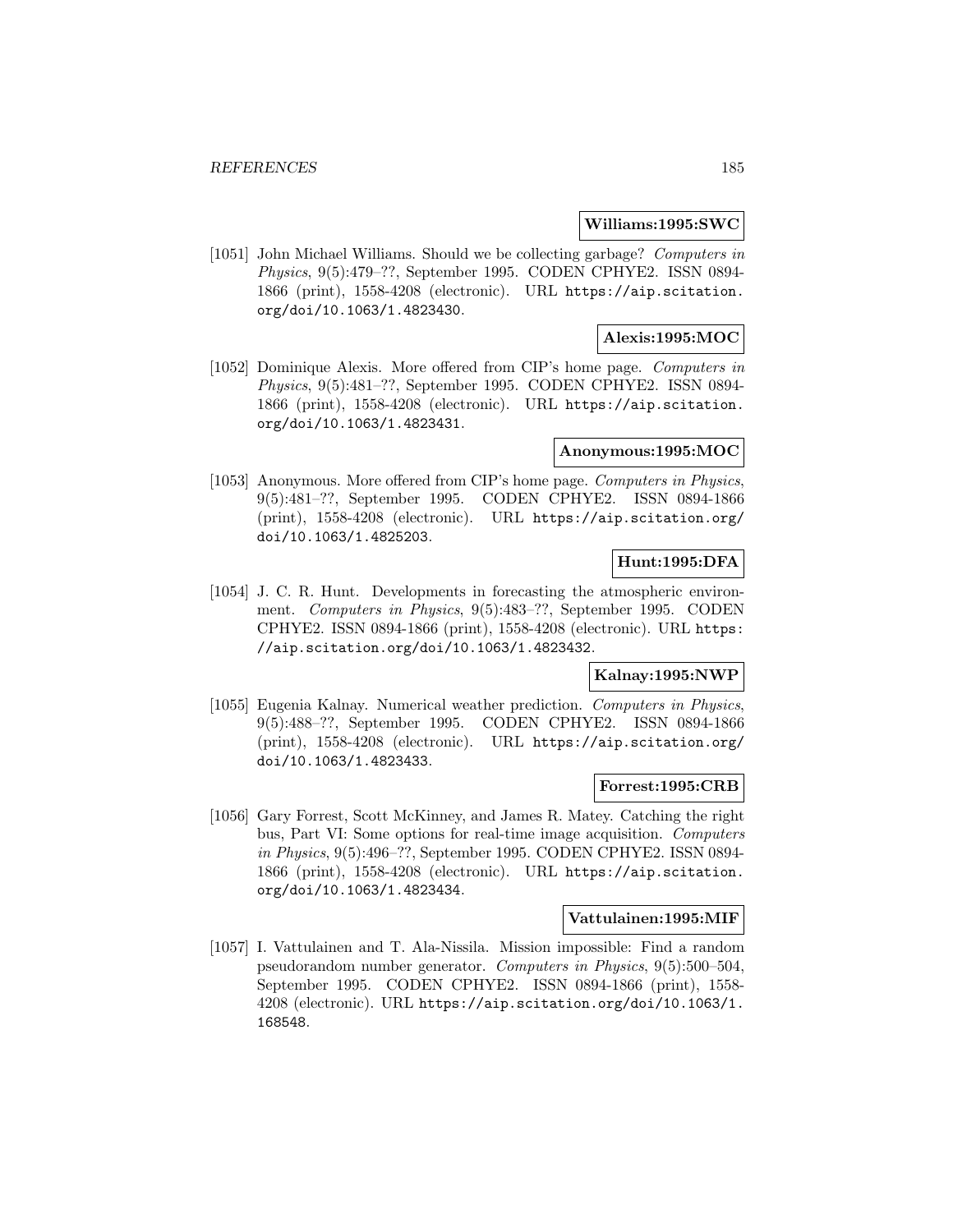#### **Caporaloni:1995:SPC**

[1058] Marina Caporaloni, Roberto Ambrosini, and Denis Donnelly. Student project checks Leonardo Da Vinci's map work. Computers in Physics, 9(5):505–??, September 1995. CODEN CPHYE2. ISSN 0894-1866 (print), 1558-4208 (electronic). URL https://aip.scitation.org/ doi/10.1063/1.4823435.

#### **Yalcinkaya:1995:CS**

[1059] Tolga Yalçinkaya and Ying-Cheng Lai. Chaotic scattering. Computers in Physics, 9(5):511–??, September 1995. CODEN CPHYE2. ISSN 0894- 1866 (print), 1558-4208 (electronic). URL https://aip.scitation. org/doi/10.1063/1.168549.

### **Stoutamire:1995:SRH**

[1060] David Stoutamire, Matthew Kennel, and Paul F. Dubois. Sather revisited: a high-performance free alternative to  $C++$ . Computers in Physics, 9(5):519–??, September 1995. CODEN CPHYE2. ISSN 0894- 1866 (print), 1558-4208 (electronic). URL https://aip.scitation. org/doi/10.1063/1.4823436.

#### **Bryson:1995:DGR**

[1061] Steve Bryson. The data glut revisited. Computers in Physics, 9(5):525– ??, September 1995. CODEN CPHYE2. ISSN 0894-1866 (print), 1558- 4208 (electronic). URL https://aip.scitation.org/doi/10.1063/1. 4823437.

## **Gastineau:1995:TRO**

[1062] John E. Gastineau and Margaret H. Gjertsen. Three ray-optics programs support varied instructional uses. Computers in Physics, 9(5):531-??, September 1995. CODEN CPHYE2. ISSN 0894-1866 (print), 1558- 4208 (electronic). URL https://aip.scitation.org/doi/10.1063/1. 4823438.

# **Anonymous:1995:LLRe**

[1063] Anonymous. Listings of the latest releases. Computers in Physics, 9(5): 535–??, September 1995. CODEN CPHYE2. ISSN 0894-1866 (print), 1558-4208 (electronic). URL https://aip.scitation.org/doi/10. 1063/1.4823439.

#### **Moriarty:1995:OOM**

[1064] K. J. M. Moriarty, C. Margio, and T. Trappenberg. Object-oriented Monte Carlo simulations. Computers in Physics, 9(5):540–??, September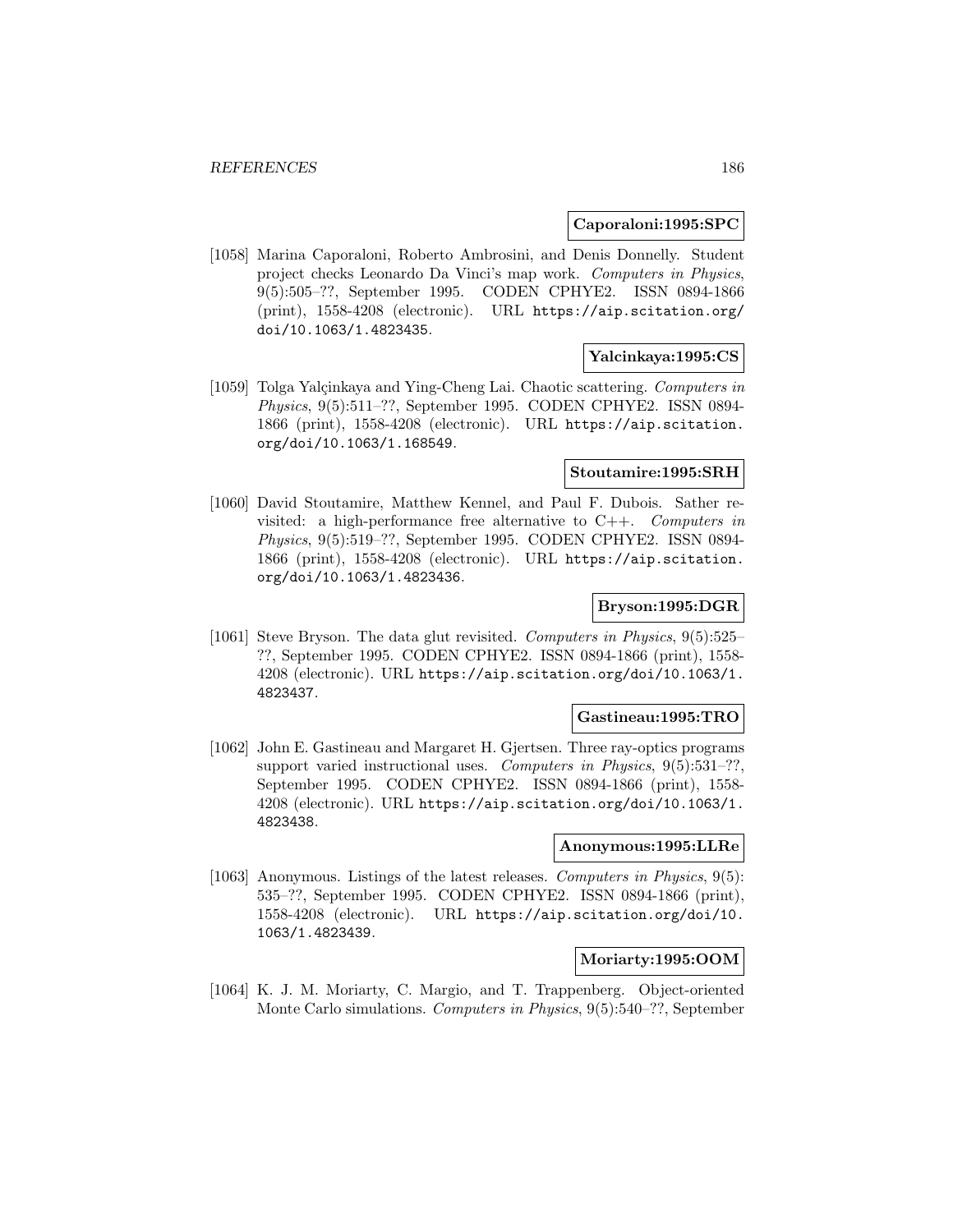1995. CODEN CPHYE2. ISSN 0894-1866 (print), 1558-4208 (electronic). URL https://aip.scitation.org/doi/10.1063/1.168550.

### **Macdonald:1995:SID**

[1065] J. Ross Macdonald. Solution of an "impossible" diffusion–inversion problem. Computers in Physics, 9(5):546–??, September 1995. CODEN CPHYE2. ISSN 0894-1866 (print), 1558-4208 (electronic). URL https: //aip.scitation.org/doi/10.1063/1.168551.

# **Rouhi:1995:SIN**

[1066] Ali Rouhi and Jon Wright. Spectral implementation of a new operator splitting method for solving partial differential equations. Computers in Physics, 9(5):554–??, September 1995. CODEN CPHYE2. ISSN 0894- 1866 (print), 1558-4208 (electronic). URL https://aip.scitation. org/doi/10.1063/1.168552.

## **Holmes:1995:SCW**

[1067] Lewis M. Holmes. Software contestants win cash prizes. Computers in Physics, 9(6):569–??, November 1995. CODEN CPHYE2. ISSN 0894- 1866 (print), 1558-4208 (electronic). URL https://aip.scitation. org/doi/10.1063/1.4823440.

# **Sipson:1995:CBN**

[1068] Roger Sipson and Ronald Thornton. Computers bring new opportunity to science education. Computers in Physics, 9(6):571–??, November 1995. CODEN CPHYE2. ISSN 0894-1866 (print), 1558-4208 (electronic). URL https://aip.scitation.org/doi/10.1063/1.4823441.

## **Lewin:1995:NLE**

[1069] David I. Lewin. Nobel Laureate espouses physics, education, and breadth of knowledge. Computers in Physics, 9(6):572–??, November 1995. CO-DEN CPHYE2. ISSN 0894-1866 (print), 1558-4208 (electronic). URL https://aip.scitation.org/doi/10.1063/1.4823442.

### **Daukantas:1995:RSH**

[1070] Patricia Daukantas. 'Reversed shear' heats up plasma research. Computers in Physics, 9(6):575–??, November 1995. CODEN CPHYE2. ISSN 0894-1866 (print), 1558-4208 (electronic). URL https://aip. scitation.org/doi/10.1063/1.4823443.

# **Schoch:1995:CWH**

[1071] Peter K. Schoch. Chemistry workshop helps physics teachers. Computers in Physics, 9(6):579–??, November 1995. CODEN CPHYE2. ISSN 0894-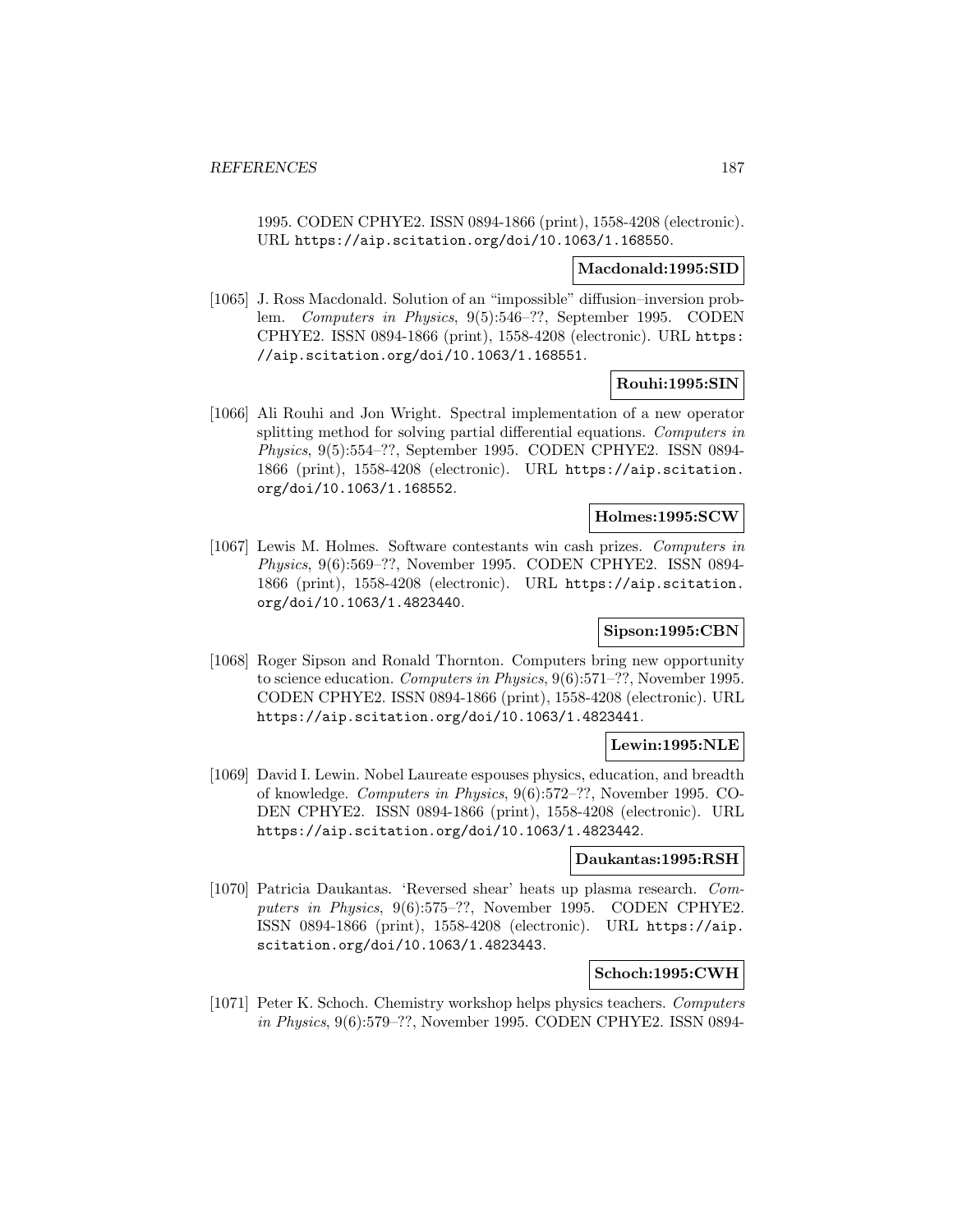1866 (print), 1558-4208 (electronic). URL https://aip.scitation. org/doi/10.1063/1.4823444.

# **Ricart:1995:UI**

[1072] Glenn Ricart. Using up the Internet. Computers in Physics, 9(6):581– ??, November 1995. CODEN CPHYE2. ISSN 0894-1866 (print), 1558- 4208 (electronic). URL https://aip.scitation.org/doi/10.1063/1. 4823445.

## **Alexis:1995:WSU**

[1073] Dominique Alexis. Web site update. Computers in Physics, 9(6):583– ??, November 1995. CODEN CPHYE2. ISSN 0894-1866 (print), 1558- 4208 (electronic). URL https://aip.scitation.org/doi/10.1063/1. 4823446.

### **Anonymous:1995:IGV**

[1074] Anonymous. Internet goldmine: Virtual trips to black holes and neutron stars. Computers in Physics, 9(6):583–??, November 1995. CODEN CPHYE2. ISSN 0894-1866 (print), 1558-4208 (electronic). URL https: //aip.scitation.org/doi/10.1063/1.4823447.

## **Scales:1995:SOS**

[1075] John A. Scales, Martin L. Smith, Karsten Ballüder, and James R. Matey. Selecting an operating system, Part III: Unix in a laboratory environment. Computers in Physics, 9(6):584–??, November 1995. CODEN CPHYE2. ISSN 0894-1866 (print), 1558-4208 (electronic). URL https: //aip.scitation.org/doi/10.1063/1.4823448.

# **Pang:1995:SFD**

[1076] Alex Pang and Chueng-Ryong Ji. Symbolic Feynman-diagram calculation. Computers in Physics, 9(6):589–??, November 1995. CODEN CPHYE2. ISSN 0894-1866 (print), 1558-4208 (electronic). URL https: //aip.scitation.org/doi/10.1063/1.168553.

#### **Donnelly:1995:CSA**

[1077] Denis Donnelly. CIP's sixth annual software contest: The winners. Computers in Physics, 9(6):594–??, November 1995. CODEN CPHYE2. ISSN 0894-1866 (print), 1558-4208 (electronic). URL https://aip. scitation.org/doi/10.1063/1.4823449.

## **Pang:1995:NMQ**

[1078] Tao Pang. A numerical method for quantum tunneling. Computers in Physics, 9(6):602–??, November 1995. CODEN CPHYE2. ISSN 0894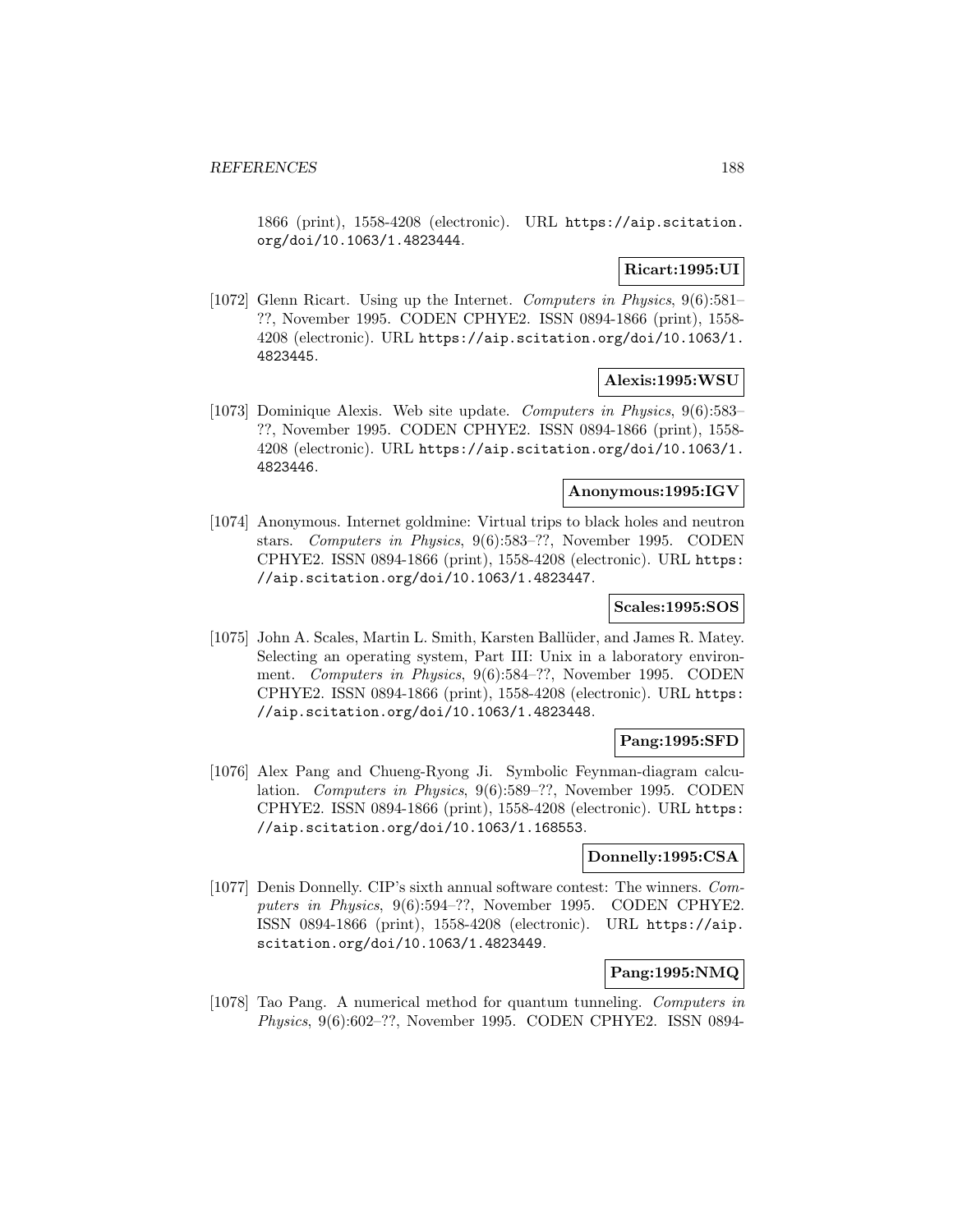1866 (print), 1558-4208 (electronic). URL https://aip.scitation. org/doi/10.1063/1.168554.

## **Novotny:1995:BRA**

[1079] Mark Novotny, Susan McKay, and Wolfgang Christian. Book review: Al Geist, Adam Beguelin, Jack Dongarra, Weicheng Jiang, Robert Manchek, and Vaidy Sunderam,  $PVM$  – Parallel Virtual Machine: a Users' Guide and Tutorial for Networked Parallel Computing. Computers in Physics, 9(6):607–??, November 1995. CODEN CPHYE2. ISSN 0894- 1866 (print), 1558-4208 (electronic). URL https://aip.scitation. org/doi/10.1063/1.4823450.

## **Munro:1995:UYI**

[1080] David H. Munro and Paul F. Dubois. Using the Yorick interpreted language. Computers in Physics, 9(6):609–??, November 1995. CODEN CPHYE2. ISSN 0894-1866 (print), 1558-4208 (electronic). URL https: //aip.scitation.org/doi/10.1063/1.4823451.

#### **Bryson:1995:EVR**

[1081] Steve Bryson. Exploratory visualization I: Real-time interaction. Computers in Physics, 9(6):616–??, November 1995. CODEN CPHYE2. ISSN 0894-1866 (print), 1558-4208 (electronic). URL https://aip. scitation.org/doi/10.1063/1.4823452.

### **Thompson:1995:MCP**

[1082] William J. Thompson. MAC clones: Power computing for frugal physicists. Computers in Physics, 9(6):622–??, November 1995. CODEN CPHYE2. ISSN 0894-1866 (print), 1558-4208 (electronic). URL https: //aip.scitation.org/doi/10.1063/1.4823453.

### **Anonymous:1995:LLRf**

[1083] Anonymous. Listings of the latest releases. Computers in Physics, 9(6): 625–??, November 1995. CODEN CPHYE2. ISSN 0894-1866 (print), 1558-4208 (electronic). URL https://aip.scitation.org/doi/10. 1063/1.4823454.

# **Holmes:1995:SNC**

[1084] Mark H. Holmes, Yuklun Au, and J. W. Stayman. Symbolic and numerical computing for chemical kinetic reaction schemes. Computers in Physics, 9(6):629–??, November 1995. CODEN CPHYE2. ISSN 0894- 1866 (print), 1558-4208 (electronic). URL https://aip.scitation. org/doi/10.1063/1.168555.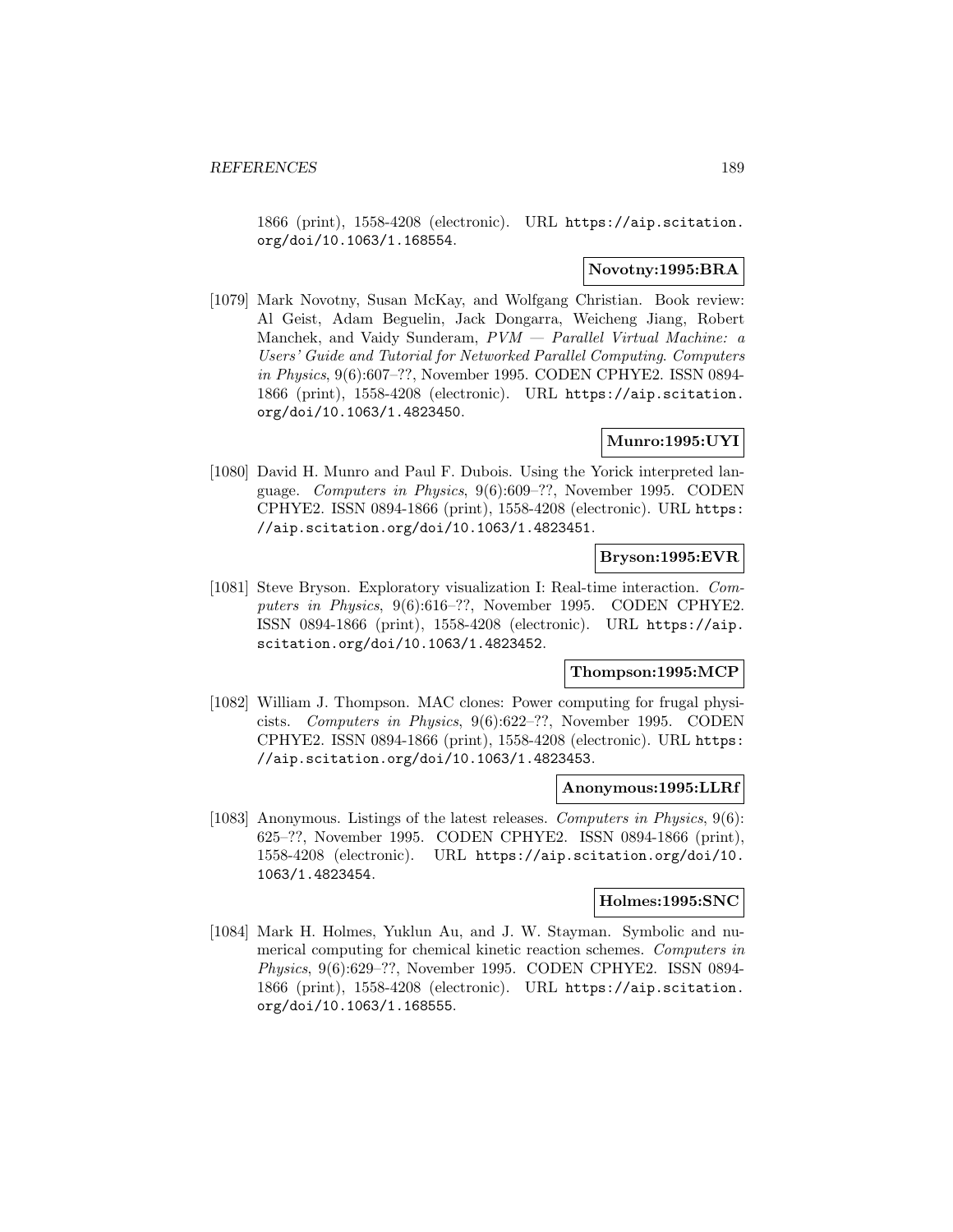### **Rowe:1995:DWM**

[1085] Alistair C. H. Rowe and Paul C. Abbott. Daubechies wavelets and Mathematica. Computers in Physics, 9(6):635–648, November 1995. CODEN CPHYE2. ISSN 0894-1866 (print), 1558-4208 (electronic). URL https: //aip.scitation.org/doi/10.1063/1.168556.

# **Zuev:1995:CCL**

[1086] V. V. Zuev, A. A. Mitsel', M. Yu. Kataev, I. V. Ptashnik, and K. M. Firsov. Computer code long path method for long path differentialabsorption predictions using  $CO<sub>2</sub>$  laser lines. Computers in Physics, 9 (6):649–??, November 1995. CODEN CPHYE2. ISSN 0894-1866 (print), 1558-4208 (electronic). URL https://aip.scitation.org/doi/10. 1063/1.168558.

# **Holmes:1996:LMW**

[1087] Lewis M. Holmes. Linux makes waves. Computers in Physics, 10(1): 3–??, January 1996. CODEN CPHYE2. ISSN 0894-1866 (print), 1558- 4208 (electronic). URL https://aip.scitation.org/doi/10.1063/1. 4822352.

### **Browne:1996:TSO**

[1088] J. C. Browne. Is traditional science obsolete as an undergraduate major? Computers in Physics, 10(1):5–??, January 1996. CODEN CPHYE2. ISSN 0894-1866 (print), 1558-4208 (electronic). URL https://aip. scitation.org/doi/10.1063/1.4822357.

## **Lewin:1996:HPH**

[1089] David I. Lewin. How a physicist helped to launch a revolution. Computers in Physics, 10(1):6–??, January 1996. CODEN CPHYE2. ISSN 0894- 1866 (print), 1558-4208 (electronic). URL https://aip.scitation. org/doi/10.1063/1.4822359.

## **Daukantas:1996:NSP**

[1090] Patricia Daukantas. NSF seeks partnerships to replace supercomputer centers. Computers in Physics, 10(1):9–??, January 1996. CODEN CPHYE2. ISSN 0894-1866 (print), 1558-4208 (electronic). URL https: //aip.scitation.org/doi/10.1063/1.4822361.

#### **Daukantas:1996:SNG**

[1091] Patricia Daukantas. Simulating the next great crash-on Earth. Computers in Physics, 10(1):10-??, January 1996. CODEN CPHYE2. ISSN 0894-1866 (print), 1558-4208 (electronic). URL https://aip. scitation.org/doi/10.1063/1.4822347.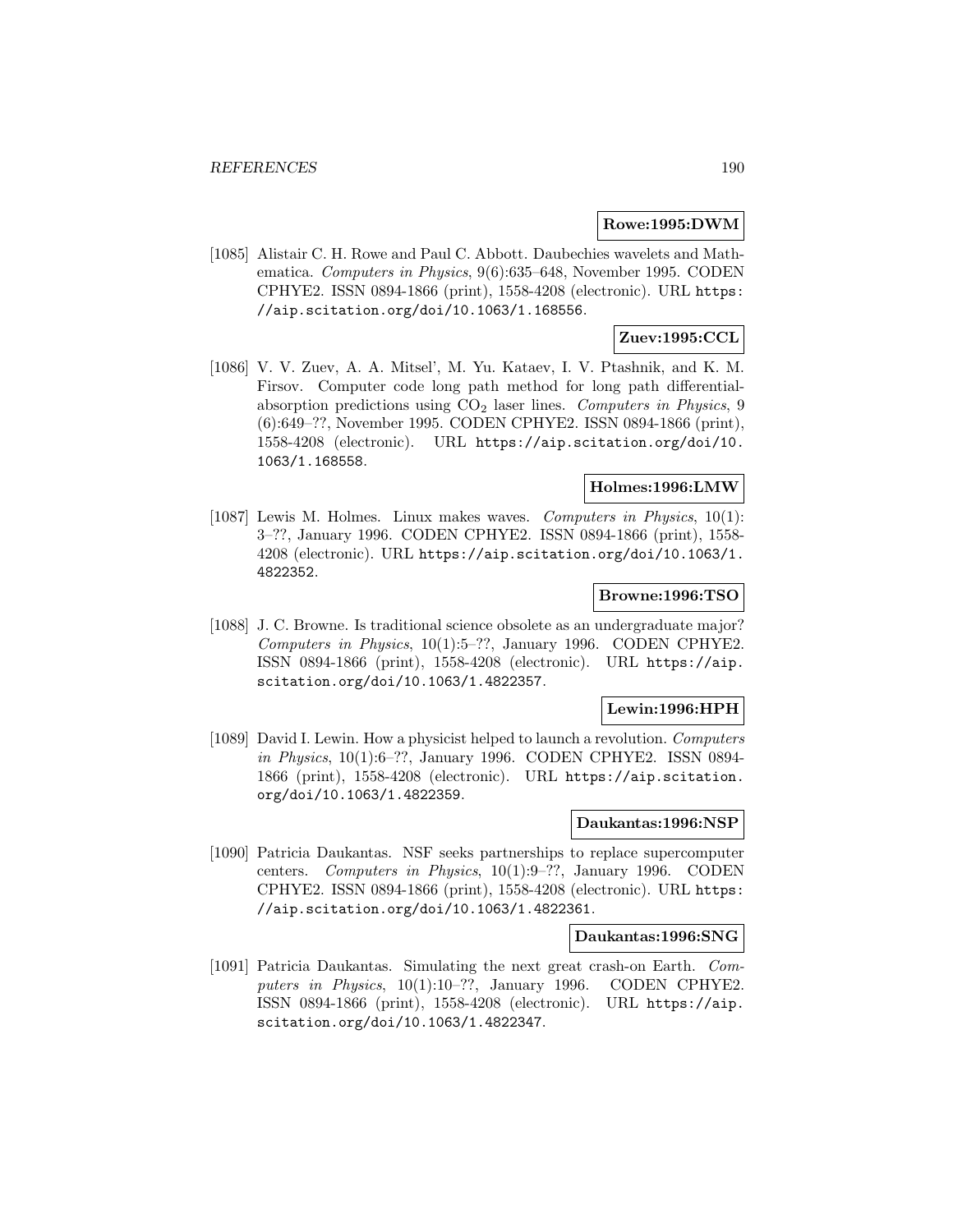### **Ricart:1996:IMC**

[1092] Glenn Ricart. The Internet moves out of its corner. Computers in Physics, 10(1):14–??, January 1996. CODEN CPHYE2. ISSN 0894- 1866 (print), 1558-4208 (electronic). URL https://aip.scitation. org/doi/10.1063/1.4822348.

## **Alexis:1996:HWY**

[1093] Dominique Alexis. Here's what you can find on our Web page. Computers in Physics, 10(1):16–??, January 1996. CODEN CPHYE2. ISSN 0894- 1866 (print), 1558-4208 (electronic). URL https://aip.scitation. org/doi/10.1063/1.4822349.

### **Anonymous:1996:WPL**

[1094] Anonymous. The WIS Plasma Laboratory. Computers in Physics, 10(1): 16–??, January 1996. CODEN CPHYE2. ISSN 0894-1866 (print), 1558- 4208 (electronic). URL https://aip.scitation.org/doi/10.1063/1. 4822350.

## **Balluder:1996:SOS**

[1095] Karsten Ballüder, John A. Scales, Claus Schroeter, Martin L. Smith, and James R. Matey. Selecting an operating system, Part IV: Linux. Computers in Physics, 10(1):17–??, January 1996. CODEN CPHYE2. ISSN 0894-1866 (print), 1558-4208 (electronic). URL https://aip. scitation.org/doi/10.1063/1.4822351.

## **Thompson:1996:RAM**

[1096] William J. Thompson. Recursive algorithms: a mixed blessing. Computers in Physics, 10(1):25-??, January 1996. CODEN CPHYE2. ISSN 0894-1866 (print), 1558-4208 (electronic). URL https://aip. scitation.org/doi/10.1063/1.168559.

### **Grayson:1996:UER**

[1097] Diane J. Grayson and Denis Donnelly. Using education research to develop waves courseware. Computers in Physics,  $10(1):30-??$ , January 1996. CODEN CPHYE2. ISSN 0894-1866 (print), 1558-4208 (electronic). URL https://aip.scitation.org/doi/10.1063/1.4822353.

#### **Regez:1996:HCI**

[1098] Nicolas Regez, Wolfgang Breymann, Stefan Weigert, Charles Kaufman, and Gerhard Müller. Hamiltonian chaos IV. Computers in Physics,  $10(1)$ : 39–??, January 1996. CODEN CPHYE2. ISSN 0894-1866 (print), 1558- 4208 (electronic). URL https://aip.scitation.org/doi/10.1063/1. 168560.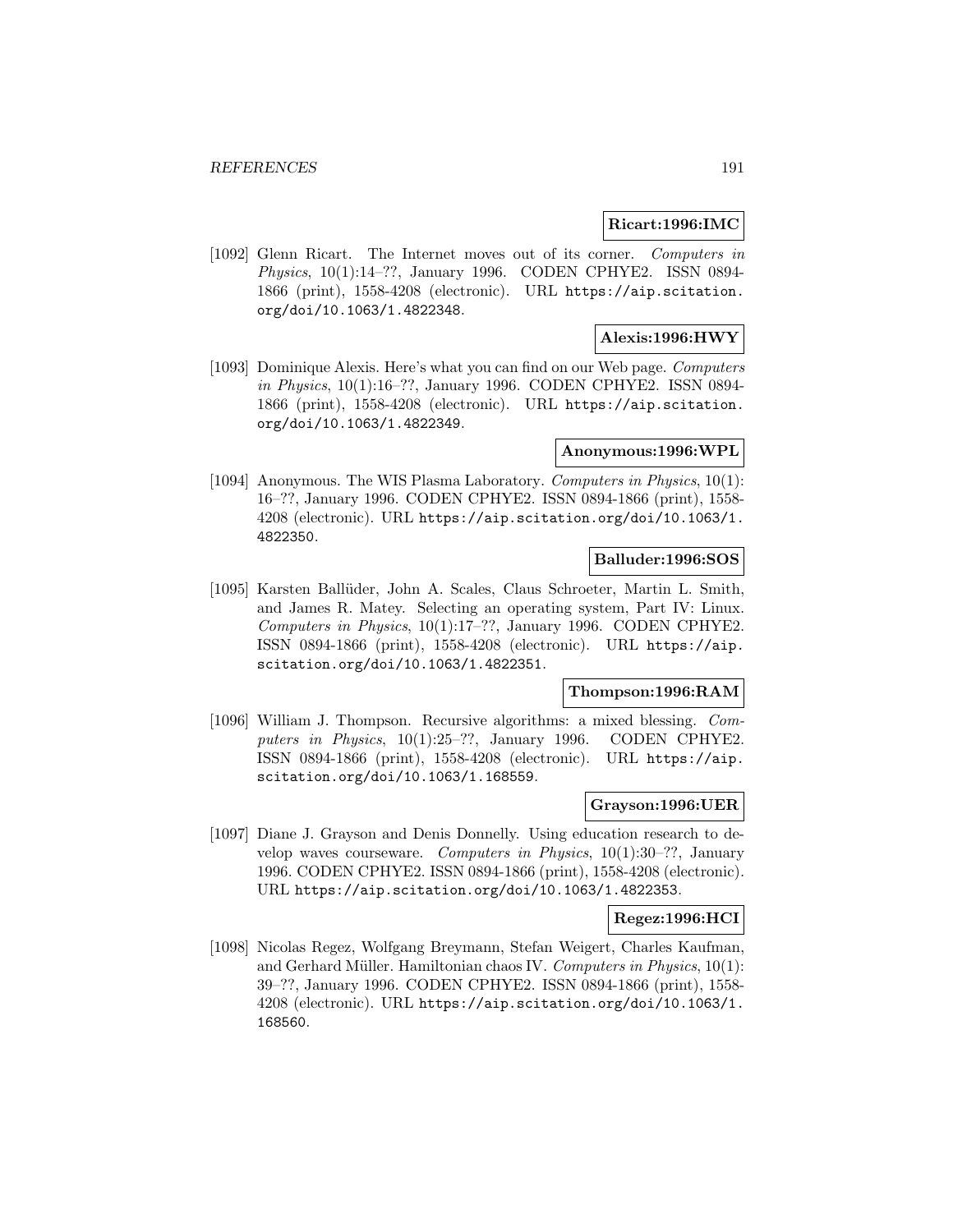#### **Davenport:1996:BRF**

[1099] Forest Davenport, Susan McKay, and Wolfgang Christian. Book review: Franz J. Vesely, Computational Physics: An Introduction. Computers in Physics, 10(1):47–??, January 1996. CODEN CPHYE2. ISSN 0894- 1866 (print), 1558-4208 (electronic). URL https://aip.scitation. org/doi/10.1063/1.4822354.

### **Enzweiler:1996:BRJ**

[1100] Raymond N. Enzweiler, Susan McKay, and Wolfgang Christian. Book reviews: J. F. James, A Student's Guide to Fourier Transforms with Applications in Physics and Engineering. Computers in Physics, 10(1): 47–??, January 1996. CODEN CPHYE2. ISSN 0894-1866 (print), 1558- 4208 (electronic). URL https://aip.scitation.org/doi/10.1063/1. 4822355.

## **Templon:1996:EPL**

[1101] Jeffrey A. Templon and Paul F. Dubois. Evaluation of PC/Linux systems for use as scientific workstations. Computers in Physics, 10(1): 49–??, January 1996. CODEN CPHYE2. ISSN 0894-1866 (print), 1558- 4208 (electronic). URL https://aip.scitation.org/doi/10.1063/1. 4822356.

# **Bryson:1996:WNV**

[1102] Steve Bryson. What's new at Visualization '95. Computers in Physics, 10(1):56–??, January 1996. CODEN CPHYE2. ISSN 0894-1866 (print), 1558-4208 (electronic). URL https://aip.scitation.org/doi/10. 1063/1.4822358.

# **Anonymous:1996:LLRa**

[1103] Anonymous. Listings of the latest releases. Computers in Physics, 10(1): 64–??, January 1996. CODEN CPHYE2. ISSN 0894-1866 (print), 1558- 4208 (electronic). URL https://aip.scitation.org/doi/10.1063/1. 4822360.

#### **Wang:1996:VAO**

[1104] Jing B. Wang, Paul C. Abbott, and Jim F. Williams. Visualizing atomic orbitals. Computers in Physics, 10(1):69–82, January 1996. CODEN CPHYE2. ISSN 0894-1866 (print), 1558-4208 (electronic). URL https: //aip.scitation.org/doi/10.1063/1.168561.

## **Fernandez:1996:FAR**

[1105] Julio F. Fernández and Juan Rivero. Fast algorithms for random numbers with exponential and normal distributions. Computers in Physics,  $10(1)$ :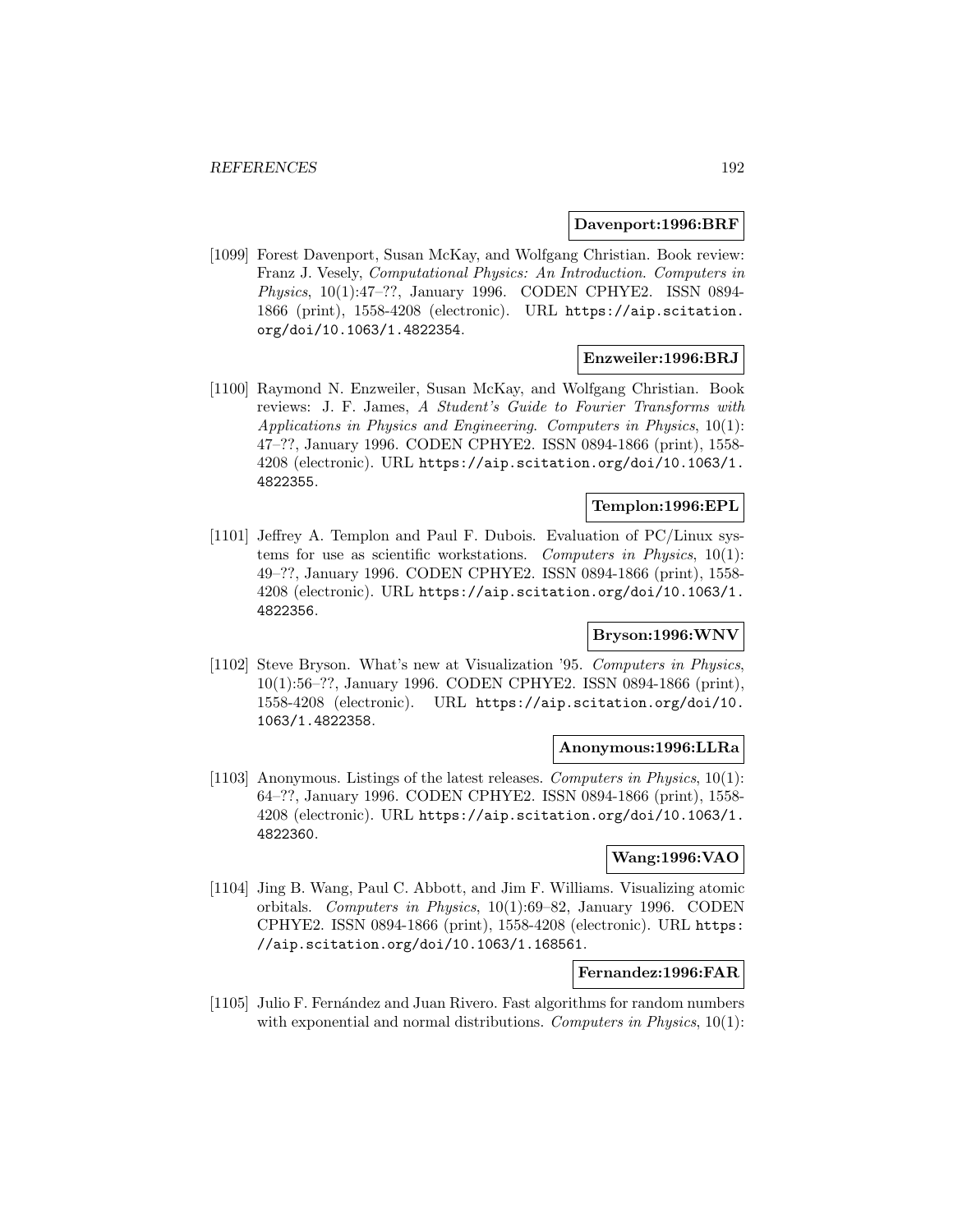83–88, January 1996. CODEN CPHYE2. ISSN 0894-1866 (print), 1558- 4208 (electronic). URL https://aip.scitation.org/doi/10.1063/1. 168562. See [1527] for a proof of the algorithm proposed here for exponential random numbers.

## **Bao:1996:USM**

[1106] Min-Qi Bao and Anthony F. Starace. Using symbolic manipulation to evaluate Feynman's path integral for an interaction of the form  $F(t) \cdot r$ . Computers in Physics, 10(1):89–??, January 1996. CODEN CPHYE2. ISSN 0894-1866 (print), 1558-4208 (electronic). URL https://aip. scitation.org/doi/10.1063/1.168563.

# **Holmes:1996:BI**

[1107] Lewis M. Holmes. Beyond InfiniteReality? Computers in Physics, 10(2): 99–??, March 1996. CODEN CPHYE2. ISSN 0894-1866 (print), 1558- 4208 (electronic). URL https://aip.scitation.org/doi/10.1063/1. 4822381.

## **Thompson:1996:ESW**

[1108] Joe F. Thompson. The experts have spoken. Who will listen? Computers in Physics, 10(2):101–??, March 1996. CODEN CPHYE2. ISSN 0894- 1866 (print), 1558-4208 (electronic). URL https://aip.scitation. org/doi/10.1063/1.4822362.

# **Lewin:1996:CG**

[1109] David I. Lewin. Computing the glueball. Computers in Physics, 10(2): 102–??, March 1996. CODEN CPHYE2. ISSN 0894-1866 (print), 1558- 4208 (electronic). URL https://aip.scitation.org/doi/10.1063/1. 4822363.

### **Daukantas:1996:TGC**

[1110] Patricia Daukantas. Teachers gambol on computers in Reno. Computers in Physics, 10(2):105–??, March 1996. CODEN CPHYE2. ISSN 0894- 1866 (print), 1558-4208 (electronic). URL https://aip.scitation. org/doi/10.1063/1.4822364.

### **Ricart:1996:PTS**

[1111] Glenn Ricart. Plug-in, tune-in, sleep-in. Computers in Physics, 10(2): 110–??, March 1996. CODEN CPHYE2. ISSN 0894-1866 (print), 1558- 4208 (electronic). URL https://aip.scitation.org/doi/10.1063/1. 4822365.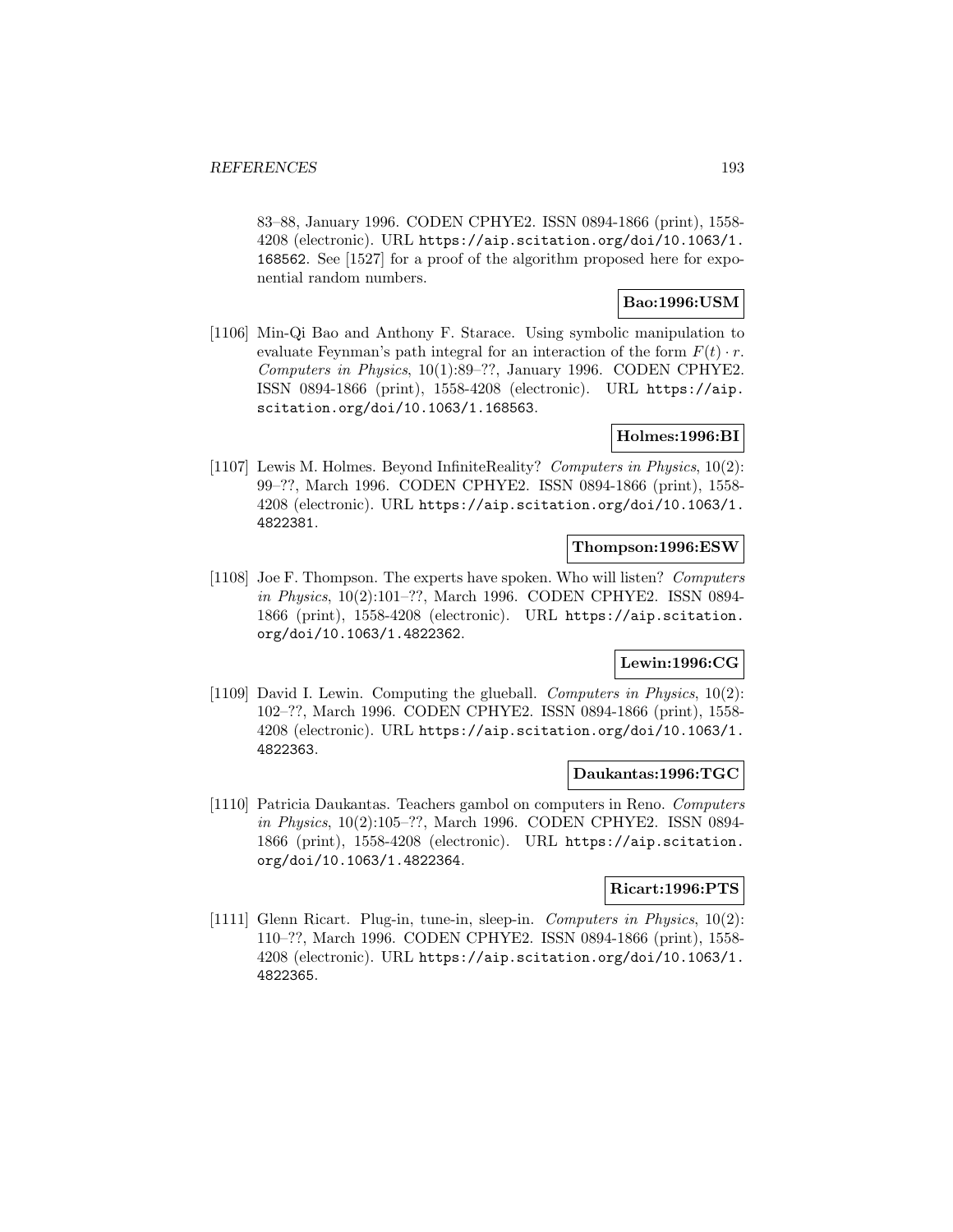#### **Anonymous:1996:IIR**

[1112] Anonymous. Introducing interactive reader service. Computers in Physics, 10(2):113–??, March 1996. CODEN CPHYE2. ISSN 0894- 1866 (print), 1558-4208 (electronic). URL https://aip.scitation. org/doi/10.1063/1.4822366.

## **Anonymous:1996:CM**

[1113] Anonymous. Chaos at Maryland. Computers in Physics, 10(2):113–??, March 1996. CODEN CPHYE2. ISSN 0894-1866 (print), 1558-4208 (electronic). URL https://aip.scitation.org/doi/10.1063/1.4822367.

# **Wagner:1996:HIC**

[1114] John S. Wagner, Michael W. Trahan, William E. Nelson, Gary C. Tisone, and Bryan L. Preppernau. How intelligent chemical recognition benefits from multivariate analysis and genetic optimization. Computers in Physics, 10(2):114–??, March 1996. CODEN CPHYE2. ISSN 0894- 1866 (print), 1558-4208 (electronic). URL https://aip.scitation. org/doi/10.1063/1.4822368.

# **Keister:1996:MQA**

[1115] Bradley D. Keister. Multidimensional quadrature algorithms. Computers in Physics, 10(2):119–??, March 1996. CODEN CPHYE2. ISSN 0894- 1866 (print), 1558-4208 (electronic). URL https://aip.scitation. org/doi/10.1063/1.168565.

### **Fischer:1996:MDI**

[1116] Susan L. Fischer, Wolfgang Christian, and Denis Donnelly. Molecular dynamics inside ion traps. Computers in Physics, 10(2):123–??, March 1996. CODEN CPHYE2. ISSN 0894-1866 (print), 1558-4208 (electronic). URL https://aip.scitation.org/doi/10.1063/1.4822369.

## **Samuels:1996:PSN**

[1117] David C. Samuels, H. G. E. Hentschel, and Alan Fine. Parallel simulations of neuron growth. Computers in Physics, 10(2):129–??, March 1996. CODEN CPHYE2. ISSN 0894-1866 (print), 1558-4208 (electronic). URL https://aip.scitation.org/doi/10.1063/1.168564.

### **Garcia:1996:BRWa**

[1118] Alejandro Garcia, Susan McKay, and Wolfgang Christian. Book review: W. S. Brainerd and C. H. Goldberg and J. C. Adams, Programmer's Guide to Fortran 90. Computers in Physics, 10(2):135–??, March 1996.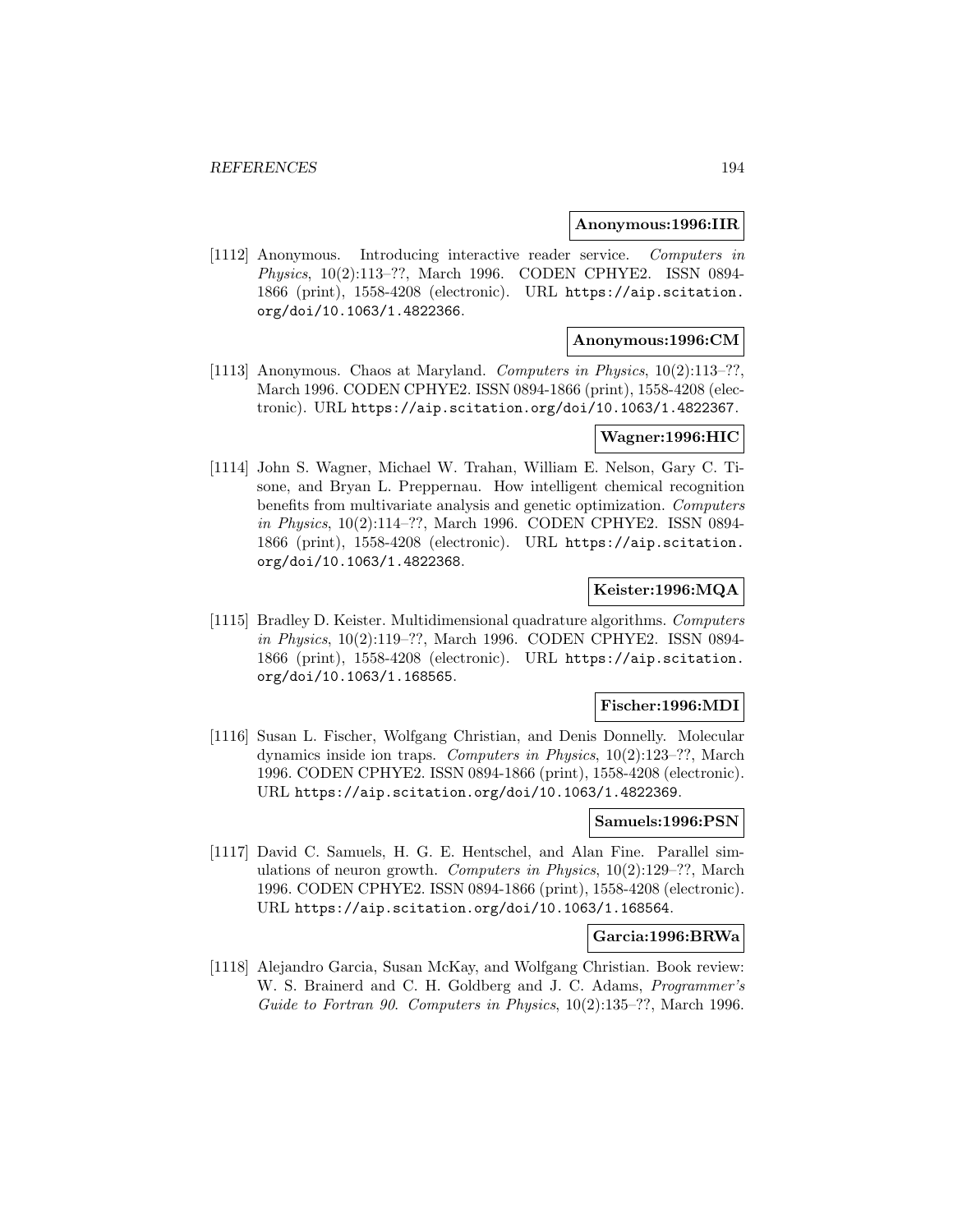CODEN CPHYE2. ISSN 0894-1866 (print), 1558-4208 (electronic). URL https://aip.scitation.org/doi/10.1063/1.4822370.

#### **Garcia:1996:BRCa**

[1119] Alejandro Garcia, Susan McKay, and Wolfgang Christian. Book review: I. Chivers and J. Sleightholme, Introducing Fortran 90. Computers in Physics, 10(2):135–??, March 1996. CODEN CPHYE2. ISSN 0894- 1866 (print), 1558-4208 (electronic). URL https://aip.scitation. org/doi/10.1063/1.4822371.

#### **Garcia:1996:BRM**

[1120] Alejandro Garcia, Susan McKay, and Wolfgang Christian. Book review: M. Metcalf and J. Reid, Fortran 90 Explained. Computers in Physics, 10(2):135–??, March 1996. CODEN CPHYE2. ISSN 0894- 1866 (print), 1558-4208 (electronic). URL https://aip.scitation. org/doi/10.1063/1.4822372.

## **Garcia:1996:BRJ**

[1121] Alejandro Garcia, Susan McKay, and Wolfgang Christian. Book review: J. Kerrigan, Migrating to Fortran 90. Computers in Physics, 10(2): 135–??, March 1996. CODEN CPHYE2. ISSN 0894-1866 (print), 1558- 4208 (electronic). URL https://aip.scitation.org/doi/10.1063/1. 4822373.

### **Garcia:1996:BRCb**

[1122] Alejandro Garcia, Susan McKay, and Wolfgang Christian. Book review: C. Redwine, Upgrading to Fortran 90. Computers in Physics, 10(2): 135–??, March 1996. CODEN CPHYE2. ISSN 0894-1866 (print), 1558- 4208 (electronic). URL https://aip.scitation.org/doi/10.1063/1. 4822374.

### **Garcia:1996:BRWb**

[1123] Alejandro Garcia, Susan McKay, and Wolfgang Christian. Book review: W. Gehrke, Fortran 90 Language Guide. Computers in Physics, 10(2): 135–??, March 1996. CODEN CPHYE2. ISSN 0894-1866 (print), 1558- 4208 (electronic). URL https://aip.scitation.org/doi/10.1063/1. 4822375.

#### **Intrator:1996:BRM**

[1124] Nathan Intrator, Susan McKay, and Wolfgang Christian. Book review: Mohamad H. Hassoun, Fundamentals of Artificial Neural Networks. Computers in Physics, 10(2):137–??, March 1996. CODEN CPHYE2. ISSN 0894-1866 (print), 1558-4208 (electronic). URL https: //aip.scitation.org/doi/10.1063/1.4822376.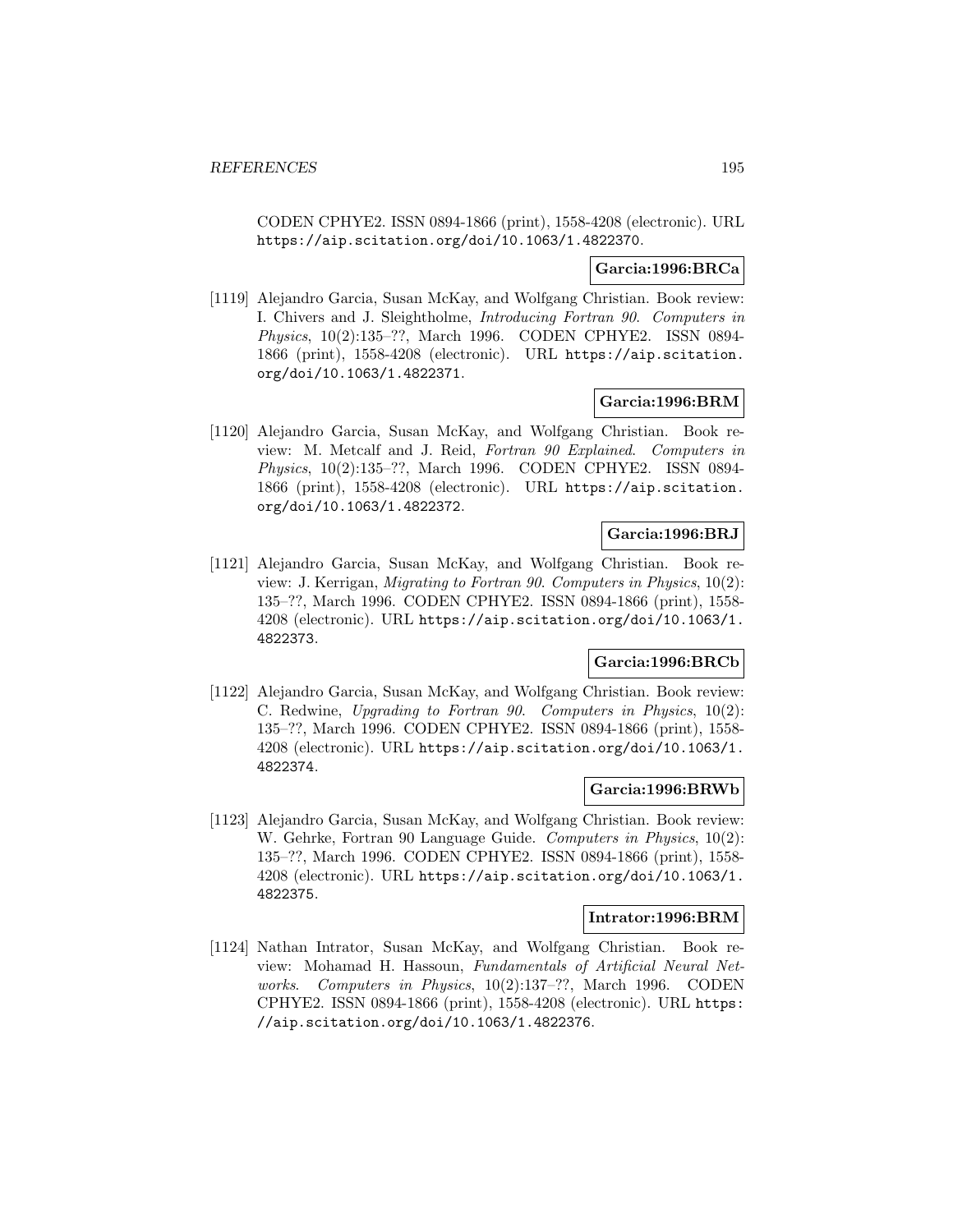### **Cohen:1996:CSN**

[1125] Scott D. Cohen, Alan C. Hindmarsh, and Paul F. Dubois. CVODE, a stiff/nonstiff ODE solver in C. Computers in Physics, 10(2):138–??, March 1996. CODEN CPHYE2. ISSN 0894-1866 (print), 1558-4208 (electronic). URL https://aip.scitation.org/doi/10.1063/1.4822377.

## **Bryson:1996:IYT**

[1126] Steve Bryson. If you take visualization for granted, it may go away. Computers in Physics, 10(2):144–??, March 1996. CODEN CPHYE2. ISSN 0894-1866 (print), 1558-4208 (electronic). URL https://aip. scitation.org/doi/10.1063/1.4822378.

#### **Riedel:1996:ODG**

[1127] Michael R. Riedel. Origin 4.0 delivers graphing functionality. Computers in Physics, 10(2):147–??, March 1996. CODEN CPHYE2. ISSN 0894- 1866 (print), 1558-4208 (electronic). URL https://aip.scitation. org/doi/10.1063/1.4822379.

# **Anonymous:1996:LLRb**

[1128] Anonymous. Listings of the latest releases. Computers in Physics, 10(2): 150–??, March 1996. CODEN CPHYE2. ISSN 0894-1866 (print), 1558- 4208 (electronic). URL https://aip.scitation.org/doi/10.1063/1. 4822380.

# **Qiu:1996:VAQ**

[1129] Shi-Yue Qiu, Corbett R. Rowell, and Marko Vukobrat Jarić. Visualization and analysis of quasicrystal densities. Computers in Physics, 10(2): 154–??, March 1996. CODEN CPHYE2. ISSN 0894-1866 (print), 1558- 4208 (electronic). URL https://aip.scitation.org/doi/10.1063/1. 168566.

#### **Heddle:1996:HGU**

[1130] D. P. Heddle. Hv: a graphical user interface library for scientific and engineering applications. Computers in Physics, 10(2):174–??, March 1996. CODEN CPHYE2. ISSN 0894-1866 (print), 1558-4208 (electronic). URL https://aip.scitation.org/doi/10.1063/1.168567.

#### **Camarda:1996:DEQ**

[1131] H. S. Camarda. Determining the eigenvalues of a quaternion matrix with a band structure. Computers in Physics,  $10(2):180-$ ??, March 1996. CODEN CPHYE2. ISSN 0894-1866 (print), 1558-4208 (electronic). URL https://aip.scitation.org/doi/10.1063/1.168568.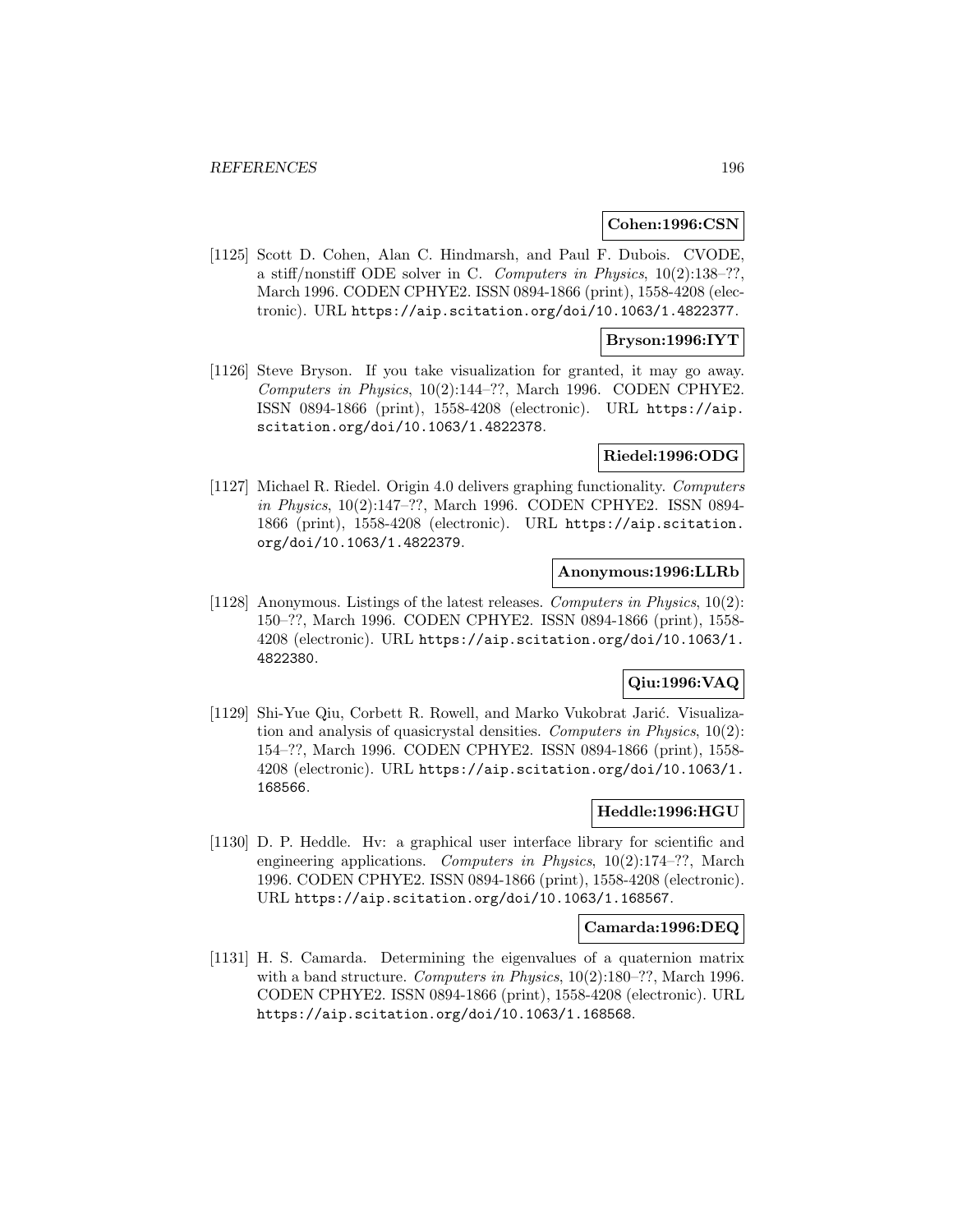#### **Hessler:1996:NSC**

[1132] Jan P. Hessler, David H. Current, and Paul J. Ogren. A new scheme for calculating weights and describing correlations in nonlinear leastsquares fits. Computers in Physics, 10(2):186-??, March 1996. CODEN CPHYE2. ISSN 0894-1866 (print), 1558-4208 (electronic). URL https: //aip.scitation.org/doi/10.1063/1.168569.

## **Holmes:1996:CMC**

[1133] Lewis M. Holmes. Computer modeling that could make us healthier. Computers in Physics, 10(3):203–??, May 1996. CODEN CPHYE2. ISSN 0894-1866 (print), 1558-4208 (electronic). URL https://aip. scitation.org/doi/10.1063/1.4822382.

#### **Rigden:1996:DEL**

[1134] John S. Rigden. The disciplines educate & liberate. Computers in Physics, 10(3):205–??, May 1996. CODEN CPHYE2. ISSN 0894-1866 (print), 1558-4208 (electronic). URL https://aip.scitation.org/ doi/10.1063/1.4822383.

# **Lewin:1996:BHR**

[1135] David I. Lewin. Balancing her roles in engineering and society. Computers in Physics, 10(3):206–??, May 1996. CODEN CPHYE2. ISSN 0894- 1866 (print), 1558-4208 (electronic). URL https://aip.scitation. org/doi/10.1063/1.4822384.

#### **Daukantas:1996:OAH**

[1136] Patricia Daukantas. Olympic athletes hone their performance with the help of computers. Computers in Physics, 10(3):209–??, May 1996. CO-DEN CPHYE2. ISSN 0894-1866 (print), 1558-4208 (electronic). URL https://aip.scitation.org/doi/10.1063/1.4822385.

## **Sherwood:1996:CR**

[1137] Bruce Sherwood. Clarifying recursion. Computers in Physics, 10(3): 215–??, May 1996. CODEN CPHYE2. ISSN 0894-1866 (print), 1558- 4208 (electronic). URL https://aip.scitation.org/doi/10.1063/1. 4822386.

### **Boyce:1996:BPR**

[1138] Peter B. Boyce. Building a peer-reviewed scientific journal on the Internet. Computers in Physics, 10(3):216–??, May 1996. CODEN CPHYE2. ISSN 0894-1866 (print), 1558-4208 (electronic). URL https://aip. scitation.org/doi/10.1063/1.4822387.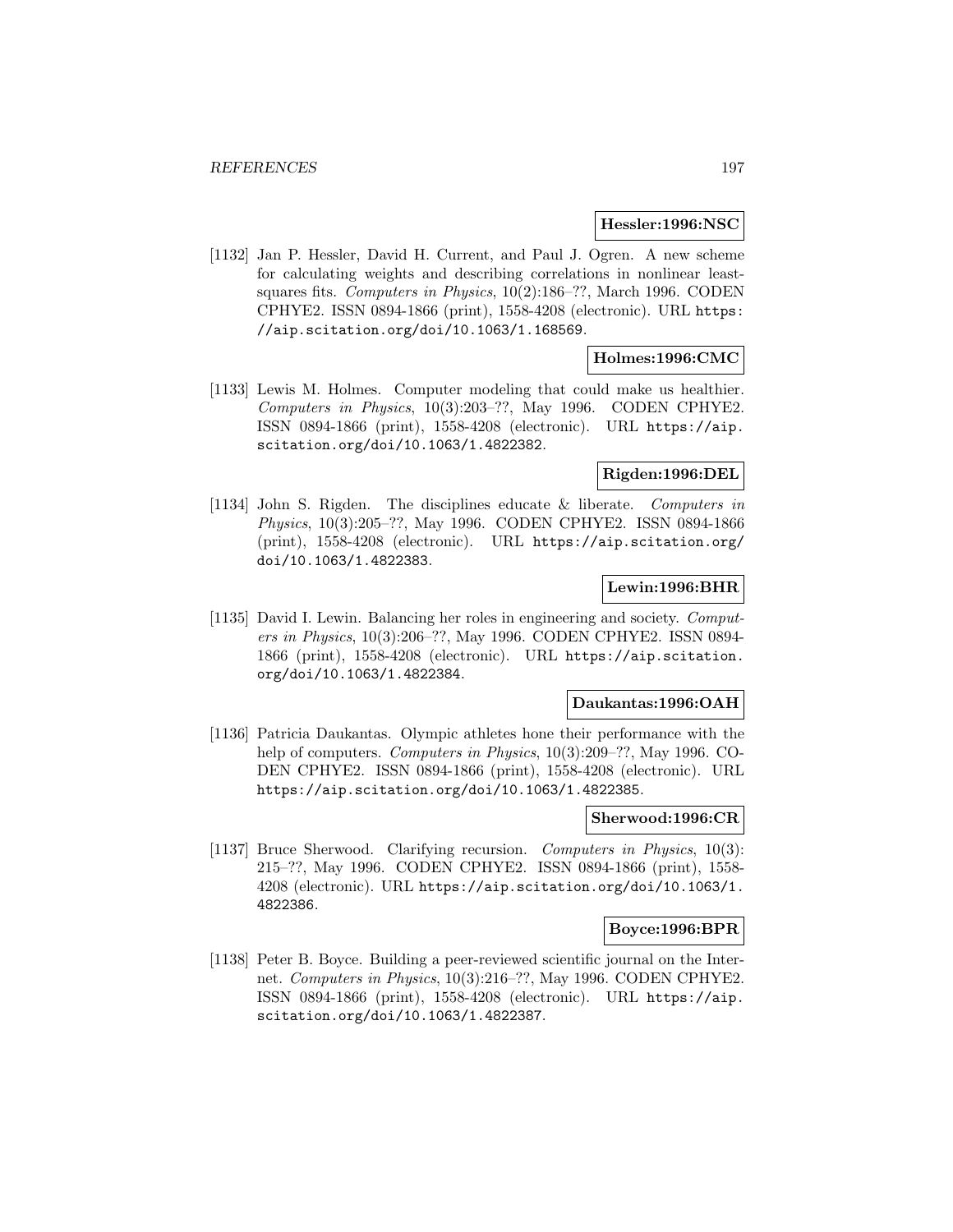#### **Anonymous:1996:CLR**

[1139] Anonymous. CIP links readers to featured Web sites. Computers in Physics, 10(3):222–??, May 1996. CODEN CPHYE2. ISSN 0894-1866 (print), 1558-4208 (electronic). URL https://aip.scitation.org/ doi/10.1063/1.4822388.

# **Anonymous:1996:ASB**

[1140] Anonymous. Astrophysics at Santa Barbara. Computers in Physics, 10 (3):222–??, May 1996. CODEN CPHYE2. ISSN 0894-1866 (print), 1558- 4208 (electronic). URL https://aip.scitation.org/doi/10.1063/1. 4822389.

## **Taylor:1996:CIV**

[1141] Charles A. Taylor, Thomas J. R. Hughes, and Christopher K. Zarins. Computational investigations in vascular disease. Computers in Physics, 10(3):224–??, May 1996. CODEN CPHYE2. ISSN 0894-1866 (print), 1558-4208 (electronic). URL https://aip.scitation.org/doi/10. 1063/1.4822390.

# **Matey:1996:SDA**

[1142] James R. Matey. Software designs and architectures, Part I: Introduction and user input/output. Computers in Physics, 10(3):233–??, May 1996. CODEN CPHYE2. ISSN 0894-1866 (print), 1558-4208 (electronic). URL https://aip.scitation.org/doi/10.1063/1.4822391.

# **Booten:1996:CLSa**

[1143] Albert Booten and Henk van der Vorst. Cracking large-scale eigenvalue problems. Part I. Algorithms. Computers in Physics, 10(3):239–??, May 1996. CODEN CPHYE2. ISSN 0894-1866 (print), 1558-4208 (electronic). URL https://aip.scitation.org/doi/10.1063/1.168574.

## **Phillies:1996:WNA**

[1144] George D. J. Phillies. Wavelets: a new alternative to Fourier transforms. Computers in Physics, 10(3):247–??, May 1996. CODEN CPHYE2. ISSN 0894-1866 (print), 1558-4208 (electronic). URL https://aip. scitation.org/doi/10.1063/1.168573.

#### **Butler:1996:BRR**

[1145] Malcolm Butler, Susan R. McKay, and Wolfgang Christian. Book review: Roberta Bigelow, John Philpott, and Joseph Rothberg, Nuclear and Particle Physics Simulations. Computers in Physics, 10(3):255–??, May 1996. CODEN CPHYE2. ISSN 0894-1866 (print), 1558-4208 (electronic). URL https://aip.scitation.org/doi/10.1063/1.4822392.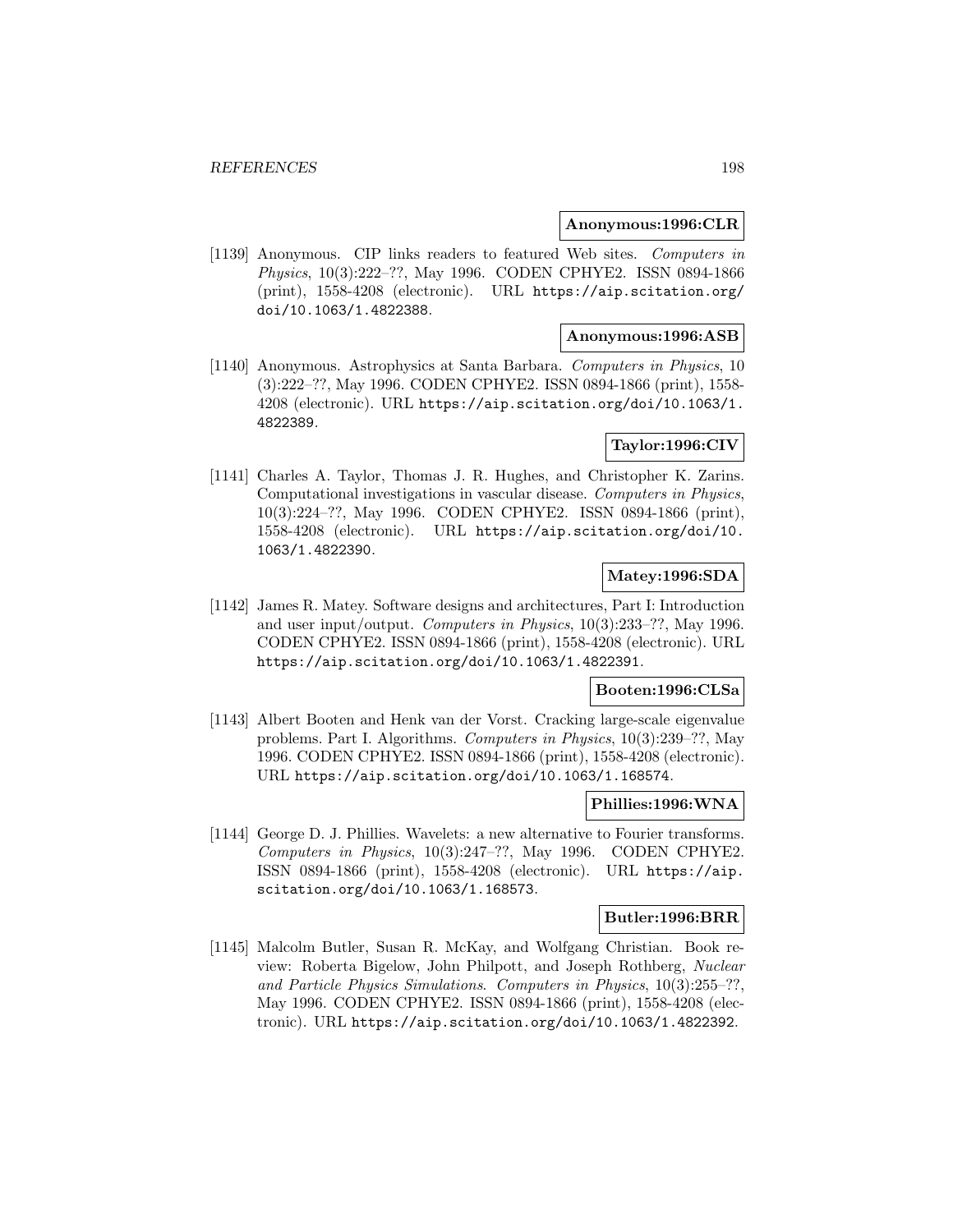#### **Boekema:1996:BRG**

[1146] Carolus Boekema, Susan R. McKay, and Wolfgang Christian. Book review: G. Andrew Antonelli, Wolfgang Christian, Susan Fischer, Robin Giles, and Brian James, *Waves and Optics Simulations. Computers* in Physics, 10(3):256–??, May 1996. CODEN CPHYE2. ISSN 0894- 1866 (print), 1558-4208 (electronic). URL https://aip.scitation. org/doi/10.1063/1.4822393.

#### **Snowman:1996:BRD**

[1147] Daniel P. Snowman, Susan R. McKay, and Wolfgang Christian. Book review: Douglas Brandt, John Hiller, and Michael Moloney, Modern Physics Simulations. Computers in Physics, 10(3):256–??, May 1996. CODEN CPHYE2. ISSN 0894-1866 (print), 1558-4208 (electronic). URL https://aip.scitation.org/doi/10.1063/1.4822394.

# **Hellman:1996:BRR**

[1148] Frances Hellman, Pat Diamond, Susan R. McKay, and Wolfgang Christian. Book review: Robert Ehrlich, Lyle Roelofs, Ronald Stoner, and Jaroslaw Tuszynski, Electricity and Magnetism Simulations. Computers in Physics, 10(3):257–??, May 1996. CODEN CPHYE2. ISSN 0894- 1866 (print), 1558-4208 (electronic). URL https://aip.scitation. org/doi/10.1063/1.4822395.

#### **Schmittmann:1996:BRH**

[1149] Beate Schmittmann, Susan R. McKay, and Wolfgang Christian. Book review: Harvey Gould, Lynna Spomick, and Jan Tobochnik, Thermal and Statistical Physics Simulations. Computers in Physics, 10(3):258–??, May 1996. CODEN CPHYE2. ISSN 0894-1866 (print), 1558-4208 (electronic). URL https://aip.scitation.org/doi/10.1063/1.4822396.

#### **Morrow:1996:BRB**

[1150] Richard A. Morrow, Susan R. McKay, and Wolfgang Christian. Book review: Bruce Hawkins and Randall S. Jones, Classical Mechanics Simulations. Computers in Physics, 10(3):259–??, May 1996. CODEN CPHYE2. ISSN 0894-1866 (print), 1558-4208 (electronic). URL https: //aip.scitation.org/doi/10.1063/1.4822397.

### **Syphers:1996:BRJ**

[1151] Dale Syphers, Susan R. McKay, and Wolfgang Christian. Book review: J. R. Hiller, I. D. Johnston, and D. F. Styer, Quantum Mechanics Simulations. Computers in Physics, 10(3):260–??, May 1996. CODEN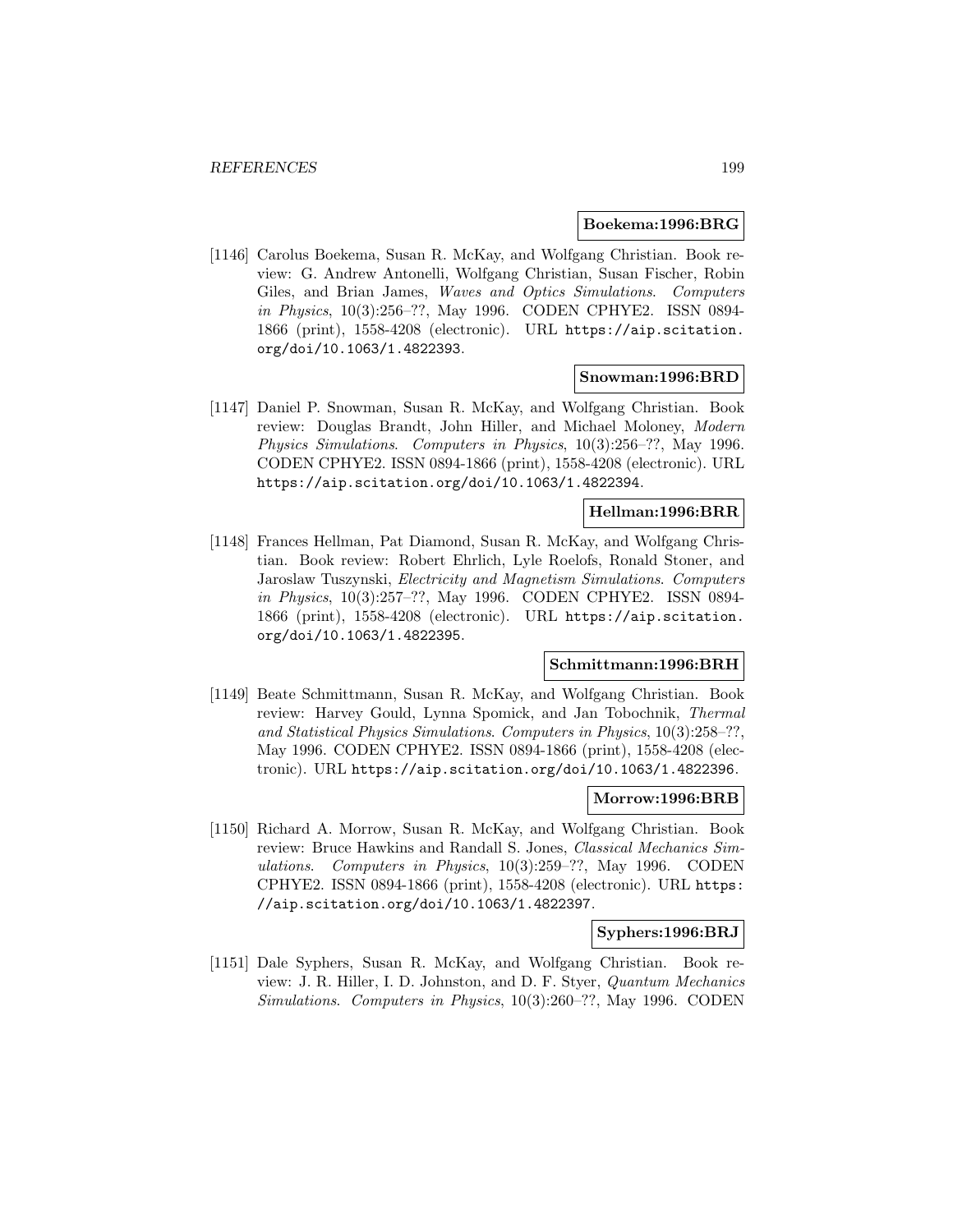CPHYE2. ISSN 0894-1866 (print), 1558-4208 (electronic). URL https: //aip.scitation.org/doi/10.1063/1.4822398.

# **Levey:1996:BRG**

[1152] Christopher Levey, Susan R. McKay, and Wolfgang Christian. Book review: Graham Keeler, Roger Rollins, and Steven Spicklemire, Solid State Physics Simulations. Computers in Physics, 10(3):260–??, May 1996. CODEN CPHYE2. ISSN 0894-1866 (print), 1558-4208 (electronic). URL https://aip.scitation.org/doi/10.1063/1.4822399.

# **Dubois:1996:NP**

[1153] Paul F. Dubois, Konrad Hinsen, and James Hugunin. Numerical Python. Computers in Physics, 10(3):262–267, May 1996. CODEN CPHYE2. ISSN 0894-1866 (print), 1558-4208 (electronic). URL https://aip. scitation.org/doi/10.1063/1.4822400.

# **Rogowitz:1996:HLV**

[1154] Bernice E. Rogowitz, Lloyd A. Treinish, and Steve Bryson. How not to lie with visualization. Computers in Physics, 10(3):268–??, May 1996. CODEN CPHYE2. ISSN 0894-1866 (print), 1558-4208 (electronic). URL https://aip.scitation.org/doi/10.1063/1.4822401.

## **Preppernau:1996:FPP**

[1155] Bryan L. Preppernau and Isaac Shokair. Fortran Powerstation 4.0 ports Fortran code smoothly to the PC. Computers in Physics,  $10(3):275-$ ??, May 1996. CODEN CPHYE2. ISSN 0894-1866 (print), 1558-4208 (electronic). URL https://aip.scitation.org/doi/10.1063/1.4822402.

#### **Anonymous:1996:LLRc**

[1156] Anonymous. Listings of the latest releases. Computers in Physics, 10(3): 279–??, May 1996. CODEN CPHYE2. ISSN 0894-1866 (print), 1558- 4208 (electronic). URL https://aip.scitation.org/doi/10.1063/1. 4822403.

## **Yu:1996:VSE**

[1157] K. W. Yu. Variational solution of electrostatic boundary-value problems of nonlinear media. Computers in Physics, 10(3):284–??, May 1996. CO-DEN CPHYE2. ISSN 0894-1866 (print), 1558-4208 (electronic). URL https://aip.scitation.org/doi/10.1063/1.168570.

# **Decyk:1996:OPC**

[1158] Viktor K. Decyk, Steve Roy Karmesin, Aeint de Boer, and Paulett C. Liewer. Optimization of particle-in-cell codes on reduced instruction set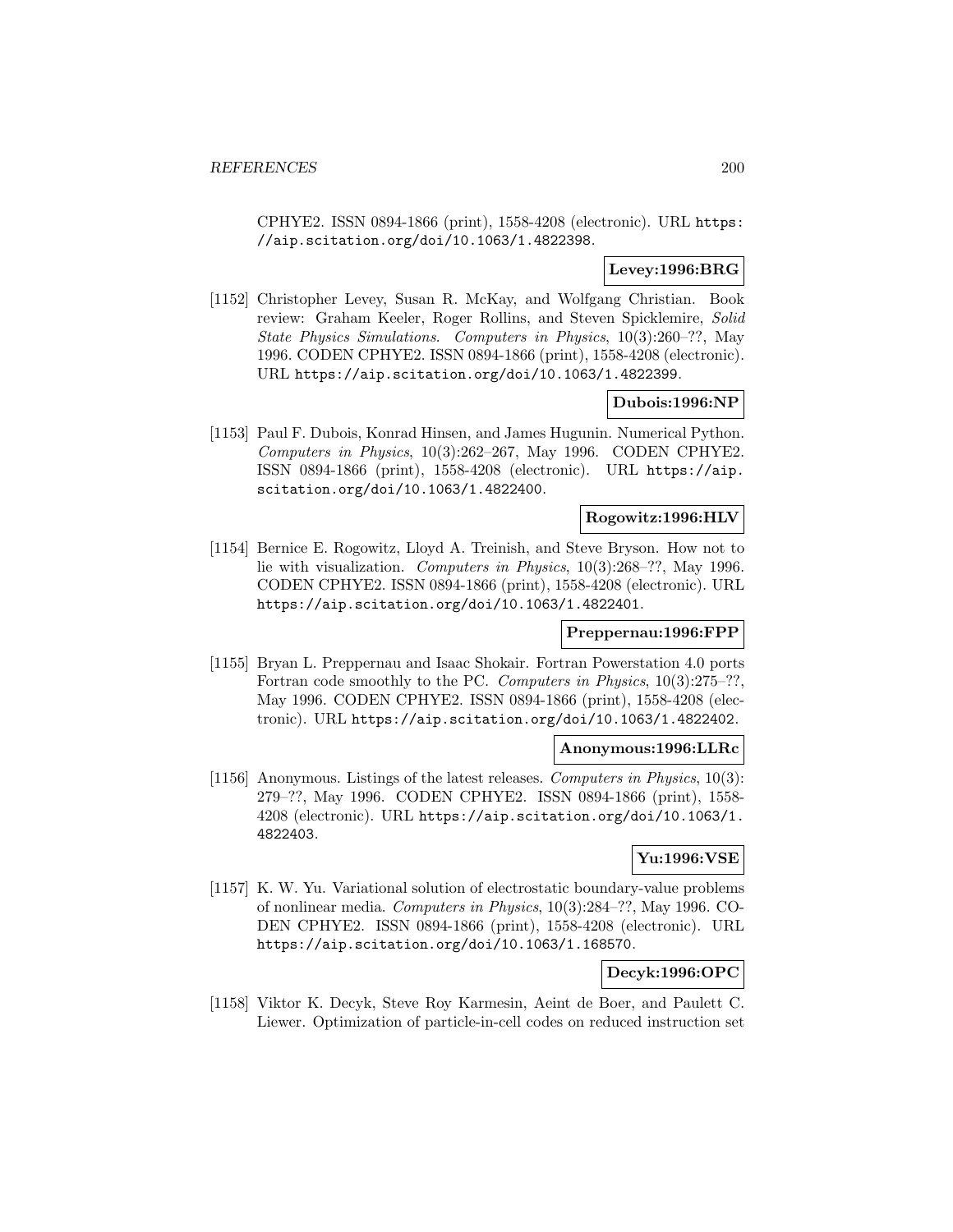computer processors. Computers in Physics, 10(3):290–??, May 1996. CODEN CPHYE2. ISSN 0894-1866 (print), 1558-4208 (electronic). URL https://aip.scitation.org/doi/10.1063/1.168571.

## **Tyler:1996:GFC**

[1159] David W. Tyler. A Green's function for the calculation of density response in rare-gas volumetric thermal gratings. Computers in Physics, 10 (3):299–??, May 1996. CODEN CPHYE2. ISSN 0894-1866 (print), 1558- 4208 (electronic). URL https://aip.scitation.org/doi/10.1063/1. 168572.

## **Holmes:1996:WWD**

[1160] Lewis M. Holmes. Why we do not live forever. Computers in Physics, 10(4):307–??, July/August 1996. CODEN CPHYE2. ISSN 0894-1866 (print), 1558-4208 (electronic). URL https://aip.scitation.org/ doi/10.1063/1.4822404.

#### **Worlton:1996:CPT**

[1161] Jack Worlton. Computational physics then and now: a cautionary view. Computers in Physics, 10(4):309–??, July/August 1996. CODEN CPHYE2. ISSN 0894-1866 (print), 1558-4208 (electronic). URL https: //aip.scitation.org/doi/10.1063/1.4822405.

# **Lewin:1996:SHS**

[1162] David I. Lewin. Setting his sights on petaflops. Computers in Physics, 10(4):310–??, July/August 1996. CODEN CPHYE2. ISSN 0894-1866 (print), 1558-4208 (electronic). URL https://aip.scitation.org/ doi/10.1063/1.4822406.

### **Daukantas:1996:VPW**

[1163] Patricia Daukantas. 'Virtual posters' will broaden impact of PC '96. Computers in Physics, 10(4):312–??, July/August 1996. CODEN CPHYE2. ISSN 0894-1866 (print), 1558-4208 (electronic). URL https: //aip.scitation.org/doi/10.1063/1.4822407.

## **Duax:1996:WCW**

[1164] William L. Duax. World of crystallography on the Web. Computers in Physics, 10(4):315–??, July/August 1996. CODEN CPHYE2. ISSN 0894- 1866 (print), 1558-4208 (electronic). URL https://aip.scitation. org/doi/10.1063/1.4822408.

## **Daukantas:1996:SHA**

[1165] Patricia Daukantas. Sun helps astronomers' search for planets. Computers in Physics,  $10(4):316-??$ , July/August 1996. CODEN CPHYE2.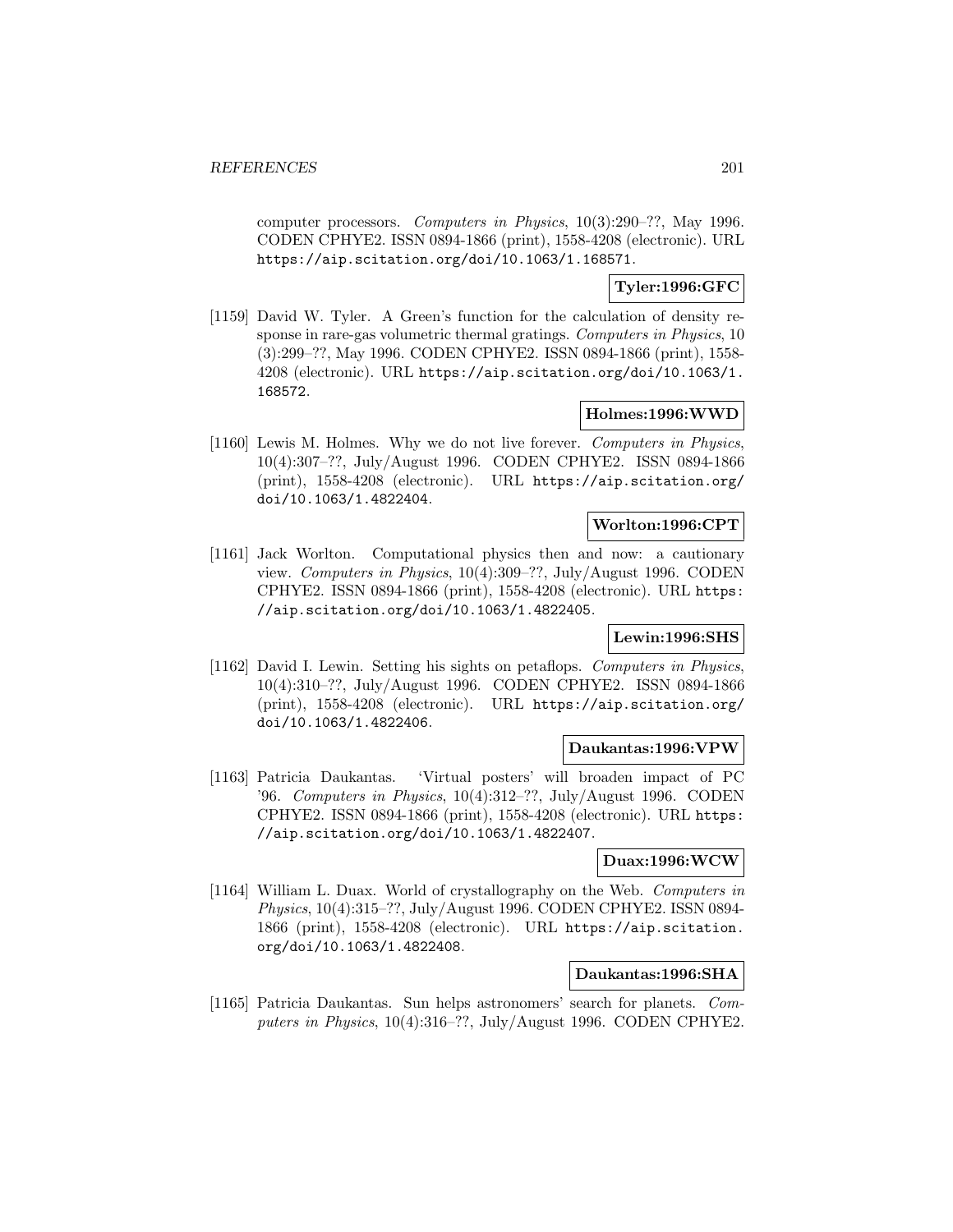ISSN 0894-1866 (print), 1558-4208 (electronic). URL https://aip. scitation.org/doi/10.1063/1.4822409.

### **Bothun:1996:NPU**

[1166] G. D. Bothun and S. D. Kevan. Networked physics in undergraduate instruction. Computers in Physics, 10(4):318–324, July/August 1996. CODEN CPHYE2. ISSN 0894-1866 (print), 1558-4208 (electronic). URL https://aip.scitation.org/doi/10.1063/1.4822410.

### **Huergo:1996:RCH**

[1167] Jennifer Huergo. The reorganized CIP home page. Computers in Physics, 10(4):325–??, July/August 1996. CODEN CPHYE2. ISSN 0894-1866 (print), 1558-4208 (electronic). URL https://aip.scitation.org/ doi/10.1063/1.4822411.

### **Anonymous:1996:WLH**

[1168] Anonymous. The world lecture hall. Computers in Physics, 10(4):325– ??, July/August 1996. CODEN CPHYE2. ISSN 0894-1866 (print), 1558- 4208 (electronic). URL https://aip.scitation.org/doi/10.1063/1. 4822412.

#### **Lister:1996:WS**

[1169] Tim Lister and James R. Matey. What is software? Computers in Physics, 10(4):327–??, July/August 1996. CODEN CPHYE2. ISSN 0894- 1866 (print), 1558-4208 (electronic). URL https://aip.scitation. org/doi/10.1063/1.4822413.

#### **Booten:1996:CLSb**

[1170] Albert Booten and Henk van der Vorst. Cracking large-scale eigenvalue problems, part II: Implementations. Computers in Physics, 10(4):331–??, July/August 1996. CODEN CPHYE2. ISSN 0894-1866 (print), 1558- 4208 (electronic). URL https://aip.scitation.org/doi/10.1063/1. 168590.

# **Rawitscher:1996:VSF**

[1171] G. Rawitscher, I. Koltracht, Hong Dai, C. Ribetti, Denis Donnelly, George Rawitscher, Israel Koltracht, Hong Dai, and Christopher Ribetti. The vibrating string: a fertile topic for teaching scientific computing. Computers in Physics, 10(4):335–??, July/August 1996. CO-DEN CPHYE2. ISSN 0894-1866 (print), 1558-4208 (electronic). URL https://aip.scitation.org/doi/10.1063/1.4822414.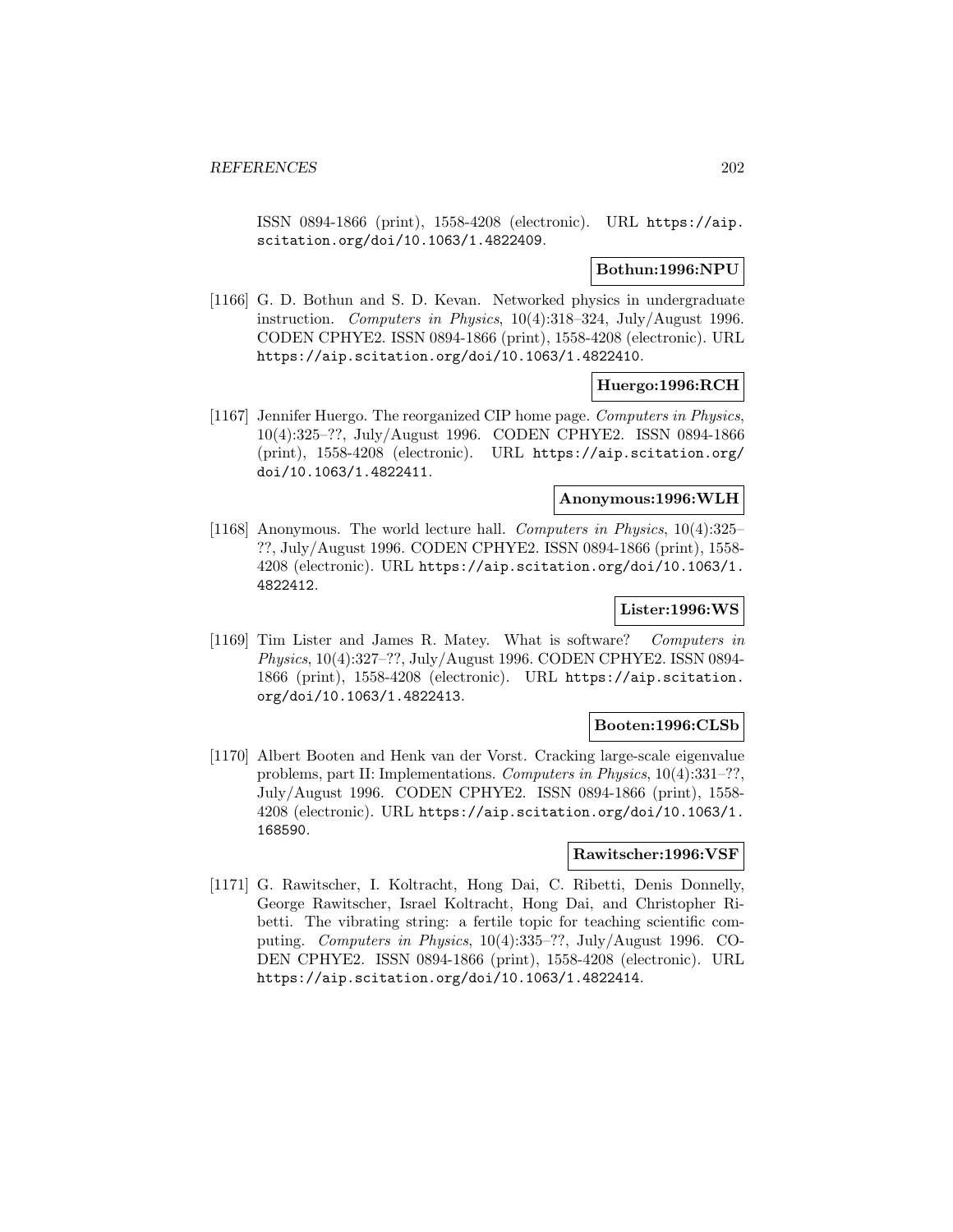### **Stauffer:1996:GOM**

[1172] Dietrich Stauffer. Getting older — Monte Carlo simulations of biological aging. Computers in Physics, 10(4):341–??, July/August 1996. CODEN CPHYE2. ISSN 0894-1866 (print), 1558-4208 (electronic). URL https: //aip.scitation.org/doi/10.1063/1.168589.

### **Meredith:1996:BRH**

[1173] Dawn C. Meredith and Bill Titus. Book reviews: Harvey Gould and Jan Tobochnik, An Introduction to Computer Simulation Methods: Applications to Physical Systems, 2nd Edition. Richard L. Gaylord and Paul R. Wellin, Mathematica: Explorations in Complex Physical and Biological Systems, Springer-Verlag, New York, 1995; ISBN 0-387-94274-2; 297 pp. plus CD-ROM, cloth, \$54.95. Computers in Physics, 10(4):349–??, July/August 1996. CODEN CPHYE2. ISSN 0894-1866 (print), 1558- 4208 (electronic). URL https://aip.scitation.org/doi/10.1063/1. 4822415.

# **Titus:1996:BRR**

[1174] Bill Titus, Susan R. McKay, and Wolfgang Christian. Book review: Richard J. Gaylord and Paul R. Wellin, Computer Simulations with Mathematica: Explorations in Complex Physical and Biological Systems. Computers in Physics, 10(4):349–??, July/August 1996. CODEN CPHYE2. ISSN 0894-1866 (print), 1558-4208 (electronic). URL https: //aip.scitation.org/doi/10.1063/1.4822455.

# **Makino:1996:CAS**

[1175] Junichiro Makino and Makoto Taiji. Computational astrophysics on a special-purpose machine. Computers in Physics,  $10(4):352-??$ , July/ August 1996. CODEN CPHYE2. ISSN 0894-1866 (print), 1558- 4208 (electronic). URL https://aip.scitation.org/doi/10.1063/1. 4822456.

## **Dubois:1996:EPO**

[1176] P. F. Dubois and T.-Y. Yang. Extending Python [object-oriented language]. Computers in Physics, 10(4):359–365, July/August 1996. CO-DEN CPHYE2. ISSN 0894-1866 (print), 1558-4208 (electronic). URL https://aip.scitation.org/doi/10.1063/1.4822457.

#### **Roy:1996:ACM**

[1177] Trina Roy and Steve Bryson. Accurate color mapping through textures. Computers in Physics, 10(4):366-??, July/August 1996. CODEN CPHYE2. ISSN 0894-1866 (print), 1558-4208 (electronic). URL https: //aip.scitation.org/doi/10.1063/1.4822458.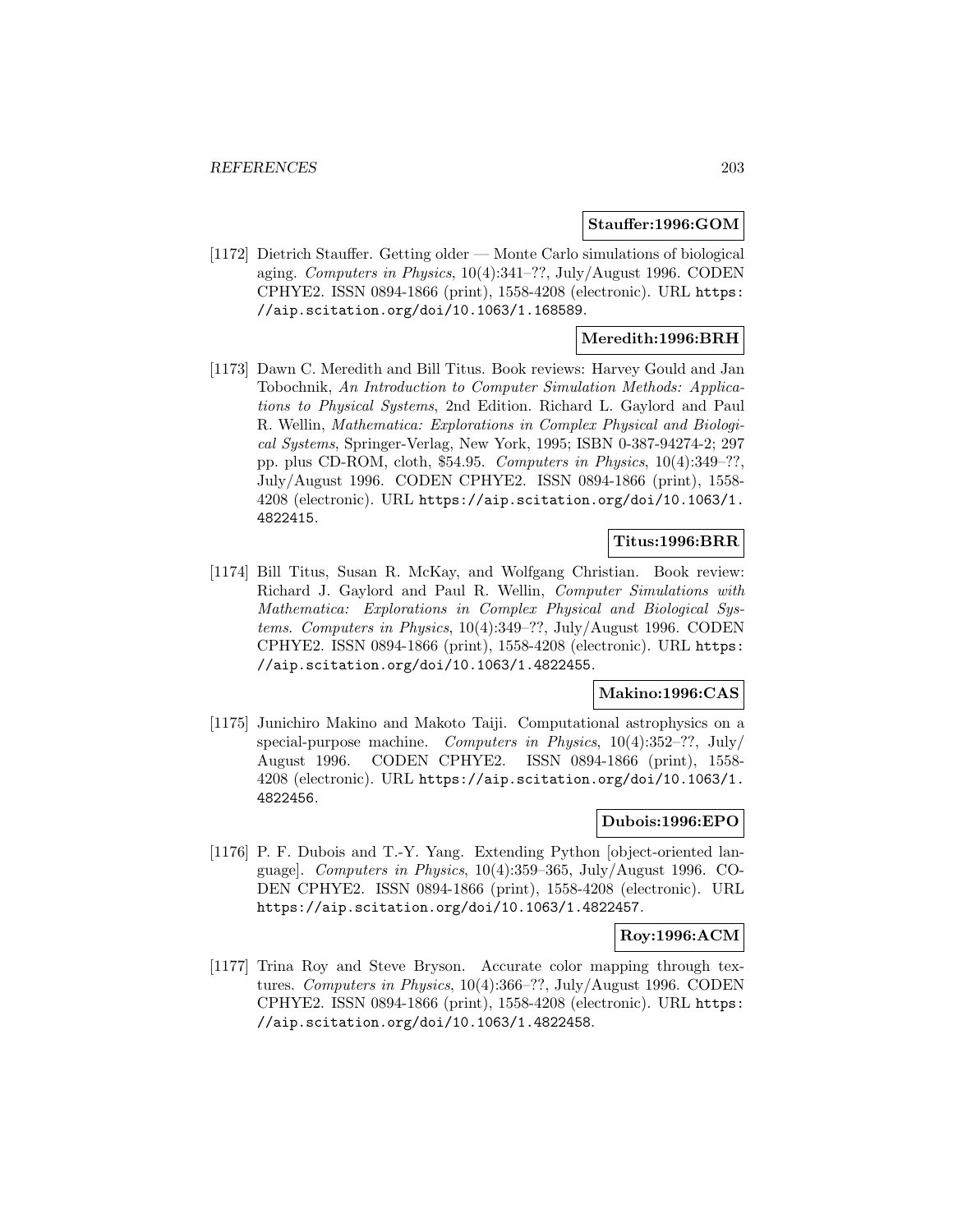#### **Thompson:1996:HMP**

[1178] William J. Thompson. How to make a PC talk with a MAC. Computers in Physics, 10(4):371–??, July/August 1996. CODEN CPHYE2. ISSN 0894-1866 (print), 1558-4208 (electronic). URL https://aip. scitation.org/doi/10.1063/1.4822459.

### **Anonymous:1996:LLRd**

[1179] Anonymous. Listing of the latest releases. Computers in Physics, 10 (4):372–??, July/August 1996. CODEN CPHYE2. ISSN 0894-1866 (print), 1558-4208 (electronic). URL https://aip.scitation.org/ doi/10.1063/1.4822460.

#### **Bellomonte:1996:CSE**

[1180] L. Bellomonte and R. M. Sperandeo-Mineo. Computer simulation of electric conductivity in a solid using classical mechanics. Computers in Physics, 10(4):376–??, July/August 1996. CODEN CPHYE2. ISSN 0894- 1866 (print), 1558-4208 (electronic). URL https://aip.scitation. org/doi/10.1063/1.168575.

# **Allodi:1996:RPW**

[1181] G. Allodi and R. Coïsson. Reflection and propagation of waves in onedimensional quasi-periodic structures. Computers in Physics, 10(4):385– ??, July/August 1996. CODEN CPHYE2. ISSN 0894-1866 (print), 1558- 4208 (electronic). URL https://aip.scitation.org/doi/10.1063/1. 168576.

# **OShea:1996:GMP**

[1182] Donald C. O'Shea. Generation of mask patterns for diffractive optical elements using Mathematica<sup>TM</sup>. Computers in Physics, 10(4):391-399, July/August 1996. CODEN CPHYE2. ISSN 0894-1866 (print), 1558- 4208 (electronic). URL https://aip.scitation.org/doi/10.1063/1. 168577.

## **Wang:1996:TED**

[1183] J. B. Wang. Time evolution and decay of an excited atom in a weak electric field. Computers in Physics, 10(4):400–406, July/August 1996. CODEN CPHYE2. ISSN 0894-1866 (print), 1558-4208 (electronic). URL https://aip.scitation.org/doi/10.1063/1.168578.

### **Holmes:1996:FFE**

[1184] Lewis M. Holmes. Fast Fourier explication. Computers in Physics, 10(5):411–??, September 1996. CODEN CPHYE2. ISSN 0894-1866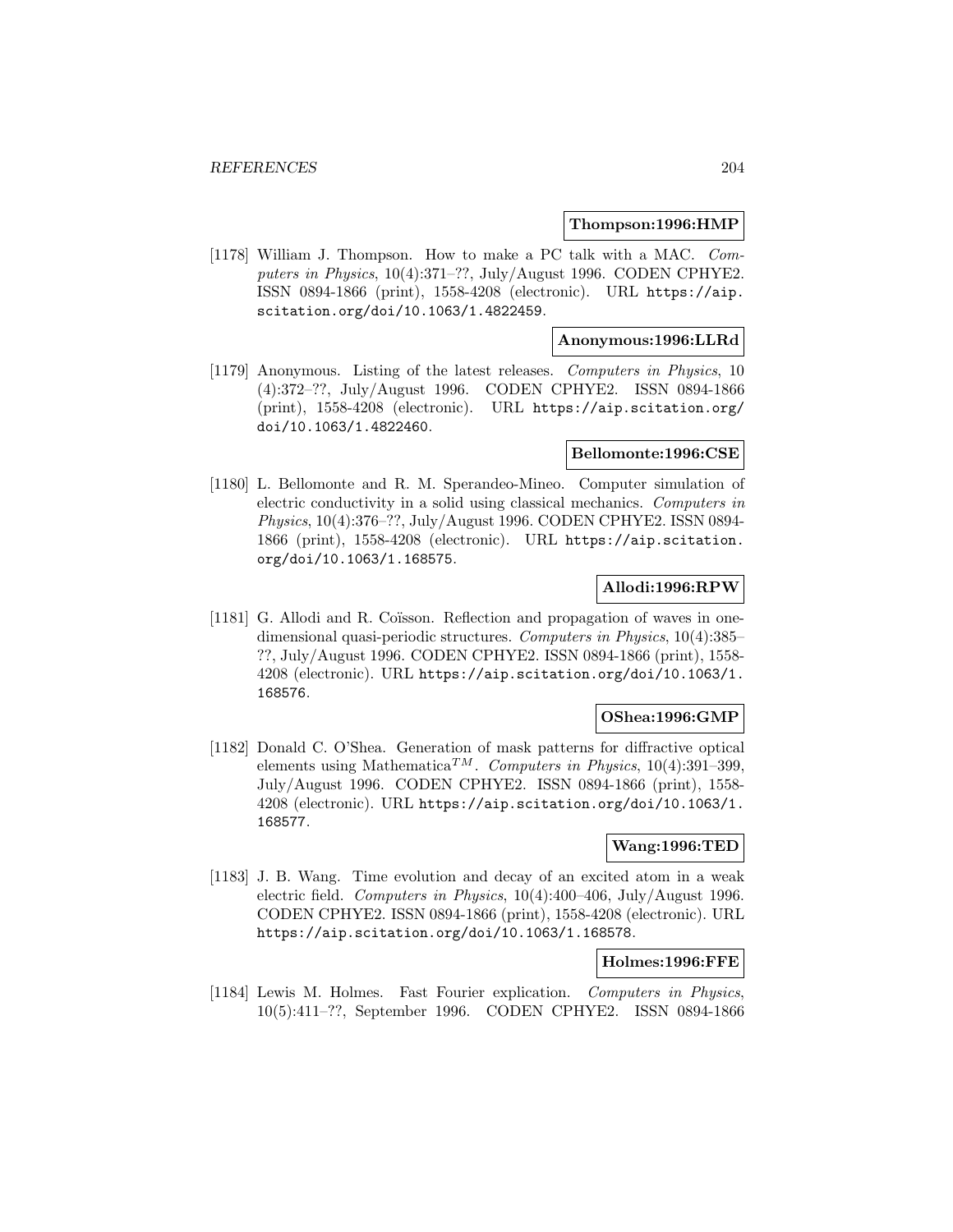(print), 1558-4208 (electronic). URL https://aip.scitation.org/ doi/10.1063/1.4822461.

#### **West:1996:PIR**

[1185] Thomas G. West. Playing with images — a return to thinking in pictures. Computers in Physics, 10(5):413–??, September 1996. CODEN CPHYE2. ISSN 0894-1866 (print), 1558-4208 (electronic). URL https: //aip.scitation.org/doi/10.1063/1.4822462.

## **Lewin:1996:BIC**

[1186] David I. Lewin. Building an imaging collaboratory. Computers in Physics, 10(5):414–??, September 1996. CODEN CPHYE2. ISSN 0894- 1866 (print), 1558-4208 (electronic). URL https://aip.scitation. org/doi/10.1063/1.4822463.

#### **Sinclair:1996:ECB**

[1187] Bruce D. Sinclair. European competition boosts physics software. Computers in Physics, 10(5):417–??, September 1996. CODEN CPHYE2. ISSN 0894-1866 (print), 1558-4208 (electronic). URL https://aip. scitation.org/doi/10.1063/1.4822464.

### **Daukantas:1996:SPC**

[1188] Patricia Daukantas. SC '96 puts computers to work. Computers in Physics, 10(5):418–??, September 1996. CODEN CPHYE2. ISSN 0894- 1866 (print), 1558-4208 (electronic). URL https://aip.scitation. org/doi/10.1063/1.4822465.

#### **Thiebaut:1996:WTG**

[1189] Dominique F. Thièbaut and Glenn Ricart. Web tracking and graphing with Pgperl. Computers in Physics,  $10(5):420-??$ , September 1996. CO-DEN CPHYE2. ISSN 0894-1866 (print), 1558-4208 (electronic). URL https://aip.scitation.org/doi/10.1063/1.4822466.

### **Anonymous:1996:IGC**

[1190] Anonymous. Internet goldmine: CFD online. Computers in Physics, 10(5):426–??, September 1996. CODEN CPHYE2. ISSN 0894-1866 (print), 1558-4208 (electronic). URL https://aip.scitation.org/ doi/10.1063/1.4822468.

### **Huergo:1996:AUC**

[1191] Jennifer Huergo. Additions and updates to the CIP home page. Computers in Physics, 10(5):426–??, September 1996. CODEN CPHYE2.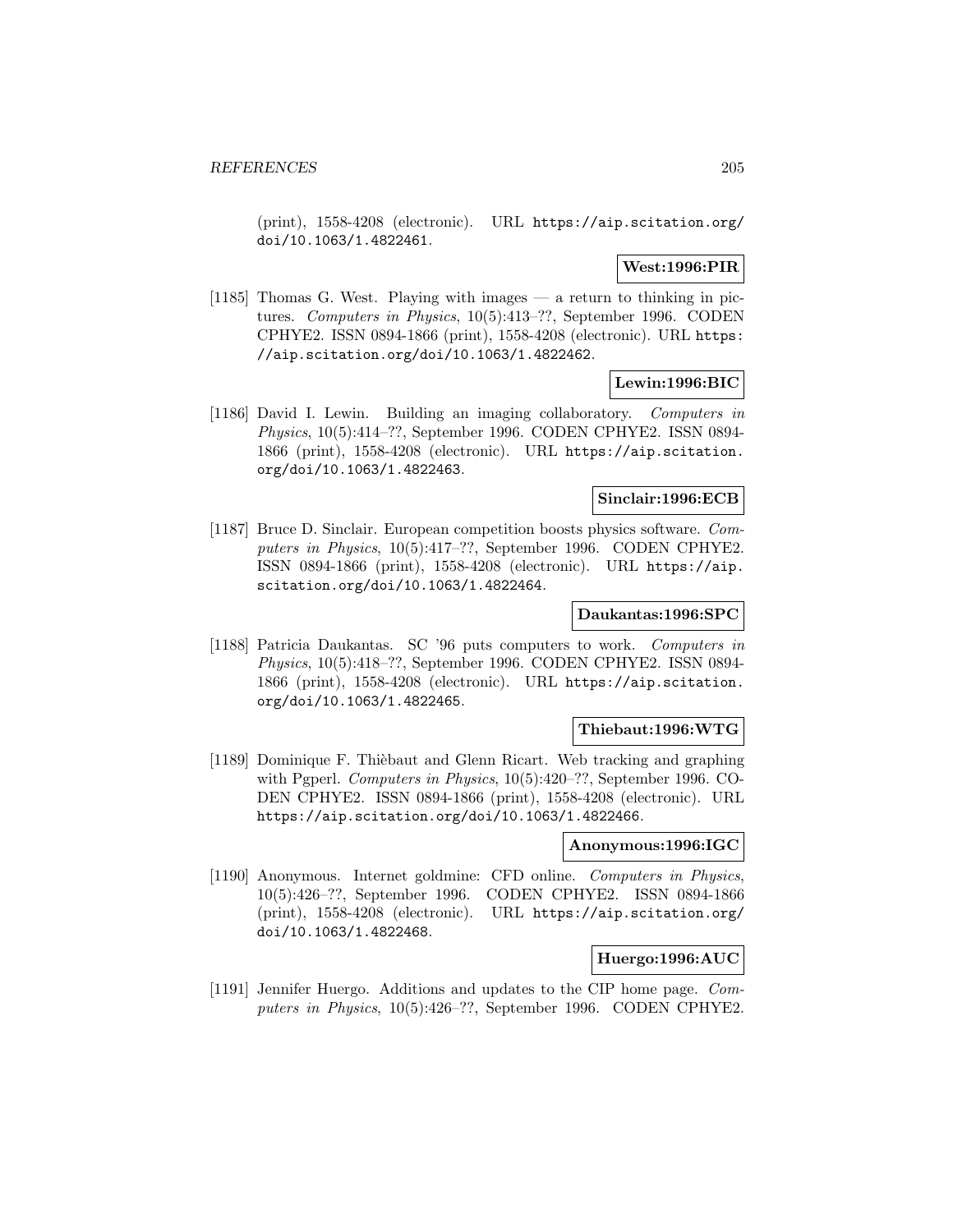ISSN 0894-1866 (print), 1558-4208 (electronic). URL https://aip. scitation.org/doi/10.1063/1.4822467.

#### **Anonymous:1996:PC**

[1192] Anonymous. Physics Computing '96. Computers in Physics, 10(5):427– ??, September 1996. CODEN CPHYE2. ISSN 0894-1866 (print), 1558- 4208 (electronic). URL https://aip.scitation.org/doi/10.1063/1. 4822469.

### **Visscher:1996:FFT**

[1193] P. B. Visscher. The FFT: Fourier transforming one bit at a time. Computers in Physics, 10(5):438–??, September 1996. CODEN CPHYE2. ISSN 0894-1866 (print), 1558-4208 (electronic). URL https://aip. scitation.org/doi/10.1063/1.168581.

## **Backstrom:1996:LAW**

[1194] Gunnar Backstrom and Denis Donnelly. Learning about wave mechanics by FEA on a PC. Computers in Physics, 10(5):444–??, September 1996. CODEN CPHYE2. ISSN 0894-1866 (print), 1558-4208 (electronic). URL https://aip.scitation.org/doi/10.1063/1.4822470.

## **Andricioaei:1996:FNH**

[1195] Ioan Andricioaei and John E. Straub. Finding the needle in the haystack: Algorithms for conformational optimization. Computers in Physics, 10 (5):449–??, September 1996. CODEN CPHYE2. ISSN 0894-1866 (print), 1558-4208 (electronic). URL https://aip.scitation.org/doi/10. 1063/1.168582.

# **Blumberg:1996:BRD**

[1196] Robin L. Blumberg, Susan R. McKay, and Wolfgang Christian. Book review: D. C. Rapaport, The Art of Molecular Dynamics Simulation. Computers in Physics, 10(5):456–??, September 1996. CODEN CPHYE2. ISSN 0894-1866 (print), 1558-4208 (electronic). URL https://aip. scitation.org/doi/10.1063/1.4822471.

### **Cook:1996:BRG**

[1197] David M. Cook, Susan R. McKay, and Wolfgang Christian. Book review: G. Silverman and H. Silver, Modern Instrumentation: a Computer Approach. Computers in Physics, 10(5):456–??, September 1996. CO-DEN CPHYE2. ISSN 0894-1866 (print), 1558-4208 (electronic). URL https://aip.scitation.org/doi/10.1063/1.4822472.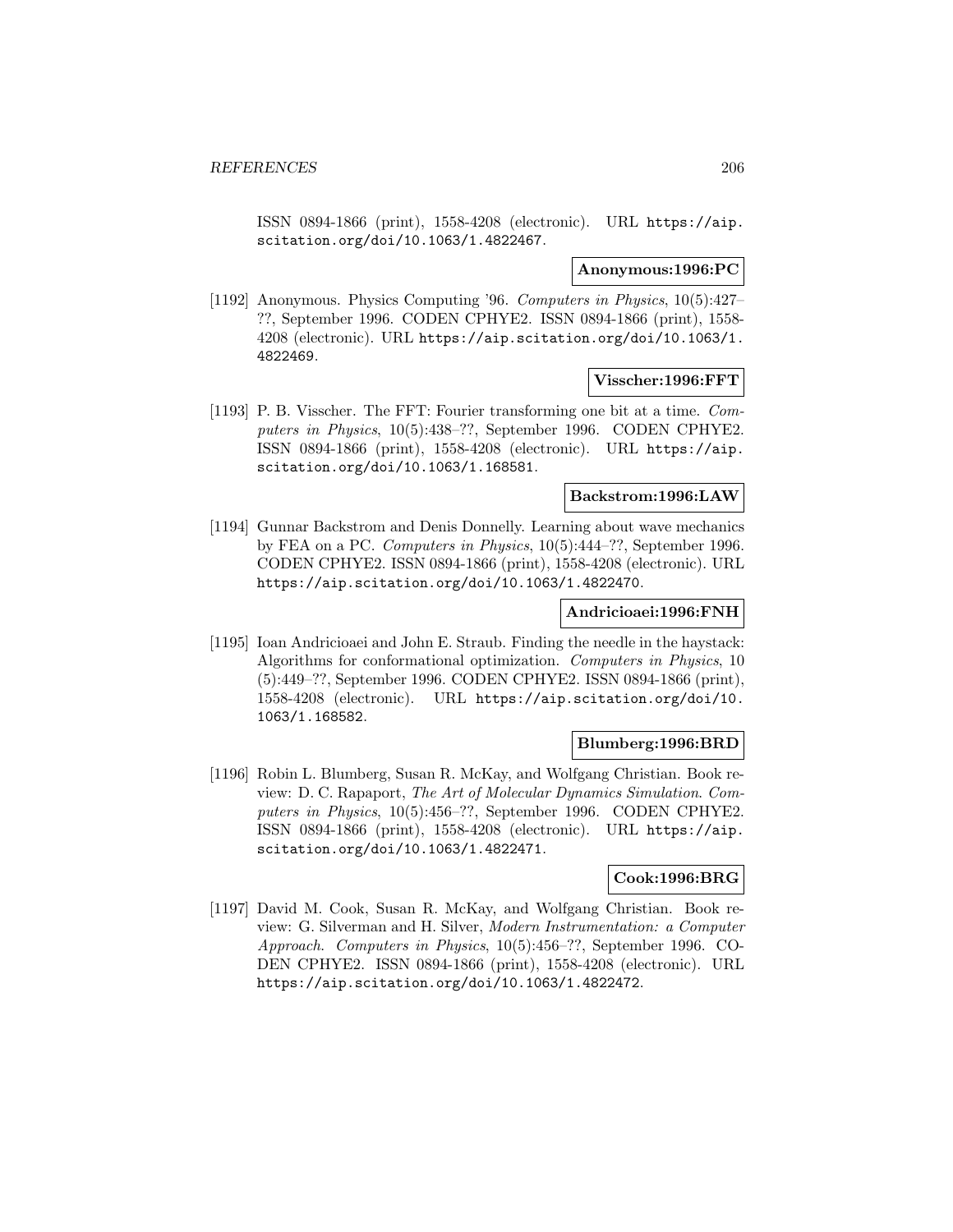#### **Robison:1996:CGF**

[1198] Arch D. Robison and Paul F. Dubois. C++ gets faster for scientific computing. Computers in Physics, 10(5):458–??, September 1996. CO-DEN CPHYE2. ISSN 0894-1866 (print), 1558-4208 (electronic). URL https://aip.scitation.org/doi/10.1063/1.4822473.

## **Fernandez:1996:VCP**

[1199] Victor M. Fernandez, Deborah Silver, Norman J. Zabusky, and Steve Bryson. Visiometrics of complex physical processes: Diagnosing vortexdominated flows. Computers in Physics, 10(5):463–??, September 1996. CODEN CPHYE2. ISSN 0894-1866 (print), 1558-4208 (electronic). URL https://aip.scitation.org/doi/10.1063/1.4822474.

### **Fell:1996:MRI**

[1200] Richard Noel Fell. Macsyma 2.1 rebounds with improved capabilities. Computers in Physics, 10(5):471–??, September 1996. CODEN CPHYE2. ISSN 0894-1866 (print), 1558-4208 (electronic). URL https: //aip.scitation.org/doi/10.1063/1.4822475.

#### **Anonymous:1996:LLRe**

[1201] Anonymous. Listings of the latest releases. Computers in Physics, 10(5):474–??, September 1996. CODEN CPHYE2. ISSN 0894-1866 (print), 1558-4208 (electronic). URL https://aip.scitation.org/ doi/10.1063/1.4822488.

#### **Goloskie:1996:BES**

[1202] R. Goloskie, T. Thio, and L. R. Ram-Mohan. Boundary elements and surface plasmons. Computers in Physics,  $10(5):477-$ ??, September 1996. CODEN CPHYE2. ISSN 0894-1866 (print), 1558-4208 (electronic). URL https://aip.scitation.org/doi/10.1063/1.168580.

# **Weniger:1996:CWF**

[1203] Ernst Joachim Weniger. Computation of the Whittaker function of the second kind by summing its divergent asymptotic series with the help of nonlinear sequence transformations. Computers in Physics, 10(5):496– ??, September 1996. CODEN CPHYE2. ISSN 0894-1866 (print), 1558- 4208 (electronic). URL https://aip.scitation.org/doi/10.1063/1. 168579.

### **Holmes:1996:SCA**

[1204] Lewis M. Holmes. Software-contest awards. Computers in Physics, 10(6):507–??, November 1996. CODEN CPHYE2. ISSN 0894-1866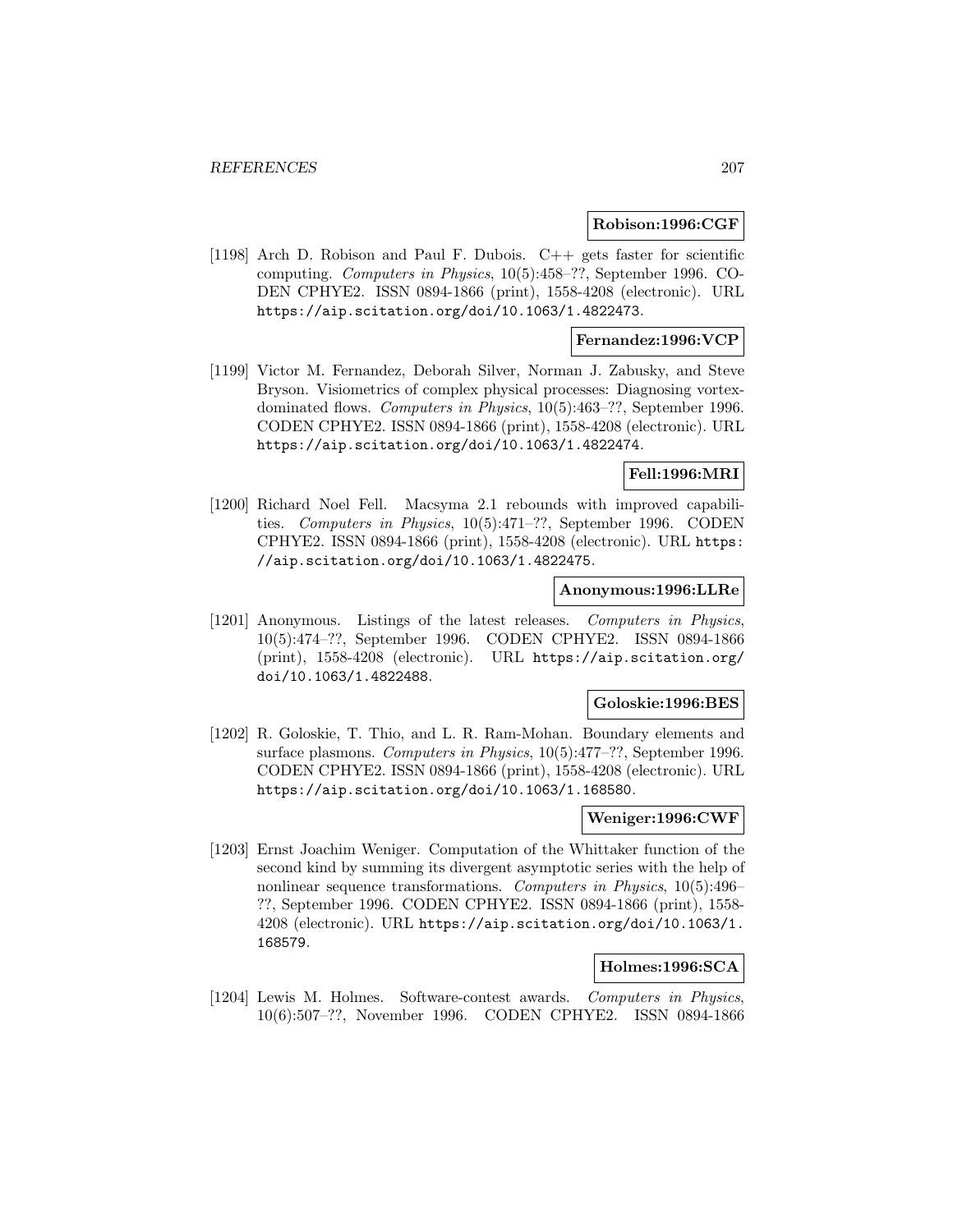(print), 1558-4208 (electronic). URL https://aip.scitation.org/ doi/10.1063/1.4822489.

# **Pifer:1996:WDO**

[1205] Joe Pifer. Are we doing our students a favor by making them learn Fortran? Computers in Physics, 10(6):509–??, November 1996. CODEN CPHYE2. ISSN 0894-1866 (print), 1558-4208 (electronic). URL https: //aip.scitation.org/doi/10.1063/1.4822490.

# **Lewin:1996:SPD**

[1206] David I. Lewin. Striking pay dirt in a supercomputer. Computers in Physics, 10(6):510–??, November 1996. CODEN CPHYE2. ISSN 0894- 1866 (print), 1558-4208 (electronic). URL https://aip.scitation. org/doi/10.1063/1.4822491.

### **Daukantas:1996:CSE**

[1207] Patricia Daukantas. Computer-supported education gets spotlight in College Park. Computers in Physics, 10(6):513–??, November 1996. CO-DEN CPHYE2. ISSN 0894-1866 (print), 1558-4208 (electronic). URL https://aip.scitation.org/doi/10.1063/1.4822492.

### **Daukantas:1996:CJS**

[1208] Patricia Daukantas. From the CIP journal section. Computers in Physics, 10(6):519–??, November 1996. CODEN CPHYE2. ISSN 0894- 1866 (print), 1558-4208 (electronic). URL https://aip.scitation. org/doi/10.1063/1.4822493.

#### **Canessa:1996:OSS**

[1209] Enrique Canessa, Giorgio Pastore, and Glenn Ricart. One-shot service searches preprint repositories at a mouseclick. Computers in Physics, 10(6):520–??, November 1996. CODEN CPHYE2. ISSN 0894-1866 (print), 1558-4208 (electronic). URL https://aip.scitation.org/ doi/10.1063/1.4822494.

#### **Huergo:1996:DSC**

[1210] Jennifer Huergo. Download software-contest forms. Computers in Physics, 10(6):524–??, November 1996. CODEN CPHYE2. ISSN 0894- 1866 (print), 1558-4208 (electronic). URL https://aip.scitation. org/doi/10.1063/1.4822495.

# **Anonymous:1996:SPS**

[1211] Anonymous. Space physics at SWRI. Computers in Physics, 10(6):524– ??, November 1996. CODEN CPHYE2. ISSN 0894-1866 (print), 1558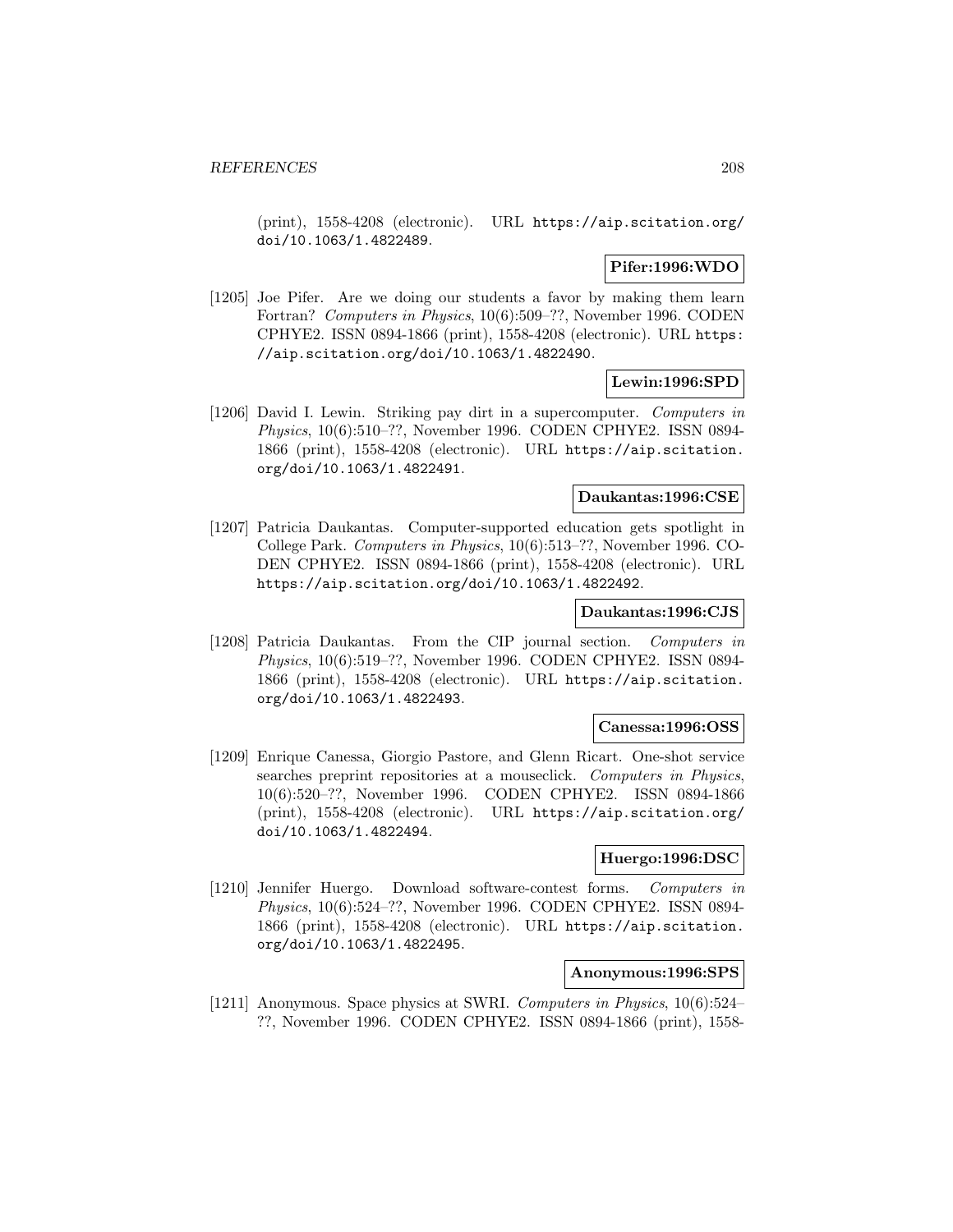4208 (electronic). URL https://aip.scitation.org/doi/10.1063/1. 4822496.

### **Yoshiyuki:1996:STS**

[1212] Usami Yoshiyuki, Kano Yoshiki, and Kitaoka Masatoshi. Solving the traveling-salesman problem by a statistical-physics method. Computers in Physics, 10(6):525–??, November 1996. CODEN CPHYE2. ISSN 0894- 1866 (print), 1558-4208 (electronic). URL https://aip.scitation. org/doi/10.1063/1.168588.

### **Donnelly:1996:CSA**

[1213] Denis Donnelly. CIP's seventh annual educational software contest: The winners. Computers in Physics, 10(6):532–??, November 1996. CODEN CPHYE2. ISSN 0894-1866 (print), 1558-4208 (electronic). URL https: //aip.scitation.org/doi/10.1063/1.4822497.

#### **Tobochnik:1996:LSB**

[1214] Jan Tobochnik and Harvey Gould. Lattice simulations of biological membranes. Computers in Physics, 10(6):542–??, November 1996. CODEN CPHYE2. ISSN 0894-1866 (print), 1558-4208 (electronic). URL https: //aip.scitation.org/doi/10.1063/1.168587.

## **Ytreberg:1996:BRH**

[1215] F. Marty Ytreberg. Book review: Herbert Schildt,  $C++$ : The Complete Reference, Second Edition. Computers in Physics, 10(6):549–??, November 1996. CODEN CPHYE2. ISSN 0894-1866 (print), 1558-4208 (electronic). URL https://aip.scitation.org/doi/10.1063/1.4822498.

### **Haney:1996:BAP**

[1216] Scott W. Haney and Paul F. Dubois. Beating the abstraction penalty in C++ using expression templates. Computers in Physics,  $10(6)$ :552– ??, November 1996. CODEN CPHYE2. ISSN 0894-1866 (print), 1558- 4208 (electronic). URL https://aip.scitation.org/doi/10.1063/1. 4822499.

## **Pauschenwein:1996:VQM**

[1217] J. Pauschenwein and B. Thaller. Visualizing quantum-mechanical wavefunctions in three dimensions with AVS. Computers in Physics, 10(6): 558–??, November 1996. CODEN CPHYE2. ISSN 0894-1866 (print), 1558-4208 (electronic). URL https://aip.scitation.org/doi/10. 1063/1.4822500.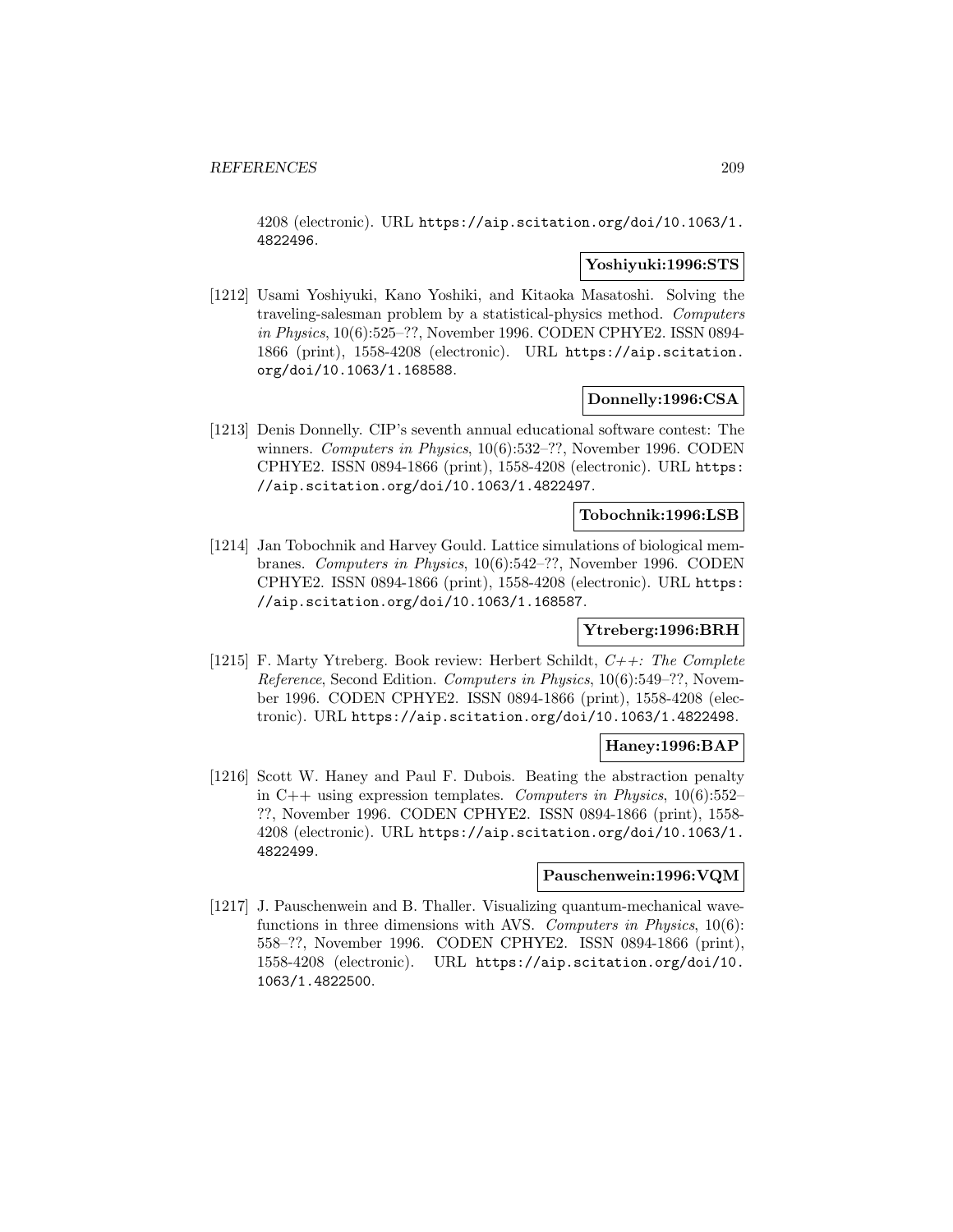#### **Thompson:1996:UPS**

[1218] William J. Thompson. Uninterruptible power supply delivers. Computers in Physics, 10(6):567–??, November 1996. CODEN CPHYE2. ISSN 0894-1866 (print), 1558-4208 (electronic). URL https://aip. scitation.org/doi/10.1063/1.4822501.

### **Anonymous:1996:LLRf**

[1219] Anonymous. Listings of the latest releases. Computers in Physics, 10(6):569–??, November 1996. CODEN CPHYE2. ISSN 0894-1866 (print), 1558-4208 (electronic). URL https://aip.scitation.org/ doi/10.1063/1.4822502.

#### **Belien:1996:VRA**

[1220] A. J. C. Beliën, S. Poedts, H. J. W. Spoelder, R. Leenders, and J. P. Goedbloed. Visualization of resonant absorption in solar coronal loops by simulation of soft X-ray images. Computers in Physics, 10(6):573– ??, November 1996. CODEN CPHYE2. ISSN 0894-1866 (print), 1558- 4208 (electronic). URL https://aip.scitation.org/doi/10.1063/1. 168586.

# **Clark:1996:HMC**

[1221] M. M. Clark, L. M. Raff, and H. L. Scott. Hybrid Monte Carlo method for off-lattice simulation of processes involving steps with widely varying rates. Computers in Physics, 10(6):584–??, November 1996. CODEN CPHYE2. ISSN 0894-1866 (print), 1558-4208 (electronic). URL https: //aip.scitation.org/doi/10.1063/1.168583.

### **Dauger:1996:SSF**

[1222] Dean E. Dauger. Simulation and study of Fresnel diffraction for arbitrary two-dimensional apertures. Computers in Physics, 10(6):591–??, November 1996. CODEN CPHYE2. ISSN 0894-1866 (print), 1558-4208 (electronic). URL https://aip.scitation.org/doi/10.1063/1.168584.

#### **Bischof:1996:SAM**

[1223] Christian H. Bischof, Gordon D. Pusch, and Ralf Knoesel. Sensitivity analysis of the MM5 weather model using automatic differentiation. Computers in Physics, 10(6):605–??, November 1996. CODEN CPHYE2. ISSN 0894-1866 (print), 1558-4208 (electronic). URL https://aip. scitation.org/doi/10.1063/1.168585.

# **Holmes:1997:ITN**

[1224] Lewis M. Holmes. Introducing two new departments. Computers in Physics, 11(1):3–??, January 1997. CODEN CPHYE2. ISSN 0894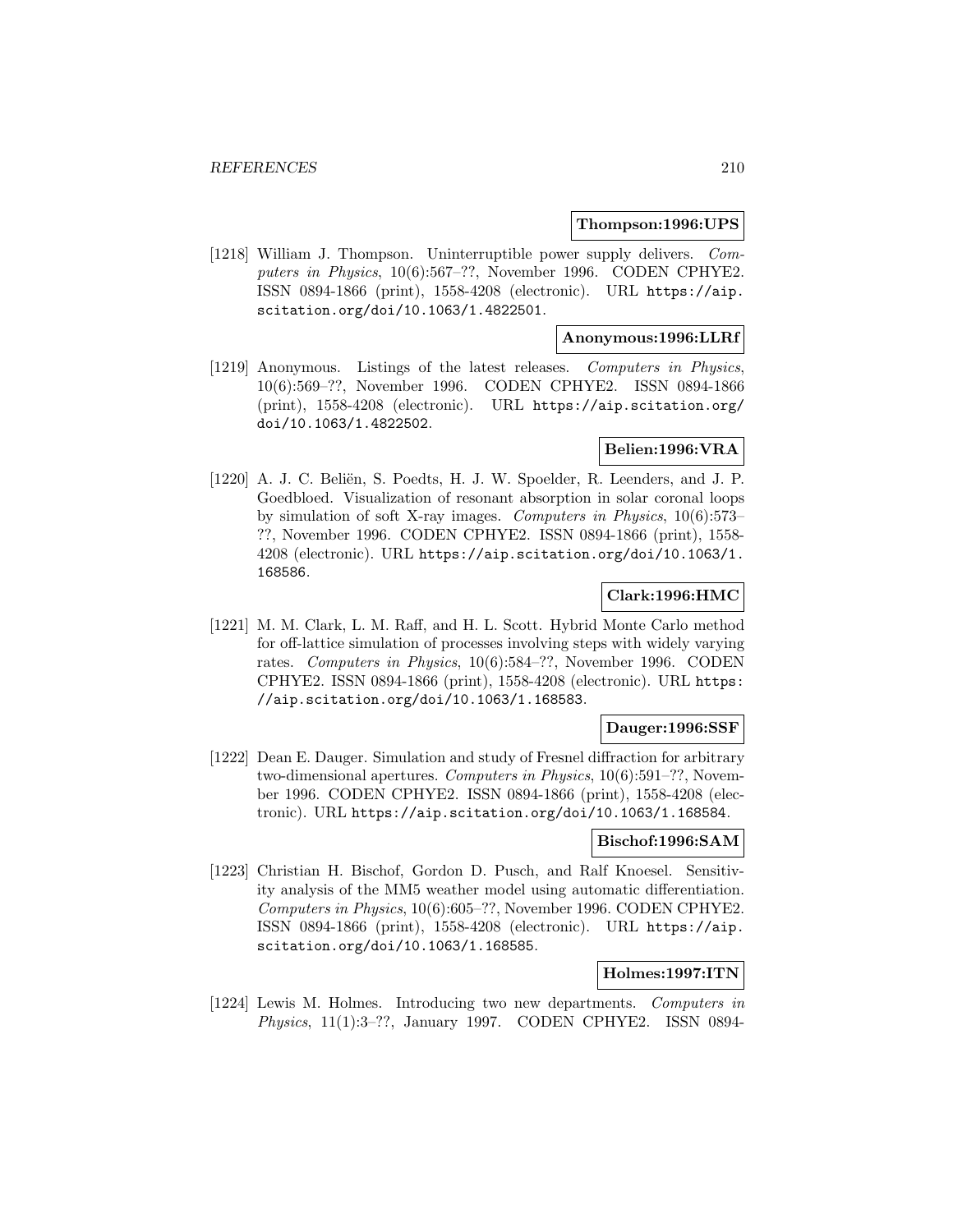1866 (print), 1558-4208 (electronic). URL https://aip.scitation. org/doi/10.1063/1.4822509.

#### **Holmes:1997:CCT**

[1225] Lewis M. Holmes. Celebrating CIP's tenth anniversary year. Computers in Physics, 11(1):5–??, January 1997. CODEN CPHYE2. ISSN 0894- 1866 (print), 1558-4208 (electronic). URL https://aip.scitation. org/doi/10.1063/1.4820243.

## **Lewin:1997:GTK**

[1226] David I. Lewin. Growing a tree of knowledge in an object-oriented Eden. Computers in Physics, 11(1):6–??, January 1997. CODEN CPHYE2. ISSN 0894-1866 (print), 1558-4208 (electronic). URL https://aip. scitation.org/doi/10.1063/1.4822518.

### **Carts-Powell:1997:IIN**

[1227] Yvonne Carts-Powell. Internet 2 to implement next-generation technology. Computers in Physics, 11(1):8–??, January 1997. CODEN CPHYE2. ISSN 0894-1866 (print), 1558-4208 (electronic). URL https://aip. scitation.org/doi/10.1063/1.4822519.

### **Daukantas:1997:CJSa**

[1228] Patricia Daukantas. From the CIP journal section. Computers in Physics, 11(1):16–??, January 1997. CODEN CPHYE2. ISSN 0894- 1866 (print), 1558-4208 (electronic). URL https://aip.scitation. org/doi/10.1063/1.4822503.

#### **Zollman:1997:IFW**

[1229] Kevin Zollman and Dean Zollman. Interactive forms on the Web. Computers in Physics, 11(1):17–??, January 1997. CODEN CPHYE2. ISSN 0894-1866 (print), 1558-4208 (electronic). URL https://aip. scitation.org/doi/10.1063/1.4822504.

## **Huergo:1997:SOE**

[1230] Jennifer Huergo. See our 1997 editorial calendar. Computers in Physics, 11(1):21–??, January 1997. CODEN CPHYE2. ISSN 0894-1866 (print), 1558-4208 (electronic). URL https://aip.scitation.org/doi/10. 1063/1.4822505.

#### **Anonymous:1997:SM**

[1231] Anonymous. Science for the millennium. Computers in Physics, 11(1): 21–??, January 1997. CODEN CPHYE2. ISSN 0894-1866 (print), 1558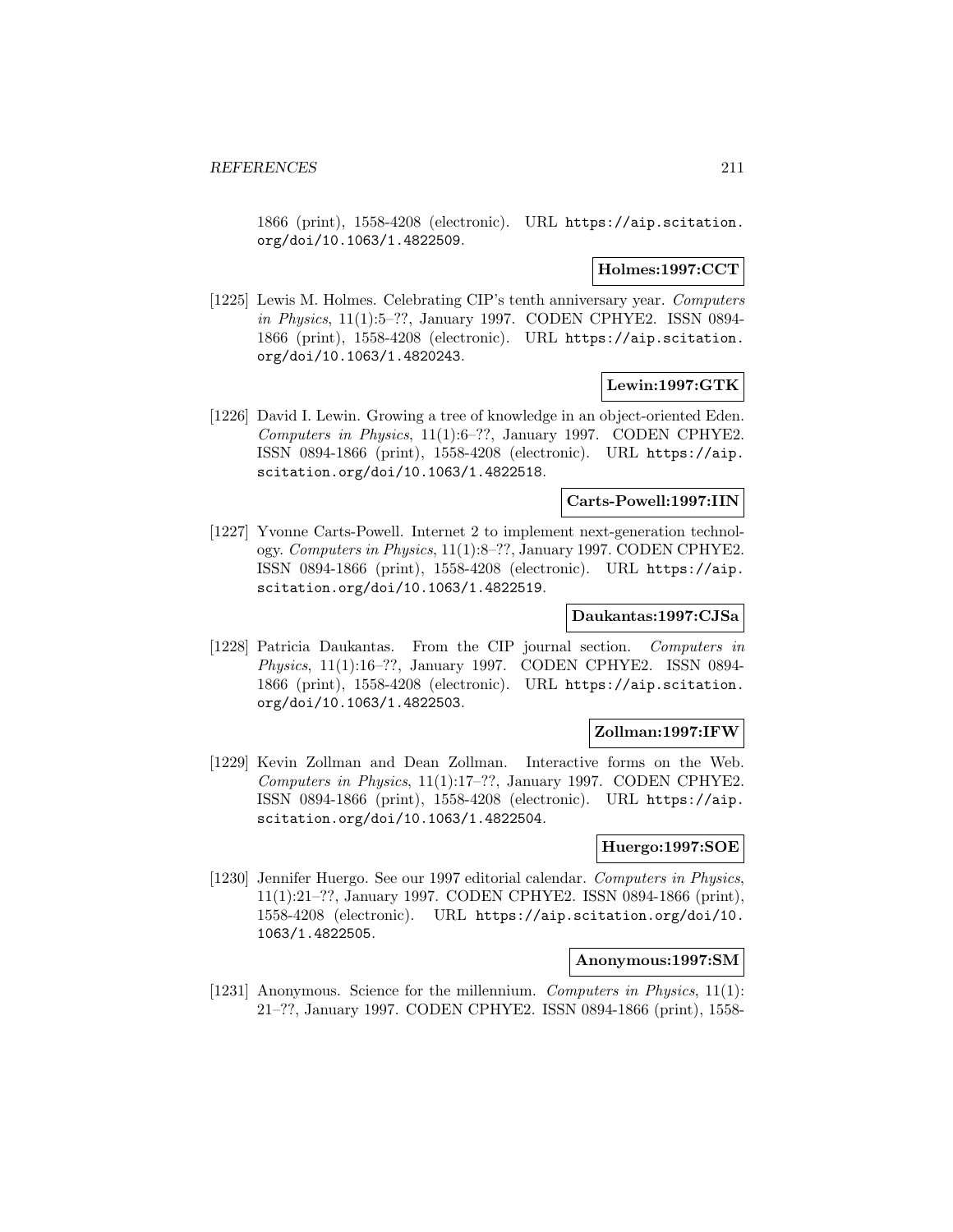4208 (electronic). URL https://aip.scitation.org/doi/10.1063/1. 4822506.

## **Matey:1997:SDA**

[1232] James R. Matey. Software designs and architectures, Part II: Representing observations. Computers in Physics, 11(1):22–??, January 1997. CODEN CPHYE2. ISSN 0894-1866 (print), 1558-4208 (electronic). URL https://aip.scitation.org/doi/10.1063/1.4822507.

## **Gerteisen:1997:DDT**

[1233] Edgar Gerteisen, Ralf Gruber, Silvio Merazzi, and Jacques Rappaz. Domain decomposition: Theory and practice. Computers in Physics,  $11(1)$ : 26–??, January 1997. CODEN CPHYE2. ISSN 0894-1866 (print), 1558- 4208 (electronic). URL https://aip.scitation.org/doi/10.1063/1. 4822508.

## **Martinez-Jimenez:1997:IPS**

[1234] P. Martínez-Jiménez, E. Casado, J. M. Martínez-Jiménez, M. Cuevas-Rubiño, D. González-Caballero, F. Zafra-López, and Denis Donnelly. Interactive physics simulations appeal to first-year students. Computers in Physics, 11(1):31–??, January 1997. CODEN CPHYE2. ISSN 0894- 1866 (print), 1558-4208 (electronic). URL https://aip.scitation. org/doi/10.1063/1.4822510.

### **Karabach:1997:IBA**

[1235] Michael Karabach, Gerhard Müller, Harvey Gould, and Jan Tobochnik. Introduction to the Bethe Ansatz. I. Computers in Physics, 11(1):36– ??, January 1997. CODEN CPHYE2. ISSN 0894-1866 (print), 1558- 4208 (electronic). URL https://aip.scitation.org/doi/10.1063/1. 4822511.

### **Birnbaum:1997:BRF**

[1236] Dave Birnbaum, Susan McKay, and Wolfgang Christian. Book review: Forman S. Acton, Real Computing Made Real: Preventing Errors in Scientific and Engineering Calculations. Computers in Physics, 11(1): 45–??, January 1997. CODEN CPHYE2. ISSN 0894-1866 (print), 1558- 4208 (electronic). URL https://aip.scitation.org/doi/10.1063/1. 4822512.

#### **Sipson:1997:BRD**

[1237] Roger Sipson, Susan McKay, and Wolfgang Christian. Book review: David Flanagan, Java in a Nutshell; Patrick Niemeyer and Joshua Peck,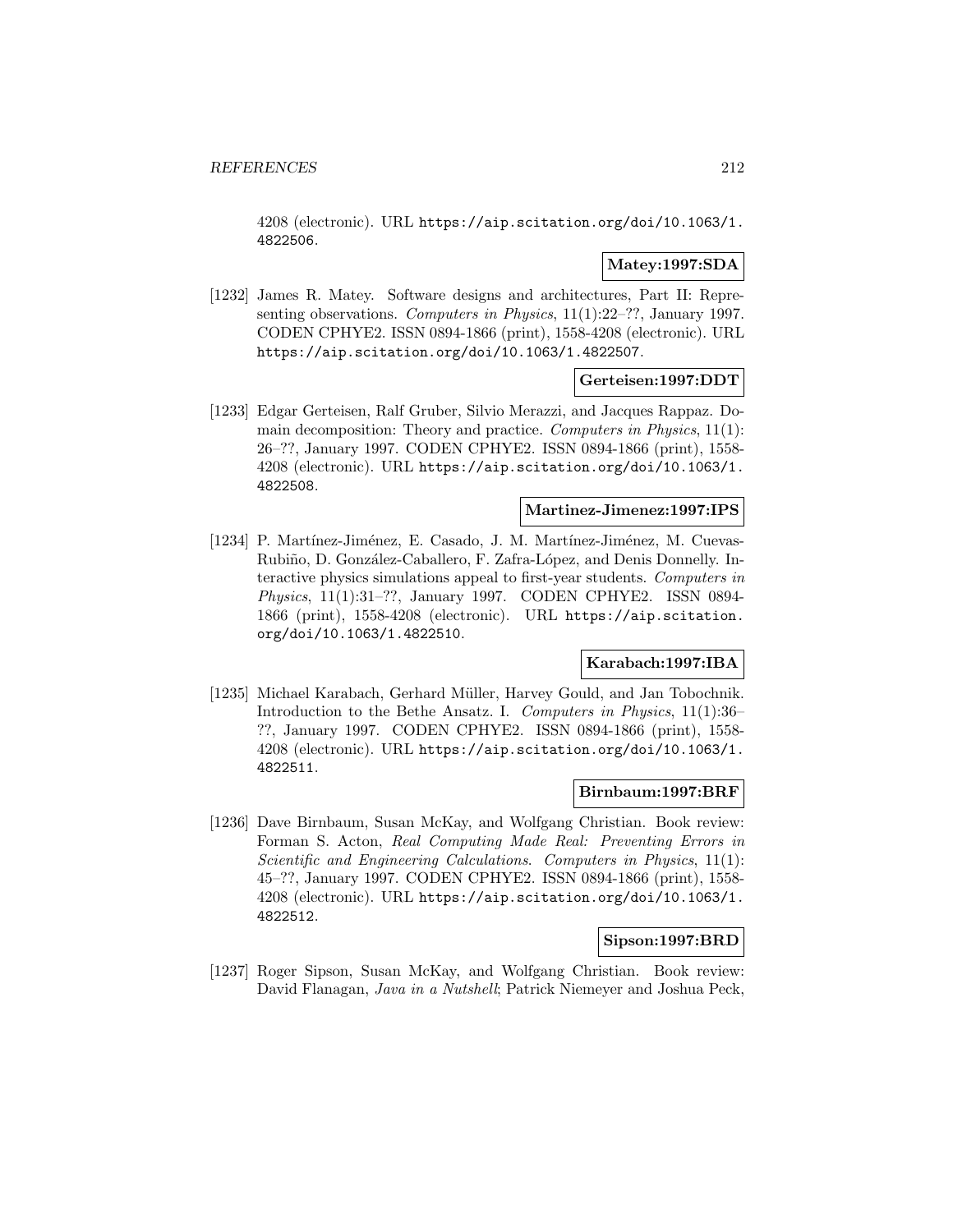Exploring JAVA. Computers in Physics, 11(1):46–??, January 1997. CO-DEN CPHYE2. ISSN 0894-1866 (print), 1558-4208 (electronic). URL https://aip.scitation.org/doi/10.1063/1.4822513.

**Christian:1997:CAL**

[1238] Wolfgang Christian. The CIP anniversary library of classics: a call for nominations. Computers in Physics, 11(1):48–??, January 1997. CODEN CPHYE2. ISSN 0894-1866 (print), 1558-4208 (electronic). URL https: //aip.scitation.org/doi/10.1063/1.4822515.

### **Anonymous:1997:TAC**

[1239] Anonymous. Tenth anniversary CIP educational software directory. Computers in Physics, 11(1):49–??, January 1997. CODEN CPHYE2. ISSN 0894-1866 (print), 1558-4208 (electronic). URL https://aip. scitation.org/doi/10.1063/1.4822517.

# **Dotzel:1997:OHP**

[1240] Günter Dotzel, Wojtek Skulski, and Paul F. Dubois. Oberon-2, a high-performance alternative to  $C++$ . Computers in Physics, 11(1): 81–??, January 1997. CODEN CPHYE2. ISSN 0894-1866 (print), 1558- 4208 (electronic). URL https://aip.scitation.org/doi/10.1063/1. 4822520.

# **Coisson:1997:MCC**

[1241] R. Coïsson and G. Allodi. Matlab compiler and C math library simplify programming chores. Computers in Physics, 11(1):89–??, January 1997. CODEN CPHYE2. ISSN 0894-1866 (print), 1558-4208 (electronic). URL https://aip.scitation.org/doi/10.1063/1.4822521.

### **Anonymous:1997:LLRa**

[1242] Anonymous. Listings of the latest releases. Computers in Physics, 11(1): 91–??, January 1997. CODEN CPHYE2. ISSN 0894-1866 (print), 1558- 4208 (electronic). URL https://aip.scitation.org/doi/10.1063/1. 4822522.

### **Barach:1997:CSP**

[1243] John Paul Barach. Computational study of patterns in simple nonequilibrium systems. Computers in Physics, 11(1):96–??, January 1997. CO-DEN CPHYE2. ISSN 0894-1866 (print), 1558-4208 (electronic). URL https://aip.scitation.org/doi/10.1063/1.168599.

# **Spencer:1997:HSP**

[1244] C. D. Spencer and S. R. Paul. Hardware and software for a pulse height analyzer linked to a personal computer. Computers in Physics,  $11(1)$ :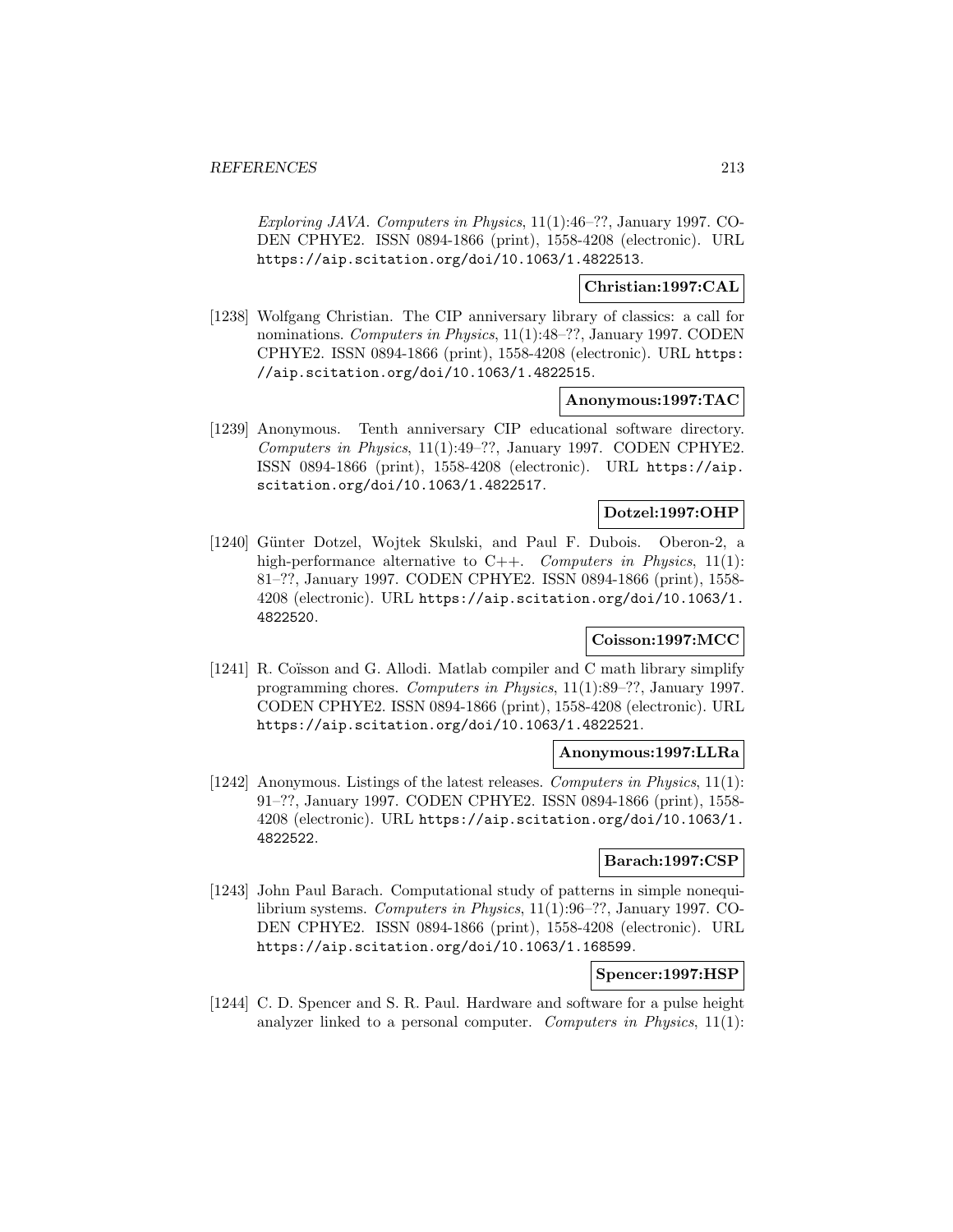101–??, January 1997. CODEN CPHYE2. ISSN 0894-1866 (print), 1558- 4208 (electronic). URL https://aip.scitation.org/doi/10.1063/1. 168598.

# **Lampton:1997:DUS**

[1245] Michael Lampton. Damping–undamping strategies for the Levenberg– Marquardt nonlinear least-squares method. Computers in Physics, 11(1): 110–??, January 1997. CODEN CPHYE2. ISSN 0894-1866 (print), 1558- 4208 (electronic). URL https://aip.scitation.org/doi/10.1063/1. 168600.

# **Baines:1997:NUC**

[1246] C. G. Stafford Baines and Michael E. Bacon. Note on using computer simulations in teaching introductory digital electronics courses. Computers in Physics, 11(1):116–??, January 1997. CODEN CPHYE2. ISSN 0894- 1866 (print), 1558-4208 (electronic). URL https://aip.scitation. org/doi/10.1063/1.168601.

## **Holmes:1997:WWF**

[1247] Lewis M. Holmes. What will the future bring? Computers in Physics, 11(2):123–??, March 1997. CODEN CPHYE2. ISSN 0894-1866 (print), 1558-4208 (electronic). URL https://aip.scitation.org/doi/10. 1063/1.4822523.

#### **Levine:1997:WEM**

[1248] Judah Levine. Why experimentalists mistrust computer modeling — and why they rely on it. Computers in Physics,  $11(2):125-??$ , March 1997. CODEN CPHYE2. ISSN 0894-1866 (print), 1558-4208 (electronic). URL https://aip.scitation.org/doi/10.1063/1.4822524.

### **Lewin:1997:AFD**

[1249] David I. Lewin. Advising fluid dynamicists to be discrete. Computers in Physics, 11(2):126–??, March 1997. CODEN CPHYE2. ISSN 0894- 1866 (print), 1558-4208 (electronic). URL https://aip.scitation. org/doi/10.1063/1.4822525.

#### **Daukantas:1997:ACR**

[1250] Patricia Daukantas. ASCI clocks its 'Red' computer at 1 teraflops. Computers in Physics, 11(2):129–??, March 1997. CODEN CPHYE2. ISSN 0894-1866 (print), 1558-4208 (electronic). URL https://aip. scitation.org/doi/10.1063/1.4822526.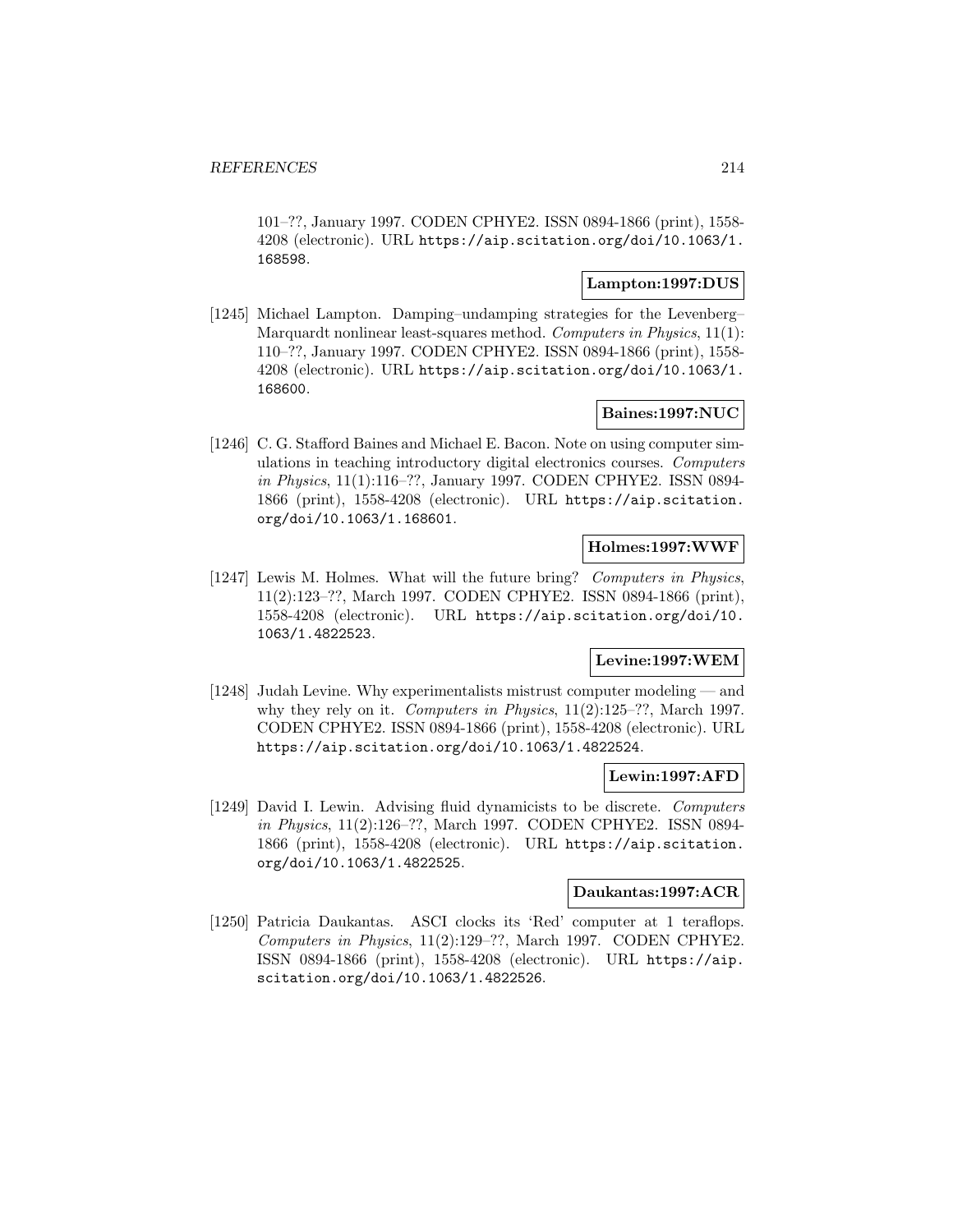#### **Anonymous:1997:CJS**

[1251] Anonymous. From the CIP journal section. Computers in Physics, 11(2): 132–??, March 1997. CODEN CPHYE2. ISSN 0894-1866 (print), 1558- 4208 (electronic). URL https://aip.scitation.org/doi/10.1063/1. 4822527.

## **Zollman:1997:PPD**

[1252] Kevin Zollman and Dean Zollman. Posting physics documents on the Web. Computers in Physics, 11(2):133–??, March 1997. CODEN CPHYE2. ISSN 0894-1866 (print), 1558-4208 (electronic). URL https: //aip.scitation.org/doi/10.1063/1.4822528.

## **Huergo:1997:SCD**

[1253] Jennifer Huergo. Software contest deadline approaches. Computers in Physics, 11(2):139–??, March 1997. CODEN CPHYE2. ISSN 0894- 1866 (print), 1558-4208 (electronic). URL https://aip.scitation. org/doi/10.1063/1.4822529.

#### **Anonymous:1997:CPS**

[1254] Anonymous. The center for polymer studies. Computers in Physics, 11 (2):139–??, March 1997. CODEN CPHYE2. ISSN 0894-1866 (print), 1558-4208 (electronic). URL https://aip.scitation.org/doi/10. 1063/1.4822530.

# **Matey:1997:MLP**

[1255] James R. Matey. Moore's law and the PC revolution: Actual and anticipated effects on instrumentation and measurement science. Computers in Physics, 11(2):140–??, March 1997. CODEN CPHYE2. ISSN 0894- 1866 (print), 1558-4208 (electronic). URL https://aip.scitation. org/doi/10.1063/1.4822531.

### **Rappaz:1997:BEM**

[1256] J. Rappaz and M. Swierkosz. Boundary-element method yields external vector potentials in complex industrial applications. Computers in Physics, 11(2):145–??, March 1997. CODEN CPHYE2. ISSN 0894- 1866 (print), 1558-4208 (electronic). URL https://aip.scitation. org/doi/10.1063/1.168595.

### **Boyce:1997:IMM**

[1257] William E. Boyce, John B. Brunski, Michael M. Chen, Kevin Craig, James A. Fairweather, Joseph W. Haus, Jr., Joseph Porter, Jr., William L. Siegmann, and Denis Donnelly. Interactive multimedia modules in mathematics, engineering, and science. Computers in Physics, 11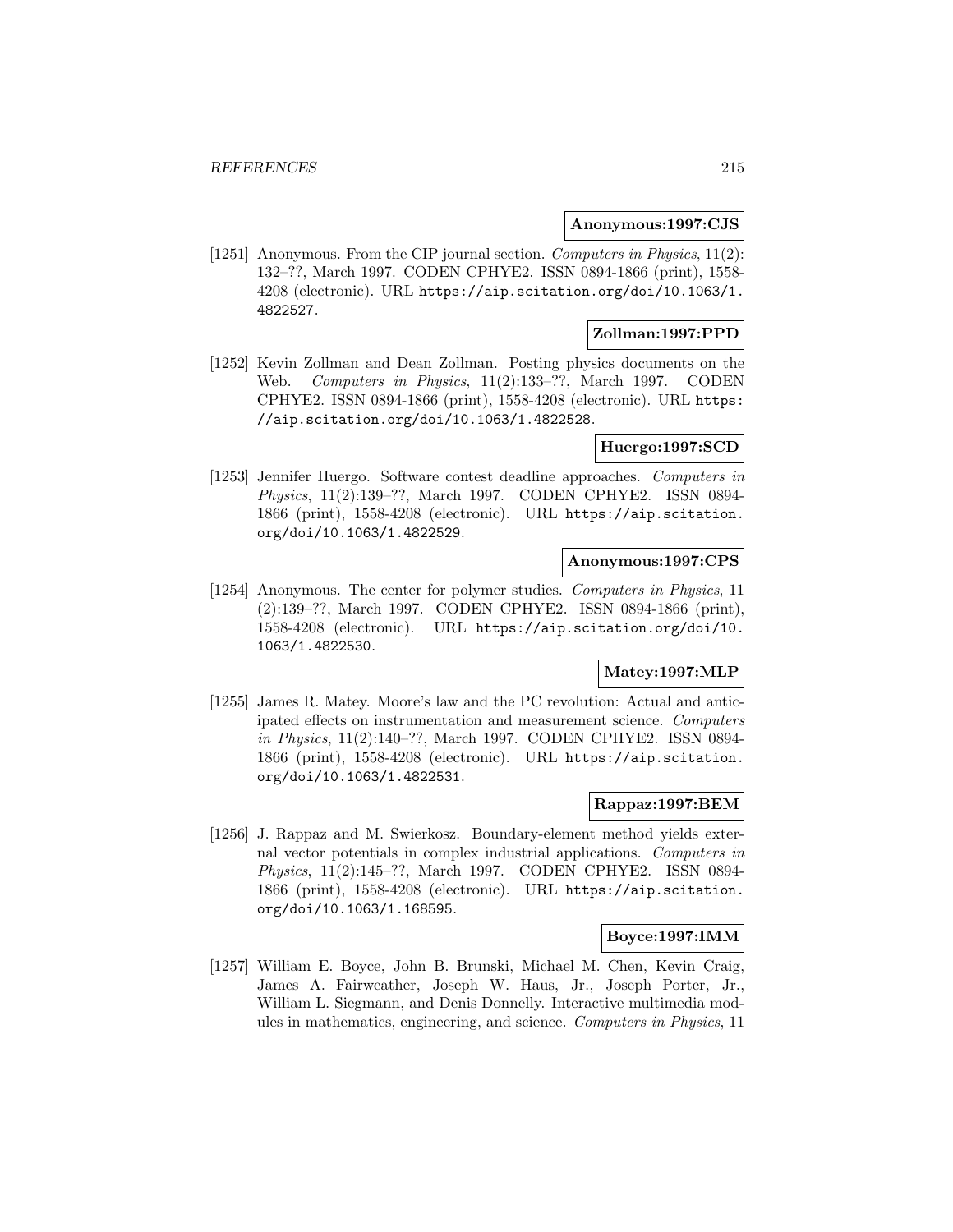(2):151–??, March 1997. CODEN CPHYE2. ISSN 0894-1866 (print), 1558-4208 (electronic). URL https://aip.scitation.org/doi/10. 1063/1.4822532.

## **Gould:1997:EDP**

[1258] Harvey Gould, Jan Tobochnik, and Louis Colonna-Romano. Entropydriven phase transitions. Computers in Physics, 11(2):157–??, March 1997. CODEN CPHYE2. ISSN 0894-1866 (print), 1558-4208 (electronic). URL https://aip.scitation.org/doi/10.1063/1.168596.

### **Styer:1997:BRM**

[1259] Daniel Styer, Susan R. McKay, and Wolfgang Christian. Book review: Marko Horbatsch, Quantum Mechanics Using Maple. Computers in Physics, 11(2):165–??, March 1997. CODEN CPHYE2. ISSN 0894- 1866 (print), 1558-4208 (electronic). URL https://aip.scitation. org/doi/10.1063/1.4822533.

## **McKay:1997:BRK**

[1260] Susan R. McKay. Book review: K. Binder, editor, The Monte Carlo Method in Condensed Matter Physics: Second, Corrected and Updated Edition. Computers in Physics, 11(2):166–??, March 1997. CODEN CPHYE2. ISSN 0894-1866 (print), 1558-4208 (electronic). URL https: //aip.scitation.org/doi/10.1063/1.4822534.

### **Dubois:1997:FSP**

[1261] Paul F. Dubois. The future of scientific programming. Computers in Physics, 11(2):168–??, March 1997. CODEN CPHYE2. ISSN 0894- 1866 (print), 1558-4208 (electronic). URL https://aip.scitation. org/doi/10.1063/1.4822535.

#### **Bryson:1997:VVR**

[1262] Steve Bryson. Visualization '96: Volume rendering shifts into high Gear. Computers in Physics, 11(2):174–??, March 1997. CODEN CPHYE2. ISSN 0894-1866 (print), 1558-4208 (electronic). URL https://aip. scitation.org/doi/10.1063/1.4822536.

### **Mathews:1997:TSO**

[1263] Kirk A. Mathews. TK Solver 3.0 organizes and solves physics problems. Computers in Physics, 11(2):181–??, March 1997. CODEN CPHYE2. ISSN 0894-1866 (print), 1558-4208 (electronic). URL https://aip. scitation.org/doi/10.1063/1.4822537.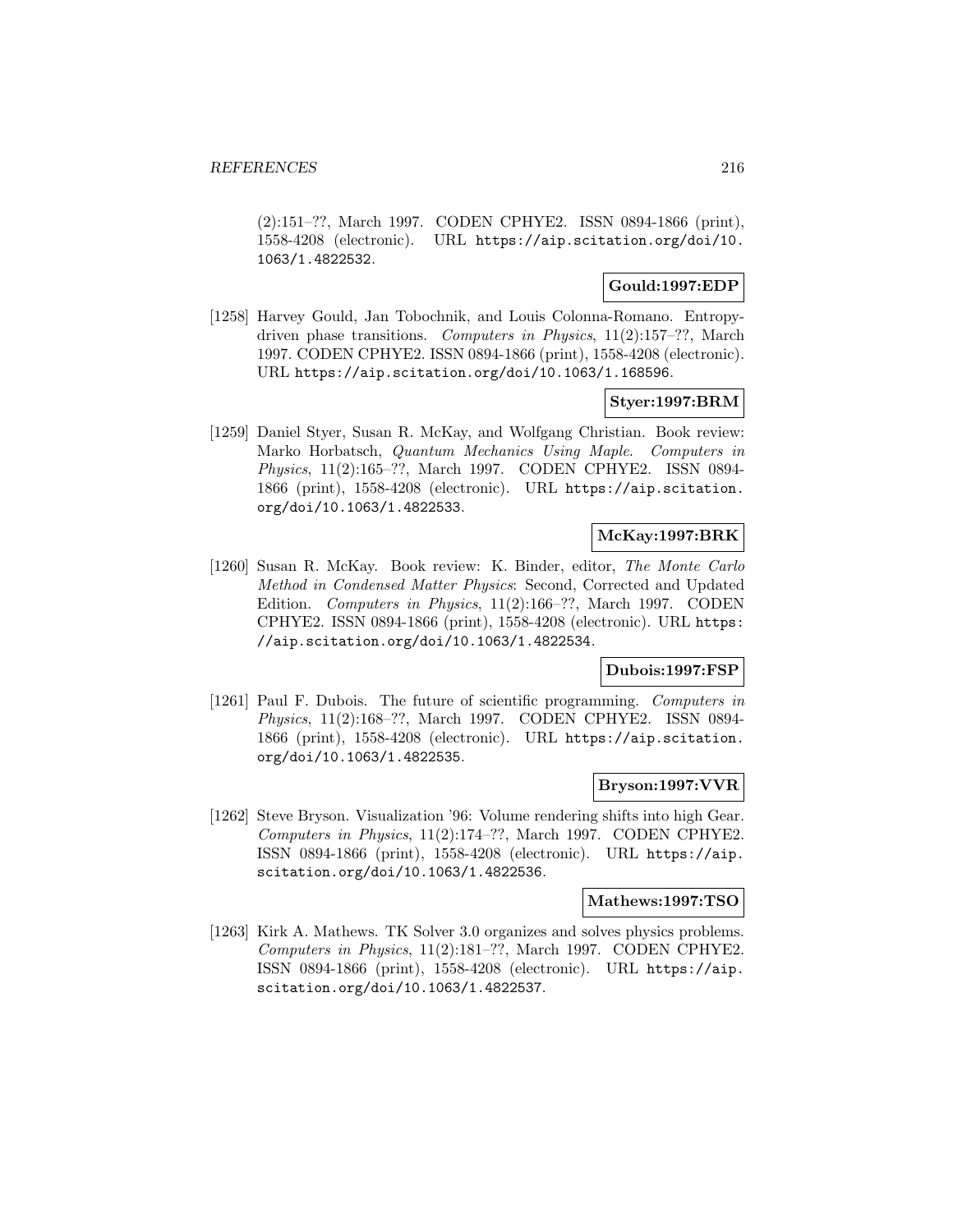#### **Anonymous:1997:LLRb**

[1264] Anonymous. Listings of the latest releases. Computers in Physics, 11(2): 185–??, March 1997. CODEN CPHYE2. ISSN 0894-1866 (print), 1558- 4208 (electronic). URL https://aip.scitation.org/doi/10.1063/1. 4822538.

## **Reader:1997:TAA**

[1265] Joseph Reader. Transition arrays in atomic spectroscopy with a commercial spreadsheet program. Computers in Physics, 11(2):190–??, March 1997. CODEN CPHYE2. ISSN 0894-1866 (print), 1558-4208 (electronic). URL https://aip.scitation.org/doi/10.1063/1.168597.

# **He:1997:SRE**

[1266] Song He. Stabilizing the Richardson eigenvector algorithm by controlling chaos. Computers in Physics, 11(2):194–??, March 1997. CODEN CPHYE2. ISSN 0894-1866 (print), 1558-4208 (electronic). URL https: //aip.scitation.org/doi/10.1063/1.168602.

# **Tao:1997:CSA**

[1267] Ping-Kee Tao. Confronting students' alternative conceptions in mechanics with the force and motion microworld. Computers in Physics, 11(2): 199–??, March 1997. CODEN CPHYE2. ISSN 0894-1866 (print), 1558- 4208 (electronic). URL https://aip.scitation.org/doi/10.1063/1. 168603.

# **Holmes:1997:CMW**

[1268] Lewis M. Holmes. A computational model that works. Computers in Physics, 11(3):211–??, May 1997. CODEN CPHYE2. ISSN 0894- 1866 (print), 1558-4208 (electronic). URL https://aip.scitation. org/doi/10.1063/1.4822539.

## **Kuck:1997:FSG**

[1269] David J. Kuck. Facing up to software's greatest challenge: Practical parallel processing. Computers in Physics, 11(3):213–??, May 1997. CO-DEN CPHYE2. ISSN 0894-1866 (print), 1558-4208 (electronic). URL https://aip.scitation.org/doi/10.1063/1.4822540.

**Lewin:1997:HET**

[1270] David I. Lewin. How to be an experimental theorist. Computers in Physics, 11(3):214–??, May 1997. CODEN CPHYE2. ISSN 0894-1866 (print), 1558-4208 (electronic). URL https://aip.scitation.org/ doi/10.1063/1.4822541.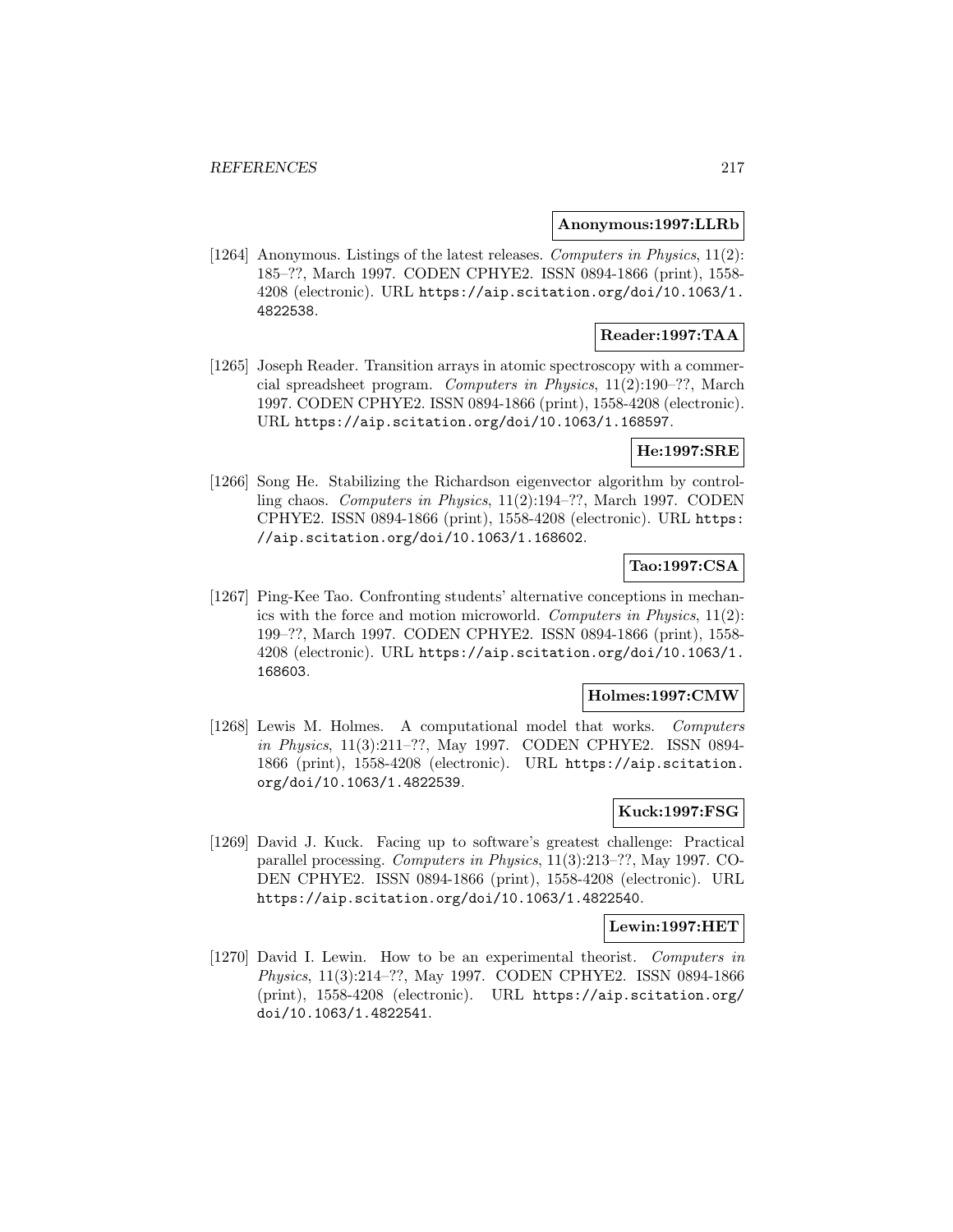#### **Daukantas:1997:SDI**

[1271] Patricia Daukantas. San Diego, Illinois sites to lead NSF's new supercomputing partnerships. Computers in Physics, 11(3):216–??, May 1997. CODEN CPHYE2. ISSN 0894-1866 (print), 1558-4208 (electronic). URL https://aip.scitation.org/doi/10.1063/1.4822542.

## **Daukantas:1997:AFN**

[1272] Patricia Daukantas. ACM97 forecasts the next 50 years of 'paleotechnic human'. Computers in Physics, 11(3):217–??, May 1997. CODEN CPHYE2. ISSN 0894-1866 (print), 1558-4208 (electronic). URL https: //aip.scitation.org/doi/10.1063/1.4822543.

#### **Daukantas:1997:DDB**

[1273] Patricia Daukantas. Dome design brings numerical astrophysics down to Earth. Computers in Physics, 11(3):220–??, May 1997. CODEN CPHYE2. ISSN 0894-1866 (print), 1558-4208 (electronic). URL https: //aip.scitation.org/doi/10.1063/1.4822544.

## **Daukantas:1997:CJSb**

[1274] Patricia Daukantas. From the CIP journal section. Computers in Physics, 11(3):224–??, May 1997. CODEN CPHYE2. ISSN 0894-1866 (print), 1558-4208 (electronic). URL https://aip.scitation.org/doi/10. 1063/1.4822545.

### **Zollman:1997:CSS**

[1275] Kevin Zollman and Dean Zollman. Creating a simple, searchable database on the Web. Computers in Physics, 11(3):225–??, May 1997. CODEN CPHYE2. ISSN 0894-1866 (print), 1558-4208 (electronic). URL https://aip.scitation.org/doi/10.1063/1.4822546.

#### **Huergo:1997:NSO**

[1276] Jennifer Huergo. New secure online subscription form. Computers in Physics, 11(3):229–??, May 1997. CODEN CPHYE2. ISSN 0894-1866 (print), 1558-4208 (electronic). URL https://aip.scitation.org/ doi/10.1063/1.4822547.

#### **Anonymous:1997:SDS**

[1277] Anonymous. San Diego Supercomputer Center. Computers in Physics, 11 (3):229–??, May 1997. CODEN CPHYE2. ISSN 0894-1866 (print), 1558- 4208 (electronic). URL https://aip.scitation.org/doi/10.1063/1. 4822548.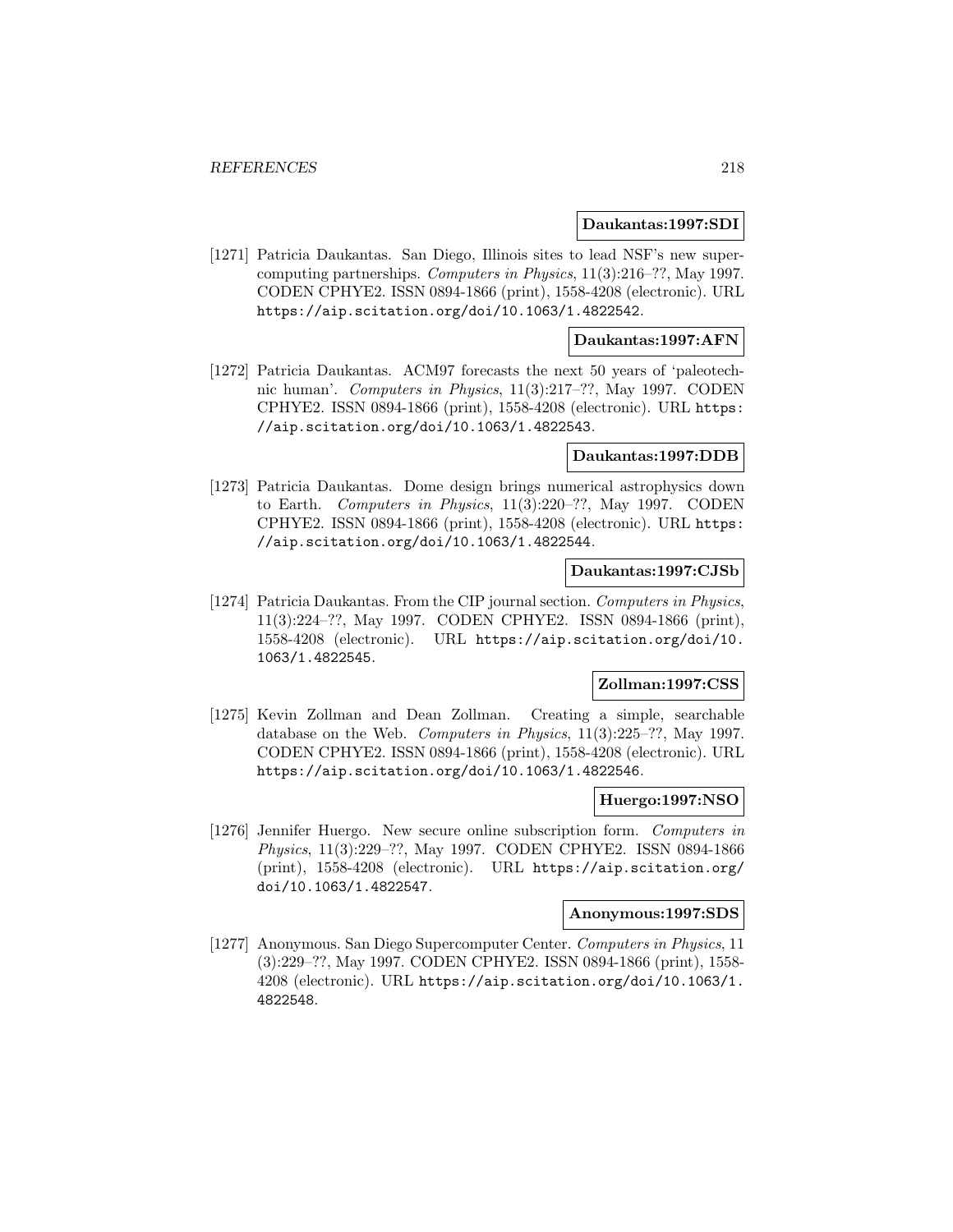### **Beazley:1997:CDG**

[1278] David M. Beazley and Peter S. Lomdahl. Controlling the data glut in large-scale molecular-dynamics simulations. Computers in Physics, 11 (3):230–??, May 1997. CODEN CPHYE2. ISSN 0894-1866 (print), 1558- 4208 (electronic). URL https://aip.scitation.org/doi/10.1063/1. 4822549.

# **Cook:1997:CLPa**

[1279] David M. Cook and Denis Donnelly. Computers in the Lawrence physics curriculum — Part I. Computers in Physics,  $11(3):240-??$ , May 1997. CODEN CPHYE2. ISSN 0894-1866 (print), 1558-4208 (electronic). URL https://aip.scitation.org/doi/10.1063/1.4822550.

# **Frenkel:1997:SPC**

[1280] Daan Frenkel and Berend Smit. Simulation of phase coexistence for complex molecules. Computers in Physics, 11(3):246–??, May 1997. CODEN CPHYE2. ISSN 0894-1866 (print), 1558-4208 (electronic). URL https: //aip.scitation.org/doi/10.1063/1.168607.

#### **Snowman:1997:BRM**

[1281] Daniel P. Snowman, Susan R. McKay, and Wolfgang Christian. Book review: Martin Campbell-Kelly and William Aspray, Computer: A History of the Information Machine. Computers in Physics, 11(3):256–??, May 1997. CODEN CPHYE2. ISSN 0894-1866 (print), 1558-4208 (electronic). URL https://aip.scitation.org/doi/10.1063/1.4822551.

# **Wolpert:1997:BRS**

[1282] Seth Wolpert, Susan R. McKay, and Wolfgang Christian. Book review: Stan Franklin, Artificial Minds. Computers in Physics, 11(3):258–??, May 1997. CODEN CPHYE2. ISSN 0894-1866 (print), 1558-4208 (electronic). URL https://aip.scitation.org/doi/10.1063/1.4822552.

#### **Grest:1997:BRD**

[1283] Gary S. Grest, Susan R. McKay, and Wolfgang Christian. Book review: David J. Kuck, High Performance Computing — Challenges for Future Systems. Computers in Physics, 11(3):259–??, May 1997. CO-DEN CPHYE2. ISSN 0894-1866 (print), 1558-4208 (electronic). URL https://aip.scitation.org/doi/10.1063/1.4822553.

#### **Harrington:1997:BRN**

[1284] Randal Harrington, Susan R. McKay, and Wolfgang Christian. Book review: Nicholas Negroponte, Being Digital. Computers in Physics, 11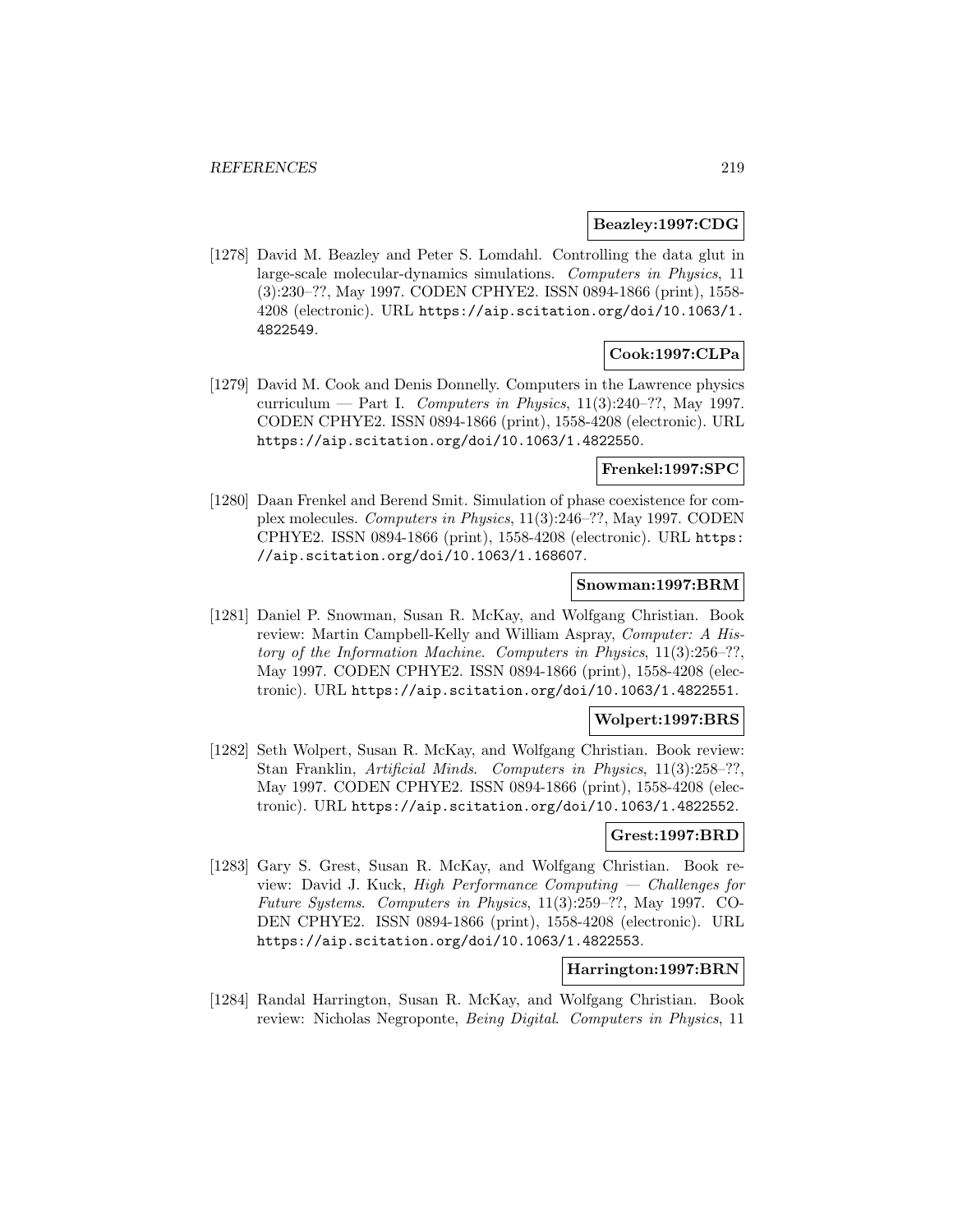(3):261–??, May 1997. CODEN CPHYE2. ISSN 0894-1866 (print), 1558- 4208 (electronic). URL https://aip.scitation.org/doi/10.1063/1. 4822554.

## **Furnish:1997:DGE**

[1285] Geoffrey Furnish and Paul F. Dubois. Disambiguated glommable expression templates. Computers in Physics, 11(3):263–??, May 1997. CODEN CPHYE2. ISSN 0894-1866 (print), 1558-4208 (electronic). URL https: //aip.scitation.org/doi/10.1063/1.4822555.

## **Bryson:1997:TDT**

[1286] Steve Bryson. Time, data-time, and real-time interactive visualization. Computers in Physics, 11(3):270–??, May 1997. CODEN CPHYE2. ISSN 0894-1866 (print), 1558-4208 (electronic). URL https://aip. scitation.org/doi/10.1063/1.4822556.

# **Burr:1997:IPD**

[1287] A. F. Burr. Interactive Physics 3.0 delights Windows users also. Computers in Physics, 11(3):275–??, May 1997. CODEN CPHYE2. ISSN 0894- 1866 (print), 1558-4208 (electronic). URL https://aip.scitation. org/doi/10.1063/1.4822557.

## **Anonymous:1997:LLRc**

[1288] Anonymous. Listings of the latest releases. Computers in Physics, 11(3): 278–??, May 1997. CODEN CPHYE2. ISSN 0894-1866 (print), 1558- 4208 (electronic). URL https://aip.scitation.org/doi/10.1063/1. 4822558.

# **Mirasso:1997:VSA**

[1289] Claudio R. Mirasso, Martijn Mulder, Hans J. W. Spoelder, and Daan Lenstra. Visualization of the "Sisyphus" attractor. Computers in Physics, 11(3):282–??, May 1997. CODEN CPHYE2. ISSN 0894-1866 (print), 1558-4208 (electronic). URL https://aip.scitation.org/ doi/10.1063/1.168604.

## **Cole:1997:HAS**

[1290] James B. Cole. High accuracy solution of Maxwell's equations using nonstandard finite differences. Computers in Physics, 11(3):287–??, May 1997. CODEN CPHYE2. ISSN 0894-1866 (print), 1558-4208 (electronic). URL https://aip.scitation.org/doi/10.1063/1.168620. See erratum [1409].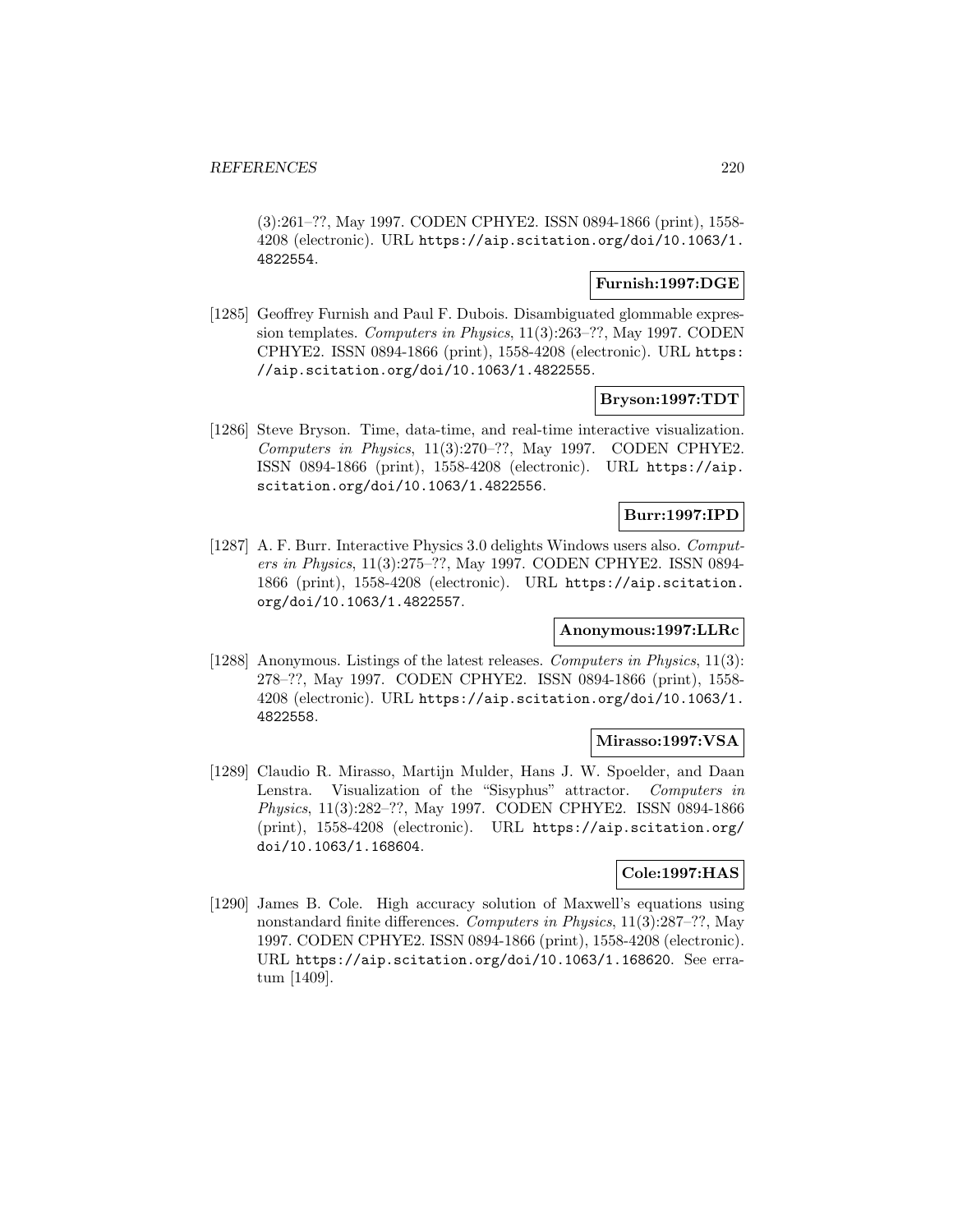## **John:1997:SSN**

[1291] George C. John, J. E. Hasbun, and Vijay A. Singh. Simple scheme for the numerical evaluation of nearly singular integrals. Computers in Physics, 11(3):293–??, May 1997. CODEN CPHYE2. ISSN 0894- 1866 (print), 1558-4208 (electronic). URL https://aip.scitation. org/doi/10.1063/1.168605.

# **Boyd:1997:PAA**

[1292] John P. Boyd. Padé approximant algorithm for solving nonlinear ordinary differential equation boundary value problems on an unbounded domain. Computers in Physics, 11(3):299–??, May 1997. CODEN CPHYE2. ISSN 0894-1866 (print), 1558-4208 (electronic). URL https: //aip.scitation.org/doi/10.1063/1.168606.

# **Holmes:1997:VF**

[1293] Lewis M. Holmes. Visualizing the future. Computers in Physics, 11(4): 307–??, July 1997. CODEN CPHYE2. ISSN 0894-1866 (print), 1558- 4208 (electronic). URL https://aip.scitation.org/doi/10.1063/1. 4822559.

# **Klein:1997:CIP**

[1294] Barry M. Klein. Computational and industrial physics at PC '97: a marriage made in heaven. Computers in Physics, 11(4):309–??, July 1997. CODEN CPHYE2. ISSN 0894-1866 (print), 1558-4208 (electronic). URL https://aip.scitation.org/doi/10.1063/1.4822560.

## **Lewin:1997:GSH**

[1295] David I. Lewin. Getting students high on quantum chemistry. Computers in Physics, 11(4):310–??, July 1997. CODEN CPHYE2. ISSN 0894- 1866 (print), 1558-4208 (electronic). URL https://aip.scitation. org/doi/10.1063/1.4822561.

## **Daukantas:1997:PMH**

[1296] Patricia Daukantas. PC '97 meeting to highlight variety of applications and methods. Computers in Physics, 11(4):312–??, July 1997. CODEN CPHYE2. ISSN 0894-1866 (print), 1558-4208 (electronic). URL https: //aip.scitation.org/doi/10.1063/1.4822562.

#### **Daukantas:1997:CJSc**

[1297] Patricia Daukantas. From the CIP journal section. Computers in Physics, 11(4):316–??, July 1997. CODEN CPHYE2. ISSN 0894-1866 (print), 1558-4208 (electronic). URL https://aip.scitation.org/doi/10. 1063/1.4822563.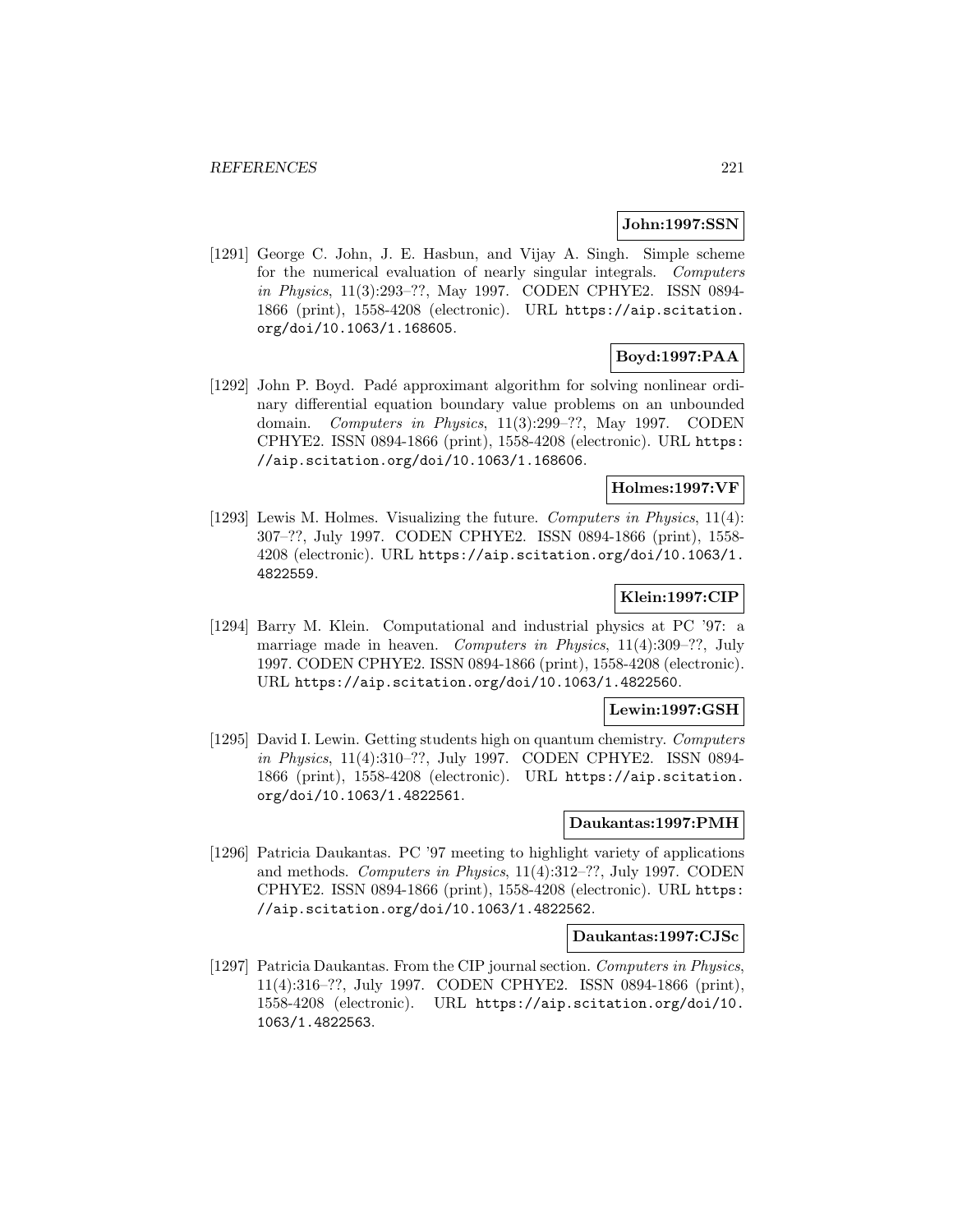#### **Rebello:1997:DIW**

[1298] N. Sanjay Rebello, Konstantin Sushenko, Kevin Zollman, and Dean Zollman. Designing interactive Web pages using ActiveX. Computers in Physics, 11(4):317–??, July 1997. CODEN CPHYE2. ISSN 0894- 1866 (print), 1558-4208 (electronic). URL https://aip.scitation. org/doi/10.1063/1.4822564.

# **Huergo:1997:LR**

[1299] Jennifer Huergo. LogoLinks on the rise. Computers in Physics, 11(4): 323–??, July 1997. CODEN CPHYE2. ISSN 0894-1866 (print), 1558- 4208 (electronic). URL https://aip.scitation.org/doi/10.1063/1. 4822565.

# **Anonymous:1997:PEH**

[1300] Anonymous. The Planet Earth home page. Computers in Physics, 11 (4):323–??, July 1997. CODEN CPHYE2. ISSN 0894-1866 (print), 1558- 4208 (electronic). URL https://aip.scitation.org/doi/10.1063/1. 4822566.

### **Bossy:1997:PNM**

[1301] Mireille Bossy, Marco Picasso, and Denis Talay. Probabilistic numerical methods for physical and financial problems. Computers in Physics, 11 (4):325–??, July 1997. CODEN CPHYE2. ISSN 0894-1866 (print), 1558- 4208 (electronic). URL https://aip.scitation.org/doi/10.1063/1. 168611.

## **Cook:1997:CLPb**

[1302] David M. Cook and Denis Donnelly. Computers in the Lawrence physics curriculum — Part II. Computers in Physics,  $11(4):331-??$ , July 1997. CODEN CPHYE2. ISSN 0894-1866 (print), 1558-4208 (electronic). URL https://aip.scitation.org/doi/10.1063/1.4822567.

## **Gould:1997:BRD**

[1303] Harvey Gould and Jan Tobochnik. Book review: D. C. Rapaport, An introduction to interactive molecular-dynamics simulations. Computers in Physics, 11(4):337–??, July 1997. CODEN CPHYE2. ISSN 0894- 1866 (print), 1558-4208 (electronic). URL https://aip.scitation. org/doi/10.1063/1.168612.

#### **Christian:1997:CLC**

[1304] Wolfgang Christian. The CIP library of classics. Computers in Physics, 11(4):348–??, July 1997. CODEN CPHYE2. ISSN 0894-1866 (print),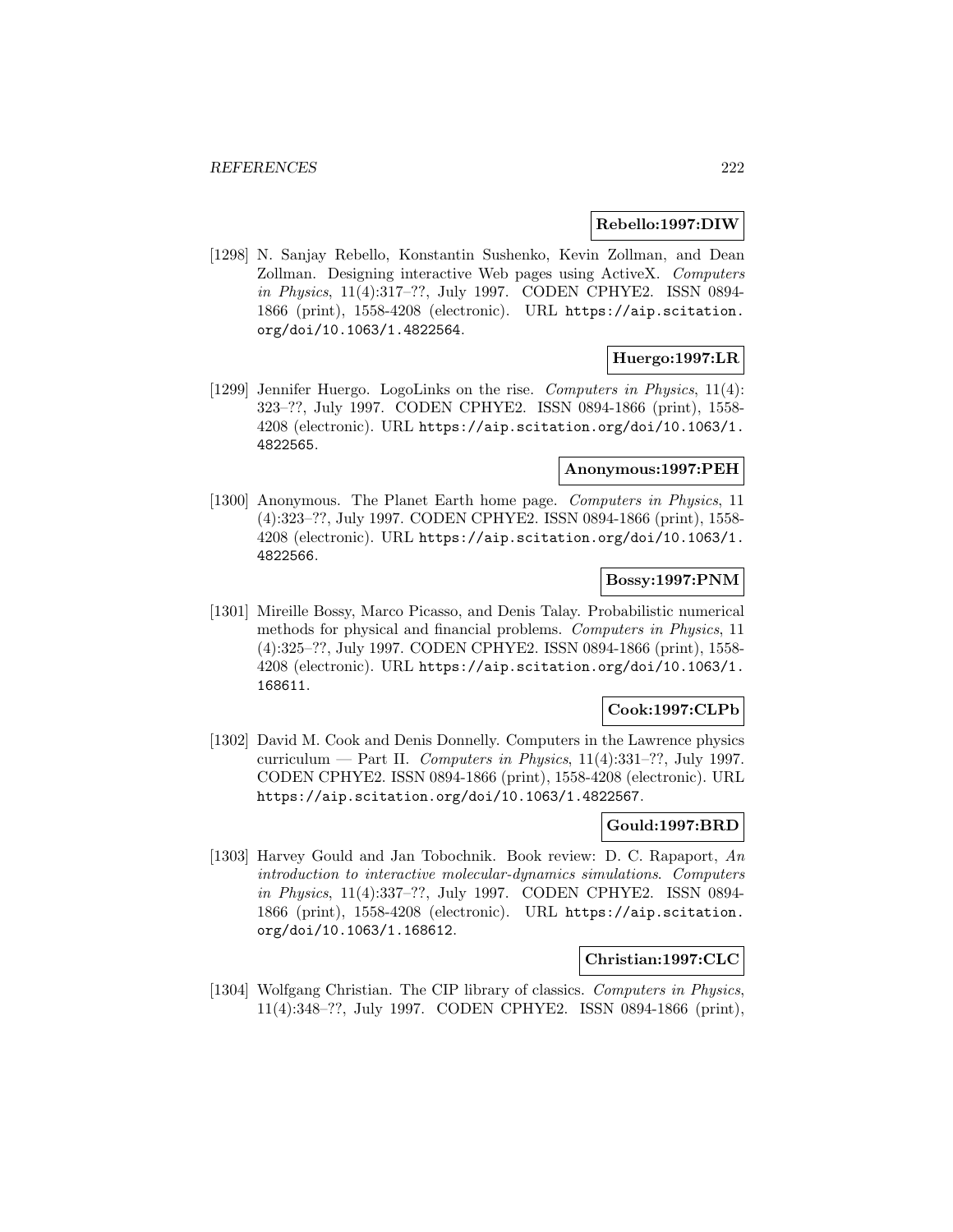1558-4208 (electronic). URL https://aip.scitation.org/doi/10. 1063/1.4822568.

### **DeJong:1997:BRN**

[1305] Marvin L. De Jong, Susan R. McKay, and Wolfgang Christian. Book review: Nicholas J. Giordano, Computational Physics. Computers in Physics, 11(4):351–??, July 1997. CODEN CPHYE2. ISSN 0894-1866 (print), 1558-4208 (electronic). URL https://aip.scitation.org/ doi/10.1063/1.4822569.

### **Tobochnik:1997:BRD**

[1306] Jan Tobochnik, Susan R. McKay, and Wolfgang Christian. Book review: Daan Frenkel and Berend Smit, Understanding Molecular Simulation. Computers in Physics, 11(4):351–??, July 1997. CODEN CPHYE2. ISSN 0894-1866 (print), 1558-4208 (electronic). URL https://aip. scitation.org/doi/10.1063/1.4822570.

### **Dubois:1997:BRM**

[1307] Paul F. Dubois. Book review: Mark G. Gray and Randy M. Roberts, Object-Based Programming in Fortran 90. Computers in Physics, 11(4): 355–??, July 1997. CODEN CPHYE2. ISSN 0894-1866 (print), 1558- 4208 (electronic). URL https://aip.scitation.org/doi/10.1063/1. 4822571.

## **Bryson:1997:NTY**

[1308] Steve Bryson. The next ten years of visualization. Computers in Physics, 11(4):362–??, July 1997. CODEN CPHYE2. ISSN 0894-1866 (print), 1558-4208 (electronic). URL https://aip.scitation.org/doi/10. 1063/1.4822572.

#### **Thompson:1997:TFS**

[1309] William J. Thompson. Three Fortran systems for desktop computers. Computers in Physics, 11(4):370–??, July 1997. CODEN CPHYE2. ISSN 0894-1866 (print), 1558-4208 (electronic). URL https://aip. scitation.org/doi/10.1063/1.4822573.

#### **Anonymous:1997:LLRd**

[1310] Anonymous. Listings of the latest releases. *Computers in Physics*, 11(4): 374–??, July 1997. CODEN CPHYE2. ISSN 0894-1866 (print), 1558- 4208 (electronic). URL https://aip.scitation.org/doi/10.1063/1. 4822574.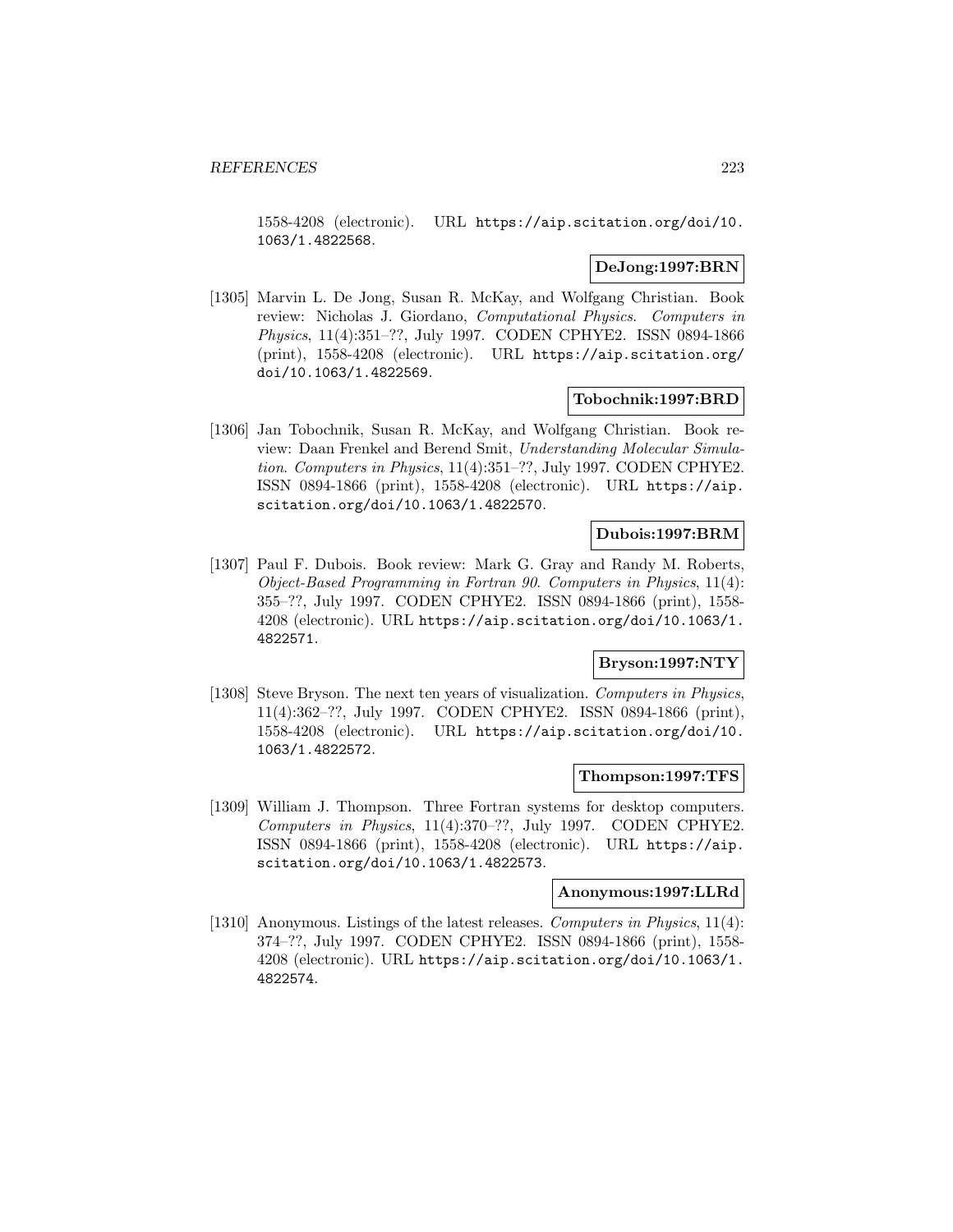#### **Sigurdsson:1997:IEC**

[1311] Steinn Sigurdsson, Bohr He, Rami Melhem, and Lars Hernquist. Implementing an efficient collisionless N-body code on the Cray T3D. Computers in Physics, 11(4):378–??, July 1997. CODEN CPHYE2. ISSN 0894- 1866 (print), 1558-4208 (electronic). URL https://aip.scitation. org/doi/10.1063/1.168608.

## **MacLeod:1997:AEE**

[1312] Allan J. MacLeod. Accurate and efficient evaluation of the Bose–Einstein functions  $q_{3/2}$  and  $q_{5/2}$ . Computers in Physics, 11(4):385–??, July 1997. CODEN CPHYE2. ISSN 0894-1866 (print), 1558-4208 (electronic). URL https://aip.scitation.org/doi/10.1063/1.168609.

# **Villarreal:1997:DTD**

[1313] Alberto Villarreal and John A. Scales. Distributed three-dimensional finite-difference modeling of wave propagation in acoustic media. Computers in Physics, 11(4):388–??, July 1997. CODEN CPHYE2. ISSN 0894-1866 (print), 1558-4208 (electronic). URL https://aip. scitation.org/doi/10.1063/1.168610.

# **Holmes:1997:FF**

[1314] Lewis M. Holmes. Fine fare. Computers in Physics, 11(5):403-??, September 1997. CODEN CPHYE2. ISSN 0894-1866 (print), 1558- 4208 (electronic). URL https://aip.scitation.org/doi/10.1063/1. 4822575.

#### **Kennedy:1997:CNG**

[1315] Ken Kennedy. The case for a next generation Internet. Computers in Physics, 11(5):405–??, September 1997. CODEN CPHYE2. ISSN 0894- 1866 (print), 1558-4208 (electronic). URL https://aip.scitation. org/doi/10.1063/1.4822577.

## **Lewin:1997:MGW**

[1316] David I. Lewin. Mr. GNU's who. Computers in Physics, 11(5):406–??, September 1997. CODEN CPHYE2. ISSN 0894-1866 (print), 1558- 4208 (electronic). URL https://aip.scitation.org/doi/10.1063/1. 4822578.

#### **Daukantas:1997:SEI**

[1317] Patricia Daukantas. SC97 to examine interdisciplinary applications. Computers in Physics, 11(5):408–??, September 1997. CODEN CPHYE2. ISSN 0894-1866 (print), 1558-4208 (electronic). URL https: //aip.scitation.org/doi/10.1063/1.4822579.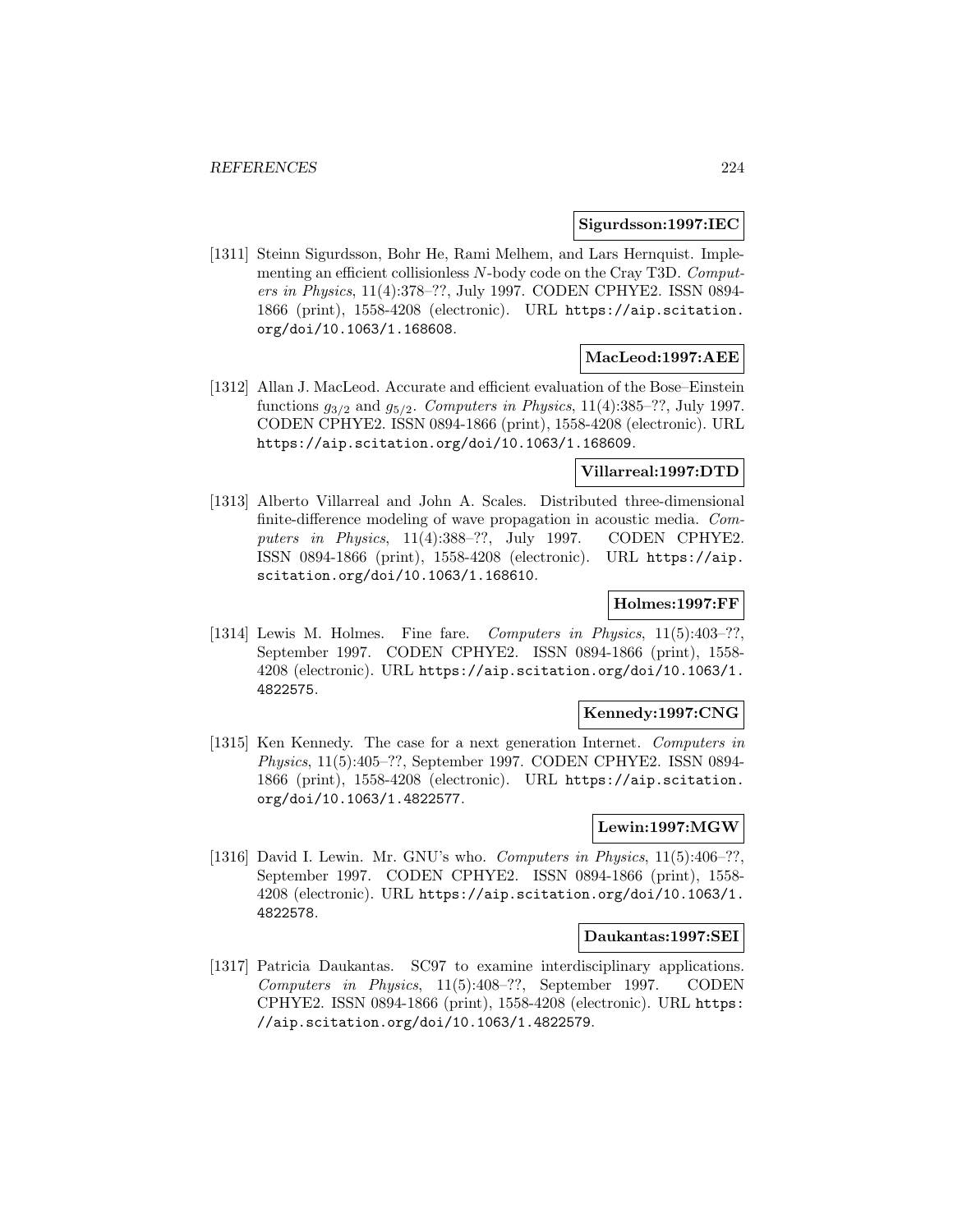#### **DeHaven:1997:LAC**

[1318] William DeHaven, Rami Arieli, Kevin Zollman, and Dean Zollman. "Laser adventure": Converting print material to a Web site. Computers in Physics, 11(5):411–??, September 1997. CODEN CPHYE2. ISSN 0894-1866 (print), 1558-4208 (electronic). URL https://aip. scitation.org/doi/10.1063/1.4822580.

#### **Anonymous:1997:OJS**

[1319] Anonymous. Online journal section gets there first. Computers in Physics, 11(5):415–??, September 1997. CODEN CPHYE2. ISSN 0894- 1866 (print), 1558-4208 (electronic). URL https://aip.scitation. org/doi/10.1063/1.4822581.

#### **Anonymous:1997:CW**

[1320] Anonymous. Calculus on the Web. Computers in Physics, 11(5):415–??, September 1997. CODEN CPHYE2. ISSN 0894-1866 (print), 1558- 4208 (electronic). URL https://aip.scitation.org/doi/10.1063/1. 4822582.

#### **Press:1997:NRD**

[1321] William H. Press and Saul A. Teukolsky. Numerical recipes: Does this paradigm have a future? Computers in Physics, 11(5):416–??, September 1997. CODEN CPHYE2. ISSN 0894-1866 (print), 1558-4208 (electronic). URL https://aip.scitation.org/doi/10.1063/1.4822583.

## **Singh:1997:CRB**

[1322] A. K. Singh, J. Panigrahi, and James R. Matey. Catching the right bus, Part VII: a CAMAC example. Computers in Physics, 11(5):425–??, September 1997. CODEN CPHYE2. ISSN 0894-1866 (print), 1558- 4208 (electronic). URL https://aip.scitation.org/doi/10.1063/1. 4822584.

## **Vasilyev:1997:SPU**

[1323] Oleg V. Vasilyev, David A. Yuen, Samuel Paolucci, Ralf Gruber, and Jacques Rappaz. Solving PDEs using wavelets. Computers in Physics, 11(5):429–??, September 1997. CODEN CPHYE2. ISSN 0894-1866 (print), 1558-4208 (electronic). URL https://aip.scitation.org/ doi/10.1063/1.4822585.

### **Christian:1997:DCR**

[1324] Wolfgang Christian and Denis Donnelly. Developing a computer-rich physics curriculum at a liberal-arts College. Computers in Physics,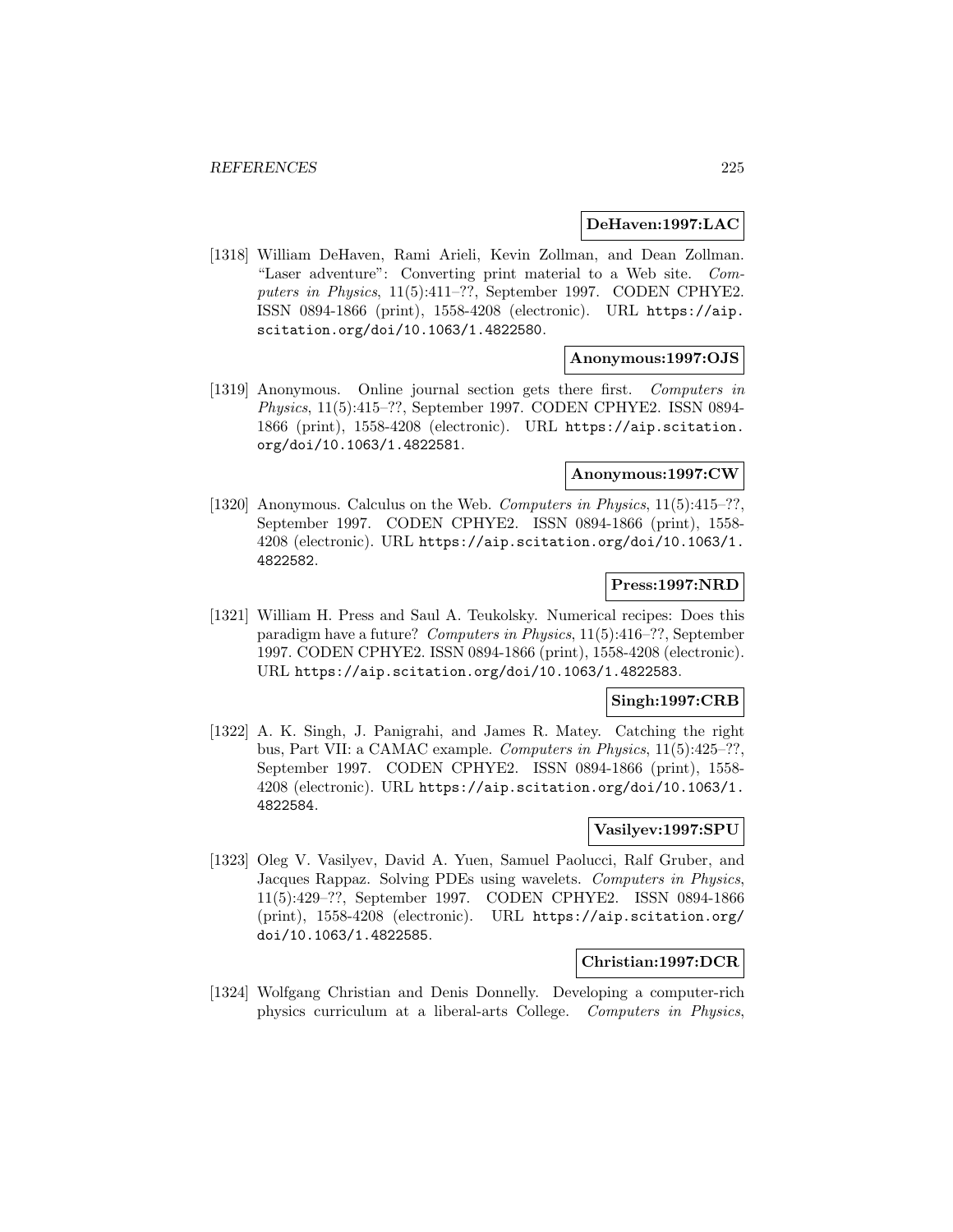11(5):436–??, September 1997. CODEN CPHYE2. ISSN 0894-1866 (print), 1558-4208 (electronic). URL https://aip.scitation.org/ doi/10.1063/1.4822586.

# **deOliveira:1997:CSN**

[1325] P. M. C. de Oliveira, Harvey Gould, and Jan Tobochnik. Computer simulations of neural networks. Computers in Physics, 11(5):443–??, September 1997. CODEN CPHYE2. ISSN 0894-1866 (print), 1558- 4208 (electronic). URL https://aip.scitation.org/doi/10.1063/1. 4822587.

# **Hubisz:1997:BRF**

[1326] John L. Hubisz, Susan R. McKay, and Wolfgang Christian. Book review: Ferdi Serim and Melissa Koch, NetLearning: Why Teachers Use the Internet. Computers in Physics, 11(5):451–??, September 1997. CO-DEN CPHYE2. ISSN 0894-1866 (print), 1558-4208 (electronic). URL https://aip.scitation.org/doi/10.1063/1.4822588.

## **Hubisz:1997:BRE**

[1327] John L. Hubisz, Susan R. McKay, and Wolfgang Christian. Book review: Edward J. Renehan, Jr., Science on the Web: a Connoisseur's Guide to Over 500 of the Best Most Useful, and Most Fun Science Websites. Computers in Physics, 11(5):451–??, September 1997. CODEN CPHYE2. ISSN 0894-1866 (print), 1558-4208 (electronic). URL https: //aip.scitation.org/doi/10.1063/1.4822589.

## **Greene:1997:BRR**

[1328] Ronald L. Greene. Book review: Richard H. Enns and George C. McGuire, Nonlinear Physics with Maple for Scientists and Engineers. Computers in Physics, 11(5):451–??, September 1997. CODEN CPHYE2. ISSN 0894-1866 (print), 1558-4208 (electronic). URL https: //aip.scitation.org/doi/10.1063/1.4822590.

#### **Messina:1997:HPCa**

[1329] Paul Messina. High-performance computers: The next generation (Part I). Computers in Physics, 11(5):454–??, September 1997. CODEN CPHYE2. ISSN 0894-1866 (print), 1558-4208 (electronic). URL https: //aip.scitation.org/doi/10.1063/1.4822591.

#### **Steiner:1997:OOT**

[1330] M. M. Steiner, W. Wenzel, J. W. Wilkins, K. G. Wilson, and Paul F. Dubois. Object-oriented techniques in large scientific computing projects: Experience with C++. Computers in Physics, 11(5):467–??, September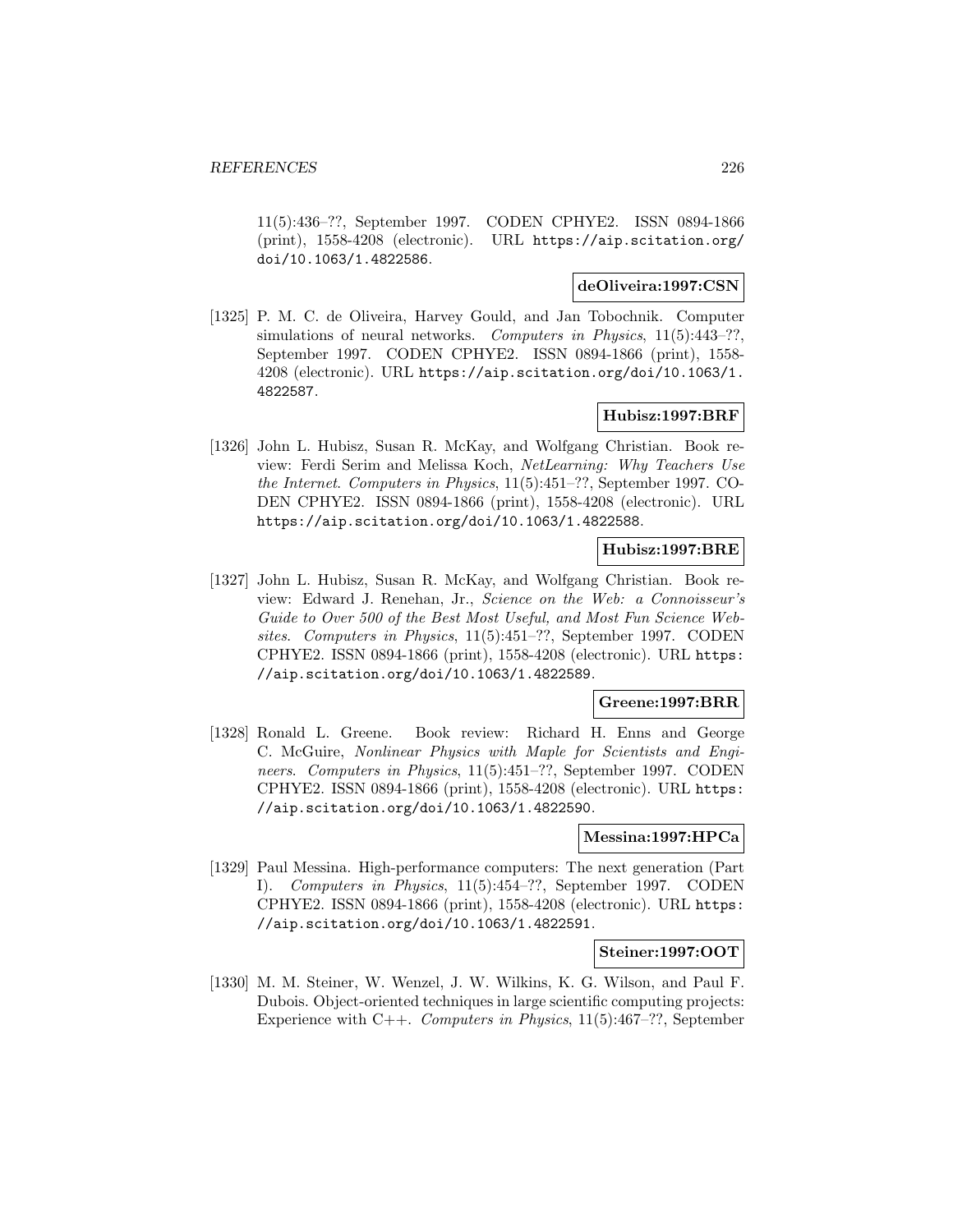1997. CODEN CPHYE2. ISSN 0894-1866 (print), 1558-4208 (electronic). URL https://aip.scitation.org/doi/10.1063/1.4822592.

# **Shen:1997:ULI**

[1331] Han-Wei Shen and Steve Bryson. Using line-integral convolution to visualize dense vector fields. Computers in Physics, 11(5):474–??, September 1997. CODEN CPHYE2. ISSN 0894-1866 (print), 1558-4208 (electronic). URL https://aip.scitation.org/doi/10.1063/1.4822593.

## **Anonymous:1997:LLRe**

[1332] Anonymous. Listings of the latest releases. Computers in Physics, 11(5):480–??, September 1997. CODEN CPHYE2. ISSN 0894-1866 (print), 1558-4208 (electronic). URL https://aip.scitation.org/ doi/10.1063/1.4822594.

## **deRonde:1997:SGW**

[1333] J. F. de Ronde, G. D. van Albada, and P. M. A. Sloot. Simulation of gravitational wave detectors. Computers in Physics, 11(5):484–??, September 1997. CODEN CPHYE2. ISSN 0894-1866 (print), 1558- 4208 (electronic). URL https://aip.scitation.org/doi/10.1063/1. 168591.

## **Mandrake:1997:LSW**

[1334] L. Mandrake and W. Gekelman. Large-scale Windows 95-based dataacquisition system using LabVIEW. Computers in Physics, 11(5):498– ??, September 1997. CODEN CPHYE2. ISSN 0894-1866 (print), 1558- 4208 (electronic). URL https://aip.scitation.org/doi/10.1063/1. 168613.

## **Takach:1997:DCS**

[1335] Stephen F. Takach and Kirsten Nelson. Design of the control software for the muon readout system in NA48. Computers in Physics, 11(5):508–??, September 1997. CODEN CPHYE2. ISSN 0894-1866 (print), 1558- 4208 (electronic). URL https://aip.scitation.org/doi/10.1063/1. 168592.

## **Gonzalez:1997:GSN**

[1336] J. L. M. Quiroz González and D. Thompson. Getting started with Numerov's method. Computers in Physics, 11(5):514–??, September 1997. CODEN CPHYE2. ISSN 0894-1866 (print), 1558-4208 (electronic). URL https://aip.scitation.org/doi/10.1063/1.168593.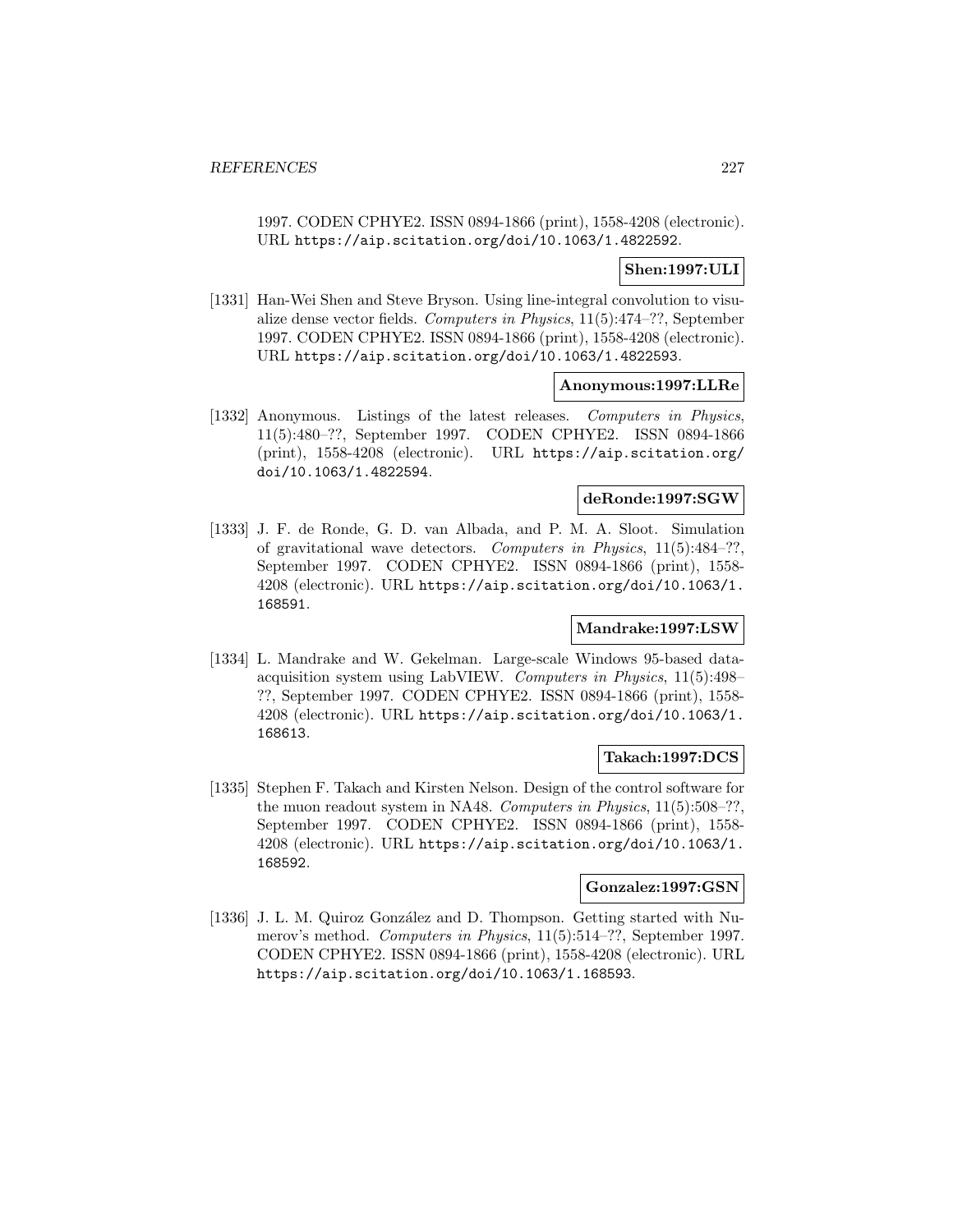#### **Ghaousia:1997:DPB**

[1337] Syedah Fatima Ghaousia, Nasir M. Mirza, and Sikander M. Mirza. Development of PC-based nuclear instruments for gamma-ray spectroscopy using scintillation detectors. Computers in Physics, 11(5):516–??, September 1997. CODEN CPHYE2. ISSN 0894-1866 (print), 1558-4208 (electronic). URL https://aip.scitation.org/doi/10.1063/1.168594.

# **Holmes:1997:LF**

[1338] Lewis M. Holmes. Looking to the future. Computers in Physics, 11(6): 523–??, November 1997. CODEN CPHYE2. ISSN 0894-1866 (print), 1558-4208 (electronic). URL https://aip.scitation.org/doi/10. 1063/1.4822595.

## **Brodsky:1997:TYC**

[1339] Marc H. Brodsky. Ten years of computers and physics. Computers in Physics, 11(6):525–??, November 1997. CODEN CPHYE2. ISSN 0894- 1866 (print), 1558-4208 (electronic). URL https://aip.scitation. org/doi/10.1063/1.4822596.

# **Lewin:1997:SPH**

[1340] David I. Lewin. Still pumping heavy iron. Computers in Physics, 11(6): 526–??, November 1997. CODEN CPHYE2. ISSN 0894-1866 (print), 1558-4208 (electronic). URL https://aip.scitation.org/doi/10. 1063/1.4822597.

## **Holmes:1997:PCM**

[1341] Lewis M. Holmes and Patricia Daukantas. Physics computing moves out of the Ivory Tower. Computers in Physics, 11(6):528–??, November 1997. CODEN CPHYE2. ISSN 0894-1866 (print), 1558-4208 (electronic). URL https://aip.scitation.org/doi/10.1063/1.4822598.

#### **Daukantas:1997:CJSd**

[1342] Patricia Daukantas. From the CIP journal section. Computers in Physics, 11(6):535–??, November 1997. CODEN CPHYE2. ISSN 0894- 1866 (print), 1558-4208 (electronic). URL https://aip.scitation. org/doi/10.1063/1.4822599.

#### **Becker:1997:HLS**

[1343] Mark Becker. Hyperimages lead to sample articles. Computers in Physics, 11(6):536–??, November 1997. CODEN CPHYE2. ISSN 0894- 1866 (print), 1558-4208 (electronic). URL https://aip.scitation. org/doi/10.1063/1.4822600.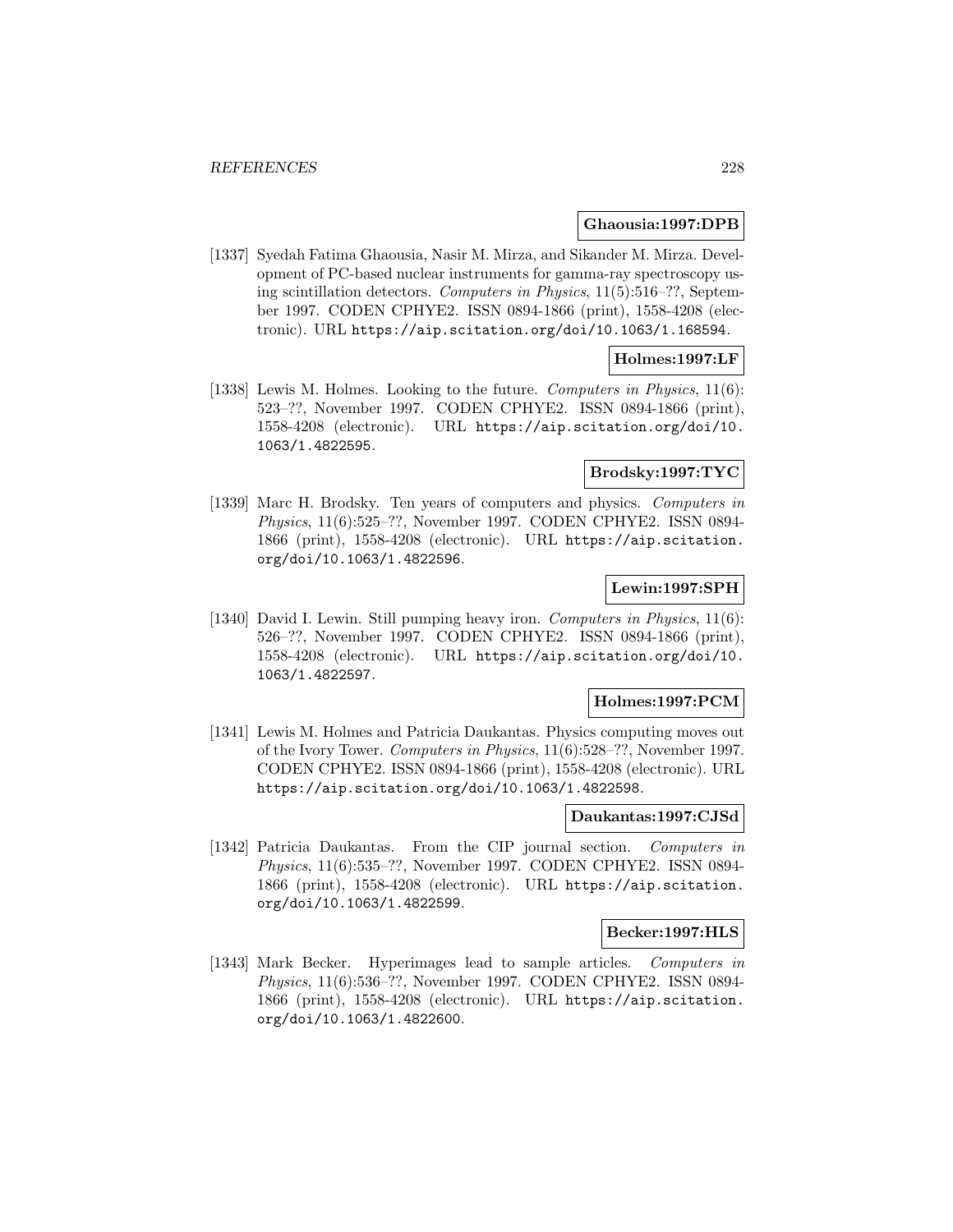#### **Anonymous:1997:LGN**

[1344] Anonymous. LASSPTools: Graphical and numerical extensions to Unix. Computers in Physics, 11(6):536–??, November 1997. CODEN CPHYE2. ISSN 0894-1866 (print), 1558-4208 (electronic). URL https://aip. scitation.org/doi/10.1063/1.4822601.

# **Rebello:1997:UDC**

[1345] N. Sanjay Rebello, Kevin Zollman, and Dean Zollman. Using demoshield to create interactive demos on the Web. Computers in Physics, 11(6): 537–??, November 1997. CODEN CPHYE2. ISSN 0894-1866 (print), 1558-4208 (electronic). URL https://aip.scitation.org/doi/10. 1063/1.4822602.

### **Anonymous:1997:FSC**

[1346] Anonymous. The future of scientific computing. Computers in Physics, 11(6):542–??, November 1997. CODEN CPHYE2. ISSN 0894-1866 (print), 1558-4208 (electronic). URL https://aip.scitation.org/ doi/10.1063/1.4822603.

#### **Borchers:1997:WCW**

[1347] Robert R. Borchers. 1987, when the computin' was easy: Some reflections on the state of the art in high-speed computation. Computers in Physics, 11(6):564–??, November 1997. CODEN CPHYE2. ISSN 0894- 1866 (print), 1558-4208 (electronic). URL https://aip.scitation. org/doi/10.1063/1.4822604.

### **Matey:1997:WBE**

[1348] James R. Matey. A world without barriers: Editor's report from Niweek '97. Computers in Physics, 11(6):570–??, November 1997. CODEN CPHYE2. ISSN 0894-1866 (print), 1558-4208 (electronic). URL https: //aip.scitation.org/doi/10.1063/1.4822605.

## **Papageorgiou:1997:FEM**

[1349] A. Papageorgiou and J. F. Traub. Faster evaluation of multidimensional integrals. Computers in Physics, 11(6):574–??, November 1997. CODEN CPHYE2. ISSN 0894-1866 (print), 1558-4208 (electronic). URL https: //aip.scitation.org/doi/10.1063/1.168616.

### **Donnelly:1997:CEA**

[1350] Denis Donnelly. CIP's eighth annual educational software contest: The winners. Computers in Physics, 11(6):579–??, November 1997. CODEN CPHYE2. ISSN 0894-1866 (print), 1558-4208 (electronic). URL https: //aip.scitation.org/doi/10.1063/1.4822606.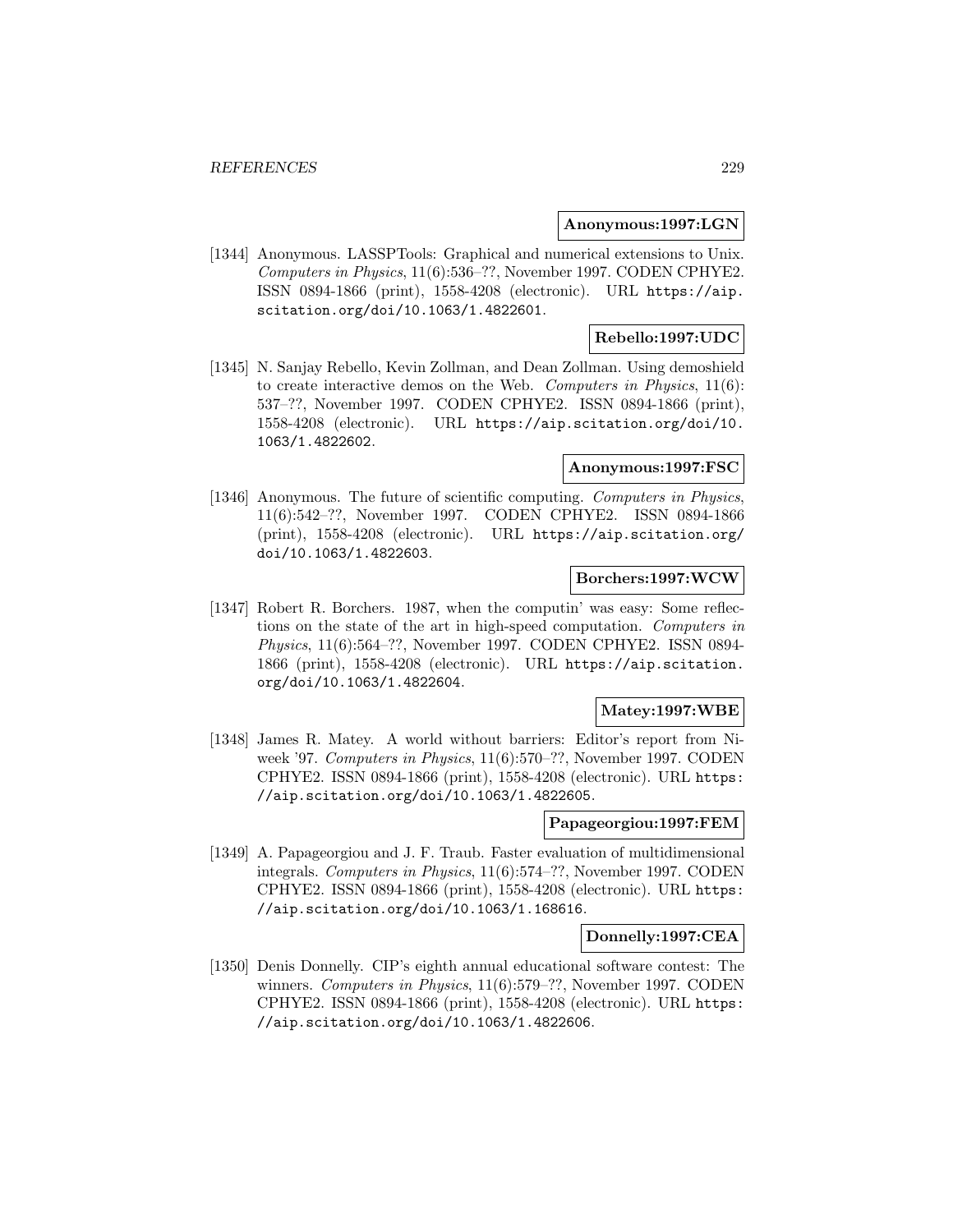#### **Alexander:1997:DSM**

[1351] Francis J. Alexander and Alejandro L. Garcia. The direct simulation Monte Carlo method. Computers in Physics, 11(6):588–??, November 1997. CODEN CPHYE2. ISSN 0894-1866 (print), 1558-4208 (electronic). URL https://aip.scitation.org/doi/10.1063/1.168619.

## **Templon:1997:BRG**

[1352] J. A. Templon, W. M. Dennis, Susan R. McKay, and Wolfgang Christian. Book review: Gisela Engeln-Müllges and Frank Uhlig, Numerical Algorithms with Fortran. Numerical Algorithms with C. Computers in Physics, 11(6):594–??, November 1997. CODEN CPHYE2. ISSN 0894- 1866 (print), 1558-4208 (electronic). URL https://aip.scitation. org/doi/10.1063/1.4822607.

# **Clendenning:1997:BRG**

[1353] Lester M. Clendenning, Patrick T. Tam, Susan R. McKay, and Wolfgang Christian. Book review: Gerd Baumann, Mathematica in Theoretical Physics: Selected Examples from Classical Mechanics to Fractals. Computers in Physics, 11(6):595–??, November 1997. CODEN CPHYE2. ISSN 0894-1866 (print), 1558-4208 (electronic). URL https: //aip.scitation.org/doi/10.1063/1.4822608.

### **Daukantas:1997:BRP**

[1354] Patricia Daukantas, Susan R. McKay, and Wolfgang Christian. Book review: Peter J. Denning and Robert M. Metcalfe, Beyond Calculation: The Next Fifty Years of Computing. Computers in Physics, 11(6):597– ??, November 1997. CODEN CPHYE2. ISSN 0894-1866 (print), 1558- 4208 (electronic). URL https://aip.scitation.org/doi/10.1063/1. 4822609.

# **Messina:1997:HPCb**

[1355] Paul Messina. High-performance computers: The next generation (Part II). Computers in Physics, 11(6):598–??, November 1997. CODEN CPHYE2. ISSN 0894-1866 (print), 1558-4208 (electronic). URL https: //aip.scitation.org/doi/10.1063/1.4822610.

#### **Dubois:1997:JSP**

[1356] Paul F. Dubois. Is Java for scientific programming? Computers in Physics, 11(6):611–??, November 1997. CODEN CPHYE2. ISSN 0894- 1866 (print), 1558-4208 (electronic). URL https://aip.scitation. org/doi/10.1063/1.4822611.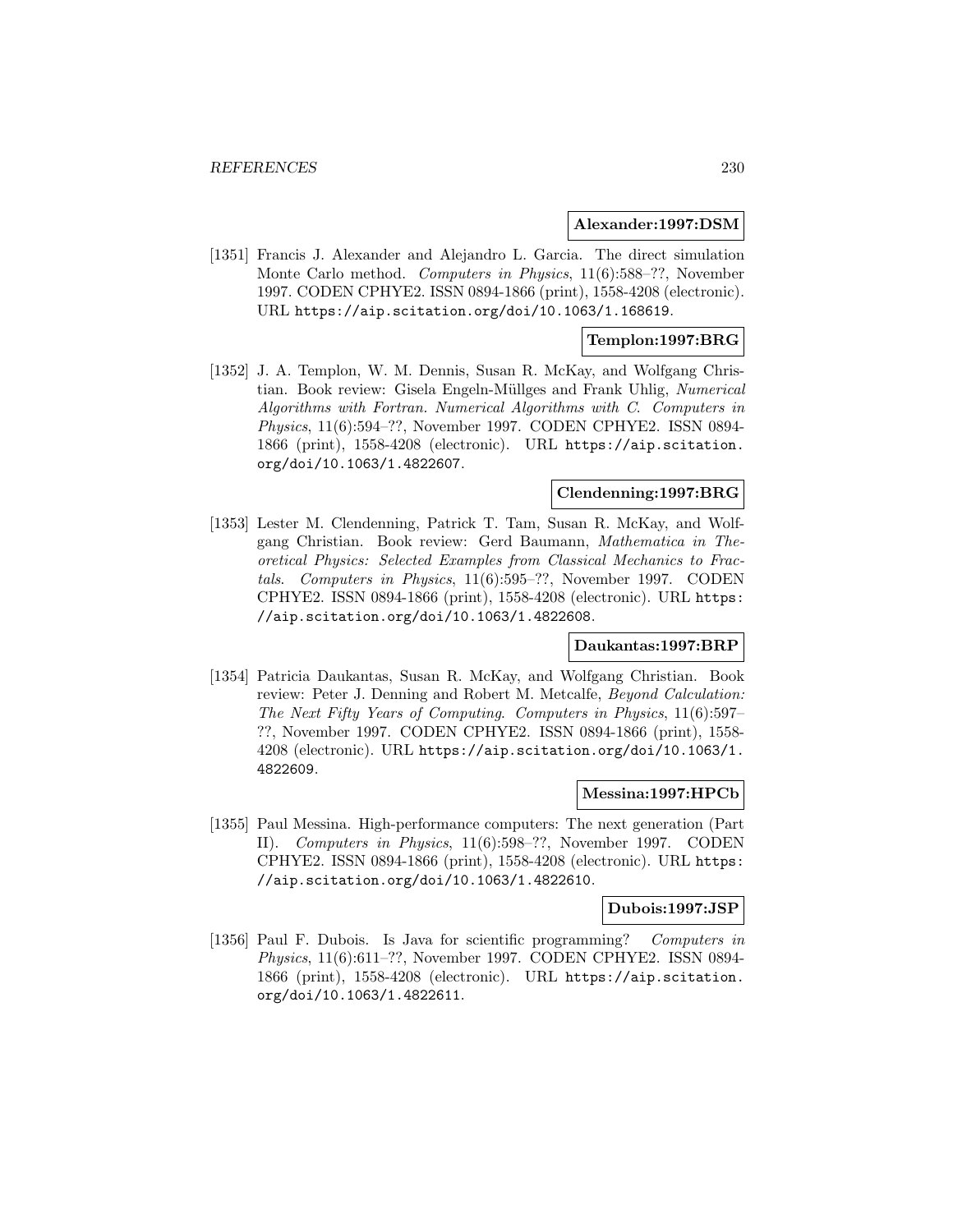#### **Schmidt:1997:AUE**

[1357] Jeffrey R. Schmidt and Steve Bryson. Animation in the Unix environment: a primer. Computers in Physics, 11(6):618–??, November 1997. CODEN CPHYE2. ISSN 0894-1866 (print), 1558-4208 (electronic). URL https://aip.scitation.org/doi/10.1063/1.4822612.

## **Shirer:1997:SLL**

[1358] Donald L. Shirer. Symbolic I/O leads list of new Mathematica 3.0.1 features. Computers in Physics, 11(6):624–??, November 1997. CODEN CPHYE2. ISSN 0894-1866 (print), 1558-4208 (electronic). URL https: //aip.scitation.org/doi/10.1063/1.4822613.

#### **Anonymous:1997:SPT**

[1359] Anonymous. Signal-processing toolkit. Computers in Physics, 11(6):626– ??, November 1997. CODEN CPHYE2. ISSN 0894-1866 (print), 1558- 4208 (electronic). URL https://aip.scitation.org/doi/10.1063/1. 4822614.

# **Danese:1997:PSP**

[1360] G. Danese, I. De Lotto, D. Dotti, and F. Leporati. A parallel specialpurpose computer dedicated to the simulation of interacting particle systems. Computers in Physics, 11(6):630–??, November 1997. CODEN CPHYE2. ISSN 0894-1866 (print), 1558-4208 (electronic). URL https: //aip.scitation.org/doi/10.1063/1.168617.

## **Schweizer:1997:DVM**

[1361] W. Schweizer and P. Fassbinder. Discrete variable method for nonintegrable quantum systems. Computers in Physics, 11(6):641–??, November 1997. CODEN CPHYE2. ISSN 0894-1866 (print), 1558-4208 (electronic). URL https://aip.scitation.org/doi/10.1063/1.168618.

#### **Schulz:1997:PAM**

[1362] Stefan Schulz and Regina de Vivie-Riedle. A practical approach to multivariate interpolation. Computers in Physics, 11(6):647–??, November 1997. CODEN CPHYE2. ISSN 0894-1866 (print), 1558-4208 (electronic). URL https://aip.scitation.org/doi/10.1063/1.168614.

# **Hua:1997:MCS**

[1363] Xin-Min Hua. Monte Carlo simulation of Comptonization in inhomogeneous media. Computers in Physics, 11(6):660–??, November 1997. CO-DEN CPHYE2. ISSN 0894-1866 (print), 1558-4208 (electronic). URL https://aip.scitation.org/doi/10.1063/1.168615.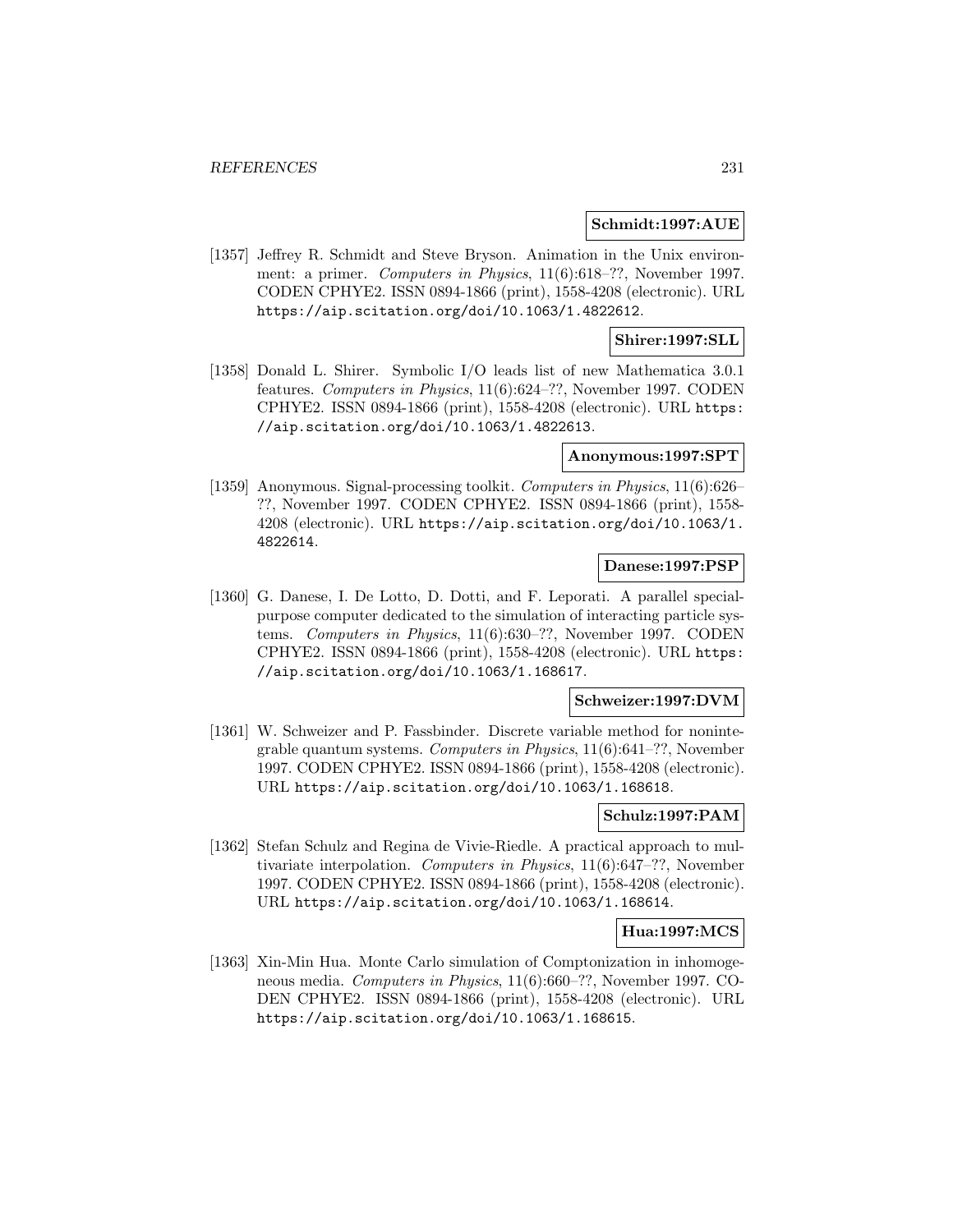#### **Holmes:1998:MRA**

[1364] Lewis M. Holmes. Moving right along. Computers in Physics, 12(1): 3–??, January 1998. CODEN CPHYE2. ISSN 0894-1866 (print), 1558- 4208 (electronic). URL https://aip.scitation.org/doi/10.1063/1. 4822616.

## **Truchard:1998:IJP**

[1365] James Truchard. Instrumentation joins the PC revolution. Computers in Physics, 12(1):5–??, January 1998. CODEN CPHYE2. ISSN 0894- 1866 (print), 1558-4208 (electronic). URL https://aip.scitation. org/doi/10.1063/1.4822617.

## **Lewin:1998:MMS**

[1366] David I. Lewin. Making molecular structures crystal clear. Computers in Physics, 12(1):6–??, January 1998. CODEN CPHYE2. ISSN 0894- 1866 (print), 1558-4208 (electronic). URL https://aip.scitation. org/doi/10.1063/1.4822618.

# **Forbes:1998:QCS**

[1367] Nancy Forbes and Seth Lloyd. Quantum computing: Stepping closer to reality. Computers in Physics, 12(1):8–??, January 1998. CODEN CPHYE2. ISSN 0894-1866 (print), 1558-4208 (electronic). URL https: //aip.scitation.org/doi/10.1063/1.4822620.

## **Daukantas:1998:CJSa**

[1368] Patricia Daukantas. From the CIP journal section. Computers in Physics, 12(1):15–??, January 1998. CODEN CPHYE2. ISSN 0894- 1866 (print), 1558-4208 (electronic). URL https://aip.scitation. org/doi/10.1063/1.4822615.

# **Takats:1998:CDA**

[1369] Martha Takats, Kevin Zollman, and Dean Zollman. Creating and displaying animated GIFs for physics instruction. Computers in Physics, 12(1): 16–??, January 1998. CODEN CPHYE2. ISSN 0894-1866 (print), 1558- 4208 (electronic). URL https://aip.scitation.org/doi/10.1063/1. 168682.

## **Bothun:1998:VLU**

[1370] Gregory Bothun, Sean Russell, and Amy Hulse. Virtual Laboratory (University of Oregon). Computers in Physics, 12(1):20–??, January 1998. CODEN CPHYE2. ISSN 0894-1866 (print), 1558-4208 (electronic). URL https://aip.scitation.org/doi/10.1063/1.168650.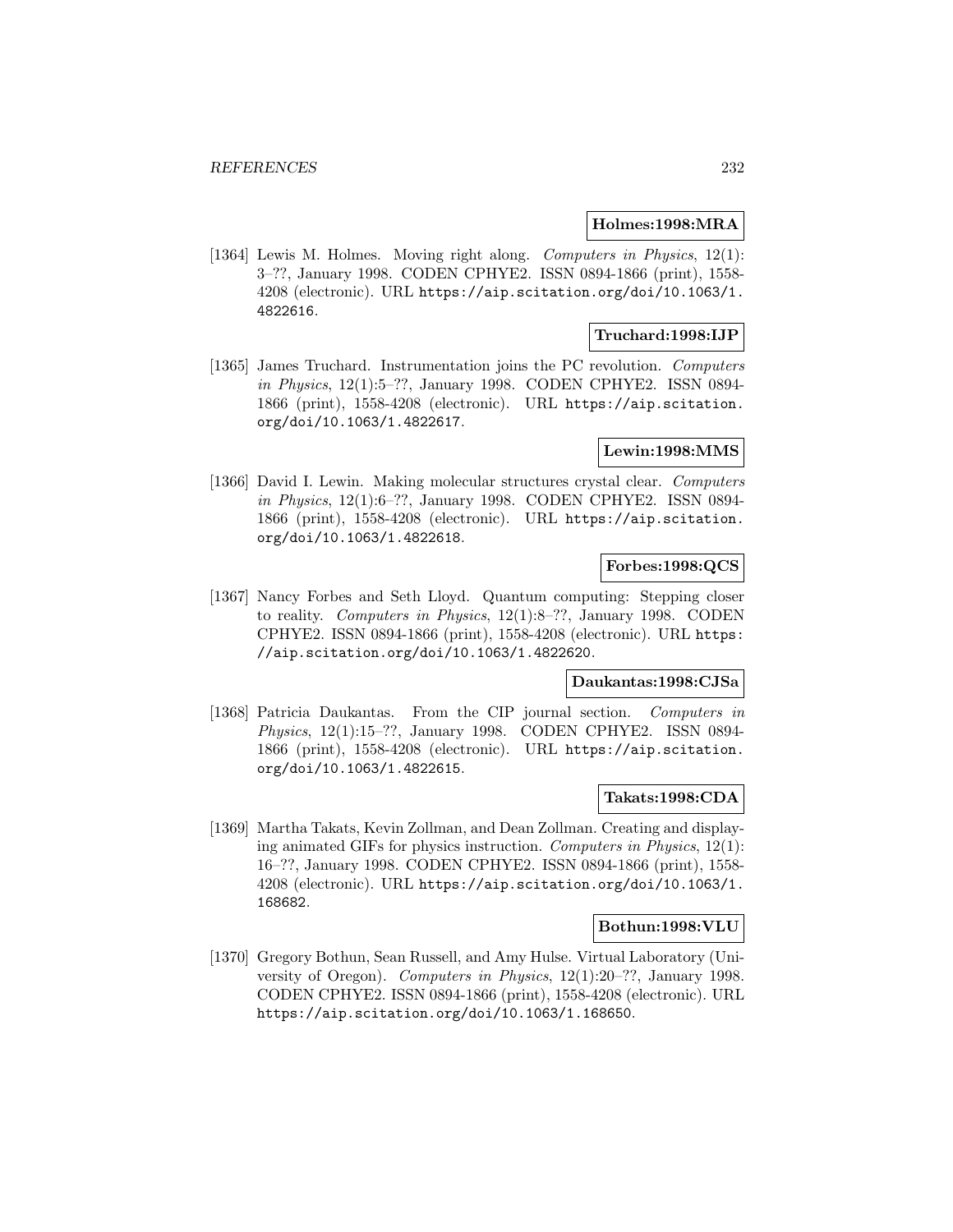#### **Becker:1998:CNA**

[1371] Mark Becker. CIP's ninth annual educational software contest. Computers in Physics, 12(1):20–??, January 1998. CODEN CPHYE2. ISSN 0894-1866 (print), 1558-4208 (electronic). URL https://aip. scitation.org/doi/10.1063/1.168683.

# **Descloux:1998:RQI**

[1372] J. Descloux, J.-L. Fattebert, F. Gygi, Ralf Gruber, and Jacques Rappaz. Rayleigh Quotient Iteration, an old recipe for solving modern large-scale eigenvalue problems. Computers in Physics, 12(1):22–??, January 1998. CODEN CPHYE2. ISSN 0894-1866 (print), 1558-4208 (electronic). URL https://aip.scitation.org/doi/10.1063/1.168687.

#### **Rebello:1998:SSL**

[1373] N. Sanjay Rebello, Chandima Cumaranatunge, Lawrence T. Escalada, Dean A. Zollman, and Denis Donnelly. Simulating the spectra of light sources. Computers in Physics, 12(1):28–??, January 1998. CODEN CPHYE2. ISSN 0894-1866 (print), 1558-4208 (electronic). URL https: //aip.scitation.org/doi/10.1063/1.168684.

## **Ferguson:1998:LRE**

[1374] Charles D. Ferguson, W. Klein, John B. Rundle, Harvey Gould, and Jan Tobochnik. Long-range earthquake fault models. Computers in Physics, 12(1):34–??, January 1998. CODEN CPHYE2. ISSN 0894- 1866 (print), 1558-4208 (electronic). URL https://aip.scitation. org/doi/10.1063/1.168681.

# **Luzar:1998:BRH**

[1375] Alenka Luzar. Book review: H. D. Holtje and G. Folkers, Molecular Modeling, Basic Principles and Applications. Computers in Physics, 12(1): 41–??, January 1998. CODEN CPHYE2. ISSN 0894-1866 (print), 1558- 4208 (electronic). URL https://aip.scitation.org/doi/10.1063/1. 168645.

# **Novak:1998:BRC**

[1376] Gregor M. Novak. Book review: Chuck Musciano and Bill Kennedy, HTML: The Definitive Guide, Second Edition. Computers in Physics, 12(1):41–??, January 1998. CODEN CPHYE2. ISSN 0894-1866 (print), 1558-4208 (electronic). URL https://aip.scitation.org/doi/10. 1063/1.168646.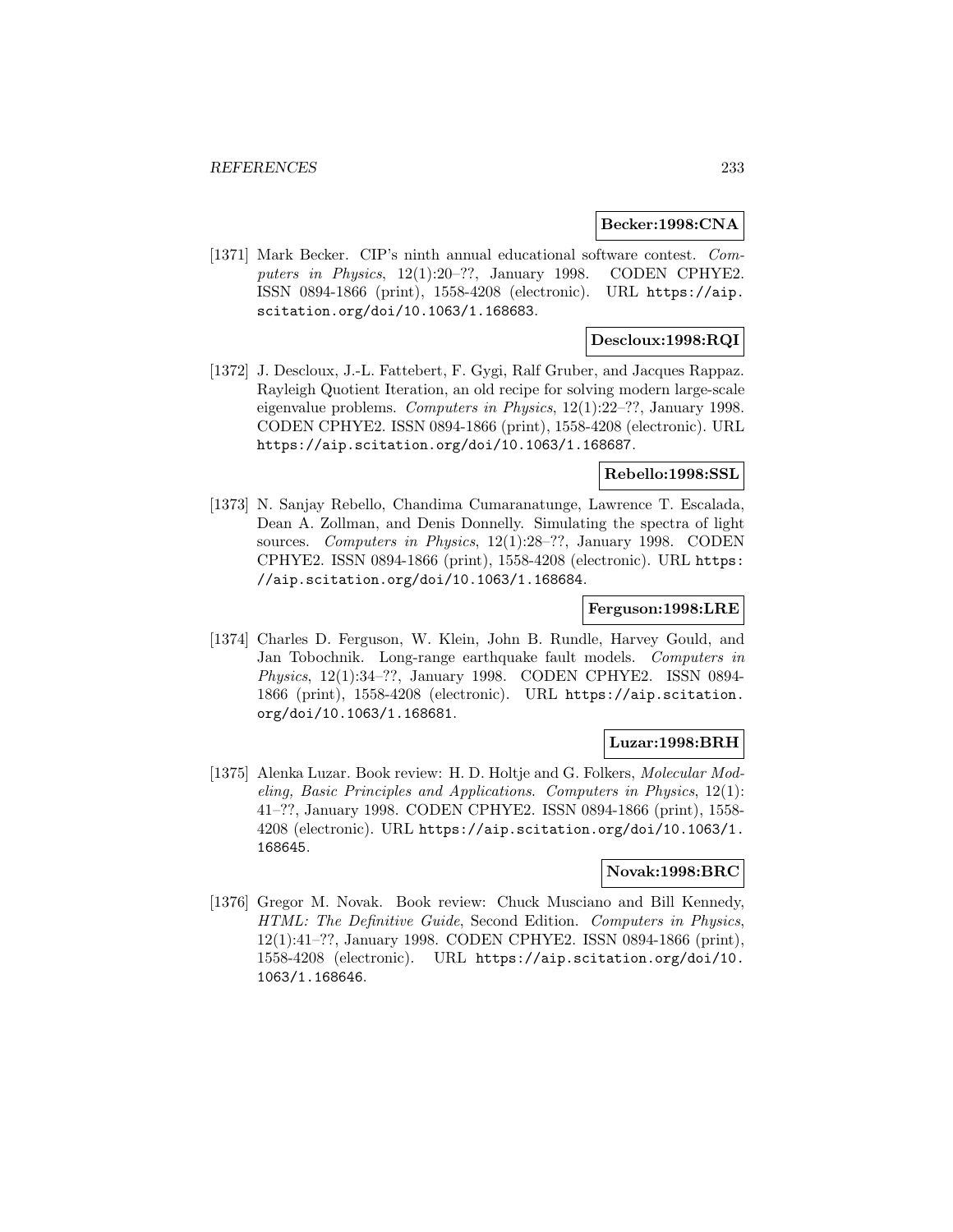#### **Novak:1998:BRD**

[1377] Gregor M. Novak. Book review: David Flanagan, Java-Script: The Definitive Guide, Second Edition. Computers in Physics, 12(1):41– ??, January 1998. CODEN CPHYE2. ISSN 0894-1866 (print), 1558- 4208 (electronic). URL https://aip.scitation.org/doi/10.1063/1. 168647.

# **Bennett:1998:BRP**

[1378] Charles A. Bennett. Book review: Patrick Tam, A Physicist's Guide to Mathematica. Computers in Physics, 12(1):41–??, January 1998. CO-DEN CPHYE2. ISSN 0894-1866 (print), 1558-4208 (electronic). URL https://aip.scitation.org/doi/10.1063/1.168685.

# **Bik:1998:CSJ**

[1379] Aart J. C. Bik, Fabian Breg, Dennis B. Gannon, and Paul F. Dubois. Compiler support for Java parallelization. Computers in Physics, 12(1): 45–??, January 1998. CODEN CPHYE2. ISSN 0894-1866 (print), 1558- 4208 (electronic). URL https://aip.scitation.org/doi/10.1063/1. 168686.

# **Bryson:1998:VBN**

[1380] Steve Bryson. Visualization '97 brings new technical developments. Computers in Physics, 12(1):53–??, January 1998. CODEN CPHYE2. ISSN 0894-1866 (print), 1558-4208 (electronic). URL https://aip. scitation.org/doi/10.1063/1.168648.

# **Shirer:1998:BAM**

[1381] Donald L. Shirer. BBEdit 4.5 adds more HTML tools. Computers in Physics, 12(1):60–??, January 1998. CODEN CPHYE2. ISSN 0894- 1866 (print), 1558-4208 (electronic). URL https://aip.scitation. org/doi/10.1063/1.168649.

#### **Anonymous:1998:NPa**

[1382] Anonymous. New products. Computers in Physics, 12(1):62–??, January 1998. CODEN CPHYE2. ISSN 0894-1866 (print), 1558-4208 (electronic). URL https://aip.scitation.org/doi/10.1063/1.4822619.

#### **Hansen:1998:EVP**

[1383] G. A. Hansen and C. H. Chang. Efficient visualization of a plasma spray simulation. Computers in Physics, 12(1):65–??, January 1998. CODEN CPHYE2. ISSN 0894-1866 (print), 1558-4208 (electronic). URL https: //aip.scitation.org/doi/10.1063/1.168644.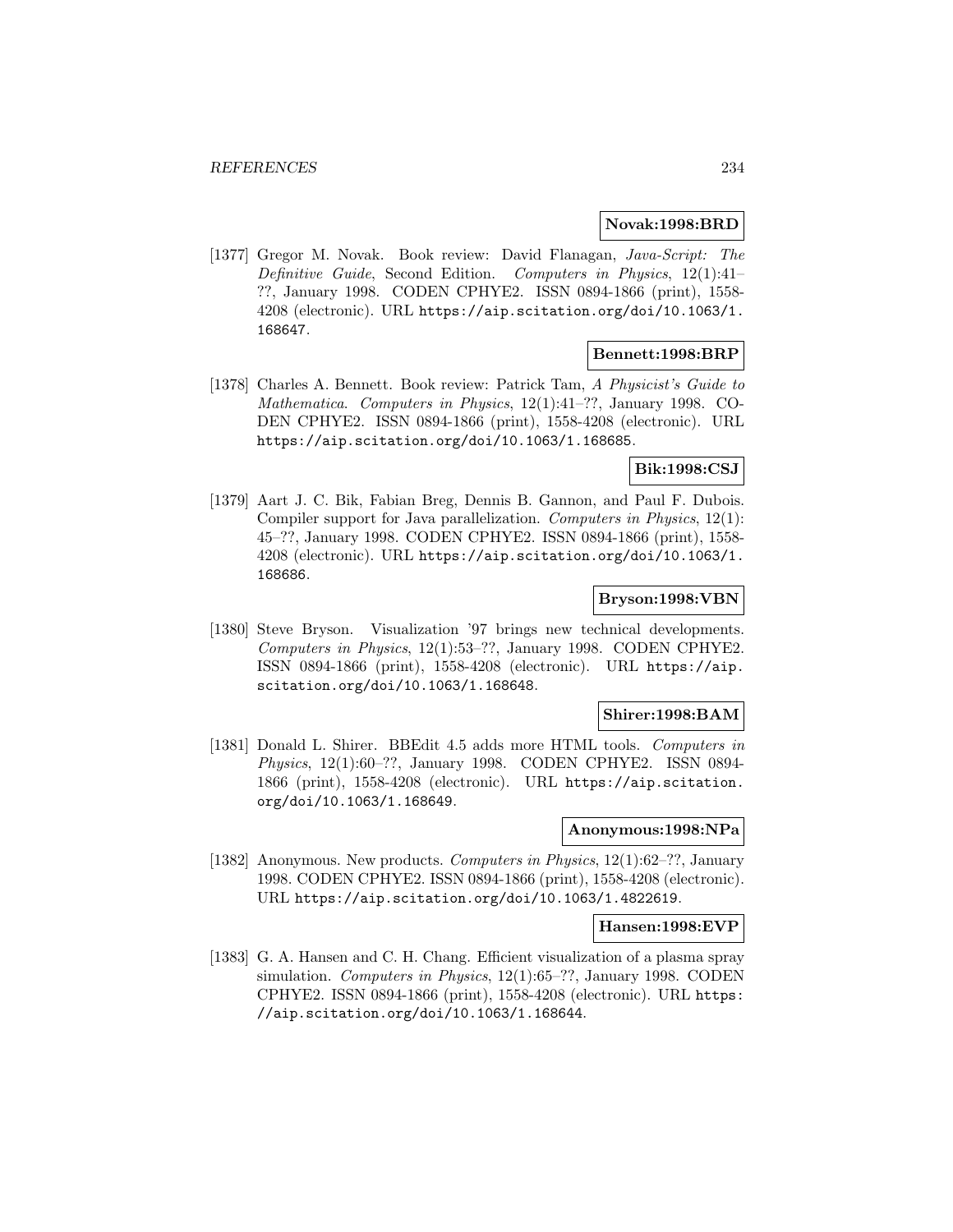#### **Robbins:1998:UIP**

[1384] K. A. Robbins and M. Gorman. Using image processing and computer animation to analyze spatial and temporal dynamics in a pattern-forming system. Computers in Physics, 12(1):73-??, January 1998. CODEN CPHYE2. ISSN 0894-1866 (print), 1558-4208 (electronic). URL https: //aip.scitation.org/doi/10.1063/1.168643.

## **Cole:1998:GNF**

[1385] James B. Cole. Generalized nonstandard finite differences and physical applications. Computers in Physics, 12(1):82–??, January 1998. CODEN CPHYE2. ISSN 0894-1866 (print), 1558-4208 (electronic). URL https: //aip.scitation.org/doi/10.1063/1.168639.

## **Nishidate:1998:ACA**

[1386] Kazume Nishidate, Mamoru Baba, and Richard J. Gaylord. ASECA: a cellular-automata simulation program for a silicon anisotropic supermicro-etching process in aqueous KOH. Computers in Physics, 12(1): 88–??, January 1998. CODEN CPHYE2. ISSN 0894-1866 (print), 1558- 4208 (electronic). URL https://aip.scitation.org/doi/10.1063/1. 168640.

## **Thompson:1998:PVI**

[1387] William J. Thompson. Principal-value integrals by a simple and accurate finite-interval method. Computers in Physics, 12(1):94–??, January 1998. CODEN CPHYE2. ISSN 0894-1866 (print), 1558-4208 (electronic). URL https://aip.scitation.org/doi/10.1063/1.168641.

## **Omelyan:1998:NIM**

[1388] Igor P. Omelyan. On the numerical integration of motion for rigid polyatomics: The modified quaternion approach. Computers in Physics, 12 (1):97–??, January 1998. CODEN CPHYE2. ISSN 0894-1866 (print), 1558-4208 (electronic). URL https://aip.scitation.org/doi/10. 1063/1.168642.

## **Holmes:1998:EF**

[1389] Lewis M. Holmes. An educational focus. Computers in Physics, 12(2): 107–??, March 1998. CODEN CPHYE2. ISSN 0894-1866 (print), 1558- 4208 (electronic). URL https://aip.scitation.org/doi/10.1063/1. 4822622.

# **Foster:1998:CGD**

[1390] Ian Foster and Carl Kesselman. Computational grids: On-demand computing in science and engineering. Computers in Physics,  $12(2):109-?$ ?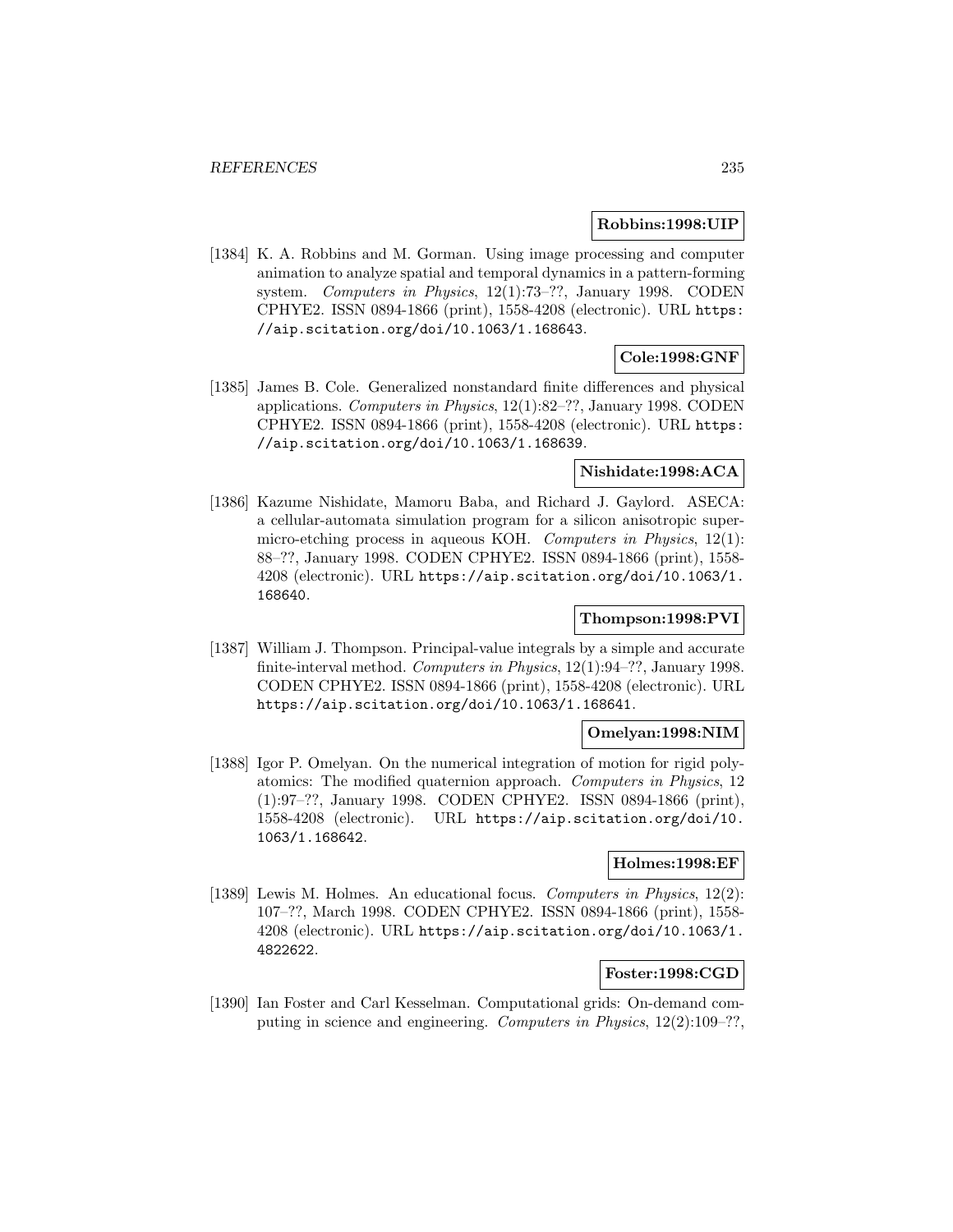March 1998. CODEN CPHYE2. ISSN 0894-1866 (print), 1558-4208 (electronic). URL https://aip.scitation.org/doi/10.1063/1.168654.

## **Lewin:1998:IRG**

[1391] David I. Lewin. An interview with Roscoe Giles: From theory to practice. Computers in Physics, 12(2):110–??, March 1998. CODEN CPHYE2. ISSN 0894-1866 (print), 1558-4208 (electronic). URL https://aip. scitation.org/doi/10.1063/1.168626.

# **Donnelly:1998:EFW**

[1392] Denis Donnelly. Educators focus on the Web in New Orleans. Computers in Physics, 12(2):112–??, March 1998. CODEN CPHYE2. ISSN 0894- 1866 (print), 1558-4208 (electronic). URL https://aip.scitation. org/doi/10.1063/1.4822623.

### **Daukantas:1998:UAM**

[1393] Patricia Daukantas. Update: Asteroids make waves. Computers in Physics, 12(2):114–??, March 1998. CODEN CPHYE2. ISSN 0894- 1866 (print), 1558-4208 (electronic). URL https://aip.scitation. org/doi/10.1063/1.168627.

#### **Daukantas:1998:UAC**

[1394] Patricia Daukantas. Update: Astronomers compute. New e-journal surfaces. Computers in Physics, 12(2):115–??, March 1998. CODEN CPHYE2. ISSN 0894-1866 (print), 1558-4208 (electronic). URL https: //aip.scitation.org/doi/10.1063/1.168629.

## **Daukantas:1998:CJSb**

[1395] Patricia Daukantas. From the CIP journal section. Computers in Physics, 12(2):116–??, March 1998. CODEN CPHYE2. ISSN 0894- 1866 (print), 1558-4208 (electronic). URL https://aip.scitation. org/doi/10.1063/1.4822624.

### **Titus:1998:WBT**

[1396] Aaron P. Titus, L. W. Martin, Robert J. Beichner, Kevin Zollman, and Dean Zollman. Web-based testing in physics education: Methods and opportunities. Computers in Physics, 12(2):117–??, March 1998. CO-DEN CPHYE2. ISSN 0894-1866 (print), 1558-4208 (electronic). URL https://aip.scitation.org/doi/10.1063/1.168628.

## **Anonymous:1998:VBC**

[1397] Anonymous. The virtual bookshelf: CIP reviews and readers' opinions. Computers in Physics, 12(2):124–??, March 1998. CODEN CPHYE2.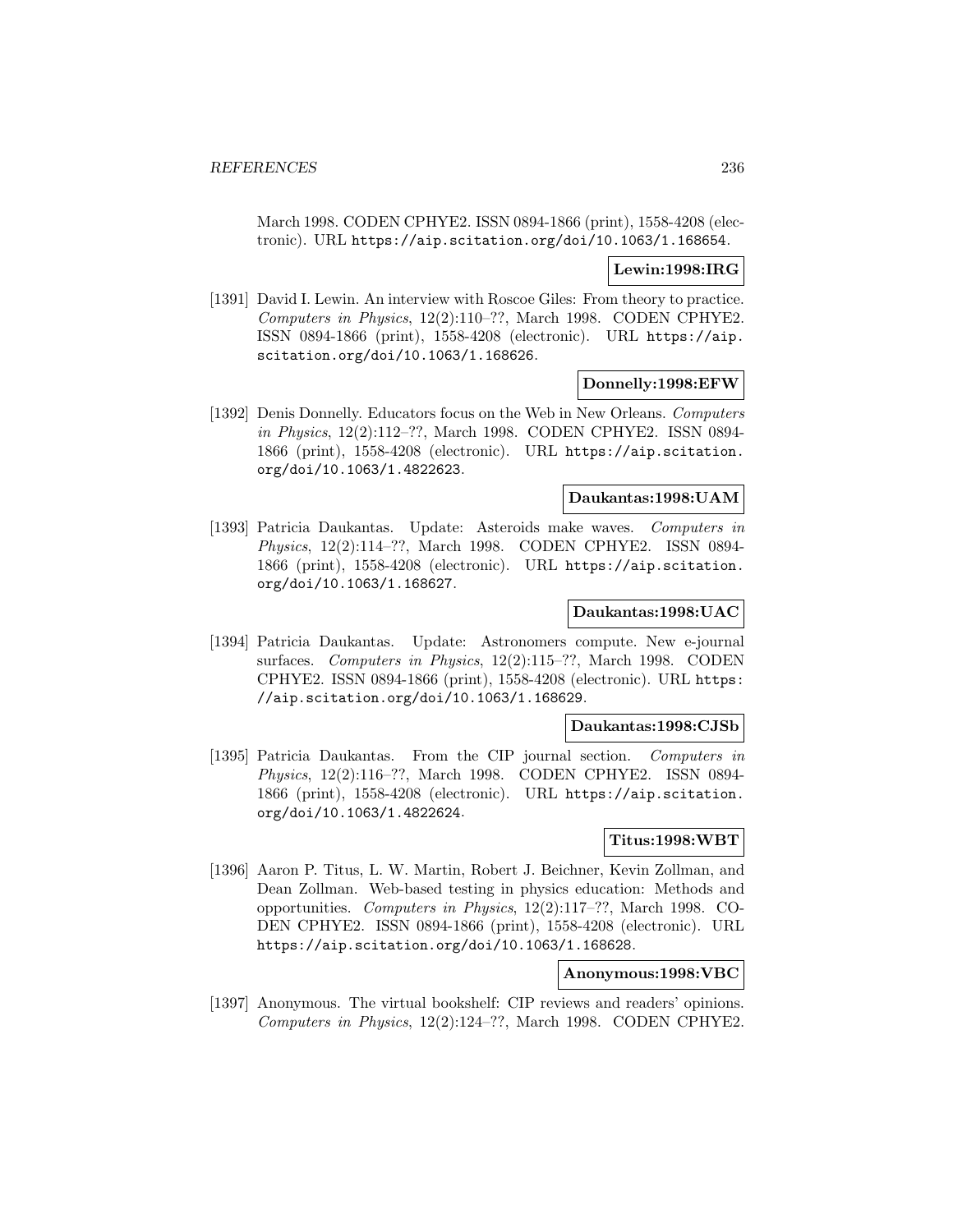ISSN 0894-1866 (print), 1558-4208 (electronic). URL https://aip. scitation.org/doi/10.1063/1.168622.

#### **Anonymous:1998:IGH**

[1398] Anonymous. Internet goldmine: Hypatia and the collection of computer science bibliographies. Computers in Physics, 12(2):125–??, March 1998. CODEN CPHYE2. ISSN 0894-1866 (print), 1558-4208 (electronic). URL https://aip.scitation.org/doi/10.1063/1.168636.

### **Bonomi:1998:PSP**

[1399] Ernesto Bonomi, Leesa Brieger, Carlo Nardone, Enrico Pieroni, Ralf Gruber, and Jacques Rappaz. Phase shift plus interpolation; a scheme for high-performance echo-reconstructive imaging. Computers in Physics, 12 (2):126–??, March 1998. CODEN CPHYE2. ISSN 0894-1866 (print), 1558-4208 (electronic). URL https://aip.scitation.org/doi/10. 1063/1.168623.

# **Sung:1998:CEP**

[1400] Ruwang Sung, Willard Fadner, Courtney Willis, Kendall Mallory, and Denis Donnelly. Computer-enhanced physics laboratories. Computers in Physics, 12(2):133–??, March 1998. CODEN CPHYE2. ISSN 0894- 1866 (print), 1558-4208 (electronic). URL https://aip.scitation. org/doi/10.1063/1.168635.

# **Giordano:1998:PVS**

[1401] Nicholas Giordano, Harvey Gould, and Jan Tobochnik. The physics of vibrating strings. Computers in Physics, 12(2):138–??, March 1998. CODEN CPHYE2. ISSN 0894-1866 (print), 1558-4208 (electronic). URL https://aip.scitation.org/doi/10.1063/1.168621.

## **Matey:1998:BRE**

[1402] James R. Matey, Susan R. McKay, and Wolfgang Christian. Book review: Edward R. Tufte, Visual Explanations: Images and Quantities, Evidence and Narrative. Computers in Physics, 12(2):146–??, March 1998. CO-DEN CPHYE2. ISSN 0894-1866 (print), 1558-4208 (electronic). URL https://aip.scitation.org/doi/10.1063/1.168637.

#### **Natarajan:1998:BRM**

[1403] Lakshmi Natarajan. Book review: M. Ya Amusia and L. V. Chernysheva, Computation of Atomic Processes: a Handbook for the ATOM Programs. Computers in Physics, 12(2):148–??, March 1998. CODEN CPHYE2. ISSN 0894-1866 (print), 1558-4208 (electronic). URL https: //aip.scitation.org/doi/10.1063/1.168638.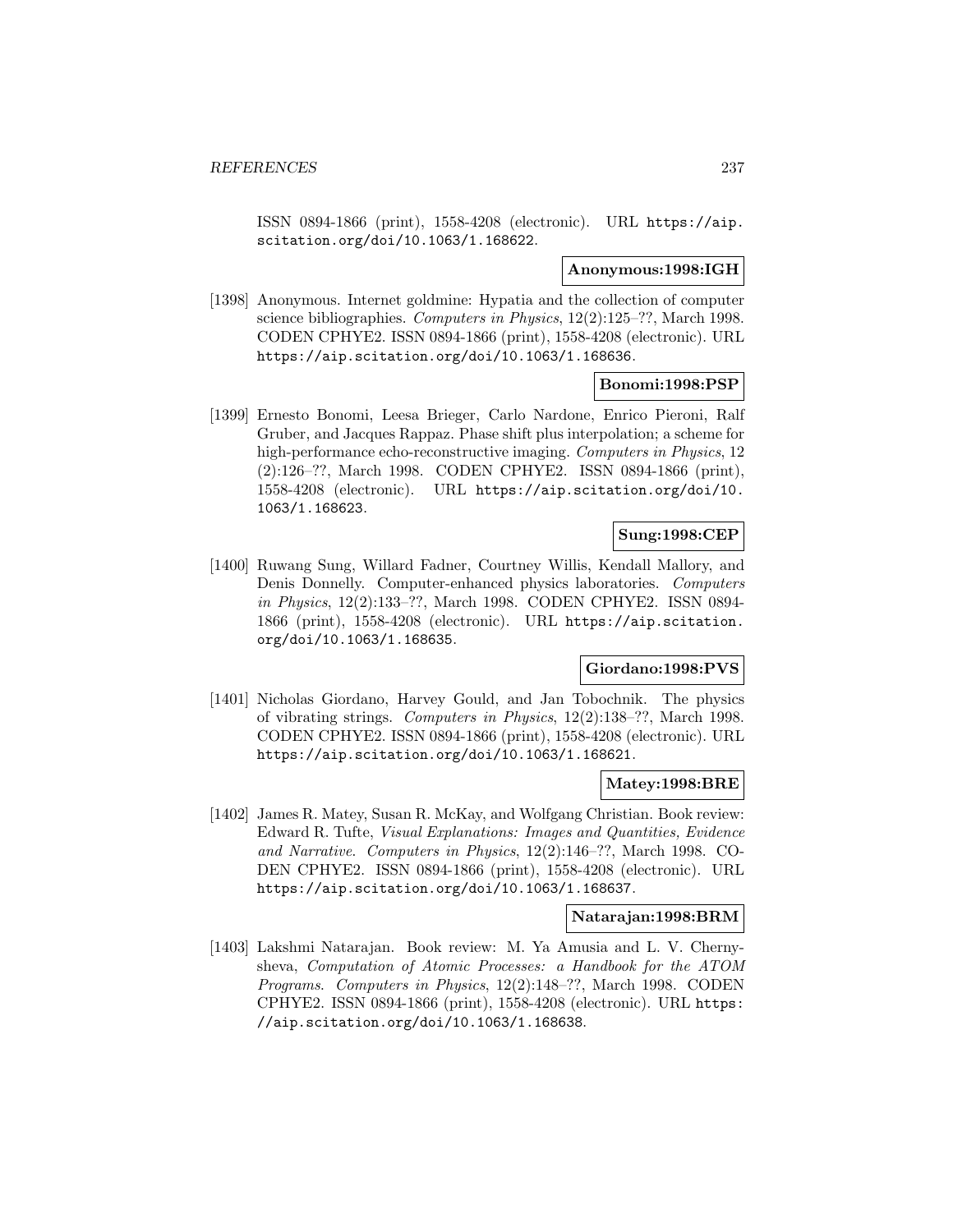# **Stift:1998:SPA**

[1404] Martin J. Stift and Paul F. Dubois. Scientific programming with Ada 95: Object-oriented, parallel, and safe. Computers in Physics, 12(2): 150–??, March 1998. CODEN CPHYE2. ISSN 0894-1866 (print), 1558- 4208 (electronic). URL https://aip.scitation.org/doi/10.1063/1. 168624.

## **Armstrong:1998:VEF**

[1405] Daryl Armstrong, Ian Llanas, Frank Russo, Jeffrey R. Schmidt, and Steve Bryson (Editor). Visualization of electromagnetic fields using Awk. Computers in Physics, 12(2):159–??, March 1998. CODEN CPHYE2. ISSN 0894-1866 (print), 1558-4208 (electronic). URL https://aip. scitation.org/doi/10.1063/1.168631.

# **Shirer:1998:FSO**

[1406] Donald L. Shirer. Fortran 90 subsets offer simplified environment for firsttime users. Computers in Physics, 12(2):166–??, March 1998. CODEN CPHYE2. ISSN 0894-1866 (print), 1558-4208 (electronic). URL https: //aip.scitation.org/doi/10.1063/1.168632.

### **Anonymous:1998:NSL**

[1407] Anonymous. Numerical software library. Computers in Physics, 12(2): 169–??, March 1998. CODEN CPHYE2. ISSN 0894-1866 (print), 1558- 4208 (electronic). URL https://aip.scitation.org/doi/10.1063/1. 168633.

### **Elisseev:1998:PTD**

[1408] V. V. Elisseev. Parallelization of three-dimensional spectral laser–plasma interaction code using High Performance Fortran. Computers in Physics, 12(2):173–??, March 1998. CODEN CPHYE2. ISSN 0894-1866 (print), 1558-4208 (electronic). URL https://aip.scitation.org/doi/10. 1063/1.168630.

### **Cole:1998:EHA**

[1409] J. B. Cole. Erratum: "High accuracy solution of Maxwell's equations using nonstandard finite differences" [Comput. Phys. **11**, 287 (1997)]. Computers in Physics, 12(2):181–??, March 1998. CODEN CPHYE2. ISSN 0894-1866 (print), 1558-4208 (electronic). URL https://aip. scitation.org/doi/10.1063/1.168634. See [1290].

# **Pruksch:1998:PID**

[1410] Matthias Pruksch and Frank Fleischmann. Positive iterative deconvolution with energy conservation. Computers in Physics, 12(2):182–??,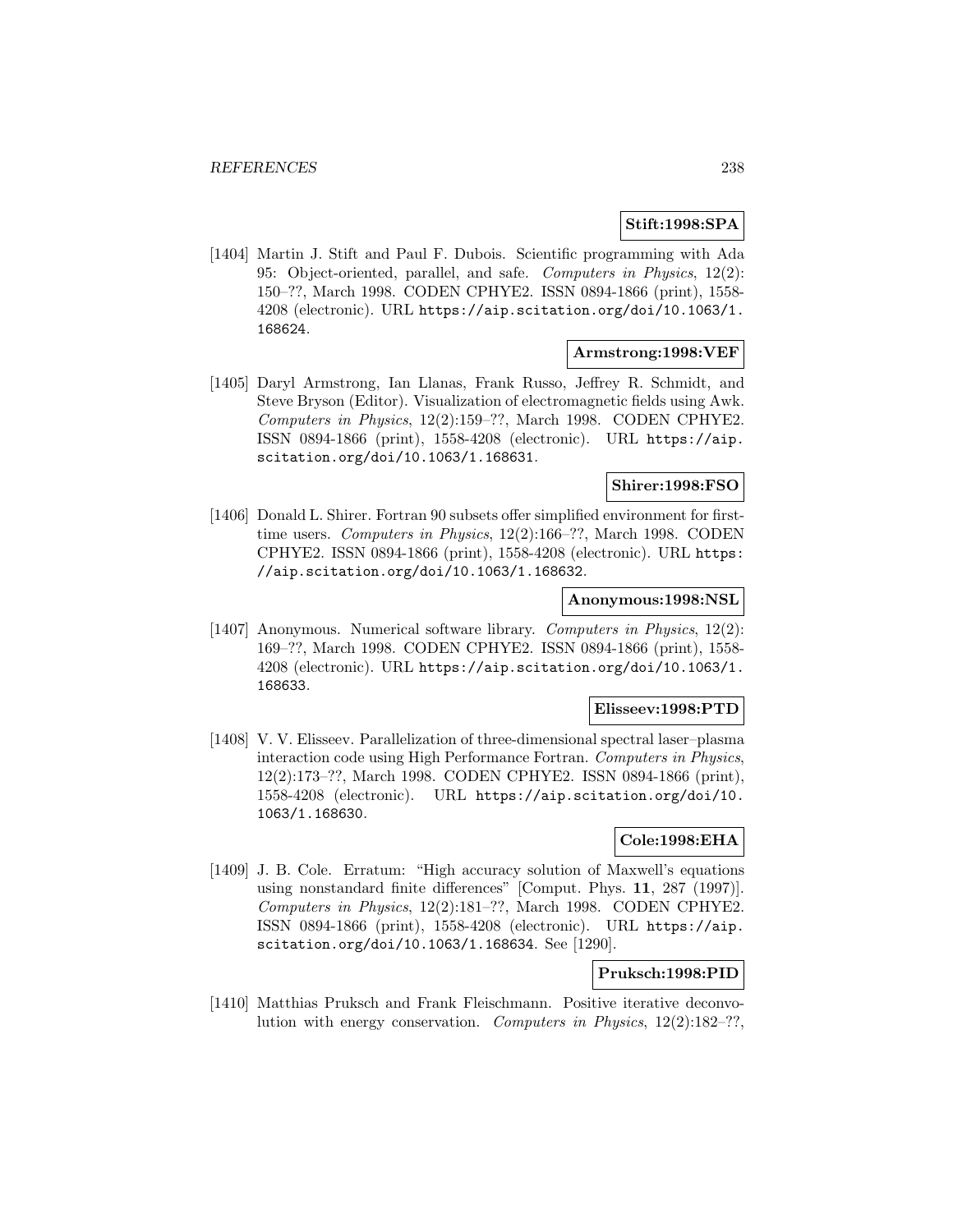March 1998. CODEN CPHYE2. ISSN 0894-1866 (print), 1558-4208 (electronic). URL https://aip.scitation.org/doi/10.1063/1.168651.

### **Taylor:1998:TFS**

[1411] Edwin F. Taylor, Stamatis Vokos, John M. O'Meara, and Nora S. Thornber. Teaching Feynman's sum-over-paths quantum theory. Computers in Physics, 12(2):190–??, March 1998. CODEN CPHYE2. ISSN 0894- 1866 (print), 1558-4208 (electronic). URL https://aip.scitation. org/doi/10.1063/1.168652.

#### **Cordoba-Torres:1998:OST**

[1412] Pedro Córdoba-Torres, Fernando Enriquez, and Víctor Fairén. Optimal start of a Taylor integrator by control of local error. Computers in Physics, 12(2):200–??, March 1998. CODEN CPHYE2. ISSN 0894- 1866 (print), 1558-4208 (electronic). URL https://aip.scitation. org/doi/10.1063/1.168653.

# **Holmes:1998:UIC**

[1413] Lewis M. Holmes. Using the Internet to collaborate. Computers in Physics, 12(3):211–??, May 1998. CODEN CPHYE2. ISSN 0894-1866 (print), 1558-4208 (electronic). URL https://aip.scitation.org/ doi/10.1063/1.4822625.

#### **Sargent:1998:CMS**

[1414] Murray Sargent III. Comment: Making the switch from physics to software: a first-order phase transition. Computers in Physics, 12(3):213-??, May 1998. CODEN CPHYE2. ISSN 0894-1866 (print), 1558-4208 (electronic). URL https://aip.scitation.org/doi/10.1063/1.168669.

# **Ostriker:1998:CU**

[1415] Jeremiah Ostriker. Computing the Universe. Computers in Physics, 12 (3):214–??, May 1998. CODEN CPHYE2. ISSN 0894-1866 (print), 1558- 4208 (electronic). URL https://aip.scitation.org/doi/10.1063/1. 168664.

## **Holmes:1998:CPC**

[1416] Lewis M. Holmes. Condensed phases crack under computational assault: a report on the APS March Meeting. Computers in Physics, 12 (3):216–??, May 1998. CODEN CPHYE2. ISSN 0894-1866 (print), 1558- 4208 (electronic). URL https://aip.scitation.org/doi/10.1063/1. 4822626.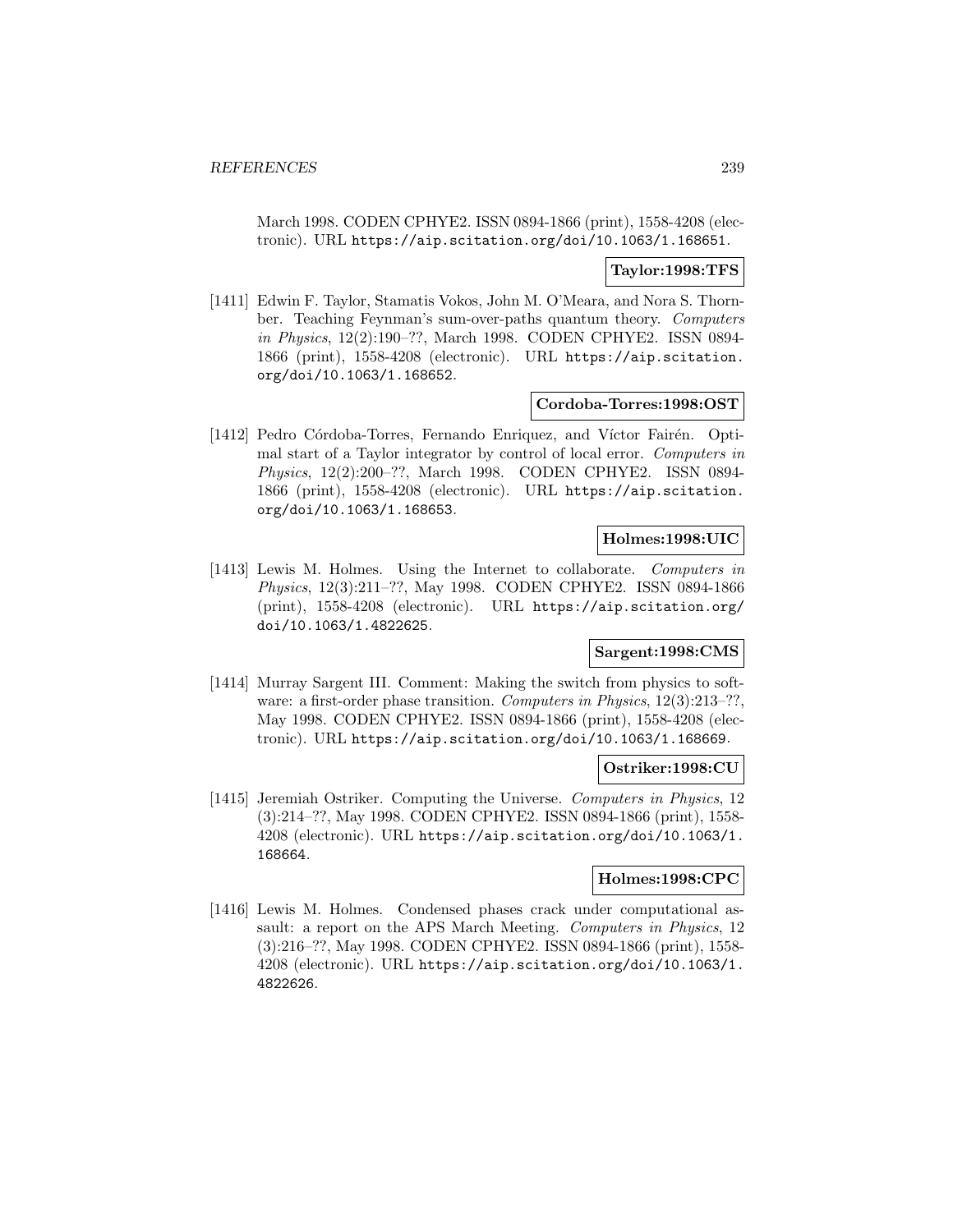### **Anonymous:1998:TYAa**

[1417] Anonymous. Ten years ago: May/Jun 1988. Computers in Physics, 12 (3):217–??, May 1998. CODEN CPHYE2. ISSN 0894-1866 (print), 1558- 4208 (electronic). URL https://aip.scitation.org/doi/10.1063/1. 168659.

# **Anonymous:1998:SPM**

[1418] Anonymous. Supercomputing partnerships move ahead; Pittsburgh, Cornell find new projects. Computers in Physics, 12(3):218–??, May 1998. CODEN CPHYE2. ISSN 0894-1866 (print), 1558-4208 (electronic). URL https://aip.scitation.org/doi/10.1063/1.168678.

#### **Daukantas:1998:CJSc**

[1419] Patricia Daukantas. From the CIP journal section. Computers in Physics, 12(3):219–??, May 1998. CODEN CPHYE2. ISSN 0894-1866 (print), 1558-4208 (electronic). URL https://aip.scitation.org/doi/10. 1063/1.4822627.

# **Casper:1998:REE**

[1420] T. A. Casper, B. Howard, R. Hunt, W. H. Meyer, J. M. Moller, B. McHarg, P. Henline, K. Keith, K. Greene, S. Davis, D. Barnes, T. Gibney, P. Roney, and D. Greenwood. Remote experimental environment: Building a collaboratory for fusion scientific research. Computers in Physics, 12(3):220–??, May 1998. CODEN CPHYE2. ISSN 0894- 1866 (print), 1558-4208 (electronic). URL https://aip.scitation. org/doi/10.1063/1.168665.

### **Christian:1998:DWB**

[1421] Wolfgang Christian and Aaron Titus. Developing Web-based curricula using Java physlets. Computers in Physics, 12(3):227–??, May 1998. CODEN CPHYE2. ISSN 0894-1866 (print), 1558-4208 (electronic). URL https://aip.scitation.org/doi/10.1063/1.168666.

### **Becker:1998:CWOa**

[1422] Mark Becker. CIP Website: Online version enhances article on computational-physics course. Computers in Physics, 12(3):233–??, May 1998. CODEN CPHYE2. ISSN 0894-1866 (print), 1558-4208 (electronic). URL https://aip.scitation.org/doi/10.1063/1.168662.

### **Becker:1998:P**

[1423] Mark Becker. PhysLINK. Computers in Physics, 12(3):234–??, May 1998. CODEN CPHYE2. ISSN 0894-1866 (print), 1558-4208 (electronic). URL https://aip.scitation.org/doi/10.1063/1.168658.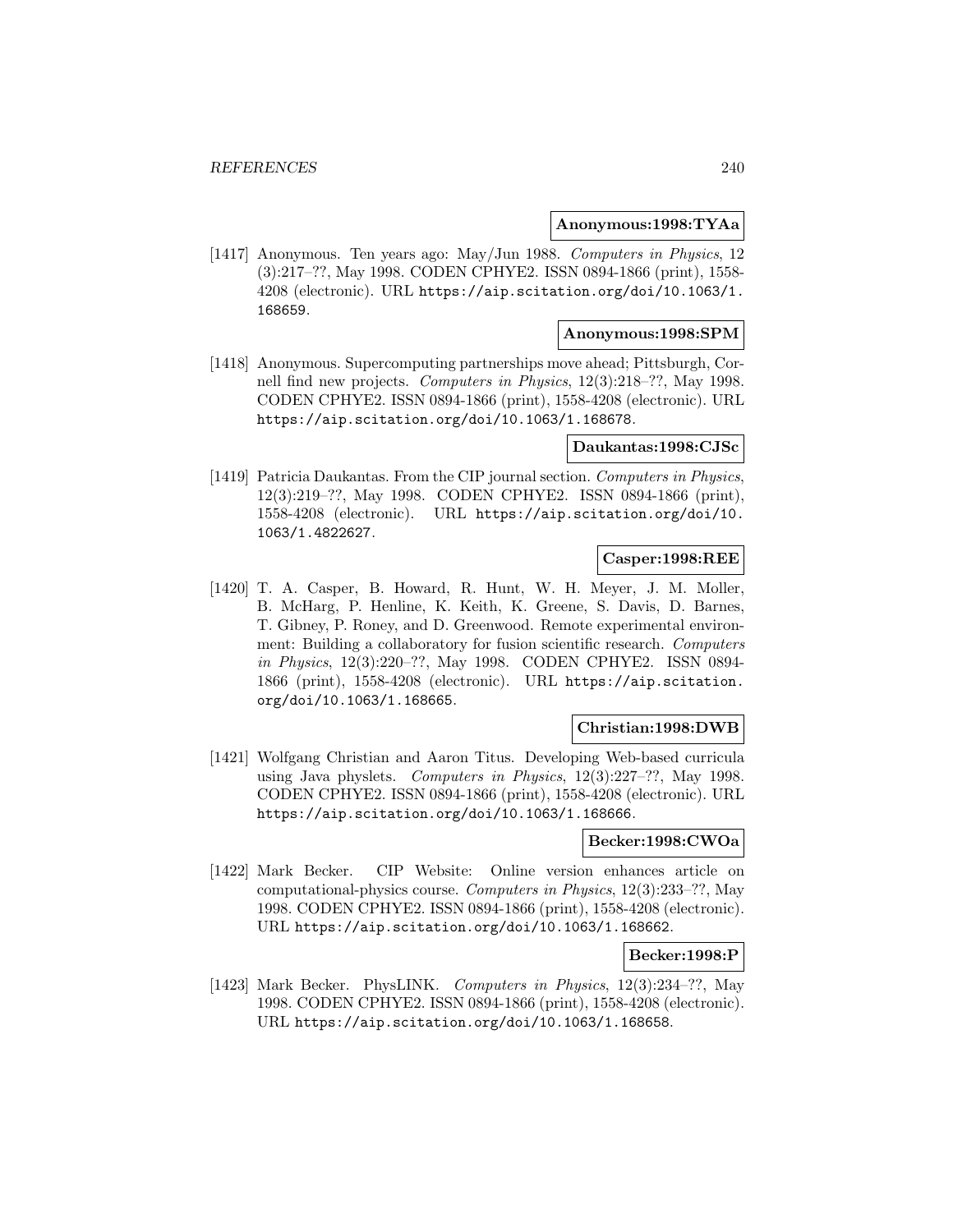#### **Paavola:1998:CRB**

[1424] Stephen Paavola and James R. Matey. Catching the right bus, Part VIII: Packet switching for very-high-performance data-acquisition and analysis systems. Computers in Physics, 12(3):235–??, May 1998. CODEN CPHYE2. ISSN 0894-1866 (print), 1558-4208 (electronic). URL https: //aip.scitation.org/doi/10.1063/1.168668.

# **Landau:1998:WEU**

[1425] Rubin H. Landau, Hans Kowallik, and Manuel J. Páez. Web-enhanced undergraduate course and book for computational physics. Computers in Physics, 12(3):240–??, May 1998. CODEN CPHYE2. ISSN 0894- 1866 (print), 1558-4208 (electronic). URL https://aip.scitation. org/doi/10.1063/1.168672.

# **Gould:1998:BRM**

[1426] Harvey Gould and Jan Tobochnik. Book review: M. Di Ventra and C. J. Fall, General solution scheme for second-order differential equations: application to quantum transport. Computers in Physics, 12(3):248–249, May 1998. CODEN CPHYE2. ISSN 0894-1866 (print), 1558-4208 (electronic). URL https://aip.scitation.org/doi/10.1063/1.168679.

## **Zachary:1998:BRA**

[1427] Joseph L. Zachary. Book reviews: Atlas for computing mathematical functions, by William J. Thompson. Computers in Physics, 12(3):254–??, May 1998. CODEN CPHYE2. ISSN 0894-1866 (print), 1558-4208 (electronic). URL https://aip.scitation.org/doi/10.1063/1.168670.

### **Furnish:1998:CFN**

[1428] Geoffrey Furnish. Container-free numerical algorithms in  $C++$ . Computers in Physics, 12(3):258–??, May 1998. CODEN CPHYE2. ISSN 0894- 1866 (print), 1558-4208 (electronic). URL https://aip.scitation. org/doi/10.1063/1.168674.

# **Shirer:1998:MVT**

[1429] Donald L. Shirer. Maple V turns over a new leaf. Computers in Physics, 12(3):267–??, May 1998. CODEN CPHYE2. ISSN 0894-1866 (print), 1558-4208 (electronic). URL https://aip.scitation.org/doi/10. 1063/1.168673.

### **Anonymous:1998:IUN**

[1430] Anonymous. Irix and Unicos networking technologies. Computers in Physics, 12(3):269–??, May 1998. CODEN CPHYE2. ISSN 0894-1866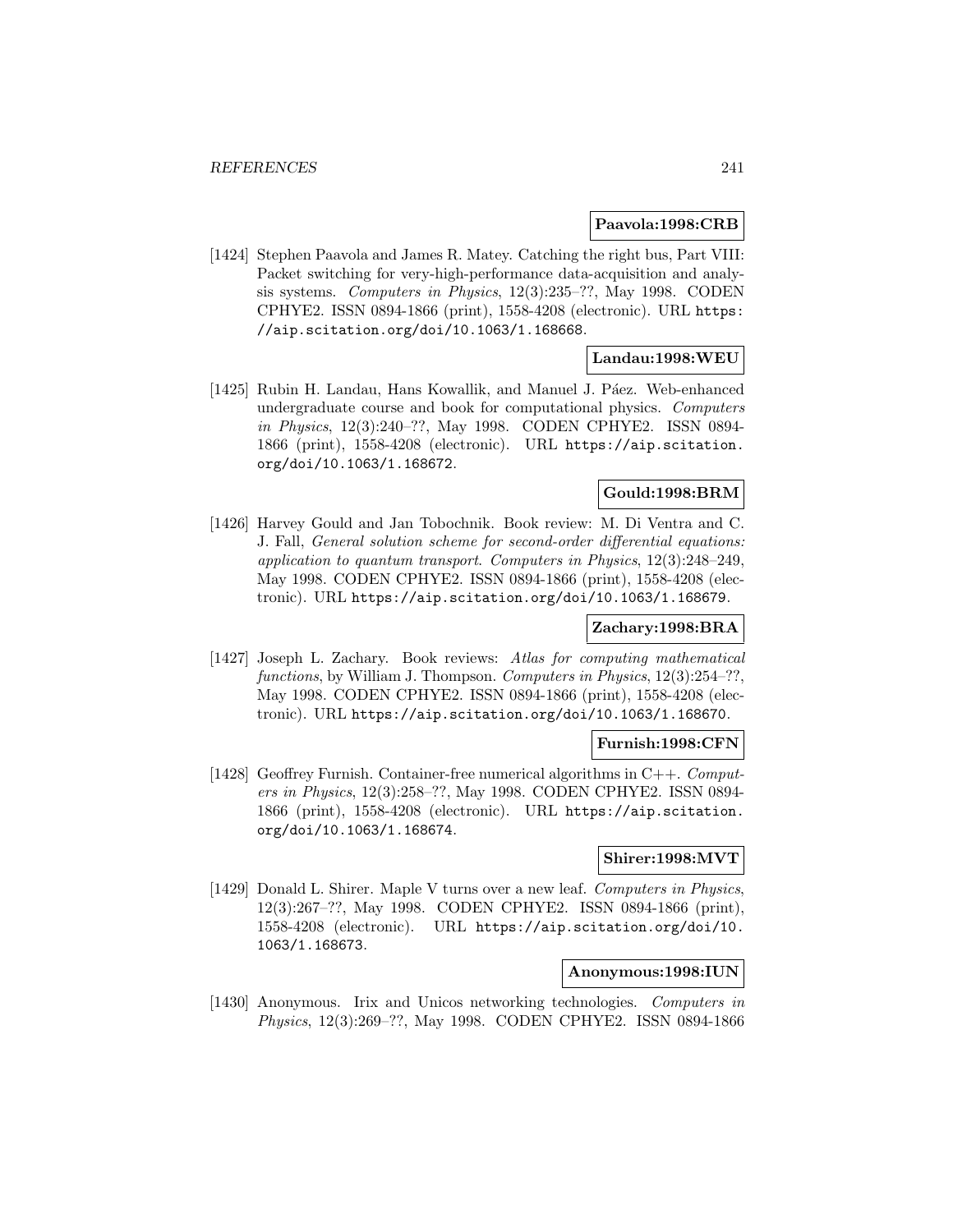(print), 1558-4208 (electronic). URL https://aip.scitation.org/ doi/10.1063/1.168661.

### **Anonymous:1998:NAP**

[1431] Anonymous. Numerical-analysis and plotting software. Computers in Physics, 12(3):269–??, May 1998. CODEN CPHYE2. ISSN 0894-1866 (print), 1558-4208 (electronic). URL https://aip.scitation.org/ doi/10.1063/1.168660.

#### **Anonymous:1998:FFS**

[1432] Anonymous. Fluid-flow simulation software. Computers in Physics, 12 (3):270–??, May 1998. CODEN CPHYE2. ISSN 0894-1866 (print), 1558- 4208 (electronic). URL https://aip.scitation.org/doi/10.1063/1. 168663.

## **Anonymous:1998:DAV**

[1433] Anonymous. Data-acquisition and virtual instrumentation software. Computers in Physics, 12(3):270–??, May 1998. CODEN CPHYE2. ISSN 0894-1866 (print), 1558-4208 (electronic). URL https://aip. scitation.org/doi/10.1063/1.168667.

## **Anonymous:1998:TPD**

[1434] Anonymous. Technical-plotting and data-processing software. Computers in Physics, 12(3):270–??, May 1998. CODEN CPHYE2. ISSN 0894- 1866 (print), 1558-4208 (electronic). URL https://aip.scitation. org/doi/10.1063/1.168680.

#### **Anonymous:1998:SST**

[1435] Anonymous. Simulation software teaches kinematics. Computers in Physics, 12(3):271–??, May 1998. CODEN CPHYE2. ISSN 0894-1866 (print), 1558-4208 (electronic). URL https://aip.scitation.org/ doi/10.1063/1.168671.

#### **Anonymous:1998:MRW**

[1436] Anonymous. Mathematical reference work on CD-ROM. Computers in Physics, 12(3):271–??, May 1998. CODEN CPHYE2. ISSN 0894- 1866 (print), 1558-4208 (electronic). URL https://aip.scitation. org/doi/10.1063/1.168675.

### **Anonymous:1998:DDA**

[1437] Anonymous. DAQ digitizer/averager board. Computers in Physics, 12 (3):271–??, May 1998. CODEN CPHYE2. ISSN 0894-1866 (print), 1558- 4208 (electronic). URL https://aip.scitation.org/doi/10.1063/1. 168676.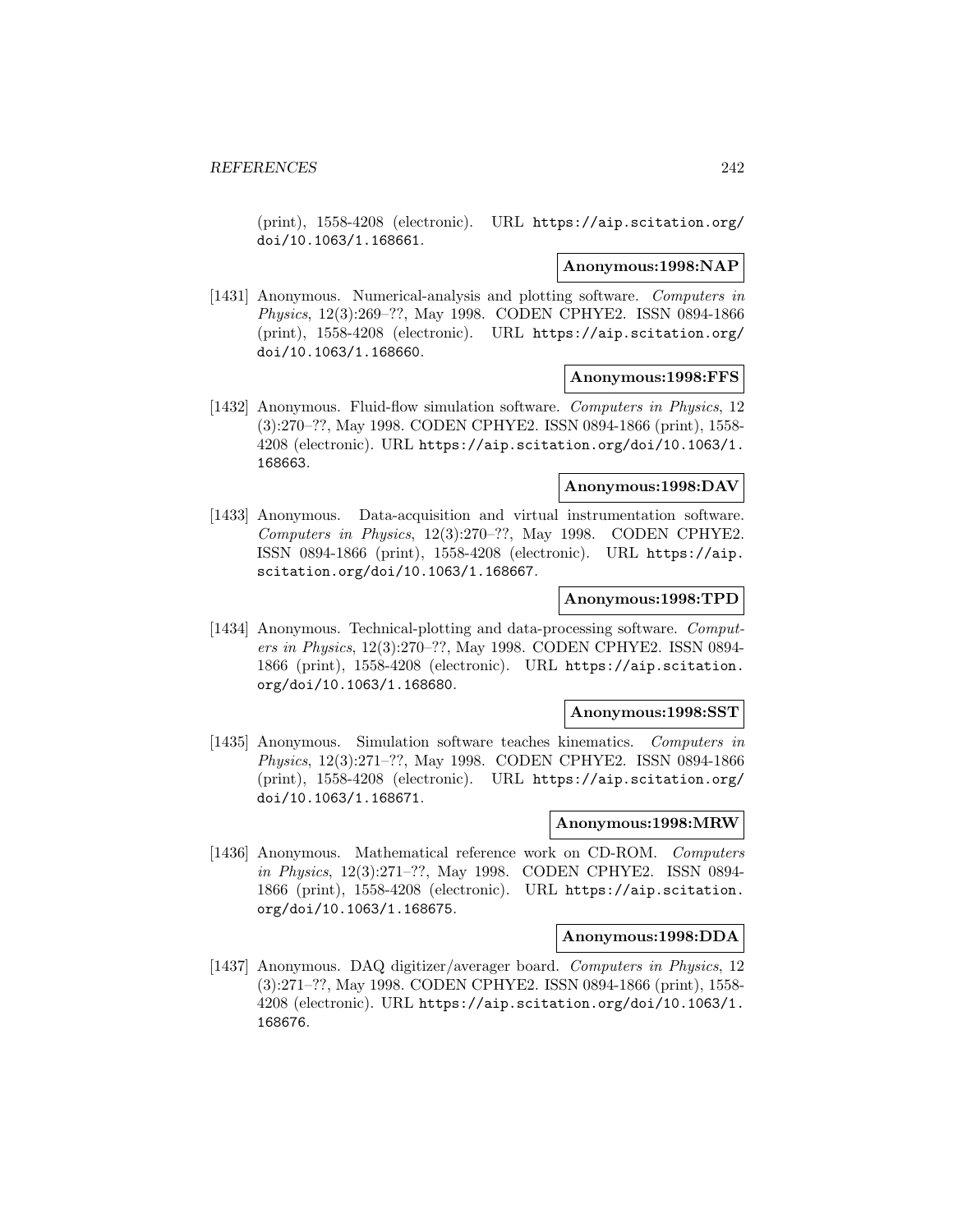### **Burgess:1998:OOV**

[1438] Mark Burgess, Hårek Haugerud, and Are Strandlie. Object orientation and visualization of physics in two dimensions. Computers in Physics, 12 (3):274–??, May 1998. CODEN CPHYE2. ISSN 0894-1866 (print), 1558- 4208 (electronic). URL https://aip.scitation.org/doi/10.1063/1. 168655.

# **Balfagon:1998:TST**

[1439] A. Balfagón and X. Jaén. TTC: Symbolic tensor calculus with indices. Computers in Physics, 12(3):286–??, May 1998. CODEN CPHYE2. ISSN 0894-1866 (print), 1558-4208 (electronic). URL https://aip. scitation.org/doi/10.1063/1.168656.

# **Simos:1998:CAP**

[1440] T. E. Simos. Computer-algebra program for constructing exponentially fitted methods for solution of the Schrödinger equation. Computers in Physics, 12(3):290–??, May 1998. CODEN CPHYE2. ISSN 0894- 1866 (print), 1558-4208 (electronic). URL https://aip.scitation. org/doi/10.1063/1.168657.

## **Holmes:1998:SCY**

[1441] Lewis M. Holmes. Scientific computing on your desktop. Computers in Physics, 12(4):299–??, July 1998. CODEN CPHYE2. ISSN 0894- 1866 (print), 1558-4208 (electronic). URL https://aip.scitation. org/doi/10.1063/1.4822628.

# **Borcherds:1998:GHW**

[1442] MP. H. Borcherds, J. Marro, and J. Nadrchalurray. Granada hosts a world venture in computational science. Computers in Physics, 12(4): 301–??, July 1998. CODEN CPHYE2. ISSN 0894-1866 (print), 1558- 4208 (electronic). URL https://aip.scitation.org/doi/10.1063/1. 168704.

#### **Anonymous:1998:ISK**

[1443] Anonymous. An interview with Sidney Karin. Computers in Physics, 12 (4):302–??, July 1998. CODEN CPHYE2. ISSN 0894-1866 (print), 1558- 4208 (electronic). URL https://aip.scitation.org/doi/10.1063/1. 168705.

### **Forbes:1998:DCP**

[1444] Nancy A. Forbes and Richard J. Lipton. DNA computing: a possible efficiency boost for specialized problems. Computers in Physics, 12(4):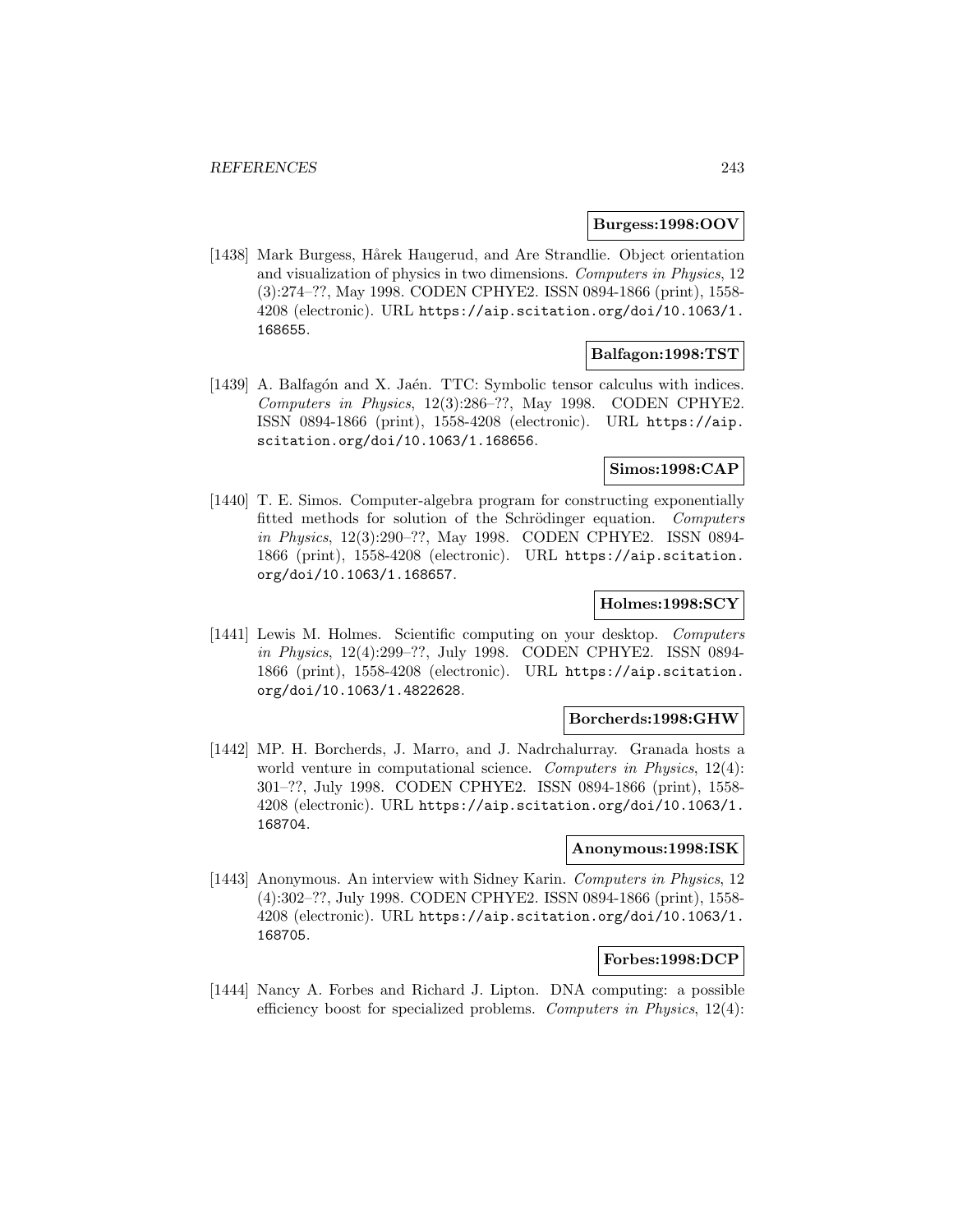304–??, July 1998. CODEN CPHYE2. ISSN 0894-1866 (print), 1558- 4208 (electronic). URL https://aip.scitation.org/doi/10.1063/1. 4822629.

#### **Anonymous:1998:CPE**

[1445] Anonymous. Collective phenomena, educational software top CCP 1198 program. Computers in Physics, 12(4):306–??, July 1998. CODEN CPHYE2. ISSN 0894-1866 (print), 1558-4208 (electronic). URL https: //aip.scitation.org/doi/10.1063/1.168707.

### **Anonymous:1998:XSD**

[1446] Anonymous. XML structures data for the web. Computers in Physics, 12 (4):310–??, July 1998. CODEN CPHYE2. ISSN 0894-1866 (print), 1558- 4208 (electronic). URL https://aip.scitation.org/doi/10.1063/1. 168708.

# **Anonymous:1998:TYAb**

[1447] Anonymous. Ten years ago: Jul/Aug 1988. Computers in Physics, 12 (4):311–??, July 1998. CODEN CPHYE2. ISSN 0894-1866 (print), 1558- 4208 (electronic). URL https://aip.scitation.org/doi/10.1063/1. 168709.

# **Rapkin:1998:AA**

[1448] Marwin Rapkin. Ada's attractions. Computers in Physics, 12(4):312–??, July 1998. CODEN CPHYE2. ISSN 0894-1866 (print), 1558-4208 (electronic). URL https://aip.scitation.org/doi/10.1063/1.4822630.

# **Kunz:1998:BAC**

[1449] Michelle Kunz. Bravo on Ada 95 coverage. Computers in Physics, 12(4): 312–??, July 1998. CODEN CPHYE2. ISSN 0894-1866 (print), 1558- 4208 (electronic). URL https://aip.scitation.org/doi/10.1063/1. 4822631.

## **Daukantas:1998:CJSd**

[1450] Patricia Daukantas. From the CIP journal section. Computers in Physics, 12(4):313–??, July 1998. CODEN CPHYE2. ISSN 0894-1866 (print), 1558-4208 (electronic). URL https://aip.scitation.org/doi/10. 1063/1.4822632.

### **Cary:1998:RJC**

[1451] John R. Cary, David A. Alexander, Kevin Zollman, and Dean Zollman. Reusable Java components for physics education. Computers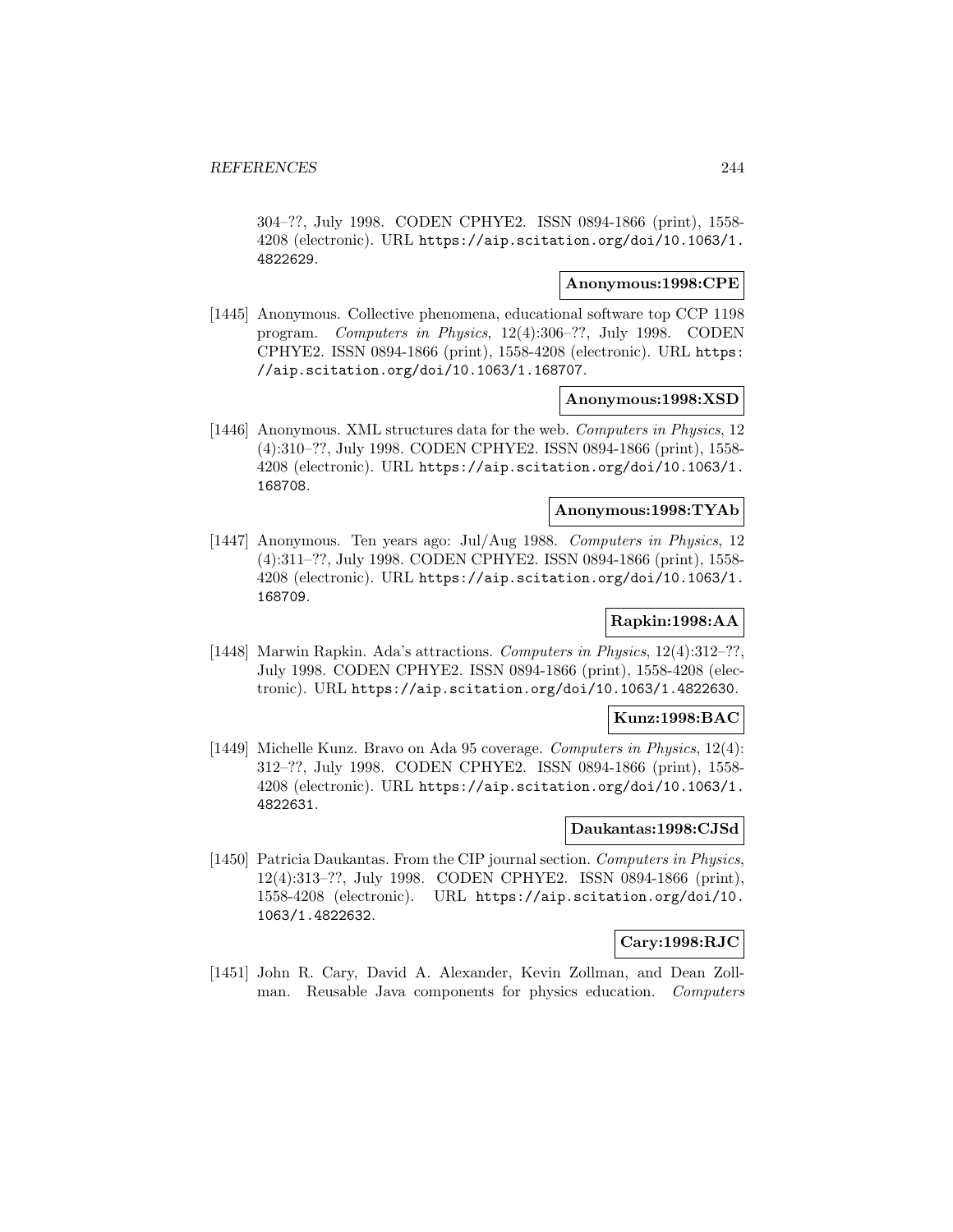in Physics, 12(4):314–??, July 1998. CODEN CPHYE2. ISSN 0894- 1866 (print), 1558-4208 (electronic). URL https://aip.scitation. org/doi/10.1063/1.168714.

### **Becker:1998:CWOb**

[1452] Mark Becker. CIP Website Online version enhances article on computational physics course. Computers in Physics, 12(4):319–??, July 1998. CODEN CPHYE2. ISSN 0894-1866 (print), 1558-4208 (electronic). URL https://aip.scitation.org/doi/10.1063/1.168688.

#### **Becker:1998:SSD**

[1453] Mark Becker. The structure, stability, and dynamics of self-gravitating systems. Computers in Physics, 12(4):320-??, July 1998. CODEN CPHYE2. ISSN 0894-1866 (print), 1558-4208 (electronic). URL https: //aip.scitation.org/doi/10.1063/1.168712.

# **Wallin:1998:DLW**

[1454] John F. Wallin and Denis Donnelly. Distance learning and the World Wide Web. Computers in Physics, 12(4):322–??, July 1998. CODEN CPHYE2. ISSN 0894-1866 (print), 1558-4208 (electronic). URL https: //aip.scitation.org/doi/10.1063/1.168713.

#### **Scott:1998:SLM**

[1455] H. Larry Scott, Eric Jakobsson, Shankar Subramaniam, Harvey Gould, and Jan Tobochnik. Simulations of lipid membranes with atomic resolution. Computers in Physics, 12(4):328–??, July 1998. CODEN CPHYE2. ISSN 0894-1866 (print), 1558-4208 (electronic). URL https://aip. scitation.org/doi/10.1063/1.168715.

### **McKay:1998:BRY**

[1456] Susan R. McKay and Wolfgang Christian. Book review: Yaneer Bar-Yam, Dynamics of Complex Systems (Studies in Nonlinearity). Computers in Physics, 12(4):335–??, July 1998. CODEN CPHYE2. ISSN 0894- 1866 (print), 1558-4208 (electronic). URL https://aip.scitation. org/doi/10.1063/1.4822633.

## **Newton:1998:BRS**

[1457] Roger G. Newton and Wolfgang Christian. Book review: Sadhan K. Adhikari, Variational Principles and the Numerical Solution of Scattering Problems. Computers in Physics, 12(4):336–??, July 1998. CODEN CPHYE2. ISSN 0894-1866 (print), 1558-4208 (electronic). URL https: //aip.scitation.org/doi/10.1063/1.4822634.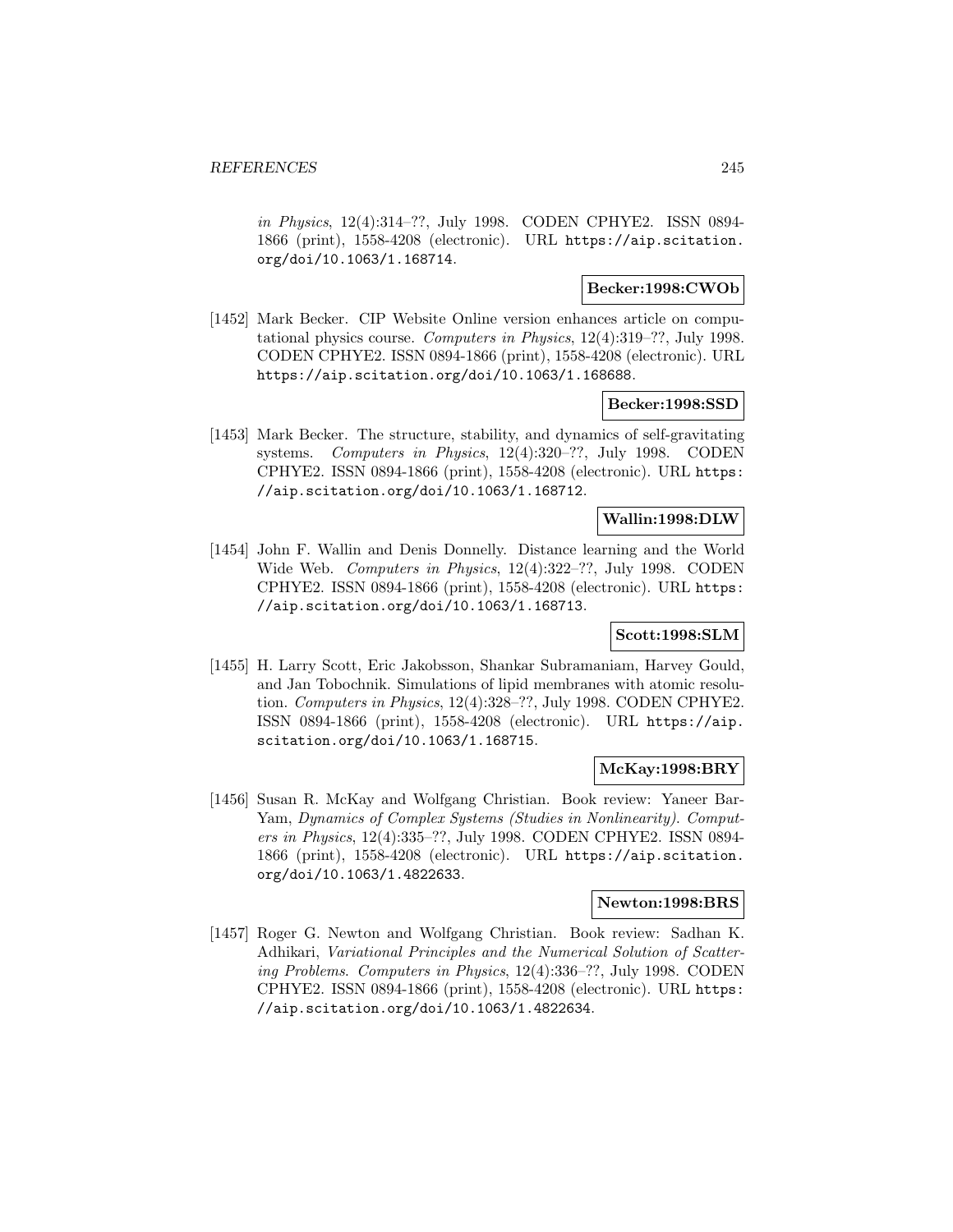#### **Langer:1998:CFP**

[1458] Steven H. Langer and Paul F. Dubois. A comparison of the floatingpoint performance of current computers. Computers in Physics, 12(4): 338–??, July 1998. CODEN CPHYE2. ISSN 0894-1866 (print), 1558- 4208 (electronic). URL https://aip.scitation.org/doi/10.1063/1. 168693.

#### **Bryson:1998:TDV**

[1459] Steve Bryson. Three-dimensional visualization for everyone. Computers in Physics, 12(4):346–??, July 1998. CODEN CPHYE2. ISSN 0894- 1866 (print), 1558-4208 (electronic). URL https://aip.scitation. org/doi/10.1063/1.168694.

# **Shirer:1998:EAO**

[1460] Donald L. Shirer. Excel add-ons improve graphing and statistical analyses. Computers in Physics, 12(4):352–??, July 1998. CODEN CPHYE2. ISSN 0894-1866 (print), 1558-4208 (electronic). URL https://aip. scitation.org/doi/10.1063/1.168703.

#### **Anonymous:1998:FC**

[1461] Anonymous. Fortran 95 compiler. Computers in Physics, 12(4):355–??, July 1998. CODEN CPHYE2. ISSN 0894-1866 (print), 1558-4208 (electronic). URL https://aip.scitation.org/doi/10.1063/1.168695.

## **Anonymous:1998:ACC**

[1462] Anonymous. ActiveX custom control for charting real-time data. Computers in Physics, 12(4):355–??, July 1998. CODEN CPHYE2. ISSN 0894-1866 (print), 1558-4208 (electronic). URL https://aip. scitation.org/doi/10.1063/1.168696.

# **Anonymous:1998:FSB**

[1463] Anonymous. Free-surface and bubble-dynamics simulation code. Computers in Physics, 12(4):356-??, July 1998. CODEN CPHYE2. ISSN 0894-1866 (print), 1558-4208 (electronic). URL https://aip. scitation.org/doi/10.1063/1.168697.

## **Anonymous:1998:QAG**

[1464] Anonymous. Quantitative analysis for gamma-ray spectroscopy. Computers in Physics, 12(4):356–??, July 1998. CODEN CPHYE2. ISSN 0894- 1866 (print), 1558-4208 (electronic). URL https://aip.scitation. org/doi/10.1063/1.168698.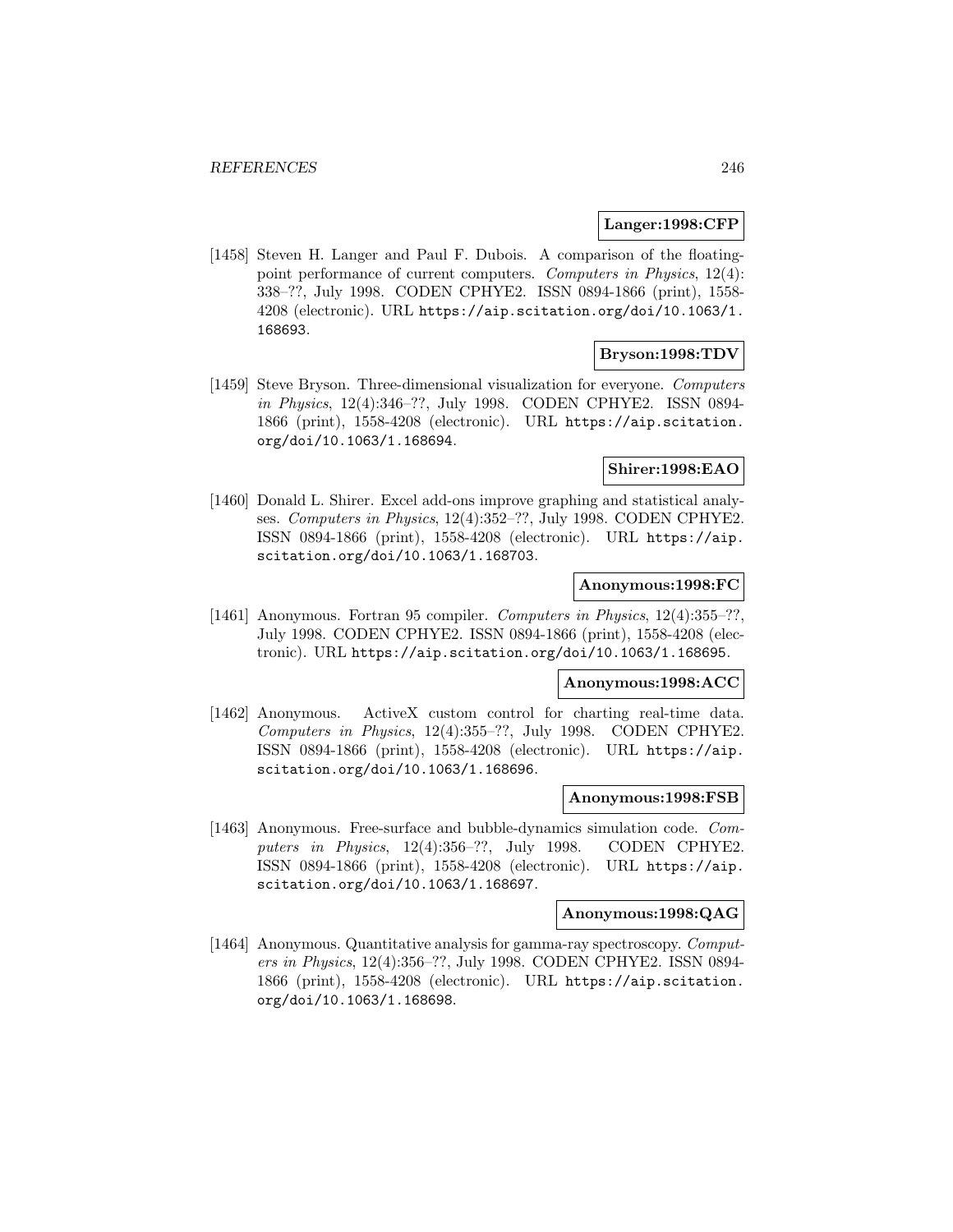#### **Anonymous:1998:SDA**

[1465] Anonymous. Scientific data analysis on Windows. Computers in Physics, 12(4):356–??, July 1998. CODEN CPHYE2. ISSN 0894-1866 (print), 1558-4208 (electronic). URL https://aip.scitation.org/doi/10. 1063/1.168699.

### **Anonymous:1998:IIA**

[1466] Anonymous. IDL 5.1 includes ActiveX support. Computers in Physics, 12(4):356–??, July 1998. CODEN CPHYE2. ISSN 0894-1866 (print), 1558-4208 (electronic). URL https://aip.scitation.org/doi/10. 1063/1.168700.

#### **Anonymous:1998:IBV**

[1467] Anonymous. Input board for VMEbus computers. Computers in Physics, 12(4):357–??, July 1998. CODEN CPHYE2. ISSN 0894-1866 (print), 1558-4208 (electronic). URL https://aip.scitation.org/doi/10. 1063/1.168701.

# **Anonymous:1998:VTM**

[1468] Anonymous. Visualization tool for mathematics. Computers in Physics, 12(4):357–??, July 1998. CODEN CPHYE2. ISSN 0894-1866 (print), 1558-4208 (electronic). URL https://aip.scitation.org/doi/10. 1063/1.168702.

#### **Anonymous:1998:SSI**

[1469] Anonymous. Single-system-image 128-processor computers. Computers in Physics, 12(4):357–??, July 1998. CODEN CPHYE2. ISSN 0894- 1866 (print), 1558-4208 (electronic). URL https://aip.scitation. org/doi/10.1063/1.168725.

# **Windt:1998:ISM**

[1470] David L. Windt. IMD — software for modeling the optical properties of multilayer films. Computers in Physics, 12(4):360–??, July 1998. CO-DEN CPHYE2. ISSN 0894-1866 (print), 1558-4208 (electronic). URL https://aip.scitation.org/doi/10.1063/1.168689.

#### **Mitchell:1998:RTP**

[1471] Chris Mitchell and Walter Gekelman. Real-time physics datavisualization system using Performer. Computers in Physics, 12(4): 371–??, July 1998. CODEN CPHYE2. ISSN 0894-1866 (print), 1558- 4208 (electronic). URL https://aip.scitation.org/doi/10.1063/1. 168690.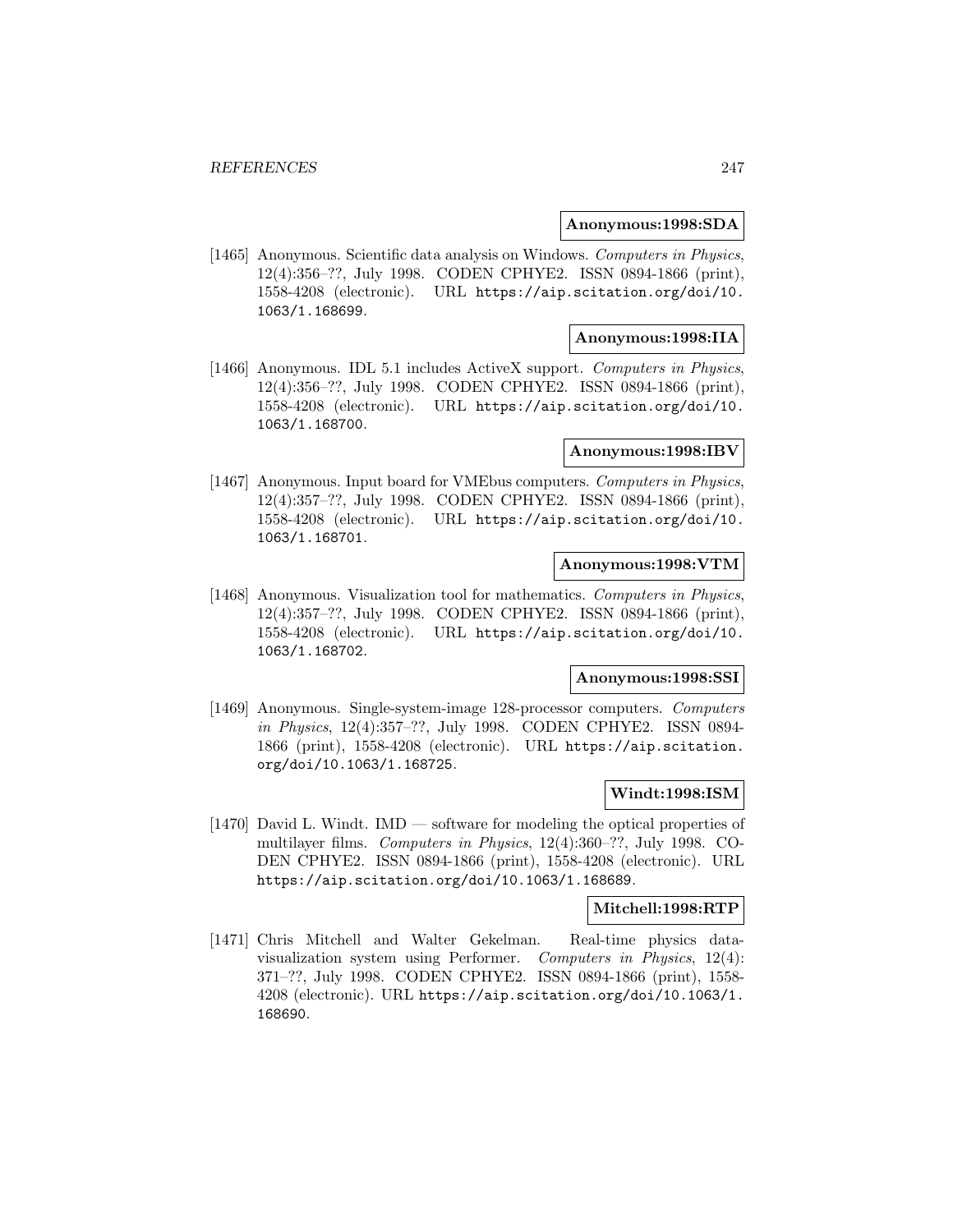#### **Karlen:1998:UPC**

[1472] Dean Karlen. Using projections and correlations to approximate probability distributions. Computers in Physics, 12(4):380–??, July 1998. CO-DEN CPHYE2. ISSN 0894-1866 (print), 1558-4208 (electronic). URL https://aip.scitation.org/doi/10.1063/1.168691.

# **Ziff:1998:FTS**

[1473] Robert M. Ziff. Four-tap shift-register-sequence random-number generators. Computers in Physics, 12(4):385–392, July 1998. CODEN CPHYE2. ISSN 0894-1866 (print), 1558-4208 (electronic). URL https: //aip.scitation.org/doi/10.1063/1.168692.

## **Thijsse:1998:PAL**

[1474] Barend J. Thijsse, Mark A. Hollanders, and Jan Hendrikse. A practical algorithm for least-squares spline approximation of data containing noise. Computers in Physics, 12(4):393–??, July 1998. CODEN CPHYE2. ISSN 0894-1866 (print), 1558-4208 (electronic). URL https: //aip.scitation.org/doi/10.1063/1.168716.

### **Holmes:1998:NMW**

[1475] Lewis M. Holmes. New magazine will replace computers in physics. Computers in Physics, 12(5):403–??, September 1998. CODEN CPHYE2. ISSN 0894-1866 (print), 1558-4208 (electronic). URL https://aip. scitation.org/doi/10.1063/1.4822635.

## **Duke:1998:MYM**

[1476] Dennis Duke. Moore for your money at SC98. Computers in Physics, 12(5):405–??, September 1998. CODEN CPHYE2. ISSN 0894-1866 (print), 1558-4208 (electronic). URL https://aip.scitation.org/ doi/10.1063/1.168733.

### **Lewin:1998:NEC**

[1477] David I. Lewin. From nanocomputers to the Earth's core. Computers in Physics, 12(5):406–??, September 1998. CODEN CPHYE2. ISSN 0894- 1866 (print), 1558-4208 (electronic). URL https://aip.scitation. org/doi/10.1063/1.4822636.

#### **Daukantas:1998:SCL**

[1478] Patricia Daukantas. SC98 Conference looks to the future back in Disneytown. Computers in Physics, 12(5):408–??, September 1998. CODEN CPHYE2. ISSN 0894-1866 (print), 1558-4208 (electronic). URL https: //aip.scitation.org/doi/10.1063/1.4822637.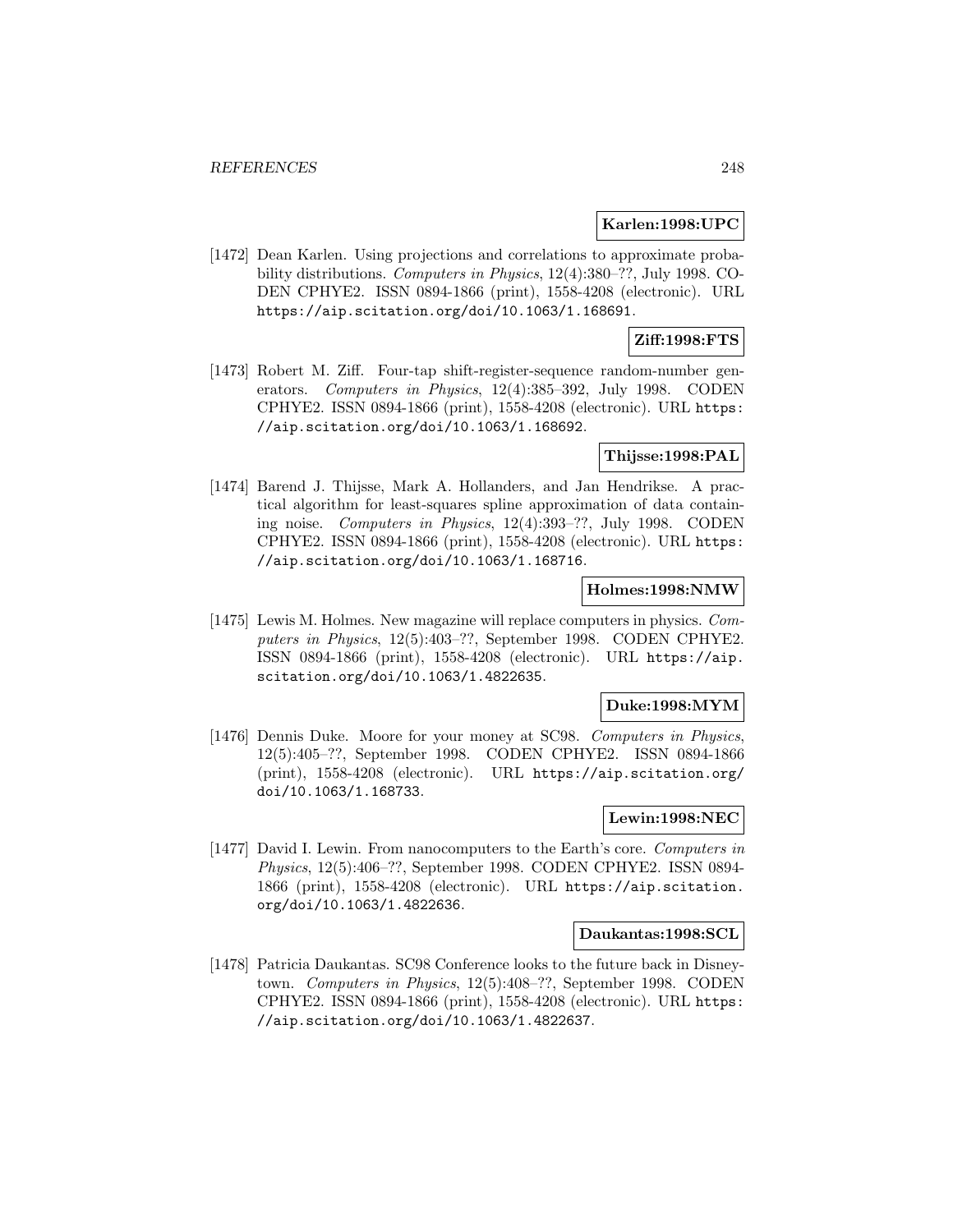#### **Anonymous:1998:TYAc**

[1479] Anonymous. Ten years ago: Sep/Oct 1988. Computers in Physics, 12(5):410–??, September 1998. CODEN CPHYE2. ISSN 0894-1866 (print), 1558-4208 (electronic). URL https://aip.scitation.org/ doi/10.1063/1.168729.

## **Neill:1998:RSC**

[1480] Greg Neill. Reader studies chaotic-pendulum problem. Computers in Physics, 12(5):411–??, September 1998. CODEN CPHYE2. ISSN 0894- 1866 (print), 1558-4208 (electronic). URL https://aip.scitation. org/doi/10.1063/1.4822638.

#### **Daukantas:1998:CJSe**

[1481] Patricia Daukantas. From the CIP journal section. Computers in Physics, 12(5):412–??, September 1998. CODEN CPHYE2. ISSN 0894-1866 (print), 1558-4208 (electronic). URL https://aip.scitation.org/ doi/10.1063/1.4822639.

# **Cumaranatunge:1998:CIM**

[1482] Chandima Cumaranatunge. Creating interactive multimedia simulations without programming. *Computers in Physics*, 12(5):413–??, September 1998. CODEN CPHYE2. ISSN 0894-1866 (print), 1558-4208 (electronic). URL https://aip.scitation.org/doi/10.1063/1.168732.

#### **Anonymous:1998:COI**

[1483] Anonymous. Complete online index of CIP. Computers in Physics, 12(5):422–??, September 1998. CODEN CPHYE2. ISSN 0894-1866 (print), 1558-4208 (electronic). URL https://aip.scitation.org/ doi/10.1063/1.168730.

## **Anonymous:1998:PPU**

[1484] Anonymous. Parallel processing using Linux. Computers in Physics, 12(5):423–??, September 1998. CODEN CPHYE2. ISSN 0894-1866 (print), 1558-4208 (electronic). URL https://aip.scitation.org/ doi/10.1063/1.168731.

# **Koplik:1998:PFL**

[1485] Joel Koplik and Jayanth R. Banavar. Physics of fluids at low Reynolds numbers — a molecular approach. Computers in Physics, 12(5):424–??, September 1998. CODEN CPHYE2. ISSN 0894-1866 (print), 1558- 4208 (electronic). URL https://aip.scitation.org/doi/10.1063/1. 168734.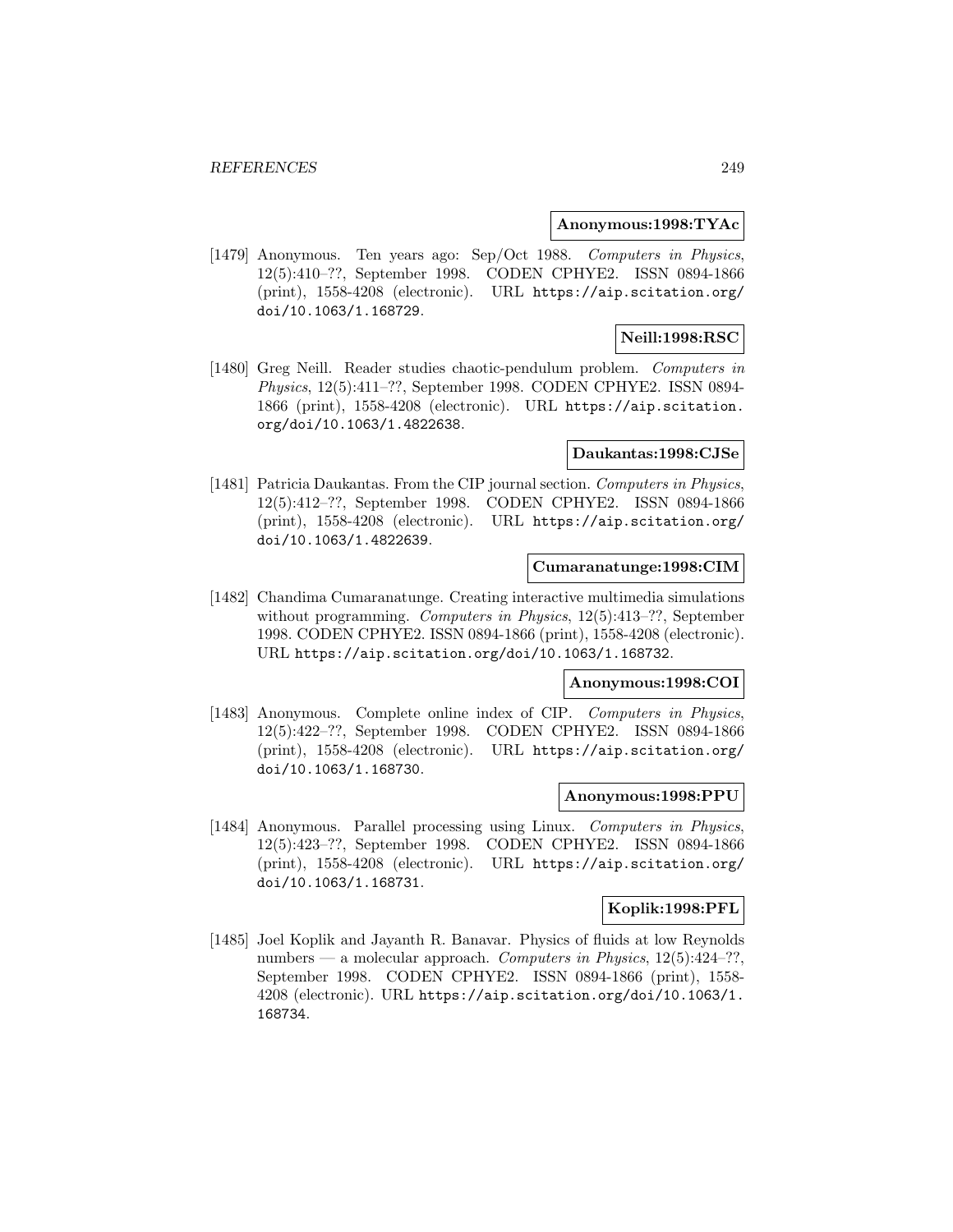## **Young:1998:EFM**

[1486] Richard A. Young and Denis Donnelly. Electric-field mapping revisited. Computers in Physics, 12(5):432–??, September 1998. CODEN CPHYE2. ISSN 0894-1866 (print), 1558-4208 (electronic). URL https: //aip.scitation.org/doi/10.1063/1.168735.

## **Billeter:1998:SLC**

[1487] Jeffrey Billeter and Robert Pelcovits. Simulations of liquid crystals. Computers in Physics, 12(5):440–??, September 1998. CODEN CPHYE2. ISSN 0894-1866 (print), 1558-4208 (electronic). URL https://aip. scitation.org/doi/10.1063/1.168726.

### **Rollins:1998:BRR**

[1488] Robert W. Rollins, Susan R. Mackay, and Wolfgang Christian. Book review: Robert H. Silsbee and Jörg Dräger, Simulations for Solid State Physics. Computers in Physics, 12(5):449–??, September 1998. CODEN CPHYE2. ISSN 0894-1866 (print), 1558-4208 (electronic). URL https: //aip.scitation.org/doi/10.1063/1.168736.

## **Snowman:1998:BRJ**

[1489] Daniel P. Snowman, Susan R. Mackay, and Wolfgang Christian. Book review: Jerry Glynn and Theodore Gray, The Beginner's Guide to Mathematica Version 3. Computers in Physics, 12(5):451–??, September 1998. CODEN CPHYE2. ISSN 0894-1866 (print), 1558-4208 (electronic). URL https://aip.scitation.org/doi/10.1063/1.168737.

# **Reynders:1998:PF**

[1490] John V. W. Reynders III, Julian Cummings, and Paul F. Dubois (Editor). The POOMA framework. Computers in Physics, 12(5):453–??, September 1998. CODEN CPHYE2. ISSN 0894-1866 (print), 1558- 4208 (electronic). URL https://aip.scitation.org/doi/10.1063/1. 168723.

### **Consularo:1998:MIM**

[1491] Luis Augusto Consularo, Luciano da Fontoura Costa, and Donald L. Shirer. MATCOM integrates MATLAB resources into standalone applications. Computers in Physics, 12(5):460–??, September 1998. CODEN CPHYE2. ISSN 0894-1866 (print), 1558-4208 (electronic). URL https: //aip.scitation.org/doi/10.1063/1.168722.

# **Anonymous:1998:LLR**

[1492] Anonymous. Listings of the latest releases. Computers in Physics, 12(5):463–??, September 1998. CODEN CPHYE2. ISSN 0894-1866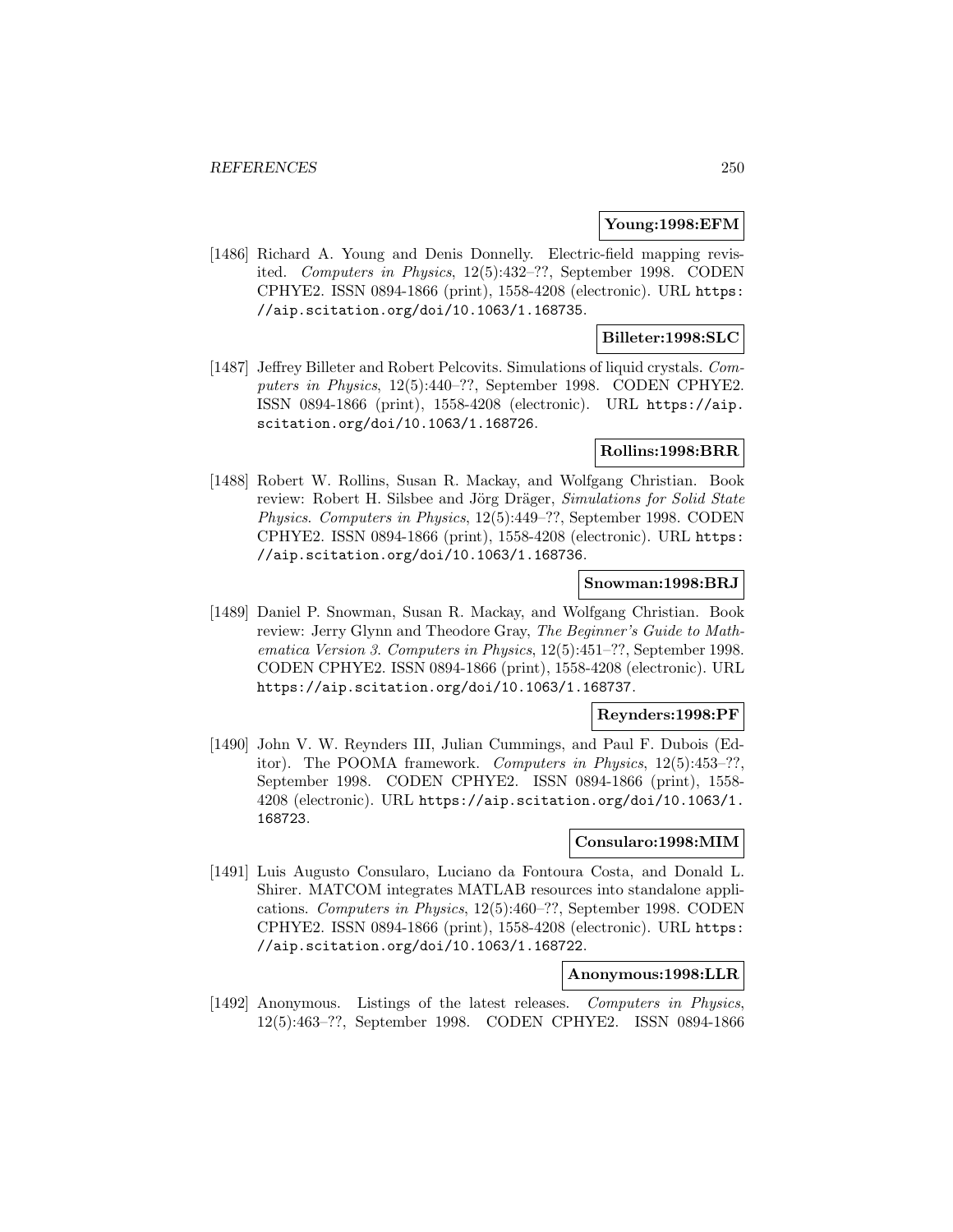(print), 1558-4208 (electronic). URL https://aip.scitation.org/ doi/10.1063/1.4822640.

### **Vigo-Aguiar:1998:HOV**

[1493] Jesús Vigo-Aguiar and José M. Ferrándiz. Higher-order variable-step algorithms adapted to the accurate numerical integration of perturbed oscillators. Computers in Physics, 12(5):467–??, September 1998. CO-DEN CPHYE2. ISSN 0894-1866 (print), 1558-4208 (electronic). URL https://aip.scitation.org/doi/10.1063/1.168717.

# **Kidan:1998:NSA**

[1494] T. Kidan, Joan Adler, and A. Ron. Numerical simulations of an atomic beam focused by an optical potential. Computers in Physics, 12(5):471– ??, September 1998. CODEN CPHYE2. ISSN 0894-1866 (print), 1558- 4208 (electronic). URL https://aip.scitation.org/doi/10.1063/1. 168718.

### **Fowler:1998:DBS**

[1495] Howland A. Fowler, Judith E. Devaney, John G. Hagedorn, and Francis E. Sullivan. Dielectric breakdown in a simplified parallel model. Computers in Physics, 12(5):478–??, September 1998. CODEN CPHYE2. ISSN 0894-1866 (print), 1558-4208 (electronic). URL https://aip. scitation.org/doi/10.1063/1.168738.

# **Biswas:1998:GTS**

[1496] Tarun Biswas. Group theory (symmetries) in a computer game. Computers in Physics, 12(5):488–??, September 1998. CODEN CPHYE2. ISSN 0894-1866 (print), 1558-4208 (electronic). URL https://aip. scitation.org/doi/10.1063/1.168719.

#### **Williams:1998:DRT**

[1497] S. A. Williams, M. L. Sawley, and D. Cobut. Distributed run-time visualization and solution steering of parallel flow simulations. Computers in Physics, 12(5):493–??, September 1998. CODEN CPHYE2. ISSN 0894- 1866 (print), 1558-4208 (electronic). URL https://aip.scitation. org/doi/10.1063/1.168720.

#### **Trefry:1998:LFN**

[1498] M. G. Trefry and L. R. Townley. Laplace flow near an ellipsoidal conductor. Computers in Physics, 12(5):503–??, September 1998. CODEN CPHYE2. ISSN 0894-1866 (print), 1558-4208 (electronic). URL https: //aip.scitation.org/doi/10.1063/1.168721.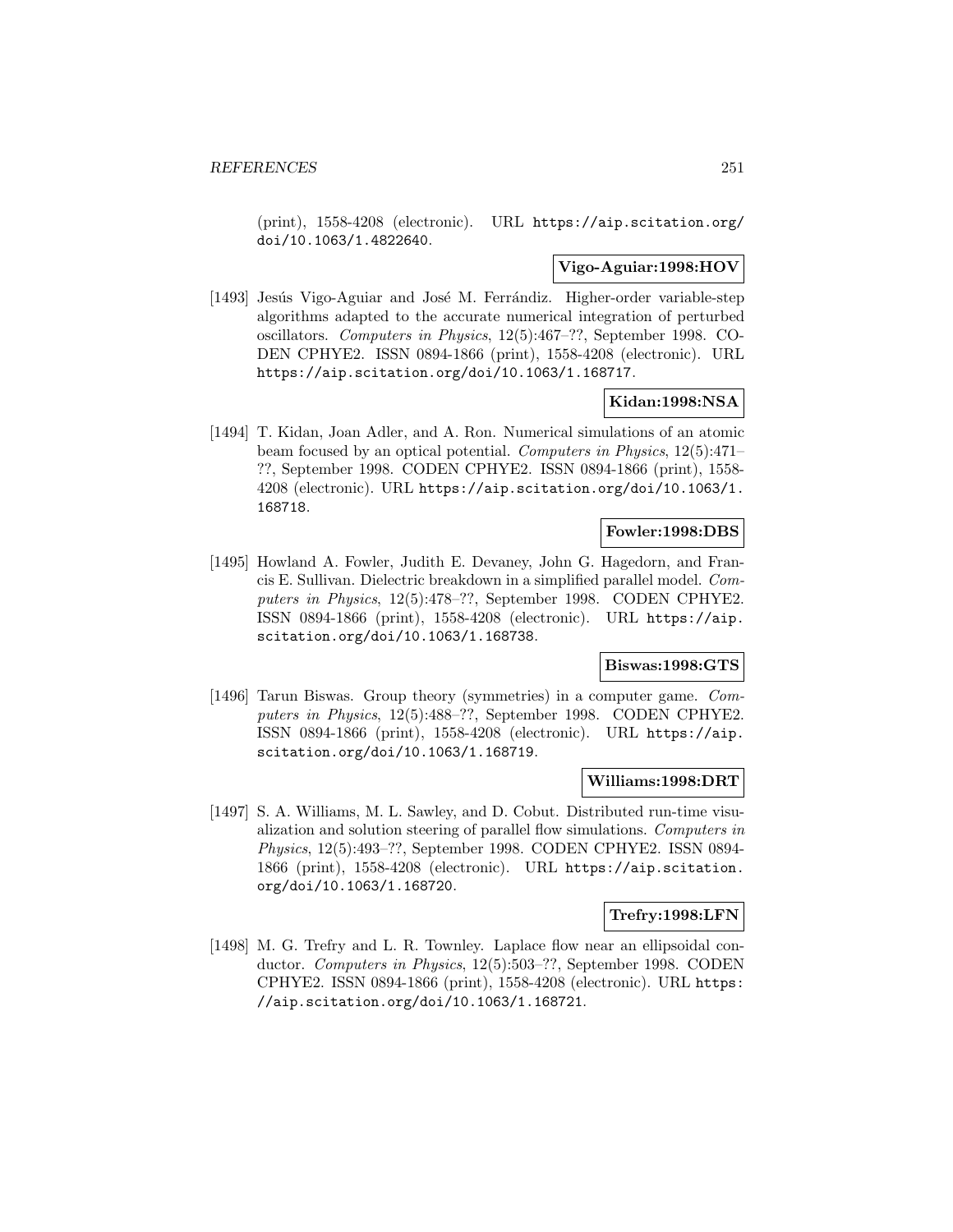## **Holmes:1998:SF**

[1499] Lewis M. Holmes. Segue to the future. Computers in Physics, 12(6):515– ??, November 1998. CODEN CPHYE2. ISSN 0894-1866 (print), 1558- 4208 (electronic). URL https://aip.scitation.org/doi/10.1063/1. 4822641.

# **Holmes:1998:NME**

[1500] Lewis M. Holmes and George Cybenko. New magazine expands AIP's Computers in Physics and IEEE Computational Science  $\mathcal B$  Engineering. Computers in Physics, 12(6):516–??, November 1998. CODEN CPHYE2. ISSN 0894-1866 (print), 1558-4208 (electronic). URL https: //aip.scitation.org/doi/10.1063/1.4822642.

## **Anonymous:1998:AE**

[1501] Anonymous. The accidental entrepreneur. *Computers in Physics*, 12(6): 518–??, November 1998. CODEN CPHYE2. ISSN 0894-1866 (print), 1558-4208 (electronic). URL https://aip.scitation.org/doi/10. 1063/1.168753.

## **Abelson:1998:ACT**

[1502] Harold Abelson and Nancy Forbes. Amorphous-computing techniques may lead to intelligent materials. Computers in Physics, 12(6):520– ??, November 1998. CODEN CPHYE2. ISSN 0894-1866 (print), 1558- 4208 (electronic). URL https://aip.scitation.org/doi/10.1063/1. 4822643.

#### **Anonymous:1998:CSA**

[1503] Anonymous. Conference spotlights advanced fluid-simulation techniques. Computers in Physics, 12(6):522–??, November 1998. CODEN CPHYE2. ISSN 0894-1866 (print), 1558-4208 (electronic). URL https://aip. scitation.org/doi/10.1063/1.168748.

### **Anonymous:1998:TCS**

[1504] Anonymous. Talking computational shop in the penumbra of the Alhambra. Computers in Physics, 12(6):525–??, November 1998. CODEN CPHYE2. ISSN 0894-1866 (print), 1558-4208 (electronic). URL https: //aip.scitation.org/doi/10.1063/1.168749.

#### **Anonymous:1998:TYAd**

[1505] Anonymous. Ten year ago: Nov/Dec 1988. Computers in Physics, 12(6):526–??, November 1998. CODEN CPHYE2. ISSN 0894-1866 (print), 1558-4208 (electronic). URL https://aip.scitation.org/ doi/10.1063/1.168752.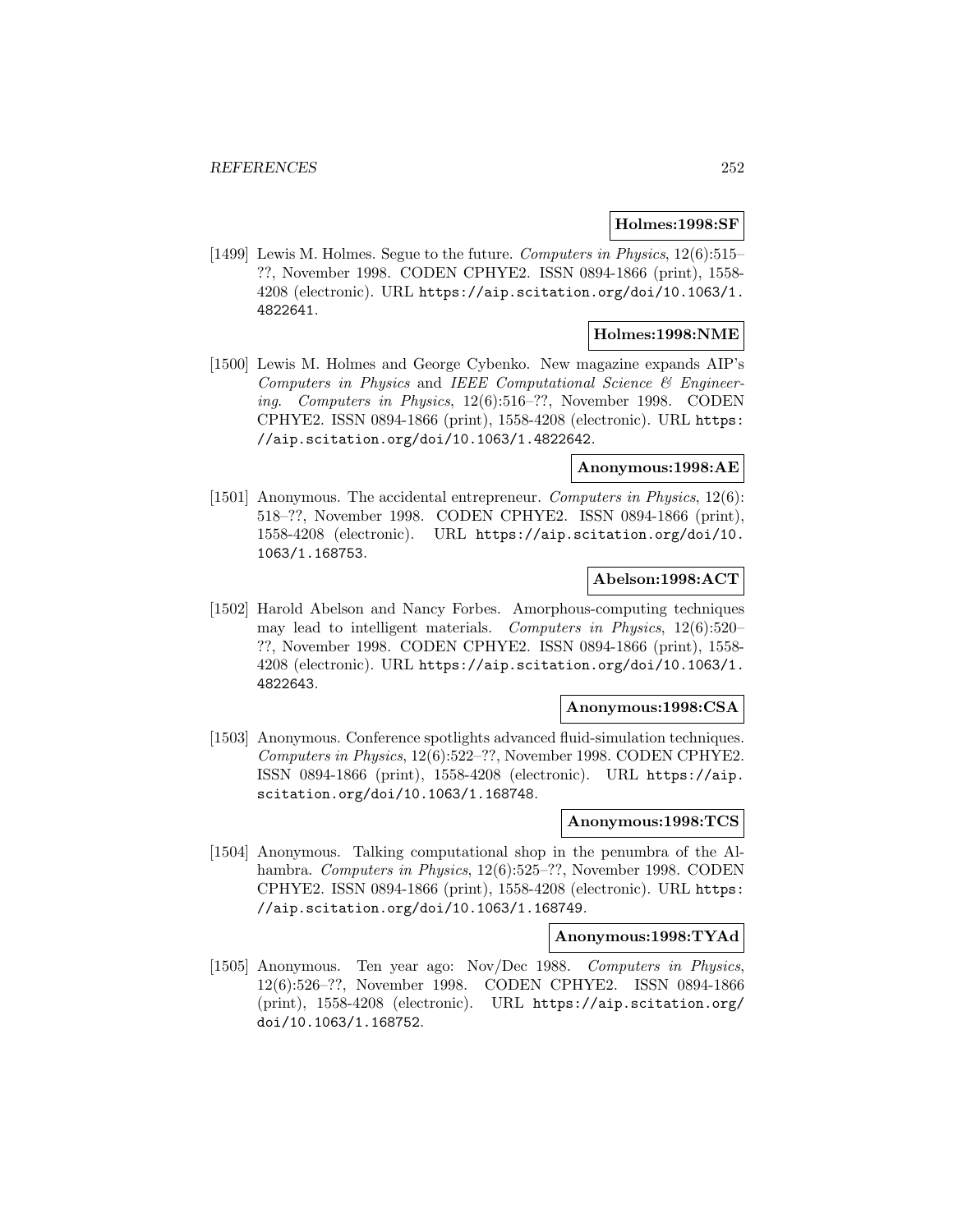#### **Sherwood:1998:LE**

[1506] Bruce A. Sherwood. Letter to the editor. Computers in Physics, 12(6): 528–??, November 1998. CODEN CPHYE2. ISSN 0894-1866 (print), 1558-4208 (electronic). URL https://aip.scitation.org/doi/10. 1063/1.168750.

#### **Daukantas:1998:CJSf**

[1507] Patricia Daukantas. From the CIP journal section. Computers in Physics, 12(6):529–??, November 1998. CODEN CPHYE2. ISSN 0894- 1866 (print), 1558-4208 (electronic). URL https://aip.scitation. org/doi/10.1063/1.4822644.

### **Esteban:1998:UWT**

[1508] E. P. Esteban, F. J. Agosto, and Kevin Zollman. Using Web technology in undergraduate research. Computers in Physics, 12(6):530–??, November 1998. CODEN CPHYE2. ISSN 0894-1866 (print), 1558-4208 (electronic). URL https://aip.scitation.org/doi/10.1063/1.168751.

### **Anonymous:1998:CWS**

[1509] Anonymous. CIP website supports CiSE subscribers. Computers in Physics, 12(6):535–??, November 1998. CODEN CPHYE2. ISSN 0894- 1866 (print), 1558-4208 (electronic). URL https://aip.scitation. org/doi/10.1063/1.168755.

## **Becker:1998:CRP**

[1510] Mark Becker. The Center for Research on Parallel Computation. Computers in Physics, 12(6):536–??, November 1998. CODEN CPHYE2. ISSN 0894-1866 (print), 1558-4208 (electronic). URL https://aip. scitation.org/doi/10.1063/1.168761.

#### **Abraham:1998:SLS**

[1511] Farid F. Abraham, Jeremy Q. Broughton, Noam Bernstein, and Efthimios Kaxiras. Spanning the length scales in dynamic simulation. Computers in Physics, 12(6):538–??, November 1998. CODEN CPHYE2. ISSN 0894-1866 (print), 1558-4208 (electronic). URL https://aip. scitation.org/doi/10.1063/1.168756.

#### **Matey:1998:NDO**

[1512] James R. Matey. New directions and old: a farewell to Computers in Physics. Computers in Physics, 12(6):547–??, November 1998. CODEN CPHYE2. ISSN 0894-1866 (print), 1558-4208 (electronic). URL https: //aip.scitation.org/doi/10.1063/1.168757.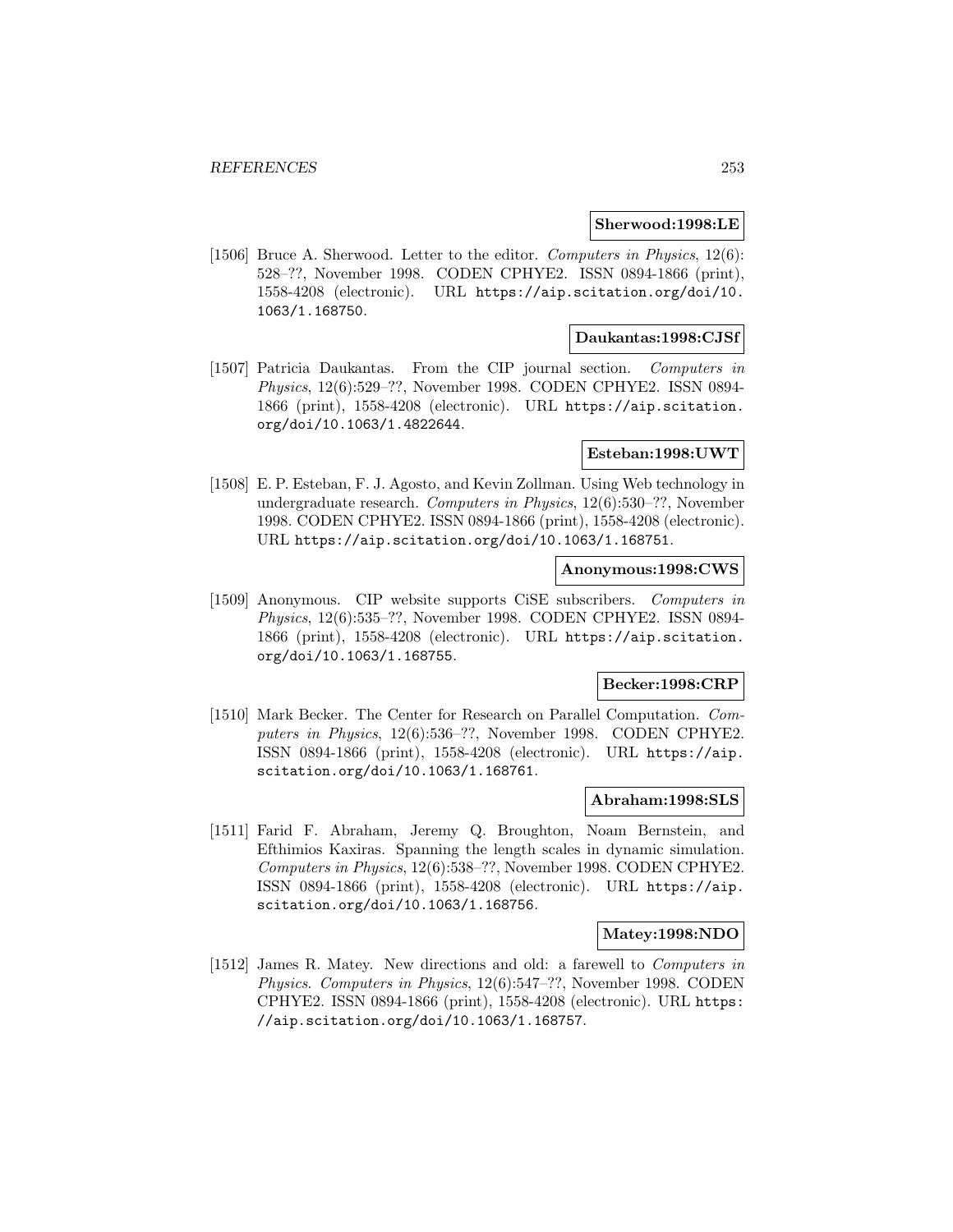### **Goedecker:1998:SMP**

[1513] Stefan Goedecker and Oleg Ivanov. Solution of multiscale partial differential equations using wavelets. Computers in Physics, 12(6):548– ??, November 1998. CODEN CPHYE2. ISSN 0894-1866 (print), 1558- 4208 (electronic). URL https://aip.scitation.org/doi/10.1063/1. 168739.

### **Karabach:1998:IBA**

[1514] Michael Karabach, Kun Hu, and Gerhard Müller. Introduction to the Bethe Ansatz. II. Computers in Physics, 12(6):565–??, November 1998. CODEN CPHYE2. ISSN 0894-1866 (print), 1558-4208 (electronic). URL https://aip.scitation.org/doi/10.1063/1.168740.

## **Strogatz:1998:BRT**

[1515] Steven H. Strogatz. Book review: Thomas P. Weissert, The genesis of simulation in dynamics: Pursuing the Fermi–Pasta–Ulam problem. Computers in Physics, 12(6):574–??, November 1998. CODEN CPHYE2. ISSN 0894-1866 (print), 1558-4208 (electronic). URL https://aip. scitation.org/doi/10.1063/1.168754.

### **Powell:1998:BRD**

[1516] Adam C. Powell IV. Book review: Daniel H. Rothman and Stéphane Zaleski, Lattice-gas cellular automata: Simple models of complex hydrodynamics. Computers in Physics, 12(6):576–??, November 1998. CO-DEN CPHYE2. ISSN 0894-1866 (print), 1558-4208 (electronic). URL https://aip.scitation.org/doi/10.1063/1.168762.

#### **Lichten:1998:SGC**

[1517] William Lichten and Donald L. Shirer. Scientific and graphing calculators. Computers in Physics, 12(6):588–??, November 1998. CODEN CPHYE2. ISSN 0894-1866 (print), 1558-4208 (electronic). URL https: //aip.scitation.org/doi/10.1063/1.168760.

## **Anonymous:1998:NPb**

[1518] Anonymous. New products. Computers in Physics, 12(6):591–??, November 1998. CODEN CPHYE2. ISSN 0894-1866 (print), 1558-4208 (electronic). URL https://aip.scitation.org/doi/10.1063/1.4822645.

#### **Alda:1998:CFD**

[1519] Witold Alda, Witold Dzwinel, Jacek Kitowski, Jacek Mościński, Marek Pogoda, and David A. Yuen. Complex fluid-dynamical phenomena modeled by large-scale molecular-dynamics simulations. Computers in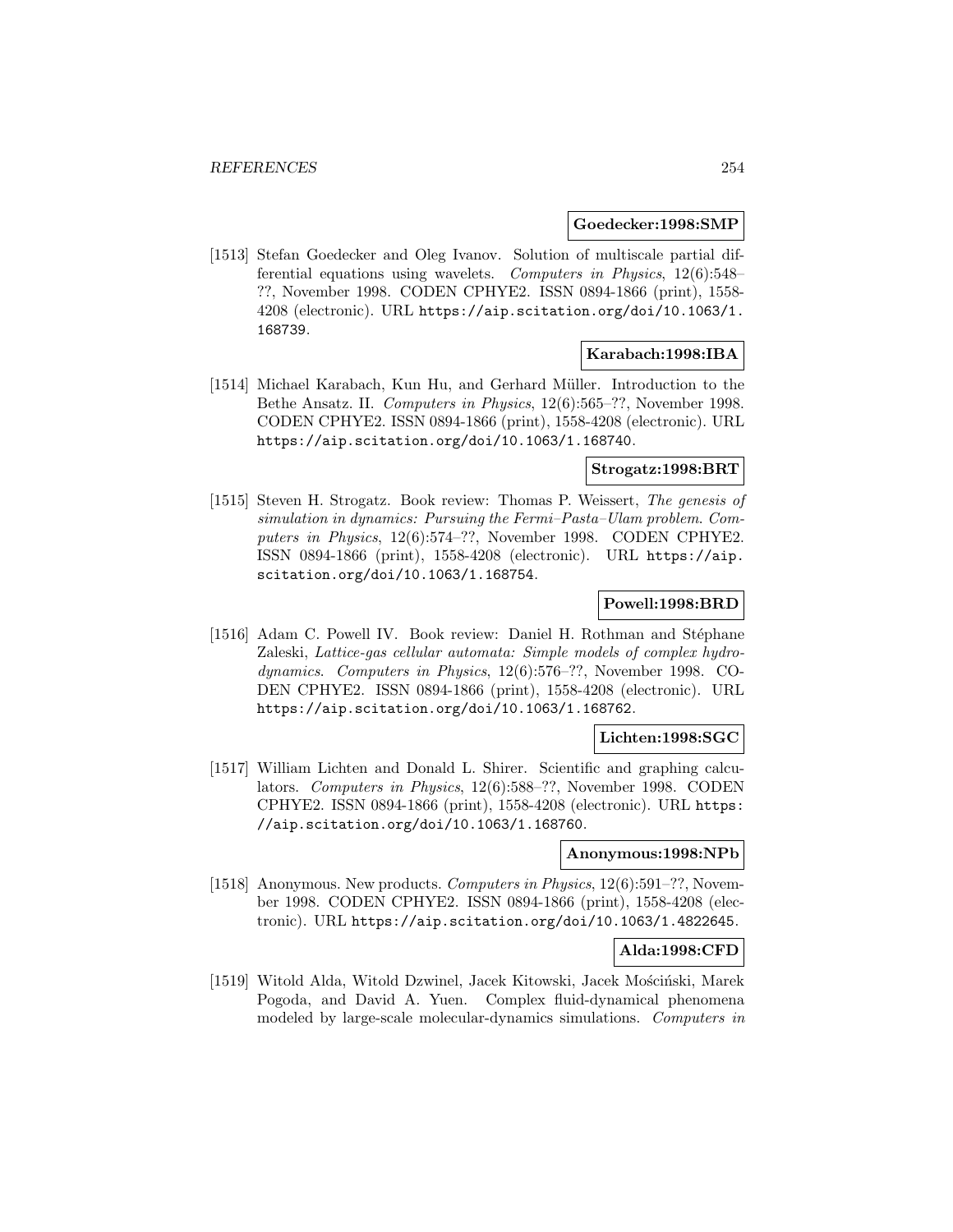Physics, 12(6):595–??, November 1998. CODEN CPHYE2. ISSN 0894- 1866 (print), 1558-4208 (electronic). URL https://aip.scitation. org/doi/10.1063/1.168741.

## **Martin:1998:UJS**

[1520] Jared Martin, Lyle N. Long, and Kevin M. Morooney. Using Java for scientific programming and electromagnetics. Computers in Physics, 12(6):601–??, November 1998. CODEN CPHYE2. ISSN 0894-1866 (print), 1558-4208 (electronic). URL https://aip.scitation.org/ doi/10.1063/1.168742.

## **Gutierrez:1998:MPA**

[1521] José Manuel Gutiérrez and Andrés Iglesias. Mathematica package for analysis and control of chaos in nonlinear systems. Computers in Physics, 12(6):608–??, November 1998. CODEN CPHYE2. ISSN 0894-1866 (print), 1558-4208 (electronic). URL https://aip.scitation.org/ doi/10.1063/1.168743.

## **Weller:1998:TAC**

[1522] H. G. Weller, G. Tabor, H. Jasak, and C. Fureby. A tensorial approach to computational continuum mechanics using object-oriented techniques. Computers in Physics, 12(6):620–??, November 1998. CODEN CPHYE2. ISSN 0894-1866 (print), 1558-4208 (electronic). URL https://aip. scitation.org/doi/10.1063/1.168744.

### **Wei:1998:NFS**

[1523] Liqiang Wei. New formula for  $9-j$  symbols and their direct calculation. Computers in Physics, 12(6):632–??, November 1998. CODEN CPHYE2. ISSN 0894-1866 (print), 1558-4208 (electronic). URL https: //aip.scitation.org/doi/10.1063/1.168745.

# **Simos:1998:ESO**

[1524] T. E. Simos. Explicit sixth-order Bessel and Neumann fitted method for the numerical solution of the Schrödinger equation. Computers in Physics, 12(6):635–??, November 1998. CODEN CPHYE2. ISSN 0894- 1866 (print), 1558-4208 (electronic). URL https://aip.scitation. org/doi/10.1063/1.168746.

### **Kulkarni:1998:NAS**

[1525] Jaydeep A. Kulkarni and Antony N. Beris. New approach for simulating chain conformations in dense polymers using fully populated lattice models. Computers in Physics, 12(6):641–??, November 1998. CODEN